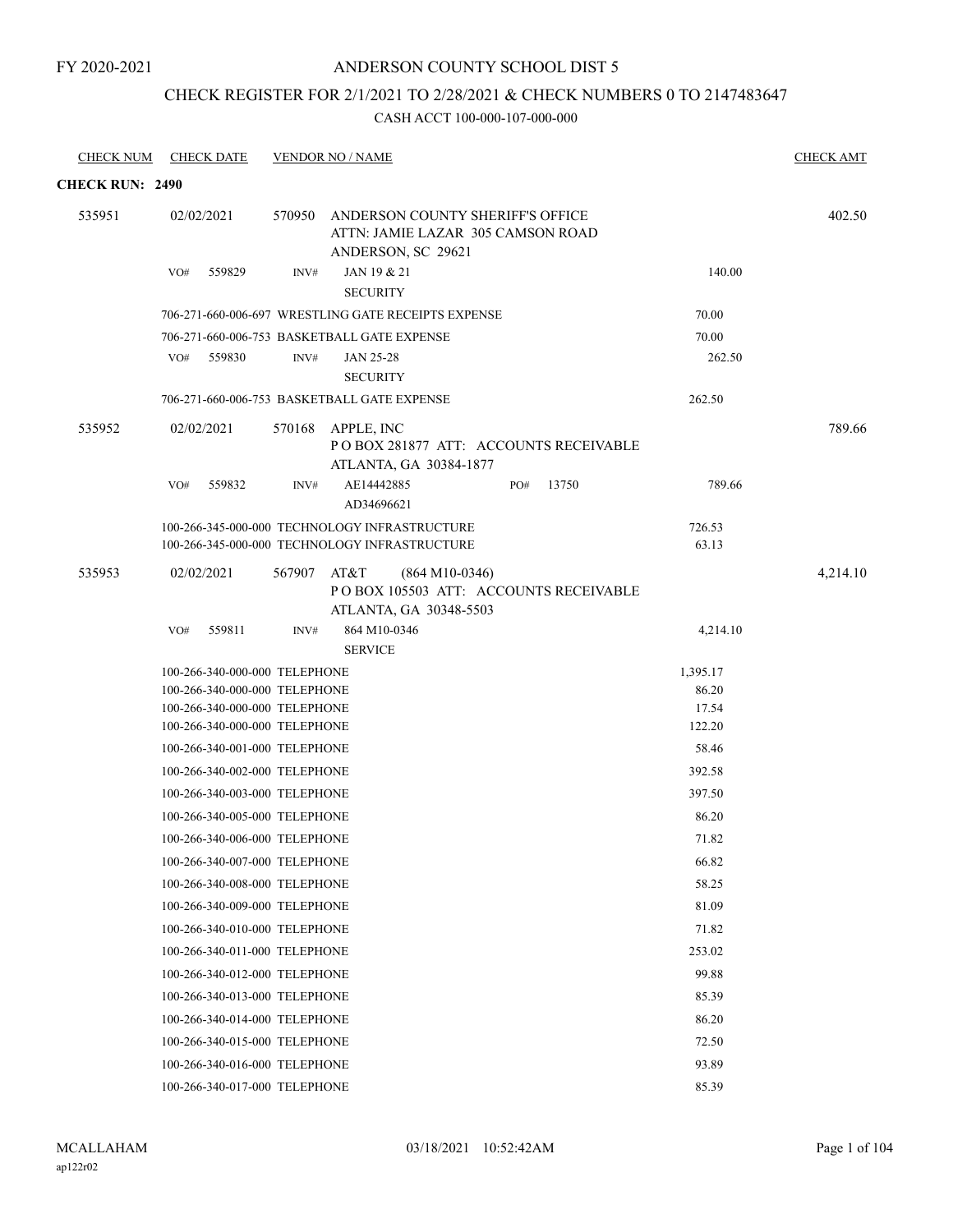### ANDERSON COUNTY SCHOOL DIST 5

### CHECK REGISTER FOR 2/1/2021 TO 2/28/2021 & CHECK NUMBERS 0 TO 2147483647

| <b>CHECK NUM</b>            |     | <b>CHECK DATE</b>             |        | <b>VENDOR NO / NAME</b>                                                                                |     |       |          | <b>CHECK AMT</b> |
|-----------------------------|-----|-------------------------------|--------|--------------------------------------------------------------------------------------------------------|-----|-------|----------|------------------|
| CHECK RUN: 2490 (continued) |     |                               |        |                                                                                                        |     |       |          |                  |
|                             |     | 100-266-340-018-000 TELEPHONE |        |                                                                                                        |     |       | 85.39    |                  |
|                             |     | 100-266-340-019-000 TELEPHONE |        |                                                                                                        |     |       | 67.39    |                  |
|                             |     | 100-266-340-020-000 TELEPHONE |        |                                                                                                        |     |       | 58.25    |                  |
|                             |     | 100-266-340-021-000 TELEPHONE |        |                                                                                                        |     |       | 86.20    |                  |
|                             |     | 100-266-340-023-000 TELEPHONE |        |                                                                                                        |     |       | 45.08    |                  |
|                             |     | 124-266-340-024-000 TELEPHONE |        |                                                                                                        |     |       | 44.68    |                  |
|                             |     | 131-266-340-031-000 TELEPHONE |        |                                                                                                        |     |       | 31.11    |                  |
|                             |     | 600-256-340-000-000 TELEPHONE |        |                                                                                                        |     |       | 114.08   |                  |
| 535955                      |     | 02/02/2021                    |        | 576427 BLUE RIDGE EQUIPMENT SERVICES LLC<br>DAVID L PARKER 102 WELPINE RIDGE RD<br>PENDLETON, SC 29670 |     |       |          | 152.50           |
|                             | VO# | 558996                        | INV#   | 1256                                                                                                   |     |       | 152.50   |                  |
|                             |     |                               |        | <b>REPAIR</b>                                                                                          |     |       |          |                  |
|                             |     |                               |        | 100-254-412-000-001 TRUCK SERVICE - MAINTENANCE                                                        |     |       | 152.50   |                  |
| 535956                      |     | 02/02/2021                    |        | 573212 BOOKSOURCE<br>PO BOX 804952 KANSAS CITY, MO 64180-4952                                          |     |       |          | 1,011.00         |
|                             | VO# | 559773                        | INV#   | 913901                                                                                                 | PO# | 13813 | 1,011.00 |                  |
|                             |     |                               |        | ACCT #156871                                                                                           |     |       |          |                  |
|                             |     |                               |        | 201-112-410-007-000 SUPPLIES AND MATERIALS                                                             |     |       | 1,011.00 |                  |
| 535957                      |     | 02/02/2021                    | 574109 | CAROLINA FLORIST SUPPLY LLC<br>1131 PLANTATION ROAD ANDERSON, SC 29621                                 |     |       |          | 187.25           |
|                             | VO# | 559833                        | INV#   | SO18617                                                                                                |     |       | 187.25   |                  |
|                             |     |                               |        | NEVITT FOREST                                                                                          |     |       |          |                  |
|                             |     |                               |        | 712-271-660-012-324 POSTIVE BEHAVIOR I.S. EXPENSE                                                      |     |       | 187.25   |                  |
| 535958                      |     | 02/02/2021                    | 576701 | CODEMONKEY STUDIOS INC<br>2345 YALE STREET, FIRST FLOOR PALO ALTO, CA<br>94306                         |     |       |          | 2,407.50         |
|                             | VO# | 559778                        | INV#   | 1979<br><b>SUBSCRIPTION</b>                                                                            | PO# | 13806 | 2,407.50 |                  |
|                             |     |                               |        | 329-113-410-005-0CO SUPPLIES-STATE (C/O)                                                               |     |       | 802.50   |                  |
|                             |     |                               |        | 329-113-410-006-0CO SUPPLIES-STATE (C/O)                                                               |     |       | 802.50   |                  |
|                             |     |                               |        | 329-113-410-020-0CO SUPPLIES-STATE (C/O)                                                               |     |       | 802.50   |                  |
| 535959                      |     | 02/02/2021                    | 571748 | <b>COLONIAL LIFE</b><br>PREMIUM PROCESSING PO BOX 903 COLUMBIA, SC<br>29202-0903                       |     |       |          | 7,084.25         |
|                             | VO# | 559779                        | INV#   | <b>JAN 2021</b><br>#E4041711                                                                           |     |       | 7,084.25 |                  |
|                             |     |                               |        | 100-000-469-000-000 LIFE INSURANCE PAYABLE                                                             |     |       | 7,084.25 |                  |
| 535960                      |     | 02/02/2021                    | 198651 | DELL MARKETING<br>PO BOX 534118 ATT: ACCOUNTS RECEIVABLE                                               |     |       |          | 159.43           |
|                             |     | 559780                        |        | ATLANTA, GA 30353-4118<br>10459660593                                                                  |     | 13855 | 159.43   |                  |
|                             | VO# |                               | INV#   |                                                                                                        | PO# |       |          |                  |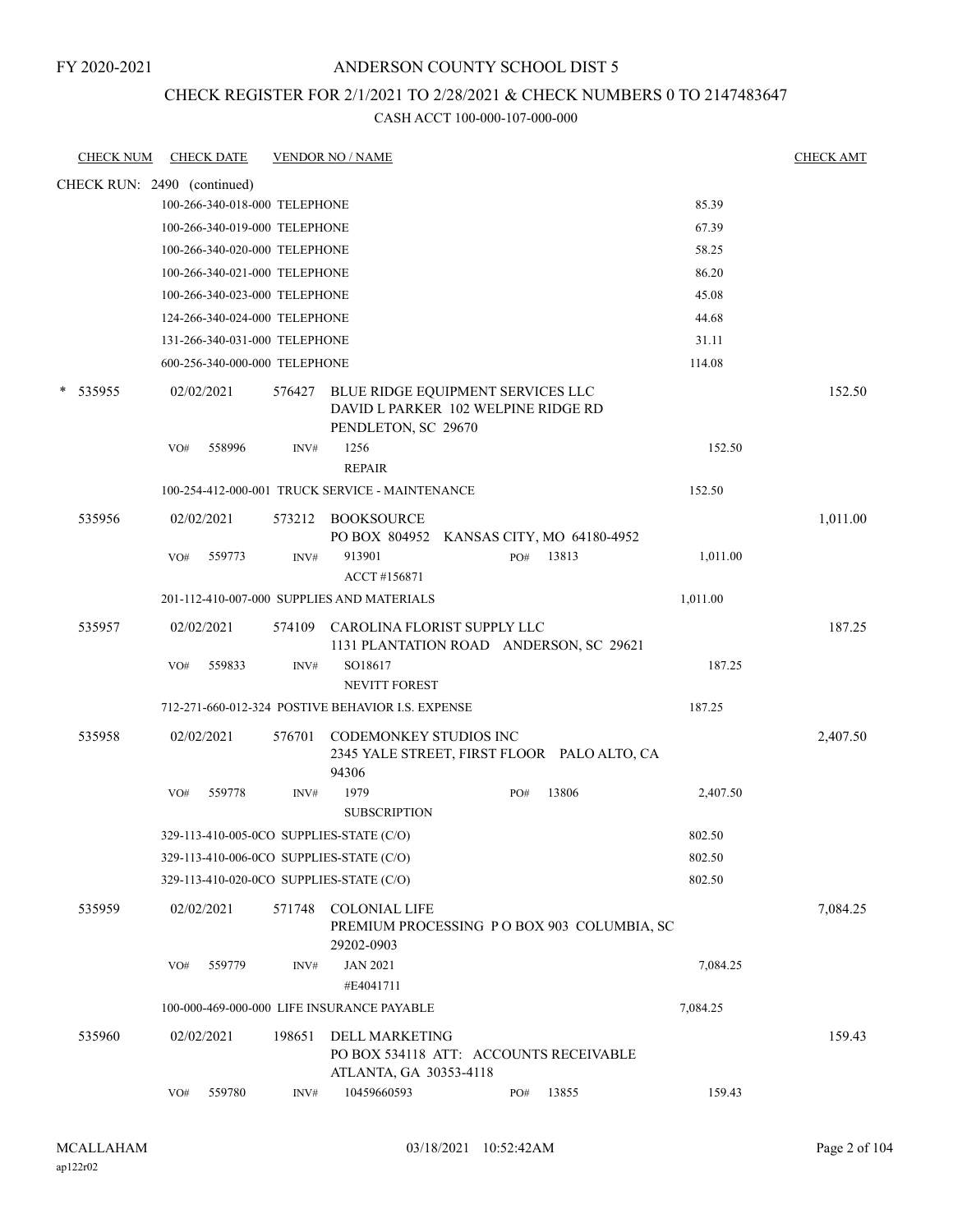### CHECK REGISTER FOR 2/1/2021 TO 2/28/2021 & CHECK NUMBERS 0 TO 2147483647

#### CASH ACCT 100-000-107-000-000

|   | <b>CHECK NUM</b> | <b>CHECK DATE</b>                       |                | <b>VENDOR NO / NAME</b>                                                            |        | <b>CHECK AMT</b> |
|---|------------------|-----------------------------------------|----------------|------------------------------------------------------------------------------------|--------|------------------|
|   |                  | CHECK RUN: 2490 (continued)             |                |                                                                                    |        |                  |
|   |                  |                                         |                | <b>TECHNOLOGY</b>                                                                  |        |                  |
|   |                  | 124-114-445-024-000 TECHNOLOGY SUPPLIES |                |                                                                                    | 159.43 |                  |
|   | $*$ 535962       | 02/02/2021                              |                | 257450 GUNNELS, LOYD STEVE**<br>220 HAZELWOOD AVENUE ANDERSON, SC 29626            |        | 162.80           |
|   |                  | VO#<br>559762                           | INV#           | <b>JAN 21</b><br><b>BBALL OFFICIAL</b>                                             | 45.90  |                  |
|   |                  |                                         |                | 706-271-660-006-753 BASKETBALL GATE EXPENSE                                        | 45.90  |                  |
|   |                  | 559765<br>VO#                           | $\text{INV}\#$ | <b>JAN 26</b><br><b>BBALL OFFICIAL</b>                                             | 58.00  |                  |
|   |                  |                                         |                | 720-271-660-020-753 BASKETBALL GATE EXPENSE                                        | 58.00  |                  |
|   |                  | 559769<br>VO#                           | INV#           | <b>JAN 25</b><br><b>BBALL OFFICIAL</b>                                             | 58.90  |                  |
|   |                  |                                         |                | 706-271-660-006-753 BASKETBALL GATE EXPENSE                                        | 58.90  |                  |
| * | 535965           | 02/02/2021                              |                | 576723 HATTEN, KEYON**<br>131 TUCKER DR ANDERSON, SC 29621                         |        | 150.00           |
|   |                  | VO#<br>559763                           | INV#           | <b>JAN 21</b><br><b>BBALL CLOCK</b>                                                | 25.00  |                  |
|   |                  |                                         |                | 706-271-660-006-753 BASKETBALL GATE EXPENSE                                        | 25.00  |                  |
|   |                  | 559766<br>VO#                           | INV#           | <b>JAN 26</b><br><b>BBALL CLOCK</b>                                                | 25.00  |                  |
|   |                  |                                         |                | 706-271-660-006-753 BASKETBALL GATE EXPENSE                                        | 25.00  |                  |
|   |                  | 559767<br>VO#                           | INV#           | <b>JAN 25</b><br><b>BBALL CLOCK</b>                                                | 50.00  |                  |
|   |                  |                                         |                | 706-271-660-006-753 BASKETBALL GATE EXPENSE                                        | 50.00  |                  |
|   |                  | 559822<br>VO#                           | INV#           | <b>JAN 28</b><br><b>BBALL CLOCK</b>                                                | 50.00  |                  |
|   |                  |                                         |                | 706-271-660-006-753 BASKETBALL GATE EXPENSE                                        | 50.00  |                  |
|   | 535966           | 02/02/2021                              |                | 276400 ID SHOP, INC<br>POBOX 49457 ATT: ACCOUNTS RECEIVABLE<br>GREENWOOD, SC 29649 |        | 214.85           |
|   |                  | VO# 559784                              |                | INV# 104457<br><b>SUPPLIES</b>                                                     | 214.85 |                  |
|   |                  |                                         |                | 100-113-410-020-VEN SUPPLY-ADDT'L FOR LOST VENDING                                 | 214.85 |                  |
|   | 535968           | 02/02/2021                              |                | 569972 MARY ELLEN ROBERTS                                                          |        | 625.95           |
|   |                  | 559770<br>VO#                           | INV#           | 105 BUCKINGHAM COURT ANDERSON, SC 29621<br>57400232<br><b>CUPCAKES</b>             | 625.95 |                  |
|   |                  | 705-271-660-005-494 6TH GRADE EXPENSE   |                |                                                                                    | 208.65 |                  |
|   |                  | 705-271-660-005-495 7TH GRADE EXPENSE   |                |                                                                                    | 208.65 |                  |
|   |                  | 705-271-660-005-496 8TH GRADE EXPENSE   |                |                                                                                    | 208.65 |                  |
|   | 535969           | 02/02/2021                              |                | 574440 MCCANTS PETTY CASH                                                          |        | 150.00           |

,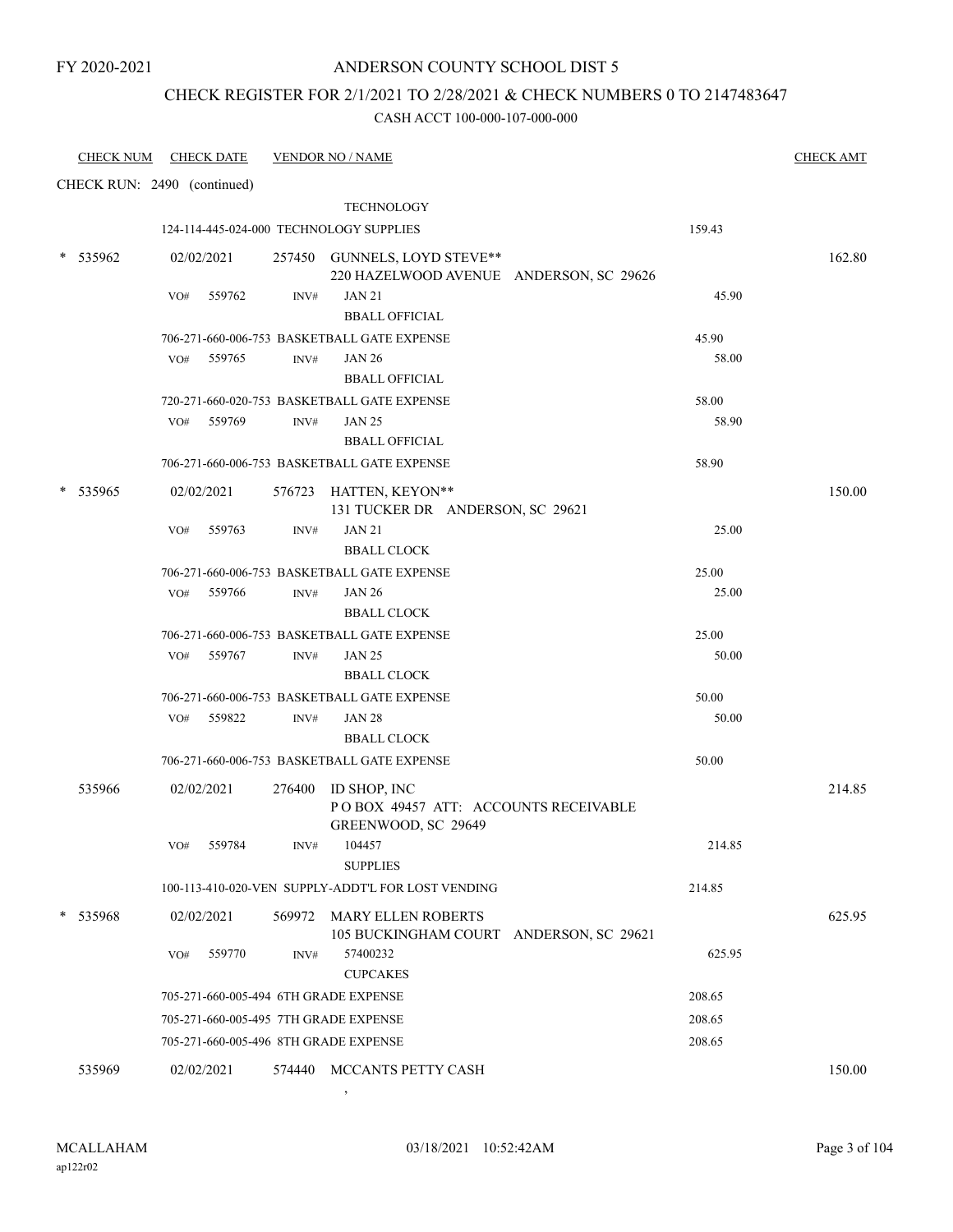### CHECK REGISTER FOR 2/1/2021 TO 2/28/2021 & CHECK NUMBERS 0 TO 2147483647

| <b>CHECK NUM</b>            |     | <b>CHECK DATE</b> |        | <b>VENDOR NO / NAME</b>                                                                          |              |           | <b>CHECK AMT</b> |
|-----------------------------|-----|-------------------|--------|--------------------------------------------------------------------------------------------------|--------------|-----------|------------------|
| CHECK RUN: 2490 (continued) |     |                   |        |                                                                                                  |              |           |                  |
|                             | VO# | 559827            | INV#   | FEB 3-5<br><b>VALENTINES</b>                                                                     |              | 150.00    |                  |
|                             |     |                   |        | 705-271-660-005-494 6TH GRADE EXPENSE                                                            |              | 50.00     |                  |
|                             |     |                   |        | 705-271-660-005-495 7TH GRADE EXPENSE                                                            |              | 50.00     |                  |
|                             |     |                   |        | 705-271-660-005-496 8TH GRADE EXPENSE                                                            |              | 50.00     |                  |
| 535970                      |     | 02/02/2021        |        | 575149 MICROBURST LEARNING<br>141-F PELHAM DRIVE COLUMBIA, SC 29209                              |              |           | 600.00           |
|                             | VO# | 559793            | INV#   | 1772<br><b>RENEWAL</b>                                                                           | 13785<br>PO# | 600.00    |                  |
|                             |     |                   |        | 328-114-312-000-000 PURCHASED SERVICES                                                           |              | 600.00    |                  |
| 535971                      |     | 02/02/2021        |        | 365675 MURPHY, JAMES T (PETE)**<br>921 CRICKET LANE ANDERSON, SC 29621                           |              |           | 162.80           |
|                             | VO# | 559761            | INV#   | <b>JAN 21</b><br><b>BBALL OFFICIAL</b>                                                           |              | 45.90     |                  |
|                             |     |                   |        | 706-271-660-006-753 BASKETBALL GATE EXPENSE                                                      |              | 45.90     |                  |
|                             | VO# | 559764            | INV#   | <b>JAN 26</b><br><b>BBALL OFFICIAL</b>                                                           |              | 58.00     |                  |
|                             |     |                   |        | 720-271-660-020-753 BASKETBALL GATE EXPENSE                                                      |              | 58.00     |                  |
|                             | VO# | 559768            | INV#   | <b>JAN 25</b>                                                                                    |              | 58.90     |                  |
|                             |     |                   |        | <b>BBALL OFFICIAL</b><br>706-271-660-006-753 BASKETBALL GATE EXPENSE                             |              | 58.90     |                  |
| 535972                      |     | 02/02/2021        | 366700 | MUTUAL OF OMAHA<br>PO BOX 2147 OMAHA, NE 68103-2147                                              |              |           | 28,126.51        |
|                             | VO# | 559794            | INV#   | <b>FEB 2021</b><br>#G00018B5                                                                     |              | 28,126.51 |                  |
|                             |     |                   |        | 100-000-450-000-000 MISC. DEDUCTIONS                                                             |              | 7,884.91  |                  |
|                             |     |                   |        | 100-000-456-000-000 INSURANCE PAYABLE                                                            |              | 20,241.60 |                  |
| 535973                      |     | 02/02/2021        | 563478 | NORFOLK WIRE & ELECTRONICS<br>PO BOX 890608 ATT: ACCOUNTS RECEIVABLE<br>CHARLOTTE, NC 28289-0608 |              |           | 115.72           |
|                             | VO# | 559835            | INV#   | 2683624<br><b>SUPPLIES</b>                                                                       | 13868<br>PO# | 115.72    |                  |
|                             |     |                   |        | 100-266-345-000-000 TECHNOLOGY INFRASTRUCTURE                                                    |              | 115.72    |                  |
| 535974                      |     | 02/02/2021        | 572955 | <b>PSAT</b><br>12192 COLLECTION CENTER DRIVE CHICAGO, IL<br>60693                                |              |           | 3,213.00         |
|                             | VO# | 559797            | INV#   | 382170793A<br><b>CODE 419001</b>                                                                 |              | 1,530.00  |                  |
|                             |     |                   |        | 705-271-660-005-522 PSAT TESTING EXPENSE                                                         |              | 1,530.00  |                  |
|                             | VO# | 559798            | INV#   | 382168319A<br>CODE 419393                                                                        |              | 1,003.00  |                  |
|                             |     |                   |        | 720-271-660-020-522 PSAT TESTING EXPENSE                                                         |              | 1,003.00  |                  |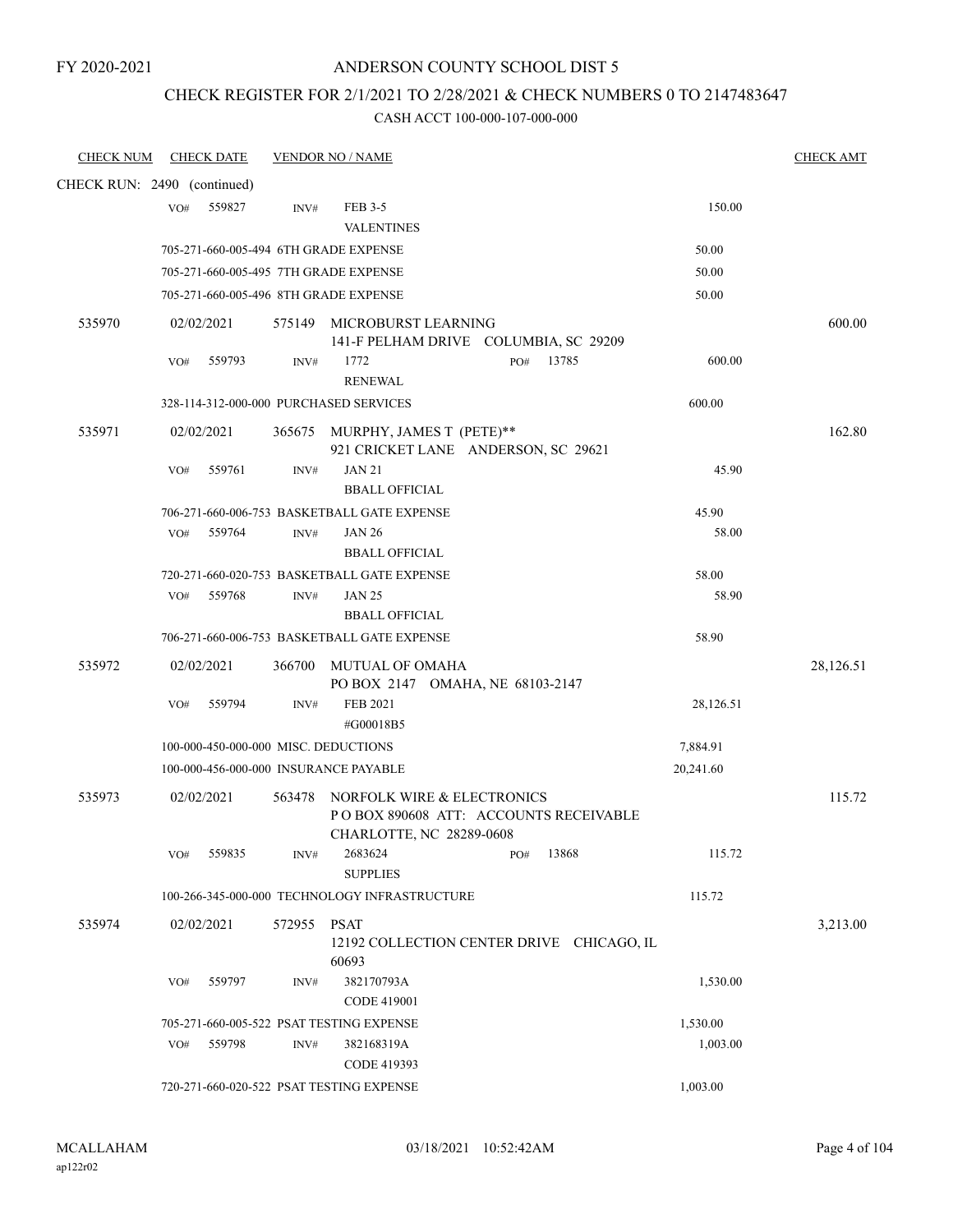# CHECK REGISTER FOR 2/1/2021 TO 2/28/2021 & CHECK NUMBERS 0 TO 2147483647

| <b>CHECK NUM</b>            |     | <b>CHECK DATE</b>            |        | <b>VENDOR NO / NAME</b>                                                                            |     |       |          | <b>CHECK AMT</b> |
|-----------------------------|-----|------------------------------|--------|----------------------------------------------------------------------------------------------------|-----|-------|----------|------------------|
| CHECK RUN: 2490 (continued) |     |                              |        |                                                                                                    |     |       |          |                  |
|                             | VO# | 559799                       | INV#   | 382166746A<br>CODE 419389                                                                          |     |       | 680.00   |                  |
|                             |     |                              |        | 706-271-660-006-522 PSAT TESTING EXPENSE                                                           |     |       | 680.00   |                  |
| 535975                      |     | 02/02/2021                   |        | 576343 READING PLUS LLC<br>110 W CANAL STREET, SUITE 301 WINOOSKI, VT<br>05404                     |     |       |          | 130.00           |
|                             | VO# | 559845                       | INV#   | 2020-12454<br><b>SUBSCRIPTION</b>                                                                  | PO# | 13809 | 130.00   |                  |
|                             |     |                              |        | 202-413-410-000-SJC SUPPLIES-ST.JOSEPH'S CATHOLIC                                                  |     |       | 130.00   |                  |
| 535976                      |     | 02/02/2021                   |        | 572850 ROBERT ANDERSON PETTY CASH<br>, ---                                                         |     |       |          | 400.00           |
|                             | VO# | 559828                       | INV#   | FEB <sub>4</sub><br><b>BASKETBALL</b>                                                              |     |       | 400.00   |                  |
|                             |     |                              |        | 706-271-660-006-666 CONCESSIONS EXPENSE                                                            |     |       | 200.00   |                  |
|                             |     |                              |        | 706-271-660-006-753 BASKETBALL GATE EXPENSE                                                        |     |       | 200.00   |                  |
| 535980                      |     | 02/02/2021                   | 576728 | SIMPLIFASTER INC<br>3336 MEDALLION COURT PLEASANTON, CA 94588                                      |     |       |          | 2,399.00         |
|                             | VO# | 559803                       | INV#   | 1052<br>TL HANNA                                                                                   |     |       | 2,399.00 |                  |
|                             |     | 100-271-410-002-000 SUPPLIES |        |                                                                                                    |     |       | 2,399.00 |                  |
| 535981                      |     | 02/02/2021                   | 569927 | <b>SOFTDOCS</b><br>807 BLUFF ROAD ATT: ACCOUNTS RECEIVABLE<br>COLUMBIA, SC 29201                   |     |       |          | 1,137.56         |
|                             | VO# | 559804                       | INV#   | 45641                                                                                              |     |       | 1,137.56 |                  |
|                             |     |                              |        | <b>FORMS</b>                                                                                       |     |       |          |                  |
|                             |     |                              |        | 100-252-360-000-000 PRINTING AND BINDING                                                           |     |       | 480.51   |                  |
|                             |     | 100-264-410-000-000 SUPPLIES |        |                                                                                                    |     |       | 657.05   |                  |
| 535982                      |     | 02/02/2021                   |        | 524353 WAL-MART COMMUNITY/GEMB<br>PO BOX 530934 ATT: ACCOUNTS RECEIVABLE<br>ATLANTA, GA 30353-0934 |     |       |          | 328.54           |
|                             | VO# | 559808                       | INV#   | 2017-9874<br><b>WEST MARKET</b>                                                                    |     |       | 13.65    |                  |
|                             |     |                              |        | 718-271-660-018-201 MISCELLANEOUS EXPENSE                                                          |     |       | 13.65    |                  |
|                             | VO# | 559809                       | INV#   | 1013 3782<br><b>VARENNES</b>                                                                       |     |       | 160.94   |                  |
|                             |     |                              |        | 716-271-660-016-201 MISCELLANEOUS EXPENSE                                                          |     |       | 160.94   |                  |
|                             | VO# | 559810                       | INV#   | 1013 3717                                                                                          |     |       | 153.95   |                  |
|                             |     |                              |        | <b>NEVITT FOREST</b>                                                                               |     |       |          |                  |
|                             |     |                              |        | 712-271-660-012-315 HOSPITALITY EXPENSE                                                            |     |       | 153.95   |                  |
| 535983                      |     | 02/02/2021                   |        | 524353 WAL-MART COMMUNITY/GEMB<br>POBOX 530934 ATT: ACCOUNTS RECEIVABLE<br>ATLANTA, GA 30353-0934  |     |       |          | 117.98           |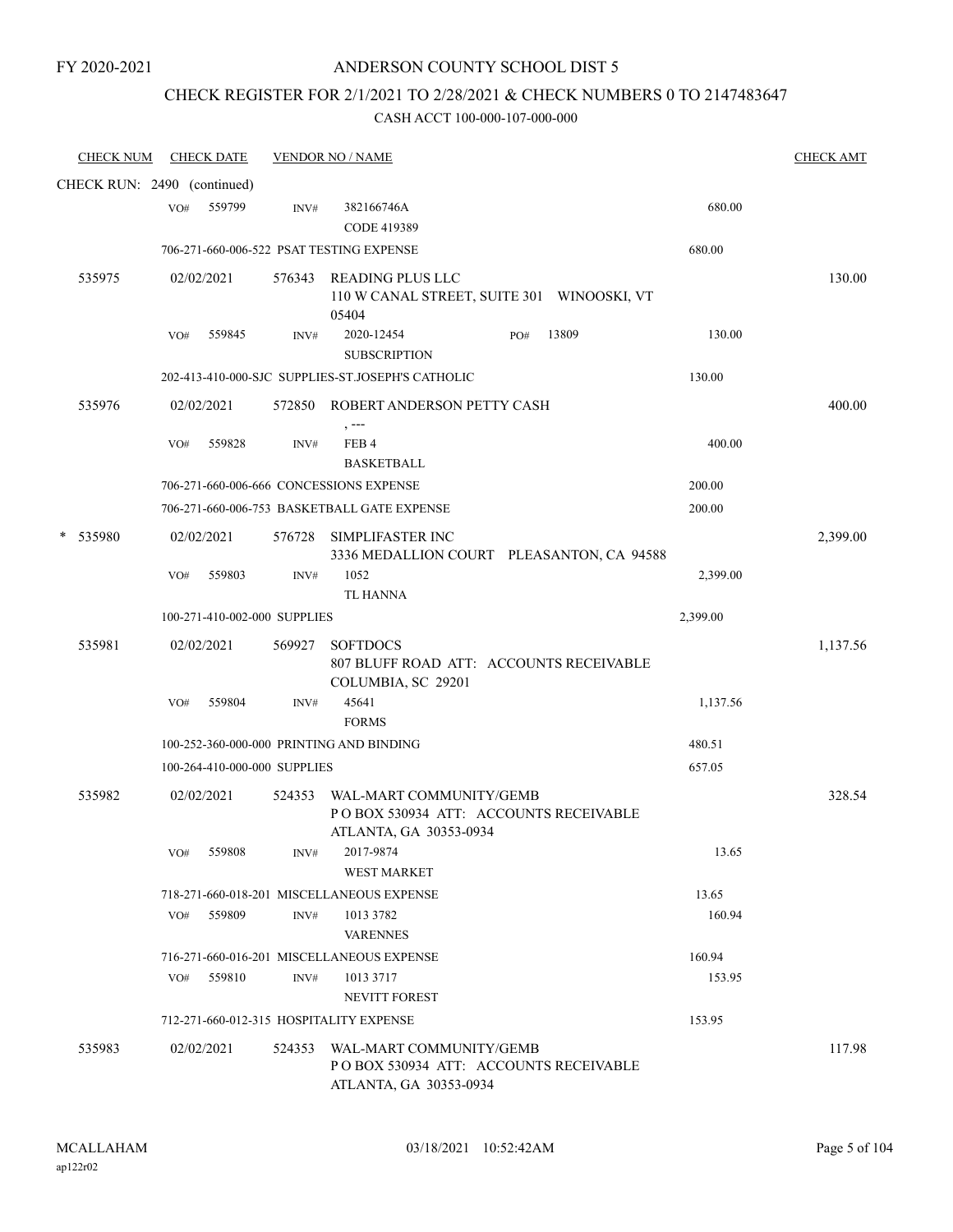# CHECK REGISTER FOR 2/1/2021 TO 2/28/2021 & CHECK NUMBERS 0 TO 2147483647

| <b>CHECK NUM</b>            |     | <b>CHECK DATE</b>    |                                 | <b>VENDOR NO / NAME</b>                                                                             |     |       |          |          | <b>CHECK AMT</b> |  |
|-----------------------------|-----|----------------------|---------------------------------|-----------------------------------------------------------------------------------------------------|-----|-------|----------|----------|------------------|--|
| CHECK RUN: 2490 (continued) |     |                      |                                 |                                                                                                     |     |       |          |          |                  |  |
|                             | VO# | 559806               | INV#                            | 1013 3709                                                                                           |     |       |          | 117.98   |                  |  |
|                             |     |                      |                                 | <b>OPERATIONS</b>                                                                                   |     |       |          |          |                  |  |
|                             |     |                      | 100-255-410-000-000 SUPPLIES    |                                                                                                     |     |       | 117.98   |          |                  |  |
| * 535985                    |     | 02/02/2021           |                                 | 573864 WELLS FARGO VENDOR FIN SERV<br>PO BOX 105710 ATLANTA, GA 30348-5710                          |     |       |          |          | 316.37           |  |
|                             | VO# | 559807               | INV#                            | 5013529268<br><b>COPIER</b>                                                                         |     |       |          | 316.37   |                  |  |
|                             |     |                      | 201-112-490-014-000 COPIER COST |                                                                                                     |     |       | 316.37   |          |                  |  |
| 16007                       |     | 02/02/2021           | 114325                          | ANDERSON-OCONEE SPEECH & HEARING SVCS<br>106 DOSTAK DRIVE ATT: BRIAN CURTIS ANDERSON,<br>SC 29621   |     |       |          |          | 200.00 E         |  |
|                             | VO# | 559831               | INV#                            | AND00001                                                                                            |     |       |          | 200.00   |                  |  |
|                             |     |                      |                                 | <b>SUPPLIES</b>                                                                                     |     |       |          |          |                  |  |
|                             |     |                      |                                 | 203-127-312-008-SUP PURCHASED SERVICES                                                              |     |       | 200.00   |          |                  |  |
| 16009                       |     | 02/02/2021           | 126675                          | <b>ATTAWAY INC</b><br>POBOX 302 ATT: ACCOUNTS RECEIVABLE<br>ANDERSON, SC 29622                      |     |       |          |          | 2,440.25 E       |  |
|                             | VO# | 559771               | INV#                            | 231542<br><b>CATALOGS</b>                                                                           | PO# | 13693 |          | 2,440.25 |                  |  |
|                             |     |                      |                                 | 100-221-360-000-000 PRINTING AND BINDING                                                            |     |       | 2,440.25 |          |                  |  |
| $* 16011$                   | VO# | 02/02/2021<br>559759 | INV#                            | 143760 EMPLOYEE VENDOR<br><b>EXPENSES</b>                                                           |     |       |          | 278.35   | 278.35 E         |  |
|                             |     |                      |                                 | REIMBURSEMENT                                                                                       |     |       |          |          |                  |  |
|                             |     |                      | 100-112-410-011-000 SUPPLIES    |                                                                                                     |     |       | 29.15    |          |                  |  |
|                             |     |                      | 100-233-410-011-000 SUPPLIES    |                                                                                                     |     |       | 249.20   |          |                  |  |
| $*16015$                    |     | 02/02/2021           | 155900                          | CAROLINA BIOLOGICAL SUPPLY<br>POBOX 60232 ATT: ACCOUNTS RECEIVABLE<br>CHARLOTTE, NC 28260-0232      |     |       |          |          | 426.68 E         |  |
|                             | VO# | 559775               | INV#                            | 51273931<br><b>SUPPLIES</b>                                                                         | PO# | 13616 |          | 198.19   |                  |  |
|                             |     |                      |                                 | 326-113-410-020-000 SCIENCE KITS SUPPLIES                                                           |     |       | 198.19   |          |                  |  |
|                             | VO# | 559776               | INV#                            | 51273933<br><b>SUPPLIES</b>                                                                         | PO# | 13658 |          | 132.12   |                  |  |
|                             |     |                      |                                 | 326-113-410-020-000 SCIENCE KITS SUPPLIES                                                           |     |       | 132.12   |          |                  |  |
|                             | VO# | 559777               | INV#                            | 51267761<br><b>SUPPLIES</b>                                                                         | PO# | 13518 |          | 96.37    |                  |  |
|                             |     |                      |                                 | 326-113-410-005-000 SCIENCE KITS SUPPLIES                                                           |     |       | 96.37    |          |                  |  |
| 16016                       |     | 02/02/2021           | 202600                          | <b>DILLARD'S SPORTS CENTER</b><br>708 WHITEHALL ROAD ATT: ACCOUNTS<br>RECEIVABLE ANDERSON, SC 29625 |     |       |          |          | 139.99 E         |  |
|                             | VO# | 559781               | INV#                            | 106293<br>ROBERT ANDERSON                                                                           |     |       |          | 128.27   |                  |  |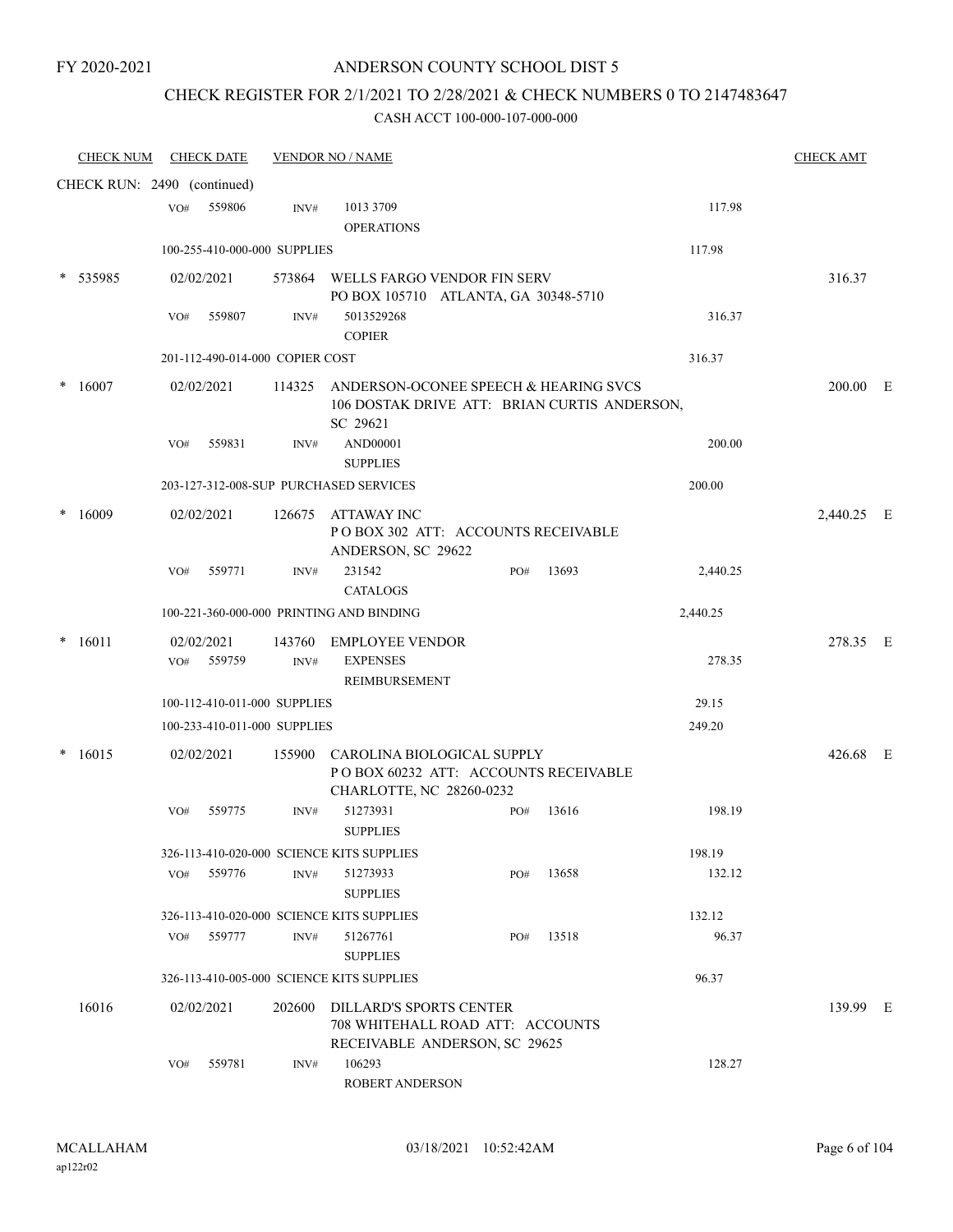### CHECK REGISTER FOR 2/1/2021 TO 2/28/2021 & CHECK NUMBERS 0 TO 2147483647

| <b>CHECK NUM</b> | <b>CHECK DATE</b>                       |      | <b>VENDOR NO / NAME</b>                                    |                | <b>CHECK AMT</b> |  |
|------------------|-----------------------------------------|------|------------------------------------------------------------|----------------|------------------|--|
|                  | CHECK RUN: 2490 (continued)             |      |                                                            |                |                  |  |
|                  | 706-271-660-006-696 WRESTLING EXPENSE   |      |                                                            | 128.27         |                  |  |
|                  | VO# 559782                              | INV# | 108537                                                     | 11.72          |                  |  |
|                  |                                         |      | <b>CENTERVILLE</b>                                         |                |                  |  |
|                  |                                         |      | 707-190-660-007-201 MISCELLANEOUS EXPENSE                  | 11.72          |                  |  |
| 16023            | 02/02/2021                              |      | 349701 MED CENTRAL HEALTH RESOURCES                        |                | 365.00 E         |  |
|                  |                                         |      | 3424 CLEMSON BLVD ATT: ACCOUNTS RECEIVABLE                 |                |                  |  |
|                  |                                         |      | ANDERSON, SC 29621                                         |                |                  |  |
|                  | VO# 559787                              | INV# | 56698                                                      | 20.00          |                  |  |
|                  |                                         |      | WESBERRY                                                   |                |                  |  |
|                  | 100-255-323-000-000 CONTRACTED SERVICES |      |                                                            | 20.00          |                  |  |
|                  | 559788<br>VO#                           | INV# | 56698                                                      | 85.00          |                  |  |
|                  |                                         |      | WESBERRY                                                   |                |                  |  |
|                  | 100-255-323-000-000 CONTRACTED SERVICES |      |                                                            | 85.00          |                  |  |
|                  | VO# 559789                              | INV# | 56631                                                      | 65.00          |                  |  |
|                  |                                         |      | <b>MARTINEZ</b>                                            |                |                  |  |
|                  | 100-255-323-000-000 CONTRACTED SERVICES |      |                                                            | 65.00          |                  |  |
|                  | VO# 559790                              | INV# | 22864<br><b>BELCHER</b>                                    | 65.00          |                  |  |
|                  | 100-255-323-000-000 CONTRACTED SERVICES |      |                                                            |                |                  |  |
|                  | 559791<br>VO#                           | INV# | 18236                                                      | 65.00<br>65.00 |                  |  |
|                  |                                         |      | <b>MILES</b>                                               |                |                  |  |
|                  | 100-255-323-000-000 CONTRACTED SERVICES |      |                                                            | 65.00          |                  |  |
|                  | VO# 559792                              | INV# | 45325                                                      | 65.00          |                  |  |
|                  |                                         |      | <b>GOBER</b>                                               |                |                  |  |
|                  | 100-255-323-000-000 CONTRACTED SERVICES |      |                                                            | 65.00          |                  |  |
|                  |                                         |      |                                                            |                |                  |  |
| 16024            | 02/02/2021                              |      | 389900 OFFICE DEPOT<br>POBOX 1413 CHARLOTTE, NC 28201-1413 |                | 443.30 E         |  |
|                  | VO#<br>559796                           | INV# | 142650105001                                               | 68.37          |                  |  |
|                  |                                         |      | <b>SUPPLIES</b>                                            |                |                  |  |
|                  | 100-113-410-010-000 SUPPLIES            |      |                                                            | 68.37          |                  |  |
|                  | VO# 559812                              | INV# | 142651186001                                               | 45.74          |                  |  |
|                  |                                         |      | <b>SUPPLIES</b>                                            |                |                  |  |
|                  | 100-113-410-010-000 SUPPLIES            |      |                                                            | 45.74          |                  |  |
|                  | VO# 559834                              | INV# | 149824464001                                               | 27.41          |                  |  |
|                  |                                         |      | <b>SUPPLIES</b>                                            |                |                  |  |
|                  | 100-264-410-000-000 SUPPLIES            |      |                                                            | 27.41          |                  |  |
|                  | 559836<br>VO#                           | INV# | 149929694001                                               | 152.85         |                  |  |
|                  |                                         |      | <b>SUPPLIES</b>                                            |                |                  |  |
|                  | 600-256-410-000-000 SUPPLIES            |      |                                                            | 152.85         |                  |  |
|                  | VO# 559837                              | INV# | 147192186001                                               | 63.35          |                  |  |
|                  |                                         |      | <b>SUPPLIES</b>                                            |                |                  |  |
|                  | 100-264-410-000-000 SUPPLIES            |      |                                                            | 63.35          |                  |  |
|                  | VO# 559838                              | INV# | 149822112001                                               | 85.58          |                  |  |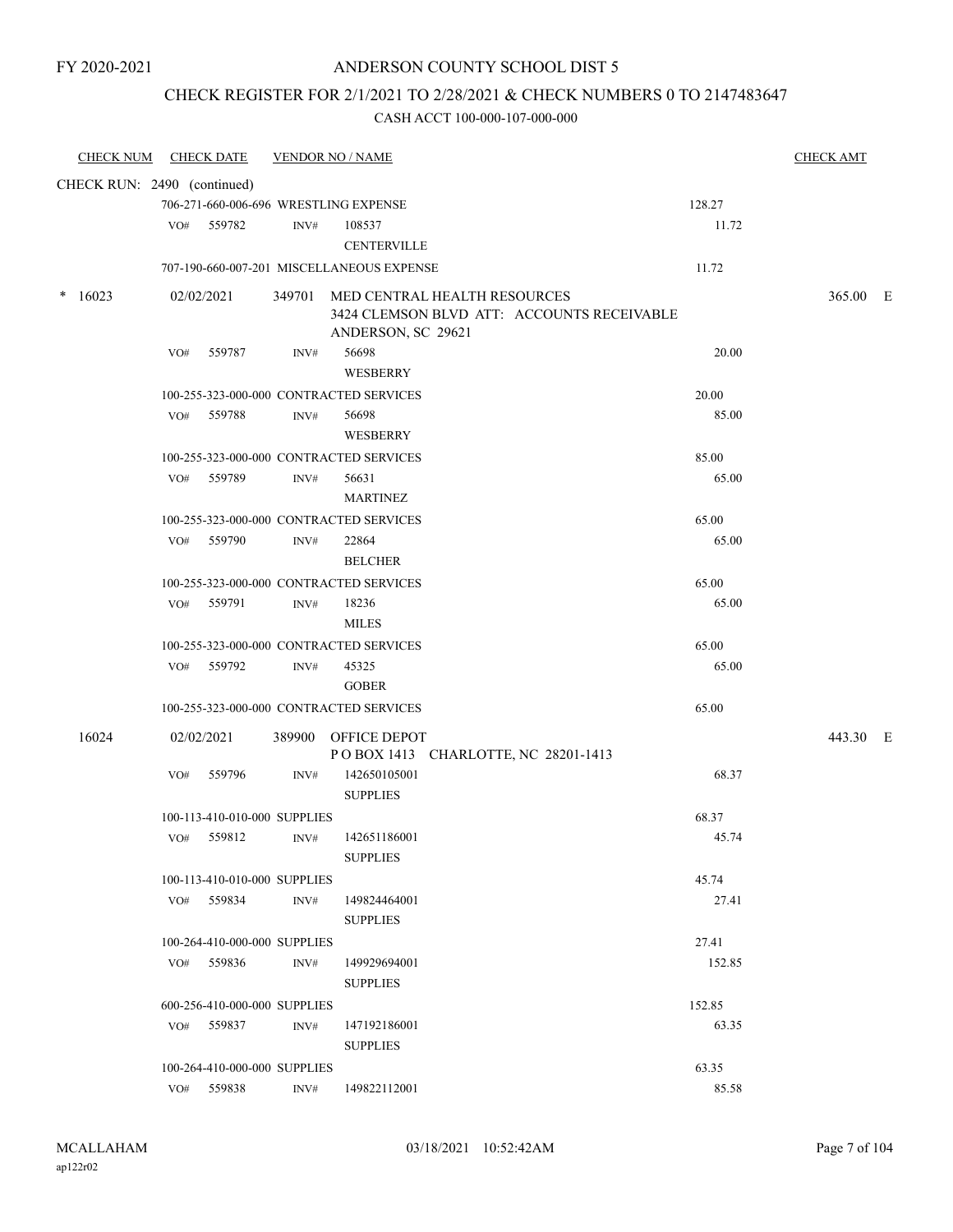### CHECK REGISTER FOR 2/1/2021 TO 2/28/2021 & CHECK NUMBERS 0 TO 2147483647

| <b>CHECK NUM</b>            |            | <b>CHECK DATE</b> |                                    | <b>VENDOR NO / NAME</b>                                                                                   |     |       |          | <b>CHECK AMT</b> |  |
|-----------------------------|------------|-------------------|------------------------------------|-----------------------------------------------------------------------------------------------------------|-----|-------|----------|------------------|--|
| CHECK RUN: 2490 (continued) |            |                   |                                    |                                                                                                           |     |       |          |                  |  |
|                             |            |                   |                                    | <b>SUPPLIES</b>                                                                                           |     |       |          |                  |  |
|                             |            |                   | 100-264-410-000-000 SUPPLIES       |                                                                                                           |     |       | 85.58    |                  |  |
| $*16026$                    | 02/02/2021 |                   |                                    | 574491 EMPLOYEE VENDOR                                                                                    |     |       |          | 125.74 E         |  |
|                             | VO#        | 559821            | INV#                               | <b>SAMS CLUB</b><br>REIMBURSEMENT                                                                         |     |       | 125.74   |                  |  |
|                             |            |                   |                                    | 710-271-660-010-201 MISCELLANEOUS EXPENSE                                                                 |     |       | 125.74   |                  |  |
| 16027                       | 02/02/2021 |                   |                                    | 416350 PRESENTATION SYSTEMS SOUTH, INC<br>POBOX 3872 ATT: ACCOUNTS RECEIVABLE<br>MOORESVILLE, NC 28117    |     |       |          | 349.60 E         |  |
|                             | VO#        | 559839            | INV#                               | 1433                                                                                                      |     |       | 349.60   |                  |  |
|                             |            |                   |                                    | NORTH POINTE                                                                                              |     |       |          |                  |  |
|                             |            |                   | 713-271-660-013-228 ART EXPENSE    |                                                                                                           |     |       | 349.60   |                  |  |
| 16028                       | 02/02/2021 |                   | 463005                             | <b>SCHOLASTIC TEACHERS STORE</b><br>PO BOX 3720 ATT: ACCOUNTS RECEIVABLE<br>JEFFERSON CITY, MO 65102-3720 |     |       |          | 729.21 E         |  |
|                             | VO#        | 559846            | INV#                               | 26922765<br><b>CENTERVILLE</b>                                                                            | PO# | 13859 | 729.21   |                  |  |
|                             |            |                   |                                    | 201-112-410-007-000 SUPPLIES AND MATERIALS                                                                |     |       | 729.21   |                  |  |
| 16029                       | 02/02/2021 |                   | 463575                             | <b>SCHOOL HEALTH CORPORATION</b><br>6764 EAGLE WAY ATT: ACCOUNTS RECEIVABLE<br>CHICAGO, IL 60678-1067     |     |       |          | 5,969.88 E       |  |
|                             | VO#        | 559800            | INV#                               | 5517043<br><b>VARENNES ELEM</b>                                                                           | PO# | 13822 | 1,312.46 |                  |  |
|                             |            |                   | 937-113-410-016-000 SUPPLIES       |                                                                                                           |     |       | 1,312.46 |                  |  |
|                             | VO#        | 559842            | INV#                               | 3869502<br><b>SUPPLIES</b>                                                                                | PO# | 13851 | 4,657.42 |                  |  |
|                             |            |                   |                                    | 100-213-410-000-000 SUPPLIES AND MATERIALS                                                                |     |       | 4,657.42 |                  |  |
| 16030                       | 02/02/2021 |                   |                                    | 570059 SHARP BUSINESS SYSTEMS<br>DEPT 1216 PO BOX 121216 DALLAS, TX 75312-1216                            |     |       |          | 639.42 E         |  |
|                             | VO#        | 559801            | INV#                               | 9003130159<br><b>COPIES</b>                                                                               |     |       | 158.93   |                  |  |
|                             |            |                   | 100-113-410-006-000 SUPPLIES       |                                                                                                           |     |       | 158.93   |                  |  |
|                             | VO#        | 559802            | INV#                               | 9003129211<br><b>COPIES</b>                                                                               |     |       | 422.98   |                  |  |
|                             |            |                   | 201-112-490-010-000 COPIER COST    |                                                                                                           |     |       | 422.98   |                  |  |
|                             | VO#        | 559843            | INV#                               | 9003135932<br><b>COPIES</b>                                                                               |     |       | 21.70    |                  |  |
|                             |            |                   | 715-271-660-015-362 COPIER         |                                                                                                           |     |       | 21.70    |                  |  |
|                             | VO#        | 559844            | INV#                               | 9003131288<br><b>COPIES</b>                                                                               |     |       | 35.81    |                  |  |
|                             |            |                   | 713-271-660-013-362 COPIER EXPENSE |                                                                                                           |     |       | 35.81    |                  |  |
| 16031                       | 02/02/2021 |                   |                                    | 476385 EMPLOYEE VENDOR                                                                                    |     |       |          | 200.00 E         |  |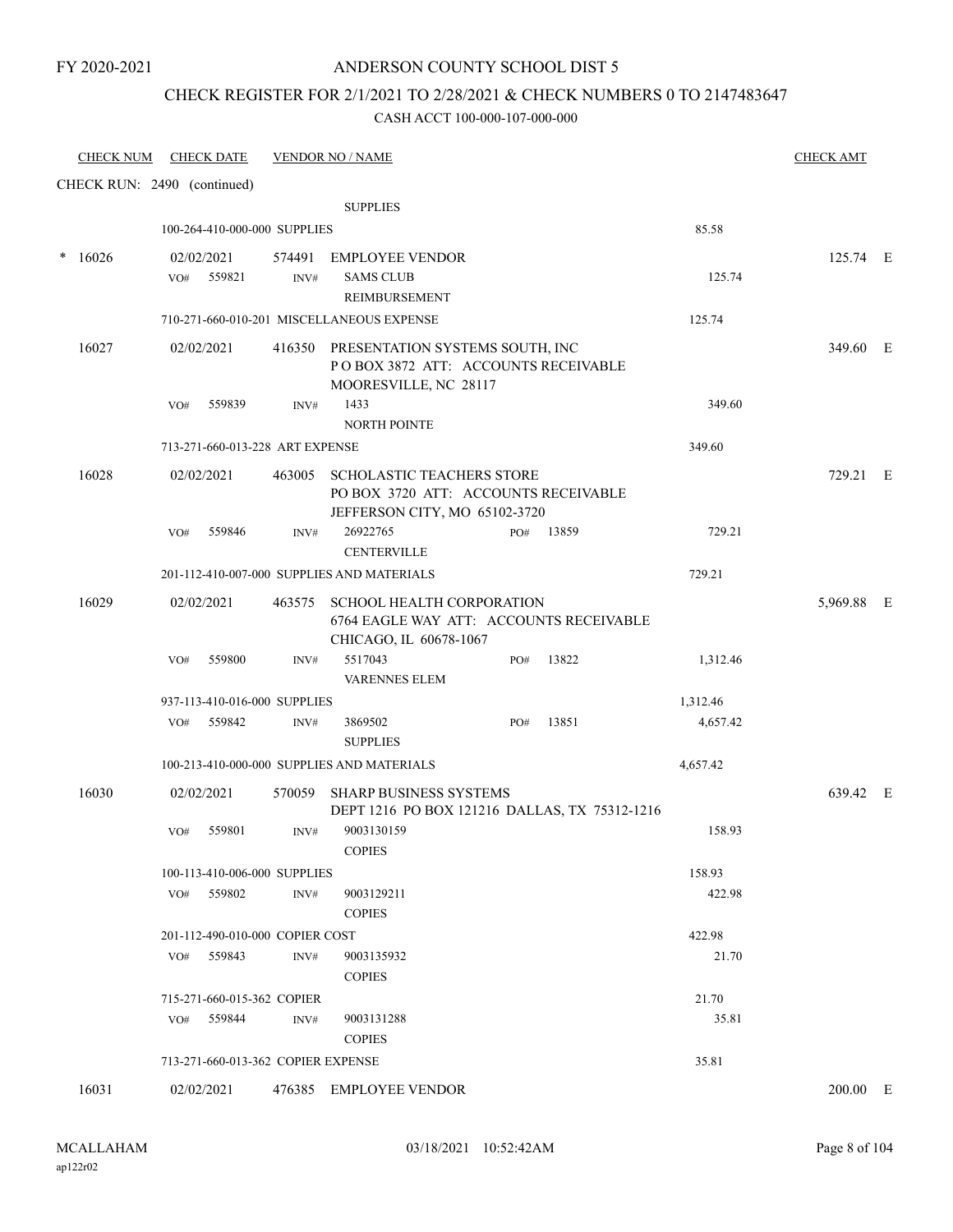### CHECK REGISTER FOR 2/1/2021 TO 2/28/2021 & CHECK NUMBERS 0 TO 2147483647

#### CASH ACCT 100-000-107-000-000

| <b>CHECK NUM</b>            |            | <b>CHECK DATE</b> |                        | <b>VENDOR NO / NAME</b>                       |                                              |              | <b>CHECK AMT</b> |  |
|-----------------------------|------------|-------------------|------------------------|-----------------------------------------------|----------------------------------------------|--------------|------------------|--|
| CHECK RUN: 2490 (continued) |            |                   |                        |                                               |                                              |              |                  |  |
|                             | VO#        | 559847            | INV#                   | <b>CORRECTION</b>                             |                                              | 200.00       |                  |  |
|                             |            |                   |                        | <b>ACCOUNT CLOSED</b>                         |                                              |              |                  |  |
|                             |            |                   |                        | 100-000-108-000-000 CASH - PAYROLL ACCT       |                                              | 200.00       |                  |  |
| $*16033$                    | 02/02/2021 |                   | 572446                 | THE NATIONAL BETA CLUB                        | 151 BETA CLUB WAY SPARTANBURG, SC 29306-3012 |              | $1,080.00$ E     |  |
|                             | VO#        | 559795            | INV#                   | <b>JSCO154</b><br><b>MCCANTS</b>              |                                              | 1,080.00     |                  |  |
|                             |            |                   |                        | 705-271-660-005-602 BETA CLUB EXPENSE         |                                              | 1,080.00     |                  |  |
| 16034                       | 02/02/2021 |                   | 568718                 | THE READING WAREHOUSE<br>CHARLESTON, SC 29423 | POBOX 41328 ATT: ACCOUNTS RECEIVABLE NORTH   |              | 169.54 E         |  |
|                             | VO#        | 559805            | INV#                   | 205132<br><b>NEW PROSPECT</b>                 |                                              | 169.54       |                  |  |
|                             |            |                   |                        | 100-112-410-010-INQ INQUIRY BASED LEARNING    |                                              | 169.54       |                  |  |
|                             |            |                   | <b>CHECK RUN: 2490</b> |                                               | <b>NUMBER OF CHECKS:</b>                     | 26           | 54,759.27        |  |
|                             |            |                   |                        |                                               | NUMBER OF EPAYMENTS:                         | 15           | 13,556.96        |  |
|                             |            |                   |                        |                                               | <b>NUMBER OF UPDATE-ONLYS:</b>               | $\mathbf{0}$ | 0.00             |  |
|                             |            |                   |                        |                                               |                                              |              | 68,316.23        |  |

### **CHECK RUN: 2491**

| * 535986 | 02/04/2021                   | 576670 | <b>ALLIANCE PACKAGING</b><br>3014 INDUSTRIAL DRIVE RALEIGH, NC 27609 | 395.90 |
|----------|------------------------------|--------|----------------------------------------------------------------------|--------|
|          | 559942<br>VO#                | INV#   | 104460                                                               | 197.95 |
|          |                              |        | <b>DRUM PUMPS</b>                                                    |        |
|          | 217-112-410-007-001 SUPPLIES |        |                                                                      | 19.79  |
|          | 217-112-410-008-001 SUPPLIES |        |                                                                      | 19.79  |
|          | 217-112-410-009-001 SUPPLIES |        |                                                                      | 19.79  |
|          | 217-112-410-010-001 SUPPLIES |        |                                                                      | 19.79  |
|          | 217-112-410-011-001 SUPPLIES |        |                                                                      | 19.79  |
|          | 217-113-410-005-001 SUPPLIES |        |                                                                      | 19.80  |
|          | 217-113-410-006-001 SUPPLIES |        |                                                                      | 19.80  |
|          | 217-114-410-001-001 SUPPLIES |        |                                                                      | 19.80  |
|          | 217-114-410-002-001 SUPPLIES |        |                                                                      | 19.80  |
|          | 217-114-410-003-001 SUPPLIES |        |                                                                      | 19.80  |
|          | 559943<br>VO#                | INV#   | 104460-2                                                             | 197.95 |
|          |                              |        | <b>DRUM PUMPS</b>                                                    |        |
|          | 217-112-410-012-001 SUPPLIES |        |                                                                      | 19.80  |
|          | 217-112-410-013-001 SUPPLIES |        |                                                                      | 19.80  |
|          | 217-112-410-014-001 SUPPLIES |        |                                                                      | 19.80  |
|          | 217-112-410-017-001 SUPPLIES |        |                                                                      | 19.79  |
|          | 217-112-410-019-001 SUPPLIES |        |                                                                      | 19.79  |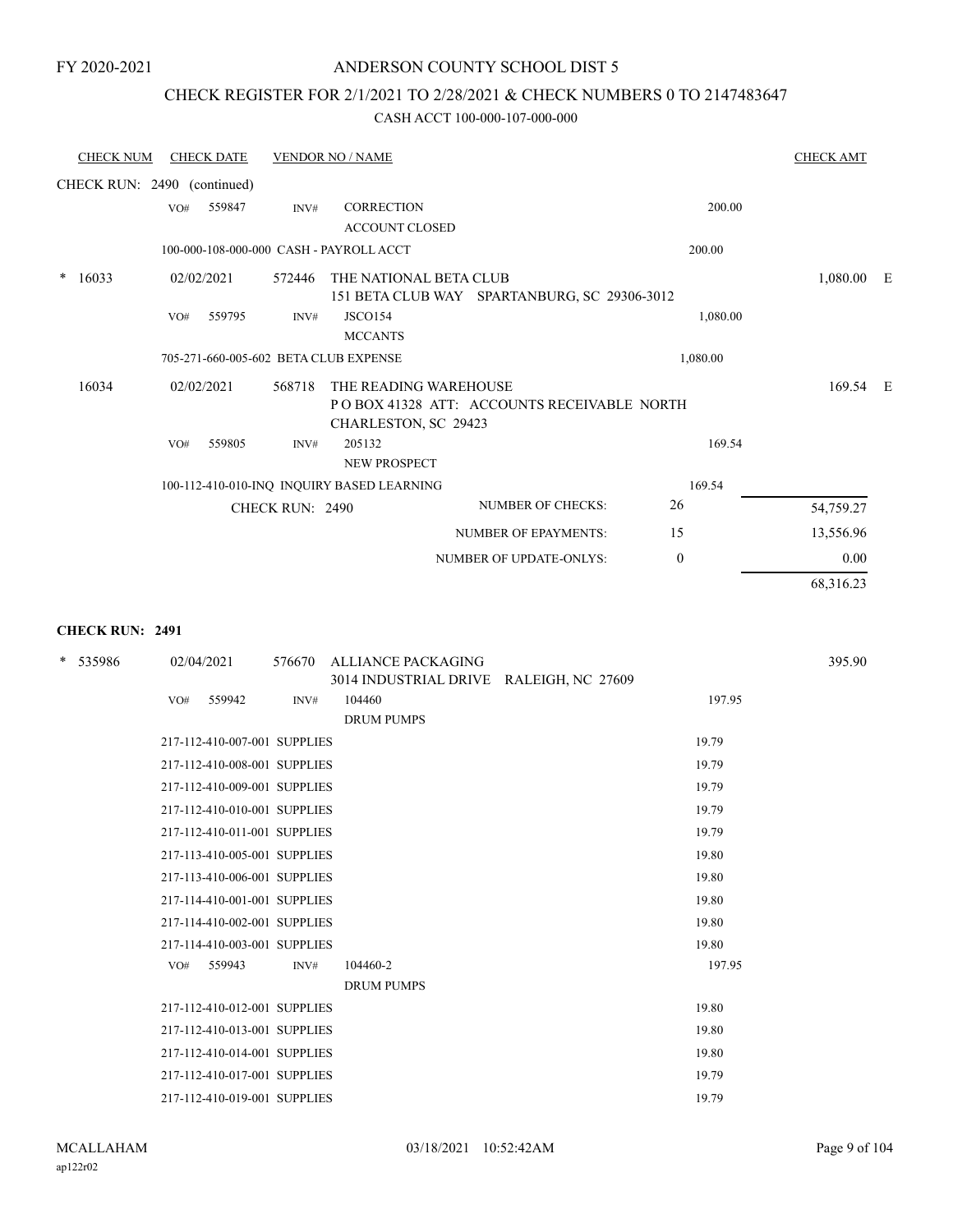### CHECK REGISTER FOR 2/1/2021 TO 2/28/2021 & CHECK NUMBERS 0 TO 2147483647

| <b>CHECK NUM</b> | <b>CHECK DATE</b>                                            | <b>VENDOR NO / NAME</b>                                                                                      | <b>CHECK AMT</b> |
|------------------|--------------------------------------------------------------|--------------------------------------------------------------------------------------------------------------|------------------|
|                  | CHECK RUN: 2491 (continued)                                  |                                                                                                              |                  |
|                  | 217-113-410-016-001 SUPPLIES                                 | 19.80                                                                                                        |                  |
|                  | 217-113-410-020-001 SUPPLIES                                 | 19.79                                                                                                        |                  |
|                  | 217-113-410-021-001 SUPPLIES                                 | 19.79                                                                                                        |                  |
|                  | 217-139-410-015-001 SUPPLIES                                 | 19.80                                                                                                        |                  |
|                  | 217-139-410-018-001 SUPPLIES                                 | 19.79                                                                                                        |                  |
| 535987           | 02/04/2021                                                   | 576412 AMAZON CAPITAL SERVICES<br>PO BOX 035184 SEATTLE, WA 98124-5184                                       | 7,730.87         |
|                  | 559925<br>VO#                                                | <b>PURCHASES</b><br>INV#<br>#A2QG7V7TDJIMYY                                                                  | 7,730.87         |
|                  | 100-113-410-006-000 SUPPLIES                                 | 65.25                                                                                                        |                  |
|                  | 100-113-410-006-OPE PE SUPPLIES                              | 51.83                                                                                                        |                  |
|                  |                                                              | 100-221-410-000-DIS DIGITAL INTEGRATION SUPPLIES<br>39.58                                                    |                  |
|                  |                                                              | 100-221-410-020-PLW PROJECT LEAD THE WAY<br>192.50                                                           |                  |
|                  |                                                              | 100-221-445-000-000 TECHNOLOGY SUPPLIES<br>54.96                                                             |                  |
|                  |                                                              | 100-252-410-000-000 SUPPLIES AND MATERIALS<br>22.44                                                          |                  |
|                  | 131-115-410-031-000 SUPPLIES                                 | 89.56                                                                                                        |                  |
|                  |                                                              | 201-112-410-007-000 SUPPLIES AND MATERIALS<br>285.12                                                         |                  |
|                  |                                                              | 201-112-410-007-000 SUPPLIES AND MATERIALS<br>40.65                                                          |                  |
|                  |                                                              | 201-112-410-007-000 SUPPLIES AND MATERIALS<br>413.88                                                         |                  |
|                  | 201-112-410-010-000 SUPPLIES                                 | 212.75                                                                                                       |                  |
|                  | 201-112-410-010-000 SUPPLIES<br>201-112-410-010-000 SUPPLIES | 301.60<br>94.12                                                                                              |                  |
|                  | 201-112-410-010-000 SUPPLIES                                 | 256.70                                                                                                       |                  |
|                  | 201-112-410-010-000 SUPPLIES                                 | 396.64                                                                                                       |                  |
|                  |                                                              | 424.44<br>201-112-410-011-000 SUPPLIES AND MATERIALS                                                         |                  |
|                  |                                                              | 201-112-410-011-000 SUPPLIES AND MATERIALS<br>573.44                                                         |                  |
|                  |                                                              | 201-112-410-012-000 SUPPLIES AND MATERIALS<br>153.02<br>201-112-410-012-000 SUPPLIES AND MATERIALS           |                  |
|                  |                                                              | 302.03                                                                                                       |                  |
|                  |                                                              | 201-112-410-014-000 SUPPLIES AND MATERIALS<br>294.56<br>201-112-410-014-000 SUPPLIES AND MATERIALS<br>103.70 |                  |
|                  |                                                              | 201-112-410-014-000 SUPPLIES AND MATERIALS<br>35.94                                                          |                  |
|                  |                                                              | 201-112-410-016-000 SUPPLIES AND MATERIALS<br>545.42                                                         |                  |
|                  |                                                              | 202-223-410-000-000 SUPPLIES- POSTAGE/PRINTING<br>46.15                                                      |                  |
|                  |                                                              | 212.22<br>326-112-410-000-000 SCIENCE KITS SUPPLIES                                                          |                  |
|                  |                                                              | 395-212-410-000-000 SUPPLIES AND MATERIALS<br>54.54                                                          |                  |
|                  | 397-113-410-006-000 SUPPLIES                                 | 588.00                                                                                                       |                  |
|                  | 397-113-410-016-000 SUPPLIES                                 | 380.92                                                                                                       |                  |
|                  |                                                              | 707-190-660-007-201 MISCELLANEOUS EXPENSE<br>27.80                                                           |                  |
|                  |                                                              | 707-190-660-007-288 LITERACY EXPENSE<br>42.55                                                                |                  |
|                  |                                                              | 712-271-660-012-324 POSTIVE BEHAVIOR I.S. EXPENSE<br>584.10                                                  |                  |
|                  |                                                              | 717-190-660-017-201 MISCELLANEOUS EXPENSE<br>66.24                                                           |                  |
|                  |                                                              | 720-271-660-020-570 ROBOTICS TEAM EXPENSE<br>64.17                                                           |                  |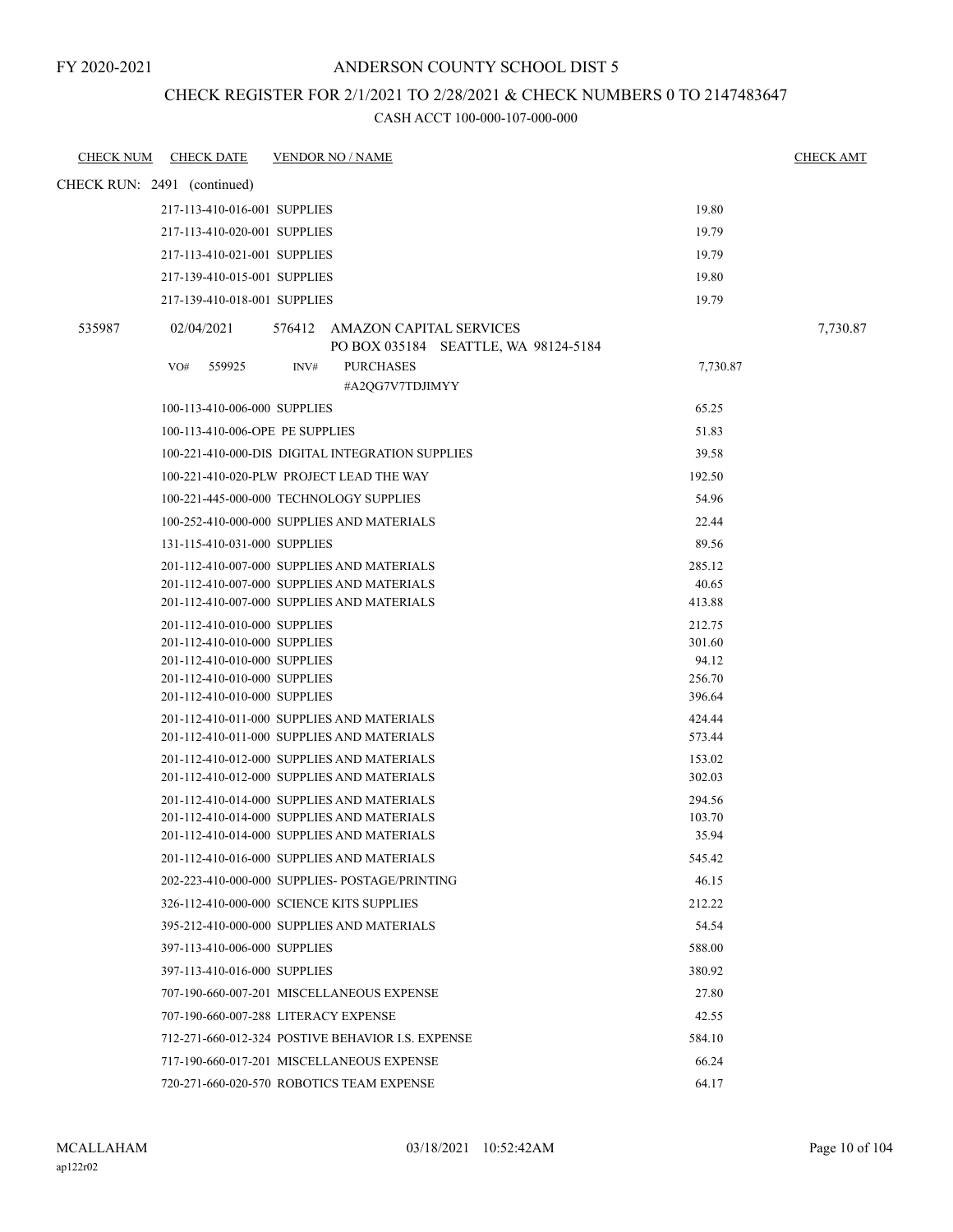# CHECK REGISTER FOR 2/1/2021 TO 2/28/2021 & CHECK NUMBERS 0 TO 2147483647

| <b>CHECK NUM</b> | <b>CHECK DATE</b>           | <b>VENDOR NO / NAME</b> |                                                                                                         |          | <b>CHECK AMT</b> |
|------------------|-----------------------------|-------------------------|---------------------------------------------------------------------------------------------------------|----------|------------------|
|                  | CHECK RUN: 2491 (continued) |                         |                                                                                                         |          |                  |
|                  |                             |                         | 731-271-660-031-835 ENGINEERING - DESIGN EXPENSE                                                        | 487.88   |                  |
|                  |                             |                         | 731-271-660-031-862 AUTO MECHANICS 1 EXPENSE                                                            | 11.76    |                  |
|                  |                             |                         | 731-271-660-031-869 DIGITAL ARTS & DESIGN EXPENSE                                                       | 214.41   |                  |
| 535988           | 02/04/2021                  |                         | 564372 ANDERSON AUTO GLASS CENTER<br>1117 JACKSON STREET ATT: ACCOUNTS<br>RECEIVABLE ANDERSON, SC 29625 |          | 269.45           |
|                  | 559944<br>VO#               | INV#                    | 17585<br><b>WINDSHIELD</b>                                                                              | 269.45   |                  |
|                  |                             |                         | 100-254-412-000-001 TRUCK SERVICE - MAINTENANCE                                                         | 269.45   |                  |
| 535989           | 02/04/2021                  | 570950                  | ANDERSON COUNTY SHERIFF'S OFFICE<br>ATTN: JAMIE LAZAR 305 CAMSON ROAD<br>ANDERSON, SC 29621             |          | 210.00           |
|                  | 559940<br>VO#               | INV#                    | <b>JAN 29</b><br><b>WESTSIDE BBALL</b>                                                                  | 210.00   |                  |
|                  |                             |                         | 703-271-660-003-753 BASKETBALL GATE EXPENSE                                                             | 210.00   |                  |
| 535990           | 02/04/2021                  |                         | 572925 ATIS ELEVATOR INSPECTIONS, LLC<br>PO BOX 790379 ST LOUIS, MO 63179-0379                          |          | 1,500.00         |
|                  | VO#<br>559868               | INV#                    | IN158231<br><b>INSPECTIONS</b>                                                                          | 1,500.00 |                  |
|                  |                             |                         | 100-254-323-002-400 CONTR SERV-HVAC/ELECT/PLUMBING                                                      | 375.00   |                  |
|                  |                             |                         | 100-254-323-003-400 CONTR SERV-HVAC/ELECT/PLUMBING                                                      | 375.00   |                  |
|                  |                             |                         | 100-254-323-006-400 CONTR SERV-HVAC/ELECT/PLUMBING                                                      | 125.00   |                  |
|                  |                             |                         | 100-254-323-012-400 CONTR SERV-HVAC/ELECT/PLUMBING                                                      | 125.00   |                  |
|                  |                             |                         | 100-254-323-013-400 CONTR SERV-HVAC/ELECT/PLUMBING                                                      | 125.00   |                  |
|                  |                             |                         | 100-254-323-021-400 CONTR SERV-HVAC/ELECT/PLUMBING                                                      | 375.00   |                  |
| 535991           | 02/04/2021                  | 569220                  | AUTECH<br>PO BOX 248 ATT: ACCOUNTS RECEIVABLE<br>WILLIAMSTON, SC 29697                                  |          | 1,371.93         |
|                  | 559946<br>VO#               | INV#                    | 8312<br><b>CF REAMES</b>                                                                                | 150.00   |                  |
|                  |                             |                         | 100-254-323-001-400 CONTR SERV-HVAC/ELECT/PLUMBING                                                      | 150.00   |                  |
|                  | VO# 559947                  | INV#                    | 8333<br>AIT                                                                                             | 100.00   |                  |
|                  |                             |                         | 131-254-323-031-400 CONTR SERV-HVAC/ELECT/PLUMBING                                                      | 100.00   |                  |
|                  | VO# 559948                  | INV#                    | 8348<br>TL HANNA                                                                                        | 278.40   |                  |
|                  |                             |                         | 100-254-323-002-400 CONTR SERV-HVAC/ELECT/PLUMBING                                                      | 278.40   |                  |
|                  | VO# 559949                  | INV#                    | 8323<br><b>MCCANTS</b>                                                                                  | 169.06   |                  |
|                  |                             |                         | 100-254-410-005-400 HVAC/ELECTRICAL/PLUMBING                                                            | 169.06   |                  |
|                  | VO# 559950                  | INV#                    | 8272<br>SOUTHWOOD                                                                                       | 150.00   |                  |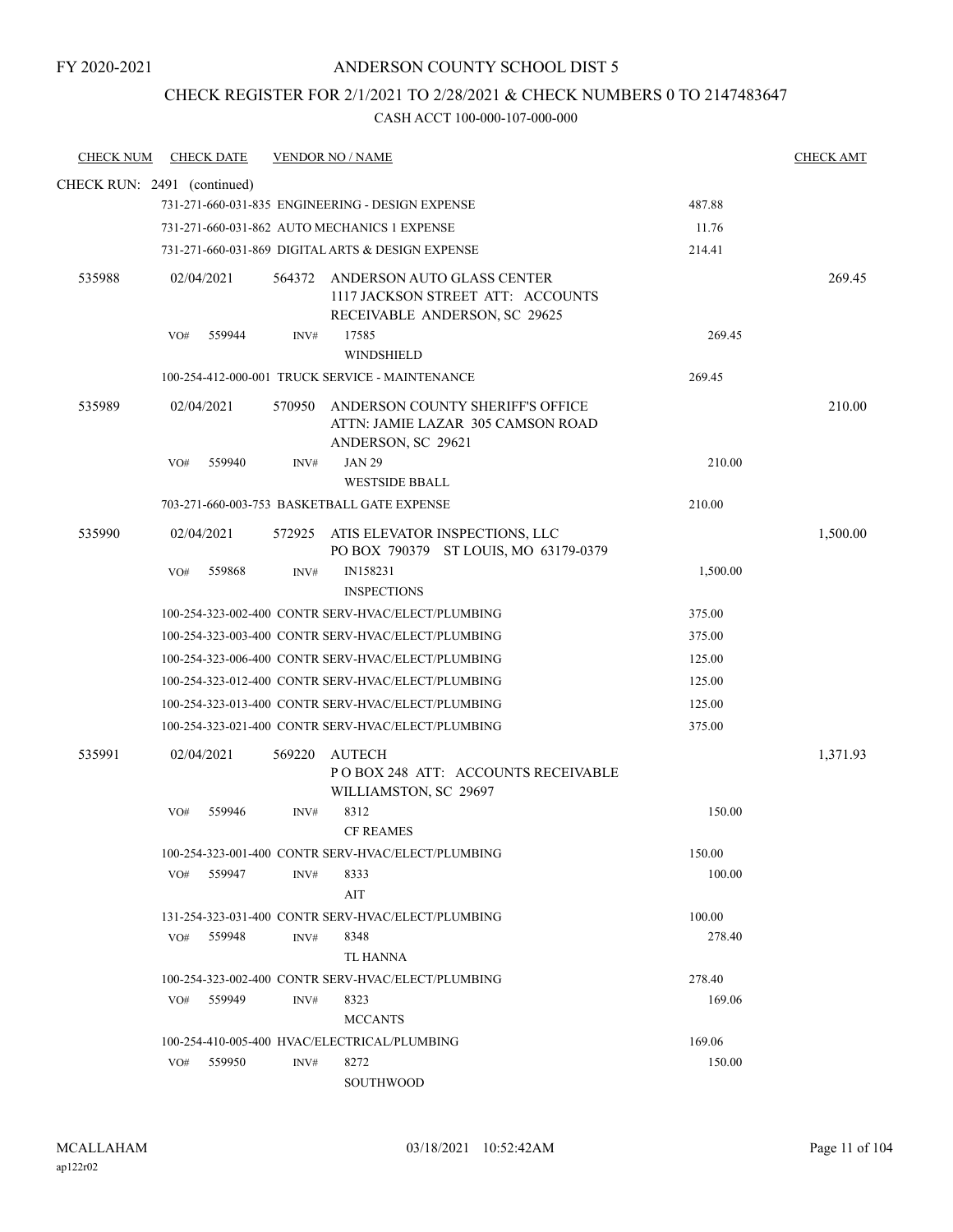### CHECK REGISTER FOR 2/1/2021 TO 2/28/2021 & CHECK NUMBERS 0 TO 2147483647

| CHECK NUM                   |     | <b>CHECK DATE</b> |        | <b>VENDOR NO / NAME</b>                                                                      |                                               |                 | <b>CHECK AMT</b> |
|-----------------------------|-----|-------------------|--------|----------------------------------------------------------------------------------------------|-----------------------------------------------|-----------------|------------------|
| CHECK RUN: 2491 (continued) |     |                   |        |                                                                                              |                                               |                 |                  |
|                             |     |                   |        | 100-254-323-021-400 CONTR SERV-HVAC/ELECT/PLUMBING                                           |                                               | 150.00          |                  |
|                             | VO# | 559951            | INV#   | 8349                                                                                         |                                               | 150.00          |                  |
|                             |     |                   |        | <b>CF REAMES</b>                                                                             |                                               |                 |                  |
|                             |     |                   |        | 100-254-323-001-400 CONTR SERV-HVAC/ELECT/PLUMBING                                           |                                               | 150.00          |                  |
|                             | VO# | 559952            | INV#   | 8337                                                                                         |                                               | 224.47          |                  |
|                             |     |                   |        | <b>TL HANNA</b>                                                                              |                                               |                 |                  |
|                             |     |                   |        | 100-254-323-002-400 CONTR SERV-HVAC/ELECT/PLUMBING                                           |                                               | 224.47          |                  |
|                             | VO# | 559953            | INV#   | 8338                                                                                         |                                               | 150.00          |                  |
|                             |     |                   |        | <b>NEVITT FOREST</b>                                                                         |                                               |                 |                  |
|                             |     |                   |        | 100-254-323-012-400 CONTR SERV-HVAC/ELECT/PLUMBING                                           |                                               | 150.00          |                  |
| 535992                      |     | 02/04/2021        |        | 566288 CES CITY ELECTRIC SUPPLY<br>PO BOX 131811 DALLAS, TX 75313                            |                                               |                 | 138.68           |
|                             | VO# | 559869            | INV#   | 157283                                                                                       |                                               | 138.68          |                  |
|                             |     |                   |        | <b>SUPPLIES</b>                                                                              |                                               |                 |                  |
|                             |     |                   |        | 100-254-410-003-400 HVAC/ELECTRICAL/PLUMBING                                                 |                                               | 138.68          |                  |
| 535995                      |     | 02/04/2021        | 570581 | CITY OF ANDERSON POLICE DEPT                                                                 |                                               |                 | 1,376.00         |
|                             |     |                   |        |                                                                                              | 401 SOUTH MAIN ST ATTN: TESSA FREDERICKS      |                 |                  |
|                             |     |                   |        | ANDERSON, SC 29624                                                                           |                                               |                 |                  |
|                             | VO# | 559957            | INV#   | 013                                                                                          |                                               | 1,376.00        |                  |
|                             |     |                   |        | <b>ADULT ED SECURITY</b>                                                                     |                                               |                 |                  |
|                             |     |                   |        | 356-258-312-023-000 CONTRACTED SECURITY                                                      |                                               | 1,376.00        |                  |
| 535996                      |     | 02/04/2021        |        | 576495 COLONY TOOL INC                                                                       |                                               |                 | 1,468.21         |
|                             |     |                   |        |                                                                                              | 518 CONCORD INDUSTRIAL DRIVE SENECA, SC 29672 |                 |                  |
|                             | VO# | 559958            | INV#   | PO 13719<br><b>SUPPLIES</b>                                                                  | PO#<br>13719                                  | 1,468.21        |                  |
|                             |     |                   |        | 329-115-410-031-000 SUPPLIES-STATE EQUIPMENT                                                 |                                               | 1,123.94        |                  |
|                             |     |                   |        | 329-115-410-031-000 SUPPLIES-STATE EQUIPMENT                                                 |                                               | 55.42           |                  |
|                             |     |                   |        | 329-115-410-031-000 SUPPLIES-STATE EQUIPMENT<br>329-115-410-031-000 SUPPLIES-STATE EQUIPMENT |                                               | 73.37<br>215.48 |                  |
|                             |     |                   |        |                                                                                              |                                               |                 |                  |
| 535997                      |     | 02/04/2021        |        | 573765 COZZINI BROS., INC.                                                                   |                                               |                 | 340.00           |
|                             | VO# | 559959            | INV#   | C8992317                                                                                     | 350 HOWARD AVENUE DES PLAINES, IL 60018       | 340.00          |                  |
|                             |     |                   |        | CUST #756610                                                                                 |                                               |                 |                  |
|                             |     |                   |        | 600-256-323-002-000 REPAIRS TO EQUIPMENT                                                     |                                               | 17.00           |                  |
|                             |     |                   |        | 600-256-323-003-000 REPAIRS TO EQUIPMENT                                                     |                                               | 17.00           |                  |
|                             |     |                   |        | 600-256-323-005-000 REPAIRS TO EQUIPMENT                                                     |                                               | 17.00           |                  |
|                             |     |                   |        | 600-256-323-006-000 REPAIRS TO EQUIPMENT                                                     |                                               | 34.00           |                  |
|                             |     |                   |        | 600-256-323-007-000 REPAIRS TO EQUIPMENT                                                     |                                               | 17.00           |                  |
|                             |     |                   |        | 600-256-323-008-000 REPAIRS TO EQUIPMENT                                                     |                                               | 17.00           |                  |
|                             |     |                   |        | 600-256-323-009-000 REPAIRS TO EQUIPMENT                                                     |                                               | 17.00           |                  |
|                             |     |                   |        | 600-256-323-010-000 REPAIRS TO EQUIPMENT                                                     |                                               | 17.00           |                  |
|                             |     |                   |        | 600-256-323-011-000 REPAIRS TO EQUIPMENT                                                     |                                               | 17.00           |                  |
|                             |     |                   |        |                                                                                              |                                               |                 |                  |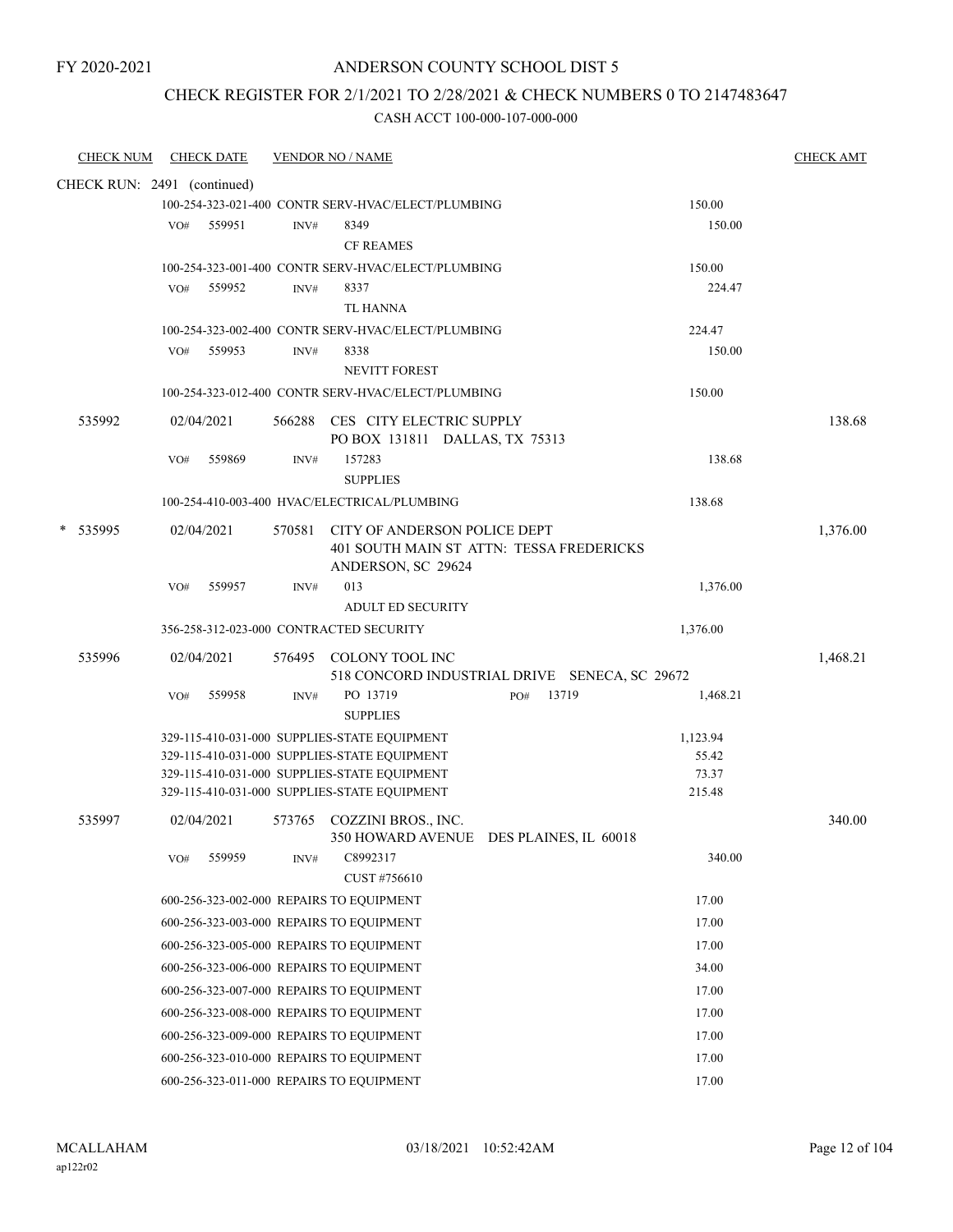### ANDERSON COUNTY SCHOOL DIST 5

#### CHECK REGISTER FOR 2/1/2021 TO 2/28/2021 & CHECK NUMBERS 0 TO 2147483647

| <b>CHECK NUM</b>            |     | <b>CHECK DATE</b>            |        | <b>VENDOR NO / NAME</b>                                                                         |     |       |          | <b>CHECK AMT</b> |
|-----------------------------|-----|------------------------------|--------|-------------------------------------------------------------------------------------------------|-----|-------|----------|------------------|
| CHECK RUN: 2491 (continued) |     |                              |        |                                                                                                 |     |       |          |                  |
|                             |     |                              |        | 600-256-323-012-000 REPAIRS TO EQUIPMENT                                                        |     |       | 17.00    |                  |
|                             |     |                              |        | 600-256-323-013-000 REPAIRS TO EQUIPMENT                                                        |     |       | 17.00    |                  |
|                             |     |                              |        | 600-256-323-014-000 REPAIRS TO EQUIPMENT                                                        |     |       | 17.00    |                  |
|                             |     |                              |        | 600-256-323-015-000 REPAIRS TO EQUIPMENT                                                        |     |       | 17.00    |                  |
|                             |     |                              |        | 600-256-323-016-000 REPAIRS TO EQUIPMENT                                                        |     |       | 17.00    |                  |
|                             |     |                              |        | 600-256-323-017-000 REPAIRS TO EQUIPMENT                                                        |     |       | 17.00    |                  |
|                             |     |                              |        | 600-256-323-018-000 REPAIRS TO EQUIPMENT                                                        |     |       | 17.00    |                  |
|                             |     |                              |        | 600-256-323-019-000 REPAIRS TO EQUIPMENT                                                        |     |       | 17.00    |                  |
|                             |     |                              |        | 600-256-323-020-000 REPAIRS TO EQUIPMENT                                                        |     |       | 17.00    |                  |
|                             |     |                              |        | 600-256-323-021-000 REPAIRS TO EQUIPMENT                                                        |     |       | 17.00    |                  |
| 535998                      |     | 02/04/2021                   | 572873 | CRAIG, JAMES**<br>224 TROTTERS RIDGE LANE SIMPSONVILLE, SC 29681                                |     |       |          | 119.00           |
|                             | VO# | 559936                       | INV#   | <b>JAN 29</b><br><b>BBALL OFFICIAL</b>                                                          |     |       | 119.00   |                  |
|                             |     |                              |        | 703-271-660-003-753 BASKETBALL GATE EXPENSE                                                     |     |       | 119.00   |                  |
| 535999                      |     | 02/04/2021                   | 569972 | <b>DEBRA SHOCKLEY</b><br>113 MEDITERRANEAN AVE ANDERSON, SC 29621                               |     |       |          | 130.90           |
|                             | VO# | 559933                       | INV#   | TL HANNA<br>LUNCH REFUND                                                                        |     |       | 130.90   |                  |
|                             |     |                              |        | 600-000-474-002-000 REVENUES COLLECTED IN ADVANCE                                               |     |       | 130.90   |                  |
| 536000                      |     | 02/04/2021                   | 198651 | DELL MARKETING<br>PO BOX 534118 ATT: ACCOUNTS RECEIVABLE<br>ATLANTA, GA 30353-4118              |     |       |          | 2,407.50         |
|                             | VO# | 559874                       | INV#   | 10460621984<br><b>NORTH POINTE</b>                                                              |     |       | 653.77   |                  |
|                             |     |                              |        | 713-271-660-013-201 MISCELLANEOUS EXPENSE                                                       |     |       | 653.77   |                  |
|                             | VO# | 559875                       | INV#   | 10460251380<br><b>DELL DOCK</b>                                                                 |     |       | 956.58   |                  |
|                             |     | 131-115-410-031-000 SUPPLIES |        |                                                                                                 |     |       | 956.58   |                  |
|                             | VO# | 559965                       | INV#   | 10460251348<br><b>TECHNOLOGY</b>                                                                | PO# | 13854 | 637.72   |                  |
|                             |     |                              |        | 100-113-410-020-VEN SUPPLY-ADDT'L FOR LOST VENDING                                              |     |       | 637.72   |                  |
|                             | VO# | 559966                       | INV#   | 10460251356<br><b>TECHNOLOGY</b>                                                                | PO# | 13873 | 159.43   |                  |
|                             |     | 100-233-410-014-000 SUPPLIES |        |                                                                                                 |     |       | 159.43   |                  |
| 536001                      |     | 02/04/2021                   | 202950 | DISCOUNT BARK COMPANY<br>1820 PEARMAN DAIRY ROAD ATT: ACCOUNTS<br>RECEIVABLE ANDERSON, SC 29625 |     |       |          | 5,855.04         |
|                             | VO# | 559877                       | INV#   | 13728<br><b>PLAYGROUNDS</b>                                                                     | PO# | 13054 | 5,855.04 |                  |
|                             |     | 100-254-410-008-MUL MULCH    |        |                                                                                                 |     |       | 1,771.92 |                  |
|                             |     | 100-254-410-009-MUL MULCH    |        |                                                                                                 |     |       | 1,078.56 |                  |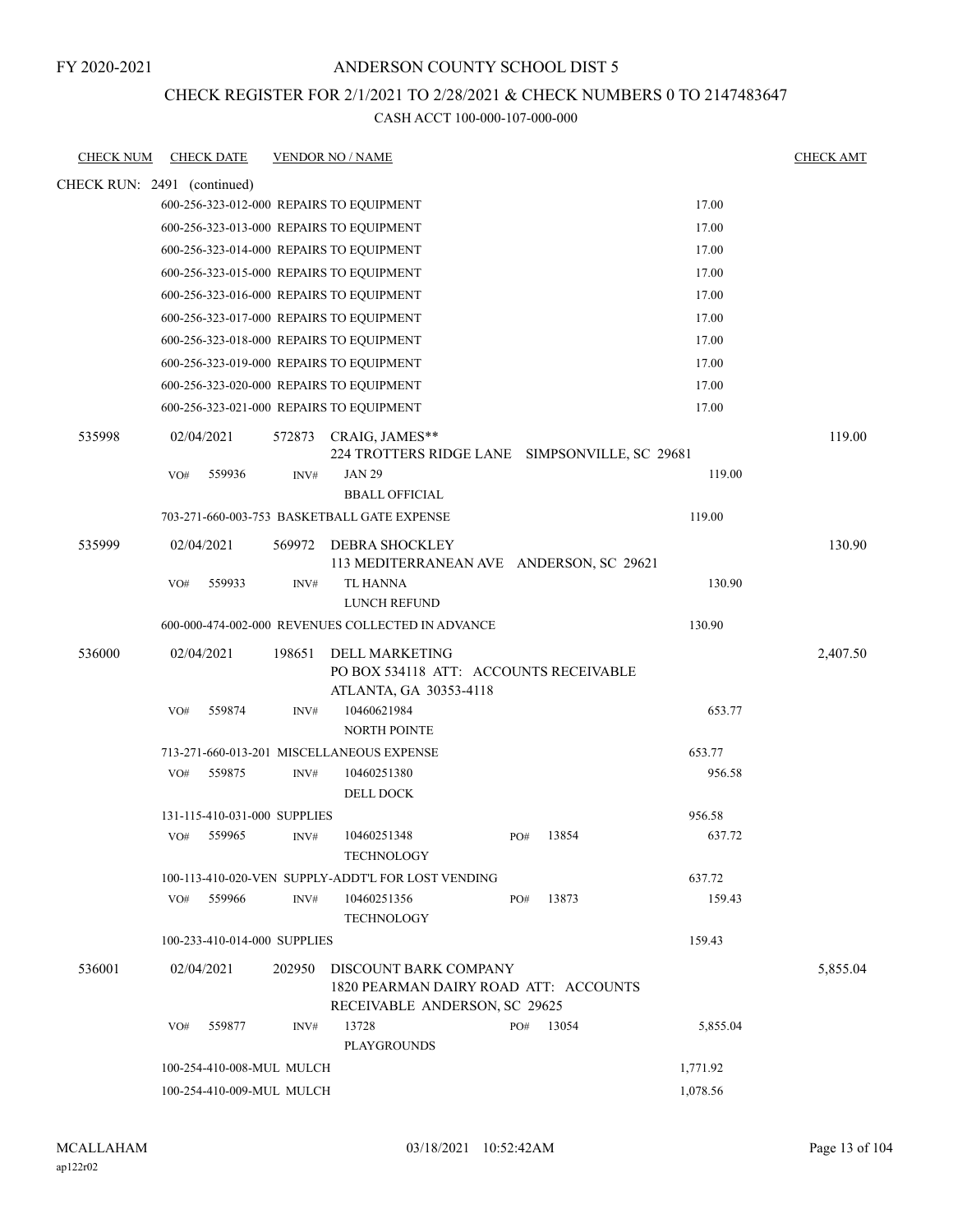#### CHECK REGISTER FOR 2/1/2021 TO 2/28/2021 & CHECK NUMBERS 0 TO 2147483647

| <b>CHECK NUM</b> | <b>CHECK DATE</b>                  | <b>VENDOR NO / NAME</b> |                                                                                                  |                   | <b>CHECK AMT</b> |
|------------------|------------------------------------|-------------------------|--------------------------------------------------------------------------------------------------|-------------------|------------------|
|                  | CHECK RUN: 2491 (continued)        |                         |                                                                                                  |                   |                  |
|                  | 100-254-410-013-MUL MULCH          |                         |                                                                                                  | 693.36            |                  |
|                  | 100-254-410-014-MUL MULCH          |                         |                                                                                                  | 693.36            |                  |
|                  | 100-254-410-017-MUL MULCH          |                         |                                                                                                  | 1,617.84          |                  |
| 536002           | 02/04/2021                         | 575808                  | DUE SOUTH COFFEE ROASTERS<br>1320 HAMPTON AVE. EXT. UNIT 4B GREENVILLE, SC<br>29601              |                   | 145.96           |
|                  | 559878<br>VO#                      | INV#                    | R4007<br><b>AIT COFFEE</b>                                                                       | 145.96            |                  |
|                  | 631-256-460-031-000 PURCHASED FOOD |                         |                                                                                                  | 145.96            |                  |
| 536003           | 02/04/2021                         | 211302                  | <b>DUKE ENERGY</b><br>PO BOX 70516<br>CHARLOTTE, NC 28272-0516                                   |                   | 33,515.76        |
|                  | 559924<br>VO#                      | INV#                    | DUE FEB 11<br><b>UTILITIES</b>                                                                   | 33,515.76         |                  |
|                  |                                    |                         | 100-254-470-000-000 ENERGY-ELECTRICITY & WATER<br>100-254-470-000-000 ENERGY-ELECTRICITY & WATER | 3,476.08<br>73.27 |                  |
|                  |                                    |                         | 100-254-470-001-000 ENERGY-ELECTRICITY & WATER                                                   | 56.32             |                  |
|                  |                                    |                         | 100-254-470-002-000 ENERGY-ELECTRICITY & WATER                                                   | 133.82            |                  |
|                  |                                    |                         | 100-254-470-003-000 ENERGY-ELECTRICITY & WATER                                                   | 16,265.71         |                  |
|                  |                                    |                         | 100-254-470-005-000 ENERGY-ELECTRICITY & WATER                                                   | 77.64             |                  |
|                  |                                    |                         | 100-254-470-009-000 ENERGY-ELECTRICITY & WATER                                                   | 4,007.15          |                  |
|                  |                                    |                         | 100-254-470-012-000 ENERGY-ELECTRICITY & WATER                                                   | 28.15             |                  |
|                  |                                    |                         | 100-254-470-014-000 ENERGY-ELECTRICITY & WATER                                                   | 52.11             |                  |
|                  |                                    |                         | 100-254-470-015-000 ENERGY-ELECTRICITY & WATER                                                   | 46.24             |                  |
|                  |                                    |                         | 100-254-470-016-000 ENERGY-ELECTRICITY & WATER                                                   | 19.11             |                  |
|                  |                                    |                         | 100-254-470-018-000 ENERGY-ELECTRICITY & WATER                                                   | 2,793.15          |                  |
|                  |                                    |                         | 100-254-470-019-000 ENERGY-ELECTRICITY & WATER                                                   | 31.37             |                  |
|                  |                                    |                         | 131-254-470-031-000 ENERGY-ELECTRICITY/WATER                                                     | 6,455.64          |                  |
| 536004           | 02/04/2021                         | 576521                  | EDUCATORSHANDBOOK.COM<br>PO BOX 13793 TALLAHASSEE, FL 32317                                      |                   | 498.00           |
|                  | 559879<br>VO#                      | INV#                    | 7438<br>WESTSIDE LICENSE                                                                         | 498.00            |                  |
|                  | 100-114-410-003-000 SUPPLIES       |                         |                                                                                                  | 498.00            |                  |
| 536005           | 02/04/2021                         | 563495                  | <b>ELECTRIC CITY UTILITIES</b><br>CITY OF ANDERSON 601 SOUTH MAIN ST<br>ANDERSON, SC 29624       |                   | 6,971.11         |
|                  | 559922<br>VO#                      | INV#                    | DUE FEB 17<br><b>UTILITIES</b>                                                                   | 6,971.11          |                  |
|                  |                                    |                         | 100-254-470-000-000 ENERGY-ELECTRICITY & WATER                                                   | 144.59            |                  |
|                  |                                    |                         | 100-254-470-003-000 ENERGY-ELECTRICITY & WATER                                                   | 2,097.75          |                  |
|                  |                                    |                         | 100-254-470-007-000 ENERGY-ELECTRICITY & WATER                                                   | 1,074.46          |                  |
|                  |                                    |                         | 100-254-470-019-000 ENERGY-ELECTRICITY & WATER                                                   | 2,946.10          |                  |
|                  |                                    |                         | 131-254-470-031-000 ENERGY-ELECTRICITY/WATER                                                     | 708.21            |                  |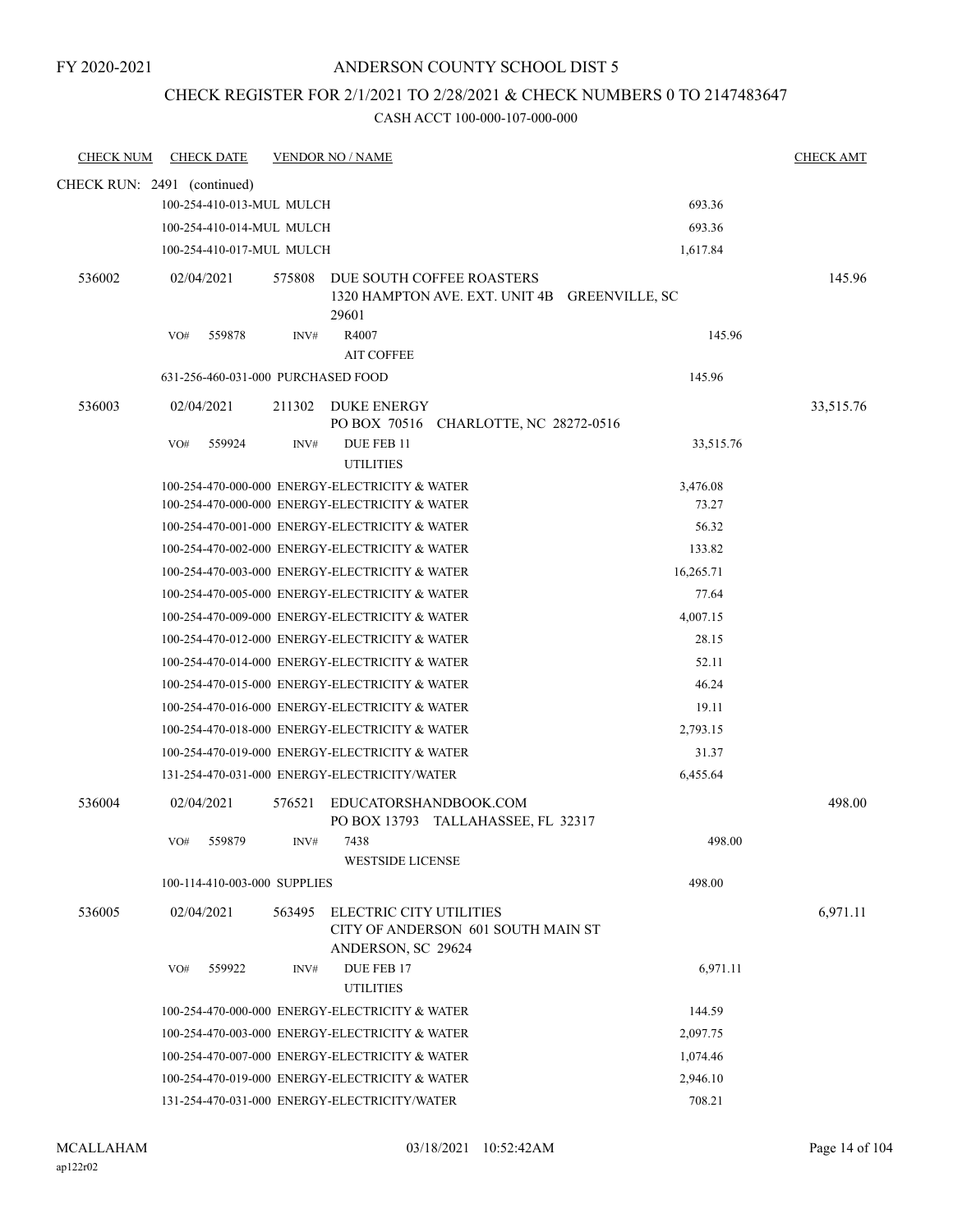### ANDERSON COUNTY SCHOOL DIST 5

# CHECK REGISTER FOR 2/1/2021 TO 2/28/2021 & CHECK NUMBERS 0 TO 2147483647

| <b>CHECK NUM</b>            |     | <b>CHECK DATE</b> |                                | <b>VENDOR NO / NAME</b>                                                                            |     |       |                    | <b>CHECK AMT</b> |
|-----------------------------|-----|-------------------|--------------------------------|----------------------------------------------------------------------------------------------------|-----|-------|--------------------|------------------|
| CHECK RUN: 2491 (continued) |     |                   |                                |                                                                                                    |     |       |                    |                  |
| * 536010                    |     | 02/04/2021        |                                | 576027 HOME DEPOT USA, INC<br>PO BOX 742604 ATLANTA, GA 30374-2604                                 |     |       |                    | 1,323.86         |
|                             | VO# | 559978            | INV#                           | PO 13829<br><b>SUPPLIES</b>                                                                        | PO# | 13829 | 1,323.86           |                  |
|                             |     |                   |                                | 100-000-170-000-000 WAREHOUSE INVENTORY<br>100-000-170-000-000 WAREHOUSE INVENTORY                 |     |       | 1,167.37<br>156.49 |                  |
| 536013                      |     | 02/04/2021        |                                | 564353 LAZER CONSTRUCTION COMPANY INC<br>POBOX 5103 ATT: ACCOUNTS RECEIVABLE<br>ANDERSON, SC 29623 |     |       |                    | 6,183.86         |
|                             | VO# | 559984            | INV#                           | 7419-18<br><b>TL HANNA</b>                                                                         |     |       | 6,183.86           |                  |
|                             |     |                   |                                | 505-253-520-002-STD STADIUM RENOVATIONS                                                            |     |       | 6,183.86           |                  |
| 536016                      |     | 02/04/2021        |                                | 344125 MATHEWS R V SALES & SERVICE<br>POBOX 821 ATT: ACCOUNTS RECEIVABLE<br>ANDERSON, SC 29622     |     |       |                    | 190.22           |
|                             | VO# | 559892            | INV#                           | 28169<br><b>REPAIR</b>                                                                             |     |       | 190.22             |                  |
|                             |     |                   |                                | 100-254-540-000-001 EQUIPMENT - MAINTENANCE                                                        |     |       | 190.22             |                  |
| 536017                      |     | 02/04/2021        | 569988                         | MCMILLAN PAZDAN SMITH, LLC<br>DEPT 999450 PO BOX 537044 ATLANTA, GA 30353-7044                     |     |       |                    | 1,255.00         |
|                             | VO# | 559985            | INV#                           | 02004151<br>PROJ #018489                                                                           |     |       | 1,255.00           |                  |
|                             |     |                   |                                | 505-253-520-002-STD STADIUM RENOVATIONS                                                            |     |       | 1,255.00           |                  |
| 536020                      |     | 02/04/2021        | 573192                         | PACIFIC NORTHWEST PUBLISHING<br>21 WEST 6TH AVENUE EUGENE, OR 97401-2605                           |     |       |                    | 240.75           |
|                             | VO# | 559903            | INV#                           | 104041<br><b>NORTH POINTE</b>                                                                      |     |       | 240.75             |                  |
|                             |     |                   |                                | 713-271-660-013-201 MISCELLANEOUS EXPENSE                                                          |     |       | 240.75             |                  |
| 536022                      |     | 02/04/2021        | 568036                         | PIEDMONT NATURAL GAS<br>PO BOX 1246 CHARLOTTE, NC 28201-1246                                       |     |       |                    | 18,109.83        |
|                             | VO# | 559923            | INV#                           | DUE FEB 8<br><b>UTILITIES</b>                                                                      |     |       | 18,109.83          |                  |
|                             |     |                   | 100-254-472-002-000 ENERGY-GAS |                                                                                                    |     |       | 5,633.21           |                  |
|                             |     |                   | 100-254-472-005-000 ENERGY-GAS |                                                                                                    |     |       | 3,688.66           |                  |
|                             |     |                   | 100-254-472-013-000 ENERGY-GAS |                                                                                                    |     |       | 987.96             |                  |
|                             |     |                   | 100-254-472-014-000 ENERGY-GAS |                                                                                                    |     |       | 1,993.44           |                  |
|                             |     |                   | 100-254-472-019-000 ENERGY-GAS |                                                                                                    |     |       | 1,855.25           |                  |
|                             |     |                   | 100-254-472-020-000 ENERGY-GAS |                                                                                                    |     |       | 640.06             |                  |
|                             |     |                   | 100-254-472-023-000 ENERGY-GAS |                                                                                                    |     |       | 2,044.36           |                  |
|                             |     |                   | 600-256-470-009-000 ENERGY     |                                                                                                    |     |       | 1,266.89           |                  |
| 536023                      |     | 02/04/2021        | 571652                         | PROSOURCE LLC<br>P.O. BOX 5339 GREENVILLE, SC 29606                                                |     |       |                    | 257.13           |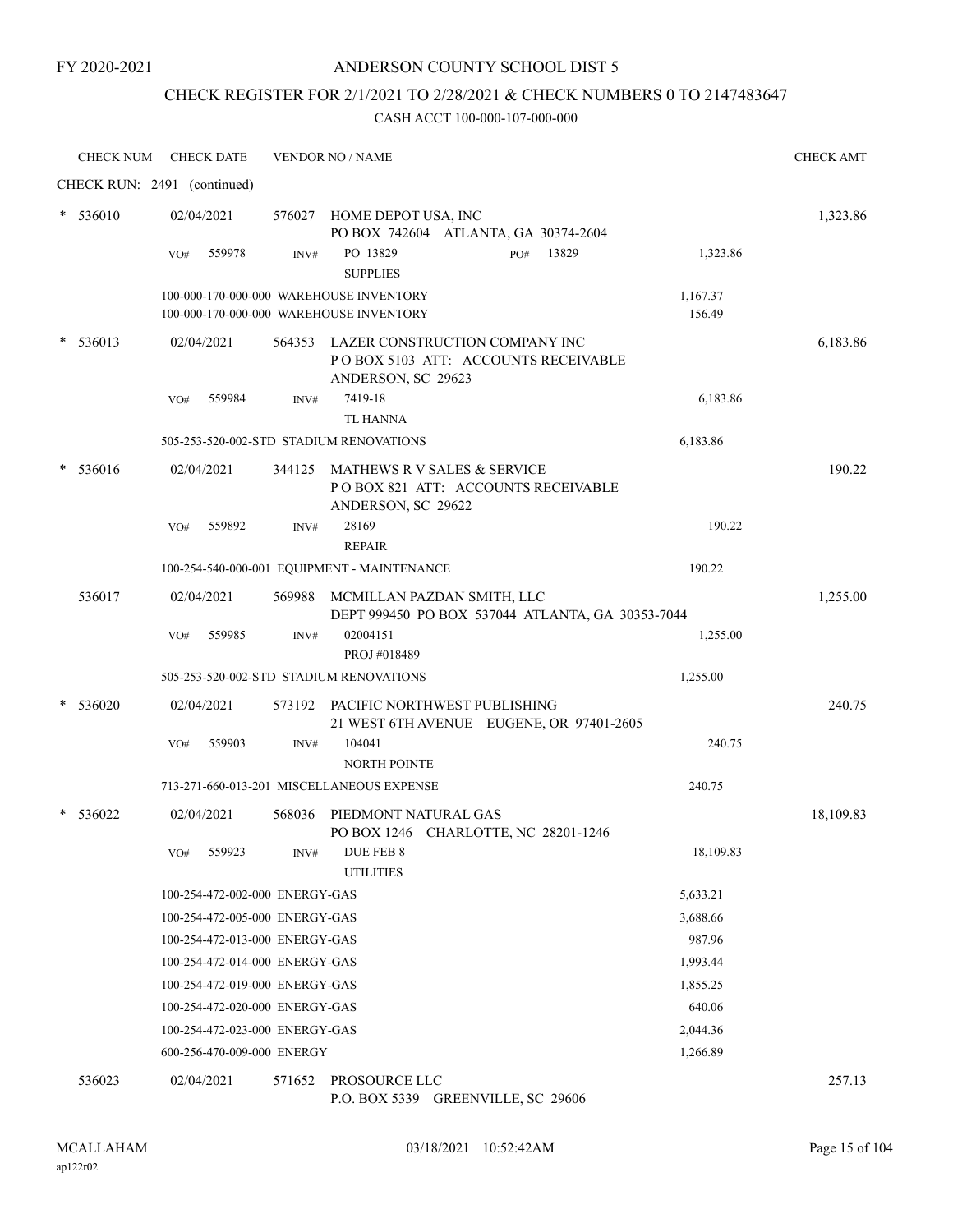### CHECK REGISTER FOR 2/1/2021 TO 2/28/2021 & CHECK NUMBERS 0 TO 2147483647

| <b>CHECK NUM</b>            |     | <b>CHECK DATE</b>                 |        | <b>VENDOR NO / NAME</b>                                                |     |                                              |          | <b>CHECK AMT</b> |
|-----------------------------|-----|-----------------------------------|--------|------------------------------------------------------------------------|-----|----------------------------------------------|----------|------------------|
| CHECK RUN: 2491 (continued) |     |                                   |        |                                                                        |     |                                              |          |                  |
|                             | VO# | 559992                            | INV#   | S2289398<br><b>SUPPLIES</b>                                            |     |                                              | 250.35   |                  |
|                             |     | 100-254-410-000-400 HVAC SUPPLIES |        |                                                                        |     |                                              | 250.35   |                  |
|                             | VO# | 559993                            | INV#   | S2289648<br><b>SUPPLIES</b>                                            |     |                                              | 6.78     |                  |
|                             |     | 100-254-410-000-400 HVAC SUPPLIES |        |                                                                        |     |                                              | 6.78     |                  |
| 536024                      |     | 02/04/2021                        |        | 573501 QUALITY CARE PRESSURE CLEANING                                  |     | 210 SPRINGSIDE CIRCLE ANDERSON, SC 29625     |          | 600.00           |
|                             | VO# | 559994                            | INV#   | 5545<br><b>JAN 2021</b>                                                | PO# | 12985                                        | 600.00   |                  |
|                             |     |                                   |        | 100-255-323-000-000 CONTRACTED SERVICES                                |     |                                              | 600.00   |                  |
| 536026                      |     | 02/04/2021                        |        | 566995 SC DEPT OF JUVENILE JUSTICE<br>29221-1069                       |     | POBOX 21069 ATT: FISCAL AFFAIRS COLUMBIA, SC |          | 250.65           |
|                             | VO# | 559995                            | INV#   | 2000500995<br><b>DEC 2020</b>                                          |     |                                              | 250.65   |                  |
|                             |     |                                   |        | 100-412-720-000-000 PAYMENTS TO OTHER GOV'T UNITS                      |     |                                              | 250.65   |                  |
| 536027                      |     | 02/04/2021                        | 576092 | <b>SECURITY CENTRAL</b>                                                |     | PO BOX 602371 CHARLOTTE, NC 28260-2371       |          | 850.08           |
|                             | VO# | 559907                            | INV#   | SI002479244<br>SOUTHWOOD                                               |     |                                              | 425.04   |                  |
|                             |     |                                   |        | 100-254-323-021-600 MAINTENANCE SERVICES                               |     |                                              | 425.04   |                  |
|                             | VO# | 559908                            | INV#   | SI002479286                                                            |     |                                              | 425.04   |                  |
|                             |     |                                   |        | <b>SOUTHWOOD</b>                                                       |     |                                              |          |                  |
|                             |     |                                   |        | 100-254-323-021-600 MAINTENANCE SERVICES                               |     |                                              | 425.04   |                  |
| 536028                      |     | 02/04/2021                        | 568954 | <b>SHRED A WAY</b><br>PIEDMONT, SC 29673                               |     | PO BOX 51132 ATT: ACCOUNTS RECEIVABLE        |          | 146.00           |
|                             | VO# | 559913                            | INV#   | A87355<br><b>ROBERT ANDERSON</b>                                       |     |                                              | 65.00    |                  |
|                             |     | 100-113-410-006-000 SUPPLIES      |        |                                                                        |     |                                              | 65.00    |                  |
|                             | VO# | 560002                            | INV#   | A87346<br><b>ADULT ED</b>                                              |     |                                              | 33.00    |                  |
|                             |     |                                   |        | 723-271-660-023-911 MISCELLANEOUS- ADULT ED EXPENSE                    |     |                                              | 33.00    |                  |
|                             | VO# | 560003                            | INV#   | A87333<br><b>DISTRICT OFFICE</b>                                       |     |                                              | 48.00    |                  |
|                             |     |                                   |        | 100-252-312-000-000 PURCHASED SERVICES                                 |     |                                              | 48.00    |                  |
| * 536030                    |     | 02/04/2021                        |        | 571368 STRAIGHT PATHS LANDSCAPE<br>PO BOX 5542 ANDERSON, SC 29623-0542 |     |                                              |          | 1,687.50         |
|                             | VO# | 560004                            | INV#   | 20439<br><b>AIT SERVICE</b>                                            | PO# | 12975                                        | 1,687.50 |                  |
|                             |     |                                   |        | 131-254-323-031-305 CONTRACT SERV.-GROUNDS                             |     |                                              | 1,687.50 |                  |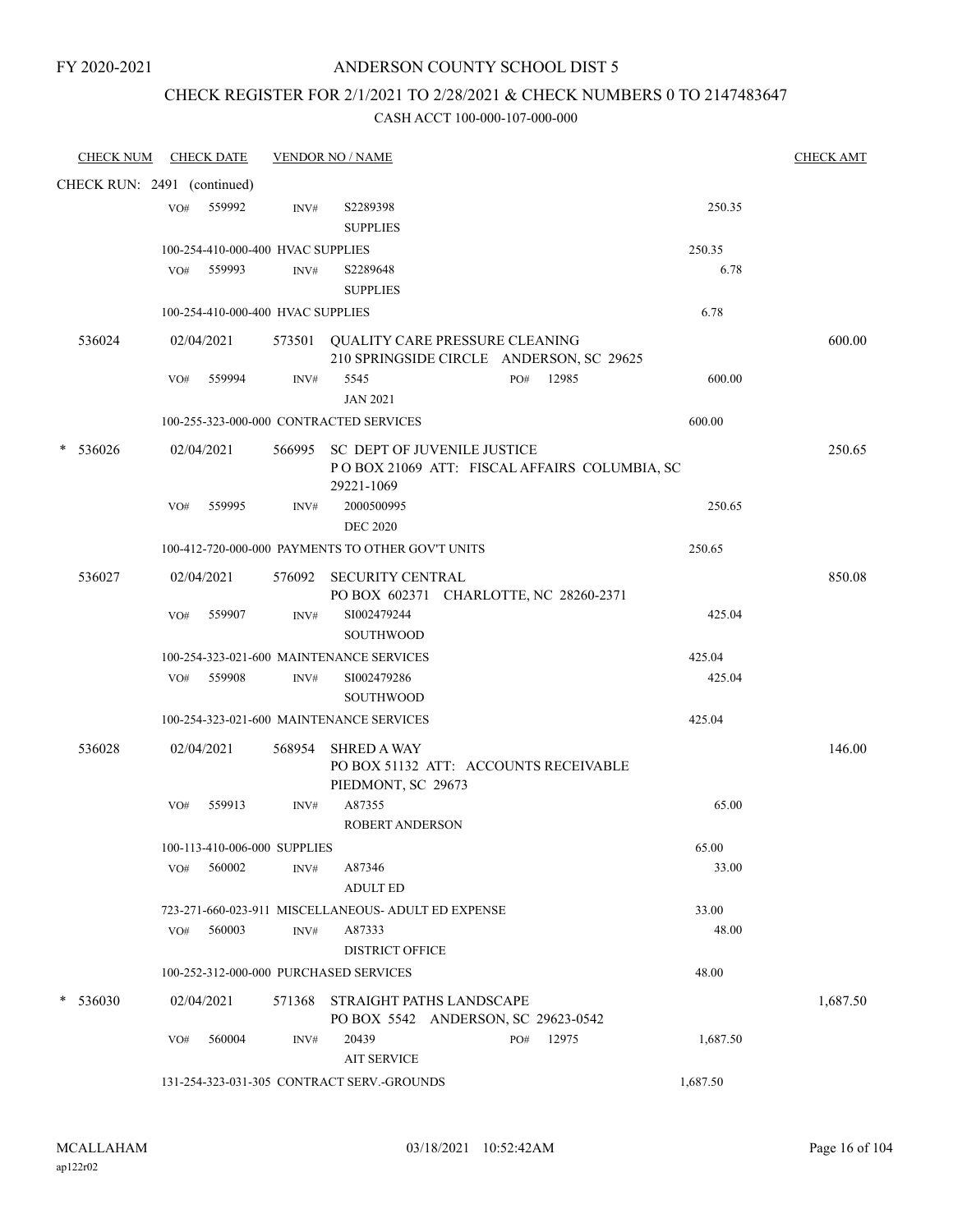### ANDERSON COUNTY SCHOOL DIST 5

### CHECK REGISTER FOR 2/1/2021 TO 2/28/2021 & CHECK NUMBERS 0 TO 2147483647

| <b>CHECK NUM</b>            |     | <b>CHECK DATE</b>                 |      | <b>VENDOR NO / NAME</b>                         |                                                                                      |       |          | <b>CHECK AMT</b> |
|-----------------------------|-----|-----------------------------------|------|-------------------------------------------------|--------------------------------------------------------------------------------------|-------|----------|------------------|
| CHECK RUN: 2491 (continued) |     |                                   |      |                                                 |                                                                                      |       |          |                  |
| 536031                      |     | 02/04/2021                        |      | 210 CLEMSON, SC 29631                           | 576122 THERE IS HOPE COUNSELING, LLC<br>ROYCE V. MILLER 145 THOMAS GREEN BLVD, SUITE |       |          | 525.00           |
|                             | VO# | 560005                            | INV# | 161773<br>JAN 26-27                             | PO#                                                                                  | 13797 | 525.00   |                  |
|                             |     |                                   |      | 237-128-313-002-000 STUDENT SERVICES/ COUNSELOR |                                                                                      |       | 0.00     |                  |
|                             |     |                                   |      | 237-128-313-002-020 STUDENT SERVICES/COUNSELOR  |                                                                                      |       | 300.00   |                  |
|                             |     |                                   |      | 237-128-313-003-000 STUDENT SERVICES/COUNSELOR  |                                                                                      |       | 0.00     |                  |
|                             |     |                                   |      | 237-128-313-003-020 STUDENT SERVICES/ COUNSELOR |                                                                                      |       | 225.00   |                  |
| 536032                      |     | 02/04/2021                        |      | 572513 UNITED LASER                             | P.O. BOX 6889 FLORENCE, SC 29501                                                     |       |          | 190.46           |
|                             | VO# | 559915                            | INV# | 211531<br><b>TONER</b>                          |                                                                                      |       | 190.46   |                  |
|                             |     | 600-256-410-000-000 SUPPLIES      |      |                                                 |                                                                                      |       | 190.46   |                  |
| 536033                      |     | 02/04/2021                        |      |                                                 | 573815 UNITED REFRIGERATION, INC<br>PO BOX 740703 ATLANTA, GA 30374-0703             |       |          | 2,547.41         |
|                             | VO# | 559916                            | INV# | 77127444<br><b>FILTERS</b>                      |                                                                                      |       | 501.40   |                  |
|                             |     | 100-254-410-002-C19 SUPPIES - C19 |      |                                                 |                                                                                      |       | 100.28   |                  |
|                             |     | 100-254-410-009-C19 SUPPIES - C19 |      |                                                 |                                                                                      |       | 100.28   |                  |
|                             |     | 100-254-410-013-C19 SUPPIES - C19 |      |                                                 |                                                                                      |       | 100.28   |                  |
|                             |     | 100-254-410-017-C19 SUPPIES - C19 |      |                                                 |                                                                                      |       | 100.28   |                  |
|                             |     | 100-254-410-020-C19 SUPPIES - C19 |      |                                                 |                                                                                      |       | 100.28   |                  |
|                             | VO# | 559917                            | INV# | 75850539<br><b>FILTERS</b>                      |                                                                                      |       | 1,953.39 |                  |
|                             |     | 100-254-410-001-C19 SUPPIES - C19 |      |                                                 |                                                                                      |       | 150.27   |                  |
|                             |     | 100-254-410-003-C19 SUPPIES - C19 |      |                                                 |                                                                                      |       | 150.26   |                  |
|                             |     | 100-254-410-006-C19 SUPPIES - C19 |      |                                                 |                                                                                      |       | 150.26   |                  |
|                             |     | 100-254-410-007-C19 SUPPIES - C19 |      |                                                 |                                                                                      |       | 150.26   |                  |
|                             |     | 100-254-410-008-C19 SUPPIES - C19 |      |                                                 |                                                                                      |       | 150.26   |                  |
|                             |     | 100-254-410-010-C19 SUPPIES - C19 |      |                                                 |                                                                                      |       | 150.26   |                  |
|                             |     | 100-254-410-011-C19 SUPPIES - C19 |      |                                                 |                                                                                      |       | 150.26   |                  |
|                             |     | 100-254-410-012-C19 SUPPIES - C19 |      |                                                 |                                                                                      |       | 150.26   |                  |
|                             |     | 100-254-410-015-C19 SUPPIES - C19 |      |                                                 |                                                                                      |       | 150.26   |                  |
|                             |     | 100-254-410-016-C19 SUPPIES - C19 |      |                                                 |                                                                                      |       | 150.26   |                  |
|                             |     | 100-254-410-018-C19 SUPPIES - C19 |      |                                                 |                                                                                      |       | 150.26   |                  |
|                             |     | 100-254-410-019-C19 SUPPIES - C19 |      |                                                 |                                                                                      |       | 150.26   |                  |
|                             |     | 100-254-410-021-C19 SUPPIES - C19 |      |                                                 |                                                                                      |       | 150.26   |                  |
|                             |     | VO# 560008                        | INV# | 77026169                                        |                                                                                      |       | 33.88    |                  |
|                             |     |                                   |      | <b>SUPPLIES</b>                                 |                                                                                      |       |          |                  |
|                             |     | 100-254-410-000-400 HVAC SUPPLIES |      |                                                 |                                                                                      |       | 33.88    |                  |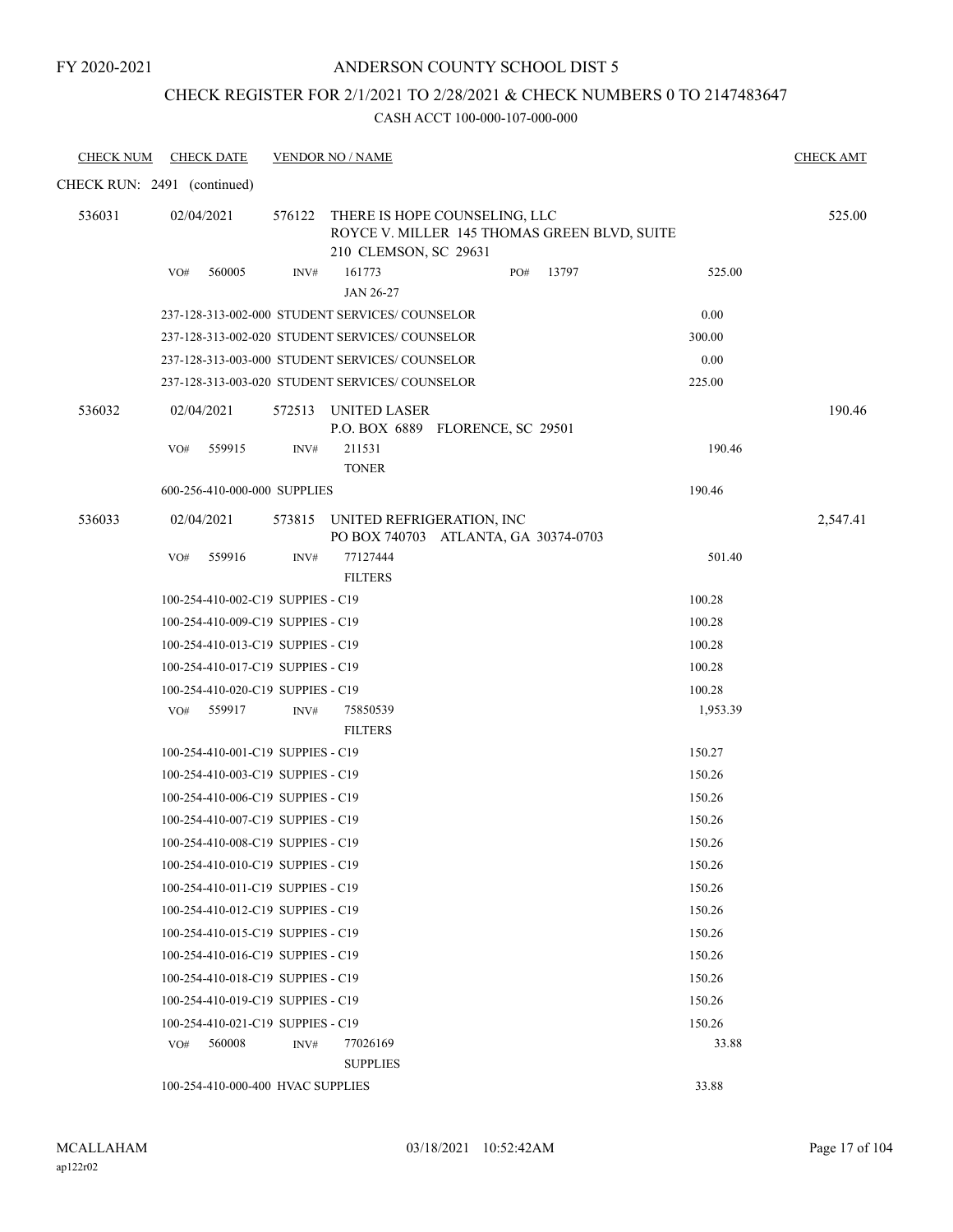### CHECK REGISTER FOR 2/1/2021 TO 2/28/2021 & CHECK NUMBERS 0 TO 2147483647

|        | <b>CHECK NUM</b>            |     | <b>CHECK DATE</b>                 |        | <b>VENDOR NO / NAME</b>                                                                           |     |       |          | <b>CHECK AMT</b> |  |
|--------|-----------------------------|-----|-----------------------------------|--------|---------------------------------------------------------------------------------------------------|-----|-------|----------|------------------|--|
|        | CHECK RUN: 2491 (continued) |     |                                   |        |                                                                                                   |     |       |          |                  |  |
|        |                             | VO# | 560009                            | INV#   | 77155370<br><b>SUPPLIES</b>                                                                       |     |       | 58.74    |                  |  |
|        |                             |     |                                   |        | 100-254-410-006-400 HVAC/ELECTRICAL/PLUMBING                                                      |     |       | 58.74    |                  |  |
| $\ast$ | 16038                       |     | 02/04/2021                        |        | 102640 ACTION AUTO<br>529 FAIR STREET ATT: ACCOUNTS RECEIVABLE<br>ANDERSON, SC 29625              |     |       |          | 187.57 E         |  |
|        |                             | VO# | 559941                            | INV#   | 92172<br><b>REPAIR</b>                                                                            | PO# | 13807 | 187.57   |                  |  |
|        |                             |     | 100-257-412-000-000 TRUCK SERVICE |        |                                                                                                   |     |       | 187.57   |                  |  |
|        | 16039                       |     | 02/04/2021                        | 569031 | AIRGAS USA<br>POBOX 532609 ATT: ACCOUNTS RECEIVABLE<br>ATLANTA, GA 30353-2609                     |     |       |          | 406.47 E         |  |
|        |                             | VO# | 559939                            | INV#   | 9108641428<br><b>SUPPLIES</b>                                                                     |     |       | 406.47   |                  |  |
|        |                             |     |                                   |        | 329-115-410-031-000 SUPPLIES-STATE EQUIPMENT                                                      |     |       | 406.47   |                  |  |
|        | 16041                       |     | 02/04/2021                        | 564662 | <b>BRADY'S SCREEN PRINTING</b><br>106 CONCORD ROAD ATT: ACCOUNTS RECEIVABLE<br>ANDERSON, SC 29621 |     |       |          | 269.64 E         |  |
|        |                             | VO# | 559954                            | INV#   | 38104<br><b>MCCANTS</b>                                                                           |     |       | 269.64   |                  |  |
|        |                             |     |                                   |        | 705-271-660-005-611 PEP CLUB EXPENSE                                                              |     |       | 269.64   |                  |  |
|        | 16043                       |     | 02/04/2021                        | 572787 | CC&I SERVICES LLC<br>4795 S CHURCH ST EXT SUITE 2 ROEBUCK, SC 29376                               |     |       |          | 2,527.00 E       |  |
|        |                             | VO# | 559955                            | INV#   | 5898<br><b>TL HANNA</b>                                                                           | PO# | 11061 | 2,137.00 |                  |  |
|        |                             |     |                                   |        | 505-253-520-002-STD STADIUM RENOVATIONS                                                           |     |       | 2,137.00 |                  |  |
|        |                             | VO# | 559956                            | INV#   | 6307<br>TL HANNA                                                                                  | PO# | 11061 | 390.00   |                  |  |
|        |                             |     |                                   |        | 505-253-520-002-STD STADIUM RENOVATIONS                                                           |     |       | 390.00   |                  |  |
|        | 16045                       |     | 02/04/2021                        |        | 187300 CRESCENT SUPPLY CO, INC<br>POBOX 8798 ATT: ACCOUNTS RECEIVABLE<br>GREENVILLE, SC 29604     |     |       |          | 499.38 E         |  |
|        |                             | VO# | 559871                            | INV#   | 395920<br><b>SUPPLIES</b>                                                                         |     |       | 17.23    |                  |  |
|        |                             |     |                                   |        | 100-254-410-011-400 HVAC/ELECTRICAL/PLUMBING                                                      |     |       | 17.23    |                  |  |
|        |                             |     | VO# 559872                        | INV#   | 395753<br><b>SUPPLIES</b>                                                                         |     |       | 155.15   |                  |  |
|        |                             |     |                                   |        | 100-254-410-021-400 HVAC/ELECTRICAL/PLUMBING                                                      |     |       | 155.15   |                  |  |
|        |                             | VO# | 559873                            | INV#   | 395754<br><b>SUPPLIES</b>                                                                         |     |       | 42.20    |                  |  |
|        |                             |     |                                   |        | 100-254-410-003-400 HVAC/ELECTRICAL/PLUMBING                                                      |     |       | 42.20    |                  |  |
|        |                             |     | VO# 559960                        | INV#   | 395790<br><b>SUPPLIES</b>                                                                         |     |       | 25.62    |                  |  |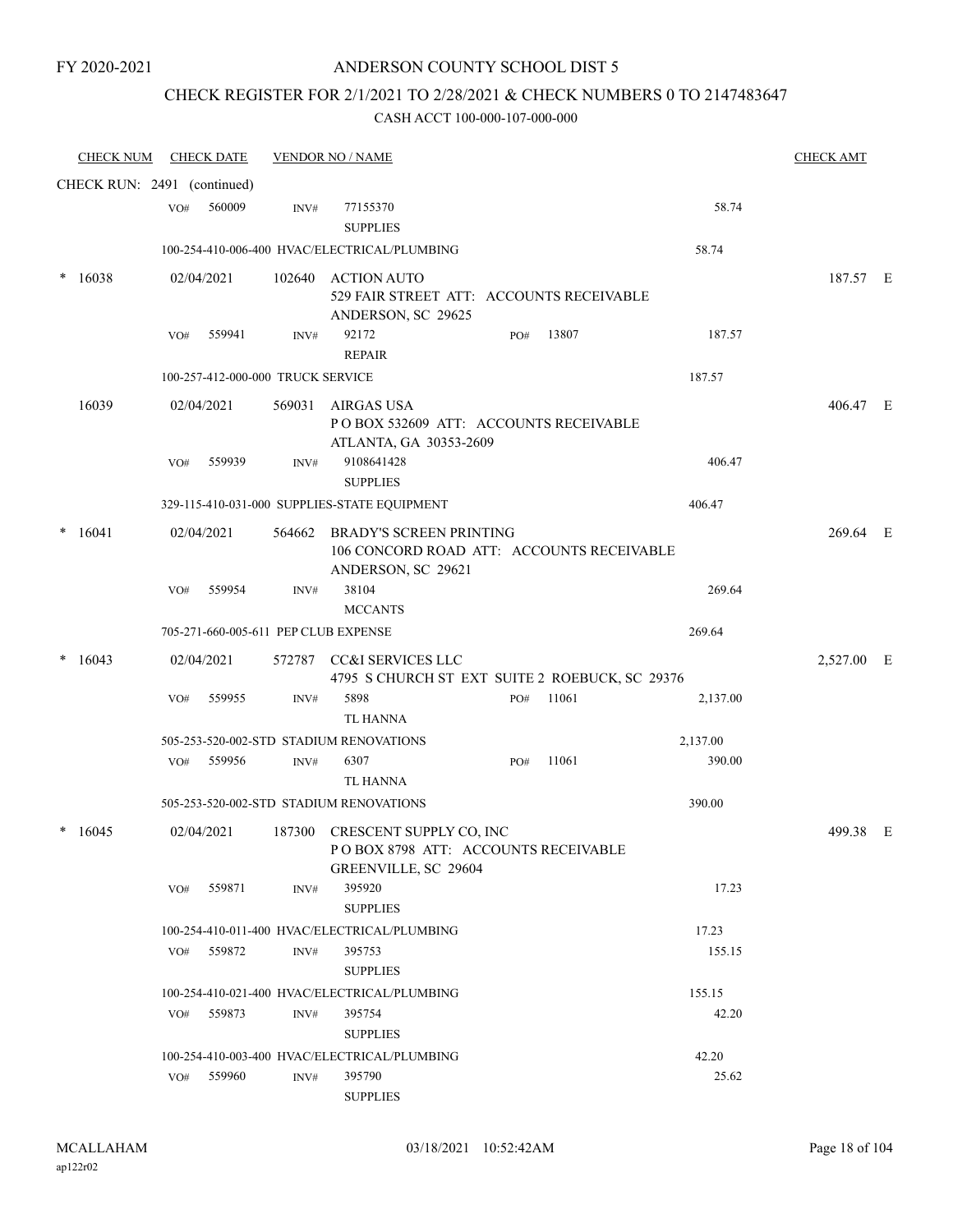### ANDERSON COUNTY SCHOOL DIST 5

### CHECK REGISTER FOR 2/1/2021 TO 2/28/2021 & CHECK NUMBERS 0 TO 2147483647

| CHECK NUM  | <b>CHECK DATE</b>            | <b>VENDOR NO / NAME</b>                                                                                  | <b>CHECK AMT</b> |
|------------|------------------------------|----------------------------------------------------------------------------------------------------------|------------------|
|            | CHECK RUN: 2491 (continued)  |                                                                                                          |                  |
|            |                              | 100-254-410-010-400 HVAC/ELECTRICAL/PLUMBING<br>25.62                                                    |                  |
|            | VO# 559961                   | 395863<br>48.69<br>INV#                                                                                  |                  |
|            |                              | <b>SUPPLIES</b>                                                                                          |                  |
|            |                              | 48.69<br>100-254-410-000-400 HVAC SUPPLIES                                                               |                  |
|            | VO# 559962                   | 17.89<br>INV#<br>395665<br><b>SUPPLIES</b>                                                               |                  |
|            |                              | 100-254-410-002-400 HVAC/ELECTRICAL/PLUMBING<br>17.89                                                    |                  |
|            | 559963<br>VO#                | 80.25<br>395666<br>INV#                                                                                  |                  |
|            |                              | <b>SUPPLIES</b>                                                                                          |                  |
|            |                              | 100-254-410-006-400 HVAC/ELECTRICAL/PLUMBING<br>80.25                                                    |                  |
|            | VO# 559964                   | 395755<br>112.35<br>INV#                                                                                 |                  |
|            |                              | <b>SUPPLIES</b>                                                                                          |                  |
|            |                              | 112.35<br>100-254-410-000-400 HVAC SUPPLIES                                                              |                  |
| 16046      | 02/04/2021                   | 570889 DIGICERT, INC                                                                                     | 1,926.40 E       |
|            |                              | PO BOX 840695 DALLAS, TX 75284-0695                                                                      |                  |
|            | 559967<br>VO#                | 188738<br>PO# 13867<br>1,926.40<br>INV#                                                                  |                  |
|            |                              | <b>DEPOSIT</b>                                                                                           |                  |
|            |                              | 100-266-445-000-000 SOFTWARE TECHNOLOGY<br>1,926.40                                                      |                  |
| 16047      | 02/04/2021                   | 202600 DILLARD'S SPORTS CENTER                                                                           | 797.09 E         |
|            |                              | 708 WHITEHALL ROAD ATT: ACCOUNTS                                                                         |                  |
|            | VO#<br>559876                | RECEIVABLE ANDERSON, SC 29625<br>106361<br>797.09<br>INV#                                                |                  |
|            |                              | <b>WESTSIDE SOFTBALL</b>                                                                                 |                  |
|            | 100-271-410-003-000 SUPPLIES | 797.09                                                                                                   |                  |
|            |                              |                                                                                                          |                  |
| 16050<br>* | 02/04/2021                   | 237555 FORMS & SUPPLY<br>POBOX 563953 ATT: ACCOUNTS RECEIVABLE                                           | 8,529.55 E       |
|            |                              | CHARLOTTE, NC 28256                                                                                      |                  |
|            | 559880<br>VO#                | 5675141<br>256.59<br>INV#                                                                                |                  |
|            |                              | <b>SUPPLIES</b>                                                                                          |                  |
|            |                              | 100-113-410-006-C19 COVID 19 SUPPLIES<br>256.59                                                          |                  |
|            |                              | 4,313.60<br>VO# 559970 INV# 5620890<br>PO# 13718                                                         |                  |
|            |                              | <b>WHSE SUPPLIES</b>                                                                                     |                  |
|            |                              | 100-000-170-000-000 WAREHOUSE INVENTORY<br>3,958.57<br>355.03<br>100-000-170-000-000 WAREHOUSE INVENTORY |                  |
|            | VO# 559971                   | 203.66<br>5672421<br>INV#                                                                                |                  |
|            |                              | <b>SUPPLIES</b>                                                                                          |                  |
|            | 100-112-410-013-000 SUPPLIES | 105.84                                                                                                   |                  |
|            | 100-113-410-013-000 SUPPLIES | 6.80                                                                                                     |                  |
|            | 100-212-410-013-000 SUPPLIES | 91.02                                                                                                    |                  |
|            | VO# 559972                   | 5602638<br>13633<br>3,755.70<br>INV#<br>PO#                                                              |                  |
|            |                              | <b>WHSE SUPPLIES</b>                                                                                     |                  |
|            |                              | 100-000-170-000-000 WAREHOUSE INVENTORY<br>3,755.70                                                      |                  |
| 16053      | 02/04/2021                   | 570843 GATEWAY SUPPLY CO                                                                                 | 788.06 E         |
|            |                              |                                                                                                          |                  |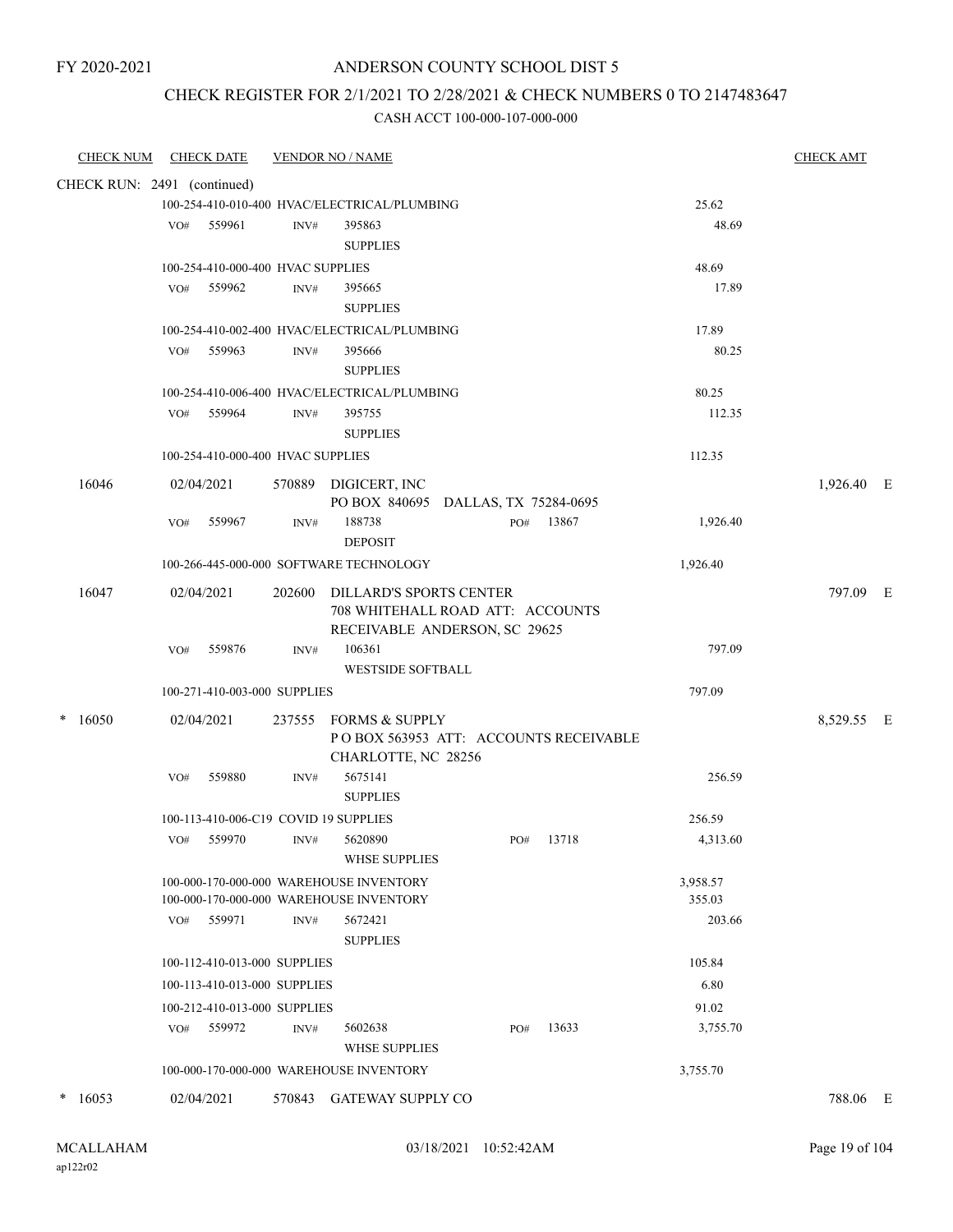### ANDERSON COUNTY SCHOOL DIST 5

### CHECK REGISTER FOR 2/1/2021 TO 2/28/2021 & CHECK NUMBERS 0 TO 2147483647

| <b>CHECK NUM</b> | <b>CHECK DATE</b>                            |        | <b>VENDOR NO / NAME</b>                                                               |     |       |        | <b>CHECK AMT</b> |
|------------------|----------------------------------------------|--------|---------------------------------------------------------------------------------------|-----|-------|--------|------------------|
|                  | CHECK RUN: 2491 (continued)                  |        |                                                                                       |     |       |        |                  |
|                  |                                              |        | CORPORATE OFFICES P.O. BOX 2826 COLUMBIA, SC<br>29202                                 |     |       |        |                  |
|                  | 559973<br>VO#                                | INV#   | S5058194<br><b>SUPPLIES</b>                                                           |     |       | 237.54 |                  |
|                  | 100-254-410-011-400 HVAC/ELECTRICAL/PLUMBING |        |                                                                                       |     |       | 237.54 |                  |
|                  | 559974<br>VO#                                | INV#   | S5073321<br><b>SUPPLIES</b>                                                           |     |       | 139.14 |                  |
|                  |                                              |        | 100-254-410-006-400 HVAC/ELECTRICAL/PLUMBING                                          |     |       | 139.14 |                  |
|                  | VO#<br>559975                                | INV#   | S5075829<br><b>SUPPLIES</b>                                                           |     |       | 411.38 |                  |
|                  |                                              |        | 100-254-410-002-400 HVAC/ELECTRICAL/PLUMBING                                          |     |       | 22.19  |                  |
|                  | 100-254-410-003-400 HVAC/ELECTRICAL/PLUMBING |        |                                                                                       |     |       | 23.90  |                  |
|                  |                                              |        | 100-254-410-006-400 HVAC/ELECTRICAL/PLUMBING                                          |     |       | 274.74 |                  |
|                  |                                              |        | 100-254-410-008-400 HVAC/ELECTRICAL/PLUMBING                                          |     |       | 30.38  |                  |
|                  |                                              |        | 100-254-410-011-400 HVAC/ELECTRICAL/PLUMBING                                          |     |       | 23.90  |                  |
|                  | 100-254-410-014-400 HVAC/ELECTRICAL/PLUMBING |        |                                                                                       |     |       | 30.43  |                  |
|                  | 100-254-410-018-400 HVAC/ELECTRICAL/PLUMBING |        |                                                                                       |     |       | 5.84   |                  |
| 16054            | 02/04/2021                                   | 252650 | <b>GRAINGER</b><br>DEPT 867098550 ATT: ACCOUNTS RECEIVABLE<br>PALATINE, IL 60038-0001 |     |       |        | 183.44 E         |
|                  | 559976<br>VO#                                | INV#   | 9750916026<br><b>SUPPLIES</b>                                                         | PO# | 13802 | 183.44 |                  |
|                  | 100-257-410-000-000 SUPPLIES                 |        |                                                                                       |     |       | 183.44 |                  |
| 16058<br>*       | 02/04/2021                                   |        | 113700 INDEPENDENT MAIL<br>PO BOX 1411 CHARLOTTE, NC 28201-1411                       |     |       |        | 181.25 E         |
|                  | VO#<br>559979                                | INV#   | 3695944<br>AD 4545050                                                                 | PO# | 13836 | 79.75  |                  |
|                  | 100-257-350-000-000 ADVERTISING              |        |                                                                                       |     |       | 79.75  |                  |
|                  | 559981<br>VO#                                | INV#   | 3655932<br>AD 4501979                                                                 | PO# | 13782 | 101.50 |                  |
|                  | 100-257-350-000-000 ADVERTISING              |        |                                                                                       |     |       | 101.50 |                  |
| 16063            | 02/04/2021                                   |        | 563608 JW PEPPER & SON, INC<br>POBOX 642 ATT: ACCOUNTS RECEIVABLE EXTON,<br>PA 19341  |     |       |        | 632.33 E         |
|                  | 559881<br>VO#                                | INV#   | 363129819<br><b>WESTSIDE</b>                                                          |     |       | 60.00  |                  |
|                  | 100-114-410-003-001 BAND SUPPLIES            |        |                                                                                       |     |       | 60.00  |                  |
|                  | 559882<br>VO#                                | INV#   | 362963769<br><b>WESTSIDE</b>                                                          |     |       | 164.95 |                  |
|                  | 100-114-410-003-001 BAND SUPPLIES            |        |                                                                                       |     |       | 164.95 |                  |
|                  | 559883<br>VO#                                | INV#   | 362962959<br><b>WESTSIDE</b>                                                          |     |       | 91.99  |                  |
|                  | 100-114-410-003-001 BAND SUPPLIES            |        |                                                                                       |     |       | 91.99  |                  |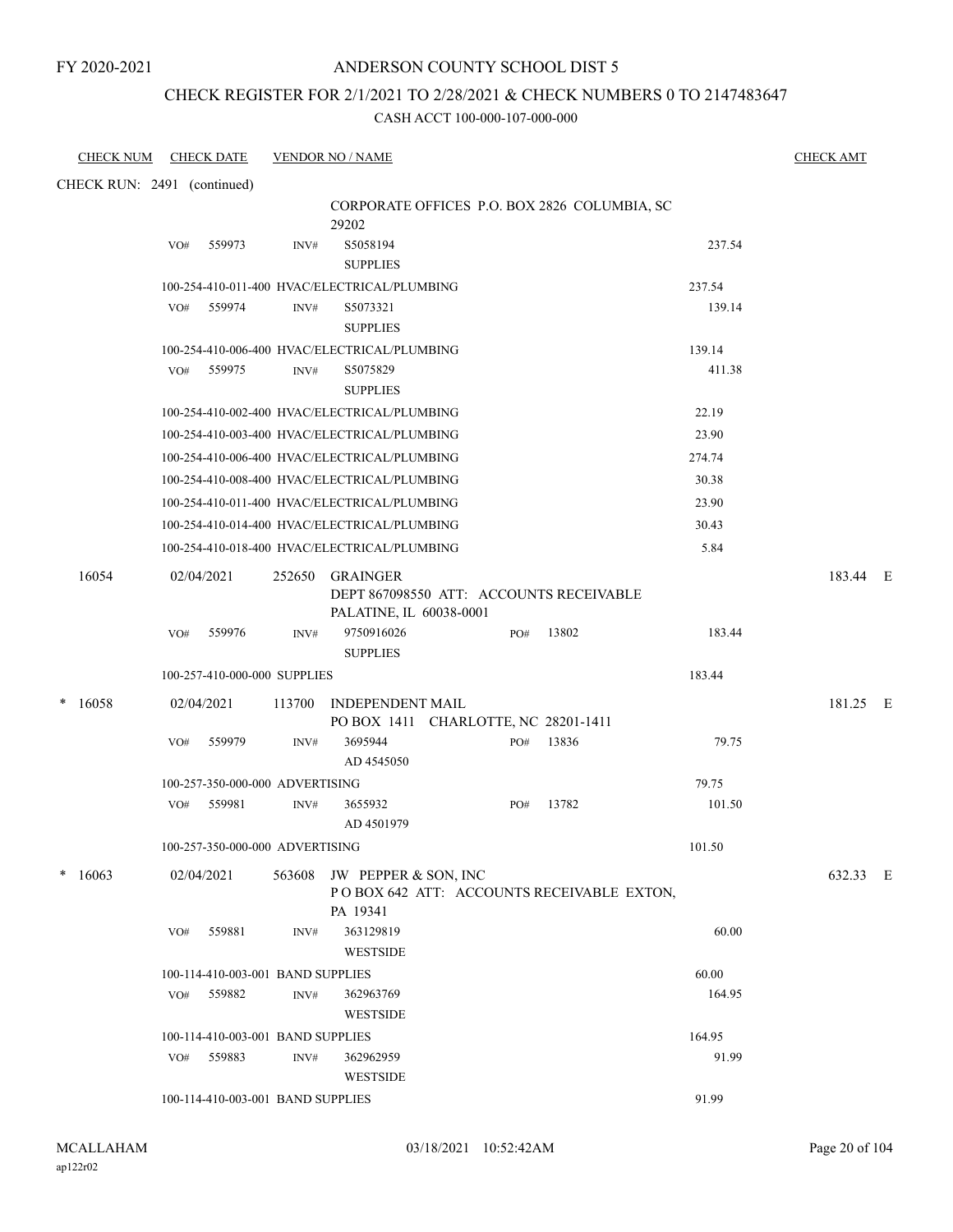### CHECK REGISTER FOR 2/1/2021 TO 2/28/2021 & CHECK NUMBERS 0 TO 2147483647

| CHECK NUM CHECK DATE        |     |                                            |                | <b>VENDOR NO / NAME</b>                                    |     |           |        | <b>CHECK AMT</b> |  |
|-----------------------------|-----|--------------------------------------------|----------------|------------------------------------------------------------|-----|-----------|--------|------------------|--|
| CHECK RUN: 2491 (continued) |     |                                            |                |                                                            |     |           |        |                  |  |
|                             |     | VO# 559884                                 | INV#           | 362974468                                                  |     |           | 63.99  |                  |  |
|                             |     |                                            |                | <b>WESTSIDE</b>                                            |     |           |        |                  |  |
|                             |     | 100-114-410-003-001 BAND SUPPLIES          |                |                                                            |     |           | 63.99  |                  |  |
|                             |     | VO# 559885                                 | $\text{INV}\#$ | 362975981                                                  |     |           | 17.50  |                  |  |
|                             |     |                                            |                | <b>WESTSIDE</b>                                            |     |           |        |                  |  |
|                             |     | 100-114-410-003-001 BAND SUPPLIES          |                |                                                            |     |           | 17.50  |                  |  |
|                             |     | VO# 559886                                 | INV#           | 363022600<br><b>WESTSIDE</b>                               |     |           | 142.92 |                  |  |
|                             |     | 100-114-410-003-001 BAND SUPPLIES          |                |                                                            |     |           | 142.92 |                  |  |
|                             |     | VO# 559887                                 | INV#           | 363068500                                                  |     |           | 14.99  |                  |  |
|                             |     |                                            |                | <b>WESTSIDE</b>                                            |     |           |        |                  |  |
|                             |     | 100-114-410-003-001 BAND SUPPLIES          |                |                                                            |     |           | 14.99  |                  |  |
|                             |     | VO# 559888                                 | INV#           | 363129517                                                  |     |           | 75.99  |                  |  |
|                             |     |                                            |                | <b>WESTSIDE</b>                                            |     |           |        |                  |  |
|                             |     | 100-114-410-003-001 BAND SUPPLIES          |                |                                                            |     |           | 75.99  |                  |  |
| 16065<br>*                  |     | 02/04/2021                                 |                | 565441 EMPLOYEE VENDOR                                     |     |           |        | 469.80 E         |  |
|                             |     | VO# 559930                                 | INV#           | <b>AEROSPACE</b>                                           |     |           | 469.80 |                  |  |
|                             |     |                                            |                | <b>REIMBURSEMENT</b>                                       |     |           |        |                  |  |
|                             |     |                                            |                | 329-115-410-031-000 SUPPLIES-STATE EQUIPMENT               |     |           | 469.80 |                  |  |
| $*$ 16071                   |     | 02/04/2021                                 |                | 389900 OFFICE DEPOT<br>POBOX 1413 CHARLOTTE, NC 28201-1413 |     |           |        | 682.71 E         |  |
|                             | VO# | 559895                                     | INV#           | 150862678001                                               |     | PO# 13874 | 100.05 |                  |  |
|                             |     |                                            |                | <b>SUPPLIES</b>                                            |     |           |        |                  |  |
|                             |     | 100-221-410-000-TST SUPPLIES-TESTING       |                |                                                            |     |           | 100.05 |                  |  |
|                             |     | VO# 559896                                 | INV#           | 150241935001                                               |     |           | 78.15  |                  |  |
|                             |     |                                            |                | <b>SUPPLIES</b>                                            |     |           |        |                  |  |
|                             |     | 100-111-410-007-000 SUPPLIES               |                |                                                            |     |           | 78.15  |                  |  |
|                             |     | VO# 559897                                 | INV#           | 148164445001                                               |     |           | 50.48  |                  |  |
|                             |     |                                            |                | <b>SUPPLIES</b>                                            |     |           |        |                  |  |
|                             |     | 100-233-410-007-000 SUPPLIES               |                |                                                            |     |           | 50.48  |                  |  |
|                             | VO# | 559898                                     | INV#           | 148159123001                                               |     |           | 35.93  |                  |  |
|                             |     |                                            |                | <b>SUPPLIES</b>                                            |     |           |        |                  |  |
|                             |     | 100-113-410-007-000 SUPPLIES               |                |                                                            |     |           | 35.93  |                  |  |
|                             |     | VO# 559899                                 | INV#           | 148164444001<br><b>SUPPLIES</b>                            |     |           | 92.75  |                  |  |
|                             |     |                                            |                |                                                            |     |           | 92.75  |                  |  |
|                             |     | 100-112-410-007-000 SUPPLIES<br>VO# 559900 | INV#           | 149766276001                                               | PO# | 13856     | 117.22 |                  |  |
|                             |     |                                            |                | <b>SUPPLIES</b>                                            |     |           |        |                  |  |
|                             |     |                                            |                | 100-233-410-000-SMT SUPPLIES-STUDENT MGMT                  |     |           | 117.22 |                  |  |
|                             | VO# | 559901                                     | INV#           | 149802126001                                               | PO# | 13856     | 24.04  |                  |  |
|                             |     |                                            |                | <b>SUPPLIES</b>                                            |     |           |        |                  |  |
|                             |     |                                            |                | 100-233-410-000-SMT SUPPLIES-STUDENT MGMT                  |     |           | 24.04  |                  |  |
|                             |     | VO# 559988                                 | INV#           | 152462711001                                               |     | PO# 13878 | 5.34   |                  |  |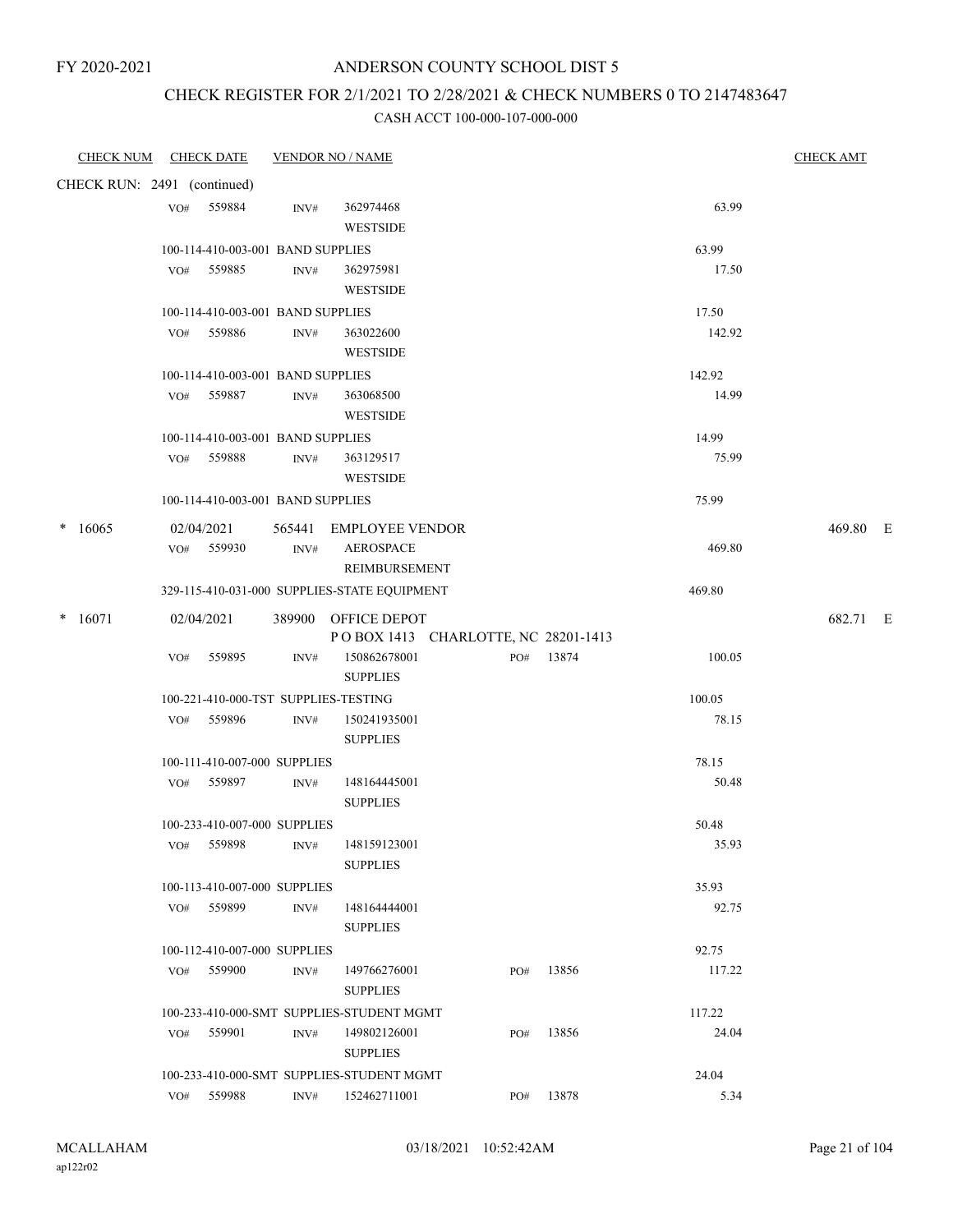### CHECK REGISTER FOR 2/1/2021 TO 2/28/2021 & CHECK NUMBERS 0 TO 2147483647

| <b>CHECK NUM</b> | <b>CHECK DATE</b>                    |                | <b>VENDOR NO / NAME</b>                                                                         |     |       |        | <b>CHECK AMT</b> |  |
|------------------|--------------------------------------|----------------|-------------------------------------------------------------------------------------------------|-----|-------|--------|------------------|--|
|                  | CHECK RUN: 2491 (continued)          |                |                                                                                                 |     |       |        |                  |  |
|                  |                                      |                | <b>SUPPLIES</b>                                                                                 |     |       |        |                  |  |
|                  | 100-255-410-000-000 SUPPLIES         |                |                                                                                                 |     |       | 5.34   |                  |  |
|                  | 559989<br>VO#                        | INV#           | 152458676001<br><b>SUPPLIES</b>                                                                 | PO# | 13878 | 53.49  |                  |  |
|                  | 100-255-410-000-000 SUPPLIES         |                |                                                                                                 |     |       | 53.49  |                  |  |
|                  | 559990<br>VO#                        | $\text{INV}\#$ | 150242050001<br><b>SUPPLIES</b>                                                                 | PO# | 13884 | 56.32  |                  |  |
|                  | 883-223-410-000-000 SUPPLIES         |                |                                                                                                 |     |       | 56.32  |                  |  |
|                  | VO# 559991                           | INV#           | 150251529001<br><b>SUPPLIES</b>                                                                 | PO# | 13848 | 68.94  |                  |  |
|                  | 100-221-410-000-TST SUPPLIES-TESTING |                |                                                                                                 |     |       | 68.94  |                  |  |
| 16072            | 02/04/2021                           |                | 391100 OLD STONE TRACTOR CO, INC<br>PO BOX 13565 ATT: ACCOUNTS RECEIVABLE<br>ANDERSON, SC 29624 |     |       |        | 150.73 E         |  |
|                  | VO#<br>559902                        | INV#           | CT12492<br><b>SUPPLIES</b>                                                                      |     |       | 150.73 |                  |  |
|                  |                                      |                | 100-254-410-000-001 MAINT. SUPPLIES-STRUCTURES                                                  |     |       | 150.73 |                  |  |
| 16075<br>*       | 02/04/2021                           |                | 426200 OUILL CORPORATION<br>POBOX 37600 ATT: ACCOUNTS RECEIVABLE<br>PHILADELPHIA, PA 19101-0600 |     |       |        | 445.06 E         |  |
|                  | 559904<br>VO#                        | INV#           | 14030039<br><b>TONER</b>                                                                        |     |       | 363.78 |                  |  |
|                  |                                      |                | 100-113-410-021-VEN SUPPLY-ADDT'L FOR LOST VENDING                                              |     |       | 363.78 |                  |  |
|                  | 559905<br>VO#                        | INV#           | 14032900<br><b>TONER</b>                                                                        |     |       | 81.28  |                  |  |
|                  |                                      |                | 100-113-410-021-VEN SUPPLY-ADDT'L FOR LOST VENDING                                              |     |       | 81.28  |                  |  |
| 16079<br>*       | 02/04/2021                           |                | 570059 SHARP BUSINESS SYSTEMS<br>DEPT 1216 PO BOX 121216 DALLAS, TX 75312-1216                  |     |       |        | 369.37 E         |  |
|                  | 559909<br>VO#                        | INV#           | 9003141474<br><b>COPIES</b>                                                                     |     |       | 79.78  |                  |  |
|                  | 717-190-660-017-362 COPIER EXPENSE   |                |                                                                                                 |     |       | 79.78  |                  |  |
|                  | 559996<br>VO#                        | INV#           | 9003128474<br><b>COPIES</b>                                                                     |     |       | 25.92  |                  |  |
|                  |                                      |                | 329-115-690-031-0CO OTHER OBJECTS-WBL (C/O)                                                     |     |       | 25.92  |                  |  |
|                  | 559997<br>VO#                        | INV#           | 9003128475<br><b>COPIES</b>                                                                     |     |       | 0.86   |                  |  |
|                  |                                      |                | 329-115-690-031-0CO OTHER OBJECTS-WBL (C/O)                                                     |     |       | 0.86   |                  |  |
|                  | 559998<br>VO#                        | INV#           | 9003128441<br><b>COPIES</b>                                                                     |     |       | 10.83  |                  |  |
|                  |                                      |                | 329-115-690-031-0CO OTHER OBJECTS-WBL (C/O)                                                     |     |       | 10.83  |                  |  |
|                  | 559999<br>VO#                        | $\text{INV}\#$ | 9003128471                                                                                      |     |       | 140.16 |                  |  |
|                  |                                      |                | <b>COPIES</b><br>329-115-690-031-0CO OTHER OBJECTS-WBL (C/O)                                    |     |       | 140.16 |                  |  |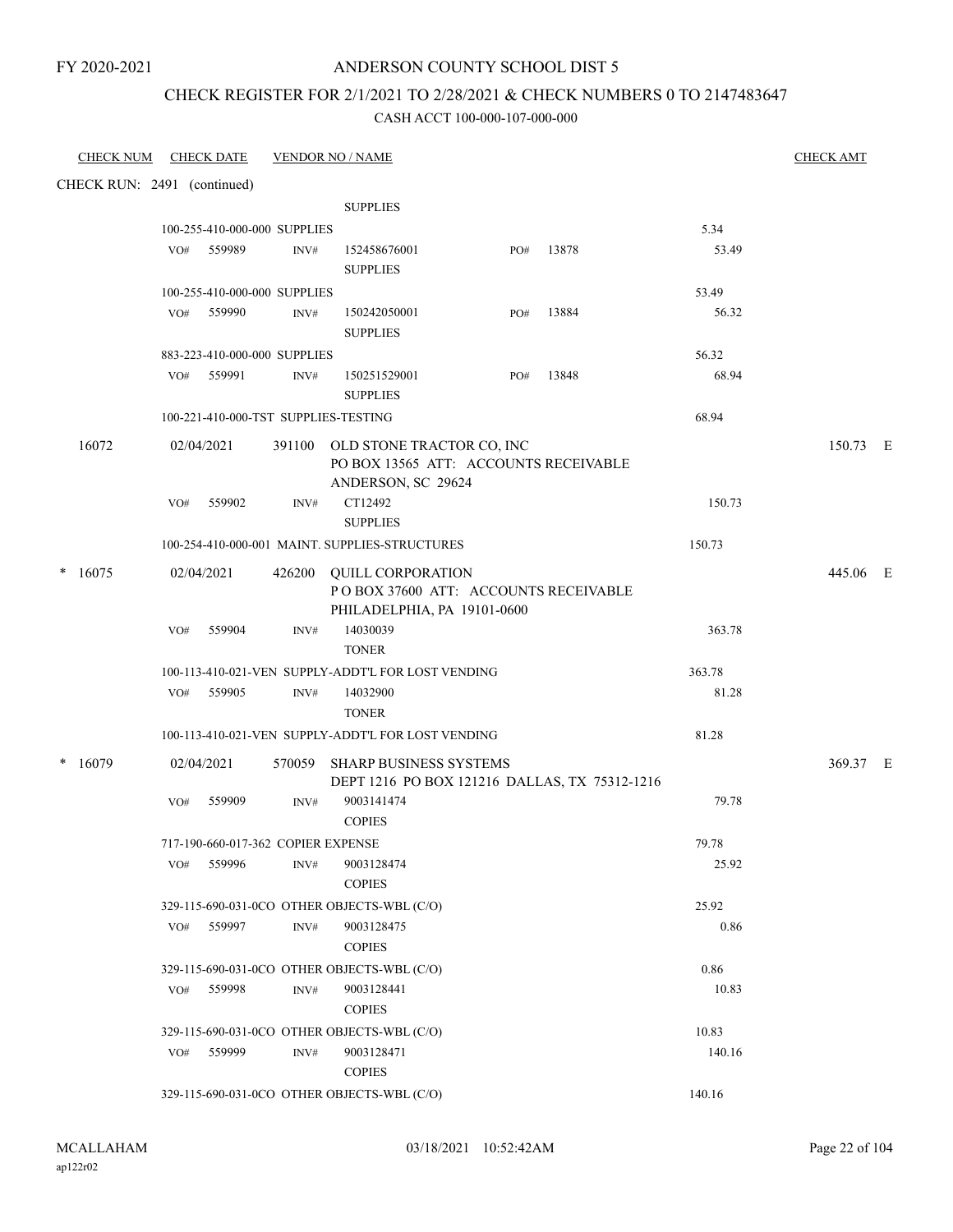### CHECK REGISTER FOR 2/1/2021 TO 2/28/2021 & CHECK NUMBERS 0 TO 2147483647

| <b>CHECK NUM</b>            |     | <b>CHECK DATE</b>            |        | <b>VENDOR NO / NAME</b>                                                                           |        | <b>CHECK AMT</b> |  |
|-----------------------------|-----|------------------------------|--------|---------------------------------------------------------------------------------------------------|--------|------------------|--|
| CHECK RUN: 2491 (continued) |     |                              |        |                                                                                                   |        |                  |  |
|                             | VO# | 560000                       | INV#   | 9003141450<br><b>COPIES</b>                                                                       | 67.91  |                  |  |
|                             |     |                              |        | 100-255-323-000-000 CONTRACTED SERVICES                                                           | 67.91  |                  |  |
|                             | VO# | 560001                       | INV#   | 9003135930                                                                                        | 43.91  |                  |  |
|                             |     |                              |        | <b>COPIES</b>                                                                                     |        |                  |  |
|                             |     |                              |        | 100-113-410-005-VEN SUPPLY-ADDT'L FOR LOST VENDING                                                | 43.91  |                  |  |
| 16080                       |     | 02/04/2021                   |        | 472700 SHERWIN WILLIAMS<br>613 NORTH MURRAY AVENUE ATT: ACCOUNTS<br>RECEIVABLE ANDERSON, SC 29625 |        | 198.85 E         |  |
|                             | VO# | 559910                       | INV#   | 6191-2<br><b>SUPPLIES</b>                                                                         | 110.23 |                  |  |
|                             |     |                              |        | 100-254-410-002-001 SUPPLIES - MAINTENANCE                                                        | 110.23 |                  |  |
|                             |     | VO# 559911                   | INV#   | 6293-6<br><b>SUPPLIES</b>                                                                         | 24.81  |                  |  |
|                             |     |                              |        | 100-254-410-020-001 SUPPLIES - MAINTENANCE                                                        | 24.81  |                  |  |
|                             |     | VO# 559912                   | INV#   | 6257-0<br><b>SUPPLIES</b>                                                                         | 63.81  |                  |  |
|                             |     |                              |        | 100-254-410-020-001 SUPPLIES - MAINTENANCE                                                        | 63.81  |                  |  |
| 16081                       |     | 02/04/2021                   | 507850 | <b>TRANE</b><br>POBOX 406469 ATT: ACCOUNTS RECEIVABLE                                             |        | 367.18 E         |  |
|                             |     |                              |        | ATLANTA, GA 30384-6469                                                                            |        |                  |  |
|                             | VO# | 560006                       | INV#   | 9461630<br>REPAIR PARTS                                                                           | 367.18 |                  |  |
|                             |     |                              |        | 100-254-410-003-400 HVAC/ELECTRICAL/PLUMBING                                                      | 367.18 |                  |  |
| 16083                       |     | 02/04/2021                   | 576298 | <b>EMPLOYEE VENDOR</b>                                                                            |        | 133.00 E         |  |
|                             |     | VO# 559929                   | INV#   | <b>SCMEA</b><br><b>REIMBURSEMENT</b>                                                              | 133.00 |                  |  |
|                             |     | 100-233-410-021-000 SUPPLIES |        |                                                                                                   | 133.00 |                  |  |
|                             |     |                              |        |                                                                                                   |        |                  |  |
| 16085                       |     | 02/04/2021                   | 532300 | WHITE JONES ACE HARDWARE<br>PO BOX 13012 ATT: ACCOUNTS RECEIVABLE<br>ANDERSON, SC 29624           |        | 540.82 E         |  |
|                             | VO# | 559918                       | INV#   | 407886<br><b>SUPPLIES</b>                                                                         | 14.37  |                  |  |
|                             |     |                              |        | 100-254-410-021-001 SUPPLIES - MAINTENANCE                                                        | 14.37  |                  |  |
|                             |     | VO# 559919                   | INV#   | 407901                                                                                            | 6.39   |                  |  |
|                             |     |                              |        | <b>SUPPLIES</b>                                                                                   |        |                  |  |
|                             |     |                              |        | 100-254-410-000-055 OFFICE SUPPLIES & FURNITURE                                                   | 6.39   |                  |  |
|                             |     | VO# 559920                   | INV#   | 407900<br><b>SUPPLIES</b>                                                                         | 16.72  |                  |  |
|                             |     |                              |        | 100-254-410-000-001 MAINT, SUPPLIES-STRUCTURES                                                    | 16.72  |                  |  |
|                             | VO# | 560010                       | INV#   | 895812<br>13825<br>PO#<br><b>SUPPLIES</b>                                                         | 358.88 |                  |  |
|                             |     |                              |        | 100-000-170-000-000 WAREHOUSE INVENTORY                                                           | 358.88 |                  |  |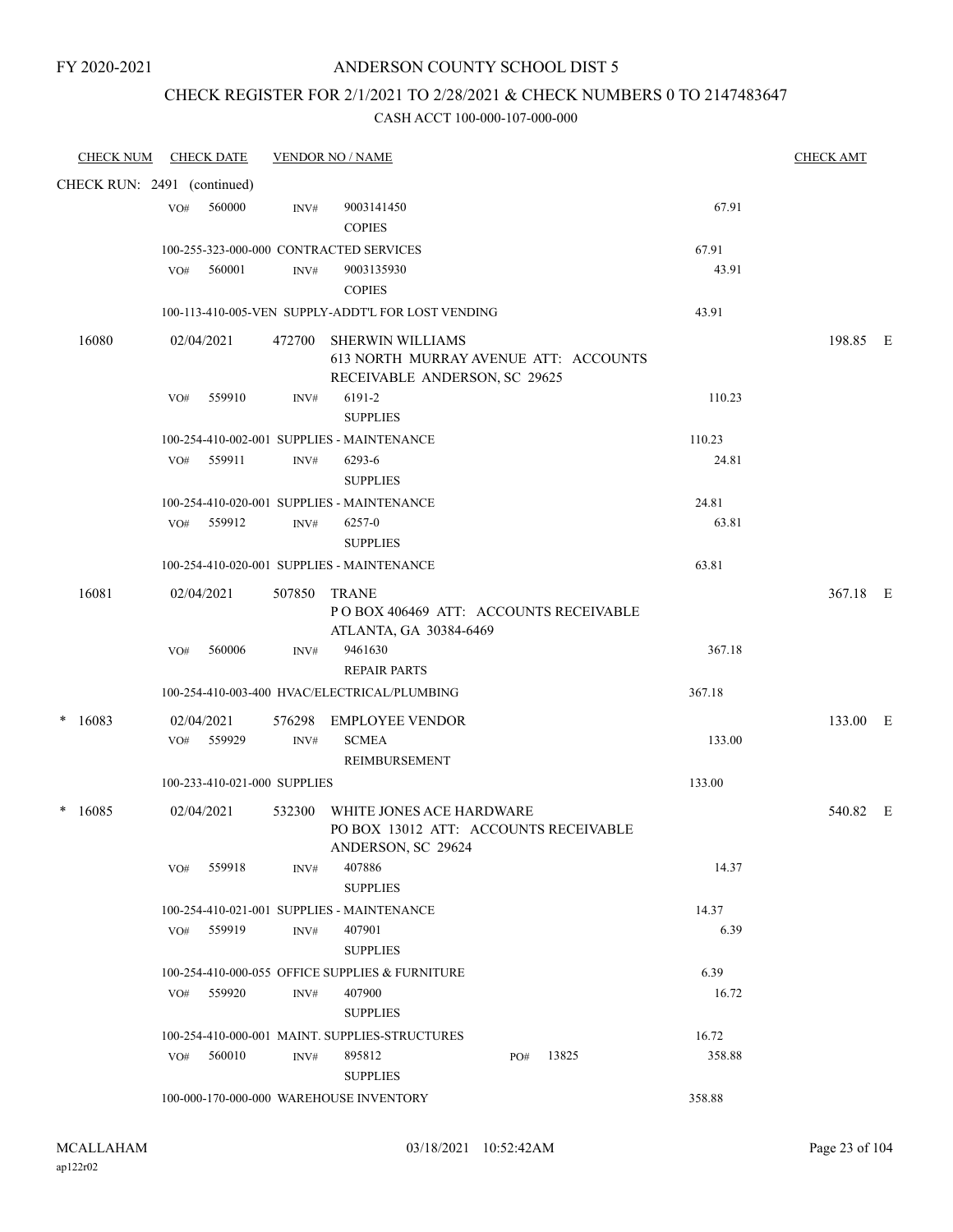# CHECK REGISTER FOR 2/1/2021 TO 2/28/2021 & CHECK NUMBERS 0 TO 2147483647

| <b>CHECK NUM</b>            |     | <b>CHECK DATE</b>                   |                 | <b>VENDOR NO / NAME</b>                      |                                           |              |          | <b>CHECK AMT</b> |
|-----------------------------|-----|-------------------------------------|-----------------|----------------------------------------------|-------------------------------------------|--------------|----------|------------------|
| CHECK RUN: 2491 (continued) |     |                                     |                 |                                              |                                           |              |          |                  |
|                             | VO# | 560011                              | INV#            | 895794                                       |                                           |              | 46.12    |                  |
|                             |     |                                     |                 | <b>SUPPLIES</b>                              |                                           |              |          |                  |
|                             |     |                                     |                 | 100-254-410-011-400 HVAC/ELECTRICAL/PLUMBING |                                           |              | 46.12    |                  |
|                             | VO# | 560012                              | INV#            | 895748                                       |                                           |              | 13.36    |                  |
|                             |     |                                     |                 | <b>SUPPLIES</b>                              |                                           |              |          |                  |
|                             |     |                                     |                 | 100-254-410-011-400 HVAC/ELECTRICAL/PLUMBING |                                           |              | 13.36    |                  |
|                             | VO# | 560013                              | INV#            | 895741                                       |                                           |              | 44.74    |                  |
|                             |     |                                     |                 | <b>SUPPLIES</b>                              |                                           |              |          |                  |
|                             |     |                                     |                 | 100-254-410-001-400 HVAC/ELECTRICAL/PLUMBING |                                           |              | 44.74    |                  |
|                             | VO# | 560014                              | INV#            | 895763                                       |                                           |              | 11.56    |                  |
|                             |     |                                     |                 | <b>SUPPLIES</b>                              |                                           |              |          |                  |
|                             |     | 100-254-410-000-400 HVAC SUPPLIES   |                 |                                              |                                           |              | 11.56    |                  |
|                             | VO# | 560015                              | $\text{INV}\#$  | 895955                                       |                                           |              | 28.68    |                  |
|                             |     |                                     |                 | <b>SUPPLIES</b>                              |                                           |              |          |                  |
|                             |     | 100-254-410-000-400 HVAC SUPPLIES   |                 |                                              |                                           |              | 28.68    |                  |
|                             |     |                                     | CHECK RUN: 2491 |                                              | <b>NUMBER OF CHECKS:</b>                  | 33           |          | 98,802.06        |
|                             |     |                                     |                 |                                              | <b>NUMBER OF EPAYMENTS:</b>               | 21           |          | 20,285.70        |
|                             |     |                                     |                 |                                              | NUMBER OF UPDATE-ONLYS:                   | $\mathbf{0}$ |          | 0.00             |
|                             |     |                                     |                 |                                              |                                           |              |          | 119,087.76       |
|                             |     |                                     |                 |                                              |                                           |              |          |                  |
| <b>CHECK RUN: 2492</b>      |     |                                     |                 |                                              |                                           |              |          |                  |
| * 536035                    |     | 02/09/2021                          | 572707          | ADDIS, SANDY                                 |                                           |              |          | 2,000.00         |
|                             |     |                                     |                 |                                              | BOARD OF TRUSTEES 5230 WHITE CITY PARK RD |              |          |                  |
|                             |     |                                     |                 | ANDERSON, SC 29625                           |                                           |              |          |                  |
|                             | VO# | 560153                              | INV#            | 2020-2021                                    |                                           |              | 2,000.00 |                  |
|                             |     |                                     |                 | <b>BONUS</b>                                 |                                           |              |          |                  |
|                             |     | 100-231-334-000-000 TRUSTEE EXPENSE |                 |                                              |                                           |              | 2,000.00 |                  |

| $\ast$ | 536035 | 02/09/2021                          | 572707 | ADDIS, SANDY<br>BOARD OF TRUSTEES 5230 WHITE CITY PARK RD |          | 2,000.00 |
|--------|--------|-------------------------------------|--------|-----------------------------------------------------------|----------|----------|
|        |        |                                     |        | ANDERSON, SC 29625                                        |          |          |
|        |        | 560153<br>VO#                       | INV#   | 2020-2021                                                 | 2,000.00 |          |
|        |        |                                     |        | <b>BONUS</b>                                              |          |          |
|        |        | 100-231-334-000-000 TRUSTEE EXPENSE |        |                                                           | 2,000.00 |          |
|        | 536036 | 02/09/2021                          | 576731 | AMAKER, MARCUS**                                          |          | 500.00   |
|        |        |                                     |        | FREE VERSE, LLC 1121 SOUTH BLVD NORTH                     |          |          |
|        |        |                                     |        | CHARLESTON, SC 29405                                      |          |          |
|        |        | 560157<br>VO#                       | INV#   | <b>POETRY</b>                                             | 500.00   |          |
|        |        |                                     |        | <b>ROBERT ANDERSON</b>                                    |          |          |
|        |        |                                     |        | 202-113-410-006-000 SUPPLIES AND MATERIALS                | 500.00   |          |
|        | 536037 | 02/09/2021                          | 570950 | ANDERSON COUNTY SHERIFF'S OFFICE                          |          | 542.50   |
|        |        |                                     |        | ATTN: JAMIE LAZAR 305 CAMSON ROAD                         |          |          |
|        |        |                                     |        | ANDERSON, SC 29621                                        |          |          |
|        |        | 560051<br>VO#                       | INV#   | <b>GLENVIEW</b>                                           | 105.00   |          |
|        |        |                                     |        | <b>BBALL SECURITY</b>                                     |          |          |
|        |        |                                     |        | 720-271-660-020-753 BASKETBALL GATE EXPENSE               | 105.00   |          |
|        |        | 560052<br>VO#                       | INV#   | <b>GLENVIEW</b>                                           | 122.50   |          |
|        |        |                                     |        | <b>BBALL SECURITY</b>                                     |          |          |
|        |        |                                     |        | 720-271-660-020-753 BASKETBALL GATE EXPENSE               | 122.50   |          |
|        |        |                                     |        |                                                           |          |          |
|        |        |                                     |        |                                                           |          |          |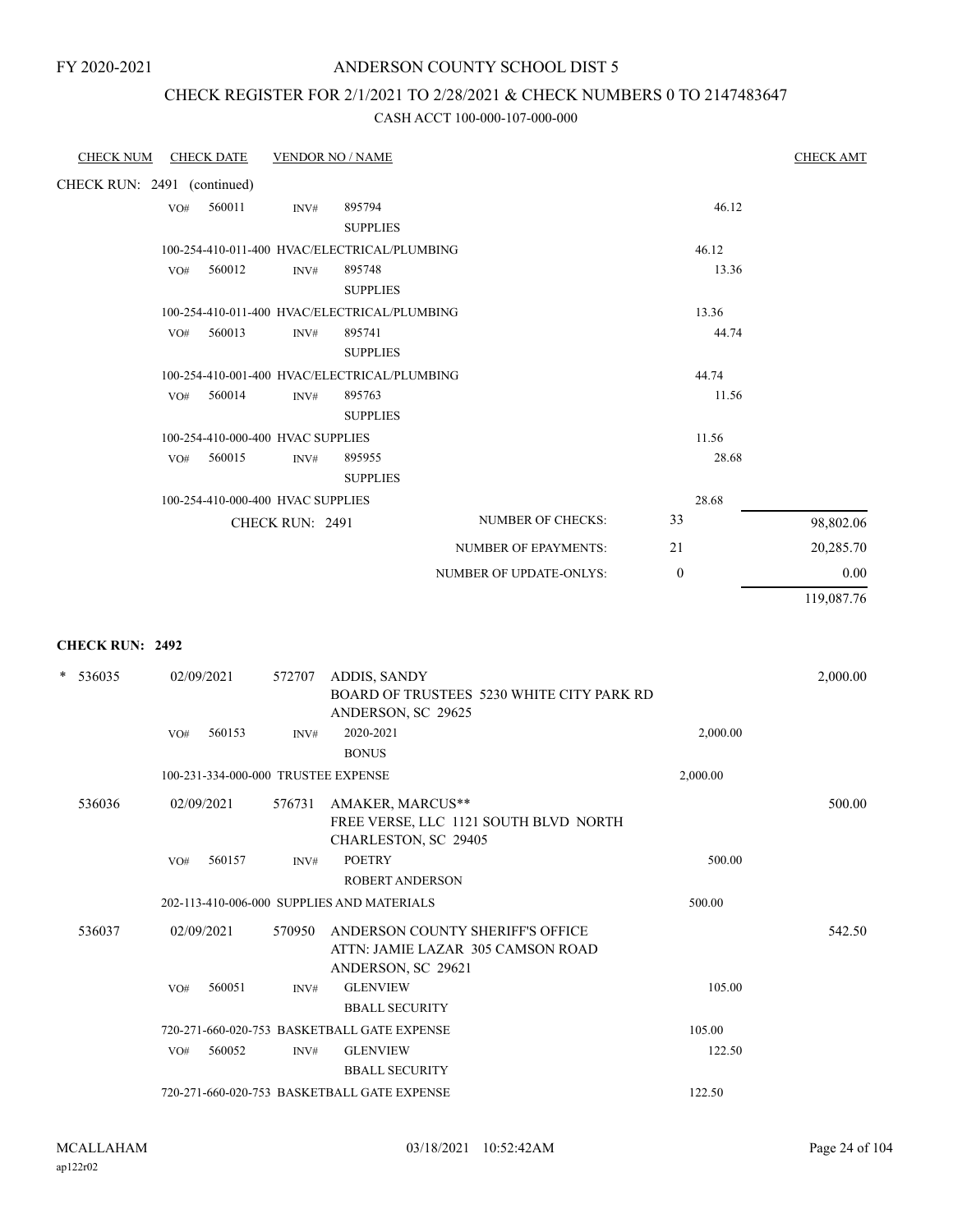### CHECK REGISTER FOR 2/1/2021 TO 2/28/2021 & CHECK NUMBERS 0 TO 2147483647

| <b>CHECK NUM</b>            |     | <b>CHECK DATE</b>            |        | <b>VENDOR NO / NAME</b>                                                                              |     |       |          | <b>CHECK AMT</b> |
|-----------------------------|-----|------------------------------|--------|------------------------------------------------------------------------------------------------------|-----|-------|----------|------------------|
| CHECK RUN: 2492 (continued) |     |                              |        |                                                                                                      |     |       |          |                  |
|                             | VO# | 560053                       | INV#   | <b>GLENVIEW</b>                                                                                      |     |       | 105.00   |                  |
|                             |     |                              |        | <b>BBALL SECURITY</b>                                                                                |     |       |          |                  |
|                             |     |                              |        | 720-271-660-020-753 BASKETBALL GATE EXPENSE                                                          |     |       | 105.00   |                  |
|                             | VO# | 560054                       | INV#   | <b>WESTSIDE</b>                                                                                      |     |       | 210.00   |                  |
|                             |     |                              |        | <b>BBALL SECURITY</b>                                                                                |     |       |          |                  |
|                             |     |                              |        | 703-271-660-003-753 BASKETBALL GATE EXPENSE                                                          |     |       | 210.00   |                  |
| 536038                      |     | 02/09/2021                   | 569593 | ANMED HEALTH<br>800 NORTH FANT STREET ANDERSON, SC 29621                                             |     |       |          | 120.00           |
|                             | VO# | 560055                       | INV#   | AIT                                                                                                  |     |       | 120.00   |                  |
|                             |     |                              |        | <b>COURSE CARDS</b>                                                                                  |     |       |          |                  |
|                             |     |                              |        | 731-271-660-031-860 HEALTH SCIENCE EXPENSE                                                           |     |       | 120.00   |                  |
| 536040                      |     | 02/09/2021                   | 569220 | <b>AUTECH</b><br>POBOX 248 ATT: ACCOUNTS RECEIVABLE                                                  |     |       |          | 150.00           |
|                             |     |                              |        | WILLIAMSTON, SC 29697                                                                                |     |       |          |                  |
|                             | VO# | 560056                       | INV#   | 8343<br><b>TL HANNA</b>                                                                              |     |       | 150.00   |                  |
|                             |     |                              |        | 600-256-323-002-000 REPAIRS TO EQUIPMENT                                                             |     |       | 150.00   |                  |
|                             |     |                              |        |                                                                                                      |     |       |          |                  |
| 536042<br>*                 |     | 02/09/2021                   | 563453 | <b>B&amp;H PHOTO-VIDEO</b><br>P.O. BOX 28072 REMITTANCE PROCESSING CENTER<br>NEW YORK, NY 10087-8072 |     |       |          | 8,226.36         |
|                             | VO# | 560058                       | INV#   | 183150245<br><b>SUPPLIES</b>                                                                         | PO# | 13716 | 327.37   |                  |
|                             |     | 217-115-410-031-004 SUPPLIES |        |                                                                                                      |     |       | 327.37   |                  |
|                             | VO# | 560059                       | INV#   | 183494633                                                                                            | PO# | 13716 | 7,898.99 |                  |
|                             |     |                              |        | <b>SUPPLIES</b>                                                                                      |     |       |          |                  |
|                             |     | 217-115-410-031-004 SUPPLIES |        |                                                                                                      |     |       | 7,898.99 |                  |
| 536043                      |     | 02/09/2021                   | 567666 | <b>BRADSHAW, RICK</b>                                                                                |     |       |          | 2,000.00         |
|                             |     |                              |        | BOARD OF TRUSTEES 404 QUAIL HOLLOW<br>ANDERSON, SC 29621                                             |     |       |          |                  |
|                             | VO# | 560149                       | INV#   | 2020-2021<br>$\operatorname{BONUS}$                                                                  |     |       | 2,000.00 |                  |
|                             |     |                              |        | 100-231-334-000-000 TRUSTEE EXPENSE                                                                  |     |       | 2,000.00 |                  |
| 536045                      |     | 02/09/2021                   |        | 572113 BULL'S EYE BRANDS, INC.<br>P.O. BOX 638286 CINCINNATI, OH 45263-8286                          |     |       |          | 6,760.73         |
|                             | VO# | 560061                       | INV#   | 27863                                                                                                | PO# | 13525 | 1,145.01 |                  |
|                             |     |                              |        | <b>ROBERT ANDERSON</b>                                                                               |     |       |          |                  |
|                             |     | 600-256-410-006-000 SUPPLIES |        |                                                                                                      |     |       | 216.15   |                  |
|                             |     | 600-256-460-006-000 FOOD     |        |                                                                                                      |     |       | 928.86   |                  |
|                             | VO# | 560062                       | INV#   | 28080                                                                                                | PO# | 13524 | 1,364.52 |                  |
|                             |     |                              |        | <b>MCCANTS</b>                                                                                       |     |       |          |                  |
|                             |     | 600-256-410-005-000 SUPPLIES |        |                                                                                                      |     |       | 172.92   |                  |
|                             |     | 600-256-460-005-000 FOOD     |        |                                                                                                      |     |       | 1,191.60 |                  |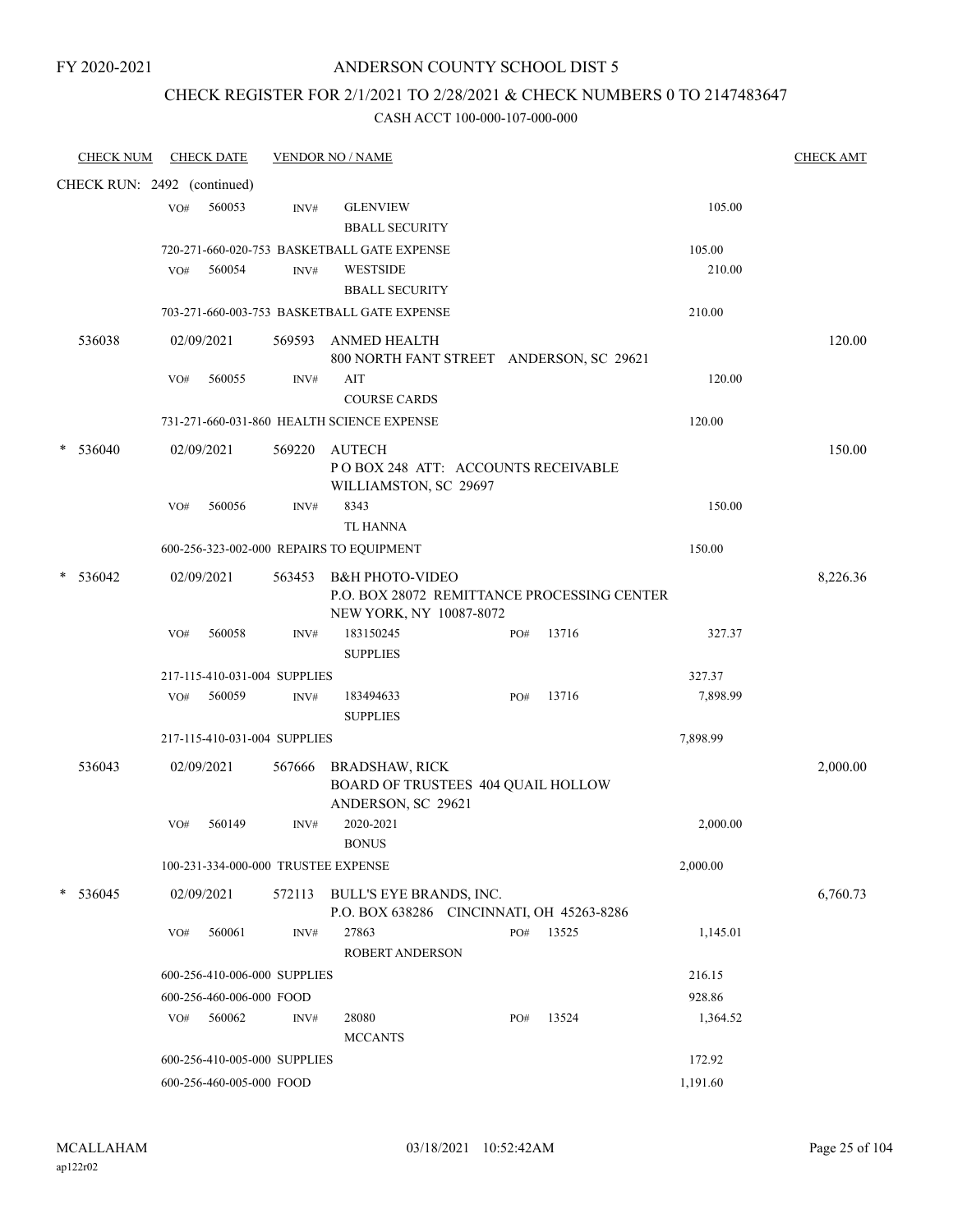### ANDERSON COUNTY SCHOOL DIST 5

### CHECK REGISTER FOR 2/1/2021 TO 2/28/2021 & CHECK NUMBERS 0 TO 2147483647

| <b>CHECK NUM</b>            |     | <b>CHECK DATE</b>                  |                | <b>VENDOR NO / NAME</b>                                                                             |     |       |          | <b>CHECK AMT</b> |
|-----------------------------|-----|------------------------------------|----------------|-----------------------------------------------------------------------------------------------------|-----|-------|----------|------------------|
| CHECK RUN: 2492 (continued) |     |                                    |                |                                                                                                     |     |       |          |                  |
|                             | VO# | 560063                             | $\text{INV}\#$ | 28094,27860<br><b>TL HANNA</b>                                                                      | PO# | 13522 | 3,193.42 |                  |
|                             |     | 600-256-410-002-000 SUPPLIES       |                |                                                                                                     |     |       | 514.30   |                  |
|                             |     | 600-256-410-002-000 SUPPLIES       |                |                                                                                                     |     |       | $-82.00$ |                  |
|                             |     | 600-256-460-002-000 FOOD           |                |                                                                                                     |     |       | 2,761.12 |                  |
|                             | VO# | 560064                             | INV#           | 27871<br><b>GLENVIEW</b>                                                                            | PO# | 13526 | 1,057.78 |                  |
|                             |     | 600-256-410-020-000 SUPPLIES       |                |                                                                                                     |     |       | 129.69   |                  |
|                             |     | 600-256-460-020-000 FOOD           |                |                                                                                                     |     |       | 928.09   |                  |
| 536046                      |     | 02/09/2021                         | 156900         | CAROLINA PRODUCE COMPANY<br>POBOX 3849 ATT: ACCOUNTS RECEIVABLE<br>ANDERSON, SC 29622               |     |       |          | 2,288.22         |
|                             | VO# | 560065                             | INV#           | <b>JAN 2021</b><br><b>FOOD</b>                                                                      |     |       | 2,288.22 |                  |
|                             |     | 600-256-460-002-000 FOOD           |                |                                                                                                     |     |       | 355.95   |                  |
|                             |     | 600-256-460-003-000 FOOD           |                |                                                                                                     |     |       | 584.95   |                  |
|                             |     | 600-256-460-005-000 FOOD           |                |                                                                                                     |     |       | 80.25    |                  |
|                             |     | 600-256-460-006-000 FOOD           |                |                                                                                                     |     |       | 294.25   |                  |
|                             |     | 600-256-460-007-000 FOOD           |                |                                                                                                     |     |       | 321.00   |                  |
|                             |     | 600-256-460-012-000 FOOD           |                |                                                                                                     |     |       | 350.35   |                  |
|                             |     | 600-256-460-020-000 FOOD           |                |                                                                                                     |     |       | 26.00    |                  |
|                             |     | 631-256-460-031-000 PURCHASED FOOD |                |                                                                                                     |     |       | 275.47   |                  |
| 536047                      |     | 02/09/2021                         | 160602         | CDW GOVERNMENT<br>75 REMITTANCE DRIVE SUITE 1515 ATT:<br>ACCOUNTS RECEIVABLE CHICAGO, IL 60675-1515 |     |       |          | 885.56           |
|                             | VO# | 560066                             | INV#           | 6505651<br><b>TONER</b>                                                                             | PO# | 13845 | 885.56   |                  |
|                             |     |                                    |                | 100-213-410-000-000 SUPPLIES AND MATERIALS                                                          |     |       | 885.56   |                  |
| 536049<br>$\ast$            |     | 02/09/2021                         | 575918         | COX, TIMOTHY**<br>615 PELHAM RD GREENVILLE, SC 29615                                                |     |       |          | 113.60           |
|                             | VO# | 560036                             | INV#           | FEB <sub>1</sub><br><b>BBALL OFFICIAL</b>                                                           |     |       | 113.60   |                  |
|                             |     |                                    |                | 703-271-660-003-753 BASKETBALL GATE EXPENSE                                                         |     |       | 113.60   |                  |
| 536050                      |     | 02/09/2021                         | 198651         | <b>DELL MARKETING</b><br>PO BOX 534118 ATT: ACCOUNTS RECEIVABLE                                     |     |       |          | 4,248.38         |
|                             | VO# | 560068                             | INV#           | ATLANTA, GA 30353-4118<br>10460698176                                                               | PO# | 13880 | 243.37   |                  |
|                             |     |                                    |                | <b>SUPPLIES</b>                                                                                     |     |       |          |                  |
|                             |     |                                    |                | 100-266-314-000-000 REPAIRS TO EQUIPMENT                                                            |     |       | 243.37   |                  |
|                             | VO# | 560070                             | $\text{INV}\#$ | 10460622014<br><b>TABLETS</b>                                                                       | PO# | 13908 | 3,858.42 |                  |
|                             |     | 203-149-410-000-000 SUPPLIES-PPPSC |                |                                                                                                     |     |       | 3,858.42 |                  |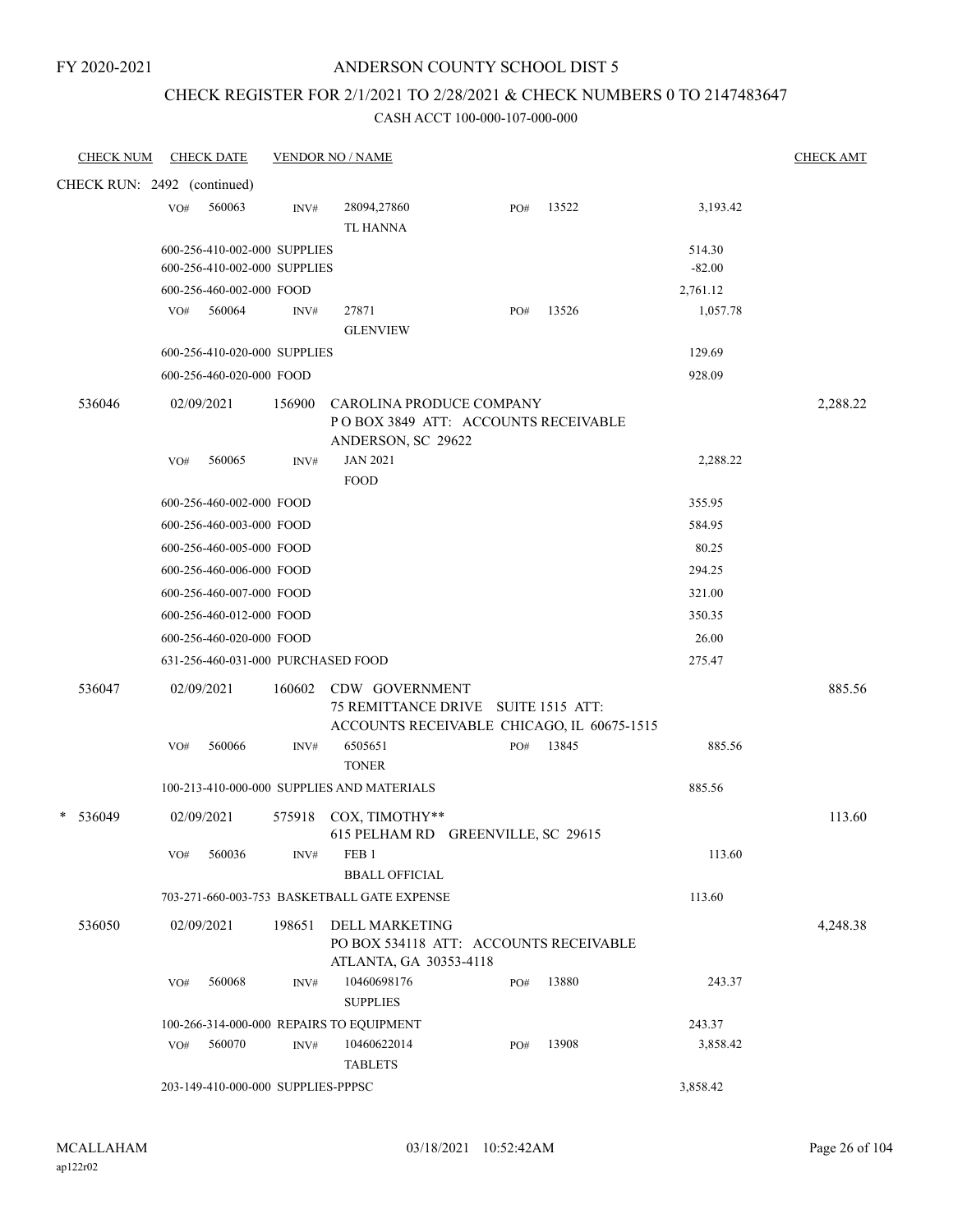### ANDERSON COUNTY SCHOOL DIST 5

# CHECK REGISTER FOR 2/1/2021 TO 2/28/2021 & CHECK NUMBERS 0 TO 2147483647

| <b>CHECK NUM</b>            |     | <b>CHECK DATE</b>              |        | <b>VENDOR NO / NAME</b>                                                                                    |     |       |           | <b>CHECK AMT</b> |
|-----------------------------|-----|--------------------------------|--------|------------------------------------------------------------------------------------------------------------|-----|-------|-----------|------------------|
| CHECK RUN: 2492 (continued) |     |                                |        |                                                                                                            |     |       |           |                  |
|                             | VO# | 560073                         | INV#   | 10460698264<br><b>MONITOR</b>                                                                              | PO# | 13895 | 146.59    |                  |
|                             |     |                                |        | 100-252-410-000-000 SUPPLIES AND MATERIALS                                                                 |     |       | 146.59    |                  |
| 536052                      |     | 02/09/2021                     | 573762 | DONALD, JOHNNY<br>BOARD OF TRUSTEES 2010 BOLT DRIVE ANDERSON,<br>SC 29621                                  |     |       |           | 2,000.00         |
|                             | VO# | 560152                         | INV#   | 2020-2021<br><b>BONUS</b>                                                                                  |     |       | 2,000.00  |                  |
|                             |     |                                |        | 100-231-334-000-000 TRUSTEE EXPENSE                                                                        |     |       | 2,000.00  |                  |
| 536054                      |     | 02/09/2021                     | 576738 | FREEMAN, BRAD<br><b>BOARD OF TRUSTEES 1412 COUNTRY MEADOWS</b><br>ANDERSON, SC 29626                       |     |       |           | 2,000.00         |
|                             | VO# | 560155                         | INV#   | 2020-2021<br><b>BONUS</b>                                                                                  |     |       | 2,000.00  |                  |
|                             |     |                                |        | 100-231-334-000-000 TRUSTEE EXPENSE                                                                        |     |       | 2,000.00  |                  |
| 536056                      |     | 02/09/2021                     | 571711 | <b>GRIFFITH, JOHN P</b><br>BOARD OF TRUSTEES 1313 NORTHAMPTON ROAD<br>ANDERSON, SC 29621                   |     |       |           | 2,000.00         |
|                             | VO# | 560150                         | INV#   | 2020-2021<br><b>BONUS</b>                                                                                  |     |       | 2,000.00  |                  |
|                             |     |                                |        | 100-231-334-000-000 TRUSTEE EXPENSE                                                                        |     |       | 2,000.00  |                  |
| 536057                      |     | 02/09/2021                     |        | 574279 HALLIGAN MAHONEY & WILLIAMS<br>PO BOX 11367 COLUMBIA, SC 29211-1367                                 |     |       |           | 13,230.00        |
|                             | VO# | 560079                         | INV#   | 15364                                                                                                      |     |       | 13,230.00 |                  |
|                             |     |                                |        | <b>JAN SERVICES</b>                                                                                        |     |       |           |                  |
|                             |     | 100-231-319-000-000 LEGAL FEES |        |                                                                                                            |     |       | 13,230.00 |                  |
| 536058                      |     | 02/09/2021                     | 575547 | <b>HELLO LITERACY</b><br>1116 MINNIE DRIVE RALEIGH, NC 27603                                               |     |       |           | 480.00           |
|                             | VO# | 560080                         | INV#   | 1790<br><b>VIRTUAL PD</b>                                                                                  | PO# | 13932 | 480.00    |                  |
|                             |     |                                |        | 201-224-333-007-000 TRIPS AND CONFERENCES                                                                  |     |       | 480.00    |                  |
| 536060                      |     | 02/09/2021                     | 565823 | <b>JH NEWTON SHOES, INC</b><br>116 WEST SHOCKLEY FERRY ROAD ATT: ACCOUNTS<br>RECEIVABLE ANDERSON, SC 29624 |     |       |           | 1,500.00         |
|                             | VO# | 560086                         | INV#   | 1232150                                                                                                    |     |       | 1,500.00  |                  |
|                             |     |                                |        | <b>FOOD &amp; NUTRITION</b>                                                                                |     |       |           |                  |
|                             |     | 600-256-410-000-000 SUPPLIES   |        |                                                                                                            |     |       | 1,500.00  |                  |
| 536061                      |     | 02/09/2021                     | 306035 | KAY II, HAROLD R.<br>BOARD OF TRUSTEES PO BOX 2473 ANDERSON, SC<br>29622                                   |     |       |           | 2,000.00         |
|                             | VO# | 560148                         | INV#   | 2020-2021<br><b>BONUS</b>                                                                                  |     |       | 2,000.00  |                  |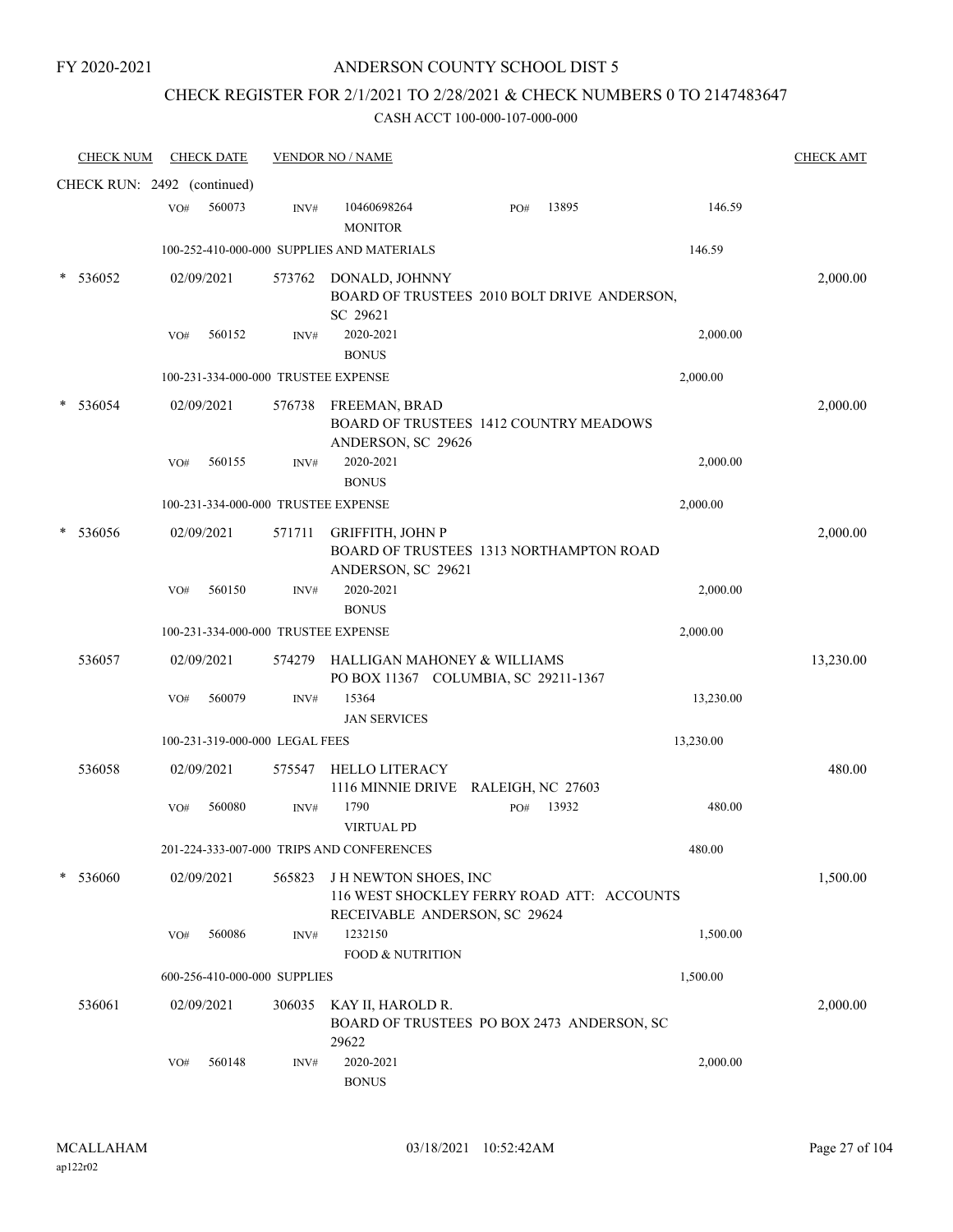# CHECK REGISTER FOR 2/1/2021 TO 2/28/2021 & CHECK NUMBERS 0 TO 2147483647

| <b>CHECK NUM</b>            |     | <b>CHECK DATE</b>                  |        | <b>VENDOR NO / NAME</b>                                                                                          |     |       |          | <b>CHECK AMT</b> |
|-----------------------------|-----|------------------------------------|--------|------------------------------------------------------------------------------------------------------------------|-----|-------|----------|------------------|
| CHECK RUN: 2492 (continued) |     |                                    |        |                                                                                                                  |     |       |          |                  |
|                             |     |                                    |        | 100-231-334-000-000 TRUSTEE EXPENSE                                                                              |     |       | 2,000.00 |                  |
| 536062                      |     | 02/09/2021                         |        | 320795 LESLEY COURTS AND PAVING, INC<br>3104 OLD WILLIAMSTON ROAD ATT: ACCOUNTS<br>RECEIVABLE ANDERSON, SC 29621 |     |       |          | 1,000.00         |
|                             | VO# | 560087                             | INV#   | 3604                                                                                                             |     |       | 1,000.00 |                  |
|                             |     |                                    |        | <b>CF REAMES</b>                                                                                                 |     |       |          |                  |
|                             |     |                                    |        | 100-266-345-000-000 TECHNOLOGY INFRASTRUCTURE                                                                    |     |       | 1,000.00 |                  |
| 536064                      |     | 02/09/2021                         |        | 570608 NATIONAL TECHNICAL HONOR SOCIETY<br>POBOX 1336 FLAT ROCK, NC 28731                                        |     |       |          | 975.00           |
|                             | VO# | 560090                             | INV#   | 181342<br>CUSTOMER #04615                                                                                        |     |       | 975.00   |                  |
|                             |     |                                    |        | 731-271-660-031-811 MISCELLANEOUS EXPENSE                                                                        |     |       | 47.50    |                  |
|                             |     |                                    |        | 731-271-660-031-823 COSMETOLOGY EXPENSE                                                                          |     |       | 77.50    |                  |
|                             |     |                                    |        | 731-271-660-031-823 COSMETOLOGY EXPENSE                                                                          |     |       | 17.50    |                  |
|                             |     |                                    |        | 731-271-660-031-834 ENGINEERING - MECHANICAL EXPENSE                                                             |     |       | 47.50    |                  |
|                             |     | 731-271-660-031-857 HOSA EXPENSE   |        |                                                                                                                  |     |       | 107.50   |                  |
|                             |     | 731-271-660-031-859 BIOMED EXPENSE |        |                                                                                                                  |     |       | 377.50   |                  |
|                             |     |                                    |        | 731-271-660-031-860 HEALTH SCIENCE EXPENSE                                                                       |     |       | 155.00   |                  |
|                             |     |                                    |        | 731-271-660-031-864 MECHATRONICS 1 EXPENSE                                                                       |     |       | 77.50    |                  |
|                             |     |                                    |        | 731-271-660-031-868 COMPUTER SCIENCE EXPENSE                                                                     |     |       | 32.50    |                  |
|                             |     |                                    |        | 731-271-660-031-871 MEDIA FILM EXPENSE                                                                           |     |       | 17.50    |                  |
|                             |     |                                    |        | 731-271-660-031-878 HORTICULTURE EXPENSE                                                                         |     |       | 17.50    |                  |
| 536066                      |     | 02/09/2021                         | 382750 | NEW FOUNDATIONS CHILDREN & FAM SVCS INC<br>2300 STANDRIDGE ROAD ATT: DONNA HARRINGTON<br>ANDERSON, SC 29625      |     |       |          | 6,016.67         |
|                             | VO# | 560092                             | INV#   | 1758<br><b>MAY 2020</b>                                                                                          | PO# | 13904 | 6,016.67 |                  |
|                             |     |                                    |        | 221-113-312-000-NFH ADMIN COORD/VOC FACIL/TUTORS                                                                 |     |       | 6,016.67 |                  |
| 536067                      |     | 02/09/2021                         | 576729 | OLD SOUTH TRADING CO., LLC<br>1503 S. BUNCOMBE ROAD GREER, SC 29651                                              |     |       |          | 5,289.40         |
|                             | VO# | 560102                             | INV#   | 4791<br><b>SUPPLIES</b>                                                                                          | PO# | 13926 | 5,289.40 |                  |
|                             |     |                                    |        | 100-213-410-000-C19 COVID-19 SUPPLIES                                                                            |     |       | 5,289.40 |                  |
| 536068                      |     | 02/09/2021                         | 575317 | PARTS TOWN, LLC                                                                                                  |     |       |          | 330.67           |
|                             | VO# | 560103                             | INV#   | 27787 NETWORK PLACE CHICAGO, IL 60673-1277<br>26074645<br><b>REPAIR PARTS</b>                                    |     |       | 221.42   |                  |
|                             |     |                                    |        | 600-256-323-008-000 REPAIRS TO EQUIPMENT                                                                         |     |       | 221.42   |                  |
|                             | VO# | 560104                             | INV#   | 26152578<br><b>REPAIR PARTS</b>                                                                                  |     |       | 109.25   |                  |
|                             |     |                                    |        | 600-256-323-002-000 REPAIRS TO EQUIPMENT                                                                         |     |       | 109.25   |                  |
| 536069                      |     | 02/09/2021                         |        | 576737 PATRICK, ANDY                                                                                             |     |       |          | 2,000.00         |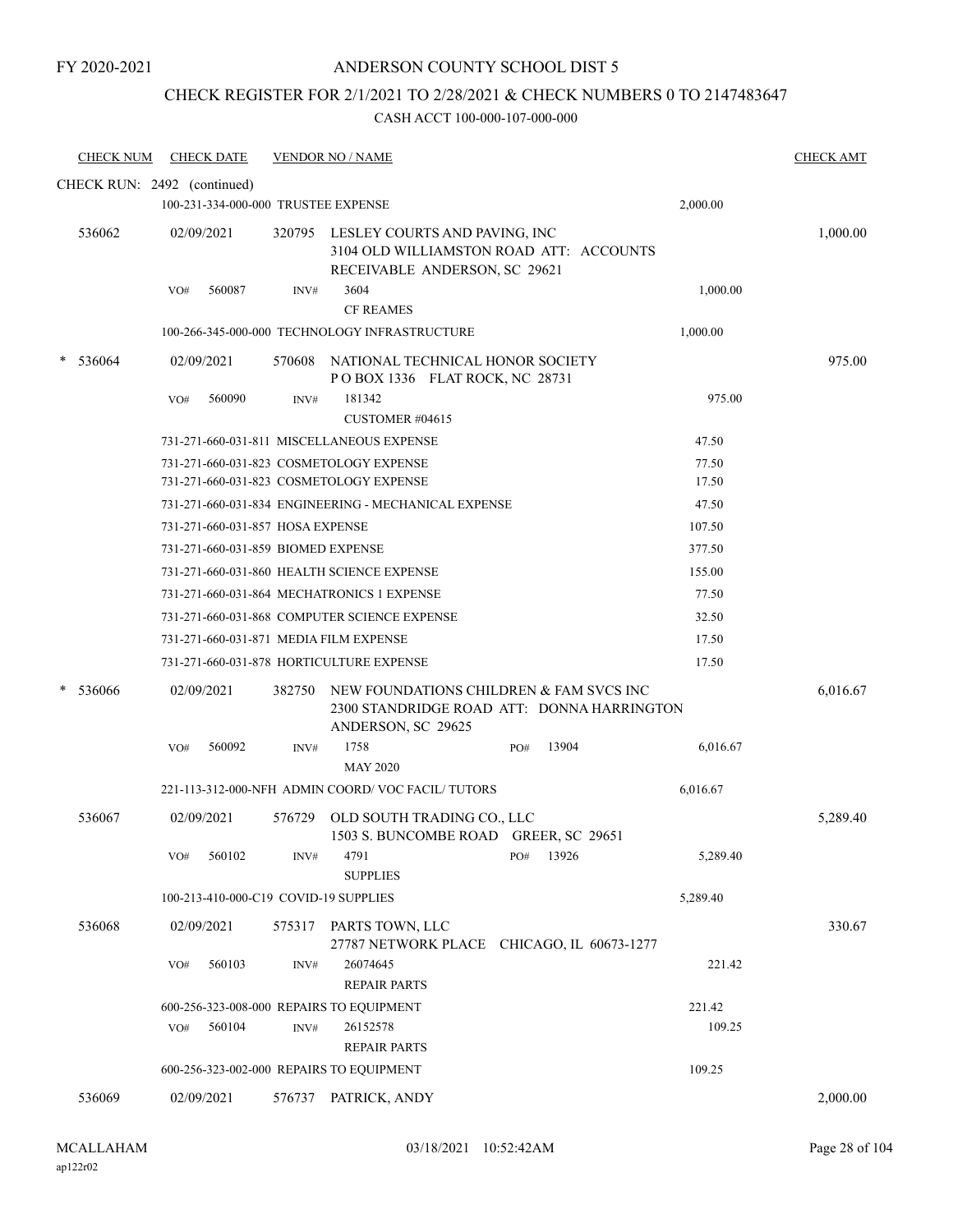### CHECK REGISTER FOR 2/1/2021 TO 2/28/2021 & CHECK NUMBERS 0 TO 2147483647

| <b>CHECK NUM</b>            |     | <b>CHECK DATE</b> |                              | <b>VENDOR NO / NAME</b>                                                                          | <b>CHECK AMT</b> |
|-----------------------------|-----|-------------------|------------------------------|--------------------------------------------------------------------------------------------------|------------------|
| CHECK RUN: 2492 (continued) |     |                   |                              |                                                                                                  |                  |
|                             |     |                   |                              | <b>BOARD OF TRUSTEES 1220 BROWN ROAD</b><br>ANDERSON, SC 29621                                   |                  |
|                             | VO# | 560154            | INV#                         | 2020-2021                                                                                        | 2,000.00         |
|                             |     |                   |                              | <b>BONUS</b>                                                                                     |                  |
|                             |     |                   |                              | 2,000.00<br>100-231-334-000-000 TRUSTEE EXPENSE                                                  |                  |
| 536070                      |     | 02/09/2021        |                              | 576733 PRATT, PAUL**<br>PO BOX 1265 MCCORMICK, SC 29835                                          | 136.10           |
|                             | VO# | 560039            | INV#                         | FEB <sub>1</sub><br><b>BBALL OFFICIAL</b>                                                        | 136.10           |
|                             |     |                   |                              | 136.10<br>703-271-660-003-753 BASKETBALL GATE EXPENSE                                            |                  |
| 536071                      |     | 02/09/2021        |                              | 571701 PRICE, TOMMY<br><b>BOARD OF TRUSTEES 201 HUNTERS LANE</b><br>ANDERSON, SC 29625           | 2,000.00         |
|                             | VO# | 560151            | INV#                         | 2020-2021<br><b>BONUS</b>                                                                        | 2,000.00         |
|                             |     |                   |                              | 100-231-334-000-000 TRUSTEE EXPENSE<br>2,000.00                                                  |                  |
| 536072                      |     | 02/09/2021        |                              | 572322 READ'S UNIFORMS, INC<br>4 SWEETEN CREEK CROSSING ASHEVILLE, NC 28803                      | 950.00           |
|                             | VO# | 560105            | INV#                         | ACCT 6106-7<br><b>FOOD &amp; NUTRITION</b>                                                       | 950.00           |
|                             |     |                   | 600-256-410-000-000 SUPPLIES | 950.00                                                                                           |                  |
| 536073                      |     | 02/09/2021        | 570470                       | RICHARD KAY SUPERSTORE<br>1935 PEARMAN DAIRY ROAD ATT: ACCOUNTS<br>RECEIVABLE ANDERSON, SC 29625 | 959.02           |
|                             | VO# | 560107            | INV#                         | 144422<br><b>REPAIR</b>                                                                          | 959.02           |
|                             |     |                   |                              | 100-255-323-000-000 CONTRACTED SERVICES<br>959.02                                                |                  |
| 536074                      |     | 02/09/2021        | 575721                       | RIDGEWATER ENGINEERING & SURVEYING<br>PO BOX 806 ANDERSON, SC 29622                              | 1,900.00         |
|                             | VO# | 560109            | INV#                         | 20298<br>13794<br>PO#<br><b>SURVEY</b>                                                           | 1,900.00         |
|                             |     |                   |                              | 950.00<br>515-253-520-000-DT1 DOWNTOWN PROJECT BLDG 1                                            |                  |
|                             |     |                   |                              | 515-253-520-000-DT2 DOWNTOWN PROJECT BLDG 2<br>950.00                                            |                  |
| 536075                      |     | 02/09/2021        |                              | 576732 ROBINSON, EDWARD M.**<br>207 IKES ROAD TAYLORS, SC 29687                                  | 122.60           |
|                             | VO# | 560040            | INV#                         | FEB <sub>1</sub><br><b>BBALL OFFICIAL</b>                                                        | 122.60           |
|                             |     |                   |                              | 703-271-660-003-753 BASKETBALL GATE EXPENSE<br>122.60                                            |                  |
| 536076                      |     | 02/09/2021        | 455650                       | SAFETY KLEEN SYSTEMS, INC<br>PO BOX 975201 ATT: ACCOUNTS RECEIVABLE<br>DALLAS, TX 75397-5201     | 336.88           |
|                             | VO# | 560110            | INV#                         | 85091399                                                                                         | 336.88           |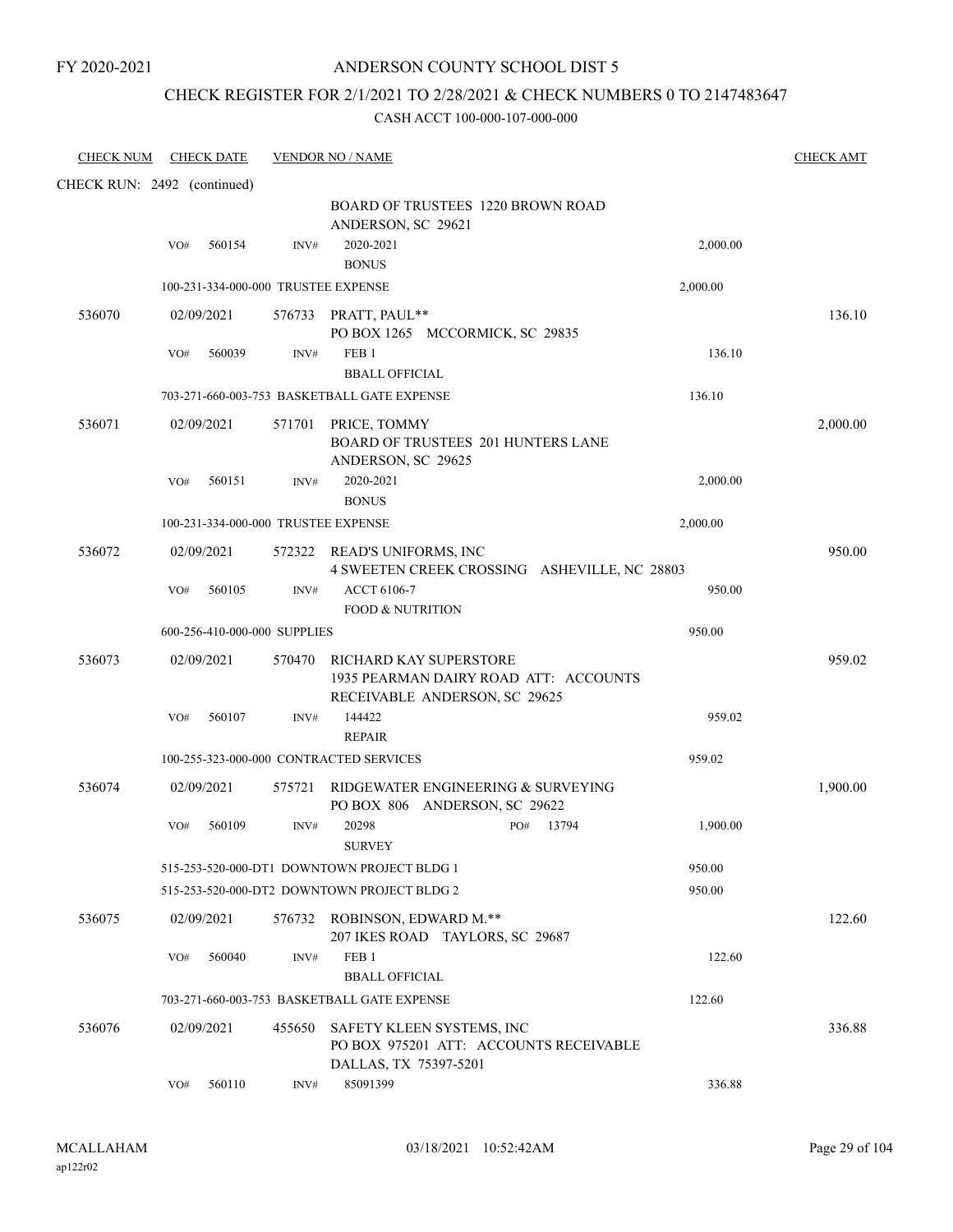### ANDERSON COUNTY SCHOOL DIST 5

### CHECK REGISTER FOR 2/1/2021 TO 2/28/2021 & CHECK NUMBERS 0 TO 2147483647

| <b>CHECK NUM</b>            |     | <b>CHECK DATE</b> |                                      | <b>VENDOR NO / NAME</b>                                                                                      |     |       |                  | <b>CHECK AMT</b> |
|-----------------------------|-----|-------------------|--------------------------------------|--------------------------------------------------------------------------------------------------------------|-----|-------|------------------|------------------|
| CHECK RUN: 2492 (continued) |     |                   |                                      |                                                                                                              |     |       |                  |                  |
|                             |     |                   |                                      | <b>SUPPLIES</b>                                                                                              |     |       |                  |                  |
|                             |     |                   | 100-254-323-000-001 CONTRACT SRVS    |                                                                                                              |     |       | 336.88           |                  |
| 536077                      |     | 02/09/2021        |                                      | 568699 SHEPARD & ASSOCIATES, LLC<br>3547 DREHER SHOALS RD SUITE 6 ATT: ACCOUNTS<br>RECEIVABLE IRMO, SC 29063 |     |       |                  | 1,084.30         |
|                             | VO# | 560115            | INV#                                 | 21023<br><b>TL HANNA</b>                                                                                     | PO# | 13343 | 1,084.30         |                  |
|                             |     |                   | 505-253-522-002-ROF ROOF TLH         |                                                                                                              |     |       | 1,084.30         |                  |
|                             |     |                   |                                      |                                                                                                              |     |       |                  |                  |
| 536078                      |     | 02/09/2021        | 568954                               | <b>SHRED A WAY</b><br>PO BOX 51132 ATT: ACCOUNTS RECEIVABLE<br>PIEDMONT, SC 29673                            |     |       |                  | 177.00           |
|                             | VO# | 560116            | INV#                                 | A87428<br><b>VARENNES</b>                                                                                    |     |       | 63.00            |                  |
|                             |     |                   | 100-112-410-016-000 SUPPLIES         |                                                                                                              |     |       | 63.00            |                  |
|                             | VO# | 560117            | INV#                                 | A87468<br><b>MCCANTS</b>                                                                                     |     |       | 48.00            |                  |
|                             |     |                   |                                      | 100-113-410-005-VEN SUPPLY-ADDT'L FOR LOST VENDING                                                           |     |       | 48.00            |                  |
|                             |     | VO# 560118        | INV#                                 | A87334<br><b>WEST MARKET</b>                                                                                 |     |       | 33.00            |                  |
|                             |     |                   |                                      | 718-271-660-018-201 MISCELLANEOUS EXPENSE                                                                    |     |       | 33.00            |                  |
|                             | VO# | 560119            | $\text{INV}\#$                       | A87478<br>WHITEHALL                                                                                          |     |       | 33.00            |                  |
|                             |     |                   |                                      | 719-271-660-019-201 MISCELLANEOUS EXPENSE                                                                    |     |       | 33.00            |                  |
| 536079                      |     | 02/09/2021        | 571007                               | SIMPLIFIED OFFICE SYSTEMS<br>6220 BUSH RIVER ROAD COLUMBIA, SC 29212                                         |     |       |                  | 618.99           |
|                             | VO# | 560120            | INV#                                 | 210203-0011                                                                                                  |     |       | 285.53           |                  |
|                             |     |                   |                                      | <b>COPIES</b>                                                                                                |     |       |                  |                  |
|                             | VO# | 560121            | 100-113-410-006-000 SUPPLIES<br>INV# | 210203-0012                                                                                                  |     |       | 285.53<br>208.10 |                  |
|                             |     |                   |                                      | <b>COPIES</b>                                                                                                |     |       |                  |                  |
|                             |     |                   | 100-113-410-006-000 SUPPLIES         |                                                                                                              |     |       | 208.10           |                  |
|                             |     | VO# 560122        | INV#                                 | WHITEHALL                                                                                                    |     |       | 125.36           |                  |
|                             |     |                   | 201-112-410-019-000 SUPPLIES         | <b>COPIES</b>                                                                                                |     |       | 125.36           |                  |
|                             |     |                   |                                      |                                                                                                              |     |       |                  |                  |
| 536080                      |     | 02/09/2021        | 576615                               | SOLUTIONZ<br>120 INTERSTATE N PARKWAY SUITE 314 ATLANTA,<br>GA 30339                                         |     |       |                  | 335.45           |
|                             | VO# | 560123            | INV#                                 | 419125<br><b>FLEXMIKE</b>                                                                                    | PO# | 13697 | 335.45           |                  |
|                             |     |                   |                                      | 100-266-314-006-000 REPAIRS TO EQUIPMENT                                                                     |     |       | 335.45           |                  |
| * 536083                    |     | 02/09/2021        | 573073                               | STUDIES WEEKLY, INC<br>AMERICAN LEGACY PUBLISHING 1140 NORTH 1430<br>WEST OREM, UT 84057                     |     |       |                  | 1,517.15         |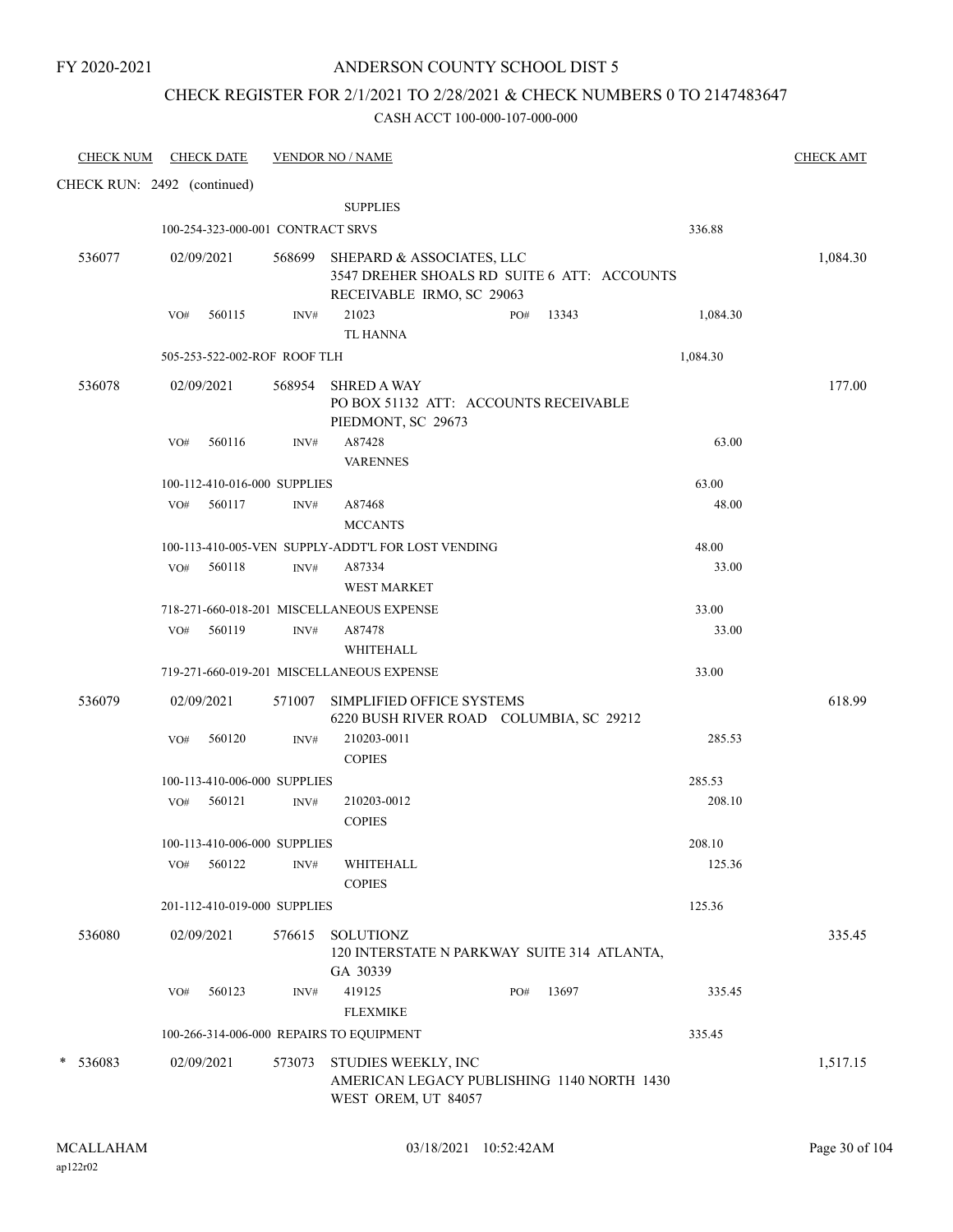### ANDERSON COUNTY SCHOOL DIST 5

# CHECK REGISTER FOR 2/1/2021 TO 2/28/2021 & CHECK NUMBERS 0 TO 2147483647

| <b>CHECK NUM</b>            |     | <b>CHECK DATE</b>                                              |        | <b>VENDOR NO / NAME</b>                                             |     |       |                 | <b>CHECK AMT</b> |
|-----------------------------|-----|----------------------------------------------------------------|--------|---------------------------------------------------------------------|-----|-------|-----------------|------------------|
| CHECK RUN: 2492 (continued) |     |                                                                |        |                                                                     |     |       |                 |                  |
|                             | VO# | 560125                                                         | INV#   | 381668                                                              | PO# | 13915 | 1,517.15        |                  |
|                             |     |                                                                |        | WHITEHALL ELEM                                                      |     |       |                 |                  |
|                             |     | 201-112-410-019-000 SUPPLIES                                   |        |                                                                     |     |       | 1,517.15        |                  |
| 536086<br>*                 |     | 02/09/2021                                                     | 569972 | TUNJII HUNT                                                         |     |       |                 | 240.00           |
|                             |     |                                                                |        | 128 STRAWBERRY PLACE ANDERSON, SC 29624                             |     |       |                 |                  |
|                             | VO# | 560041                                                         | INV#   | <b>BRACELETS</b><br><b>REIMBURSEMENT</b>                            |     |       | 240.00          |                  |
|                             |     |                                                                |        | 706-271-660-006-674 FOOTBALL EXPENSE                                |     |       | 135.00          |                  |
|                             |     |                                                                |        | 706-271-660-006-751 BASKETBALL BOYS EXPENSE                         |     |       | 55.00           |                  |
|                             |     |                                                                |        | 706-271-660-006-752 BASKETBALL GIRLS EXPENSE                        |     |       | 50.00           |                  |
| 536087                      |     | 02/09/2021                                                     | 564442 | UNITED CHEMICAL & SUPPLY CO<br>PO BOX 5066 ATT: ACCOUNTS RECEIVABLE |     |       |                 | 2,575.40         |
|                             | VO# | 560130                                                         | INV#   | GREENVILLE, SC 29606<br>607096-1                                    |     |       |                 |                  |
|                             |     |                                                                |        | <b>SUPPLIES</b>                                                     |     |       | 2,575.40        |                  |
|                             |     | 217-113-410-006-001 SUPPLIES                                   |        |                                                                     |     |       | 2,575.40        |                  |
| 536089<br>*                 |     | 02/09/2021                                                     | 519401 | <b>VERIZON</b>                                                      |     |       |                 | 6,568.53         |
|                             |     |                                                                |        | POBOX 660108 DALLAS, TX 75266-0652                                  |     |       |                 |                  |
|                             | VO# | 560146                                                         | INV#   | 9872015774                                                          |     |       | 6,568.53        |                  |
|                             |     |                                                                |        | <b>SERVICE</b>                                                      |     |       |                 |                  |
|                             |     | 100-266-340-000-000 TELEPHONE                                  |        |                                                                     |     |       | 5,401.76        |                  |
|                             |     | 100-266-340-001-000 TELEPHONE                                  |        |                                                                     |     |       | 38.01           |                  |
|                             |     | 100-266-340-002-000 TELEPHONE                                  |        |                                                                     |     |       | 87.06           |                  |
|                             |     | 100-266-340-003-000 TELEPHONE                                  |        |                                                                     |     |       | 136.05          |                  |
|                             |     | 100-266-340-006-000 TELEPHONE                                  |        |                                                                     |     |       | 18.22           |                  |
|                             |     | 100-266-340-007-000 TELEPHONE                                  |        |                                                                     |     |       | 13.94           |                  |
|                             |     | 100-266-340-008-000 TELEPHONE                                  |        |                                                                     |     |       | 62.96           |                  |
|                             |     | 100-266-340-009-000 TELEPHONE                                  |        |                                                                     |     |       | 62.95           |                  |
|                             |     | 100-266-340-010-000 TELEPHONE                                  |        |                                                                     |     |       | 13.93           |                  |
|                             |     | 100-266-340-012-000 TELEPHONE                                  |        |                                                                     |     |       | 66.95           |                  |
|                             |     | 100-266-340-013-000 TELEPHONE                                  |        |                                                                     |     |       | 13.94           |                  |
|                             |     | 100-266-340-014-000 TELEPHONE                                  |        |                                                                     |     |       | 62.95           |                  |
|                             |     | 100-266-340-015-000 TELEPHONE                                  |        |                                                                     |     |       | 49.02           |                  |
|                             |     | 100-266-340-017-000 TELEPHONE                                  |        |                                                                     |     |       | 13.93           |                  |
|                             |     | 100-266-340-018-000 TELEPHONE                                  |        |                                                                     |     |       | 13.93           |                  |
|                             |     | 100-266-340-019-000 TELEPHONE                                  |        |                                                                     |     |       | 62.96           |                  |
|                             |     | 100-266-340-020-000 TELEPHONE                                  |        |                                                                     |     |       | 67.24<br>148.64 |                  |
|                             |     | 131-266-340-031-000 TELEPHONE<br>338-221-340-000-EAR TELEPHONE |        |                                                                     |     |       | 38.01           |                  |
|                             |     | 600-256-340-000-000 TELEPHONE                                  |        |                                                                     |     |       | 147.06          |                  |
|                             |     |                                                                |        | 900-188-340-000-006 HOMELESS TELEPHONE                              |     |       | 49.02           |                  |
|                             |     |                                                                |        |                                                                     |     |       |                 |                  |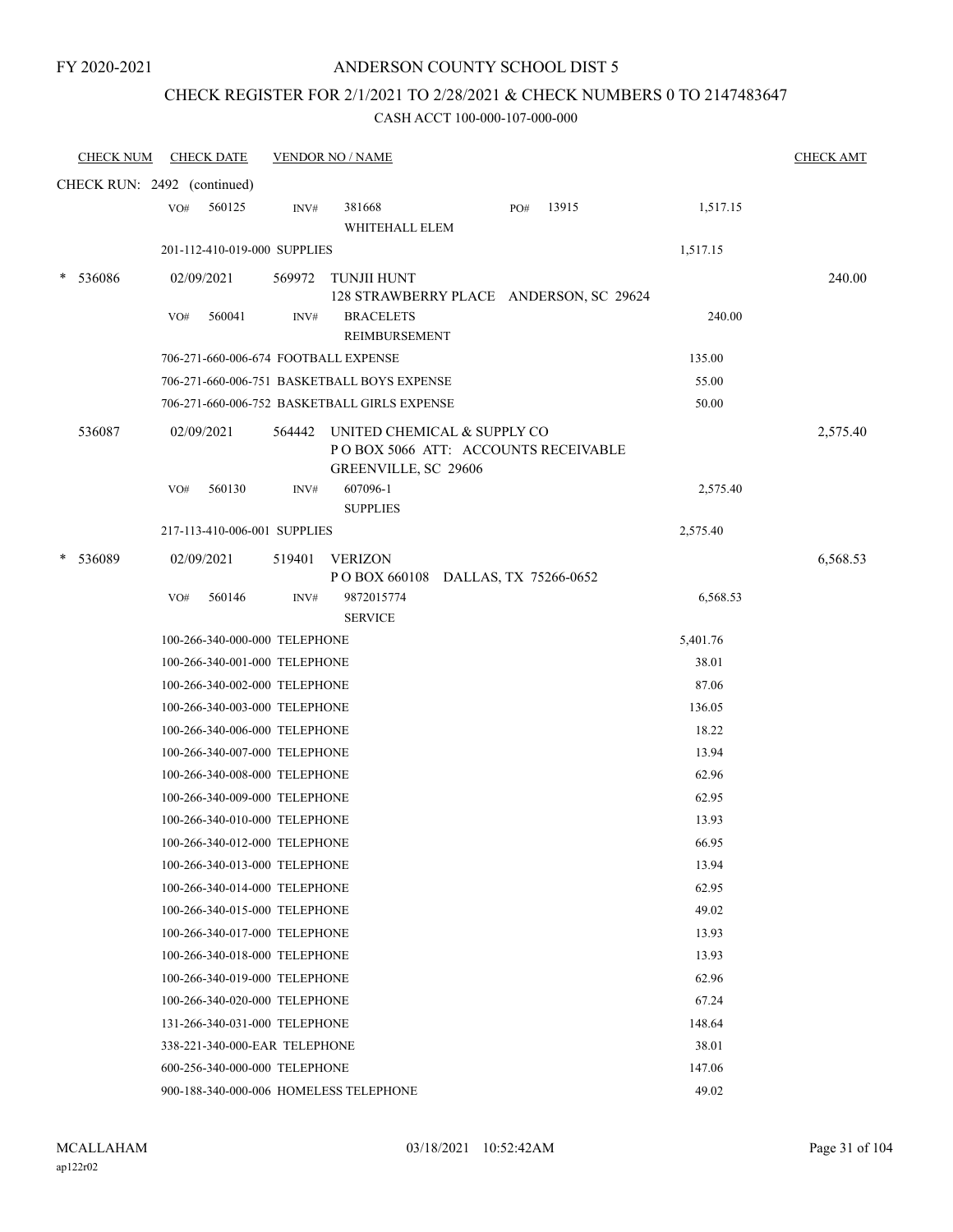# CHECK REGISTER FOR 2/1/2021 TO 2/28/2021 & CHECK NUMBERS 0 TO 2147483647

| <b>CHECK NUM</b> | <b>CHECK DATE</b>                        |        | <b>VENDOR NO / NAME</b>                                                                           |          | <b>CHECK AMT</b> |  |
|------------------|------------------------------------------|--------|---------------------------------------------------------------------------------------------------|----------|------------------|--|
|                  | CHECK RUN: 2492 (continued)              |        |                                                                                                   |          |                  |  |
| 536090           | 02/09/2021                               | 573864 | WELLS FARGO VENDOR FIN SERV<br>PO BOX 105710 ATLANTA, GA 30348-5710                               |          | 222.56           |  |
|                  | 560131<br>VO#                            | INV#   | 5013646483<br>13017<br>PO#<br><b>COPIER</b>                                                       | 222.56   |                  |  |
|                  | 100-147-410-018-000 SUPPLIES             |        |                                                                                                   | 222.56   |                  |  |
| 536091           | 02/09/2021                               | 571542 | ZUGG, PAUL<br>BOARD OF TRUSTEES 532 STAGECOACH DRIVE<br>ANDERSON, SC 29625                        |          | 2,000.00         |  |
|                  | 560147<br>VO#                            | INV#   | 2020-2021<br><b>BONUS</b>                                                                         | 2,000.00 |                  |  |
|                  | 100-231-334-000-000 TRUSTEE EXPENSE      |        |                                                                                                   | 2,000.00 |                  |  |
| 16088            | 02/09/2021                               |        | 573966 ALCO SOAP AND SUPPLY<br>PO BOX 1086 MOORESVILLE, NC 28115                                  |          | 3,058.96 E       |  |
|                  | 560046<br>VO#                            | INV#   | <b>JAN 2021</b><br><b>SUPPLIES</b>                                                                | 3,058.96 |                  |  |
|                  | 600-256-410-002-CHE CHEMICAL SUPPLIES    |        |                                                                                                   | 441.32   |                  |  |
|                  | 600-256-410-003-CHE CHEMICAL SUPPLIES    |        |                                                                                                   | 262.28   |                  |  |
|                  | 600-256-410-005-CHE CHEMICAL SUPPLIES    |        |                                                                                                   | 241.44   |                  |  |
|                  | 600-256-410-006-CHE CHEMICAL SUPPLIES    |        |                                                                                                   | 33.71    |                  |  |
|                  | 600-256-410-007-CHE CHEMICAL SUPPLIES    |        |                                                                                                   | 165.82   |                  |  |
|                  | 600-256-410-008-CHE CHEMICAL SUPPLIES    |        |                                                                                                   | 233.23   |                  |  |
|                  | 600-256-410-009-CHE CHEMICAL SUPPLIES    |        |                                                                                                   | 174.42   |                  |  |
|                  | 600-256-410-010-CHE CHEMICAL SUPPLIES    |        |                                                                                                   | 205.11   |                  |  |
|                  | 600-256-410-011-CHE CHEMICAL SUPPLIES    |        |                                                                                                   | 280.29   |                  |  |
|                  | 600-256-410-013-CHE CHEMICAL SUPPLIES    |        |                                                                                                   | 164.43   |                  |  |
|                  | 600-256-410-014-CHE CHEMICAL SUPPLIES    |        |                                                                                                   | 99.25    |                  |  |
|                  | 600-256-410-016-CHE CHEMICAL SUPPLIES    |        |                                                                                                   | 240.99   |                  |  |
|                  | 600-256-410-017-CHE CHEMICAL SUPPLIES    |        |                                                                                                   | 103.44   |                  |  |
|                  | 600-256-410-020-CHE CHEMICAL SUPPLIES    |        |                                                                                                   | 199.52   |                  |  |
|                  | 600-256-410-021-CHE CHEMICAL SUPPLIES    |        |                                                                                                   | 213.71   |                  |  |
| 16089            | 02/09/2021                               |        | 573497 ALL CLEAR PLUMBING<br>18 PIEDMONT HWY PIEDMONT, SC 29673                                   |          | 450.00 E         |  |
|                  | 560047<br>VO#                            | INV#   | 12154116<br>NORTH POINTE                                                                          | 450.00   |                  |  |
|                  | 600-256-323-013-000 REPAIRS TO EQUIPMENT |        |                                                                                                   | 450.00   |                  |  |
| 16092            | 02/09/2021                               | 564662 | <b>BRADY'S SCREEN PRINTING</b><br>106 CONCORD ROAD ATT: ACCOUNTS RECEIVABLE<br>ANDERSON, SC 29621 |          | 771.47 E         |  |
|                  | VO#<br>560060                            | INV#   | 38175<br><b>VARENNES</b>                                                                          | 771.47   |                  |  |
|                  | 100-113-410-016-000 SUPPLIES             |        |                                                                                                   | 771.47   |                  |  |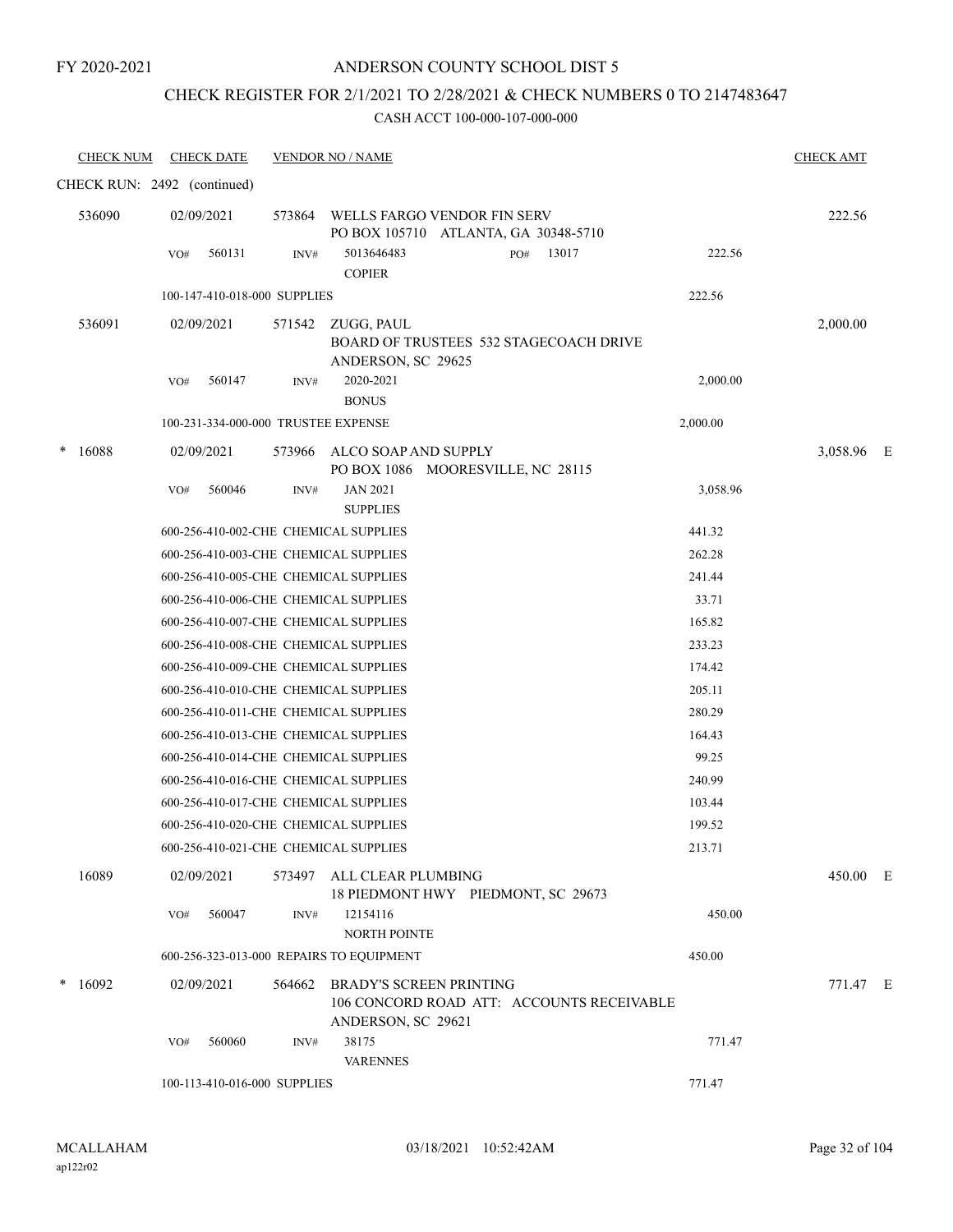### ANDERSON COUNTY SCHOOL DIST 5

# CHECK REGISTER FOR 2/1/2021 TO 2/28/2021 & CHECK NUMBERS 0 TO 2147483647

| <b>CHECK NUM</b> | <b>CHECK DATE</b>                       |        | <b>VENDOR NO / NAME</b>                                                                             |          | <b>CHECK AMT</b> |  |
|------------------|-----------------------------------------|--------|-----------------------------------------------------------------------------------------------------|----------|------------------|--|
|                  | CHECK RUN: 2492 (continued)             |        |                                                                                                     |          |                  |  |
| $*16095$         | 02/09/2021                              |        | 572679 DEFENDER SERVICES, INC.<br>PO BOX 1775 COLUMBIA, SC 29202                                    |          | 674.24 E         |  |
|                  | VO#<br>560067                           | INV#   | 1002024<br>13390<br>PO#<br><b>ADULT ED</b>                                                          | 674.24   |                  |  |
|                  | 100-181-312-023-000 PURCHASED SERVICES  |        |                                                                                                     | 674.24   |                  |  |
| 16096            | 02/09/2021                              |        | 202600 DILLARD'S SPORTS CENTER<br>708 WHITEHALL ROAD ATT: ACCOUNTS<br>RECEIVABLE ANDERSON, SC 29625 |          | 731.88 E         |  |
|                  | 560071<br>VO#                           | INV#   | 106287                                                                                              | 731.88   |                  |  |
|                  |                                         |        | <b>SUPPLIES</b>                                                                                     |          |                  |  |
|                  | 505-254-323-002-FLD FIELD RENOVATIONS   |        |                                                                                                     | 731.88   |                  |  |
| 16098            | 02/09/2021                              |        | 237555 FORMS & SUPPLY<br>POBOX 563953 ATT: ACCOUNTS RECEIVABLE<br>CHARLOTTE, NC 28256               |          | 1,412.55 E       |  |
|                  | 560074<br>VO#                           | INV#   | 5672489<br><b>SUPPLIES</b>                                                                          | 31.67    |                  |  |
|                  |                                         |        | 719-271-660-019-201 MISCELLANEOUS EXPENSE                                                           | 31.67    |                  |  |
|                  | 560075<br>VO#                           | INV#   | 5679695                                                                                             | 72.23    |                  |  |
|                  |                                         |        | <b>SUPPLIES</b>                                                                                     |          |                  |  |
|                  |                                         |        | 100-252-410-000-000 SUPPLIES AND MATERIALS                                                          | 72.23    |                  |  |
|                  | 560076<br>VO#                           | INV#   | 5677728<br>13885<br>PO#<br><b>SUPPLIES</b>                                                          | 1,308.65 |                  |  |
|                  | 201-112-410-010-000 SUPPLIES            |        |                                                                                                     | 1,308.65 |                  |  |
| 16101            | 02/09/2021                              | 570843 | <b>GATEWAY SUPPLY CO</b><br>CORPORATE OFFICES P.O. BOX 2826 COLUMBIA, SC<br>29202                   |          | 305.84 E         |  |
|                  | 560077<br>VO#                           | INV#   | S5054558<br><b>SUPPLIES</b>                                                                         | 305.84   |                  |  |
|                  | 631-256-323-031-000 CONTRACTED SERVICES |        |                                                                                                     | 305.84   |                  |  |
| 16102            | 02/09/2021                              |        | 251600 GOPHER SPORT<br>POBOX 1450 NW5634 ATT: ACCOUNTS<br>RECEIVABLE MINNEAPOLIS, MN 55485-5634     |          | 225.21 E         |  |
|                  | 560078<br>VO#                           | INV#   | 15967<br><b>MCLEES ELEM</b>                                                                         | 225.21   |                  |  |
|                  | 937-113-410-008-000 SUPPLIES            |        |                                                                                                     | 225.21   |                  |  |
| $* 16104$        | 02/09/2021                              | 573279 | HERSHEY CREAMERY COMPANY<br>710 CORPORATE CIRCLE SALISBURY, NC 28145                                |          | 450.30 E         |  |
|                  | 560081<br>VO#                           | INV#   | 16227475<br><b>NEW PROSPECT</b>                                                                     | 137.94   |                  |  |
|                  |                                         |        | 712-271-660-012-391 ICE CREAM SALES EXPENSE                                                         | 137.94   |                  |  |
|                  | 560082<br>VO#                           | INV#   | 16081124                                                                                            | 312.36   |                  |  |
|                  |                                         |        | WHITEHALL ELEM                                                                                      |          |                  |  |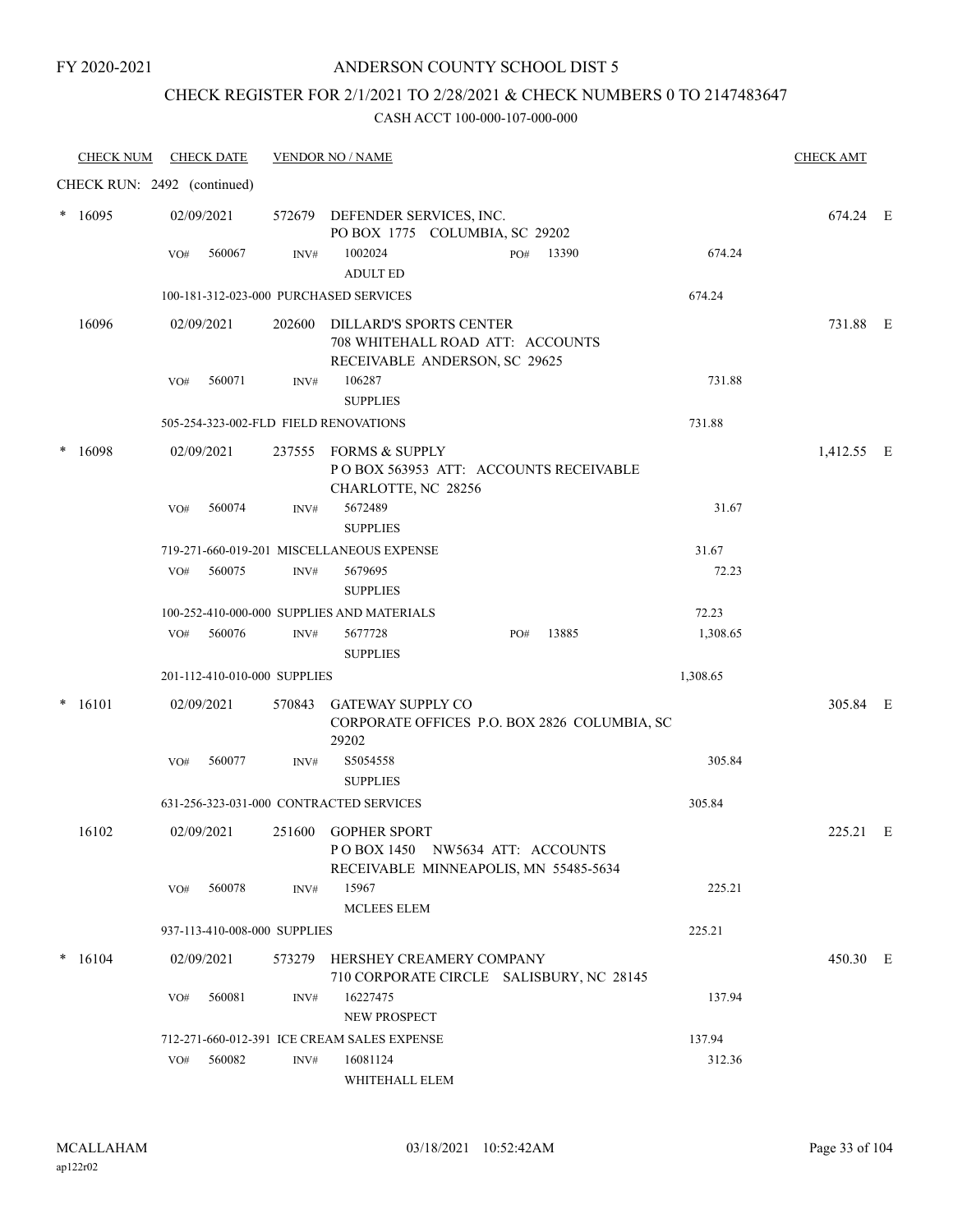# CHECK REGISTER FOR 2/1/2021 TO 2/28/2021 & CHECK NUMBERS 0 TO 2147483647

| <b>CHECK NUM</b> | <b>CHECK DATE</b>                         |                  | <b>VENDOR NO / NAME</b>                                                                                |     |       |          | <b>CHECK AMT</b> |  |
|------------------|-------------------------------------------|------------------|--------------------------------------------------------------------------------------------------------|-----|-------|----------|------------------|--|
|                  | CHECK RUN: 2492 (continued)               |                  |                                                                                                        |     |       |          |                  |  |
|                  |                                           |                  | 719-271-660-019-391 ICE CREAM SALES EXPENSE                                                            |     |       | 312.36   |                  |  |
| $*16113$         | 02/09/2021                                |                  | 569877 NATIONAL FFA ORGANIZATION<br>POBOX 631363 ATT: ACCOUNTS RECEIVABLE<br>CINCINNATI, OH 45263-1363 |     |       |          | 198.50 E         |  |
|                  | 560089<br>VO#                             | INV#             | MDS221116                                                                                              |     |       | 198.50   |                  |  |
|                  |                                           |                  | <b>ACCOUNT 5226</b>                                                                                    |     |       |          |                  |  |
|                  | 731-271-660-031-850 FFA EXPENSE           |                  |                                                                                                        |     |       | 198.50   |                  |  |
| 16114            | 02/09/2021                                | 570395           | NETWORK CONTROLS & ELECTRIC, INC<br>136 JOHNS ROAD ATT: ACCOUNTS RECEIVABLE<br><b>GREER, SC 29650</b>  |     |       |          | 3,126.56 E       |  |
|                  | 560133<br>VO#                             | INV#             | 25217<br>ROBERT ANDERSON                                                                               | PO# | 13389 | 3,126.56 |                  |  |
|                  | 100-233-410-006-RAD RADIOS                |                  |                                                                                                        |     |       | 3,126.56 |                  |  |
| 16115            | 02/09/2021                                | 572025           | <b>EMPLOYEE VENDOR</b>                                                                                 |     |       |          | 858.19 E         |  |
|                  | 560141<br>VO#                             | $\mathrm{INV}\#$ | <b>LONGHORN</b><br>REIMBURSEMENT                                                                       |     |       | 33.00    |                  |  |
|                  |                                           |                  | 100-263-410-000-000 SUPPLIES AND MATERIALS                                                             |     |       | 33.00    |                  |  |
|                  | 560144<br>VO#                             | INV#             | FEB 2-5<br><b>COLUMBIA</b>                                                                             |     |       | 825.19   |                  |  |
|                  | 100-232-333-000-000 TRIPS AND CONFERENCES |                  |                                                                                                        |     |       | 825.19   |                  |  |
| $\ast$<br>16117  | 02/09/2021                                |                  | 389900 OFFICE DEPOT<br>POBOX 1413 CHARLOTTE, NC 28201-1413                                             |     |       |          | $1,090.21$ E     |  |
|                  | 560093<br>VO#                             | INV#             | PO 13865<br><b>SUPPLIES</b>                                                                            | PO# | 13865 | 486.52   |                  |  |
|                  |                                           |                  | 100-213-410-000-000 SUPPLIES AND MATERIALS                                                             |     |       | 45.34    |                  |  |
|                  | 100-213-410-000-C19 COVID-19 SUPPLIES     |                  |                                                                                                        |     |       | 286.53   |                  |  |
|                  |                                           |                  | 100-213-410-003-000 SUPPLIES-HEALTH SERVICES                                                           |     |       | 73.55    |                  |  |
|                  | 100-213-410-011-000 SUPPLIES              |                  |                                                                                                        |     |       | 81.10    |                  |  |
|                  | 560094<br>VO#                             | INV#             | 149929452001<br><b>SUPPLIES</b>                                                                        |     |       | 71.68    |                  |  |
|                  |                                           |                  | 100-254-410-000-055 OFFICE SUPPLIES & FURNITURE                                                        |     |       | 71.68    |                  |  |
|                  | 560095<br>VO#                             | INV#             | 149931796001<br><b>SUPPLIES</b>                                                                        |     |       | 4.80     |                  |  |
|                  |                                           |                  | 100-254-410-000-055 OFFICE SUPPLIES & FURNITURE                                                        |     |       | 4.80     |                  |  |
|                  | 560096<br>VO#                             | INV#             | 150215205001<br><b>SUPPLIES</b>                                                                        |     |       | 110.00   |                  |  |
|                  | 124-114-410-024-000 SUPPLIES              |                  |                                                                                                        |     |       | 110.00   |                  |  |
|                  | 560097<br>VO#                             | INV#             | 150366767001<br><b>SUPPLIES</b>                                                                        |     |       | 68.04    |                  |  |
|                  | 100-264-410-000-000 SUPPLIES              |                  |                                                                                                        |     |       | 68.04    |                  |  |
|                  | 560098<br>VO#                             | INV#             | 150344296001<br><b>SUPPLIES</b>                                                                        |     |       | 129.68   |                  |  |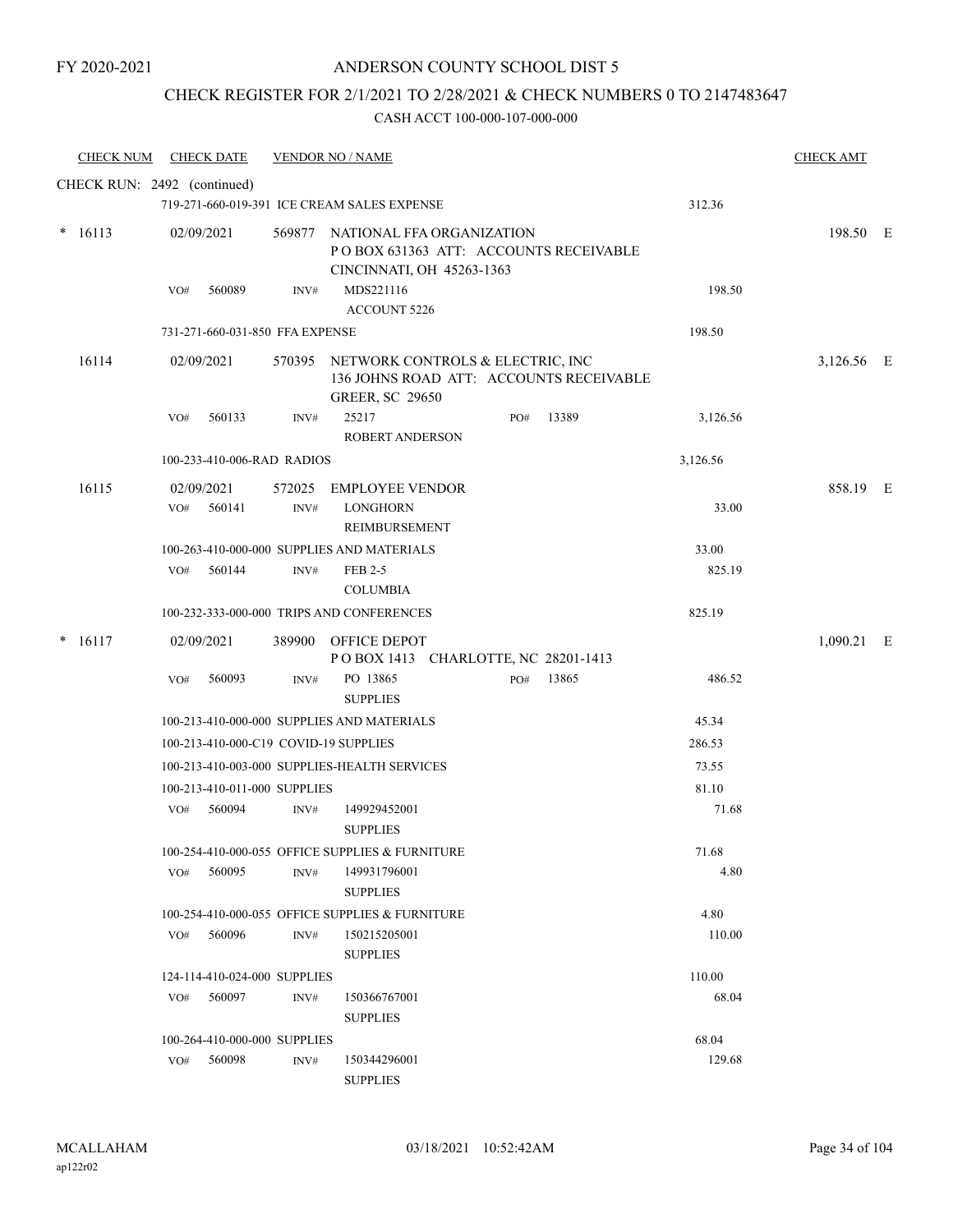### ANDERSON COUNTY SCHOOL DIST 5

#### CHECK REGISTER FOR 2/1/2021 TO 2/28/2021 & CHECK NUMBERS 0 TO 2147483647

| <b>CHECK NUM</b>            |                              | <b>CHECK DATE</b>                      |                                         | <b>VENDOR NO / NAME</b>                              |     |       |                | <b>CHECK AMT</b> |  |
|-----------------------------|------------------------------|----------------------------------------|-----------------------------------------|------------------------------------------------------|-----|-------|----------------|------------------|--|
| CHECK RUN: 2492 (continued) |                              |                                        |                                         |                                                      |     |       |                |                  |  |
|                             |                              | 100-264-410-000-000 SUPPLIES           |                                         |                                                      |     |       | 129.68         |                  |  |
|                             | VO#                          | 560099                                 | INV#                                    | 147356558001                                         |     |       | 62.85          |                  |  |
|                             |                              |                                        |                                         | <b>SUPPLIES</b>                                      |     |       |                |                  |  |
|                             | 100-264-410-000-000 SUPPLIES |                                        |                                         |                                                      |     |       | 62.85          |                  |  |
|                             | VO#                          | 560100                                 | INV#                                    | 150775815001                                         |     |       | 94.13          |                  |  |
|                             |                              |                                        |                                         | <b>SUPPLIES</b>                                      |     |       |                |                  |  |
|                             | VO#                          | 100-112-410-007-000 SUPPLIES<br>560101 | INV#                                    | 148943471001                                         |     |       | 94.13<br>62.51 |                  |  |
|                             |                              |                                        |                                         | <b>SUPPLIES</b>                                      |     |       |                |                  |  |
|                             |                              | 100-112-410-007-000 SUPPLIES           |                                         |                                                      |     |       | 62.51          |                  |  |
|                             | 02/09/2021                   |                                        |                                         |                                                      |     |       |                |                  |  |
| 16118                       |                              |                                        | 574687                                  | PRIORITY ONE SECURITY<br>PO BOX 36 MAULDIN, SC 29662 |     |       |                | 1,282.00 E       |  |
|                             | VO#                          | 560156                                 | INV#                                    | 2074725                                              |     |       | 1,282.00       |                  |  |
|                             |                              |                                        |                                         | <b>FEB SERVICE</b>                                   |     |       |                |                  |  |
|                             |                              |                                        |                                         | 100-254-323-000-600 MAINTENANCE SERVICES             |     |       | 92.00          |                  |  |
|                             |                              |                                        |                                         | 100-254-323-001-600 MAINTENANCE SERVICES             |     |       | 46.00          |                  |  |
|                             |                              |                                        |                                         | 100-254-323-002-600 MAINTENANCE SERVICES             |     |       | 168.00         |                  |  |
|                             |                              |                                        |                                         | 100-254-323-003-600 MAINTENANCE SERVICES             |     |       | 102.00         |                  |  |
|                             |                              |                                        |                                         | 100-254-323-005-600 MAINTENANCE SERVICES             |     |       | 46.00          |                  |  |
|                             |                              |                                        |                                         | 100-254-323-006-600 MAINTENANCE SERVICES             |     |       | 69.00          |                  |  |
|                             |                              |                                        |                                         | 100-254-323-007-600 MAINTENANCE SERVICES             |     |       | 46.00          |                  |  |
|                             |                              |                                        |                                         | 100-254-323-008-600 MAINTENANCE SERVICES             |     |       | 46.00          |                  |  |
|                             |                              |                                        |                                         | 100-254-323-009-600 MAINTENANCE SERVICES             |     |       | 46.00          |                  |  |
|                             |                              |                                        |                                         | 100-254-323-010-600 MAINTENANCE SERVICES             |     |       | 46.00          |                  |  |
|                             |                              |                                        |                                         | 100-254-323-011-600 MAINTENANCE SERVICES             |     |       | 46.00          |                  |  |
|                             |                              |                                        |                                         | 100-254-323-012-600 MAINTENANCE SERVICES             |     |       | 46.00          |                  |  |
|                             |                              |                                        |                                         | 100-254-323-013-600 MAINTENANCE SERVICES             |     |       | 46.00          |                  |  |
|                             |                              |                                        |                                         | 100-254-323-014-600 MAINTENANCE SERVICES             |     |       | 46.00          |                  |  |
|                             |                              |                                        |                                         | 100-254-323-015-600 MAINTENANCE SERVICES             |     |       | 46.00          |                  |  |
|                             |                              |                                        |                                         | 100-254-323-016-600 MAINTENANCE SERVICES             |     |       | 46.00          |                  |  |
|                             |                              |                                        |                                         | 100-254-323-017-600 MAINTENANCE SERVICES             |     |       | 46.00          |                  |  |
|                             |                              |                                        |                                         | 100-254-323-018-600 MAINTENANCE SERVICES             |     |       | 46.00          |                  |  |
|                             |                              |                                        |                                         | 100-254-323-019-600 MAINTENANCE SERVICES             |     |       | 46.00          |                  |  |
|                             |                              |                                        |                                         | 100-254-323-020-600 MAINTENANCE SERVICES             |     |       | 46.00          |                  |  |
|                             |                              |                                        |                                         | 100-254-323-021-600 MAINTENANCE SERVICES             |     |       | 46.00          |                  |  |
|                             |                              |                                        |                                         | 100-254-323-023-600 MAINTENANCE SERVICES             |     |       | 69.00          |                  |  |
| 16119                       |                              | 02/09/2021                             | 571719<br><b>REPUBLIC SERVICES #744</b> |                                                      |     |       | 8,455.09 E     |                  |  |
|                             |                              |                                        |                                         | PO BOX 9001099 LOUISVILLE, KY 40290-1099             |     |       |                |                  |  |
|                             | VO#                          | 560106                                 | INV#                                    | 744-002033960<br><b>FEB 2021</b>                     | PO# | 13248 | 8,455.09       |                  |  |
|                             |                              |                                        |                                         | 100-254-323-000-600 MAINTENANCE SERVICES             |     |       | 370.00         |                  |  |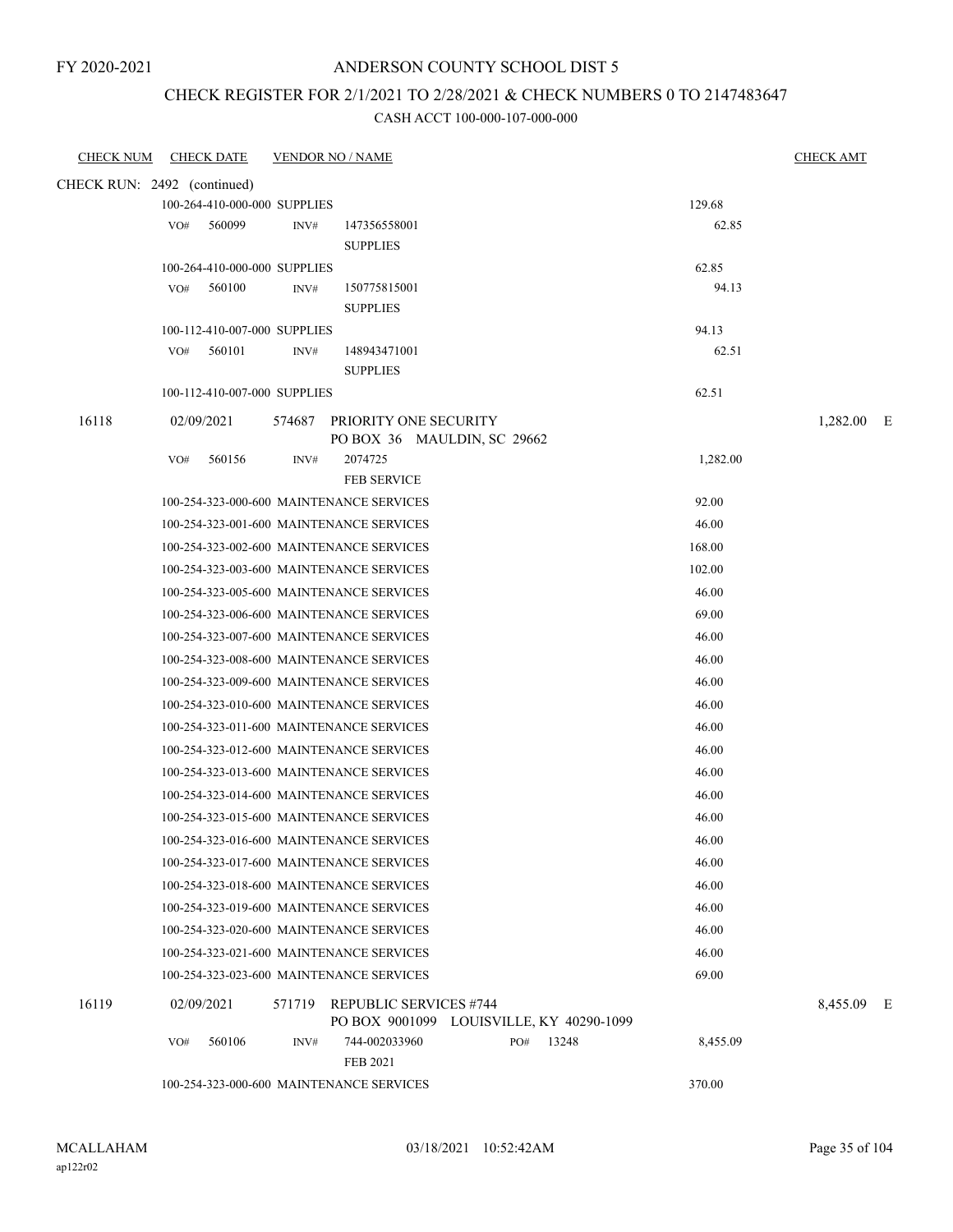#### ANDERSON COUNTY SCHOOL DIST 5

### CHECK REGISTER FOR 2/1/2021 TO 2/28/2021 & CHECK NUMBERS 0 TO 2147483647

| <b>CHECK NUM</b>            | <b>CHECK DATE</b>                             |                                                                               | <b>VENDOR NO / NAME</b>                                                                       |          | <b>CHECK AMT</b> |  |  |
|-----------------------------|-----------------------------------------------|-------------------------------------------------------------------------------|-----------------------------------------------------------------------------------------------|----------|------------------|--|--|
| CHECK RUN: 2492 (continued) |                                               |                                                                               |                                                                                               |          |                  |  |  |
|                             | 100-254-323-000-600 MAINTENANCE SERVICES      |                                                                               | 320.12                                                                                        |          |                  |  |  |
|                             | 100-254-323-001-600 MAINTENANCE SERVICES      |                                                                               | 331.33                                                                                        |          |                  |  |  |
|                             | 100-254-323-002-600 MAINTENANCE SERVICES      |                                                                               | 666.47                                                                                        |          |                  |  |  |
|                             | 100-254-323-003-600 MAINTENANCE SERVICES      |                                                                               |                                                                                               | 640.83   |                  |  |  |
|                             | 100-254-323-005-600 MAINTENANCE SERVICES      |                                                                               |                                                                                               | 628.02   |                  |  |  |
|                             | 100-254-323-006-600 MAINTENANCE SERVICES      |                                                                               |                                                                                               | 512.67   |                  |  |  |
|                             | 100-254-323-007-600 MAINTENANCE SERVICES      |                                                                               |                                                                                               | 256.33   |                  |  |  |
|                             | 100-254-323-008-600 MAINTENANCE SERVICES      |                                                                               |                                                                                               | 307.60   |                  |  |  |
|                             | 100-254-323-009-600 MAINTENANCE SERVICES      |                                                                               |                                                                                               | 256.33   |                  |  |  |
|                             | 100-254-323-010-600 MAINTENANCE SERVICES      |                                                                               |                                                                                               | 256.33   |                  |  |  |
|                             | 100-254-323-011-600 MAINTENANCE SERVICES      |                                                                               |                                                                                               | 256.33   |                  |  |  |
|                             | 100-254-323-012-600 MAINTENANCE SERVICES      |                                                                               |                                                                                               | 448.58   |                  |  |  |
|                             | 100-254-323-013-600 MAINTENANCE SERVICES      |                                                                               |                                                                                               | 256.33   |                  |  |  |
|                             | 100-254-323-014-600 MAINTENANCE SERVICES      |                                                                               |                                                                                               | 256.33   |                  |  |  |
|                             | 100-254-323-015-600 MAINTENANCE SERVICES      |                                                                               |                                                                                               | 256.33   |                  |  |  |
|                             | 100-254-323-016-600 MAINTENANCE SERVICES      |                                                                               | 256.33                                                                                        |          |                  |  |  |
|                             | 100-254-323-017-600 MAINTENANCE SERVICES      |                                                                               | 307.60                                                                                        |          |                  |  |  |
|                             | 100-254-323-018-600 MAINTENANCE SERVICES      |                                                                               | 256.33                                                                                        |          |                  |  |  |
|                             | 100-254-323-019-600 MAINTENANCE SERVICES      |                                                                               |                                                                                               | 256.33   |                  |  |  |
|                             | 100-254-323-020-600 MAINTENANCE SERVICES      | 512.67                                                                        |                                                                                               |          |                  |  |  |
|                             | 100-254-323-021-600 MAINTENANCE SERVICES      |                                                                               | 499.85                                                                                        |          |                  |  |  |
|                             | 100-254-323-023-600 MAINTENANCE SERVICES      |                                                                               |                                                                                               | 192.25   |                  |  |  |
|                             | 100-266-345-000-000 TECHNOLOGY INFRASTRUCTURE |                                                                               | 0.00                                                                                          |          |                  |  |  |
|                             | 131-254-323-031-600 MAINTENANCE SERVICES      |                                                                               |                                                                                               | 153.80   |                  |  |  |
| $\ast$<br>16121             | 02/09/2021                                    | RIDDELL/ ALL AMERICAN SPORTS<br>570955<br>PO BOX 71914 CHICAGO, IL 60694-1914 |                                                                                               |          | 5,504.68 E       |  |  |
|                             | 560108<br>VO#                                 | INV#                                                                          | 951316350<br><b>ROBERT ANDERSON</b>                                                           | 5,504.68 |                  |  |  |
|                             | 706-271-660-006-674 FOOTBALL EXPENSE          |                                                                               |                                                                                               | 5,504.68 |                  |  |  |
| 16122                       | 02/09/2021                                    |                                                                               | 567435 SCHOLASTIC INC<br>POBOX 3720 ATT: ACCOUNTS RECEIVABLE<br>JEFFERSON CITY, MO 65102-3720 |          | 165.32 E         |  |  |
|                             | 560134<br>VO#                                 | INV#                                                                          | 42744580<br><b>CENTERVILLE</b>                                                                | 4.28     |                  |  |  |
|                             | 4.28<br>707-190-660-007-288 LITERACY EXPENSE  |                                                                               |                                                                                               |          |                  |  |  |
|                             | 560135<br>VO#                                 | INV#                                                                          | 42744579<br><b>CENTERVILLE</b>                                                                | 28.35    |                  |  |  |
|                             | 707-190-660-007-288 LITERACY EXPENSE          |                                                                               | 28.35                                                                                         |          |                  |  |  |
|                             | 560136<br>VO#                                 | INV#                                                                          | 42744578<br><b>CENTERVILLE</b>                                                                | 20.87    |                  |  |  |
|                             | 707-190-660-007-288 LITERACY EXPENSE<br>20.87 |                                                                               |                                                                                               |          |                  |  |  |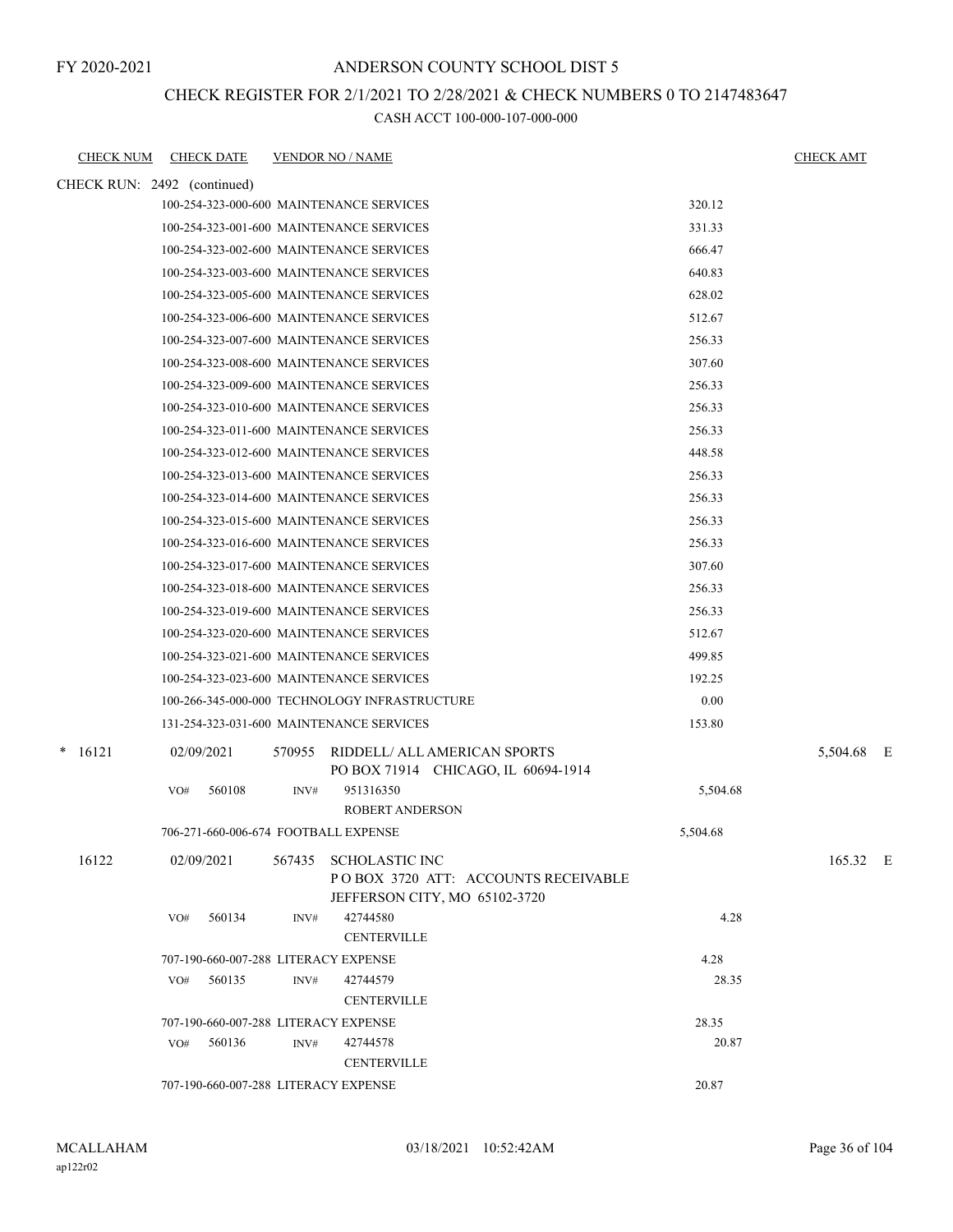### ANDERSON COUNTY SCHOOL DIST 5

## CHECK REGISTER FOR 2/1/2021 TO 2/28/2021 & CHECK NUMBERS 0 TO 2147483647

| <b>CHECK NUM</b>            |     | <b>CHECK DATE</b>                                            |        | <b>VENDOR NO / NAME</b>                                                        |              |                  | <b>CHECK AMT</b> |  |
|-----------------------------|-----|--------------------------------------------------------------|--------|--------------------------------------------------------------------------------|--------------|------------------|------------------|--|
| CHECK RUN: 2492 (continued) |     |                                                              |        |                                                                                |              |                  |                  |  |
|                             | VO# | 560137                                                       | INV#   | 42744577                                                                       |              | 15.51            |                  |  |
|                             |     |                                                              |        | <b>CENTERVILLE</b>                                                             |              |                  |                  |  |
|                             |     |                                                              |        | 707-190-660-007-288 LITERACY EXPENSE                                           |              | 15.51            |                  |  |
|                             | VO# | 560138                                                       | INV#   | 42744575                                                                       |              | 42.81            |                  |  |
|                             |     |                                                              |        | <b>CENTERVILLE</b>                                                             |              |                  |                  |  |
|                             |     |                                                              |        | 707-190-660-007-288 LITERACY EXPENSE                                           |              | 42.81            |                  |  |
|                             | VO# | 560139                                                       | INV#   | 42744574                                                                       |              | 26.75            |                  |  |
|                             |     |                                                              |        | <b>CENTERVILLE</b>                                                             |              |                  |                  |  |
|                             | VO# | 560140                                                       | INV#   | 707-190-660-007-288 LITERACY EXPENSE<br>42744576                               |              | 26.75<br>26.75   |                  |  |
|                             |     |                                                              |        | <b>CENTERVILLE</b>                                                             |              |                  |                  |  |
|                             |     |                                                              |        | 707-190-660-007-288 LITERACY EXPENSE                                           |              | 26.75            |                  |  |
| 16123                       |     | 02/09/2021                                                   | 570099 | SCHOOL SPECIALTY, INC.                                                         |              |                  | 912.84 E         |  |
|                             |     |                                                              |        | 32656 COLLECTION CENTER DR. ATT: ACCOUNTS                                      |              |                  |                  |  |
|                             |     |                                                              |        | RECEIVABLE CHICAGO, IL 60693-0656                                              |              |                  |                  |  |
|                             | VO# | 560111                                                       | INV#   | CUST# 267420                                                                   |              | 912.84           |                  |  |
|                             |     |                                                              |        | <b>SUPPLIES</b>                                                                |              |                  |                  |  |
|                             |     | 937-112-410-011-000 SUPPLIES                                 |        |                                                                                |              | 108.61           |                  |  |
|                             |     | 937-112-410-011-000 SUPPLIES                                 |        |                                                                                |              | 47.92            |                  |  |
|                             |     | 937-112-410-011-000 SUPPLIES<br>937-112-410-011-000 SUPPLIES |        |                                                                                |              | 517.83<br>182.75 |                  |  |
|                             |     | 937-112-410-011-000 SUPPLIES                                 |        |                                                                                |              | 55.73            |                  |  |
|                             |     |                                                              |        |                                                                                |              |                  |                  |  |
| 16124                       |     | 02/09/2021                                                   | 570059 | <b>SHARP BUSINESS SYSTEMS</b><br>DEPT 1216 PO BOX 121216 DALLAS, TX 75312-1216 |              |                  | 317.11 E         |  |
|                             | VO# | 560112                                                       | INV#   | 8000122964                                                                     |              | 66.34            |                  |  |
|                             |     |                                                              |        | <b>SOFTWARE</b>                                                                |              |                  |                  |  |
|                             |     |                                                              |        | 100-252-360-000-000 PRINTING AND BINDING                                       |              | 66.34            |                  |  |
|                             | VO# | 560113                                                       | INV#   | 9003138982                                                                     |              | 97.25            |                  |  |
|                             |     |                                                              |        | <b>COPIES</b>                                                                  |              |                  |                  |  |
|                             |     | 201-112-490-011-000 COPIER COST                              |        |                                                                                |              | 97.25            |                  |  |
|                             | VO# | 560114                                                       | INV#   | 9003149416                                                                     |              | 153.52           |                  |  |
|                             |     |                                                              |        | <b>COPIES</b>                                                                  |              |                  |                  |  |
|                             |     |                                                              |        | 201-112-410-012-000 SUPPLIES AND MATERIALS                                     |              | 153.52           |                  |  |
| 16125                       |     | 02/09/2021                                                   | 574734 | <b>EMPLOYEE VENDOR</b>                                                         |              |                  | 112.41 E         |  |
|                             | VO# | 560025                                                       | INV#   | <b>JAN 2021</b>                                                                |              | 112.41           |                  |  |
|                             |     |                                                              |        | <b>MILEAGE</b>                                                                 |              |                  |                  |  |
|                             |     | 283-223-333-000-000 TRIPS/MILEAGE                            |        |                                                                                |              | 112.41           |                  |  |
| 16127<br>$\ast$             |     | 02/09/2021                                                   | 569789 | UNIFIRST CORPORATION                                                           |              |                  | 736.92 E         |  |
|                             |     |                                                              |        | PO BOX 650481 DALLAS, TX 75265-0481                                            |              |                  |                  |  |
|                             | VO# | 560129                                                       | INV#   | <b>JAN 2021</b>                                                                | 12978<br>PO# | 736.92           |                  |  |
|                             |     |                                                              |        | ACCT 1578913                                                                   |              |                  |                  |  |
|                             |     | 100-254-410-001-000 SUPPLIES                                 |        |                                                                                |              | 8.91             |                  |  |
|                             |     | 100-254-410-002-000 SUPPLIES                                 |        |                                                                                |              | 54.16            |                  |  |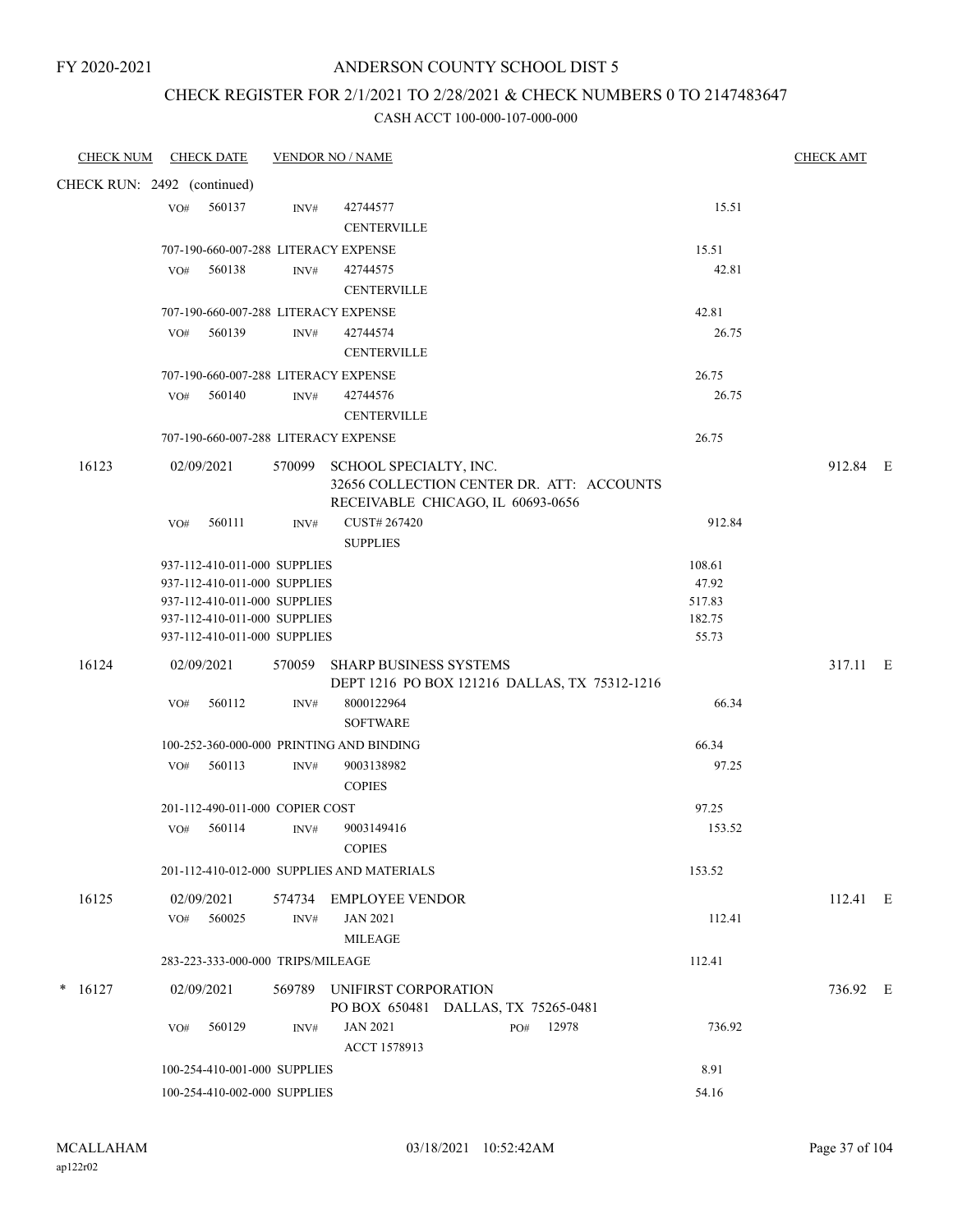### ANDERSON COUNTY SCHOOL DIST 5

### CHECK REGISTER FOR 2/1/2021 TO 2/28/2021 & CHECK NUMBERS 0 TO 2147483647

| <b>CHECK NUM</b>            | <b>CHECK DATE</b>                         |                 | <b>VENDOR NO / NAME</b>                                                                     |                             |              | <b>CHECK AMT</b> |  |
|-----------------------------|-------------------------------------------|-----------------|---------------------------------------------------------------------------------------------|-----------------------------|--------------|------------------|--|
| CHECK RUN: 2492 (continued) |                                           |                 |                                                                                             |                             |              |                  |  |
|                             | 100-254-410-003-000 SUPPLIES              |                 |                                                                                             |                             | 89.58        |                  |  |
|                             | 100-254-410-005-000 SUPPLIES              |                 |                                                                                             |                             | 41.78        |                  |  |
|                             | 100-254-410-006-000 SUPPLIES              |                 |                                                                                             |                             | 56.38        |                  |  |
|                             | 100-254-410-007-000 SUPPLIES              |                 |                                                                                             |                             | 11.22        |                  |  |
|                             | 100-254-410-008-000 SUPPLIES              |                 |                                                                                             |                             | 41.40        |                  |  |
|                             | 100-254-410-009-000 SUPPLIES              |                 |                                                                                             |                             | 31.42        |                  |  |
|                             | 100-254-410-010-000 SUPPLIES              |                 |                                                                                             |                             | 27.63        |                  |  |
|                             | 100-254-410-011-000 SUPPLIES              |                 |                                                                                             |                             | 9.75         |                  |  |
|                             | 100-254-410-012-000 SUPPLIES              |                 |                                                                                             |                             | 18.76        |                  |  |
|                             | 100-254-410-013-000 SUPPLIES              |                 |                                                                                             |                             | 42.90        |                  |  |
|                             | 100-254-410-014-000 SUPPLIES              |                 |                                                                                             |                             | 28.42        |                  |  |
|                             | 100-254-410-015-000 SUPPLIES              |                 |                                                                                             |                             | 11.71        |                  |  |
|                             | 100-254-410-016-000 SUPPLIES              |                 |                                                                                             |                             | 23.42        |                  |  |
|                             | 100-254-410-017-000 SUPPLIES              |                 |                                                                                             |                             | 54.76        |                  |  |
|                             | 100-254-410-018-000 SUPPLIES              |                 |                                                                                             |                             | 29.22        |                  |  |
|                             | 100-254-410-019-000 SUPPLIES              |                 |                                                                                             |                             | 37.50        |                  |  |
|                             | 100-254-410-020-000 SUPPLIES              |                 |                                                                                             |                             | 33.92        |                  |  |
|                             | 100-254-410-021-000 SUPPLIES              |                 |                                                                                             |                             | 23.95        |                  |  |
|                             | 100-254-410-023-000 SUPPLIES              |                 |                                                                                             |                             | 7.59         |                  |  |
|                             | 131-254-410-031-000 SUPPLIES              |                 |                                                                                             |                             | 52.54        |                  |  |
| $*16129$                    | 02/09/2021<br>560023<br>VO#               | 574286<br>INV#  | <b>EMPLOYEE VENDOR</b><br><b>SEPT-JAN</b><br>MILEAGE                                        |                             | 125.75       | 125.75 E         |  |
|                             | 283-223-333-000-000 TRIPS/MILEAGE         |                 |                                                                                             |                             | 125.75       |                  |  |
| $* 16132$                   | 02/09/2021                                | 574537          | <b>EMPLOYEE VENDOR</b>                                                                      |                             |              | 850.91 E         |  |
|                             | 560143<br>VO#                             | INV#            | FEB 2-5<br><b>COLUMBIA</b>                                                                  |                             | 850.91       |                  |  |
|                             | 100-232-333-000-000 TRIPS AND CONFERENCES |                 |                                                                                             |                             | 850.91       |                  |  |
|                             |                                           | CHECK RUN: 2492 |                                                                                             | NUMBER OF CHECKS:           | 42           | 88,401.07        |  |
|                             |                                           |                 |                                                                                             | <b>NUMBER OF EPAYMENTS:</b> | 23           | 31,816.94        |  |
|                             |                                           |                 |                                                                                             | NUMBER OF UPDATE-ONLYS:     | $\mathbf{0}$ | $0.00\,$         |  |
|                             |                                           |                 |                                                                                             |                             |              | 120,218.01       |  |
| <b>CHECK RUN: 2493</b>      |                                           |                 |                                                                                             |                             |              |                  |  |
| * 536093                    | 02/11/2021                                | 570950          | ANDERSON COUNTY SHERIFF'S OFFICE<br>ATTN: JAMIE LAZAR 305 CAMSON ROAD<br>ANDERSON, SC 29621 |                             |              | 490.00           |  |
|                             | 560202<br>VO#                             | INV#            | FEB 5<br>WHS SECURITY                                                                       |                             | 280.00       |                  |  |
|                             |                                           |                 | 703-271-660-003-753 BASKETBALL GATE EXPENSE                                                 | 280.00                      |              |                  |  |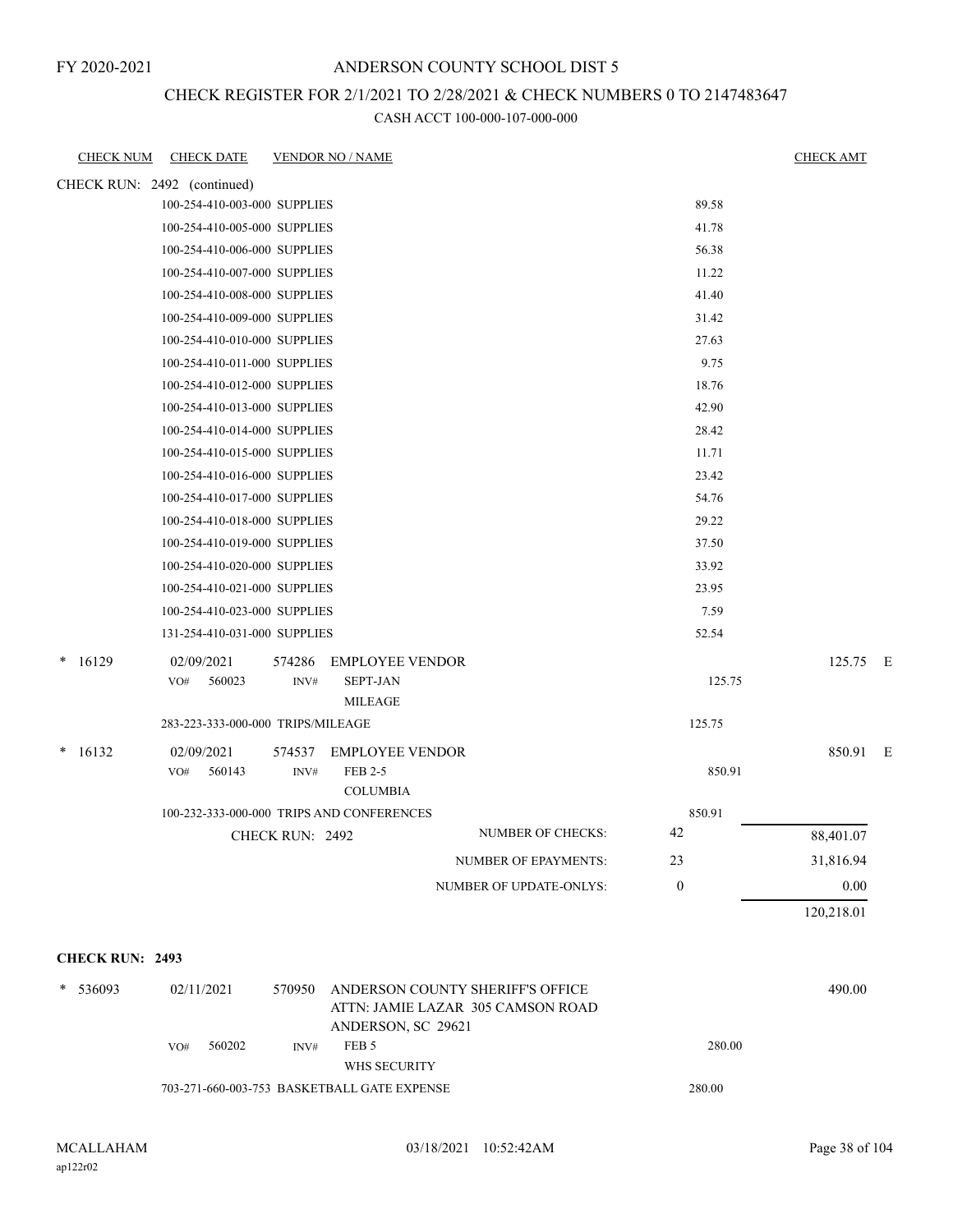### ANDERSON COUNTY SCHOOL DIST 5

#### CHECK REGISTER FOR 2/1/2021 TO 2/28/2021 & CHECK NUMBERS 0 TO 2147483647

| <b>CHECK NUM</b>            |     | <b>CHECK DATE</b>                 |        | <b>VENDOR NO / NAME</b>                                                                                                                      |     |       |                          | <b>CHECK AMT</b> |
|-----------------------------|-----|-----------------------------------|--------|----------------------------------------------------------------------------------------------------------------------------------------------|-----|-------|--------------------------|------------------|
| CHECK RUN: 2493 (continued) |     |                                   |        |                                                                                                                                              |     |       |                          |                  |
|                             | VO# | 560273                            | INV#   | FEB 4 BBALL<br><b>ROBERT ANDERSON</b>                                                                                                        |     |       | 87.50                    |                  |
|                             |     |                                   |        | 706-271-660-006-753 BASKETBALL GATE EXPENSE                                                                                                  |     |       | 87.50                    |                  |
|                             | VO# | 560274                            | INV#   | <b>OVERTIME</b>                                                                                                                              |     |       | 122.50                   |                  |
|                             |     |                                   |        | <b>ROBERT ANDERSON</b>                                                                                                                       |     |       |                          |                  |
|                             |     | 100-113-410-006-000 SUPPLIES      |        |                                                                                                                                              |     |       | 122.50                   |                  |
| 536094                      |     | 02/11/2021                        | 112250 | ANDERSON COUNTY FINANCE DEPT<br>POBOX 8002 ATT: ALEX MCLEES ANDERSON, SC<br>29622-8002                                                       |     |       |                          | 63,049.68        |
|                             | VO# | 560169                            | INV#   | <b>NOV 2020</b><br><b>AIT SRO</b>                                                                                                            | PO# | 13109 | 5,430.86                 |                  |
|                             |     |                                   |        | 131-258-312-031-000 SECURITY CONTRACT-SRO                                                                                                    |     |       | 5,430.86                 |                  |
|                             | VO# | 560170                            | INV#   | <b>NOV 2020</b><br><b>SRO GRANT</b>                                                                                                          | PO# | 13106 | 8,921.42                 |                  |
|                             |     |                                   |        | 100-258-312-000-000 CONTRACTED SERVICES - RESOURCE OFFR                                                                                      |     |       | 8,921.42                 |                  |
|                             | VO# | 560171                            | INV#   | <b>SEPT-DEC</b><br><b>CROSSING GUARDS</b>                                                                                                    | PO# | 13107 | 48,697.40                |                  |
|                             |     |                                   |        | 100-258-690-000-000 CROSSING GUARDS                                                                                                          |     |       | 48,697.40                |                  |
| 536095                      |     | 02/11/2021                        | 570003 | $(803 M24-8701)$<br>AT&T<br>PO BOX 9011 ATT: ACCOUNTS RECEIVABLE CAROL<br>STREAM, IL 60197                                                   |     |       |                          | 1,069.68         |
|                             | VO# | 560203                            | INV#   | 000015984958<br><b>SERVICE</b>                                                                                                               |     |       | 1,069.68                 |                  |
|                             |     | 100-266-340-015-000 TELEPHONE     |        |                                                                                                                                              |     |       | 356.56                   |                  |
|                             |     | 100-266-340-018-000 TELEPHONE     |        |                                                                                                                                              |     |       | 356.56                   |                  |
|                             |     | 100-266-340-023-000 TELEPHONE     |        |                                                                                                                                              |     |       | 356.56                   |                  |
| 536096                      |     | 02/11/2021                        | 576622 | <b>BALL SEED COMPANY</b><br>75 REMITTANCE DR STE 1114 CHICAGO, IL<br>60675-1114                                                              |     |       |                          | 964.67           |
|                             | VO# | 560204                            | INV#   | 98183589<br>CUST #75344                                                                                                                      | PO# | 13781 | 964.67                   |                  |
|                             |     |                                   |        | 329-115-410-031-000 SUPPLIES-STATE EQUIPMENT<br>329-115-410-031-000 SUPPLIES-STATE EQUIPMENT<br>329-115-410-031-000 SUPPLIES-STATE EQUIPMENT |     |       | 934.67<br>19.90<br>10.10 |                  |
| 536097                      |     | 02/11/2021                        | 566585 | <b>BANK OF AMERICA</b><br>PO BOX 15731 ATT: ACCOUNTS RECEIVABLE<br>WILMINGTON, DE 19886-5731                                                 |     |       |                          | 897.04           |
|                             | VO# | 560205                            | INV#   | $12/26 - 1/25$<br><b>PURCHASES</b>                                                                                                           |     |       | 897.04                   |                  |
|                             |     | 100-254-410-000-C19 SUPPIES - C19 |        |                                                                                                                                              |     |       | 138.55                   |                  |
|                             |     |                                   |        | 201-223-417-000-000 HOMELESS SUPPLIES/ SERVICES                                                                                              |     |       | 503.49                   |                  |
|                             |     |                                   |        | 201-224-333-011-000 TRIPS AND CONFERENCES                                                                                                    |     |       | 255.00                   |                  |
| 536098                      |     | 02/11/2021                        |        | 576332 BARNES, SEAN**                                                                                                                        |     |       |                          | 209.40           |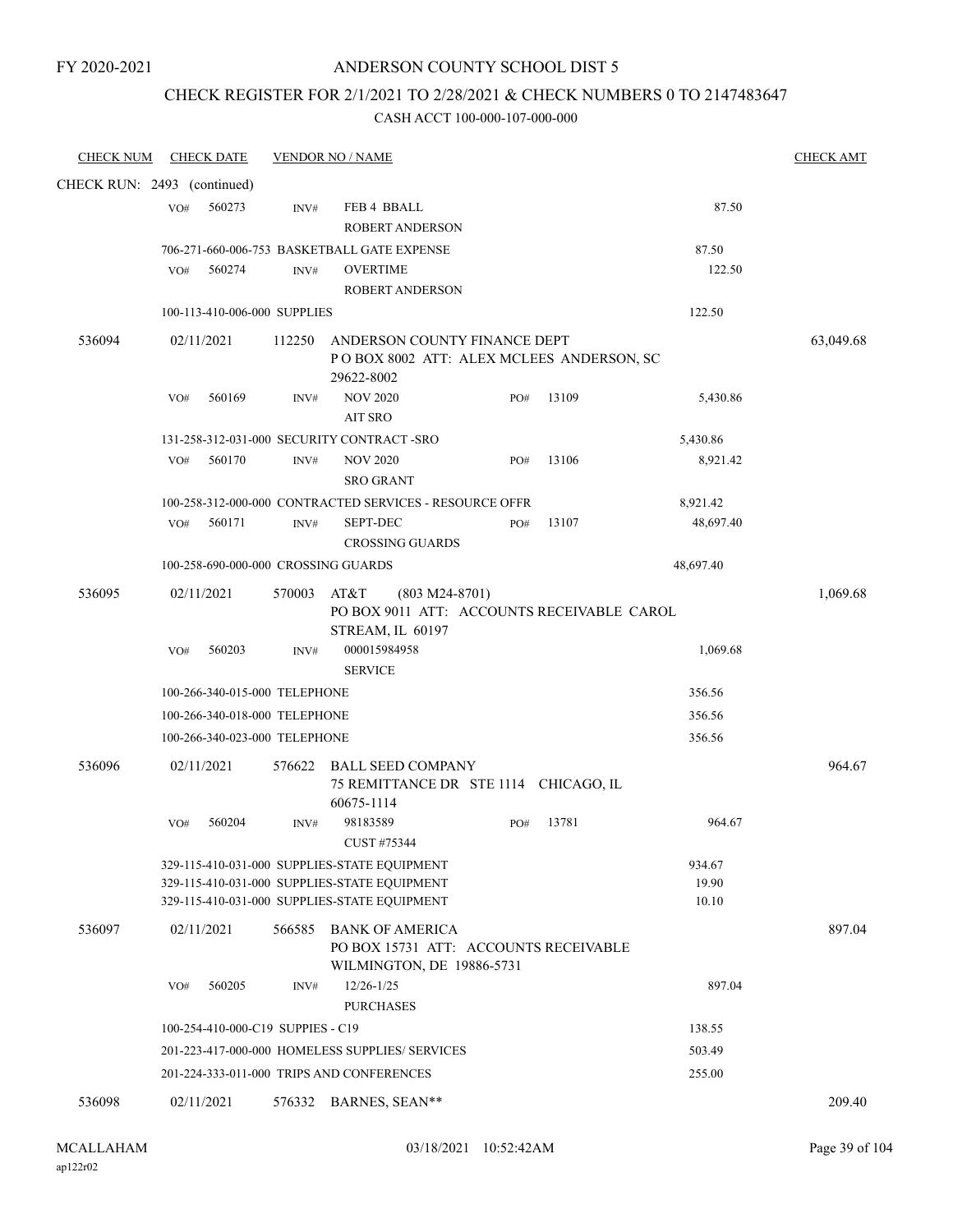### CHECK REGISTER FOR 2/1/2021 TO 2/28/2021 & CHECK NUMBERS 0 TO 2147483647

| <b>CHECK NUM</b>            |     | <b>CHECK DATE</b>               |        | <b>VENDOR NO / NAME</b>                                               |     |       |           | <b>CHECK AMT</b> |
|-----------------------------|-----|---------------------------------|--------|-----------------------------------------------------------------------|-----|-------|-----------|------------------|
| CHECK RUN: 2493 (continued) |     |                                 |        |                                                                       |     |       |           |                  |
|                             |     |                                 |        | 127 TABOR RD WESTMINSTER, SC 29693                                    |     |       |           |                  |
|                             | VO# | 560193                          | INV#   | FEB <sub>5</sub>                                                      |     |       | 209.40    |                  |
|                             |     |                                 |        | <b>BBALL OFFICIAL</b>                                                 |     |       |           |                  |
|                             |     |                                 |        | 703-271-660-003-753 BASKETBALL GATE EXPENSE                           |     |       | 209.40    |                  |
| 536099                      |     | 02/11/2021                      |        | 576490 BWI COMPANIES INC                                              |     |       |           | 4,939.25         |
|                             |     |                                 |        | PO BOX 1410 GREER, SC 29652-1410                                      |     |       |           |                  |
|                             | VO# | 560207                          | INV#   | PO 13853<br><b>SUPPLIES</b>                                           | PO# | 13853 | 4,939.25  |                  |
|                             |     |                                 |        | 329-115-410-031-000 SUPPLIES-STATE EQUIPMENT                          |     |       | 697.02    |                  |
|                             |     |                                 |        | 329-115-410-031-000 SUPPLIES-STATE EQUIPMENT                          |     |       | 4,210.86  |                  |
|                             |     |                                 |        | 329-115-410-031-000 SUPPLIES-STATE EQUIPMENT                          |     |       | 31.37     |                  |
| 536100                      |     | 02/11/2021                      | 570581 | CITY OF ANDERSON POLICE DEPT                                          |     |       |           | 98,223.74        |
|                             |     |                                 |        | 401 SOUTH MAIN ST ATTN: TESSA FREDERICKS                              |     |       |           |                  |
|                             |     |                                 |        | ANDERSON, SC 29624                                                    |     |       |           |                  |
|                             | VO# | 560173                          | INV#   | $OCT$ - $DEC$                                                         | PO# | 13108 | 12,162.60 |                  |
|                             |     |                                 |        | <b>CROSSING GUARDS</b>                                                |     |       |           |                  |
|                             |     |                                 |        | 100-258-690-000-000 CROSSING GUARDS                                   |     |       | 12,162.60 |                  |
|                             | VO# | 560174                          | INV#   | OCT - DEC                                                             | PO# | 13111 | 86,061.14 |                  |
|                             |     |                                 |        | SRO PMT#2                                                             |     |       |           |                  |
|                             |     |                                 |        | 100-258-312-000-000 CONTRACTED SERVICES - RESOURCE OFFR               |     |       | 86,061.14 |                  |
| 536101                      |     | 02/11/2021                      | 174377 | <b>CLEMSON UNIVERSITY</b><br>YOUTH LEARNING INSTITUTE/CBA 698 CONCORD |     |       |           | 2,322.81         |
|                             | VO# | 560208                          | INV#   | CHURCH RD. PICKENS, SC 29671<br><b>DEC 2020</b>                       | PO# | 13896 |           |                  |
|                             |     |                                 |        | <b>EXPENSES</b>                                                       |     |       | 2,322.81  |                  |
|                             |     | 812-221-312-031-000 CONTRACTUAL |        |                                                                       |     |       | 2,105.36  |                  |
|                             |     | 812-221-333-031-000 TRAVEL      |        |                                                                       |     |       | 211.03    |                  |
|                             |     |                                 |        |                                                                       |     |       | 6.42      |                  |
|                             |     | 812-221-410-031-000 SUPPLIES    |        |                                                                       |     |       |           |                  |
| 536102                      |     | 02/11/2021                      | 176300 | COBB'S GLEN COUNTRY CLUB<br>2201 COBBS WAY ANDERSON, SC 29621         |     |       |           | 15,000.00        |
|                             | VO# | 560275                          | INV#   | 2020-2021<br><b>GOLF RENTAL</b>                                       | PO# | 13980 | 15,000.00 |                  |
|                             |     |                                 |        | 100-271-312-002-GOF GOLF ATHLETIC RENTAL                              |     |       | 7,500.00  |                  |
|                             |     |                                 |        | 100-271-312-003-GOF GOLF ATHLETIC RENTAL                              |     |       | 7,500.00  |                  |
| 536103                      |     | 02/11/2021                      | 567489 | DE LAGE LANDEN<br>POBOX 41602 PHILADELPHIA, PA 19101-1602             |     |       |           | 421.58           |
|                             | VO# | 560210                          | INV#   | 71406368<br><b>COPIER</b>                                             | PO# | 13026 | 265.36    |                  |
|                             |     | 100-113-410-017-000 SUPPLIES    |        |                                                                       |     |       | 265.36    |                  |
|                             | VO# | 560211                          | INV#   | 71403722                                                              | PO# | 13161 | 156.22    |                  |
|                             |     |                                 |        | <b>COPIER</b>                                                         |     |       |           |                  |
|                             |     | 100-113-410-009-000 SUPPLIES    |        |                                                                       |     |       | 156.22    |                  |
|                             |     |                                 |        |                                                                       |     |       |           |                  |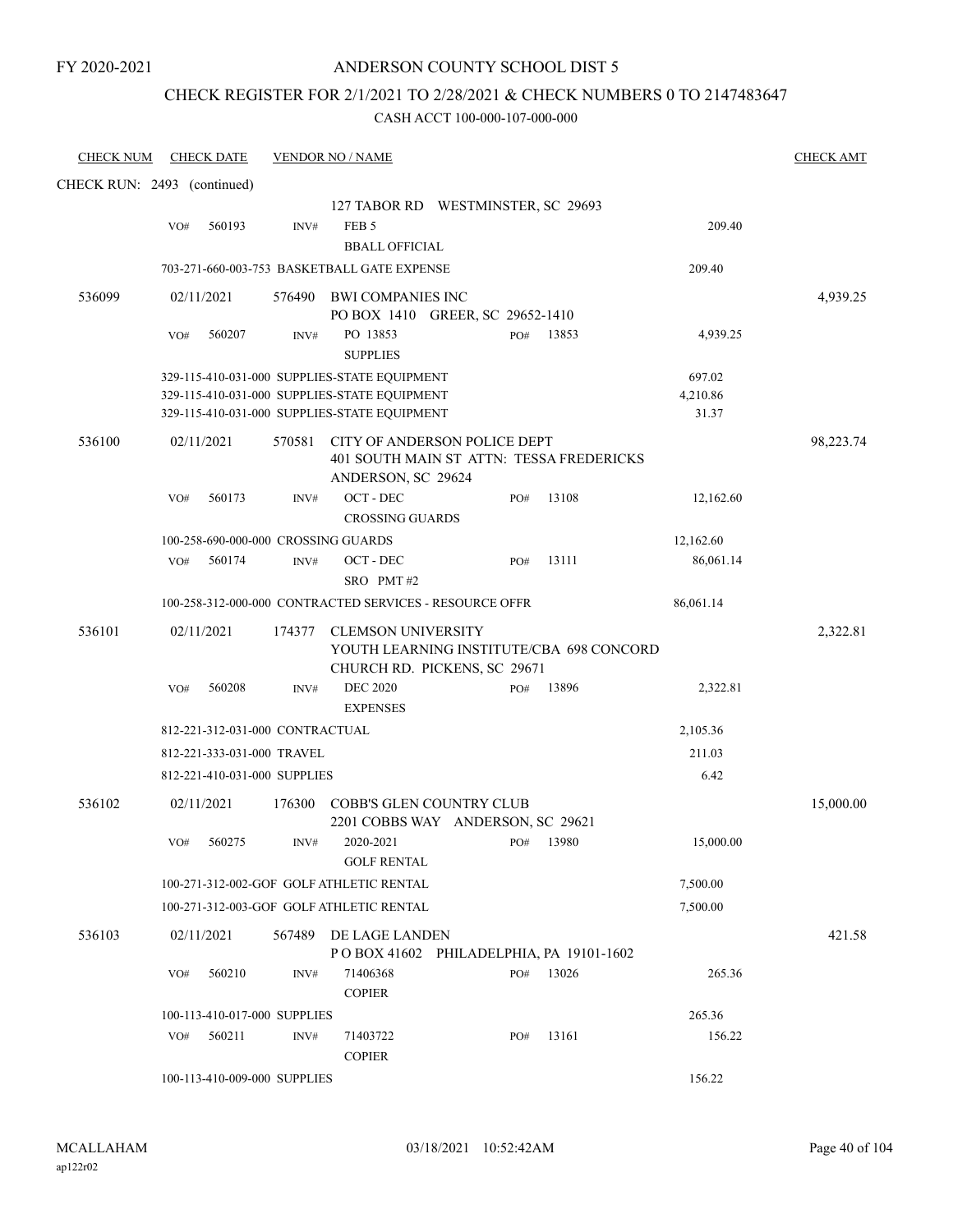### ANDERSON COUNTY SCHOOL DIST 5

## CHECK REGISTER FOR 2/1/2021 TO 2/28/2021 & CHECK NUMBERS 0 TO 2147483647

| <b>CHECK NUM</b>            |     | <b>CHECK DATE</b>                 |        | <b>VENDOR NO / NAME</b>                                                               |     |       |           | <b>CHECK AMT</b> |
|-----------------------------|-----|-----------------------------------|--------|---------------------------------------------------------------------------------------|-----|-------|-----------|------------------|
| CHECK RUN: 2493 (continued) |     |                                   |        |                                                                                       |     |       |           |                  |
| 536104                      |     | 02/11/2021                        | 198651 | DELL MARKETING<br>PO BOX 534118 ATT: ACCOUNTS RECEIVABLE<br>ATLANTA, GA 30353-4118    |     |       |           | 1,042.77         |
|                             | VO# | 560212                            | INV#   | 10462914579<br><b>TONER</b>                                                           | PO# | 13928 | 1,042.77  |                  |
|                             |     | 100-264-410-000-000 SUPPLIES      |        |                                                                                       |     |       | 1,042.77  |                  |
| 536105                      |     | 02/11/2021                        | 211302 | DUKE ENERGY                                                                           |     |       |           | 44,812.76        |
|                             | VO# | 560287                            | INV#   | PO BOX 70516 CHARLOTTE, NC 28272-0516<br>DUE FEB 16<br><b>UTILITIES</b>               |     |       | 44,812.76 |                  |
|                             |     |                                   |        | 100-254-470-002-000 ENERGY-ELECTRICITY & WATER                                        |     |       | 2,795.66  |                  |
|                             |     |                                   |        | 100-254-470-005-000 ENERGY-ELECTRICITY & WATER                                        |     |       | 11,171.85 |                  |
|                             |     |                                   |        | 100-254-470-006-000 ENERGY-ELECTRICITY & WATER                                        |     |       | 14,576.35 |                  |
|                             |     |                                   |        | 100-254-470-008-000 ENERGY-ELECTRICITY & WATER                                        |     |       | 6,349.66  |                  |
|                             |     |                                   |        | 100-254-470-011-000 ENERGY-ELECTRICITY & WATER                                        |     |       | 2,993.34  |                  |
|                             |     |                                   |        | 100-254-470-021-000 ENERGY-ELECTRICITY & WATER                                        |     |       | 6,925.90  |                  |
| 536106                      |     | 02/11/2021                        | 563495 | ELECTRIC CITY UTILITIES<br>CITY OF ANDERSON 601 SOUTH MAIN ST<br>ANDERSON, SC 29624   |     |       |           | 5,751.06         |
|                             | VO# | 560289                            | INV#   | DUE FEB 26                                                                            |     |       | 5,751.06  |                  |
|                             |     |                                   |        | <b>UTILITIES</b>                                                                      |     |       |           |                  |
|                             |     |                                   |        | 100-254-470-001-000 ENERGY-ELECTRICITY & WATER                                        |     |       | 866.67    |                  |
|                             |     |                                   |        | 100-254-470-005-000 ENERGY-ELECTRICITY & WATER                                        |     |       | 12.00     |                  |
|                             |     |                                   |        | 100-254-470-006-000 ENERGY-ELECTRICITY & WATER                                        |     |       | 2,147.25  |                  |
|                             |     |                                   |        | 100-254-470-015-000 ENERGY-ELECTRICITY & WATER                                        |     |       | 379.07    |                  |
|                             |     |                                   |        | 100-254-470-016-000 ENERGY-ELECTRICITY & WATER                                        |     |       | 562.10    |                  |
|                             |     |                                   |        | 100-254-470-018-000 ENERGY-ELECTRICITY & WATER                                        |     |       | 513.62    |                  |
|                             |     |                                   |        | 100-254-470-021-000 ENERGY-ELECTRICITY & WATER                                        |     |       | 1,270.35  |                  |
| 536107                      |     | 02/11/2021                        | 226925 | EMPIRE MUSIC CO LTD<br>POBOX 98 ATT: ACCOUNTS RECEIVABLE<br>BELLINGHAM, WA 98227-0098 |     |       |           | 109.50           |
|                             | VO# | 560214                            | INV#   | 0617941<br>MCLEES ELEM                                                                |     |       | 109.50    |                  |
|                             |     | 708-271-660-008-220 MUSIC EXPENSE |        |                                                                                       |     |       | 109.50    |                  |
| 536109                      |     | 02/11/2021                        | 259400 | HAMMOND WATER DISTRICT<br>4315 HWY 29 NORTH BELTON, SC 29627-9796                     |     |       |           | 11,039.20        |
|                             | VO# | 560158                            | INV#   | NOV - JAN<br><b>UTILITIES</b>                                                         |     |       | 11,039.20 |                  |
|                             |     |                                   |        | 100-254-470-002-000 ENERGY-ELECTRICITY & WATER                                        |     |       | 110.72    |                  |
|                             |     |                                   |        | 100-254-470-002-000 ENERGY-ELECTRICITY & WATER                                        |     |       | 3,680.96  |                  |
|                             |     |                                   |        | 100-254-470-002-000 ENERGY-ELECTRICITY & WATER                                        |     |       | 432.87    |                  |
|                             |     |                                   |        | 100-254-470-002-000 ENERGY-ELECTRICITY & WATER                                        |     |       | 195.12    |                  |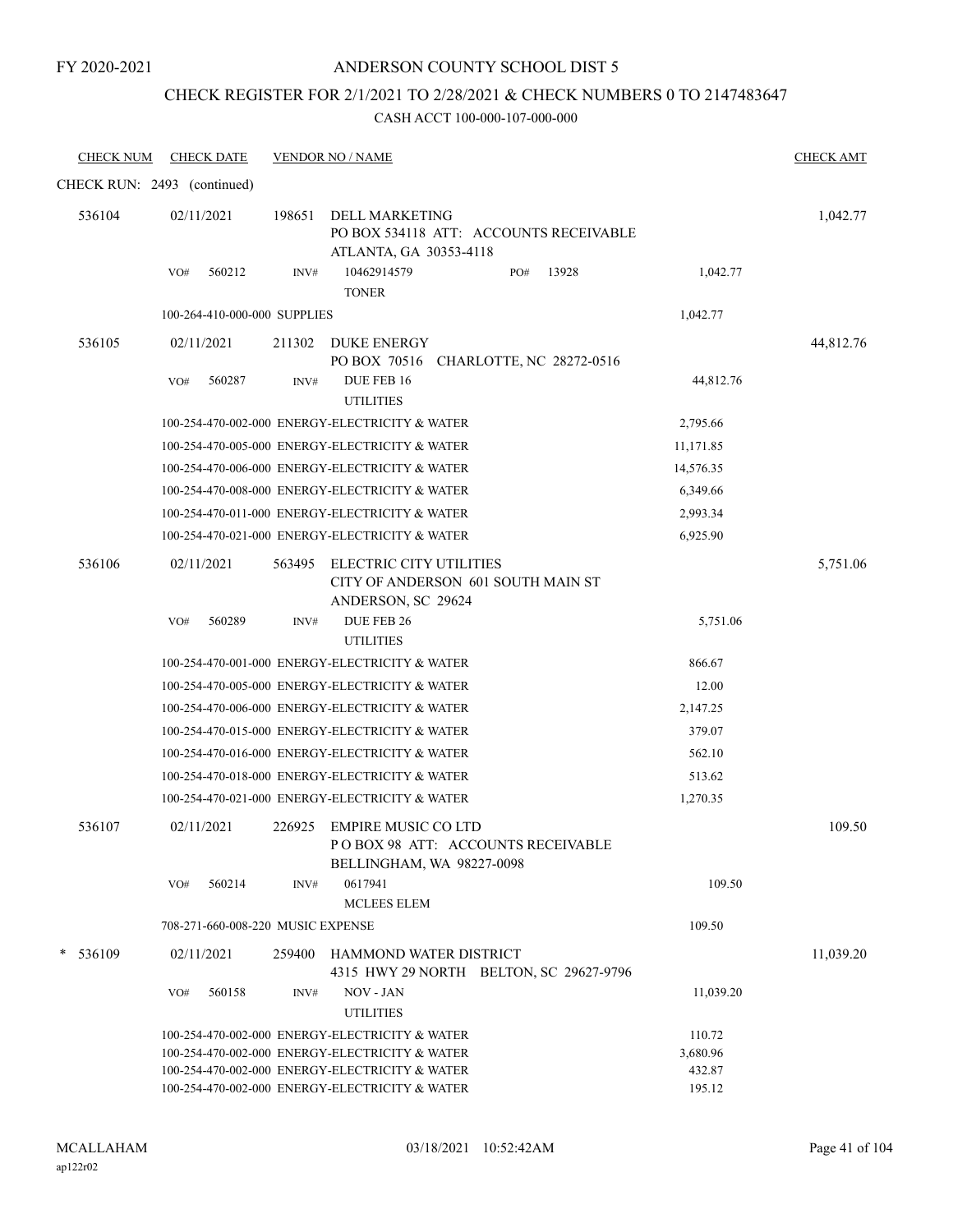### CHECK REGISTER FOR 2/1/2021 TO 2/28/2021 & CHECK NUMBERS 0 TO 2147483647

| <b>CHECK NUM</b>            | <b>CHECK DATE</b>                                                          |                | <b>VENDOR NO / NAME</b>                                                                                                                      |     |       |                             | <b>CHECK AMT</b> |
|-----------------------------|----------------------------------------------------------------------------|----------------|----------------------------------------------------------------------------------------------------------------------------------------------|-----|-------|-----------------------------|------------------|
| CHECK RUN: 2493 (continued) |                                                                            |                |                                                                                                                                              |     |       |                             |                  |
|                             |                                                                            |                | 100-254-470-013-000 ENERGY-ELECTRICITY & WATER<br>100-254-470-013-000 ENERGY-ELECTRICITY & WATER                                             |     |       | 1,064.15<br>110.72          |                  |
|                             |                                                                            |                | 100-254-470-017-000 ENERGY-ELECTRICITY & WATER                                                                                               |     |       | 2,987.81                    |                  |
|                             |                                                                            |                | 100-254-470-020-000 ENERGY-ELECTRICITY & WATER<br>100-254-470-020-000 ENERGY-ELECTRICITY & WATER                                             |     |       | 110.72<br>2,346.13          |                  |
| 536110                      | 02/11/2021                                                                 |                | 576027 HOME DEPOT USA, INC<br>PO BOX 742604 ATLANTA, GA 30374-2604                                                                           |     |       |                             | 3,248.43         |
|                             | 560276<br>VO#                                                              | INV#           | 580825941<br><b>SUPPLIES</b>                                                                                                                 | PO# | 12892 | 3,248.43                    |                  |
|                             | 220-254-410-000-000 SUPPLIES                                               |                |                                                                                                                                              |     |       | 3,248.43                    |                  |
| 536111                      | 02/11/2021                                                                 |                | 576696 HUBBARD, HAYDEN**<br>112 OLIVE BRANCH ANDERSON, SC 29626                                                                              |     |       |                             | 186.00           |
|                             | 560192<br>VO#                                                              | $\text{INV}\#$ | FEB <sub>5</sub><br><b>BBALL OFFICIAL</b>                                                                                                    |     |       | 186.00                      |                  |
|                             |                                                                            |                | 703-271-660-003-753 BASKETBALL GATE EXPENSE                                                                                                  |     |       | 186.00                      |                  |
| 536113                      | 02/11/2021                                                                 | 563906         | <b>JOLLY FARMER PRODUCTS</b><br>POBOX 787 ATT: ACCOUNTS RECEIVABLE<br>HOULTON, ME 04730                                                      |     |       |                             | 1,859.30         |
|                             | VO#<br>560221                                                              | INV#           | CUST #112655<br><b>SUPPLIES</b>                                                                                                              | PO# | 13780 | 1,859.30                    |                  |
|                             |                                                                            |                | 329-115-410-031-000 SUPPLIES-STATE EQUIPMENT<br>329-115-410-031-000 SUPPLIES-STATE EQUIPMENT<br>329-115-410-031-000 SUPPLIES-STATE EQUIPMENT |     |       | 1,001.66<br>826.71<br>30.93 |                  |
| 536114                      | 02/11/2021                                                                 | 572623         | LEADERSHIP SOUTH CAROLINA<br>PO BOX 2346 COLUMBIA, SC 29202                                                                                  |     |       |                             | 250.00           |
|                             | 560277<br>VO#                                                              | INV#           | 2021 CLASS<br>PAINT THE WAY                                                                                                                  |     |       | 250.00                      |                  |
|                             |                                                                            |                | 100-390-410-000-000 SUPPLIES AND MATERIALS                                                                                                   |     |       | 250.00                      |                  |
| 536115                      | 02/11/2021                                                                 |                | 576302 MARYLAND CHILD SUPPORT ACCOUNT<br>PO BOX 17396 BALTIMORE, MD 21297-1396                                                               |     |       |                             | 177.91           |
|                             | 560283<br>VO#                                                              | INV#           | FEB 12 PAYROLL<br><b>DEDUCTIONS</b>                                                                                                          |     |       | 177.91                      |                  |
|                             |                                                                            |                | 100-000-435-000-000 WAGE GARNISH/CH SUPPORT                                                                                                  |     |       | 177.91                      |                  |
| * 536118                    | 02/11/2021                                                                 |                | 574314 NATIONAL SEATING & MOBILITY, INC<br>MSC 410583 PO BOX 415000 NASHVILLE, TN<br>37241-5000                                              |     |       |                             | 6,090.44         |
|                             | 560178<br>VO#                                                              | INV#           | 029-2195876<br>029-2195886                                                                                                                   | PO# | 13790 | 6,090.44                    |                  |
|                             | 100-252-410-000-INS INSURANCE GRANT<br>100-252-410-000-INS INSURANCE GRANT |                |                                                                                                                                              |     |       | 4,108.80<br>1,981.64        |                  |
| 536119                      | 02/11/2021                                                                 |                | 564010 NC CHILD SUPPORT CENTRALIZED COLLECTNS<br>POBOX 900012 RALEIGH, NC 27675-9012                                                         |     |       |                             | 305.50           |
|                             | 560284<br>VO#                                                              | INV#           | FEB 12 PAYROLL                                                                                                                               |     |       | 305.50                      |                  |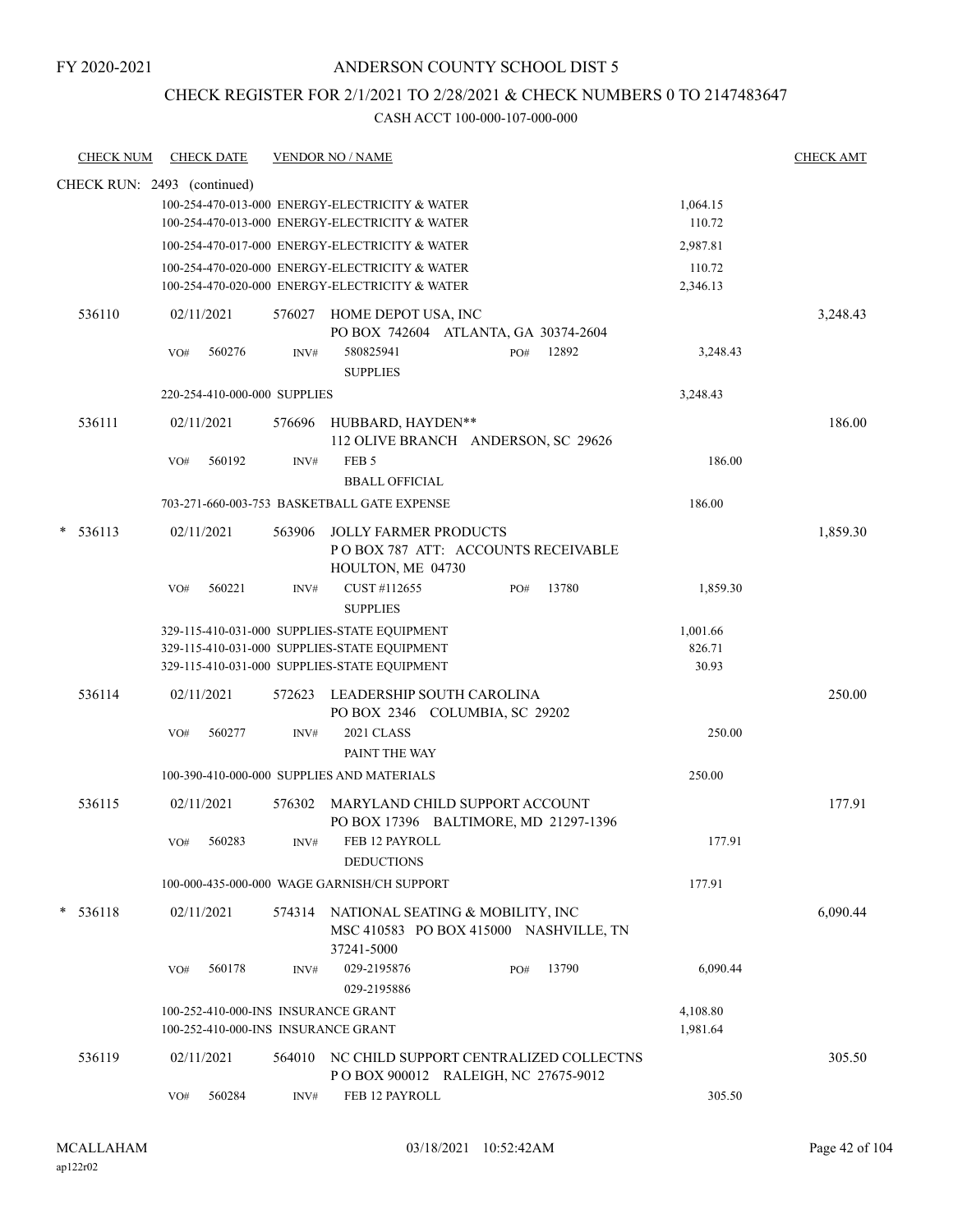## CHECK REGISTER FOR 2/1/2021 TO 2/28/2021 & CHECK NUMBERS 0 TO 2147483647

| <b>CHECK NUM</b>            |            | <b>CHECK DATE</b> |                                 | <b>VENDOR NO / NAME</b>                              |                                                                                              |     |       |           | <b>CHECK AMT</b> |
|-----------------------------|------------|-------------------|---------------------------------|------------------------------------------------------|----------------------------------------------------------------------------------------------|-----|-------|-----------|------------------|
| CHECK RUN: 2493 (continued) |            |                   |                                 |                                                      |                                                                                              |     |       |           |                  |
|                             |            |                   |                                 | <b>DEDUCTIONS</b>                                    |                                                                                              |     |       |           |                  |
|                             |            |                   |                                 | 100-000-435-000-000 WAGE GARNISH/CH SUPPORT          |                                                                                              |     |       | 305.50    |                  |
| $* 536121$                  | 02/11/2021 |                   |                                 | ANDERSON, SC 29625                                   | 382750 NEW FOUNDATIONS CHILDREN & FAM SVCS INC<br>2300 STANDRIDGE ROAD ATT: DONNA HARRINGTON |     |       |           | 2,217.47         |
|                             | VO#        | 560227            | INV#                            | 1818<br><b>JAN 2021</b>                              |                                                                                              |     |       | 631.30    |                  |
|                             |            |                   | 221-113-410-000-NFH SUPPLIES    |                                                      |                                                                                              |     |       | 631.30    |                  |
|                             | VO#        | 560228            | INV#                            | 1817<br><b>JAN 2021</b>                              |                                                                                              |     |       | 1,586.17  |                  |
|                             |            |                   |                                 | 221-113-312-000-NFH ADMIN COORD/VOC FACIL/TUTORS     |                                                                                              |     |       | 1,586.17  |                  |
| 536122                      | 02/11/2021 |                   |                                 | 576088 PACK STEEL SUPPLY LLC<br>BIRMINGHAM, AL 35202 | PORTER CAPITAL CORPORATION PO BOX 12105                                                      |     |       |           | 574.20           |
|                             | VO#        | 560249            | INV#                            | 6466<br><b>SUPPLIES</b>                              |                                                                                              | PO# | 13872 | 574.20    |                  |
|                             |            |                   |                                 | 329-115-410-031-000 SUPPLIES-STATE EQUIPMENT         |                                                                                              |     |       | 574.20    |                  |
| 536123                      | 02/11/2021 |                   |                                 |                                                      | 568036 PIEDMONT NATURAL GAS<br>PO BOX 1246 CHARLOTTE, NC 28201-1246                          |     |       |           | 16,729.82        |
|                             | VO#        | 560288            | INV#                            | DUE FEB 19<br><b>UTILITIES</b>                       |                                                                                              |     |       | 16,729.82 |                  |
|                             |            |                   | 100-254-472-000-000 ENERGY-GAS  |                                                      |                                                                                              |     |       | 1,134.34  |                  |
|                             |            |                   | 100-254-472-001-000 ENERGY-GAS  |                                                      |                                                                                              |     |       | 6,871.42  |                  |
|                             |            |                   | 100-254-472-005-000 ENERGY-GAS  |                                                      |                                                                                              |     |       | 30.37     |                  |
|                             |            |                   | 100-254-472-011-000 ENERGY-GAS  |                                                      |                                                                                              |     |       | 1,115.73  |                  |
|                             |            |                   | 100-254-472-015-000 ENERGY-GAS  |                                                      |                                                                                              |     |       | 1,736.72  |                  |
|                             |            |                   | 100-254-472-016-000 ENERGY-GAS  |                                                      |                                                                                              |     |       | 2,247.18  |                  |
|                             |            |                   | 100-254-472-021-000 ENERGY- GAS |                                                      |                                                                                              |     |       | 2,795.28  |                  |
|                             |            |                   | 600-256-470-011-000 ENERGY      |                                                      |                                                                                              |     |       | 206.72    |                  |
|                             |            |                   | 600-256-470-012-000 ENERGY      |                                                      |                                                                                              |     |       | 103.93    |                  |
|                             |            |                   | 600-256-470-015-000 ENERGY      |                                                      |                                                                                              |     |       | 134.37    |                  |
|                             |            |                   | 600-256-470-016-000 ENERGY      |                                                      |                                                                                              |     |       | 152.85    |                  |
|                             |            |                   | 600-256-470-021-000 ENERGY      |                                                      |                                                                                              |     |       | 200.91    |                  |
| 536124                      | 02/11/2021 |                   |                                 | 564099 PIONEER VALLEY BOOKS                          | 155A INDUSTRIAL DRIVE ATT: ACCOUNTS<br>RECEIVABLE NORTHAMPTON, MA 01060                      |     |       |           | 815.73           |
|                             | VO#        | 560251            | INV#                            | I199439<br><b>HOMELAND PARK</b>                      |                                                                                              | PO# | 13883 | 419.73    |                  |
|                             |            |                   |                                 | 201-112-410-011-000 SUPPLIES AND MATERIALS           |                                                                                              |     |       | 419.73    |                  |
|                             | VO#        | 560252            | INV#                            | I199941<br>NEW PROSPECT                              |                                                                                              | PO# | 13916 | 396.00    |                  |
|                             |            |                   | 201-112-410-010-000 SUPPLIES    |                                                      |                                                                                              |     |       | 396.00    |                  |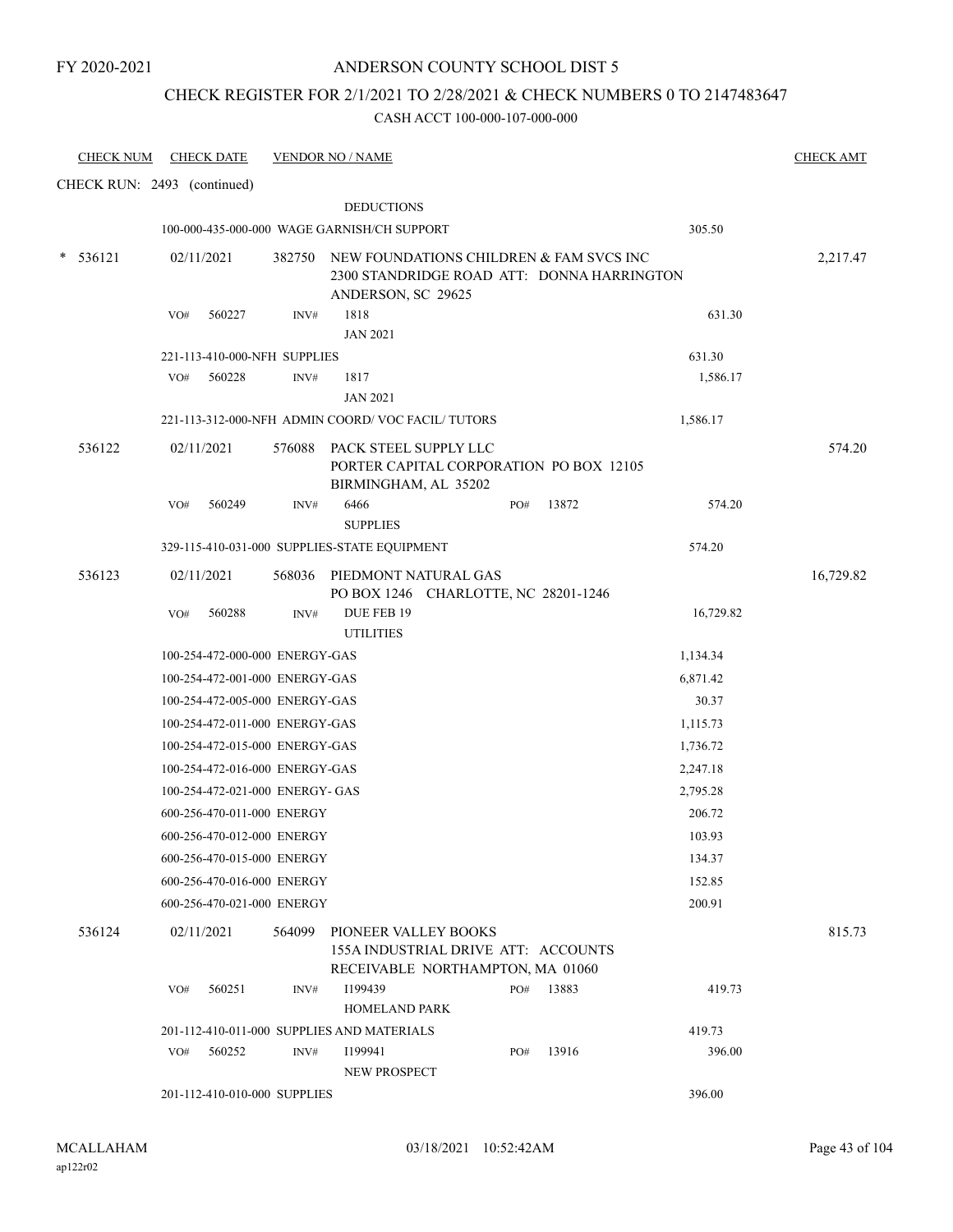### ANDERSON COUNTY SCHOOL DIST 5

### CHECK REGISTER FOR 2/1/2021 TO 2/28/2021 & CHECK NUMBERS 0 TO 2147483647

| <b>CHECK NUM</b>            |     | <b>CHECK DATE</b> |             | <b>VENDOR NO / NAME</b>                                                                                      |     |       |                 | <b>CHECK AMT</b> |
|-----------------------------|-----|-------------------|-------------|--------------------------------------------------------------------------------------------------------------|-----|-------|-----------------|------------------|
| CHECK RUN: 2493 (continued) |     |                   |             |                                                                                                              |     |       |                 |                  |
| 536125                      |     | 02/11/2021        | 572955 PSAT | 12192 COLLECTION CENTER DRIVE CHICAGO, IL<br>60693                                                           |     |       |                 | 14,518.00        |
|                             | VO# | 560255            | INV#        | 382164084A<br><b>TL HANNA</b>                                                                                | PO# | 13951 | 8,160.00        |                  |
|                             |     |                   |             | 319-003-519-000-000 GRADE 10 ASSESSMENTS REVENUE                                                             |     |       | 8,160.00        |                  |
|                             | VO# | 560256            | INV#        | 382169883A<br><b>WESTSIDE</b>                                                                                | PO# | 13951 | 6,154.00        |                  |
|                             |     |                   |             | 319-003-519-000-000 GRADE 10 ASSESSMENTS REVENUE                                                             |     |       | 6,154.00        |                  |
|                             | VO# | 560257            | INV#        | 382169784A<br><b>CHARTER SCHOOL</b>                                                                          | PO# | 13951 | 204.00          |                  |
|                             |     |                   |             | 319-003-519-000-000 GRADE 10 ASSESSMENTS REVENUE                                                             |     |       | 204.00          |                  |
| 536126                      |     | 02/11/2021        |             | 576678 REYNOLDS ADVANCED MATERIALS US INC<br>3406 GREEN PARK CIRCLE CHARLOTTE, NC 28217                      |     |       |                 | 340.86           |
|                             | VO# | 560258            | INV#        | 5186923<br><b>SUPPLIES</b>                                                                                   | PO# | 13905 | 340.86          |                  |
|                             |     |                   |             | 329-115-410-031-000 SUPPLIES-STATE EQUIPMENT                                                                 |     |       | 340.86          |                  |
|                             |     |                   |             |                                                                                                              |     |       |                 |                  |
| 536127                      |     | 02/11/2021        |             | 576682 ROBERTS, MACKENZIE**<br>15 SPRINGDALE DRIVE WILLIAMSTON, SC 29697                                     |     |       |                 | 189.60           |
|                             | VO# | 560191            | INV#        | FEB <sub>5</sub>                                                                                             |     |       | 189.60          |                  |
|                             |     |                   |             | <b>BBALL OFFICIAL</b>                                                                                        |     |       |                 |                  |
|                             |     |                   |             | 703-271-660-003-753 BASKETBALL GATE EXPENSE                                                                  |     |       | 189.60          |                  |
| 536128                      |     | 02/11/2021        |             | 567525 ROWLAND MECHANICAL<br>4035 HWY 24 ANDERSON, SC 29626                                                  |     |       |                 | 2,116.40         |
|                             | VO# | 560259            | INV#        | 10172-10184<br><b>REPAIRS</b>                                                                                | PO# | 13096 | 2,116.40        |                  |
|                             |     |                   |             | 100-255-323-000-ACT ACTIVITY BUS CONTRACTED SERVICES                                                         |     |       | 575.00          |                  |
|                             |     |                   |             | 100-255-323-000-ACT ACTIVITY BUS CONTRACTED SERVICES                                                         |     |       | 190.00          |                  |
|                             |     |                   |             | 100-255-323-000-ACT ACTIVITY BUS CONTRACTED SERVICES                                                         |     |       | 211.89          |                  |
|                             |     |                   |             | 100-255-323-000-ACT ACTIVITY BUS CONTRACTED SERVICES                                                         |     |       | 93.59           |                  |
|                             |     |                   |             | 100-255-323-000-ACT ACTIVITY BUS CONTRACTED SERVICES                                                         |     |       | 460.00          |                  |
|                             |     |                   |             | 100-255-323-000-ACT ACTIVITY BUS CONTRACTED SERVICES                                                         |     |       | 93.59<br>115.00 |                  |
|                             |     |                   |             | 100-255-323-000-ACT ACTIVITY BUS CONTRACTED SERVICES<br>100-255-323-000-ACT ACTIVITY BUS CONTRACTED SERVICES |     |       | 46.00           |                  |
|                             |     |                   |             | 100-255-323-000-ACT ACTIVITY BUS CONTRACTED SERVICES                                                         |     |       | 69.00           |                  |
|                             |     |                   |             | 100-255-323-000-ACT ACTIVITY BUS CONTRACTED SERVICES                                                         |     |       | 93.59           |                  |
|                             |     |                   |             | 100-255-323-000-ACT ACTIVITY BUS CONTRACTED SERVICES                                                         |     |       | 46.00           |                  |
|                             |     |                   |             | 100-255-323-000-ACT ACTIVITY BUS CONTRACTED SERVICES                                                         |     |       | 64.46           |                  |
|                             |     |                   |             | 100-255-323-000-ACT ACTIVITY BUS CONTRACTED SERVICES                                                         |     |       | 58.28           |                  |
| 536129                      |     | 02/11/2021        | 568980      | <b>SC DEPT OF REVENUE</b><br>PO BOX 2535 COLUMBIA, SC 29202-2535                                             |     |       |                 | 122.11           |
|                             | VO# | 560281            | INV#        | FEB 12 PAYROLL<br><b>DEDUCTIONS</b>                                                                          |     |       | 122.11          |                  |
|                             |     |                   |             | 100-000-440-000-000 SC STATE TAX LEVY                                                                        |     |       | 122.11          |                  |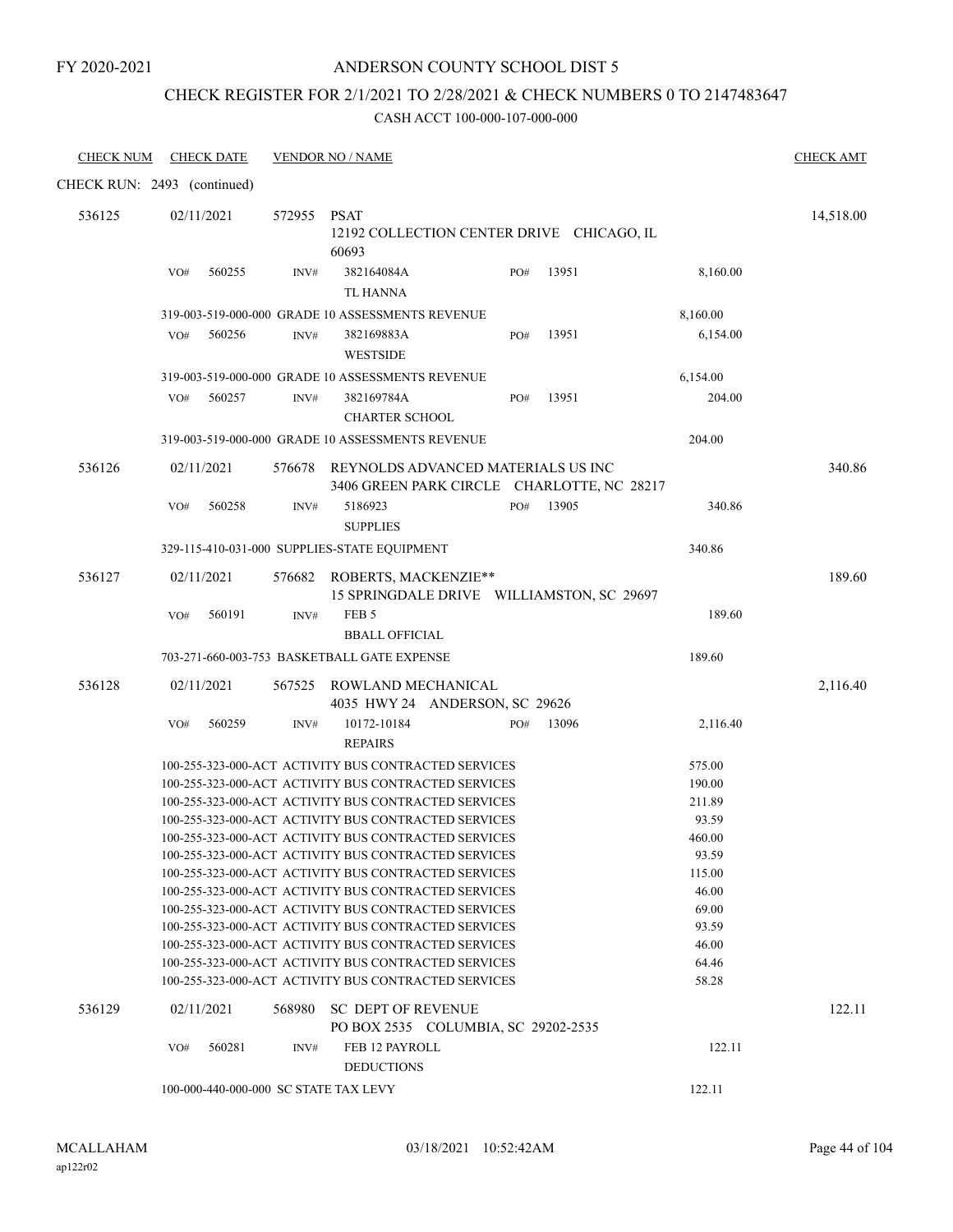### ANDERSON COUNTY SCHOOL DIST 5

# CHECK REGISTER FOR 2/1/2021 TO 2/28/2021 & CHECK NUMBERS 0 TO 2147483647

| <b>CHECK NUM</b>            |     | <b>CHECK DATE</b>            |        | <b>VENDOR NO / NAME</b>                                                                |            | <b>CHECK AMT</b> |
|-----------------------------|-----|------------------------------|--------|----------------------------------------------------------------------------------------|------------|------------------|
| CHECK RUN: 2493 (continued) |     |                              |        |                                                                                        |            |                  |
| 536130                      |     | 02/11/2021                   |        | 450701 SC RETIREMENT SYSTEM (SPP)<br>POBOX 11960 CAPITOL STATION COLUMBIA, SC<br>29211 |            | 976.74           |
|                             | VO# | 560286                       | INV#   | FEB 12 PAYROLL<br><b>DEDUCTIONS</b>                                                    | 976.74     |                  |
|                             |     |                              |        | 100-000-438-000-000 RETIREMENT SERV PURCHASE                                           | 976.74     |                  |
| 536131                      |     | 02/11/2021                   |        | 576084 SC STATE DISBURSEMENT UNIT<br>PO BOX 100303 COLUMBIA, SC 29202-3303             |            | 1,432.04         |
|                             | VO# | 560282                       | INV#   | FEB 12 PAYROLL<br><b>DEDUCTIONS</b>                                                    | 1,432.04   |                  |
|                             |     |                              |        | 100-000-435-000-000 WAGE GARNISH/CH SUPPORT                                            | 1,432.04   |                  |
| 536132                      |     | 02/11/2021                   | 569589 | <b>SREB</b><br>592 TENTH ST, NW ATTN: JAMES LEW ATLANTA, GA<br>30318-5776              |            | 104.00           |
|                             | VO# | 560262                       | INV#   | 01270321<br>AIT SC-FALL20                                                              | 104.00     |                  |
|                             |     |                              |        | 329-271-312-031-0CO PUPIL ACTIV/ FIELD TRIPS-WBL (C/O)                                 | 104.00     |                  |
| 536133                      |     | 02/11/2021                   |        | 572122 THE ELECTRIC CITY NEWS<br>POBOX 1015 ANDERSON, SC 29622                         |            | 675.00           |
|                             | VO# | 560176                       | INV#   | 7399                                                                                   | 675.00     |                  |
|                             |     |                              |        | <b>ADVERTISEMENT</b>                                                                   |            |                  |
|                             |     |                              |        | 100-263-360-000-000 PRINTING AND BINDING                                               | 675.00     |                  |
| 536134                      |     | 02/11/2021                   |        | 564298 UNITED WAY OF ANDERSON COUNTY<br>POBOX 2067 ANDERSON, SC 29622                  |            | 2,303.57         |
|                             | VO# | 560285                       | INV#   | FEB 12 PAYROLL<br><b>DEDUCTIONS</b>                                                    | 2,303.57   |                  |
|                             |     |                              |        | 100-000-455-000-000 UNITED FUND - PAYABLE                                              | 2,303.57   |                  |
| 536135                      |     | 02/11/2021                   | 510790 | US FOODSERVICE<br>POBOX 602292 CHARLOTTE, NC 28260-2292                                |            | 228,346.46       |
|                             | VO# | 560159                       | INV#   | 20950515                                                                               | 228,346.46 |                  |
|                             |     |                              |        | <b>FOOD &amp; SUPPLIES</b>                                                             |            |                  |
|                             |     | 600-256-410-002-000 SUPPLIES |        |                                                                                        | 1,517.41   |                  |
|                             |     | 600-256-410-003-000 SUPPLIES |        |                                                                                        | 1,413.00   |                  |
|                             |     | 600-256-410-005-000 SUPPLIES |        |                                                                                        | 1,003.19   |                  |
|                             |     | 600-256-410-006-000 SUPPLIES |        |                                                                                        | 2,353.47   |                  |
|                             |     | 600-256-410-007-000 SUPPLIES |        |                                                                                        | 870.57     |                  |
|                             |     | 600-256-410-008-000 SUPPLIES |        |                                                                                        | 793.08     |                  |
|                             |     | 600-256-410-009-000 SUPPLIES |        |                                                                                        | 888.80     |                  |
|                             |     | 600-256-410-010-000 SUPPLIES |        |                                                                                        | 1,056.25   |                  |
|                             |     | 600-256-410-011-000 SUPPLIES |        |                                                                                        | 1,172.94   |                  |
|                             |     | 600-256-410-012-000 SUPPLIES |        |                                                                                        | 879.52     |                  |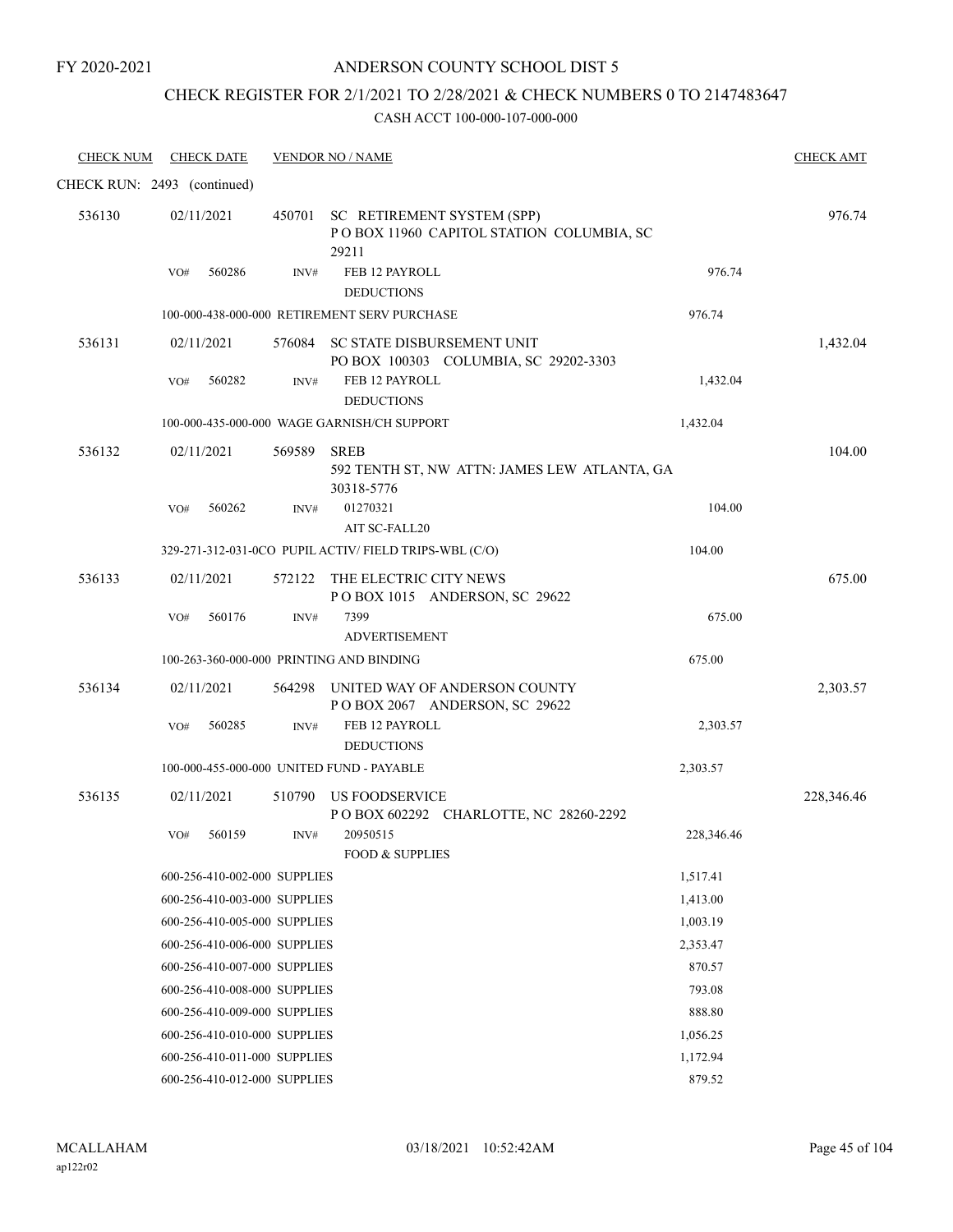# CHECK REGISTER FOR 2/1/2021 TO 2/28/2021 & CHECK NUMBERS 0 TO 2147483647

| <b>CHECK NUM</b>            | <b>CHECK DATE</b>            | <b>VENDOR NO / NAME</b>                                                                            |           | <b>CHECK AMT</b> |
|-----------------------------|------------------------------|----------------------------------------------------------------------------------------------------|-----------|------------------|
| CHECK RUN: 2493 (continued) |                              |                                                                                                    |           |                  |
|                             | 600-256-410-013-000 SUPPLIES |                                                                                                    | 442.18    |                  |
|                             | 600-256-410-014-000 SUPPLIES |                                                                                                    | 359.45    |                  |
|                             | 600-256-410-015-000 SUPPLIES |                                                                                                    | 72.00     |                  |
|                             | 600-256-410-016-000 SUPPLIES |                                                                                                    | 430.43    |                  |
|                             | 600-256-410-017-000 SUPPLIES |                                                                                                    | 875.69    |                  |
|                             | 600-256-410-018-000 SUPPLIES |                                                                                                    | 477.88    |                  |
|                             | 600-256-410-019-000 SUPPLIES |                                                                                                    | 663.85    |                  |
|                             | 600-256-410-020-000 SUPPLIES |                                                                                                    | 892.44    |                  |
|                             | 600-256-410-021-000 SUPPLIES |                                                                                                    | 1,097.72  |                  |
|                             | 600-256-460-002-000 FOOD     |                                                                                                    | 17,785.50 |                  |
|                             | 600-256-460-003-000 FOOD     |                                                                                                    | 26,156.99 |                  |
|                             | 600-256-460-005-000 FOOD     |                                                                                                    | 8,398.24  |                  |
|                             | 600-256-460-006-000 FOOD     |                                                                                                    | 23,959.49 |                  |
|                             | 600-256-460-007-000 FOOD     |                                                                                                    | 9,818.95  |                  |
|                             | 600-256-460-008-000 FOOD     |                                                                                                    | 11,442.56 |                  |
|                             | 600-256-460-009-000 FOOD     |                                                                                                    | 11,641.24 |                  |
|                             | 600-256-460-010-000 FOOD     |                                                                                                    | 11,599.84 |                  |
|                             | 600-256-460-011-000 FOOD     |                                                                                                    | 9,711.16  |                  |
|                             | 600-256-460-012-000 FOOD     |                                                                                                    | 7,081.02  |                  |
|                             | 600-256-460-013-000 FOOD     |                                                                                                    | 6,821.00  |                  |
|                             | 600-256-460-014-000 FOOD     |                                                                                                    | 10,346.76 |                  |
|                             | 600-256-460-015-000 FOOD     |                                                                                                    | 878.44    |                  |
|                             | 600-256-460-016-000 FOOD     |                                                                                                    | 8,703.00  |                  |
|                             | 600-256-460-017-000 FOOD     |                                                                                                    | 7,464.11  |                  |
|                             | 600-256-460-018-000 FOOD     |                                                                                                    | 3,053.73  |                  |
|                             | 600-256-460-019-000 FOOD     |                                                                                                    | 8,986.59  |                  |
|                             | 600-256-460-020-000 FOOD     |                                                                                                    | 11,280.96 |                  |
|                             | 600-256-460-021-000 FOOD     |                                                                                                    | 10,395.95 |                  |
|                             | 631-256-410-031-000 SUPPLIES |                                                                                                    | 623.88    |                  |
|                             |                              | 631-256-460-031-000 PURCHASED FOOD                                                                 | 4,937.18  |                  |
| 536136                      | 02/11/2021                   | 510790 US FOODSERVICE<br>POBOX 602292 CHARLOTTE, NC 28260-2292                                     |           | 438.15           |
|                             | 560160<br>VO#                | 1707919<br>INV#                                                                                    | 438.15    |                  |
|                             |                              | <b>USDA</b>                                                                                        |           |                  |
|                             |                              | 600-256-462-009-000 COMMODITY DISTRIBUTION                                                         | 438.15    |                  |
| 536137                      | 02/11/2021                   | 524353 WAL-MART COMMUNITY/GEMB<br>PO BOX 530934 ATT: ACCOUNTS RECEIVABLE<br>ATLANTA, GA 30353-0934 |           | 754.91           |
|                             | 560263<br>VO#                | 2021 5314<br>INV#                                                                                  | 754.91    |                  |
|                             |                              | ROBERT ANDERSON                                                                                    |           |                  |
|                             |                              | 706-271-660-006-429 FACULTY EXPENSE                                                                | 105.93    |                  |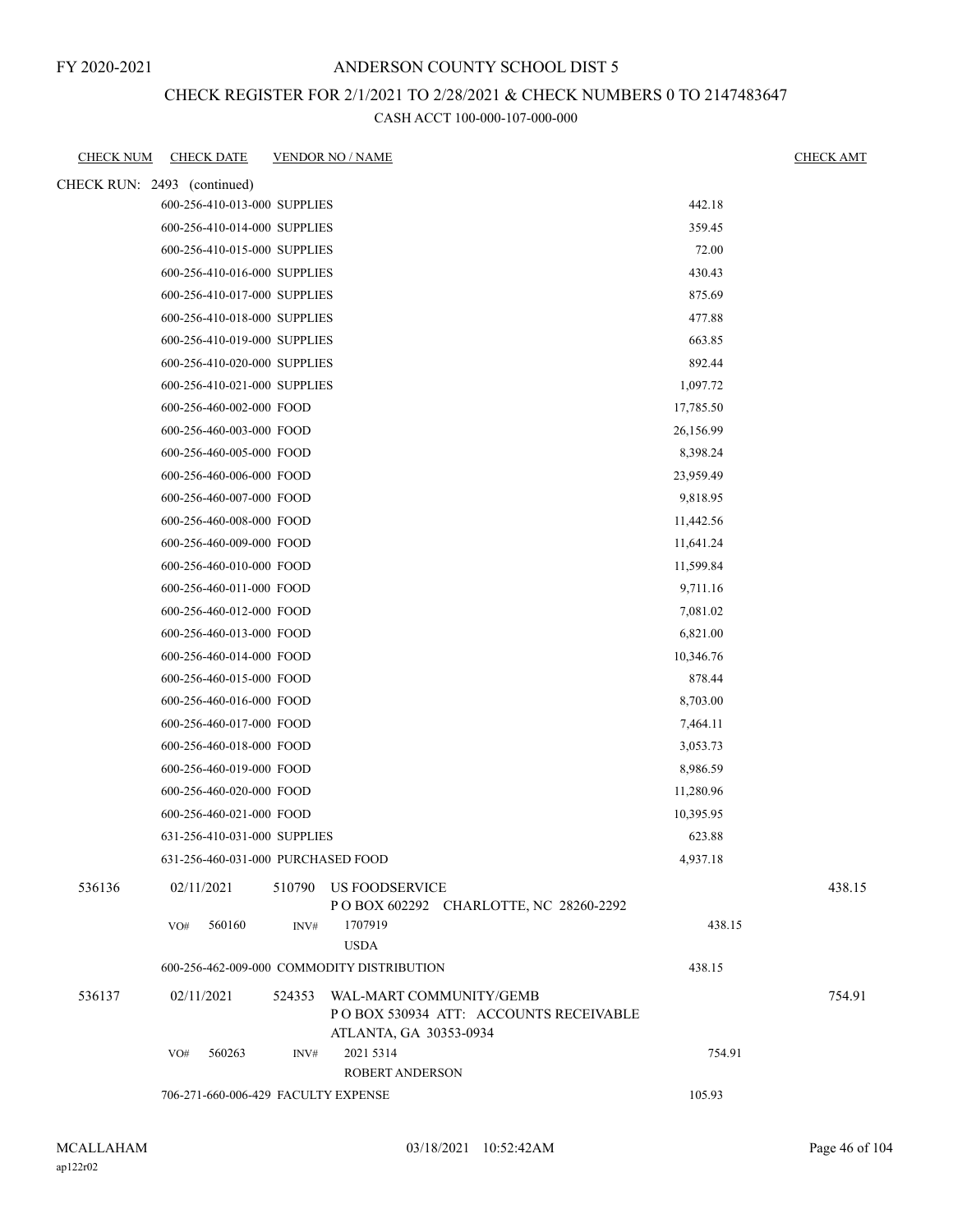# ANDERSON COUNTY SCHOOL DIST 5

## CHECK REGISTER FOR 2/1/2021 TO 2/28/2021 & CHECK NUMBERS 0 TO 2147483647

| <b>CHECK NUM</b>            | <b>CHECK DATE</b> |        |                              | <b>VENDOR NO / NAME</b>                                                                                                                                                                                                      |     |       |                                               | <b>CHECK AMT</b> |  |
|-----------------------------|-------------------|--------|------------------------------|------------------------------------------------------------------------------------------------------------------------------------------------------------------------------------------------------------------------------|-----|-------|-----------------------------------------------|------------------|--|
| CHECK RUN: 2493 (continued) |                   |        |                              |                                                                                                                                                                                                                              |     |       |                                               |                  |  |
|                             |                   |        |                              | 706-271-660-006-666 CONCESSIONS EXPENSE                                                                                                                                                                                      |     |       | 648.98                                        |                  |  |
| 536138                      | 02/11/2021        |        |                              | 573864 WELLS FARGO VENDOR FIN SERV<br>PO BOX 105710 ATLANTA, GA 30348-5710                                                                                                                                                   |     |       |                                               | 946.69           |  |
|                             | VO#               | 560184 | INV#                         | 5013729587<br><b>COPIER</b>                                                                                                                                                                                                  | PO# | 13016 | 369.15                                        |                  |  |
|                             |                   |        | 100-113-410-020-000 SUPPLIES |                                                                                                                                                                                                                              |     |       | 369.15                                        |                  |  |
|                             | VO#               | 560185 | INV#                         | 5013627640<br><b>COPIER</b>                                                                                                                                                                                                  |     |       | 174.41                                        |                  |  |
|                             |                   |        |                              | 100-181-410-023-000 SUPPLIES-ADULT ED.                                                                                                                                                                                       |     |       | 174.41                                        |                  |  |
|                             | VO#               | 560264 | INV#                         | 69758177<br><b>COPIER</b>                                                                                                                                                                                                    | PO# | 13022 | 403.13                                        |                  |  |
|                             |                   |        |                              | 100-113-410-005-VEN SUPPLY-ADDT'L FOR LOST VENDING                                                                                                                                                                           |     |       | 403.13                                        |                  |  |
| 536139                      | 02/11/2021        |        | 565833                       | WEX BANK<br>WRIGHT EXPRESS FLEET SERVICES PO BOX 6293<br>CAROL STREAM, IL 60197-6293                                                                                                                                         |     |       |                                               | 2,277.08         |  |
|                             | VO#               | 560186 | INV#                         | 70082952<br><b>FUEL</b>                                                                                                                                                                                                      |     |       | 2,277.08                                      |                  |  |
|                             |                   |        | 100-255-411-000-000 GASOLINE |                                                                                                                                                                                                                              |     |       | 2,277.08                                      |                  |  |
| 536140                      | 02/11/2021        |        |                              | 523475 W W NORTON & COMPANY<br>PO BOX 786652 PHILADELPHIA, PA 19178-6652                                                                                                                                                     |     |       |                                               | 2,992.48         |  |
|                             | VO#               | 560280 | INV#                         | PO 13810<br><b>ACCT #WWN1005542</b>                                                                                                                                                                                          | PO# | 13810 | 2,992.48                                      |                  |  |
|                             |                   |        |                              | 210-114-410-002-021 SUPPLIES AND MATERIALS/ AP MUSIC<br>210-114-410-002-021 SUPPLIES AND MATERIALS/ AP MUSIC<br>210-114-410-002-021 SUPPLIES AND MATERIALS/ AP MUSIC<br>210-114-410-002-021 SUPPLIES AND MATERIALS/ AP MUSIC |     |       | 1,273.30<br>1,928.65<br>$-126.17$<br>$-83.30$ |                  |  |
| 16133                       | 02/11/2021        |        | 102640                       | <b>ACTION AUTO</b><br>529 FAIR STREET ATT: ACCOUNTS RECEIVABLE<br>ANDERSON, SC 29625                                                                                                                                         |     |       |                                               | 363.62 E         |  |
|                             | VO#               | 560196 | INV#                         | 92350<br><b>SERVICE &amp; REPAIR</b>                                                                                                                                                                                         | PO# | 13936 | 363.62                                        |                  |  |
|                             |                   |        |                              | 100-255-323-000-000 CONTRACTED SERVICES                                                                                                                                                                                      |     |       | 363.62                                        |                  |  |
| 16134                       | 02/11/2021<br>VO# | 560270 | 576138<br>INV#               | <b>EMPLOYEE VENDOR</b><br><b>SCASHA</b><br>REIMBURSEMENT                                                                                                                                                                     |     |       | 205.00                                        | 205.00 E         |  |
|                             |                   |        |                              | 100-224-312-000-000 STAFF DEV. - PURCHASED SERVICES                                                                                                                                                                          |     |       | 205.00                                        |                  |  |
| 16135                       | 02/11/2021        |        | 569031                       | AIRGAS USA<br>PO BOX 532609 ATT: ACCOUNTS RECEIVABLE<br>ATLANTA, GA 30353-2609                                                                                                                                               |     |       |                                               | 2,456.02 E       |  |
|                             | VO#               | 560197 | INV#                         | 9977188771<br><b>SUPPLIES</b>                                                                                                                                                                                                |     |       | 1,100.54                                      |                  |  |
|                             |                   |        |                              | 329-115-410-031-000 SUPPLIES-STATE EQUIPMENT                                                                                                                                                                                 |     |       | 1,100.54                                      |                  |  |
|                             | VO# 560198        |        | $\text{INV}\#$               | 9109128572                                                                                                                                                                                                                   |     |       | 133.55                                        |                  |  |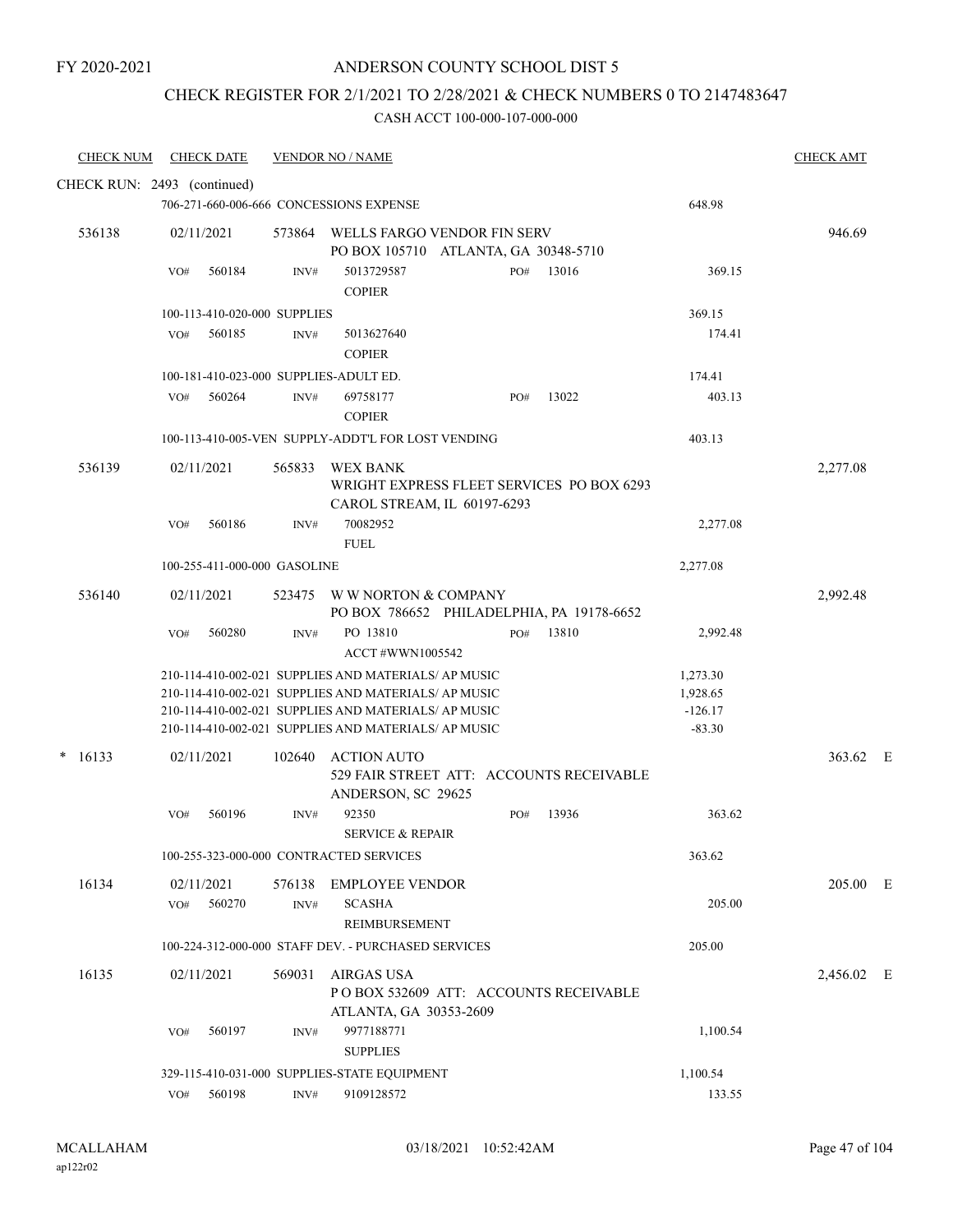# ANDERSON COUNTY SCHOOL DIST 5

# CHECK REGISTER FOR 2/1/2021 TO 2/28/2021 & CHECK NUMBERS 0 TO 2147483647

| <b>CHECK NUM</b> | <b>CHECK DATE</b>                                                                            |                | <b>VENDOR NO / NAME</b>                                                      |     |           |                 | <b>CHECK AMT</b> |  |
|------------------|----------------------------------------------------------------------------------------------|----------------|------------------------------------------------------------------------------|-----|-----------|-----------------|------------------|--|
|                  | CHECK RUN: 2493 (continued)                                                                  |                |                                                                              |     |           |                 |                  |  |
|                  |                                                                                              |                | <b>SUPPLIES</b>                                                              |     |           |                 |                  |  |
|                  | 329-115-410-031-000 SUPPLIES-STATE EQUIPMENT                                                 |                |                                                                              |     |           | 133.55          |                  |  |
|                  | 560199<br>VO#                                                                                | INV#           | PO 13876<br><b>SUPPLIES</b>                                                  | PO# | 13876     | 1,221.93        |                  |  |
|                  | 329-115-410-031-000 SUPPLIES-STATE EQUIPMENT                                                 |                |                                                                              |     |           | 380.58          |                  |  |
|                  | 329-115-410-031-000 SUPPLIES-STATE EQUIPMENT                                                 |                |                                                                              |     |           | 682.39          |                  |  |
|                  | 329-115-410-031-000 SUPPLIES-STATE EQUIPMENT<br>329-115-410-031-000 SUPPLIES-STATE EQUIPMENT |                |                                                                              |     |           | 32.10<br>126.86 |                  |  |
| 16137            | 02/11/2021                                                                                   | 572893         | <b>ANDERSON MAGAZINE</b><br>POBOX 3848 ANDERSON, SC 29622                    |     |           |                 | 235.00 E         |  |
|                  | 560172<br>VO#                                                                                | INV#           | 11545<br><b>MARCH - APRIL</b>                                                |     |           | 235.00          |                  |  |
|                  | 100-263-360-000-000 PRINTING AND BINDING                                                     |                |                                                                              |     |           | 235.00          |                  |  |
| 16138            | 02/11/2021                                                                                   | 564662         | <b>BRADY'S SCREEN PRINTING</b>                                               |     |           |                 | 475.08 E         |  |
|                  |                                                                                              |                | 106 CONCORD ROAD ATT: ACCOUNTS RECEIVABLE<br>ANDERSON, SC 29621              |     |           |                 |                  |  |
|                  | 560206<br>VO#                                                                                | INV#           | 38145<br><b>GUIDANCE</b>                                                     | PO# | 13923     | 475.08          |                  |  |
|                  | 395-212-410-000-000 SUPPLIES AND MATERIALS                                                   |                |                                                                              |     |           | 475.08          |                  |  |
| $* 16141$        | 02/11/2021                                                                                   | 565763         | <b>CONVERSE COLLEGE</b><br>580 EAST MAIN STREET ATT: PAMELA BRADLEY          |     |           |                 | 5,800.00 E       |  |
|                  | 560209<br>VO#                                                                                | INV#           | SPARTANBURG, SC 29302<br>2710<br><b>SPRING 2021</b>                          | PO# | 13952     | 5,800.00        |                  |  |
|                  | 263-264-312-000-RR1 HQ CERTIFICATIONS                                                        |                |                                                                              |     |           | 5,800.00        |                  |  |
| 16142            | 02/11/2021                                                                                   |                |                                                                              |     |           |                 | 182.55 E         |  |
|                  | 560188<br>VO#                                                                                | 575525<br>INV# | <b>EMPLOYEE VENDOR</b><br><b>SUPPLIES</b>                                    |     |           | 19.19           |                  |  |
|                  |                                                                                              |                | REIMBURSEMENT                                                                |     |           |                 |                  |  |
|                  | 900-139-410-018-EKD ERIN DARNELL 20/21 SUPPLIES                                              |                |                                                                              |     |           | 19.19           |                  |  |
|                  | 560190<br>VO#                                                                                | INV#           | AUG-DEC<br>MILEAGE                                                           |     |           | 163.36          |                  |  |
|                  | 100-221-332-000-000 TRAVEL                                                                   |                |                                                                              |     |           | 163.36          |                  |  |
| 16143            | 02/11/2021                                                                                   |                | 199000 DEMCO, INC<br>POBOX 8048 MADISON, WI 53708-8048                       |     |           |                 | 216.52 E         |  |
|                  | 560213<br>VO#                                                                                | INV#           | 6880426<br><b>SUPPLIES</b>                                                   |     | PO# 13748 | 216.52          |                  |  |
|                  | 100-222-410-011-000 SUPPLIES                                                                 |                |                                                                              |     |           | 216.52          |                  |  |
| 16145            | 02/11/2021                                                                                   | 569871         | FOLLETT SCHOOL SOLUTIONS, INC<br>91826 COLLECTION CENTER DRIVE ATT: ACCOUNTS |     |           |                 | 2,236.97 E       |  |
|                  |                                                                                              |                | RECEIVABLE CHICAGO, IL 60693-0918                                            |     |           |                 |                  |  |
|                  | 560215<br>VO#                                                                                | INV#           | PO 13548<br><b>ROBERT ANDERSON</b>                                           |     | PO# 13548 | 2,236.97        |                  |  |
|                  | 100-222-410-006-000 SUPPLIES                                                                 |                |                                                                              |     |           | 403.81          |                  |  |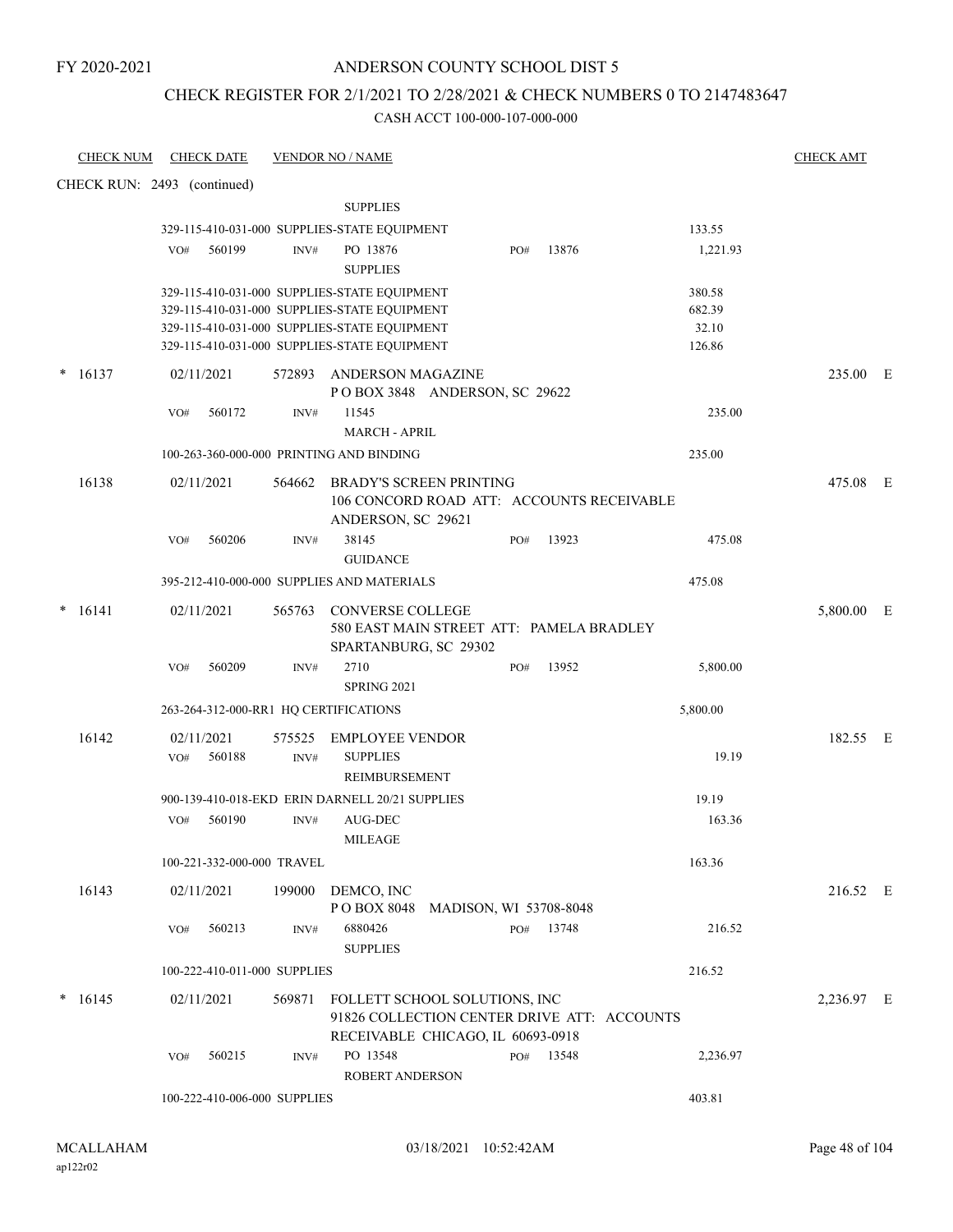# CHECK REGISTER FOR 2/1/2021 TO 2/28/2021 & CHECK NUMBERS 0 TO 2147483647

| <b>CHECK NUM</b> | <b>CHECK DATE</b>                        |                | <b>VENDOR NO / NAME</b>                               |     |       |          | <b>CHECK AMT</b> |  |
|------------------|------------------------------------------|----------------|-------------------------------------------------------|-----|-------|----------|------------------|--|
|                  | CHECK RUN: 2493 (continued)              |                |                                                       |     |       |          |                  |  |
|                  | 100-222-410-006-000 SUPPLIES             |                |                                                       |     |       | 417.52   |                  |  |
|                  | 100-222-410-006-000 SUPPLIES             |                |                                                       |     |       | 1,415.64 |                  |  |
| 16146            | 02/11/2021                               |                | 237555 FORMS & SUPPLY                                 |     |       |          | 213.88 E         |  |
|                  |                                          |                | POBOX 563953 ATT: ACCOUNTS RECEIVABLE                 |     |       |          |                  |  |
|                  |                                          |                | CHARLOTTE, NC 28256                                   |     |       |          |                  |  |
|                  | 560216<br>VO#                            | INV#           | 5679723                                               |     |       | 31.63    |                  |  |
|                  |                                          |                | <b>SUPPLIES</b>                                       |     |       |          |                  |  |
|                  | 100-112-410-014-000 SUPPLIES             |                |                                                       |     |       | 31.63    |                  |  |
|                  | 560217<br>VO#                            | INV#           | 5685632<br><b>SUPPLIES</b>                            |     |       | 11.49    |                  |  |
|                  |                                          |                | 817-112-410-014-000 SUPPLIES AND MATERIALS            |     |       | 11.49    |                  |  |
|                  | 560218<br>VO#                            | INV#           | 5685749                                               |     |       | 99.08    |                  |  |
|                  |                                          |                | <b>SUPPLIES</b>                                       |     |       |          |                  |  |
|                  |                                          |                | 817-112-410-014-000 SUPPLIES AND MATERIALS            |     |       | 99.08    |                  |  |
|                  | 560219<br>VO#                            | INV#           | 5685772<br><b>SUPPLIES</b>                            | PO# | 13933 | 71.68    |                  |  |
|                  |                                          |                | 210-213-410-000-020 SUPPLIES- MENTAL HEALTH COUNSELOR |     |       | 71.68    |                  |  |
| 16147            | 02/11/2021                               |                | 575971 EMPLOYEE VENDOR                                |     |       |          | 182.39 E         |  |
|                  | VO# 560161                               | $\text{INV}\#$ | <b>JAN 2021</b>                                       |     |       | 182.39   |                  |  |
|                  |                                          |                | <b>MILEAGE</b>                                        |     |       |          |                  |  |
|                  | 600-256-332-000-000 IN DISTRICT TRAVEL   |                |                                                       |     |       | 182.39   |                  |  |
| 16148            | 02/11/2021                               |                | 565738 EMPLOYEE VENDOR                                |     |       |          | 661.80 E         |  |
|                  | 560265<br>VO#                            | $\text{INV}\#$ | FEB 2-5                                               |     |       | 661.80   |                  |  |
|                  |                                          |                | <b>COLUMBIA</b>                                       |     |       |          |                  |  |
|                  | 100-254-333-000-OPS TRIPS-OPERATIONS     |                |                                                       |     |       | 661.80   |                  |  |
| $* 16151$        | 02/11/2021                               | 307650         | <b>EMPLOYEE VENDOR</b>                                |     |       |          | 130.53 E         |  |
|                  | 560290<br>VO#                            | INV#           | FEB <sub>5</sub>                                      |     |       | 130.53   |                  |  |
|                  |                                          |                | <b>COLUMBIA</b>                                       |     |       |          |                  |  |
|                  |                                          |                | 100-221-333-000-000 TRIPS AND CONFERENCES             |     |       | 130.53   |                  |  |
| 16152            | 02/11/2021                               |                | 574772 EMPLOYEE VENDOR                                |     |       |          | 385.40 E         |  |
|                  | 560187<br>VO#                            | INV#           | <b>SUPPLIES</b>                                       |     |       | 385.40   |                  |  |
|                  |                                          |                | <b>REIMBURSEMENT</b>                                  |     |       |          |                  |  |
|                  |                                          |                | 817-112-410-014-000 SUPPLIES AND MATERIALS            |     |       | 385.40   |                  |  |
| 16153            | 02/11/2021                               |                | 570395 NETWORK CONTROLS & ELECTRIC, INC               |     |       |          | 2,844.48 E       |  |
|                  |                                          |                | 136 JOHNS ROAD ATT: ACCOUNTS RECEIVABLE               |     |       |          |                  |  |
|                  |                                          |                | <b>GREER, SC 29650</b>                                |     |       |          |                  |  |
|                  | 560223<br>VO#                            | INV#           | 25537                                                 |     |       | 455.69   |                  |  |
|                  |                                          |                | <b>CF REAMES</b>                                      |     |       |          |                  |  |
|                  | 100-266-314-001-000 REPAIRS TO EQUIPMENT |                |                                                       |     |       | 455.69   |                  |  |
|                  | 560224<br>VO#                            | INV#           | 25535                                                 |     |       | 818.39   |                  |  |
|                  |                                          |                | SOUTHWOOD                                             |     |       |          |                  |  |
|                  | 100-266-314-021-000 REPAIRS TO EQUIPMENT |                |                                                       |     |       | 818.39   |                  |  |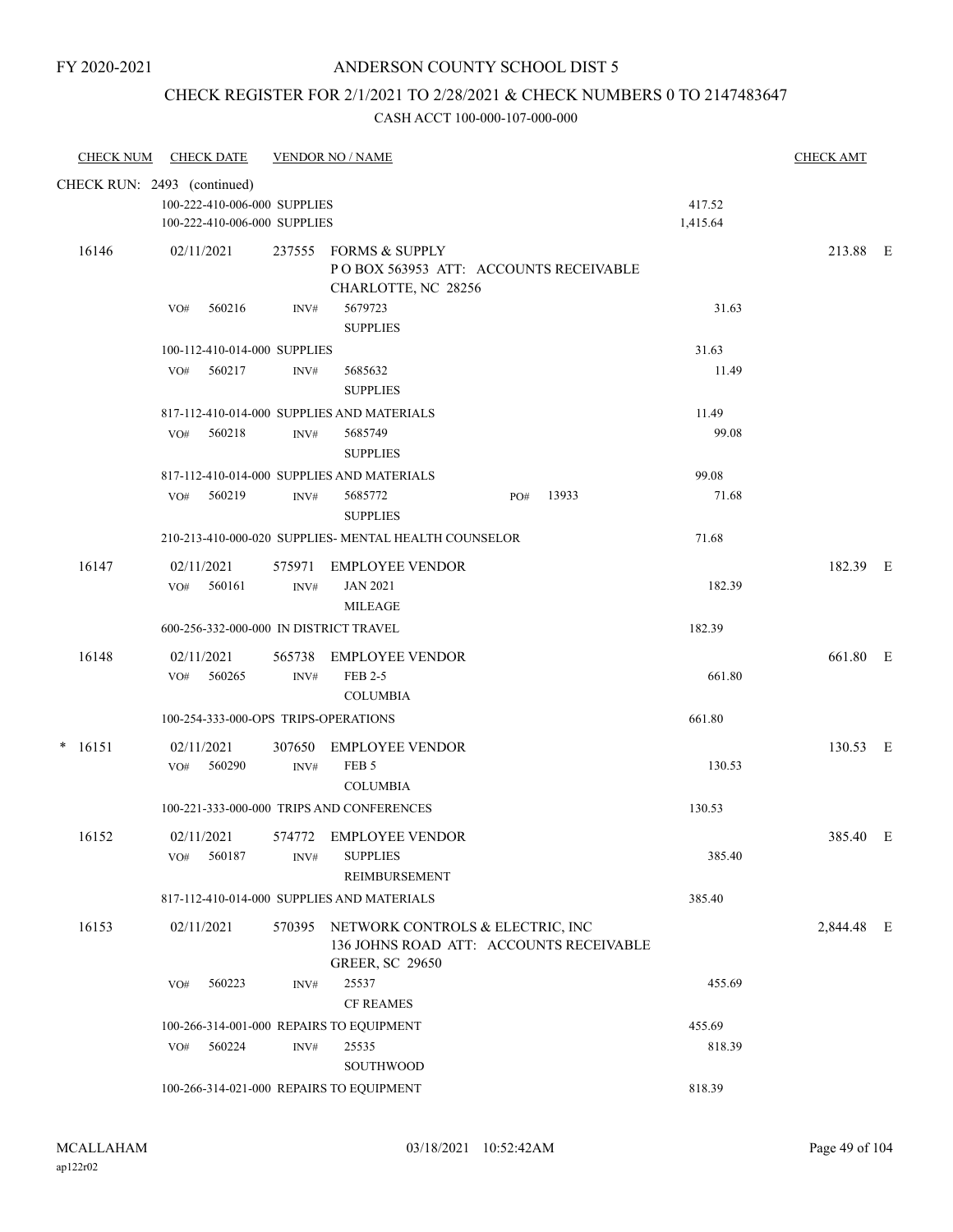## CHECK REGISTER FOR 2/1/2021 TO 2/28/2021 & CHECK NUMBERS 0 TO 2147483647

| CHECK NUM CHECK DATE        |     |                                    |                | <b>VENDOR NO / NAME</b>                                    |     |           |          | <b>CHECK AMT</b> |  |
|-----------------------------|-----|------------------------------------|----------------|------------------------------------------------------------|-----|-----------|----------|------------------|--|
| CHECK RUN: 2493 (continued) |     |                                    |                |                                                            |     |           |          |                  |  |
|                             |     | VO# 560225                         | INV#           | 25536<br><b>CONCORD ELEM</b>                               |     |           | 272.91   |                  |  |
|                             |     |                                    |                | 100-266-314-009-000 REPAIRS TO EQUIPMENT                   |     |           | 272.91   |                  |  |
|                             |     | VO# 560226                         | INV#           | 25534<br><b>CAMERAS</b>                                    |     |           | 1,297.49 |                  |  |
|                             |     |                                    |                | 100-266-314-000-000 REPAIRS TO EQUIPMENT                   |     |           | 1,297.49 |                  |  |
| 16154                       |     | 02/11/2021<br>VO# 560267           | $\text{INV}\#$ | 572183 EMPLOYEE VENDOR<br><b>AMAZON</b>                    |     |           | 669.34   | 669.34 E         |  |
|                             |     |                                    |                | REIMBURSEMENT                                              |     |           |          |                  |  |
|                             |     | 100-266-410-001-000 SUPPLIES       |                |                                                            |     |           | 669.34   |                  |  |
| 16155                       |     | 02/11/2021                         |                | 389900 OFFICE DEPOT<br>POBOX 1413 CHARLOTTE, NC 28201-1413 |     |           |          | 2,361.33 E       |  |
|                             |     | VO# 560179                         | INV#           | 151224317001<br><b>TONER</b>                               |     | PO# 13910 | 164.45   |                  |  |
|                             |     | 100-255-410-000-000 SUPPLIES       |                |                                                            |     |           | 164.45   |                  |  |
|                             |     | VO# 560229                         | INV#           | 152717238001<br><b>SUPPLIES</b>                            |     |           | 10.68    |                  |  |
|                             |     | 600-256-410-000-000 SUPPLIES       |                |                                                            |     |           | 10.68    |                  |  |
|                             |     | VO# 560230                         | INV#           | 150383545001<br><b>SUPPLIES</b>                            |     | PO# 13913 | 19.50    |                  |  |
|                             |     | 100-233-410-000-000 SUPPLIES       |                |                                                            |     |           | 19.50    |                  |  |
|                             |     | VO# 560231                         | INV#           | 150422655001<br><b>SUPPLIES</b>                            | PO# | 13913     | 24.60    |                  |  |
|                             |     | 100-233-410-000-000 SUPPLIES       |                |                                                            |     |           | 24.60    |                  |  |
|                             |     | VO# 560232                         | INV#           | 150422614001<br><b>SUPPLIES</b>                            | PO# | 13913     | 17.11    |                  |  |
|                             |     | 100-233-410-000-000 SUPPLIES       |                |                                                            |     |           | 17.11    |                  |  |
|                             |     | VO# 560233                         | INV#           | 150422620001<br><b>SUPPLIES</b>                            | PO# | 13913     | 35.05    |                  |  |
|                             |     | 100-233-410-000-000 SUPPLIES       |                |                                                            |     |           | 35.05    |                  |  |
|                             | VO# | 560234                             | INV#           | 152726407001<br><b>SUPPLIES</b>                            |     | PO# 13890 | 323.73   |                  |  |
|                             |     |                                    |                | 100-221-410-000-000 SUPPLIES AND MATERIALS                 |     |           | 323.73   |                  |  |
|                             |     | $VO#$ 560235                       | INV#           | 2468044654<br><b>SUPPLIES</b>                              | PO# | 13924     | 126.19   |                  |  |
|                             |     |                                    |                | 395-212-410-000-000 SUPPLIES AND MATERIALS                 |     |           | 126.19   |                  |  |
|                             | VO# | 560236                             | INV#           | 149956796001<br><b>SUPPLIES</b>                            | PO# | 13839     | 478.45   |                  |  |
|                             |     | 329-114-410-003-000 SUPPLIES-STATE |                |                                                            |     |           | 478.45   |                  |  |
|                             | VO# | 560237                             | INV#           | 152688641001<br><b>SUPPLIES</b>                            |     |           | 161.87   |                  |  |
|                             |     | 600-256-410-000-000 SUPPLIES       |                |                                                            |     |           | 161.87   |                  |  |
|                             |     | VO# 560238                         | INV#           | 2448855406                                                 |     |           | 115.71   |                  |  |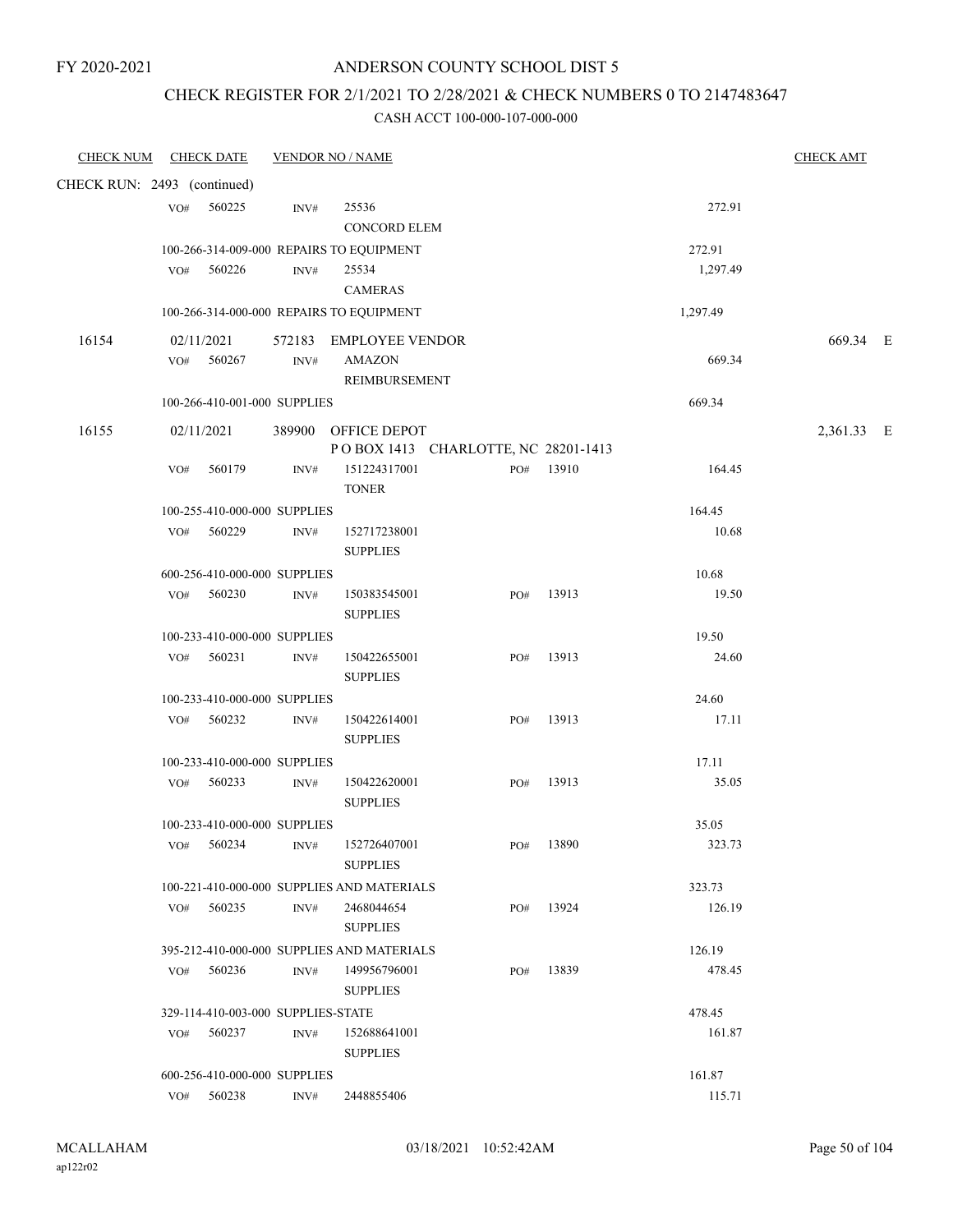### CHECK REGISTER FOR 2/1/2021 TO 2/28/2021 & CHECK NUMBERS 0 TO 2147483647

| CHECK NUM CHECK DATE        |            |                              |      | <b>VENDOR NO / NAME</b>                                                    |              |                 | <b>CHECK AMT</b> |
|-----------------------------|------------|------------------------------|------|----------------------------------------------------------------------------|--------------|-----------------|------------------|
| CHECK RUN: 2493 (continued) |            |                              |      |                                                                            |              |                 |                  |
|                             |            |                              |      | <b>SUPPLIES</b>                                                            |              |                 |                  |
|                             |            |                              |      | 100-254-410-000-001 MAINT. SUPPLIES-STRUCTURES                             |              | 115.71          |                  |
|                             |            | VO# 560239                   | INV# | 14648486001                                                                |              | 71.37           |                  |
|                             |            |                              |      | <b>SUPPLIES</b>                                                            |              |                 |                  |
|                             |            |                              |      | 100-254-410-000-055 OFFICE SUPPLIES & FURNITURE                            |              | 71.37           |                  |
|                             |            | $VO#$ 560240                 | INV# | 2442678610                                                                 |              | 258.89          |                  |
|                             |            |                              |      | <b>SUPPLIES</b>                                                            |              |                 |                  |
|                             |            | 600-256-410-000-000 SUPPLIES |      |                                                                            |              | 258.89          |                  |
|                             |            | VO# 560241                   | INV# | 143332728001<br><b>SUPPLIES</b>                                            |              | 222.61          |                  |
|                             |            |                              |      | 100-114-410-002-VEN SUPPLY-ADDT'L FOR LOST VENDING                         |              | 222.61          |                  |
|                             |            | $VO#$ 560242                 | INV# | 143332735001                                                               |              | 93.57           |                  |
|                             |            |                              |      | <b>SUPPLIES</b>                                                            |              |                 |                  |
|                             |            |                              |      | 100-114-410-002-VEN SUPPLY-ADDT'L FOR LOST VENDING                         |              | 93.57           |                  |
|                             |            | $VO#$ 560243                 | INV# | 143332736001                                                               |              | 8.01            |                  |
|                             |            |                              |      | <b>SUPPLIES</b>                                                            |              |                 |                  |
|                             |            |                              |      | 100-114-410-002-VEN SUPPLY-ADDT'L FOR LOST VENDING                         |              | 8.01            |                  |
|                             |            | VO# 560244                   | INV# | 143332729001                                                               |              | 21.49           |                  |
|                             |            |                              |      | <b>SUPPLIES</b>                                                            |              |                 |                  |
|                             |            |                              |      | 100-114-410-002-VEN SUPPLY-ADDT'L FOR LOST VENDING                         |              | 21.49           |                  |
|                             |            | $VO#$ 560245                 | INV# | 141961238001                                                               |              | 157.97          |                  |
|                             |            |                              |      | <b>SUPPLIES</b>                                                            |              |                 |                  |
|                             |            | VO# 560246                   | INV# | 100-114-410-002-VEN SUPPLY-ADDT'L FOR LOST VENDING<br>141965942001         |              | 157.97<br>12.65 |                  |
|                             |            |                              |      | <b>SUPPLIES</b>                                                            |              |                 |                  |
|                             |            |                              |      | 100-114-410-002-VEN SUPPLY-ADDT'L FOR LOST VENDING                         |              | 12.65           |                  |
|                             |            | VO# 560247                   | INV# | 141513132001                                                               |              | 16.04           |                  |
|                             |            |                              |      | <b>SUPPLIES</b>                                                            |              |                 |                  |
|                             |            |                              |      | 100-114-410-002-VEN SUPPLY-ADDT'L FOR LOST VENDING                         |              | 16.04           |                  |
|                             |            | VO# 560248                   | INV# | 143332589001                                                               |              | 21.39           |                  |
|                             |            |                              |      | <b>SUPPLIES</b>                                                            |              |                 |                  |
|                             |            |                              |      | 100-114-410-002-VEN SUPPLY-ADDT'L FOR LOST VENDING                         |              | 21.39           |                  |
| $* 16157$                   | 02/11/2021 |                              |      | 570443 PROJECT LEAD THE WAY<br>3939 PRIORITY WAY SOUTH DRIVE SUITE 400     |              |                 | $1,265.00$ E     |
|                             | VO#        | 560254                       | INV# | INDIANAPOLIS, IN 46240<br>267523                                           | 13875<br>PO# | 1,265.00        |                  |
|                             |            |                              |      | <b>REGISTRATION</b>                                                        |              |                 |                  |
|                             |            |                              |      | 207-224-333-031-004 TRIPS AND CONFERENCES                                  |              | 1,265.00        |                  |
|                             |            |                              |      |                                                                            |              |                 |                  |
| 16158                       | 02/11/2021 |                              |      | 570955 RIDDELL/ ALL AMERICAN SPORTS<br>PO BOX 71914 CHICAGO, IL 60694-1914 |              |                 | 525.21 E         |
|                             | VO#        | 560180                       | INV# | 951320827                                                                  |              | 525.21          |                  |
|                             |            |                              |      | ROBERT ANDERSON                                                            |              |                 |                  |
|                             |            |                              |      | 706-271-660-006-674 FOOTBALL EXPENSE                                       |              | 525.21          |                  |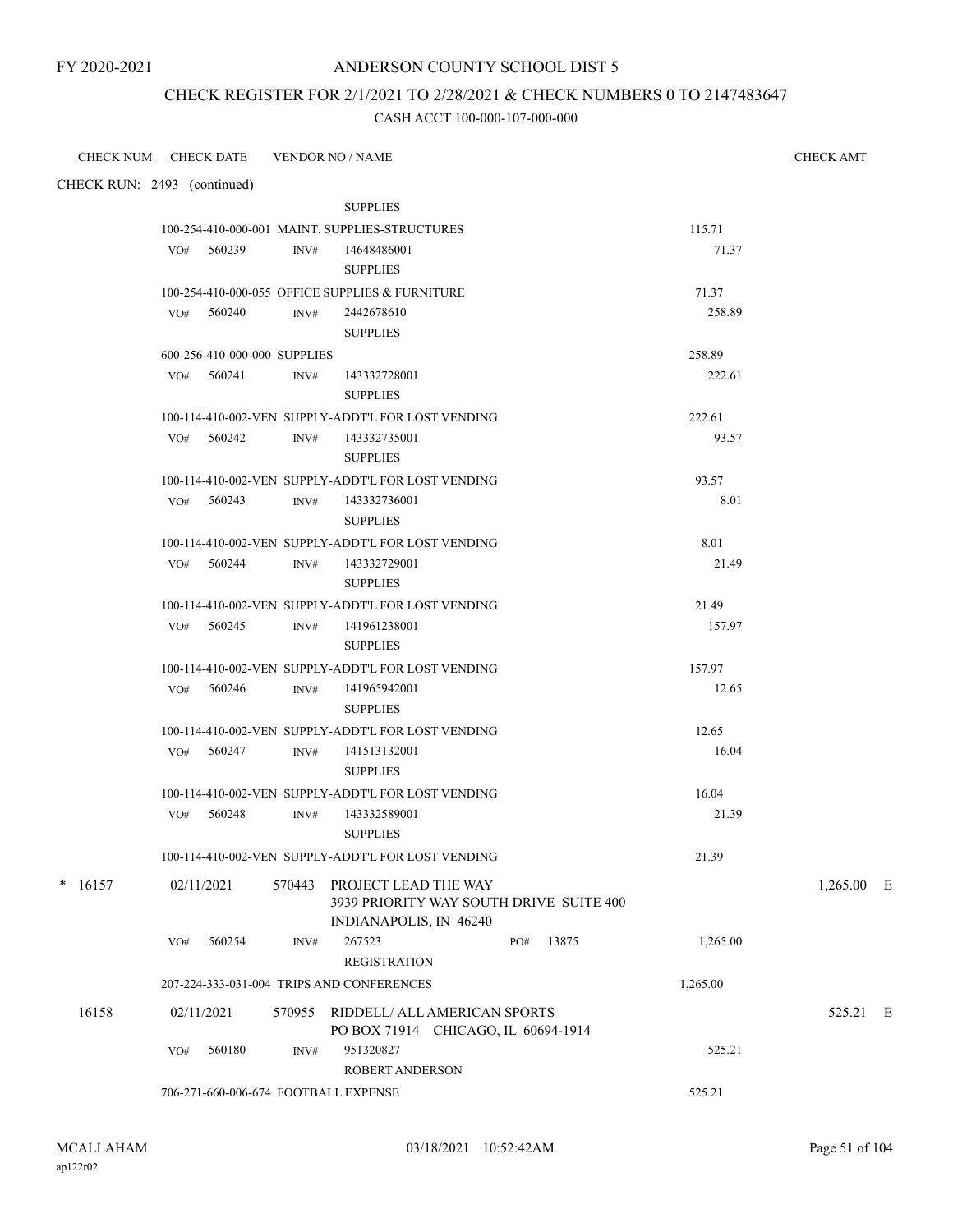### ANDERSON COUNTY SCHOOL DIST 5

### CHECK REGISTER FOR 2/1/2021 TO 2/28/2021 & CHECK NUMBERS 0 TO 2147483647

| <b>CHECK NUM</b>            | <b>CHECK DATE</b>                        |                 | <b>VENDOR NO / NAME</b>                                     |                                                                                |                          |                  | <b>CHECK AMT</b> |  |
|-----------------------------|------------------------------------------|-----------------|-------------------------------------------------------------|--------------------------------------------------------------------------------|--------------------------|------------------|------------------|--|
| CHECK RUN: 2493 (continued) |                                          |                 |                                                             |                                                                                |                          |                  |                  |  |
| 16159                       | 02/11/2021                               | 570099          | SCHOOL SPECIALTY, INC.                                      | 32656 COLLECTION CENTER DR. ATT: ACCOUNTS<br>RECEIVABLE CHICAGO, IL 60693-0656 |                          |                  | 1,783.09 E       |  |
|                             | VO#<br>560278                            | INV#            | 208125818925<br><b>WHSE SUPPLIES</b>                        | PO#                                                                            | 12796                    | 1,419.46         |                  |  |
|                             |                                          |                 | 100-000-170-000-000 WAREHOUSE INVENTORY                     |                                                                                |                          | 1,419.46         |                  |  |
|                             | 560279<br>VO#                            | INV#            | 208126872349<br><b>ART SUPPLIES</b>                         | PO#                                                                            | 13465                    | 363.63           |                  |  |
|                             |                                          |                 | 100-000-170-000-000 WAREHOUSE INVENTORY                     |                                                                                |                          | 363.63           |                  |  |
| $\ast$<br>16161             | 02/11/2021<br>560166<br>VO#              | 574671<br>INV#  | <b>EMPLOYEE VENDOR</b><br><b>DOUGHNUTS</b><br>REIMBURSEMENT |                                                                                |                          | 110.05           | 110.05 E         |  |
|                             | 706-271-660-006-429 FACULTY EXPENSE      |                 |                                                             |                                                                                |                          | 110.05           |                  |  |
| 16162                       | 02/11/2021                               | 567940          | STRAWBRIDGE STUDIOS, INC<br>DURHAM, NC 27715                | POBOX 3005 ATT: ACCOUNTS RECEIVABLE                                            |                          |                  | 991.53 E         |  |
|                             | 560183<br>VO#                            | INV#            | 109266<br><b>WEST MARKET</b>                                |                                                                                |                          | 991.53           |                  |  |
|                             | 718-271-660-018-230 PICTURES EXPENSE     |                 |                                                             |                                                                                |                          | 991.53           |                  |  |
|                             |                                          | CHECK RUN: 2493 |                                                             |                                                                                | <b>NUMBER OF CHECKS:</b> | 43               | 541,332.03       |  |
|                             |                                          |                 |                                                             | <b>NUMBER OF EPAYMENTS:</b>                                                    |                          | 22               | 24,294.79        |  |
|                             |                                          |                 |                                                             | NUMBER OF UPDATE-ONLYS:                                                        |                          | $\boldsymbol{0}$ | 0.00             |  |
|                             |                                          |                 |                                                             |                                                                                |                          |                  | 565,626.82       |  |
| <b>CHECK RUN: 2494</b>      |                                          |                 |                                                             |                                                                                |                          |                  |                  |  |
|                             |                                          |                 |                                                             |                                                                                |                          |                  |                  |  |
| $* 536141$                  | 02/16/2021                               | 573978          | AAA SUPPLY INC                                              | PO BOX 17769 GREENVILLE, SC 29606                                              |                          |                  | 165.79           |  |
|                             | 560302<br>VO#                            | INV#            | S100000824<br><b>REPAIR PARTS</b>                           |                                                                                |                          | 165.79           |                  |  |
|                             | 100-254-410-000-400 HVAC SUPPLIES        |                 |                                                             |                                                                                |                          | 165.79           |                  |  |
| 536142                      | 02/16/2021                               |                 | 572919 ADVANCED SALES & SERVICE                             | PO BOX 205 SANDY SPRINGS, SC 29677-0205                                        |                          |                  | 300.00           |  |
|                             | VO#<br>560304                            | INV#            | 47623<br>TL HANNA                                           |                                                                                |                          | 300.00           |                  |  |
|                             | 600-256-323-002-000 REPAIRS TO EQUIPMENT |                 |                                                             |                                                                                |                          | 300.00           |                  |  |
| 536143                      | 02/16/2021                               | 105500          | ALL PHASE ELECTRIC SUPPLY                                   | PO BOX 936240 ATLANTA, GA 31193-6240                                           |                          |                  | 206.90           |  |
|                             | 560305<br>VO#                            | INV#            | 0184-1001811<br><b>REPAIR PARTS</b>                         |                                                                                |                          | 206.90           |                  |  |
|                             | 600-256-323-005-000 REPAIRS TO EQUIPMENT |                 |                                                             |                                                                                |                          | 206.90           |                  |  |
| 536144                      | 02/16/2021                               |                 |                                                             | 115205 ASD5 GENERAL FUND PETTY CASH                                            |                          |                  | 253.05           |  |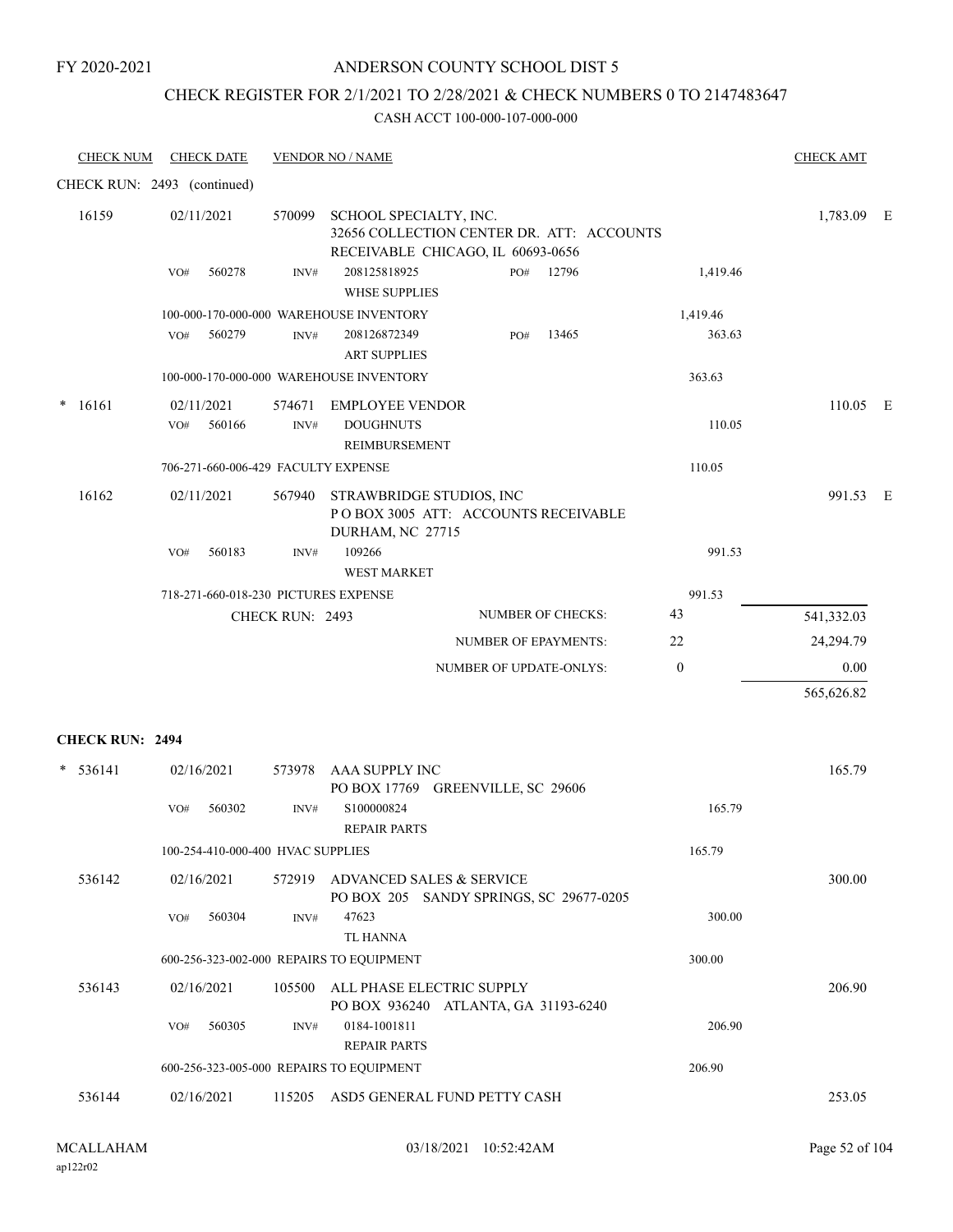### ANDERSON COUNTY SCHOOL DIST 5

### CHECK REGISTER FOR 2/1/2021 TO 2/28/2021 & CHECK NUMBERS 0 TO 2147483647

| <u>CHECK NUM</u> | <b>CHECK DATE</b>                                            |        | <b>VENDOR NO / NAME</b>                                                                            |     |       |                | <b>CHECK AMT</b> |
|------------------|--------------------------------------------------------------|--------|----------------------------------------------------------------------------------------------------|-----|-------|----------------|------------------|
|                  | CHECK RUN: 2494 (continued)                                  |        |                                                                                                    |     |       |                |                  |
|                  | 560306<br>VO#                                                | INV#   | <b>EXPENSES</b><br>REIMBURSEMENT                                                                   |     |       | 253.05         |                  |
|                  | 100-233-410-000-000 SUPPLIES                                 |        |                                                                                                    |     |       | 7.10           |                  |
|                  |                                                              |        | 100-252-324-000-000 PROPERTY INSURANCE                                                             |     |       | 2.00           |                  |
|                  |                                                              |        | 100-252-410-000-000 SUPPLIES AND MATERIALS<br>100-252-410-000-000 SUPPLIES AND MATERIALS           |     |       | 14.98<br>7.00  |                  |
|                  | 100-257-410-000-000 SUPPLIES                                 |        |                                                                                                    |     |       | 19.25          |                  |
|                  | 100-257-412-000-000 TRUCK SERVICE                            |        |                                                                                                    |     |       | 14.00          |                  |
|                  | 100-266-410-000-000 SUPPLIES                                 |        |                                                                                                    |     |       | 19.00          |                  |
|                  | 852-252-410-000-000 SUPPLIES<br>852-252-410-000-000 SUPPLIES |        |                                                                                                    |     |       | 83.68<br>86.04 |                  |
| 536146<br>*      | 02/16/2021                                                   | 575869 | <b>BURR FORMAN MCNAIR</b><br>PO BOX 830719 BIRMINGHAM, AL 35283-0719                               |     |       |                | 4,684.75         |
|                  | 560308<br>VO#                                                | INV#   | 1215775<br><b>PROF SERVICES</b>                                                                    |     |       | 4,380.00       |                  |
|                  | 100-231-319-000-000 LEGAL FEES                               |        |                                                                                                    |     |       | 4,380.00       |                  |
|                  | 560309<br>VO#                                                | INV#   | 1215774<br><b>PROF SERVICES</b>                                                                    |     |       | 304.75         |                  |
|                  | 100-231-319-000-000 LEGAL FEES                               |        |                                                                                                    |     |       | 304.75         |                  |
| 536147           | 02/16/2021                                                   |        | 152495 CAMCOR, INC<br>POBOX 1899 ATT: ACCOUNTS RECEIVABLE<br>BURLINGTON, NC 27216-1899             |     |       |                | 6,950.72         |
|                  | 560310<br>VO#                                                | INV#   | 2505432<br><b>TECH SUPPLIES</b>                                                                    | PO# | 13768 | 6,950.72       |                  |
|                  |                                                              |        | 201-112-445-007-000 TECHNOLOGY SUPPLIES                                                            |     |       | 6,950.72       |                  |
| $* 536149$       | 02/16/2021                                                   | 567691 | CARSON'S NUT-BOLT & TOOL CO, INC<br>P.O. BOX 3629 ATT: ACCOUNTS RECEIVABLE<br>GREENVILLE, SC 29608 |     |       |                | 105.93           |
|                  | 560314<br>VO#                                                | INV#   | 3926534<br><b>SUPPLIES</b>                                                                         |     |       | 105.93         |                  |
|                  |                                                              |        | 131-254-410-031-001 SUPPLIES - MAINTENANCE                                                         |     |       | 105.93         |                  |
| 536151           | 02/16/2021                                                   | 574613 | COCA-COLA BOTTLING CO CONSOLIDATED<br>PO BOX 602937 CHARLOTTE, NC 28260-2937                       |     |       |                | 2,256.12         |
|                  | 560316<br>VO#                                                | INV#   | 0500882753<br><b>TL HANNA</b>                                                                      |     |       | 1,323.06       |                  |
|                  | 600-256-460-002-000 FOOD                                     |        |                                                                                                    |     |       | 1,323.06       |                  |
|                  | 560317<br>VO#                                                | INV#   | 0500985551<br>AIT                                                                                  |     |       | 933.06         |                  |
|                  | 631-256-460-031-000 PURCHASED FOOD                           |        |                                                                                                    |     |       | 933.06         |                  |
| 536152           | 02/16/2021                                                   |        | 569704 CONVERGED NETWORKS, LLC                                                                     |     |       |                | 242.68           |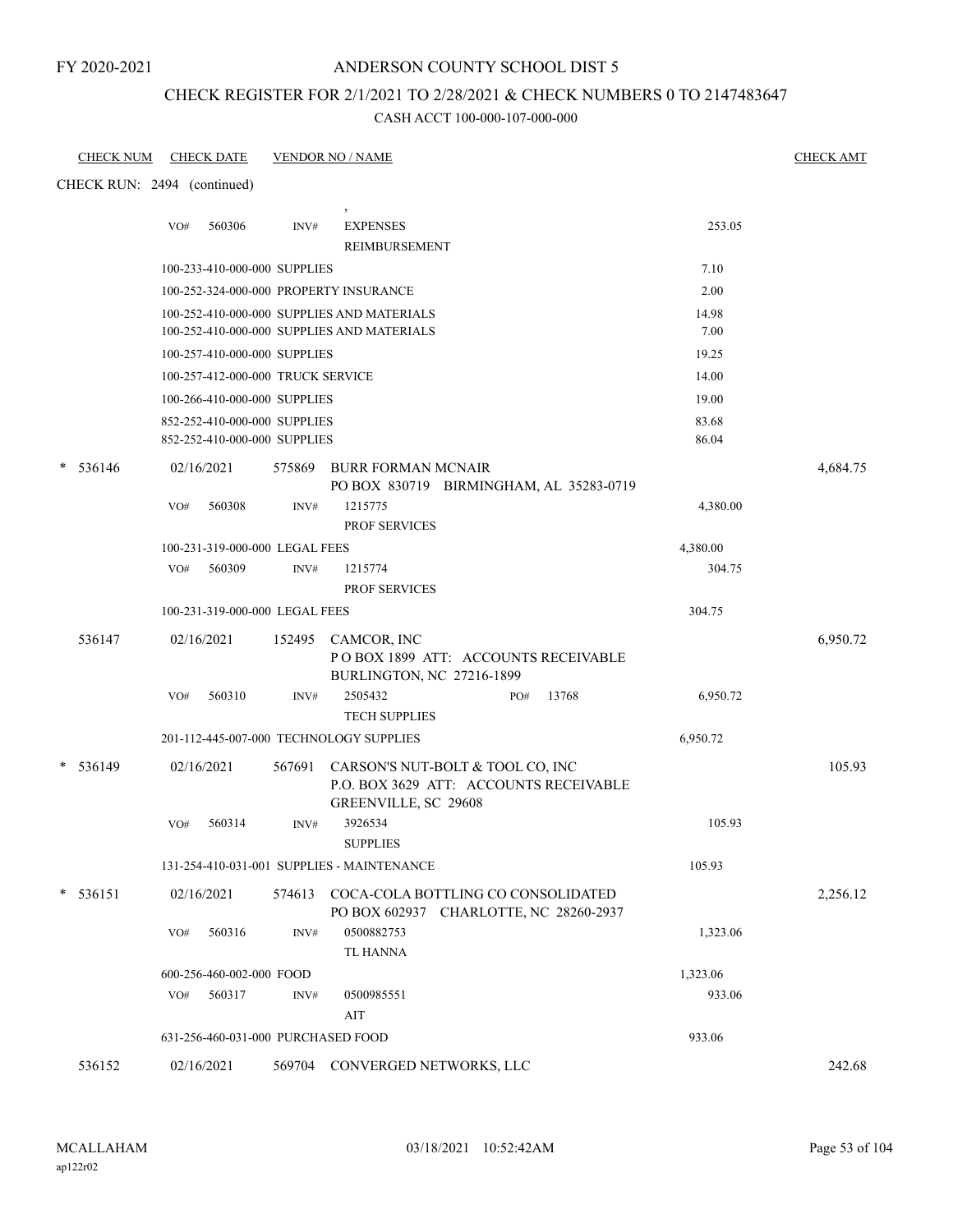### ANDERSON COUNTY SCHOOL DIST 5

### CHECK REGISTER FOR 2/1/2021 TO 2/28/2021 & CHECK NUMBERS 0 TO 2147483647

| <b>CHECK NUM</b>            |     | <b>CHECK DATE</b>                  |        | <b>VENDOR NO / NAME</b>                                                                                      |                           | <b>CHECK AMT</b> |
|-----------------------------|-----|------------------------------------|--------|--------------------------------------------------------------------------------------------------------------|---------------------------|------------------|
| CHECK RUN: 2494 (continued) |     |                                    |        |                                                                                                              |                           |                  |
|                             |     |                                    |        | 2 STILL SHADOW DRIVE SUITE G ATT: ACCOUNTS<br>RECEIVABLE CHARLESTON, SC 29414                                |                           |                  |
|                             | VO# | 560318                             | INV#   | 8265                                                                                                         | 242.68                    |                  |
|                             |     |                                    |        | <b>MITEL PHONE</b>                                                                                           |                           |                  |
|                             |     | 100-114-410-003-000 SUPPLIES       |        |                                                                                                              | 242.68                    |                  |
| 536153                      |     | 02/16/2021                         | 198651 | <b>DELL MARKETING</b><br>PO BOX 534118 ATT: ACCOUNTS RECEIVABLE<br>ATLANTA, GA 30353-4118                    |                           | 1,370.67         |
|                             | VO# | 560323                             | INV#   | 10460251364<br><b>TL HANNA</b>                                                                               | 637.72                    |                  |
|                             |     |                                    |        | 100-266-345-002-000 TECHNOLOGY PURCHASED SERV                                                                | 637.72                    |                  |
|                             | VO# | 560324                             | INV#   | 10460217328<br><b>TL HANNA</b>                                                                               | 732.95                    |                  |
|                             |     |                                    |        | 100-266-345-002-000 TECHNOLOGY PURCHASED SERV                                                                | 732.95                    |                  |
| 536154                      |     | 02/16/2021                         | 572323 | <b>GB SHOES</b><br>5418 ASHEVILLE HWY HENDERSONVILLE, NC 28791                                               |                           | 1,735.32         |
|                             | VO# | 560337                             | INV#   | <b>VOUCHERS</b>                                                                                              | 1,735.32                  |                  |
|                             |     |                                    |        | <b>FOOD SERVICE</b>                                                                                          |                           |                  |
|                             |     | 600-256-410-000-000 SUPPLIES       |        |                                                                                                              | 1,735.32                  |                  |
| 536155                      |     | 02/16/2021                         |        | 249700 GLENN PLUMBING COMPANY, INC<br>481 EAST WHITNER STREET ATT: ACCOUNTS<br>RECEIVABLE ANDERSON, SC 29624 |                           | 489.97           |
|                             | VO# | 560339                             | INV#   | 0121325<br><b>MCLEES ELEM</b>                                                                                | 489.97                    |                  |
|                             |     |                                    |        | 100-254-323-008-400 CONTR SERV-HVAC/ELECT/PLUMBING                                                           | 489.97                    |                  |
| 536156                      |     | 02/16/2021                         | 254200 | <b>GREENE FINNEY, LLP</b><br>211 E BUTLER ROAD STE C6 MAULDIN, SC 29662                                      |                           | 3,000.00         |
|                             | VO# | 560340                             | INV#   | 17448<br>PO#<br><b>AUDIT</b>                                                                                 | 13987<br>3,000.00         |                  |
|                             |     | 100-231-318-000-000 AUDIT SERVICES |        |                                                                                                              | 3,000.00                  |                  |
| 536157                      |     | 02/16/2021                         |        | 573205 HILL COMPANY, INC.<br>PO BOX 699 ROSWELL, GA 30077                                                    |                           | 885.35           |
|                             | VO# | 560342                             | INV#   | 21 P7005<br><b>REPAIR PARTS</b>                                                                              | 885.35                    |                  |
|                             |     |                                    |        | 100-254-410-020-400 HVAC/ELECTRICAL/PLUMBING                                                                 | 885.35                    |                  |
| 536158                      |     | 02/16/2021                         | 307795 | KEPHART SERVICES<br>P O BOX 5748<br>ACCOUNTS RECEIVABLE ANDERSON, SC 29623                                   | DBA RCI SERVICES INC ATT: | 750.00           |
|                             | VO# | 560347                             | INV#   | <b>WESTSIDE</b><br><b>PAINT</b>                                                                              | 750.00                    |                  |
|                             |     |                                    |        | 100-254-323-003-001 CONTRACTED SERVICES                                                                      | 750.00                    |                  |
| 536159                      |     | 02/16/2021                         |        | 572611 LLOYD ROOFING COMPANY, INC                                                                            |                           | 919.00           |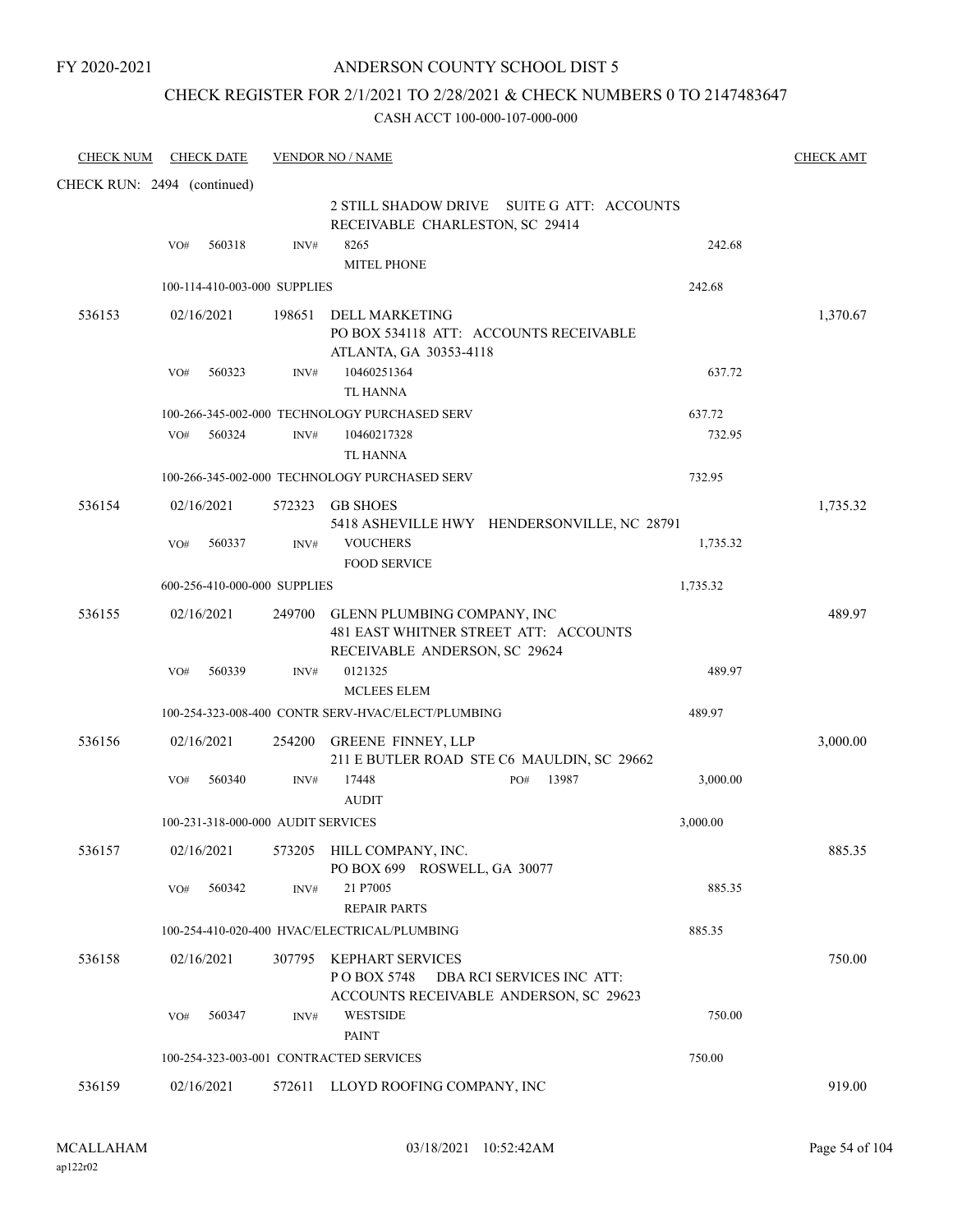# CHECK REGISTER FOR 2/1/2021 TO 2/28/2021 & CHECK NUMBERS 0 TO 2147483647

| <b>CHECK NUM</b>            |     | <b>CHECK DATE</b>                 |      | <b>VENDOR NO / NAME</b>                                           |                                            |          | <b>CHECK AMT</b> |
|-----------------------------|-----|-----------------------------------|------|-------------------------------------------------------------------|--------------------------------------------|----------|------------------|
| CHECK RUN: 2494 (continued) |     |                                   |      |                                                                   |                                            |          |                  |
|                             | VO# | 560350                            | INV# | 35670<br><b>MCCANTS</b>                                           | PO BOX 49308 GREENWOOD, SC 29649           | 919.00   |                  |
|                             |     |                                   |      | 100-254-323-005-001 CONTRACTED SERVICES                           |                                            | 919.00   |                  |
| 536160                      |     | 02/16/2021                        |      | 576574 LOC-DOC SECURITY<br>PO BOX 78987 CHARLOTTE, NC 28271       |                                            |          | 138.45           |
|                             | VO# | 560348                            | INV# | C203988<br><b>KEYS/LOCKS</b>                                      |                                            | 100.79   |                  |
|                             |     | 100-254-323-000-001 CONTRACT SRVS |      |                                                                   |                                            | 50.40    |                  |
|                             |     |                                   |      | 100-254-323-003-001 CONTRACTED SERVICES                           |                                            | 50.39    |                  |
|                             | VO# | 560349                            | INV# | C203992<br><b>KEYS/LOCKS</b>                                      |                                            | 37.66    |                  |
|                             |     |                                   |      | 100-254-323-020-001 CONTRACTED SERVICES                           |                                            | 37.66    |                  |
| 536161                      |     | 02/16/2021                        |      | 574358 MONSTER TECHNOLOGY, LLC<br>ANGELES, CA 90045               | 8726 S. SEPULVEDA BLVD SUITE D #B-152 LOS  |          | 703.00           |
|                             | VO# | 560355                            | INV# | IJH-6632<br><b>TONER</b>                                          |                                            | 703.00   |                  |
|                             |     | 100-112-410-017-000 SUPPLIES      |      |                                                                   |                                            | 703.00   |                  |
| 536162                      |     | 02/16/2021                        |      | 575317 PARTS TOWN, LLC                                            | 27787 NETWORK PLACE CHICAGO, IL 60673-1277 |          | 388.55           |
|                             | VO# | 560369                            | INV# | 26211998<br><b>REPAIR PARTS</b>                                   |                                            | 388.55   |                  |
|                             |     |                                   |      | 600-256-323-002-000 REPAIRS TO EQUIPMENT                          |                                            | 388.55   |                  |
| 536163                      |     | 02/16/2021                        |      | 575998 PRO KITCHEN ONLINE LLC<br>2115 COMMERCE DR CAYCE, SC 29033 |                                            |          | 1,979.93         |
|                             | VO# | 560370                            | INV# | 27137<br><b>GLENVIEW</b>                                          |                                            | 1,979.93 |                  |
|                             |     |                                   |      | 900-001-920-000-019 FANS - NO KID HUNGRY GRANT                    |                                            | 1,979.93 |                  |
| 536164                      |     | 02/16/2021                        |      | 571652 PROSOURCE LLC<br>P.O. BOX 5339 GREENVILLE, SC 29606        |                                            |          | 1,249.97         |
|                             | VO# | 560371                            | INV# | S2289402<br><b>REPAIR PARTS</b>                                   |                                            | 102.08   |                  |
|                             |     |                                   |      | 100-254-410-014-400 HVAC/ELECTRICAL/PLUMBING                      |                                            | 24.67    |                  |
|                             |     |                                   |      | 100-254-410-018-400 HVAC/ELECTRICAL/PLUMBING                      |                                            | 77.41    |                  |
|                             | VO# | 560372                            | INV# | S2291463<br><b>REPAIR PARTS</b>                                   |                                            | 303.30   |                  |
|                             |     |                                   |      | 100-254-410-002-400 HVAC/ELECTRICAL/PLUMBING                      |                                            | 151.65   |                  |
|                             |     |                                   |      | 100-254-410-003-400 HVAC/ELECTRICAL/PLUMBING                      |                                            | 151.65   |                  |
|                             | VO# | 560373                            | INV# | S2295327<br><b>REPAIR PARTS</b>                                   |                                            | 204.61   |                  |
|                             |     |                                   |      | 100-254-410-000-001 MAINT. SUPPLIES-STRUCTURES                    |                                            | 77.86    |                  |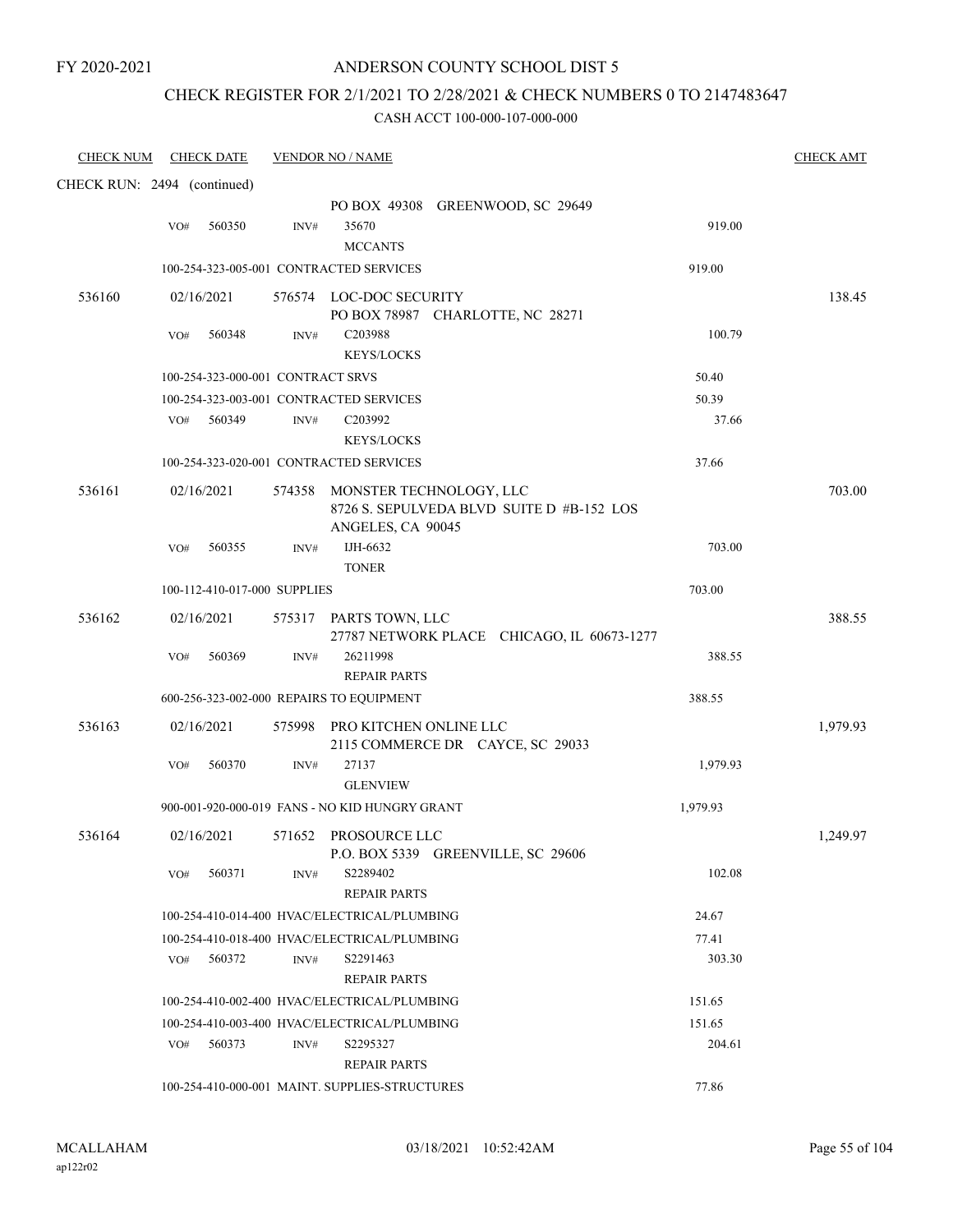### ANDERSON COUNTY SCHOOL DIST 5

### CHECK REGISTER FOR 2/1/2021 TO 2/28/2021 & CHECK NUMBERS 0 TO 2147483647

| <b>CHECK NUM</b>            |     | <b>CHECK DATE</b>                  |        | <b>VENDOR NO / NAME</b>                                                            |     |       |        | <b>CHECK AMT</b> |
|-----------------------------|-----|------------------------------------|--------|------------------------------------------------------------------------------------|-----|-------|--------|------------------|
| CHECK RUN: 2494 (continued) |     |                                    |        |                                                                                    |     |       |        |                  |
|                             |     |                                    |        | 100-254-410-014-001 SUPPLIES - MAINTENANCE                                         |     |       | 126.75 |                  |
|                             | VO# | 560374                             | INV#   | S2295313                                                                           |     |       | 239.22 |                  |
|                             |     |                                    |        | <b>REPAIR PARTS</b>                                                                |     |       |        |                  |
|                             |     |                                    |        | 100-254-410-012-400 HVAC/ELECTRICAL/PLUMBING                                       |     |       | 239.22 |                  |
|                             | VO# | 560375                             | INV#   | S2294862                                                                           |     |       | 190.00 |                  |
|                             |     |                                    |        | <b>REPAIR PARTS</b>                                                                |     |       |        |                  |
|                             |     |                                    |        | 100-254-410-001-400 HVAC/ELECTRICAL/PLUMBING                                       |     |       | 20.81  |                  |
|                             |     |                                    |        | 100-254-410-002-400 HVAC/ELECTRICAL/PLUMBING                                       |     |       | 93.48  |                  |
|                             |     |                                    |        | 100-254-410-008-400 HVAC/ELECTRICAL/PLUMBING                                       |     |       | 54.90  |                  |
|                             |     |                                    |        | 100-254-410-021-400 HVAC/ELECTRICAL/PLUMBING                                       |     |       | 20.81  |                  |
|                             | VO# | 560376                             | INV#   | 85936                                                                              |     |       | 210.76 |                  |
|                             |     |                                    |        | <b>REPAIR PARTS</b>                                                                |     |       |        |                  |
|                             |     |                                    |        | 100-254-410-011-400 HVAC/ELECTRICAL/PLUMBING                                       |     |       | 210.76 |                  |
| 536166<br>*                 |     | 02/16/2021                         |        | 576456 RED FOX DISTRIBUTION LLC                                                    |     |       |        | 419.24           |
|                             |     |                                    |        | 104 COMMERCE BLVD EASLEY, SC 29642                                                 |     |       |        |                  |
|                             | VO# | 560378                             | INV#   | 1213                                                                               |     |       | 419.24 |                  |
|                             |     |                                    |        | <b>COFFEE SHOP</b>                                                                 |     |       |        |                  |
|                             |     | 631-256-460-031-000 PURCHASED FOOD |        |                                                                                    |     |       | 419.24 |                  |
| 536167                      |     | 02/16/2021                         |        | 576678 REYNOLDS ADVANCED MATERIALS US INC                                          |     |       |        | 498.70           |
|                             |     |                                    |        | 3406 GREEN PARK CIRCLE CHARLOTTE, NC 28217                                         |     |       |        |                  |
|                             | VO# | 560379                             | INV#   | 5191287                                                                            | PO# | 13948 | 498.70 |                  |
|                             |     |                                    |        | 5191625                                                                            |     |       |        |                  |
|                             |     |                                    |        | 900-115-410-031-053 HAAS FOUND-ADV MANUF (AIT)                                     |     |       | 252.32 |                  |
|                             |     |                                    |        | 900-115-410-031-053 HAAS FOUND-ADV MANUF (AIT)                                     |     |       | 246.38 |                  |
| 536168                      |     | 02/16/2021                         | 445562 | <b>SC DHEC</b>                                                                     |     |       |        | 750.00           |
|                             |     |                                    |        | 2600 BULL STREET BACKFLOW PREVENTION                                               |     |       |        |                  |
|                             |     |                                    |        | COLUMBIA, SC 29201                                                                 |     |       |        |                  |
|                             | VO# | 560380                             | INV#   | <b>REGISTRATION</b>                                                                |     |       | 750.00 |                  |
|                             |     |                                    |        | <b>ERVIN &amp; WANSER</b>                                                          |     |       |        |                  |
|                             |     |                                    |        | 100-254-323-000-400 CONTRACT SRVS.-HVAC<br>100-254-323-000-400 CONTRACT SRVS.-HVAC |     |       | 375.00 |                  |
|                             |     |                                    |        |                                                                                    |     |       | 375.00 |                  |
| 536169                      |     | 02/16/2021                         | 568215 | SCHOOL LABELS.COM INC                                                              |     |       |        | 209.99           |
|                             |     |                                    |        | POBOX 2547 ATT: ACCOUNTS RECEIVABLE                                                |     |       |        |                  |
|                             | VO# | 560381                             | INV#   | CUMMING, GA 30028<br>17385                                                         |     |       | 209.99 |                  |
|                             |     |                                    |        | <b>NEVITT FOREST</b>                                                               |     |       |        |                  |
|                             |     | 100-111-410-012-000 SUPPLIES       |        |                                                                                    |     |       | 209.99 |                  |
|                             |     |                                    |        |                                                                                    |     |       |        |                  |
| 536170                      |     | 02/16/2021                         | 568954 | <b>SHRED A WAY</b><br>PO BOX 51132 ATT: ACCOUNTS RECEIVABLE                        |     |       |        | 103.00           |
|                             |     |                                    |        | PIEDMONT, SC 29673                                                                 |     |       |        |                  |
|                             | VO# | 560386                             | INV#   | A87694                                                                             |     |       | 38.00  |                  |
|                             |     |                                    |        | <b>NORTH POINTE</b>                                                                |     |       |        |                  |
|                             |     |                                    |        | 713-271-660-013-201 MISCELLANEOUS EXPENSE                                          |     |       | 38.00  |                  |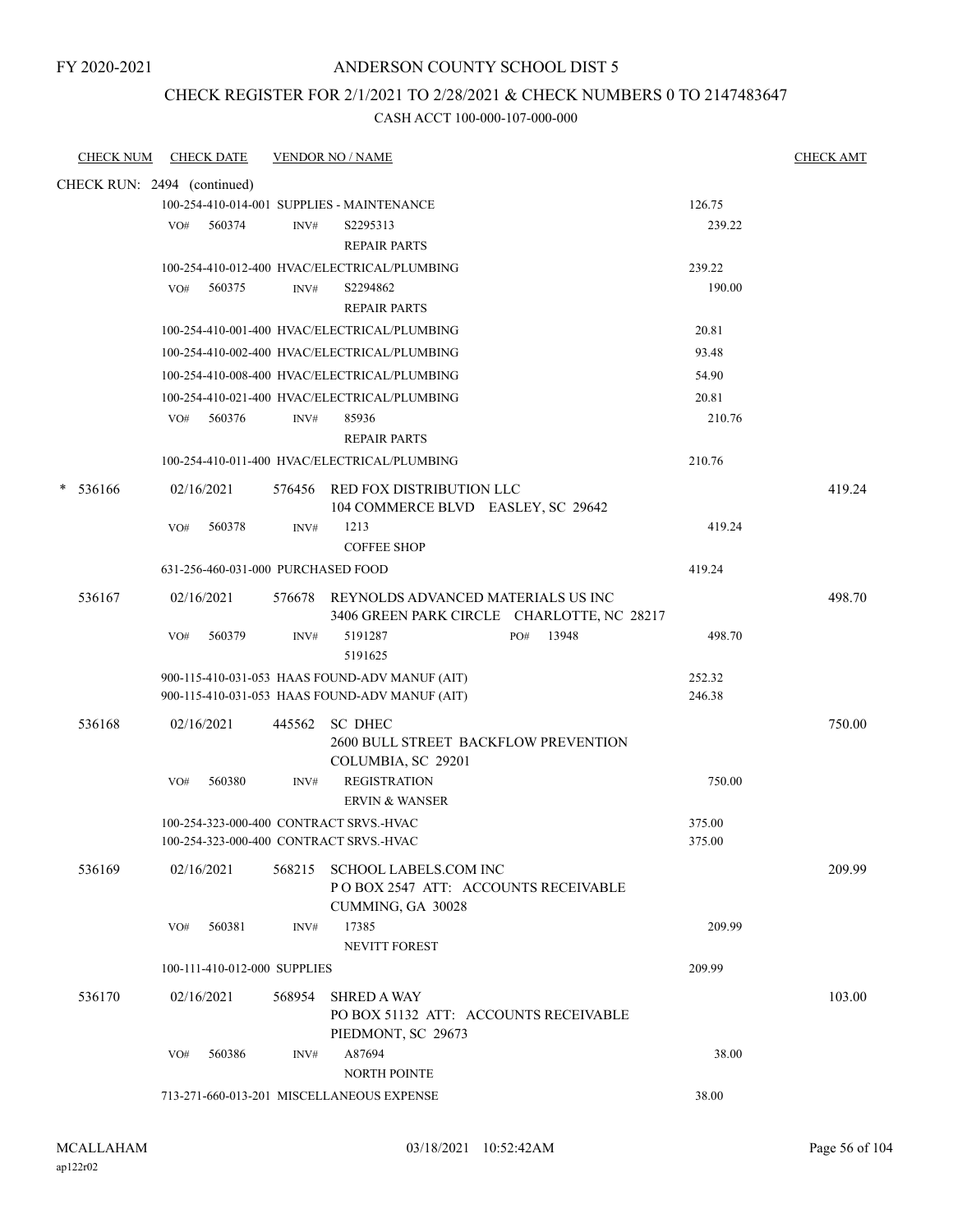## CHECK REGISTER FOR 2/1/2021 TO 2/28/2021 & CHECK NUMBERS 0 TO 2147483647

| <b>CHECK NUM</b>            |     | <b>CHECK DATE</b>               |                | <b>VENDOR NO / NAME</b>                                                              |     |       |          | <b>CHECK AMT</b> |
|-----------------------------|-----|---------------------------------|----------------|--------------------------------------------------------------------------------------|-----|-------|----------|------------------|
| CHECK RUN: 2494 (continued) |     |                                 |                |                                                                                      |     |       |          |                  |
|                             | VO# | 560387                          | INV#           | A87692<br><b>MIDWAY ELEM</b>                                                         |     |       | 65.00    |                  |
|                             |     |                                 |                | 717-190-660-017-201 MISCELLANEOUS EXPENSE                                            |     |       | 65.00    |                  |
| 536171                      |     | 02/16/2021                      | 571007         | SIMPLIFIED OFFICE SYSTEMS<br>6220 BUSH RIVER ROAD COLUMBIA, SC 29212                 |     |       |          | 291.10           |
|                             | VO# | 560388                          | INV#           | 210210-0012<br><b>COPIES</b>                                                         |     |       | 93.03    |                  |
|                             |     | 201-112-490-014-000 COPIER COST |                |                                                                                      |     |       | 93.03    |                  |
|                             | VO# | 560389                          | INV#           | 201130-0065<br><b>COPIES</b>                                                         |     |       | 79.50    |                  |
|                             |     | 100-115-410-003-000 SUPPLIES    |                |                                                                                      |     |       | 79.50    |                  |
|                             | VO# | 560390                          | $\text{INV}\#$ | 210209-0019<br><b>COPIES</b>                                                         |     |       | 118.57   |                  |
|                             |     |                                 |                | 201-112-490-016-000 OTHER/ COPIER COST                                               |     |       | 118.57   |                  |
| 536172                      |     | 02/16/2021                      | 569589         | <b>SREB</b><br>592 TENTH ST, NW ATTN: JAMES LEW ATLANTA, GA<br>30318-5776            |     |       |          | 2,425.00         |
|                             | VO# | 560391                          | INV#           | PO 13889<br><b>REGISTRATIONS</b>                                                     | PO# | 13889 | 2,425.00 |                  |
|                             |     |                                 |                | 329-224-333-000-000 TRIPS - WBL/HSTW                                                 |     |       | 2,425.00 |                  |
| 536173                      |     | 02/16/2021                      | 571571         | <b>TECHPOINT</b><br>144 PEARL INDUSTRIAL AVE HOSCHTON, GA 30548                      |     |       |          | 1,700.00         |
|                             | VO# | 560392                          | INV#           | 2878                                                                                 |     |       | 1,700.00 |                  |
|                             |     |                                 |                | <b>LABOR</b>                                                                         |     |       | 425.00   |                  |
|                             |     |                                 |                | 100-266-314-002-000 REPAIRS TO EQUIPMENT<br>100-266-314-006-000 REPAIRS TO EQUIPMENT |     |       | 425.00   |                  |
|                             |     |                                 |                | 100-266-314-012-000 REPAIRS TO EQUIPMENT                                             |     |       | 425.00   |                  |
|                             |     |                                 |                | 100-266-314-013-000 REPAIRS TO EQUIPMENT                                             |     |       | 425.00   |                  |
|                             |     |                                 |                |                                                                                      |     |       |          |                  |
| 536174                      |     | 02/16/2021                      | 501311         | THE COLLEGE BOARD<br>PO BOX 30171 NEW YORK, NY 10087-0171                            |     |       |          | 13,314.00        |
|                             | VO# | 560393                          | INV#           | ES00016005<br><b>TL HANNA</b>                                                        | PO# | 13988 | 8,474.00 |                  |
|                             |     |                                 |                | 319-221-312-000-000 PURCHASED SERVICES-TESTING                                       |     |       | 8,474.00 |                  |
|                             | VO# | 560394                          | INV#           | ES00017683<br>TL HANNA                                                               | PO# | 13988 | 113.00   |                  |
|                             |     |                                 |                | 319-221-312-000-000 PURCHASED SERVICES-TESTING                                       |     |       | 113.00   |                  |
|                             | VO# | 560395                          | INV#           | ES00015280<br><b>WESTSIDE</b>                                                        | PO# | 13988 | 4,629.00 |                  |
|                             |     |                                 |                | 319-221-312-000-000 PURCHASED SERVICES-TESTING                                       |     |       | 4,629.00 |                  |
|                             | VO# | 560396                          | INV#           | ES00017546<br><b>WESTSIDE</b>                                                        | PO# | 13988 | 98.00    |                  |
|                             |     |                                 |                | 319-221-312-000-000 PURCHASED SERVICES-TESTING                                       |     |       | 98.00    |                  |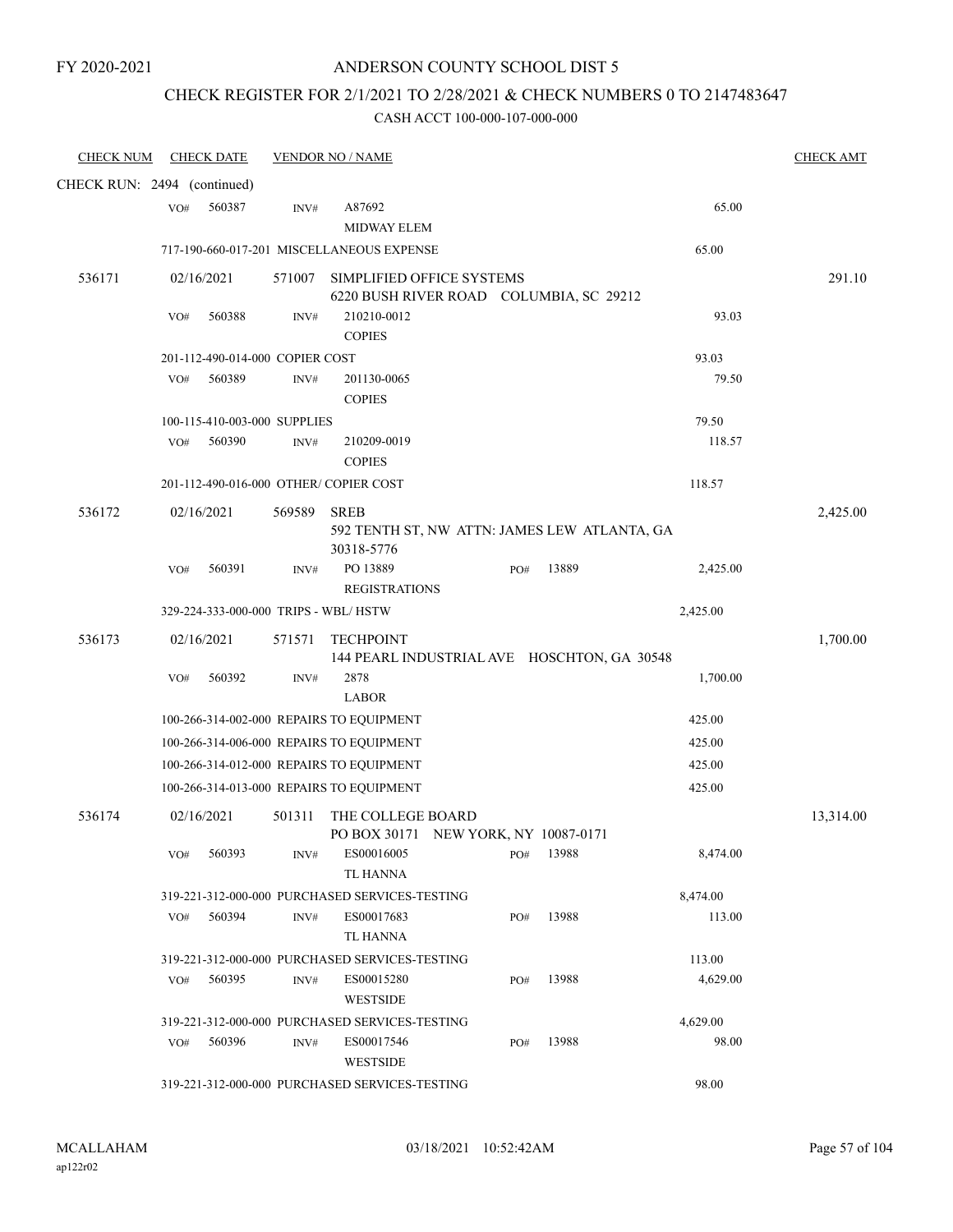### ANDERSON COUNTY SCHOOL DIST 5

### CHECK REGISTER FOR 2/1/2021 TO 2/28/2021 & CHECK NUMBERS 0 TO 2147483647

| <b>CHECK NUM</b>            | <b>CHECK DATE</b> |        |                              | <b>VENDOR NO / NAME</b>                                                                     |     |       |          | <b>CHECK AMT</b> |
|-----------------------------|-------------------|--------|------------------------------|---------------------------------------------------------------------------------------------|-----|-------|----------|------------------|
| CHECK RUN: 2494 (continued) |                   |        |                              |                                                                                             |     |       |          |                  |
| 536175                      | 02/16/2021        |        |                              | 567050 THE GREAT BOOKS FOUNDATION<br>233 N. MICHIGAN AVE, STE 420 CHICAGO, IL<br>60601-5813 |     |       |          | 550.53           |
|                             | VO#               | 560397 | INV#                         | 0052949<br><b>SUPPLIES</b>                                                                  | PO# | 13922 | 550.53   |                  |
|                             |                   |        |                              | 100-221-410-000-000 SUPPLIES AND MATERIALS                                                  |     |       | 550.53   |                  |
| 536176                      | 02/16/2021        |        |                              | 573554 THOR GUARD, INC.<br>PO BOX 451987 SUNRISE, FL 33345-1987                             |     |       |          | 1,500.00         |
|                             | VO#               | 560398 | INV#                         | 56180<br><b>RENEWAL</b>                                                                     |     |       | 1,500.00 |                  |
|                             |                   |        |                              | 100-254-323-002-600 MAINTENANCE SERVICES                                                    |     |       | 750.00   |                  |
|                             |                   |        |                              | 100-254-323-003-600 MAINTENANCE SERVICES                                                    |     |       | 750.00   |                  |
| 536177                      | 02/16/2021        |        |                              | 571546 TUCKER MATERIALS, INC<br>P.O. BOX 8 MAULDIN, SC 29662                                |     |       |          | 102.72           |
|                             | VO#               | 560400 | INV#                         | 7210596<br><b>SUPPLIES</b>                                                                  |     |       | 102.72   |                  |
|                             |                   |        |                              | 100-254-410-000-001 MAINT, SUPPLIES-STRUCTURES                                              |     |       | 102.72   |                  |
| 536178                      | 02/16/2021        |        |                              | 572513 UNITED LASER<br>P.O. BOX 6889 FLORENCE, SC 29501                                     |     |       |          | 182.97           |
|                             | VO#               | 560401 | INV#                         | 212058<br><b>TONER</b>                                                                      |     |       | 182.97   |                  |
|                             |                   |        | 100-114-410-001-ALT SUPPLIES |                                                                                             |     |       | 182.97   |                  |
| 536179                      | 02/16/2021        |        |                              | 573815 UNITED REFRIGERATION, INC<br>PO BOX 740703 ATLANTA, GA 30374-0703                    |     |       |          | 636.11           |
|                             | VO#               | 560402 | INV#                         | 77170401<br><b>SUPPLIES</b>                                                                 |     |       | 87.74    |                  |
|                             |                   |        |                              | 600-256-323-016-000 REPAIRS TO EQUIPMENT                                                    |     |       | 87.74    |                  |
|                             | VO#               | 560403 | INV#                         | 77000068<br><b>SUPPLIES</b>                                                                 |     |       | 187.12   |                  |
|                             |                   |        |                              | 600-256-323-008-000 REPAIRS TO EQUIPMENT                                                    |     |       | 187.12   |                  |
|                             | VO#               | 560404 | INV#                         | 76732588<br><b>SUPPLIES</b>                                                                 |     |       | 361.25   |                  |
|                             |                   |        |                              | 600-256-323-019-000 REPAIRS TO EQUIPMENT                                                    |     |       | 361.25   |                  |
| 536180                      | 02/16/2021        |        |                              | 576674 UPSTATE INDUSTRIAL SUPPLIES INC<br>PO BOX 469 SANDY SPRINGS, SC 29677                |     |       |          | 329.86           |
|                             | VO#               | 560405 | INV#                         | 68554<br><b>SUPPLIES</b>                                                                    | PO# | 13934 | 329.86   |                  |
|                             |                   |        |                              | 900-115-410-031-053 HAAS FOUND-ADV MANUF (AIT)                                              |     |       | 329.86   |                  |
| 536181                      | 02/16/2021        |        | 524353                       | WAL-MART COMMUNITY/GEMB<br>POBOX 530934 ATT: ACCOUNTS RECEIVABLE<br>ATLANTA, GA 30353-0934  |     |       |          | 390.86           |
|                             | VO#               | 560406 | INV#                         | 2021 5306                                                                                   |     |       | 390.86   |                  |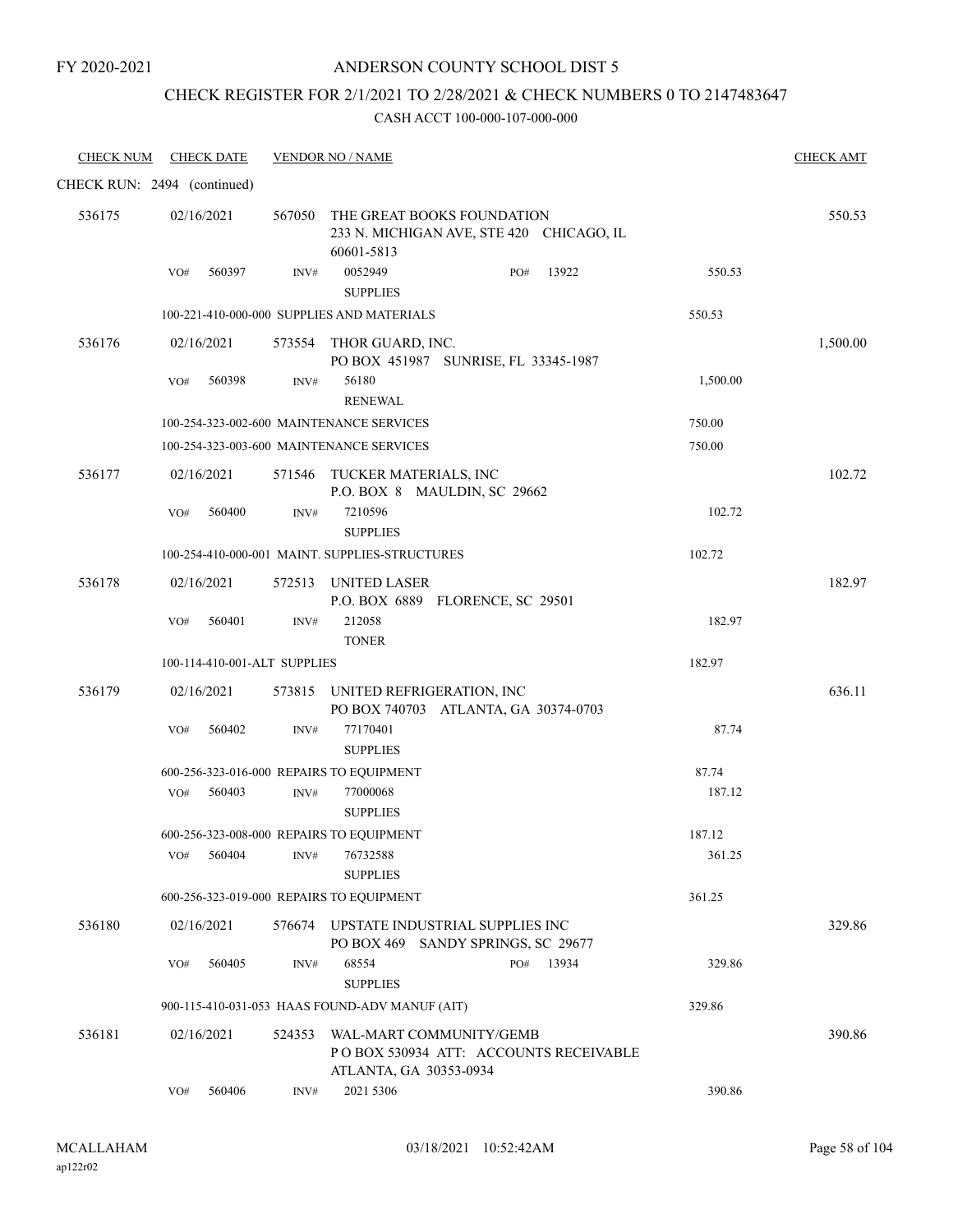CHECK REGISTER FOR 2/1/2021 TO 2/28/2021 & CHECK NUMBERS 0 TO 2147483647

| <b>CHECK NUM</b>            | <b>CHECK DATE</b>                      |                | <b>VENDOR NO / NAME</b>                                                    |                                            |          | <b>CHECK AMT</b> |  |
|-----------------------------|----------------------------------------|----------------|----------------------------------------------------------------------------|--------------------------------------------|----------|------------------|--|
| CHECK RUN: 2494 (continued) |                                        |                |                                                                            |                                            |          |                  |  |
|                             |                                        |                | <b>GLENVIEW</b>                                                            |                                            |          |                  |  |
|                             |                                        |                | 100-113-410-020-VEN SUPPLY-ADDT'L FOR LOST VENDING                         |                                            | 24.96    |                  |  |
|                             |                                        |                | 720-271-660-020-663 ATHLETIC GENERAL EXPENSE                               |                                            | 12.82    |                  |  |
|                             |                                        |                | 720-271-660-020-666 CONCESSIONS EXPENSE                                    |                                            | 311.92   |                  |  |
|                             |                                        |                | 802-113-410-020-000 SUPPLIES - RETENTION                                   |                                            | 41.16    |                  |  |
| 536182                      | 02/16/2021                             |                | 573864 WELLS FARGO VENDOR FIN SERV<br>PO BOX 105710 ATLANTA, GA 30348-5710 |                                            |          | 502.32           |  |
|                             | VO#<br>560407                          | INV#           | 5013689565<br><b>COPIER</b>                                                |                                            | 502.32   |                  |  |
|                             | 100-181-410-023-000 SUPPLIES-ADULT ED. |                |                                                                            |                                            | 502.32   |                  |  |
| 16168                       | 02/16/2021                             |                | 572731 ACCO BRANDS USA LLC<br>PO BOX 203412 DALLAS, TX 75320-3412          |                                            |          | 533.97 E         |  |
|                             | 560303<br>VO#                          | INV#           | 4715410091<br>HOMELAND PARK                                                | 13817<br>PO#                               | 533.97   |                  |  |
|                             |                                        |                | 201-112-410-011-000 SUPPLIES AND MATERIALS                                 |                                            | 533.97   |                  |  |
| 16169                       | 02/16/2021<br>560291<br>VO#            | 564954<br>INV# | <b>EMPLOYEE VENDOR</b><br>DEC-FEB<br><b>MILEAGE</b>                        |                                            | 104.36   | 104.36 E         |  |
|                             |                                        |                | 900-188-333-000-006 TRIPS/ IN-DISTRICT TRAVEL                              |                                            | 104.36   |                  |  |
| 16170                       | 02/16/2021                             |                | 569307 CAROLINA PCO SUPPLY CO. INC<br>SC 29171                             | POBOX 3517 ATT: ACCOUNTS RECEIVABLE CAYCE, |          | $1,177.00$ E     |  |
|                             | 560313<br>VO#                          | INV#           | 142365<br><b>SUPPLIES</b>                                                  |                                            | 1,177.00 |                  |  |
|                             | 100-254-410-000-500 PEST MANAGEMENT    |                |                                                                            |                                            | 1,177.00 |                  |  |
| 16171                       | 02/16/2021<br>560301<br>VO#            | 186050<br>INV# | <b>EMPLOYEE VENDOR</b><br><b>DRUMSTICKS</b><br><b>REIMBURSEMENT</b>        |                                            | 239.40   | 239.40 E         |  |
|                             |                                        |                | 817-112-410-014-000 SUPPLIES AND MATERIALS                                 |                                            | 239.40   |                  |  |
| 16172                       | 02/16/2021                             | 187300         | CRESCENT SUPPLY CO, INC<br>GREENVILLE, SC 29604                            | POBOX 8798 ATT: ACCOUNTS RECEIVABLE        |          | 794.26 E         |  |
|                             | 560319<br>VO#                          | INV#           | 396135<br><b>SUPPLIES</b>                                                  | 13862<br>PO#                               | 385.20   |                  |  |
|                             |                                        |                | 100-000-170-000-000 WAREHOUSE INVENTORY                                    |                                            | 385.20   |                  |  |
|                             | 560320<br>VO#                          | INV#           | 396100<br><b>SUPPLIES</b>                                                  |                                            | 372.72   |                  |  |
|                             |                                        |                | 100-254-410-011-400 HVAC/ELECTRICAL/PLUMBING                               |                                            | 372.72   |                  |  |
|                             | 560321<br>VO#                          | INV#           | 396137<br><b>SUPPLIES</b>                                                  |                                            | 21.94    |                  |  |
|                             |                                        |                | 100-254-410-005-400 HVAC/ELECTRICAL/PLUMBING                               |                                            | 21.94    |                  |  |
|                             | VO# 560322                             | INV#           | 396139                                                                     |                                            | 14.40    |                  |  |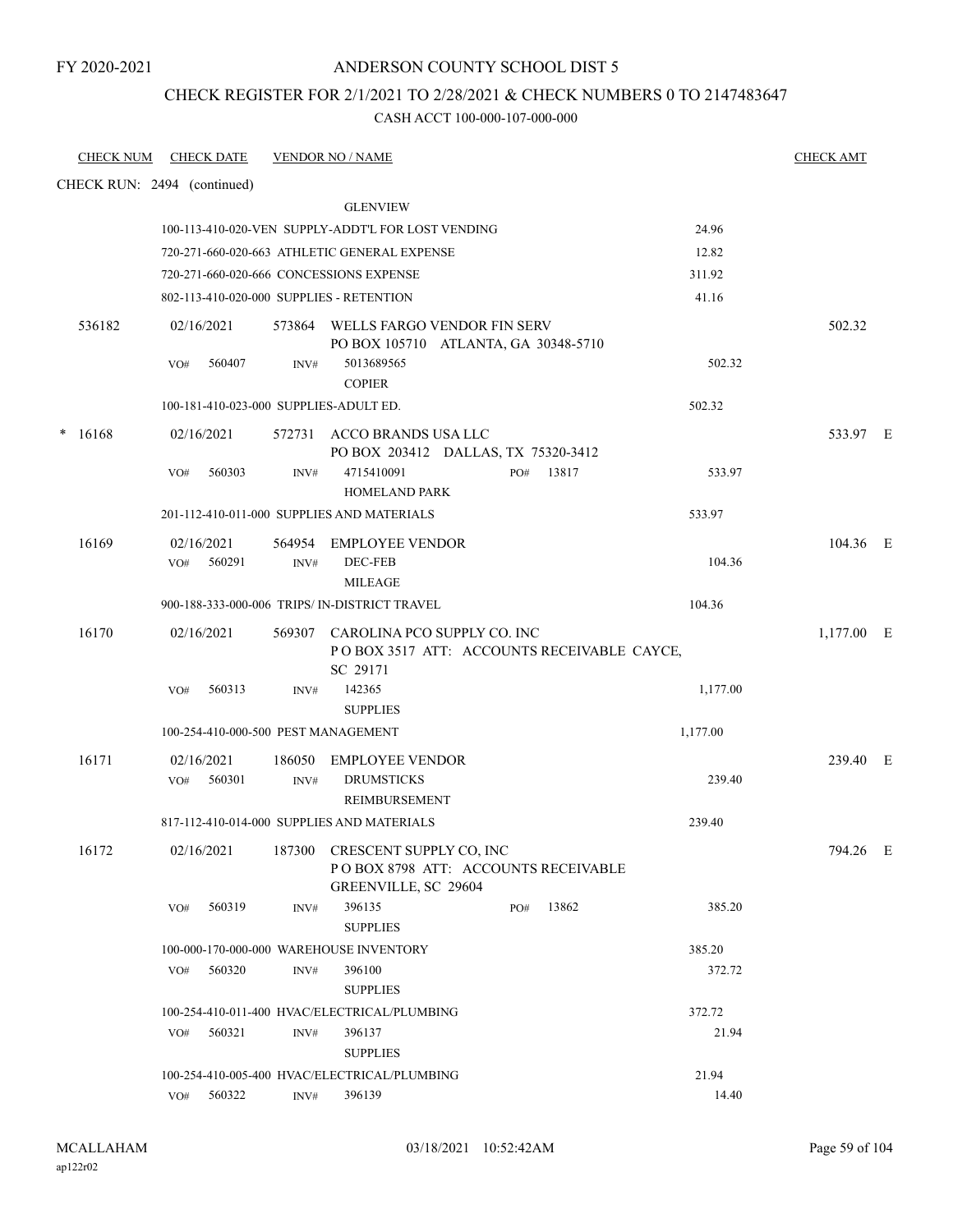### CHECK REGISTER FOR 2/1/2021 TO 2/28/2021 & CHECK NUMBERS 0 TO 2147483647

| <b>CHECK NUM</b>            |            | <b>CHECK DATE</b>                                            |        | <b>VENDOR NO / NAME</b>                          |     |       |                 | <b>CHECK AMT</b> |  |
|-----------------------------|------------|--------------------------------------------------------------|--------|--------------------------------------------------|-----|-------|-----------------|------------------|--|
| CHECK RUN: 2494 (continued) |            |                                                              |        |                                                  |     |       |                 |                  |  |
|                             |            |                                                              |        | <b>SUPPLIES</b>                                  |     |       |                 |                  |  |
|                             |            |                                                              |        | 100-254-410-023-400 SUPPLIES-HVAC/ELECT/PLUMBING |     |       | 14.40           |                  |  |
| 16173                       | 02/16/2021 |                                                              |        | 573394 EMPLOYEE VENDOR                           |     |       |                 | 133.62 E         |  |
|                             | VO#        | 560294                                                       | INV#   | 100 DAY MATH                                     |     |       | 133.62          |                  |  |
|                             |            |                                                              |        | REIMBURSEMENT                                    |     |       |                 |                  |  |
|                             |            |                                                              |        | 201-112-410-007-000 SUPPLIES AND MATERIALS       |     |       | 133.62          |                  |  |
| 16174                       | 02/16/2021 |                                                              | 564637 | EMD ELECTRIC MOTORS & DRIVES INC                 |     |       |                 | 1,619.59 E       |  |
|                             |            |                                                              |        | POBOX 2565 ATT: ACCOUNTS RECEIVABLE              |     |       |                 |                  |  |
|                             | VO#        | 560325                                                       | INV#   | ANDERSON, SC 29622<br>0055988                    |     |       | 1,205.24        |                  |  |
|                             |            |                                                              |        | <b>REPAIR</b>                                    |     |       |                 |                  |  |
|                             |            |                                                              |        | 100-254-410-003-400 HVAC/ELECTRICAL/PLUMBING     |     |       | 1,205.24        |                  |  |
|                             | VO#        | 560326                                                       | INV#   | 0055891                                          |     |       | 414.35          |                  |  |
|                             |            |                                                              |        | <b>REPAIR</b>                                    |     |       |                 |                  |  |
|                             |            |                                                              |        | 600-256-323-020-000 REPAIRS TO EQUIPMENT         |     |       | 414.35          |                  |  |
| 16175                       | 02/16/2021 |                                                              |        | 569871 FOLLETT SCHOOL SOLUTIONS, INC             |     |       |                 | 5,879.24 E       |  |
|                             |            |                                                              |        | 91826 COLLECTION CENTER DRIVE ATT: ACCOUNTS      |     |       |                 |                  |  |
|                             |            |                                                              |        | RECEIVABLE CHICAGO, IL 60693-0918                |     |       |                 |                  |  |
|                             | VO#        | 560327                                                       | INV#   | 806598<br><b>TL HANNA</b>                        | PO# | 13830 | 2,449.59        |                  |  |
|                             |            | 100-222-410-002-000 SUPPLIES                                 |        |                                                  |     |       | 356.98          |                  |  |
|                             |            | 100-222-410-002-000 SUPPLIES                                 |        |                                                  |     |       | 2,092.61        |                  |  |
|                             |            | VO# 560328                                                   | INV#   | 779210                                           | PO# | 13679 | 2,199.19        |                  |  |
|                             |            |                                                              |        | <b>TL HANNA</b>                                  |     |       |                 |                  |  |
|                             |            | 100-222-410-002-000 SUPPLIES                                 |        |                                                  |     |       | 94.09           |                  |  |
|                             |            | 100-222-410-002-000 SUPPLIES                                 |        |                                                  |     |       | 1,549.18        |                  |  |
|                             |            | 100-222-410-002-000 SUPPLIES<br>100-222-410-002-000 SUPPLIES |        |                                                  |     |       | 488.44<br>67.48 |                  |  |
|                             | VO#        | 560329                                                       | INV#   | 793148                                           |     |       | 1,230.46        |                  |  |
|                             |            |                                                              |        | <b>CENTERVILLE ELEM</b>                          |     |       |                 |                  |  |
|                             |            | 100-222-410-007-000 SUPPLIES                                 |        |                                                  |     |       | 770.00          |                  |  |
|                             |            | 100-222-410-007-000 SUPPLIES                                 |        |                                                  |     |       | 387.47          |                  |  |
|                             |            | 707-190-660-007-305 LIBRARY EXPENSE                          |        |                                                  |     |       | 72.99           |                  |  |
| 16176                       | 02/16/2021 |                                                              | 237555 | <b>FORMS &amp; SUPPLY</b>                        |     |       |                 | 1,172.86 E       |  |
|                             |            |                                                              |        | POBOX 563953 ATT: ACCOUNTS RECEIVABLE            |     |       |                 |                  |  |
|                             |            | 560330                                                       |        | CHARLOTTE, NC 28256<br>5683765                   |     |       | 41.86           |                  |  |
|                             | VO#        |                                                              | INV#   | NORTH POINTE                                     |     |       |                 |                  |  |
|                             |            |                                                              |        | 713-271-660-013-201 MISCELLANEOUS EXPENSE        |     |       | 41.86           |                  |  |
|                             | VO#        | 560332                                                       | INV#   | 5675489                                          | PO# | 13939 | 382.80          |                  |  |
|                             |            |                                                              |        | <b>SUPPLIES</b>                                  |     |       |                 |                  |  |
|                             |            |                                                              |        | 201-112-410-011-000 SUPPLIES AND MATERIALS       |     |       | 255.20          |                  |  |
|                             |            |                                                              |        | 201-112-410-011-000 SUPPLIES AND MATERIALS       |     |       | 127.60          |                  |  |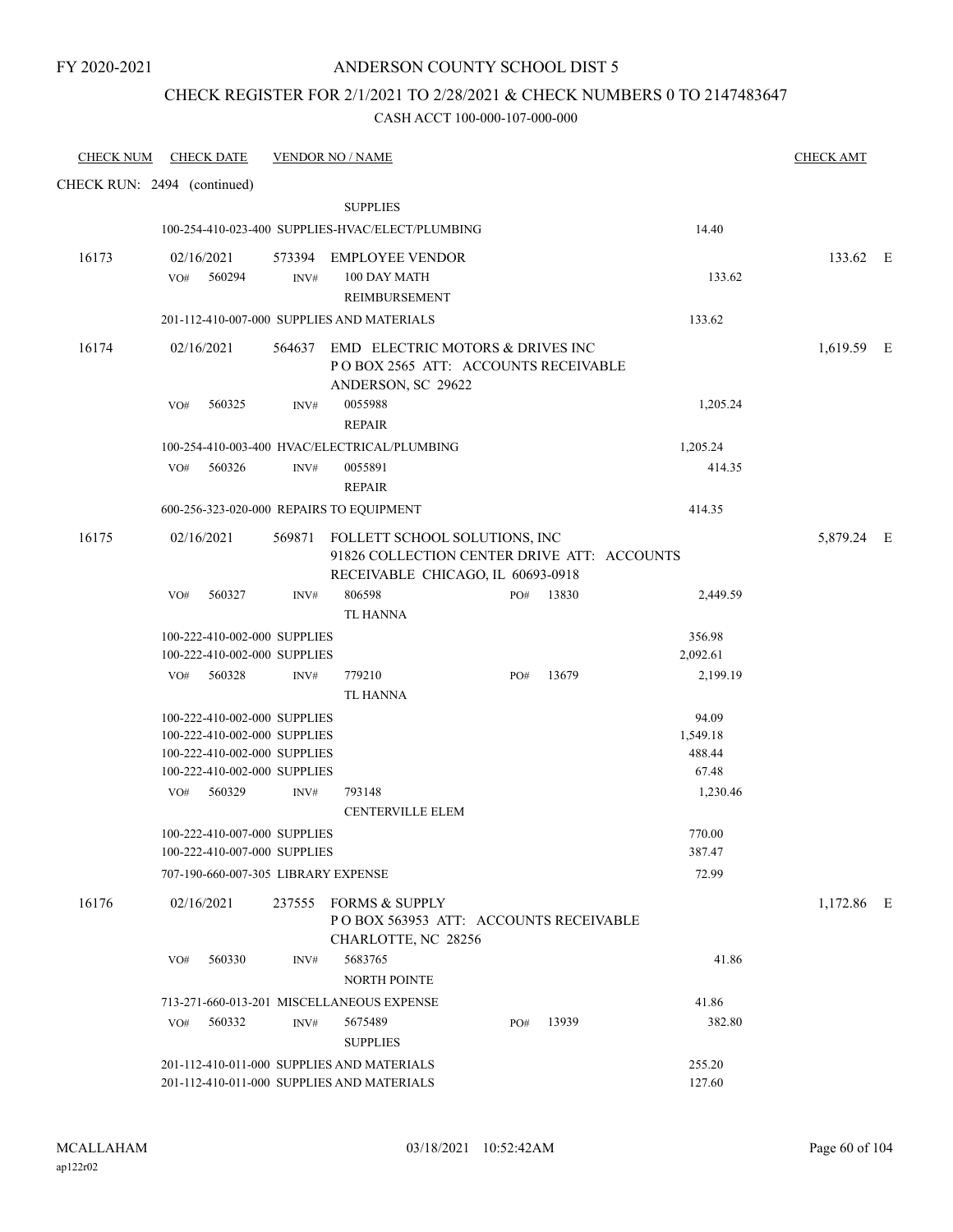### ANDERSON COUNTY SCHOOL DIST 5

# CHECK REGISTER FOR 2/1/2021 TO 2/28/2021 & CHECK NUMBERS 0 TO 2147483647

| <b>CHECK NUM</b> | <b>CHECK DATE</b>                       | <b>VENDOR NO / NAME</b> |                                                           |     |       |          | <b>CHECK AMT</b> |  |
|------------------|-----------------------------------------|-------------------------|-----------------------------------------------------------|-----|-------|----------|------------------|--|
|                  | CHECK RUN: 2494 (continued)             |                         |                                                           |     |       |          |                  |  |
|                  | 560333<br>VO#                           | INV#                    | 5686399                                                   |     |       | 99.99    |                  |  |
|                  |                                         |                         | <b>SUPPLIES</b>                                           |     |       |          |                  |  |
|                  | 100-113-410-006-000 SUPPLIES            |                         |                                                           |     |       | 99.99    |                  |  |
|                  | 560334<br>VO#                           | INV#                    | 5686953                                                   |     |       | 128.56   |                  |  |
|                  |                                         |                         | <b>SUPPLIES</b>                                           |     |       |          |                  |  |
|                  |                                         |                         | 715-271-660-015-201 MISCELLANEOUS EXPENSE                 |     |       | 128.56   |                  |  |
|                  | 560335<br>VO#                           | INV#                    | 5692149                                                   |     |       | 172.54   |                  |  |
|                  |                                         |                         | <b>SUPPLIES</b>                                           |     |       |          |                  |  |
|                  |                                         |                         | 708-271-660-008-201 MISCELLANEOUS EXPENSE                 |     |       | 172.54   |                  |  |
|                  | 560336<br>VO#                           | INV#                    | 5682464                                                   |     |       | 229.41   |                  |  |
|                  |                                         |                         | <b>SUPPLIES</b>                                           |     |       |          |                  |  |
|                  | 100-112-410-011-000 SUPPLIES            |                         |                                                           |     |       | 100.00   |                  |  |
|                  | 100-147-410-011-000 SUPPLIES            |                         |                                                           |     |       | 129.41   |                  |  |
|                  | 560351<br>VO#                           | INV#                    | 5689637                                                   | PO# | 13939 | 117.70   |                  |  |
|                  |                                         |                         | <b>BARRIER</b>                                            |     |       |          |                  |  |
|                  | 100-233-410-000-000 SUPPLIES            |                         |                                                           |     |       | 117.70   |                  |  |
| 16178<br>*       | 02/16/2021                              |                         | 241365 G&G SALES AND SERVICE                              |     |       |          | 2,181.00 E       |  |
|                  |                                         |                         | 3359 KENNERLY ROAD ATT: ACCOUNTS RECEIVABLE               |     |       |          |                  |  |
|                  |                                         |                         | IRMO, SC 29063-8505                                       |     |       |          |                  |  |
|                  | 560338<br>VO#                           | INV#                    | 4699<br>TL HANNA                                          |     |       | 2,181.00 |                  |  |
|                  |                                         |                         |                                                           |     |       |          |                  |  |
|                  | 100-254-323-002-001 CONTRACTED SERVICES |                         |                                                           |     |       | 2,181.00 |                  |  |
| 16180<br>*       | 02/16/2021                              |                         | 276355 IPC SUPPLY, INC                                    |     |       |          | 1,665.99 E       |  |
|                  |                                         |                         | POBOX 1987 ATT: ACCOUNTS RECEIVABLE<br>ANDERSON, SC 29622 |     |       |          |                  |  |
|                  | 560343<br>VO#                           | INV#                    | 47037                                                     | PO# | 13899 | 1,665.99 |                  |  |
|                  |                                         |                         | <b>DETERGENT</b>                                          |     |       |          |                  |  |
|                  | 100-000-170-000-000 WAREHOUSE INVENTORY |                         |                                                           |     |       | 1,665.99 |                  |  |
|                  |                                         |                         |                                                           |     |       |          |                  |  |
| $* 16182$        | 02/16/2021                              | 564696                  | JOHNSTONE SUPPLY<br>POBOX 17466 GREENVILLE, SC 29606      |     |       |          | 111.22 E         |  |
|                  | VO# 560344                              | INV#                    | 4019690                                                   |     |       | 41.03    |                  |  |
|                  |                                         |                         | <b>REPAIR PARTS</b>                                       |     |       |          |                  |  |
|                  |                                         |                         | 100-254-410-006-400 HVAC/ELECTRICAL/PLUMBING              |     |       | 41.03    |                  |  |
|                  | 560345<br>VO#                           | $\text{INV}\#$          | 4019621                                                   |     |       | 70.19    |                  |  |
|                  |                                         |                         | <b>REPAIR PARTS</b>                                       |     |       |          |                  |  |
|                  |                                         |                         | 100-254-410-005-400 HVAC/ELECTRICAL/PLUMBING              |     |       | 70.19    |                  |  |
| 16183            | 02/16/2021                              | 563608                  | JW PEPPER & SON, INC                                      |     |       |          | 658.00 E         |  |
|                  |                                         |                         | POBOX 642 ATT: ACCOUNTS RECEIVABLE EXTON,                 |     |       |          |                  |  |
|                  |                                         |                         | PA 19341                                                  |     |       |          |                  |  |
|                  | 560346<br>VO#                           | INV#                    | 362956745                                                 |     |       | 658.00   |                  |  |
|                  |                                         |                         | SOUTHWOOD                                                 |     |       |          |                  |  |
|                  |                                         |                         | 309-113-410-021-000 SUPPLIES AND MATERIALS                |     |       | 658.00   |                  |  |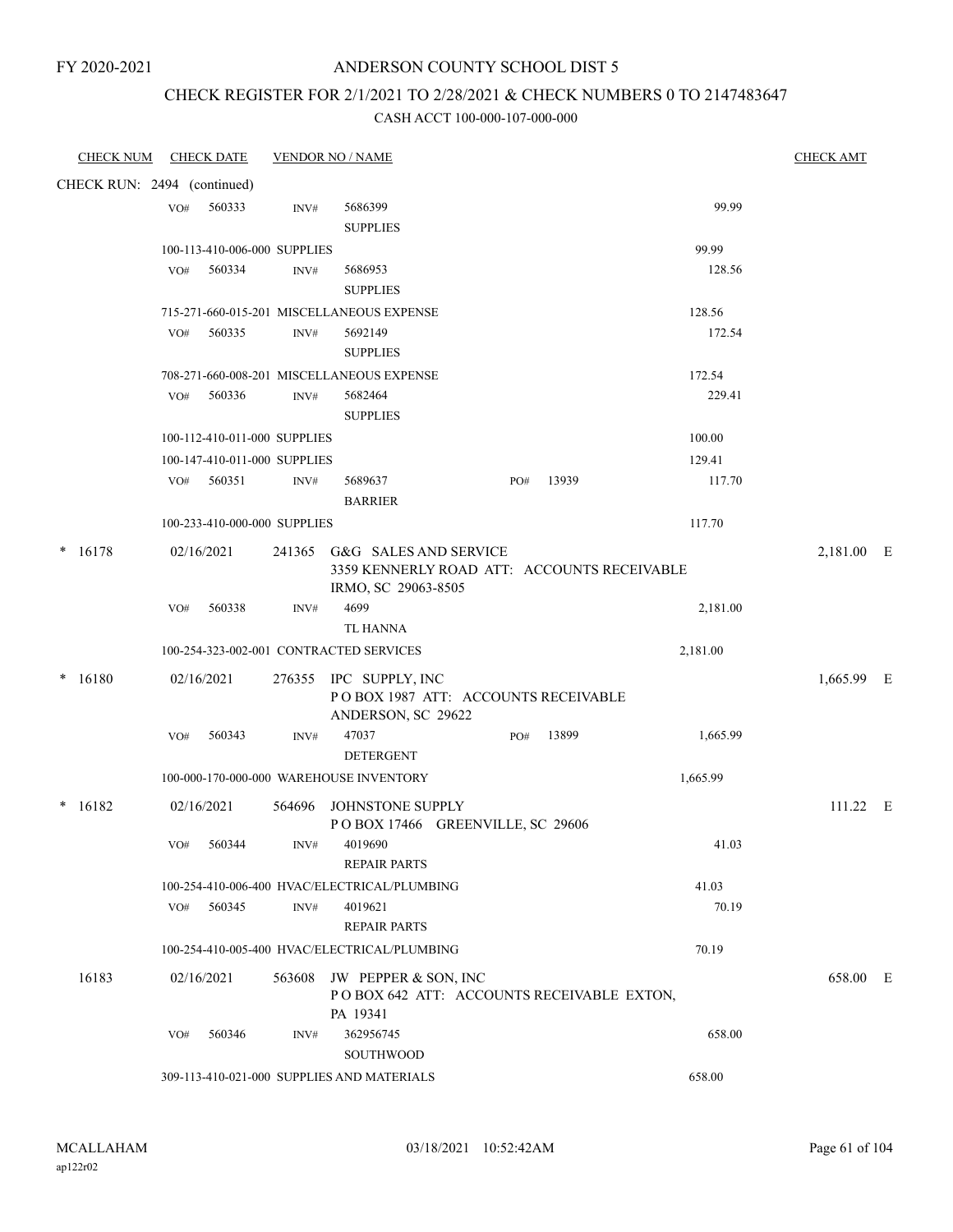#### ANDERSON COUNTY SCHOOL DIST 5

### CHECK REGISTER FOR 2/1/2021 TO 2/28/2021 & CHECK NUMBERS 0 TO 2147483647

| <b>CHECK NUM</b>            |     | <u>CHECK DATE</u>            |                | <b>VENDOR NO / NAME</b>                                             |                                           |          | <b>CHECK AMT</b> |  |
|-----------------------------|-----|------------------------------|----------------|---------------------------------------------------------------------|-------------------------------------------|----------|------------------|--|
| CHECK RUN: 2494 (continued) |     |                              |                |                                                                     |                                           |          |                  |  |
| 16184                       | VO# | 02/16/2021<br>560352         | $\text{INV}\#$ | 570294 MARIANNA INDUSTRIES<br>OMAHA, NE 68137-1296<br>001-048516-21 | 11222 "I" STREET ATT: ACCOUNTS RECEIVABLE | 2,375.59 | 2,485.09 E       |  |
|                             |     |                              |                | <b>SUPPLIES</b>                                                     |                                           |          |                  |  |
|                             |     |                              |                | 731-271-660-031-823 COSMETOLOGY EXPENSE                             |                                           | 2,375.59 |                  |  |
|                             | VO# | 560353                       | $\text{INV}\#$ | 001-050115-21<br><b>SUPPLIES</b>                                    |                                           | 109.50   |                  |  |
|                             |     |                              |                | 731-271-660-031-823 COSMETOLOGY EXPENSE                             |                                           | 109.50   |                  |  |
| 16185                       |     | 02/16/2021                   |                | 575830 EMPLOYEE VENDOR                                              |                                           |          | 222.36 E         |  |
|                             |     | VO# 560299                   | INV#           | <b>SUPPLIES</b><br>REIMBURSEMENT                                    |                                           | 222.36   |                  |  |
|                             |     | 100-212-410-007-000 SUPPLIES |                |                                                                     |                                           | 222.36   |                  |  |
| 16187<br>$\ast$             |     | 02/16/2021                   |                | 570874 NEW READERS PRESS<br>101 WYOMING STREET SYRACUSE, NY 13204   |                                           |          | 204.87 E         |  |
|                             | VO# | 560356                       | $\text{INV}\#$ | 1174<br>CUST# C-04630                                               |                                           | 204.87   |                  |  |
|                             |     | 243-182-410-023-REV SUPPLIES |                |                                                                     |                                           | 204.87   |                  |  |
| 16188                       |     | 02/16/2021                   |                | 389900 OFFICE DEPOT<br>POBOX 1413 CHARLOTTE, NC 28201-1413          |                                           |          | 1,064.40 E       |  |
|                             | VO# | 560357                       | INV#           | 141355481001<br><b>SUPPLIES</b>                                     |                                           | 138.81   |                  |  |
|                             |     |                              |                | 100-254-410-000-055 OFFICE SUPPLIES & FURNITURE                     |                                           | 138.81   |                  |  |
|                             |     | VO# 560358                   | INV#           | 141355481002<br><b>SUPPLIES</b>                                     |                                           | 82.27    |                  |  |
|                             |     |                              |                | 100-254-410-000-055 OFFICE SUPPLIES & FURNITURE                     |                                           | 82.27    |                  |  |
|                             | VO# | 560359                       | INV#           | 149067172001<br><b>SUPPLIES</b>                                     |                                           | 68.57    |                  |  |
|                             |     |                              |                | 326-111-410-000-000 SCIENCE KITS SUPPLIES                           |                                           | 68.57    |                  |  |
|                             | VO# | 560360                       | INV#           | 152423083001<br><b>SUPPLIES</b>                                     |                                           | 31.34    |                  |  |
|                             |     | 124-114-410-024-000 SUPPLIES |                |                                                                     |                                           | 31.34    |                  |  |
|                             |     | $VO#$ 560361                 | INV#           | 152421913001<br><b>SUPPLIES</b>                                     |                                           | 28.50    |                  |  |
|                             |     | 100-114-410-001-ALT SUPPLIES |                |                                                                     |                                           | 28.50    |                  |  |
|                             | VO# | 560362                       | INV#           | 152587408001<br><b>SUPPLIES</b>                                     |                                           | 12.52    |                  |  |
|                             |     | 100-147-410-000-000 SUPPLIES |                |                                                                     |                                           | 12.52    |                  |  |
|                             | VO# | 560363                       | INV#           | 148943284001<br><b>SUPPLIES</b>                                     |                                           | 270.75   |                  |  |
|                             |     | 100-114-410-003-000 SUPPLIES |                |                                                                     |                                           | 270.75   |                  |  |
|                             |     | VO# 560364                   | INV#           | 2464053068<br><b>SUPPLIES</b>                                       |                                           | 52.39    |                  |  |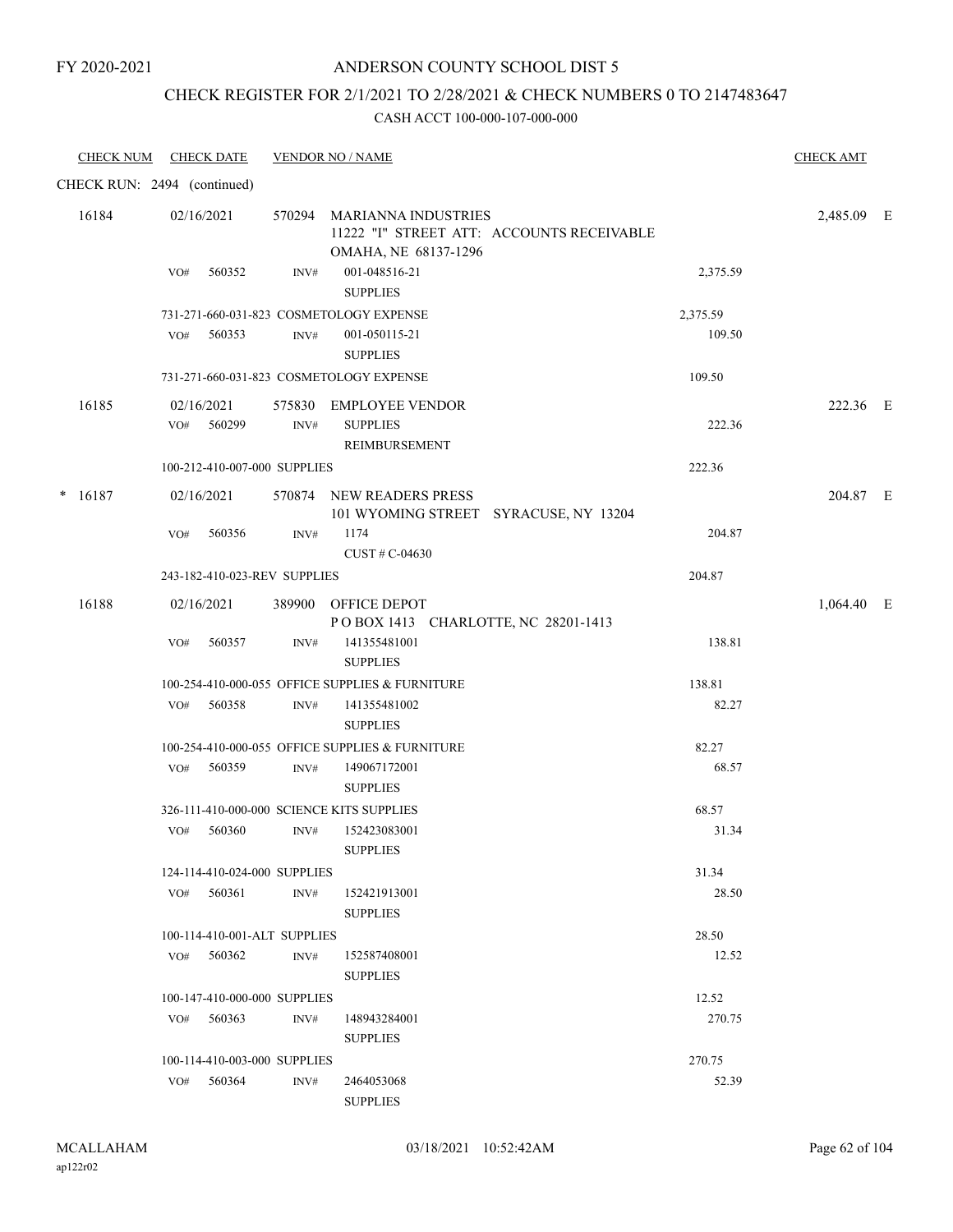### ANDERSON COUNTY SCHOOL DIST 5

### CHECK REGISTER FOR 2/1/2021 TO 2/28/2021 & CHECK NUMBERS 0 TO 2147483647

|                 | <b>CHECK NUM CHECK DATE</b>               |        | <b>VENDOR NO / NAME</b>                                                        |        | <b>CHECK AMT</b> |  |
|-----------------|-------------------------------------------|--------|--------------------------------------------------------------------------------|--------|------------------|--|
|                 | CHECK RUN: 2494 (continued)               |        |                                                                                |        |                  |  |
|                 | 100-114-410-003-000 SUPPLIES              |        |                                                                                | 52.39  |                  |  |
|                 | 560365<br>VO#                             | INV#   | 152585519001                                                                   | 56.16  |                  |  |
|                 |                                           |        | <b>SUPPLIES</b>                                                                |        |                  |  |
|                 | 100-147-410-000-000 SUPPLIES              |        |                                                                                | 56.16  |                  |  |
|                 | 560366<br>VO#                             | INV#   | 154358851001<br><b>SUPPLIES</b>                                                | 84.42  |                  |  |
|                 | 326-112-410-000-000 SCIENCE KITS SUPPLIES |        |                                                                                | 84.42  |                  |  |
|                 | 560367<br>VO#                             | INV#   | 149133688001<br><b>SUPPLIES</b>                                                | 159.60 |                  |  |
|                 | 326-111-410-000-000 SCIENCE KITS SUPPLIES |        |                                                                                | 159.60 |                  |  |
|                 | VO#<br>560368                             | INV#   | 143629553001                                                                   | 79.07  |                  |  |
|                 |                                           |        | <b>SUPPLIES</b>                                                                |        |                  |  |
|                 | 326-112-410-000-000 SCIENCE KITS SUPPLIES |        |                                                                                | 79.07  |                  |  |
|                 |                                           |        |                                                                                |        |                  |  |
| $*16190$        | 02/16/2021                                |        | 468850 EMPLOYEE VENDOR                                                         |        | 280.86 E         |  |
|                 | VO# 560295                                | INV#   | <b>SAMS</b>                                                                    | 280.86 |                  |  |
|                 |                                           |        | <b>REIMBURSEMENT</b>                                                           |        |                  |  |
|                 |                                           |        | 714-271-660-014-201 MISCELLANEOUS EXPENSE                                      | 280.86 |                  |  |
| 16191           | 02/16/2021                                |        | 570059 SHARP BUSINESS SYSTEMS<br>DEPT 1216 PO BOX 121216 DALLAS, TX 75312-1216 |        | 418.34 E         |  |
|                 | VO#<br>560382                             | INV#   | 9003149277                                                                     | 237.26 |                  |  |
|                 |                                           |        | <b>COPIES</b>                                                                  |        |                  |  |
|                 | 201-112-490-014-000 COPIER COST           |        |                                                                                | 237.26 |                  |  |
|                 | 560383<br>VO#                             | INV#   | 9003141451                                                                     | 7.34   |                  |  |
|                 |                                           |        | <b>COPIES</b>                                                                  |        |                  |  |
|                 | 100-115-410-003-000 SUPPLIES              |        |                                                                                | 7.34   |                  |  |
|                 | VO# 560384                                | INV#   | 9003143056                                                                     | 144.25 |                  |  |
|                 |                                           |        | <b>COPIES</b>                                                                  |        |                  |  |
|                 | 100-115-410-003-000 SUPPLIES              |        |                                                                                | 144.25 |                  |  |
|                 | 560385<br>VO#                             | INV#   | 9003160558                                                                     | 29.49  |                  |  |
|                 |                                           |        | <b>COPIES</b>                                                                  |        |                  |  |
|                 | 100-181-410-023-000 SUPPLIES-ADULT ED.    |        |                                                                                | 29.49  |                  |  |
| 16192           | 02/16/2021                                | 574599 | <b>EMPLOYEE VENDOR</b>                                                         |        | 698.97 E         |  |
|                 | 560296<br>VO#                             | INV#   | <b>TECH SUPPLIES</b>                                                           | 698.97 |                  |  |
|                 |                                           |        | REIMBURSEMENT                                                                  |        |                  |  |
|                 |                                           |        | 100-113-410-021-VEN SUPPLY-ADDT'L FOR LOST VENDING                             | 698.97 |                  |  |
| 16193           | 02/16/2021                                | 571751 | <b>EMPLOYEE VENDOR</b>                                                         |        | 169.78 E         |  |
|                 | 560293<br>VO#                             | INV#   | <b>SAMS</b>                                                                    | 169.78 |                  |  |
|                 |                                           |        | REIMBURSEMENT                                                                  |        |                  |  |
|                 | 721-190-660-021-519 LIBRARY EXPENSE       |        |                                                                                | 169.78 |                  |  |
| 16196<br>$\ast$ | 02/16/2021                                | 529275 | <b>WESTAR TIRE</b>                                                             |        | 771.43 E         |  |
|                 |                                           |        | PO BOX 400<br>715 NORTH MURRAY ATT:                                            |        |                  |  |
|                 |                                           |        | ACCOUNTS RECEIVABLE ANDERSON, SC 29622                                         |        |                  |  |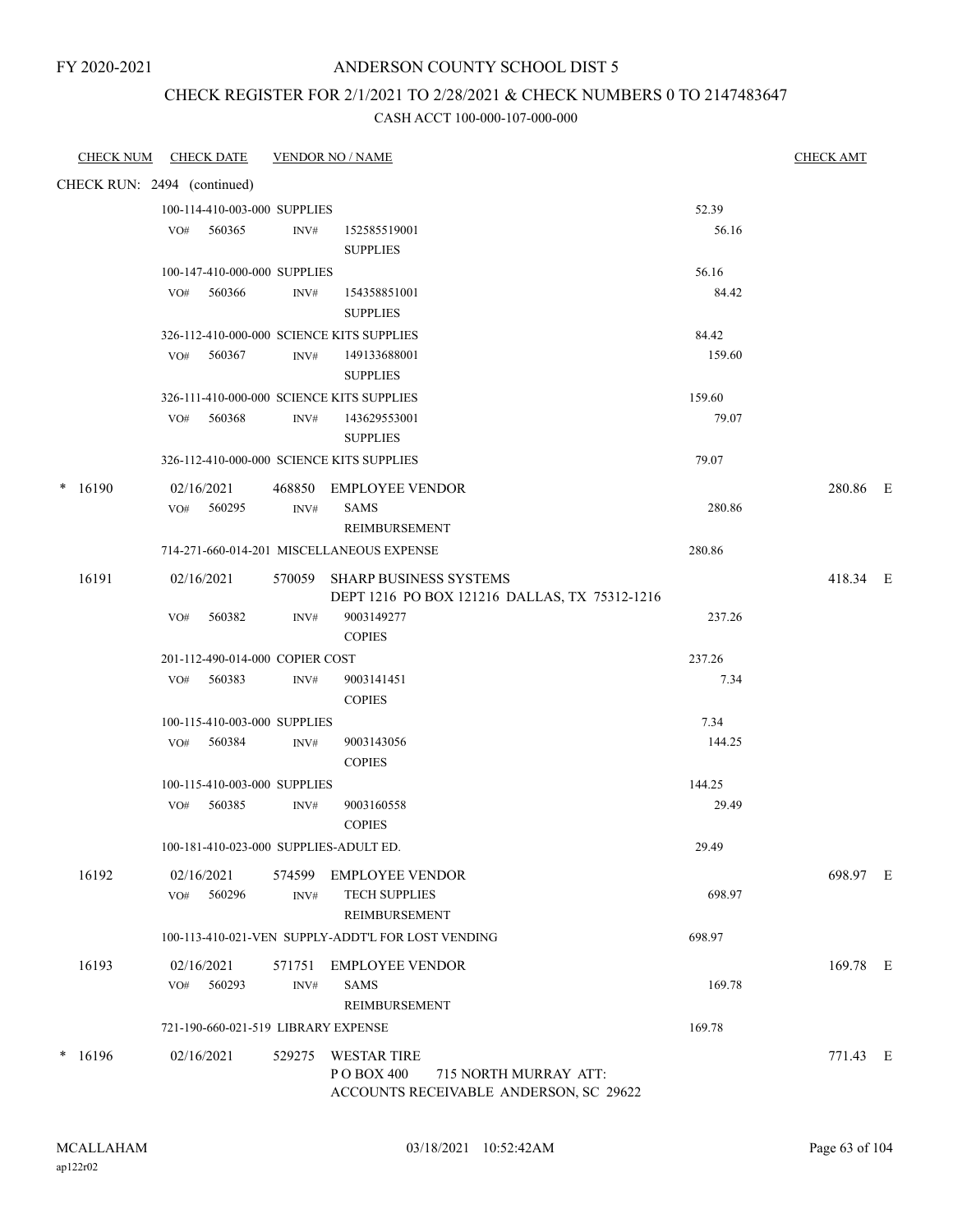### CHECK REGISTER FOR 2/1/2021 TO 2/28/2021 & CHECK NUMBERS 0 TO 2147483647

| <b>CHECK NUM</b>            |     | <b>CHECK DATE</b>                |                 | <b>VENDOR NO / NAME</b>                                          |                                           |              | <b>CHECK AMT</b> |  |
|-----------------------------|-----|----------------------------------|-----------------|------------------------------------------------------------------|-------------------------------------------|--------------|------------------|--|
| CHECK RUN: 2494 (continued) |     |                                  |                 |                                                                  |                                           |              |                  |  |
|                             | VO# | 560408                           | INV#            | 163872<br><b>TIRES</b>                                           |                                           | 751.43       |                  |  |
|                             |     |                                  |                 | 100-254-412-000-001 TRUCK SERVICE - MAINTENANCE                  |                                           | 751.43       |                  |  |
|                             | VO# | 560409                           | INV#            | 163560                                                           |                                           | 20.00        |                  |  |
|                             |     |                                  |                 | <b>REPAIR</b><br>100-254-412-000-001 TRUCK SERVICE - MAINTENANCE |                                           | 20.00        |                  |  |
|                             |     |                                  |                 |                                                                  |                                           |              |                  |  |
| 16197                       |     | 02/16/2021                       | 532300          | WHITE JONES ACE HARDWARE<br>ANDERSON, SC 29624                   | PO BOX 13012 ATT: ACCOUNTS RECEIVABLE     |              | 102.05 E         |  |
|                             | VO# | 560410                           | INV#            | 896197<br><b>SUPPLIES</b>                                        |                                           | 85.59        |                  |  |
|                             |     |                                  |                 | 100-254-410-000-001 MAINT. SUPPLIES-STRUCTURES                   |                                           | 85.59        |                  |  |
|                             | VO# | 560411                           | INV#            | 896047<br><b>SUPPLIES</b>                                        |                                           | 4.06         |                  |  |
|                             |     |                                  |                 | 100-254-410-013-400 HVAC/ELECTRICAL/PLUMBING                     |                                           | 4.06         |                  |  |
|                             | VO# | 560412                           | INV#            | 896045<br><b>SUPPLIES</b>                                        |                                           | 12.40        |                  |  |
|                             |     |                                  |                 | 100-254-540-000-001 EQUIPMENT - MAINTENANCE                      |                                           | 12.40        |                  |  |
|                             |     |                                  | CHECK RUN: 2494 |                                                                  | <b>NUMBER OF CHECKS:</b>                  | 38           | 52,682.55        |  |
|                             |     |                                  |                 |                                                                  | <b>NUMBER OF EPAYMENTS:</b>               | 23           | 22,688.66        |  |
|                             |     |                                  |                 |                                                                  | NUMBER OF UPDATE-ONLYS:                   | $\mathbf{0}$ | 0.00             |  |
|                             |     |                                  |                 |                                                                  |                                           |              | 75,371.21        |  |
| <b>CHECK RUN: 2495</b>      |     |                                  |                 |                                                                  |                                           |              |                  |  |
| 536183<br>$\ast$            |     | 02/18/2021                       | 571975          | A3 COMMUNICATIONS<br>30368-7343                                  | DIVISION 700 PO BOX 117343 ATLANTA, GA    |              | 4,123.89         |  |
|                             | VO# | 560489                           | INV#            | 84113<br><b>TECH SUPPLIES</b>                                    | 13918<br>PO#                              | 4,123.89     |                  |  |
|                             |     |                                  |                 | 100-266-314-000-000 REPAIRS TO EQUIPMENT                         |                                           | 4,123.89     |                  |  |
| 536184                      |     | 02/18/2021                       |                 | 576746 ADAFRUIT INDUSTRIES LLC<br>10013                          | 150 VARICK STREET, 3RD FLOOR NEW YORK, NY |              | 354.85           |  |
|                             | VO# | 560490                           | INV#            | 2482164<br><b>MCCANTS</b>                                        |                                           | 354.85       |                  |  |
|                             |     | 100-113-410-005-0RE RELATED ARTS |                 |                                                                  |                                           | 354.85       |                  |  |
| * 536186                    |     | 02/18/2021                       |                 | 576412 AMAZON CAPITAL SERVICES                                   | PO BOX 035184 SEATTLE, WA 98124-5184      |              | 10,058.18        |  |
|                             | VO# | 560530                           | INV#            | <b>PURCHASES</b><br>#A2QG7V7TDJIMYY                              |                                           | 10,058.18    |                  |  |
|                             |     | 100-112-410-013-000 SUPPLIES     |                 |                                                                  |                                           | 136.18       |                  |  |
|                             |     | 100-112-410-013-0RE RELATED ARTS |                 |                                                                  |                                           | 8.22         |                  |  |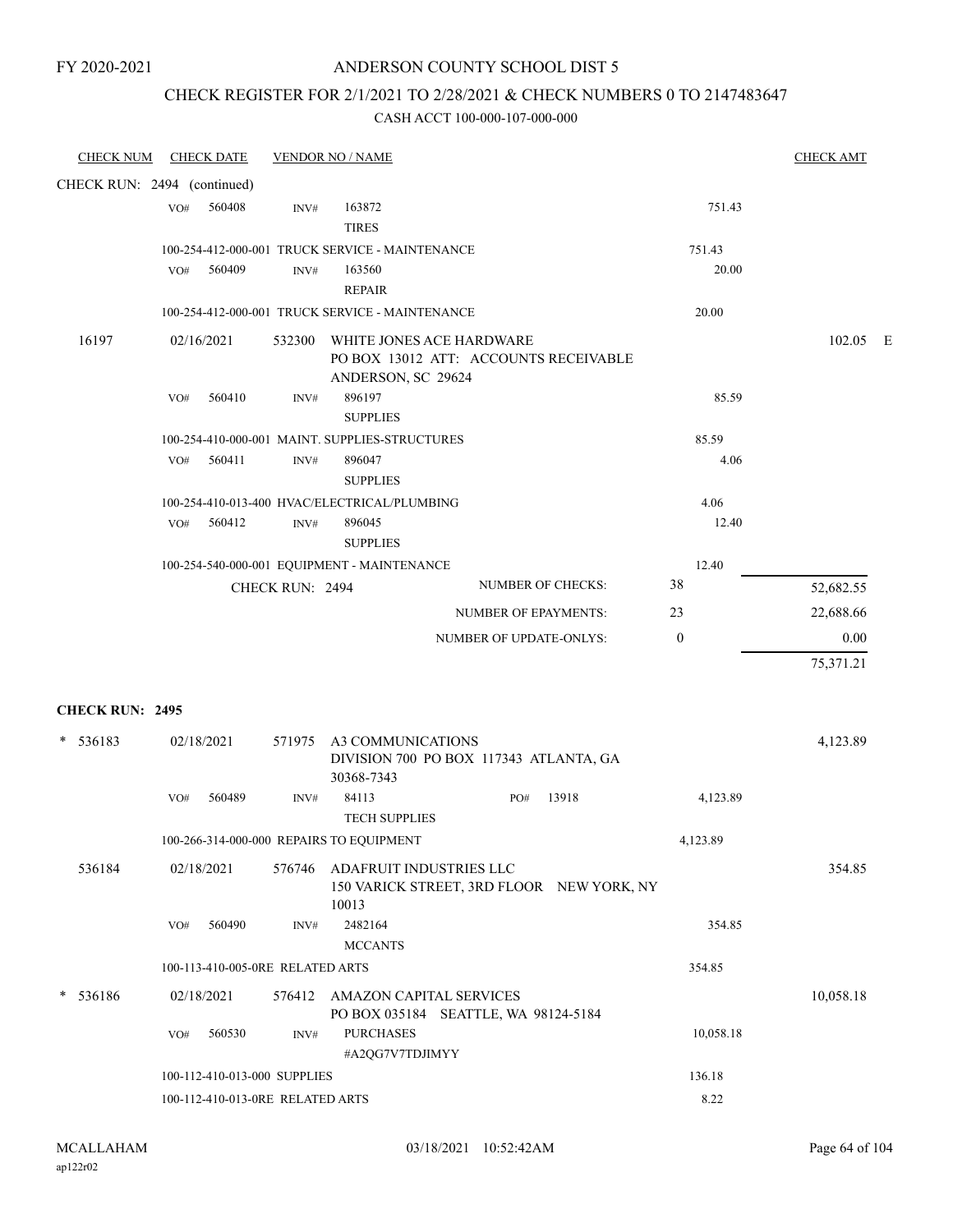# CHECK REGISTER FOR 2/1/2021 TO 2/28/2021 & CHECK NUMBERS 0 TO 2147483647

CASH ACCT 100-000-107-000-000

|        | CHECK NUM CHECK DATE                                         | <b>VENDOR NO / NAME</b>                            |                  | <b>CHECK AMT</b> |
|--------|--------------------------------------------------------------|----------------------------------------------------|------------------|------------------|
|        | CHECK RUN: 2495 (continued)                                  |                                                    |                  |                  |
|        | 100-112-410-014-000 SUPPLIES                                 |                                                    | 91.53            |                  |
|        | 100-113-410-005-000 SUPPLIES                                 |                                                    | 51.04            |                  |
|        | 100-113-410-005-000 SUPPLIES                                 |                                                    | 12.36            |                  |
|        | 100-113-410-005-000 SUPPLIES                                 |                                                    | 176.05           |                  |
|        | 100-113-410-006-000 SUPPLIES                                 |                                                    | 643.61           |                  |
|        | 100-113-410-006-000 SUPPLIES                                 |                                                    | 53.20            |                  |
|        |                                                              | 100-113-410-021-VEN SUPPLY-ADDT'L FOR LOST VENDING | 10.07            |                  |
|        | 100-114-410-002-ART ART SUPPLIES                             |                                                    | 1,019.94         |                  |
|        | 100-114-410-003-000 SUPPLIES                                 |                                                    | 115.94           |                  |
|        |                                                              | 100-221-410-000-DIS DIGITAL INTEGRATION SUPPLIES   | 166.29           |                  |
|        |                                                              | 100-221-410-000-TST SUPPLIES-TESTING               | 85.52            |                  |
|        | 100-223-410-003-000 SUPPLIES                                 |                                                    | 608.03           |                  |
|        | 131-115-410-031-000 SUPPLIES                                 |                                                    | 104.42           |                  |
|        | 131-115-410-031-000 SUPPLIES                                 |                                                    | 502.61           |                  |
|        |                                                              | 201-112-410-007-000 SUPPLIES AND MATERIALS         | 606.84           |                  |
|        | 201-112-410-010-000 SUPPLIES                                 |                                                    | 186.16           |                  |
|        | 201-112-410-010-000 SUPPLIES                                 |                                                    | 36.52            |                  |
|        | 201-112-410-010-000 SUPPLIES                                 |                                                    | 48.00            |                  |
|        | 201-112-410-010-000 SUPPLIES                                 |                                                    | 93.40            |                  |
|        |                                                              | 201-112-410-014-000 SUPPLIES AND MATERIALS         | 456.76           |                  |
|        | 201-112-410-019-000 SUPPLIES                                 |                                                    | 183.03           |                  |
|        | 217-113-410-021-001 SUPPLIES                                 |                                                    | 133.72           |                  |
|        | 217-115-410-031-001 SUPPLIES                                 |                                                    | 213.79           |                  |
|        | 397-113-410-005-000 SUPPLIES                                 |                                                    | 128.38           |                  |
|        |                                                              | 707-190-660-007-201 MISCELLANEOUS EXPENSE          | 112.96           |                  |
|        |                                                              | 712-271-660-012-324 POSTIVE BEHAVIOR I.S. EXPENSE  | 51.89            |                  |
|        |                                                              | 712-271-660-012-324 POSTIVE BEHAVIOR I.S. EXPENSE  | 230.40           |                  |
|        |                                                              | 712-271-660-012-324 POSTIVE BEHAVIOR I.S. EXPENSE  | 22.43            |                  |
|        |                                                              | 713-271-660-013-201 MISCELLANEOUS EXPENSE          | 2,142.41         |                  |
|        |                                                              | 731-271-660-031-859 BIOMED EXPENSE                 | 9.62             |                  |
|        |                                                              | 731-271-660-031-860 HEALTH SCIENCE EXPENSE         | 44.61            |                  |
|        |                                                              | 731-271-660-031-862 AUTO MECHANICS 1 EXPENSE       | 19.30            |                  |
|        |                                                              |                                                    |                  |                  |
|        | 810-147-410-015-000 SUPPLIES<br>810-147-410-015-000 SUPPLIES |                                                    | 421.89<br>219.08 |                  |
|        | 810-147-410-015-000 SUPPLIES                                 |                                                    | 226.24           |                  |
|        | 937-113-410-007-000 SUPPLIES                                 |                                                    | $-77.72$         |                  |
|        | 937-113-410-007-000 SUPPLIES                                 |                                                    | 147.84           |                  |
|        | 937-113-410-007-000 SUPPLIES                                 |                                                    | 291.84           |                  |
|        | 937-113-410-007-000 SUPPLIES                                 |                                                    | 401.50           |                  |
|        | 937-113-410-007-000 SUPPLIES                                 |                                                    | $-77.72$         |                  |
| 536187 | 02/18/2021                                                   | 570950<br>ANDERSON COUNTY SHERIFF'S OFFICE         |                  | 665.00           |
|        |                                                              | ATTN: JAMIE LAZAR 305 CAMSON ROAD                  |                  |                  |

ANDERSON, SC 29621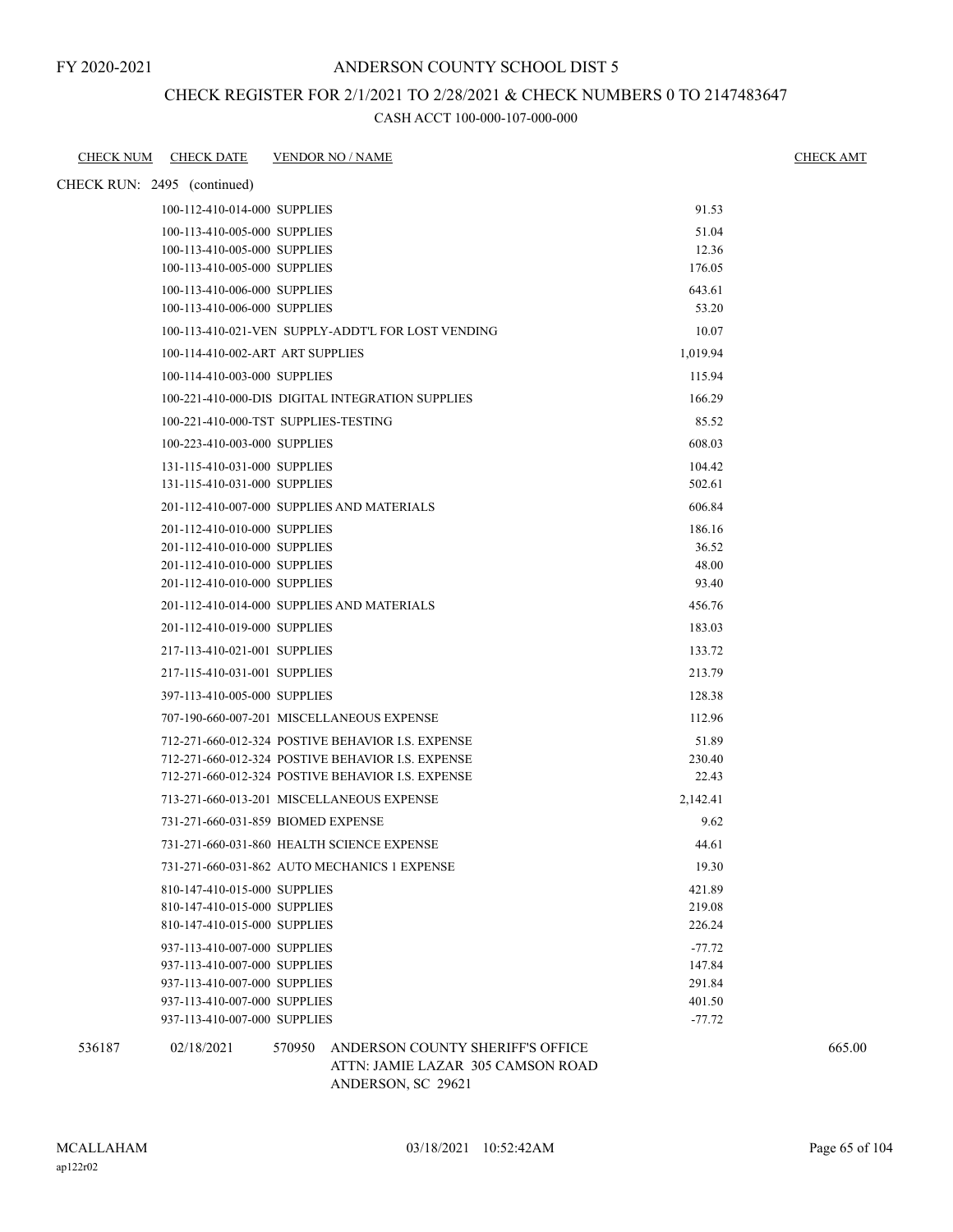### ANDERSON COUNTY SCHOOL DIST 5

### CHECK REGISTER FOR 2/1/2021 TO 2/28/2021 & CHECK NUMBERS 0 TO 2147483647

| <b>CHECK NUM</b>            |     | <b>CHECK DATE</b>              |        | <b>VENDOR NO / NAME</b>                                  |              |          | <b>CHECK AMT</b> |
|-----------------------------|-----|--------------------------------|--------|----------------------------------------------------------|--------------|----------|------------------|
| CHECK RUN: 2495 (continued) |     |                                |        |                                                          |              |          |                  |
|                             | VO# | 560432                         | INV#   | FEB <sub>5</sub>                                         |              | 140.00   |                  |
|                             |     |                                |        | <b>TLH BASKETBALL</b>                                    |              |          |                  |
|                             |     |                                |        | 702-271-660-002-753 BASKETBALL GATE EXPENSE              |              | 140.00   |                  |
|                             | VO# | 560433                         | INV#   | FEB <sub>1</sub>                                         |              | 157.50   |                  |
|                             |     |                                |        | <b>TLH BASKETBALL</b>                                    |              |          |                  |
|                             |     |                                |        | 702-271-660-002-753 BASKETBALL GATE EXPENSE              |              | 157.50   |                  |
|                             | VO# | 560434                         | INV#   | <b>JAN 28</b>                                            |              | 140.00   |                  |
|                             |     |                                |        | TLH BASKETBALL                                           |              |          |                  |
|                             |     |                                |        | 702-271-660-002-753 BASKETBALL GATE EXPENSE              |              | 140.00   |                  |
|                             | VO# | 560435                         | INV#   | <b>JAN 26</b>                                            |              | 140.00   |                  |
|                             |     |                                |        | <b>TLH BASKETBALL</b>                                    |              |          |                  |
|                             |     |                                |        | 702-271-660-002-753 BASKETBALL GATE EXPENSE              |              | 140.00   |                  |
|                             | VO# | 560436                         | INV#   | FEB <sub>9</sub><br><b>WHS BASKETBALL</b>                |              | 87.50    |                  |
|                             |     |                                |        | 703-271-660-003-753 BASKETBALL GATE EXPENSE              |              | 87.50    |                  |
|                             |     |                                |        |                                                          |              |          |                  |
| 536190<br>*                 |     | 02/18/2021                     |        | 572588 BRYANT ENTERPRISES, LLC                           |              |          | 1,635.00         |
|                             |     |                                |        | 3280 NC HWY 69, SUITE 2 HAYESVILLE, NC 28904             |              |          |                  |
|                             | VO# | 560508                         | INV#   | 14308<br><b>RADIOS</b>                                   |              | 1,635.00 |                  |
|                             |     | 100-233-410-013-RAD RADIOS     |        |                                                          |              | 1,635.00 |                  |
|                             |     |                                |        |                                                          |              |          |                  |
| 536191                      |     | 02/18/2021                     | 575869 | <b>BURR FORMAN MCNAIR</b>                                |              |          | 261.00           |
|                             | VO# | 560438                         |        | PO BOX 830719 BIRMINGHAM, AL 35283-0719<br>1216519       |              | 261.00   |                  |
|                             |     |                                | INV#   | <b>PROF SERVICES</b>                                     |              |          |                  |
|                             |     | 100-231-319-000-000 LEGAL FEES |        |                                                          |              | 261.00   |                  |
|                             |     |                                |        |                                                          |              |          |                  |
| 536193<br>*                 |     | 02/18/2021                     | 568558 | <b>CHARTER COMMUNICATIONS</b>                            |              |          | 2,659.95         |
|                             | VO# | 560491                         | INV#   | PO BOX 94188 PALATINE, IL 60094-4188<br>663728020621     |              | 260.95   |                  |
|                             |     |                                |        | <b>SERVICE</b>                                           |              |          |                  |
|                             |     | 100-266-340-000-000 TELEPHONE  |        |                                                          |              | 260.95   |                  |
|                             | VO# | 560509                         | INV#   | 0867030020921                                            | 13313<br>PO# | 2,399.00 |                  |
|                             |     |                                |        | <b>INTERNET</b>                                          |              |          |                  |
|                             |     | 100-266-340-000-000 TELEPHONE  |        |                                                          |              | 2,399.00 |                  |
|                             |     |                                |        |                                                          |              |          |                  |
| 536194                      |     | 02/18/2021                     | 167800 | CHICK-FIL-A<br>3526 CLEMSON BOULEVARD ATT: MARY STEPHENS |              |          | 372.71           |
|                             |     |                                |        | ANDERSON, SC 29625                                       |              |          |                  |
|                             | VO# | 560510                         | INV#   | FEB 12 LUNCH                                             |              | 372.71   |                  |
|                             |     |                                |        | <b>INSTITUTE OF TECH</b>                                 |              |          |                  |
|                             |     | 131-115-410-031-000 SUPPLIES   |        |                                                          |              | 372.71   |                  |
| 536196                      |     | 02/18/2021                     |        | 174377 CLEMSON UNIVERSITY                                |              |          | 5,312.65         |
|                             |     |                                |        | YOUTH LEARNING INSTITUTE/CBA 698 CONCORD                 |              |          |                  |
|                             |     |                                |        | CHURCH RD. PICKENS, SC 29671                             |              |          |                  |
|                             |     |                                |        |                                                          |              |          |                  |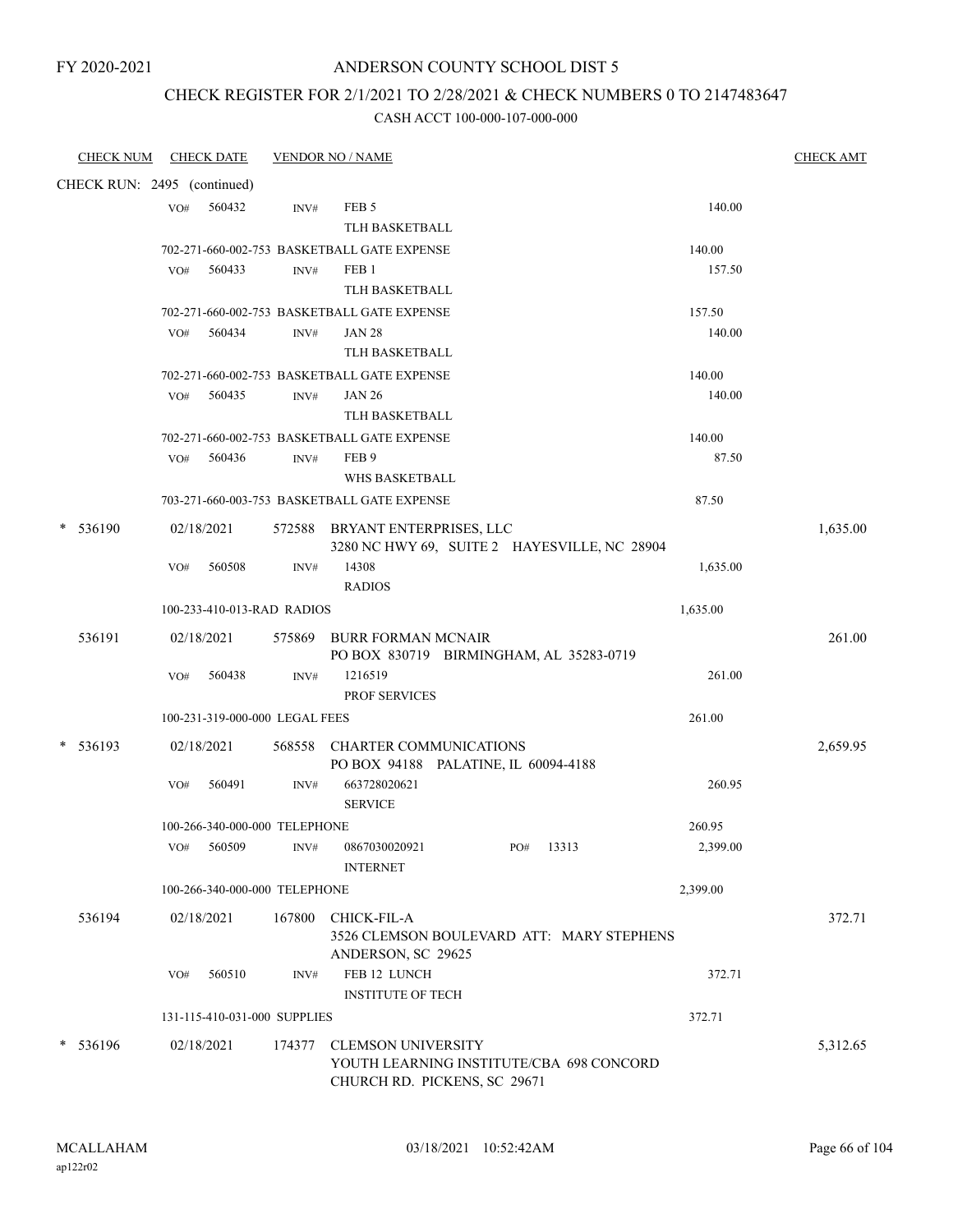### ANDERSON COUNTY SCHOOL DIST 5

### CHECK REGISTER FOR 2/1/2021 TO 2/28/2021 & CHECK NUMBERS 0 TO 2147483647

| <b>CHECK NUM</b>            |     | <b>CHECK DATE</b>               |        | <b>VENDOR NO / NAME</b>                                                             |     |                         |           | <b>CHECK AMT</b> |
|-----------------------------|-----|---------------------------------|--------|-------------------------------------------------------------------------------------|-----|-------------------------|-----------|------------------|
| CHECK RUN: 2495 (continued) |     |                                 |        |                                                                                     |     |                         |           |                  |
|                             | VO# | 560511                          | INV#   | <b>NOV 2020</b><br><b>ARC GRANT</b>                                                 | PO# | 13907                   | 5,312.65  |                  |
|                             |     | 812-221-312-031-000 CONTRACTUAL |        |                                                                                     |     |                         | 4,210.74  |                  |
|                             |     | 812-221-333-031-000 TRAVEL      |        |                                                                                     |     |                         | 797.53    |                  |
|                             |     | 812-221-410-031-000 SUPPLIES    |        |                                                                                     |     |                         | 304.38    |                  |
| 536199                      |     | 02/18/2021                      | 211302 | <b>DUKE ENERGY</b><br>PO BOX 70516 CHARLOTTE, NC 28272-0516                         |     |                         |           | 44,149.19        |
|                             | VO# | 560505                          | INV#   | DUE FEB 19<br><b>UTILITIES</b>                                                      |     |                         | 44,149.19 |                  |
|                             |     |                                 |        | 100-254-470-000-000 ENERGY-ELECTRICITY & WATER                                      |     |                         | 310.60    |                  |
|                             |     |                                 |        | 100-254-470-001-000 ENERGY-ELECTRICITY & WATER                                      |     |                         | 243.89    |                  |
|                             |     |                                 |        | 100-254-470-002-000 ENERGY-ELECTRICITY & WATER                                      |     |                         | 17.34     |                  |
|                             |     |                                 |        | 100-254-470-012-000 ENERGY-ELECTRICITY & WATER                                      |     |                         | 4,786.64  |                  |
|                             |     |                                 |        | 100-254-470-013-000 ENERGY-ELECTRICITY & WATER                                      |     |                         | 8,981.89  |                  |
|                             |     |                                 |        | 100-254-470-014-000 ENERGY-ELECTRICITY & WATER                                      |     |                         | 4,849.15  |                  |
|                             |     |                                 |        | 100-254-470-014-THR UTILITIES - THEATRE                                             |     |                         | 1,181.18  |                  |
|                             |     |                                 |        | 100-254-470-015-000 ENERGY-ELECTRICITY & WATER                                      |     |                         | 1,668.28  |                  |
|                             |     |                                 |        | 100-254-470-016-000 ENERGY-ELECTRICITY & WATER                                      |     |                         | 3,688.96  |                  |
|                             |     |                                 |        | 100-254-470-017-000 ENERGY-ELECTRICITY & WATER                                      |     |                         | 6,820.75  |                  |
|                             |     |                                 |        | 100-254-470-020-000 ENERGY-ELECTRICITY & WATER                                      |     |                         | 11,210.58 |                  |
|                             |     |                                 |        | 100-254-470-023-000 ENERGY-ELECTRICITY & WATER                                      |     |                         | 89.42     |                  |
|                             |     | 600-256-470-026-000 ENERGY      |        |                                                                                     |     |                         | 300.51    |                  |
| 536200                      |     | 02/18/2021                      | 563495 | ELECTRIC CITY UTILITIES<br>CITY OF ANDERSON 601 SOUTH MAIN ST<br>ANDERSON, SC 29624 |     |                         |           | 796.44           |
|                             | VO# | 560513                          | INV#   | 495402011<br><b>UTILITIES</b>                                                       |     |                         | 109.15    |                  |
|                             |     |                                 |        | 100-254-470-000-000 ENERGY-ELECTRICITY & WATER                                      |     |                         | 109.15    |                  |
|                             | VO# | 560514                          | INV#   | 295758061<br><b>UTILITIES</b>                                                       |     |                         | 687.29    |                  |
|                             |     |                                 |        | 100-254-470-012-000 ENERGY-ELECTRICITY & WATER                                      |     |                         | 687.29    |                  |
| 536201                      |     | 02/18/2021                      |        | 575357 EVOLLVE, INC.<br>129 W TORRANCE BLVD                                         |     | REDONDO BEACH, CA 90277 |           | 40,660.00        |
|                             | VO# | 560492                          | INV#   | 32371<br><b>OZOBOT</b>                                                              | PO# | 13954                   | 40,660.00 |                  |
|                             |     |                                 |        | 210-113-410-000-020 SUPPLIES AND MATERIALS/KITS                                     |     |                         | 25,208.93 |                  |
|                             |     |                                 |        | 210-113-410-000-021 SUPPLIES AND MATERIALS/KITS                                     |     |                         | 15,451.07 |                  |
| 536202                      |     | 02/18/2021                      | 569352 | <b>FRONTLINE TECHNOLOGIES</b><br>PO BOX 780577 PHILADELPHIA, PA 19178-0577          |     |                         |           | 6,201.46         |
|                             | VO# | 560516                          | INV#   | 131231,131229<br><b>ACCT 12488</b>                                                  | PO# | 13961                   | 6,201.46  |                  |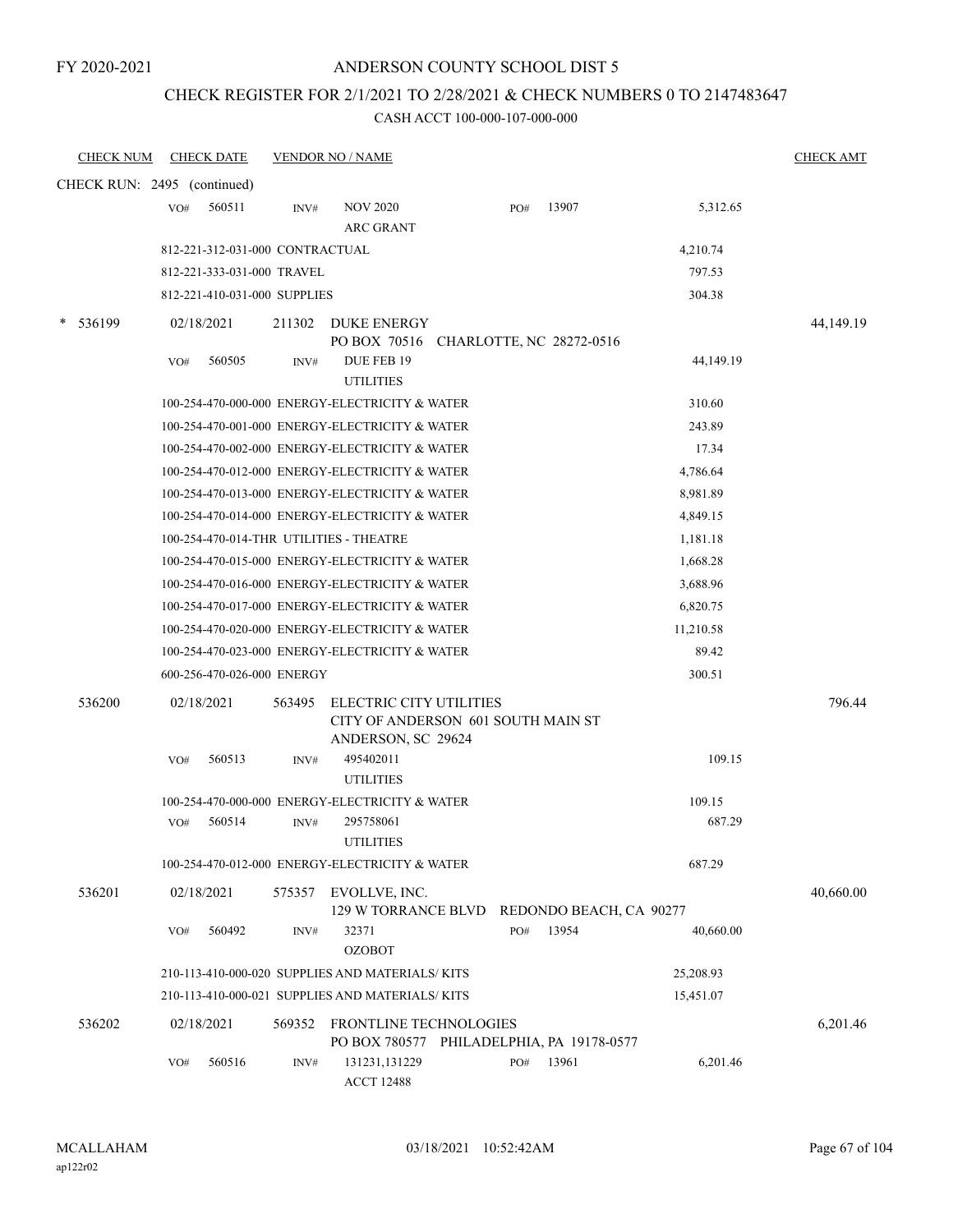# CHECK REGISTER FOR 2/1/2021 TO 2/28/2021 & CHECK NUMBERS 0 TO 2147483647

| <b>CHECK NUM</b>            |     | <b>CHECK DATE</b> |                                                              | <b>VENDOR NO / NAME</b>                                                                                        |     |       |                      | <b>CHECK AMT</b> |
|-----------------------------|-----|-------------------|--------------------------------------------------------------|----------------------------------------------------------------------------------------------------------------|-----|-------|----------------------|------------------|
| CHECK RUN: 2495 (continued) |     |                   |                                                              |                                                                                                                |     |       |                      |                  |
|                             |     |                   | 397-212-445-000-000 SOFTWARE<br>397-212-445-000-000 SOFTWARE |                                                                                                                |     |       | 3,161.46<br>3,040.00 |                  |
| $*$ 536205                  |     | 02/18/2021        |                                                              | 569372 GREAT AMERICA LEASING CORP<br>PO BOX 660831 ATT: ACCOUNTS RECEIVABLE<br>DALLAS, TX 75266-0831           |     |       |                      | 1,598.48         |
|                             | VO# | 560447            | INV#                                                         | 28666446<br><b>COPIER</b>                                                                                      | PO# | 13147 | 1,598.48             |                  |
|                             |     |                   | 100-252-325-000-000 RENTALS                                  |                                                                                                                |     |       | 1,598.48             |                  |
| 536206                      |     | 02/18/2021        |                                                              | 574887 HERALD OFFICE SOLUTIONS<br>PO BOX 1288 DILLON, SC 29536                                                 |     |       |                      | 191.53           |
|                             | VO# | 560449            | INV#                                                         | 861525<br>ACCT# MC11276                                                                                        |     |       | 191.53               |                  |
|                             |     |                   | 100-271-410-002-000 SUPPLIES                                 |                                                                                                                |     |       | 191.53               |                  |
| 536207                      |     | 02/18/2021        |                                                              | 576027 HOME DEPOT USA, INC<br>PO BOX 742604 ATLANTA, GA 30374-2604                                             |     |       |                      | 3,343.75         |
|                             | VO# | 560450            | INV#                                                         | 600477459<br><b>EQUIPMENT</b>                                                                                  | PO# | 13832 | 3,343.75             |                  |
|                             |     |                   | 515-253-520-031-CAR CAREER CENTER                            |                                                                                                                |     |       | 3,343.75             |                  |
| 536208                      |     | 02/18/2021        | 563906                                                       | JOLLY FARMER PRODUCTS<br>POBOX 787 ATT: ACCOUNTS RECEIVABLE<br>HOULTON, ME 04730                               |     |       |                      | 307.55           |
|                             | VO# | 560518            | INV#                                                         | N1181162<br><b>PLANTS</b>                                                                                      | PO# | 13780 | 307.55               |                  |
|                             |     |                   |                                                              | 329-115-410-031-000 SUPPLIES-STATE EQUIPMENT                                                                   |     |       | 307.55               |                  |
| 536209                      |     | 02/18/2021        | 569972                                                       | KATLEE TRAN<br>138 MEDITERRANEAN AVE ANDERSON, SC 29621                                                        |     |       |                      | 250.00           |
|                             | VO# | 560416            | INV#                                                         | <b>COMMISSION</b><br><b>RADIO PORTRAIT</b>                                                                     |     |       | 250.00               |                  |
|                             |     |                   |                                                              | 702-271-660-002-600 ART CLUB EXPENSE                                                                           |     |       | 250.00               |                  |
| 536210                      |     | 02/18/2021        |                                                              | 313476 LAKESHORE LEARNING MATERIALS<br>2695 EAST DOMINGUEZ STREET ATT: ACCOUNTS<br>RECEIVABLE CARSON, CA 90895 |     |       |                      | 426.92           |
|                             | VO# | 560519            | INV#                                                         | 3250410221<br><b>HOMELAND PARK</b>                                                                             | PO# | 13887 | 426.92               |                  |
|                             |     |                   |                                                              | 201-112-410-011-000 SUPPLIES AND MATERIALS                                                                     |     |       | 426.92               |                  |
| 536211                      |     | 02/18/2021        |                                                              | 576047 LANGUAGE LINE SERVICES INC<br>PO BOX 202564 DALLAS, TX 75320                                            |     |       |                      | 808.34           |
|                             | VO# | 560494            | INV#                                                         | 4940753<br><b>JAN SERVICE</b>                                                                                  |     |       | 808.34               |                  |
|                             |     |                   |                                                              | 100-221-312-000-000 PURCHASED SERVICES                                                                         |     |       | 808.34               |                  |
| 536212                      |     | 02/18/2021        |                                                              | 575838 LEVERETTE, SONIA**                                                                                      |     |       |                      | 433.20           |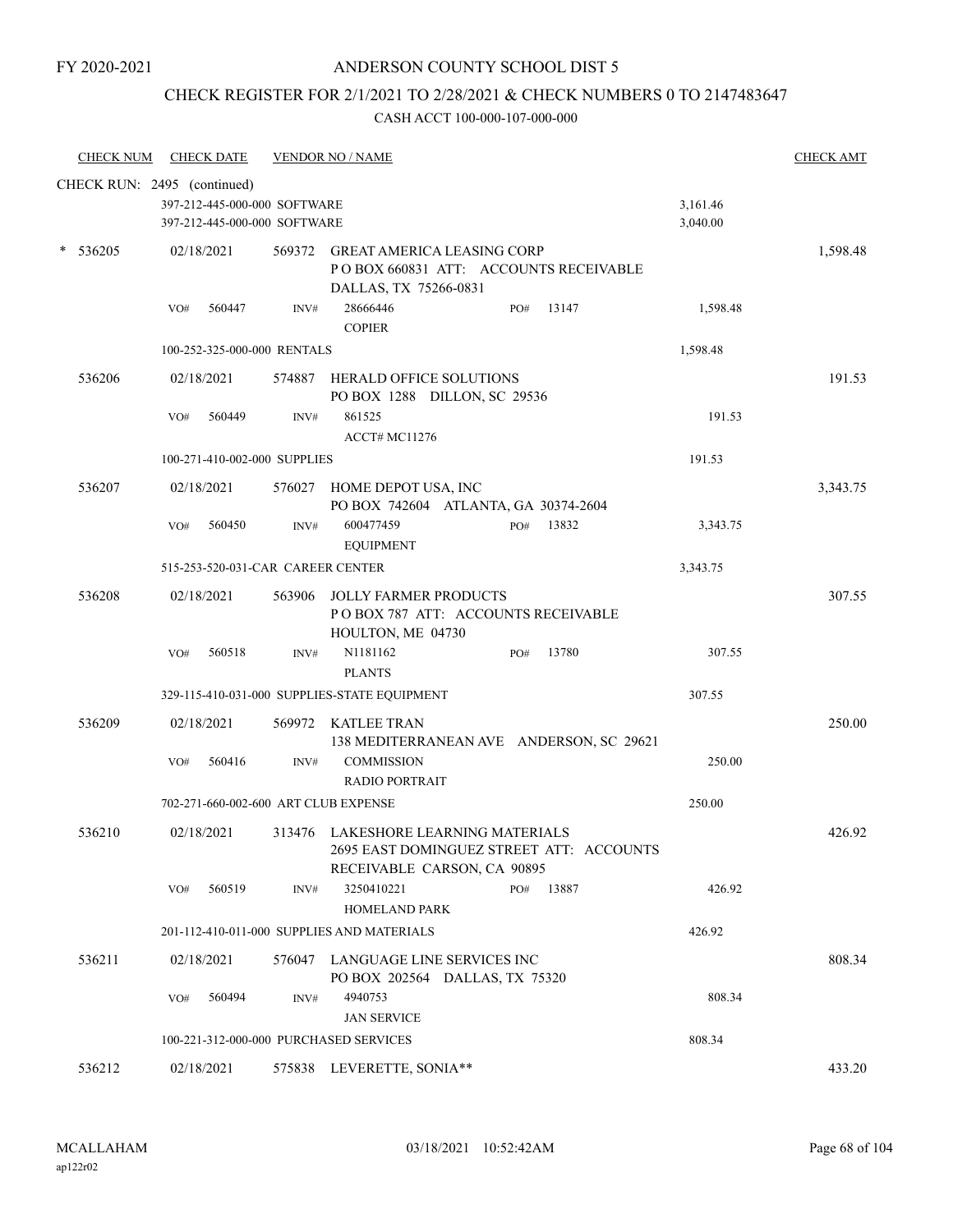### ANDERSON COUNTY SCHOOL DIST 5

### CHECK REGISTER FOR 2/1/2021 TO 2/28/2021 & CHECK NUMBERS 0 TO 2147483647

| <b>CHECK NUM</b>            | <b>CHECK DATE</b> |                                       | <b>VENDOR NO / NAME</b>                    |                                                                                  |       |          | <b>CHECK AMT</b> |
|-----------------------------|-------------------|---------------------------------------|--------------------------------------------|----------------------------------------------------------------------------------|-------|----------|------------------|
| CHECK RUN: 2495 (continued) |                   |                                       |                                            |                                                                                  |       |          |                  |
|                             |                   |                                       |                                            | HADASSAH'S CROWN PUBLISHING, LLC 634 NE MAIN<br>ST, #1263 SIMPSONVILLE, SC 29681 |       |          |                  |
|                             | 560452<br>VO#     | INV#                                  | 2061<br><b>HOMELAND PARK</b>               |                                                                                  |       | 31.80    |                  |
|                             |                   | 810-147-410-011-000 SUPPLIES          |                                            |                                                                                  |       | 31.80    |                  |
|                             | 560495<br>VO#     | INV#                                  | 2060<br><b>HOMELAND PARK</b>               | PO#                                                                              | 14024 | 401.40   |                  |
|                             |                   |                                       | 201-112-410-011-000 SUPPLIES AND MATERIALS |                                                                                  |       | 401.40   |                  |
| 536213                      | 02/18/2021        |                                       | 568647 MANSFIELD OIL COMPANY               | PO BOX 733706 DALLAS, TX 75373-3706                                              |       |          | 2,715.66         |
|                             | 560453<br>VO#     | INV#                                  | SQLCD661470<br><b>ACCT 15951</b>           |                                                                                  |       | 2,715.66 |                  |
|                             |                   | 100-254-411-000-001 GASOLINE          |                                            |                                                                                  |       | 2,616.99 |                  |
|                             |                   | 100-255-411-000-000 GASOLINE          |                                            |                                                                                  |       | 98.67    |                  |
| 536215                      | 02/18/2021        |                                       | 576684 MAXSON AND ASSOCIATES INC           | PO BOX 240257 CHARLOTTE, NC 28224                                                |       |          | 1,300.85         |
|                             | VO#<br>560454     | INV#                                  | 13104<br><b>WORK ORDER 6825</b>            |                                                                                  |       | 1,300.85 |                  |
|                             |                   | 131-115-410-031-000 SUPPLIES          |                                            |                                                                                  |       | 1,300.85 |                  |
| 536216                      | 02/18/2021        |                                       | 574634 MCKENZIE, EDWARD**                  | 964 JESSE BYRD RD HARTSVILLE, SC 29550                                           |       |          | 4,225.00         |
|                             | 560455<br>VO#     | INV#                                  | 276<br><b>BUS CAMERAS</b>                  | PO#                                                                              | 13903 | 4,225.00 |                  |
|                             |                   |                                       | 100-255-323-000-000 CONTRACTED SERVICES    |                                                                                  |       | 4,225.00 |                  |
| 536217                      | 02/18/2021        | 569972                                | MICHELLE SMITH                             | 106 S. HARTFORD DRIVE SUMMERVILLE, SC 29483                                      |       |          | 500.00           |
|                             | 560429<br>VO#     | INV#                                  | <b>BONUS</b><br><b>BUS DRIVER</b>          |                                                                                  |       | 500.00   |                  |
|                             |                   | 100-255-122-000-BON INCENTIVE BONUS   |                                            |                                                                                  |       | 500.00   |                  |
| 536218                      | 02/18/2021        | 573603                                | MOLLY HAWKINS HOUSE                        | PO BOX 129 NAPLES, NC 28760-0129                                                 |       |          | 520.78           |
|                             | 560456<br>VO#     | INV#                                  | 42084<br>SOUTHWOOD                         | PO#                                                                              | 13942 | 520.78   |                  |
|                             |                   |                                       | 309-113-410-021-000 SUPPLIES AND MATERIALS |                                                                                  |       | 520.78   |                  |
| $*$ 536220                  | 02/18/2021        |                                       | 569423 NATIONAL STUDENT CLEARINGHOUSE      | POBOX 826576 PHILADELPHIA, PA 19182-6576                                         |       |          | 595.00           |
|                             | 560520<br>VO#     | INV#                                  | HS2104038<br>21-22 CHARTER SCH             |                                                                                  |       | 595.00   |                  |
|                             |                   | 124-114-312-024-000 PURCHASED SERVICE |                                            |                                                                                  |       | 595.00   |                  |
| 536221                      | 02/18/2021        |                                       | 573115 NICHOLAS P. PIPINO ASSOCIATES, INC. | 10545 GUILFORD RD SUITE 108 JESSUP, MD 20794                                     |       |          | 423.75           |
|                             | VO#<br>560459     | INV#                                  | 48502                                      |                                                                                  |       | 423.75   |                  |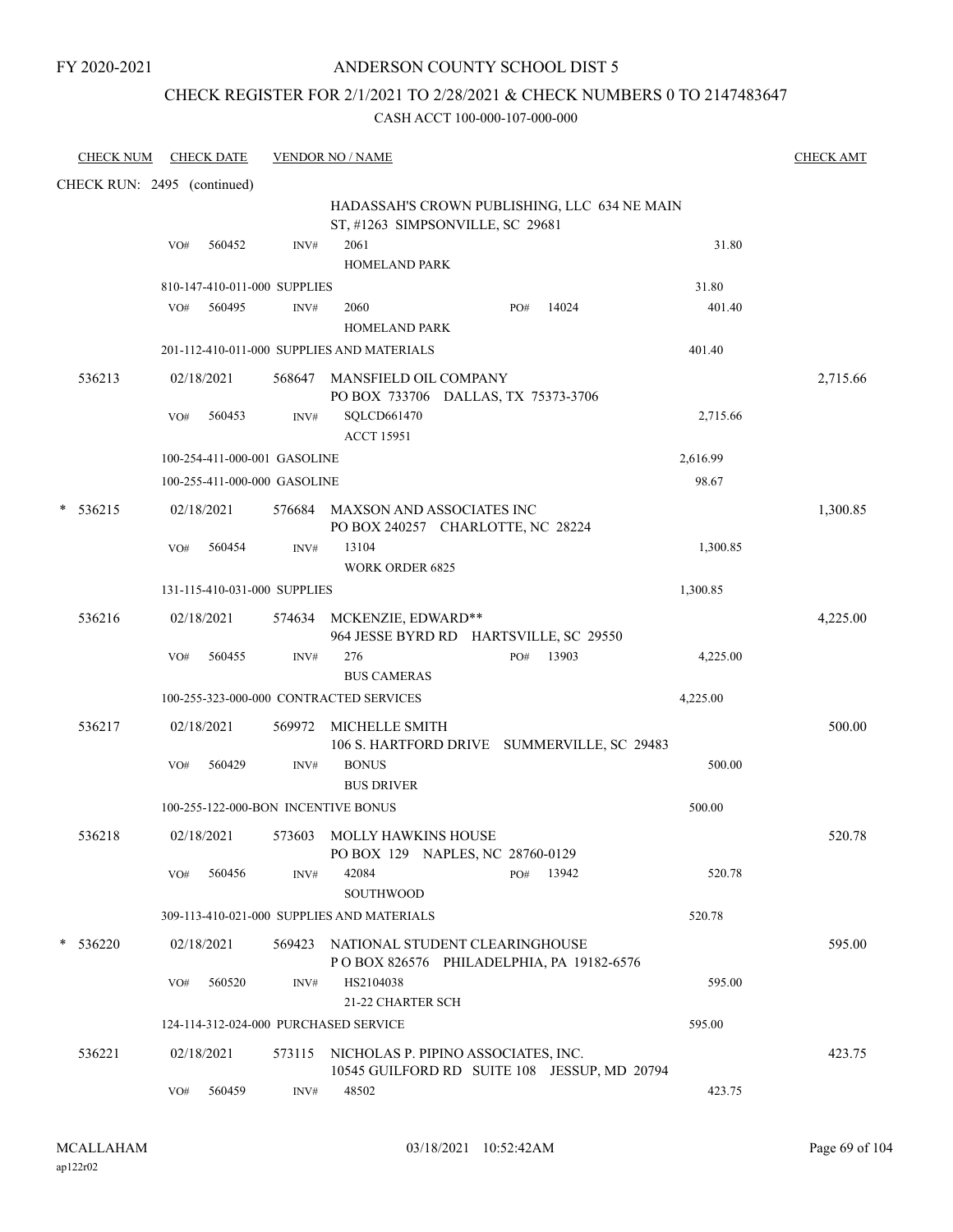### ANDERSON COUNTY SCHOOL DIST 5

### CHECK REGISTER FOR 2/1/2021 TO 2/28/2021 & CHECK NUMBERS 0 TO 2147483647

| <b>CHECK NUM</b>            |     | <b>CHECK DATE</b>                                                |        | <b>VENDOR NO / NAME</b>                                                                  |     |       |                  | <b>CHECK AMT</b> |
|-----------------------------|-----|------------------------------------------------------------------|--------|------------------------------------------------------------------------------------------|-----|-------|------------------|------------------|
| CHECK RUN: 2495 (continued) |     |                                                                  |        |                                                                                          |     |       |                  |                  |
|                             |     |                                                                  |        | <b>SOUTH FANT</b>                                                                        |     |       |                  |                  |
|                             |     | 810-147-410-015-000 SUPPLIES                                     |        |                                                                                          |     |       | 423.75           |                  |
| 536222                      |     | 02/18/2021                                                       | 576088 | PACK STEEL SUPPLY LLC<br>PORTER CAPITAL CORPORATION PO BOX 12105<br>BIRMINGHAM, AL 35202 |     |       |                  | 316.72           |
|                             | VO# | 560521                                                           | INV#   | 4497<br><b>SUPPLIES</b>                                                                  | PO# | 13827 | 316.72           |                  |
|                             |     |                                                                  |        | 329-115-410-031-000 SUPPLIES-STATE EQUIPMENT                                             |     |       | 316.72           |                  |
| 536223                      |     | 02/18/2021                                                       |        | 568036 PIEDMONT NATURAL GAS<br>PO BOX 1246 CHARLOTTE, NC 28201-1246                      |     |       |                  | 3,130.30         |
|                             | VO# | 560504                                                           | INV#   | <b>DUE MARCH 2</b><br><b>UTILITIES</b>                                                   |     |       | 3,130.30         |                  |
|                             |     | 100-254-472-000-000 ENERGY-GAS<br>100-254-472-000-000 ENERGY-GAS |        |                                                                                          |     |       | 65.87<br>174.40  |                  |
|                             |     | 100-254-472-003-000 ENERGY-GAS                                   |        |                                                                                          |     |       | 840.77           |                  |
|                             |     | 100-254-472-012-000 ENERGY-GAS                                   |        |                                                                                          |     |       | 1,211.12         |                  |
|                             |     | 600-256-470-003-000 ENERGY                                       |        |                                                                                          |     |       | 59.72            |                  |
|                             |     | 600-256-470-007-000 ENERGY                                       |        |                                                                                          |     |       | 89.73            |                  |
|                             |     | 600-256-470-008-000 ENERGY                                       |        |                                                                                          |     |       | 147.46           |                  |
|                             |     | 600-256-470-010-000 ENERGY                                       |        |                                                                                          |     |       | 197.49           |                  |
|                             |     | 600-256-470-018-000 ENERGY                                       |        |                                                                                          |     |       | 343.74           |                  |
| 536224                      |     | 02/18/2021                                                       | 576592 | PRESENCELEARNING INC<br>PO BOX 743532 LOS ANGELES, CA 90074-3532                         |     |       |                  | 1,800.00         |
|                             | VO# | 560467                                                           | INV#   | 39385<br><b>TELETHERAPY</b>                                                              | PO# | 13798 | 1,800.00         |                  |
|                             |     |                                                                  |        | 220-213-312-000-000 PURCHASED SERVICES                                                   |     |       | 1,800.00         |                  |
| 536225                      |     | 02/18/2021                                                       | 568000 | RALPH'S TROPHY SHOP<br>PO BOX 8065 SENECA, SC 29678                                      |     |       |                  | 279.84           |
|                             | VO# | 560468                                                           | INV#   | 33151<br><b>GLENVIEW PLAQUES</b>                                                         |     |       | 279.84           |                  |
|                             |     |                                                                  |        | 720-271-660-020-752 BASKETBALL GIRLS EXPENSE                                             |     |       | 279.84           |                  |
| 536226                      |     | 02/18/2021                                                       |        | 565485 RESOURCES FOR EDUCATORS<br>POBOX 97293 WASHINGTON, DC 20077-9911                  |     |       |                  | 506.68           |
|                             | VO# | 560522                                                           | INV#   | 2825290, 5281<br>WHITEHALL ELEM                                                          | PO# | 13914 | 506.68           |                  |
|                             |     |                                                                  |        | 201-188-410-019-000 SUPPLIES- PARENTING<br>201-188-410-019-000 SUPPLIES- PARENTING       |     |       | 253.34<br>253.34 |                  |
| 536227                      |     | 02/18/2021                                                       | 443275 | ROTARY CLUB OF ANDERSON<br>PO BOX 434 ANDERSON, SC 29622                                 |     |       |                  | 667.00           |
|                             | VO# | 560469                                                           | INV#   | 2846748<br><b>WILSON DUES</b>                                                            |     |       | 667.00           |                  |
|                             |     | 100-232-640-000-000 DUES AND FEES                                |        |                                                                                          |     |       | 667.00           |                  |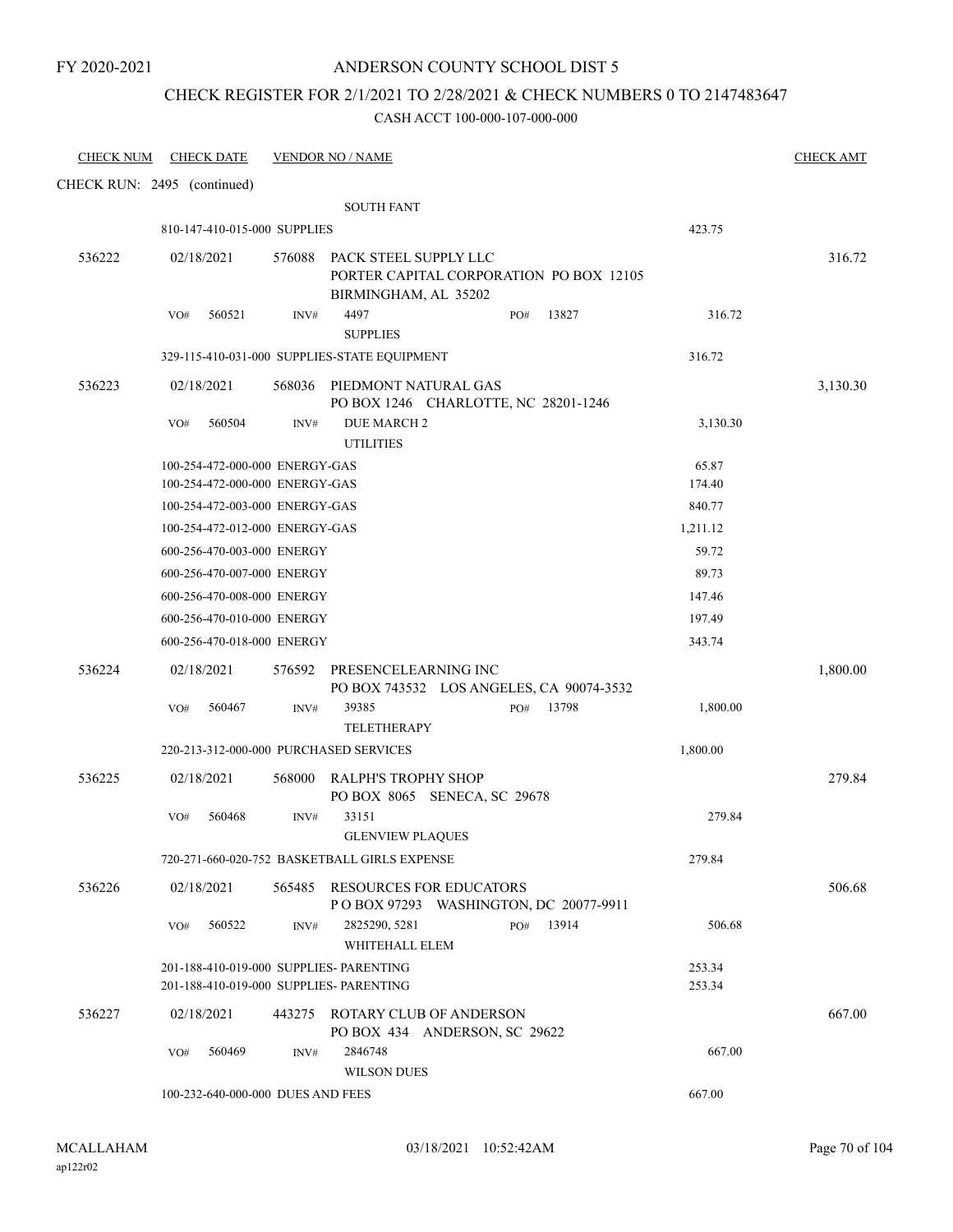### ANDERSON COUNTY SCHOOL DIST 5

# CHECK REGISTER FOR 2/1/2021 TO 2/28/2021 & CHECK NUMBERS 0 TO 2147483647

| <b>CHECK NUM</b>            |     | <b>CHECK DATE</b> |                                                                | <b>VENDOR NO / NAME</b>                     |                                           |               | <b>CHECK AMT</b> |
|-----------------------------|-----|-------------------|----------------------------------------------------------------|---------------------------------------------|-------------------------------------------|---------------|------------------|
| CHECK RUN: 2495 (continued) |     |                   |                                                                |                                             |                                           |               |                  |
| 536228                      |     | 02/18/2021        |                                                                | 572780 SAFETY & COMPLIANCE MGMT INC         | P.O. BOX 615 ROCK SPRING, GA 30739        |               | 1,507.40         |
|                             | VO# | 560470            | INV#                                                           | 26558<br><b>TL HANNA</b>                    |                                           | 653.70        |                  |
|                             |     |                   | 100-271-312-002-TST DRUG TESTING                               |                                             |                                           | 525.00        |                  |
|                             |     |                   | 100-271-312-002-TST DRUG TESTING                               |                                             |                                           | 128.70        |                  |
|                             | VO# | 560471            | INV#                                                           | 26558<br><b>WESTSIDE</b>                    |                                           | 853.70        |                  |
|                             |     |                   | 100-271-312-003-TST DRUG TESTING                               |                                             |                                           | 725.00        |                  |
|                             |     |                   | 100-271-312-003-TST DRUG TESTING                               |                                             |                                           | 128.70        |                  |
| 536229                      |     | 02/18/2021        |                                                                | 573559 SARGENT, DWAYNE**                    | 206 TWIN PONDS CT GREENWOOD, SC 29649     |               | 104.00           |
|                             | VO# | 560414            | INV#                                                           | FEB <sub>9</sub>                            |                                           | 104.00        |                  |
|                             |     |                   |                                                                | <b>BBALL OFFICIAL</b>                       |                                           |               |                  |
|                             |     |                   |                                                                | 703-271-660-003-753 BASKETBALL GATE EXPENSE |                                           | 104.00        |                  |
| 536230                      |     | 02/18/2021        |                                                                | 564374 SCASL                                |                                           |               | 320.00           |
|                             |     |                   |                                                                | COLUMBIA, SC 29202                          | SC ASSOC OF SCHOOL LIBRARIANS PO BOX 2442 |               |                  |
|                             | VO# | 560499            | INV#                                                           | 2821<br><b>REGISTRATION</b>                 | 13993<br>PO#                              | 320.00        |                  |
|                             |     |                   |                                                                | 100-222-333-000-MDA MEDIA SPECIALIST TRAVEL |                                           | 320.00        |                  |
| 536231                      |     | 02/18/2021        |                                                                | 576747 SC BOARD OF COSMETOLOGY              | 110 CENTERVIEW DRIVE COLUMBIA, SC 29210   |               | 765.00           |
|                             | VO# | 560523            | INV#                                                           | <b>EXAMS</b><br><b>INSTITUTE OF TECH</b>    |                                           | 765.00        |                  |
|                             |     |                   |                                                                | 731-271-660-031-823 COSMETOLOGY EXPENSE     |                                           | 765.00        |                  |
| 536232                      |     | 02/18/2021        |                                                                | 565265 SCHOOLDUDE.COM                       | PO BOX 936580 ATLANTA, GA 31193-6580      |               | 6,228.19         |
|                             | VO# | 560472            | INV#                                                           | 80716                                       | 13982<br>PO#                              | 6,228.19      |                  |
|                             |     |                   |                                                                | 2021-2022                                   |                                           |               |                  |
|                             |     |                   |                                                                | 100-254-323-000-600 MAINTENANCE SERVICES    |                                           | 6,228.19      |                  |
| 536233                      |     | 02/18/2021        | 576350                                                         | <b>SEGRA</b>                                | SC TELECOMMUNICATIONS GROUP PO BOX 603030 |               | 180.49           |
|                             |     |                   |                                                                | CHARLOTTE, NC 28260-3030                    |                                           |               |                  |
|                             | VO# | 560500            | INV#                                                           | 1873171                                     |                                           | 180.49        |                  |
|                             |     |                   |                                                                | <b>ACCT 500295</b>                          |                                           |               |                  |
|                             |     |                   | 100-266-340-000-000 TELEPHONE                                  |                                             |                                           | 3.05          |                  |
|                             |     |                   | 100-266-340-000-000 TELEPHONE<br>100-266-340-000-000 TELEPHONE |                                             |                                           | 2.43<br>62.93 |                  |
|                             |     |                   | 100-266-340-000-000 TELEPHONE                                  |                                             |                                           | 1.41          |                  |
|                             |     |                   | 100-266-340-001-000 TELEPHONE                                  |                                             |                                           | 16.89         |                  |
|                             |     |                   | 100-266-340-002-000 TELEPHONE                                  |                                             |                                           | 16.11         |                  |
|                             |     |                   | 100-266-340-003-000 TELEPHONE                                  |                                             |                                           | 9.25          |                  |
|                             |     |                   |                                                                |                                             |                                           |               |                  |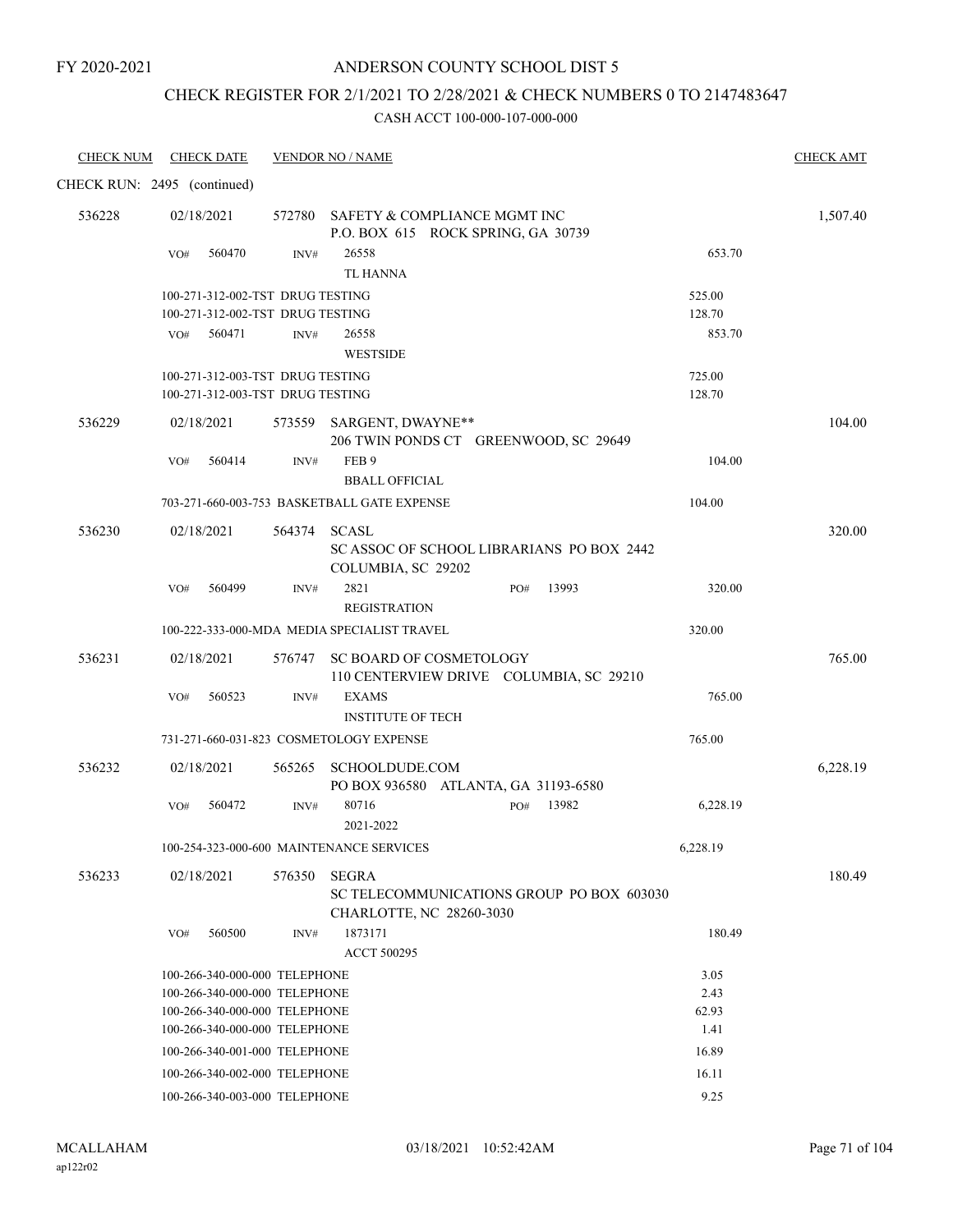### ANDERSON COUNTY SCHOOL DIST 5

#### CHECK REGISTER FOR 2/1/2021 TO 2/28/2021 & CHECK NUMBERS 0 TO 2147483647

| <b>CHECK NUM</b>            |     | <b>CHECK DATE</b>                  |        | <b>VENDOR NO / NAME</b>                                                                                       |     |       |          | <b>CHECK AMT</b> |
|-----------------------------|-----|------------------------------------|--------|---------------------------------------------------------------------------------------------------------------|-----|-------|----------|------------------|
| CHECK RUN: 2495 (continued) |     |                                    |        |                                                                                                               |     |       |          |                  |
|                             |     | 100-266-340-007-000 TELEPHONE      |        |                                                                                                               |     |       | 4.35     |                  |
|                             |     | 100-266-340-008-000 TELEPHONE      |        |                                                                                                               |     |       | 10.77    |                  |
|                             |     | 100-266-340-009-000 TELEPHONE      |        |                                                                                                               |     |       | 4.92     |                  |
|                             |     | 100-266-340-010-000 TELEPHONE      |        |                                                                                                               |     |       | 5.62     |                  |
|                             |     | 100-266-340-011-000 TELEPHONE      |        |                                                                                                               |     |       | 6.10     |                  |
|                             |     | 100-266-340-012-000 TELEPHONE      |        |                                                                                                               |     |       | 3.93     |                  |
|                             |     | 100-266-340-014-000 TELEPHONE      |        |                                                                                                               |     |       | 3.34     |                  |
|                             |     | 100-266-340-015-000 TELEPHONE      |        |                                                                                                               |     |       | 5.64     |                  |
|                             |     | 100-266-340-016-000 TELEPHONE      |        |                                                                                                               |     |       | 2.15     |                  |
|                             |     | 100-266-340-017-000 TELEPHONE      |        |                                                                                                               |     |       | 7.70     |                  |
|                             |     | 100-266-340-018-000 TELEPHONE      |        |                                                                                                               |     |       | 0.06     |                  |
|                             |     | 100-266-340-019-000 TELEPHONE      |        |                                                                                                               |     |       | 7.08     |                  |
|                             |     | 100-266-340-021-000 TELEPHONE      |        |                                                                                                               |     |       | 6.75     |                  |
|                             |     | 124-266-340-024-000 TELEPHONE      |        |                                                                                                               |     |       | 0.01     |                  |
| $* 536235$                  |     | 02/18/2021                         | 571007 | SIMPLIFIED OFFICE SYSTEMS                                                                                     |     |       |          | 758.28           |
|                             |     |                                    |        | 6220 BUSH RIVER ROAD COLUMBIA, SC 29212                                                                       |     |       |          |                  |
|                             | VO# | 560477                             | INV#   | 210209-0028                                                                                                   |     |       | 219.71   |                  |
|                             |     |                                    |        | <b>MIDWAY ELEM</b>                                                                                            |     |       |          |                  |
|                             |     | 717-190-660-017-362 COPIER EXPENSE |        |                                                                                                               |     |       | 219.71   |                  |
|                             | VO# | 560501                             | INV#   | 210212-0073                                                                                                   |     |       | 65.43    |                  |
|                             |     |                                    |        | <b>COPIES</b>                                                                                                 |     |       |          |                  |
|                             |     |                                    |        | 100-113-410-005-VEN SUPPLY-ADDT'L FOR LOST VENDING                                                            |     |       | 65.43    |                  |
|                             | VO# | 560525                             | INV#   | 210215-0019<br><b>COPIES</b>                                                                                  |     |       | 473.14   |                  |
|                             |     | 100-112-410-007-000 SUPPLIES       |        |                                                                                                               |     |       | 473.14   |                  |
| 536236                      |     | 02/18/2021                         | 575855 | TERRAPIN TOOLS FOR THINKING<br>955 MASSACHUSETTS AVENUE #365 CAMBRIDGE,<br>MA 02139-3233                      |     |       |          | 2,024.71         |
|                             | VO# | 560502                             | INV#   | 43678-2                                                                                                       | PO# | 13953 | 2,024.71 |                  |
|                             |     |                                    |        | <b>BEE BOT HIVE</b>                                                                                           |     |       |          |                  |
|                             |     |                                    |        | 210-113-410-000-020 SUPPLIES AND MATERIALS/KITS                                                               |     |       | 2,024.71 |                  |
| 536237                      |     | 02/18/2021                         |        | 576122 THERE IS HOPE COUNSELING, LLC<br>ROYCE V. MILLER 145 THOMAS GREEN BLVD, SUITE<br>210 CLEMSON, SC 29631 |     |       |          | 900.00           |
|                             | VO# | 560478                             | INV#   | 161774<br>FEB 2 & 3                                                                                           | PO# | 13797 | 600.00   |                  |
|                             |     |                                    |        | 237-128-313-002-020 STUDENT SERVICES/COUNSELOR                                                                |     |       | 300.00   |                  |
|                             |     |                                    |        | 237-128-313-003-020 STUDENT SERVICES/COUNSELOR                                                                |     |       | 300.00   |                  |
|                             | VO# | 560479                             | INV#   | 161775                                                                                                        | PO# | 13797 | 300.00   |                  |
|                             |     |                                    |        | FEB <sub>9</sub>                                                                                              |     |       |          |                  |
|                             |     |                                    |        | 237-128-313-002-020 STUDENT SERVICES/COUNSELOR                                                                |     |       | 150.00   |                  |
|                             |     |                                    |        | 237-128-313-003-020 STUDENT SERVICES/ COUNSELOR                                                               |     |       | 150.00   |                  |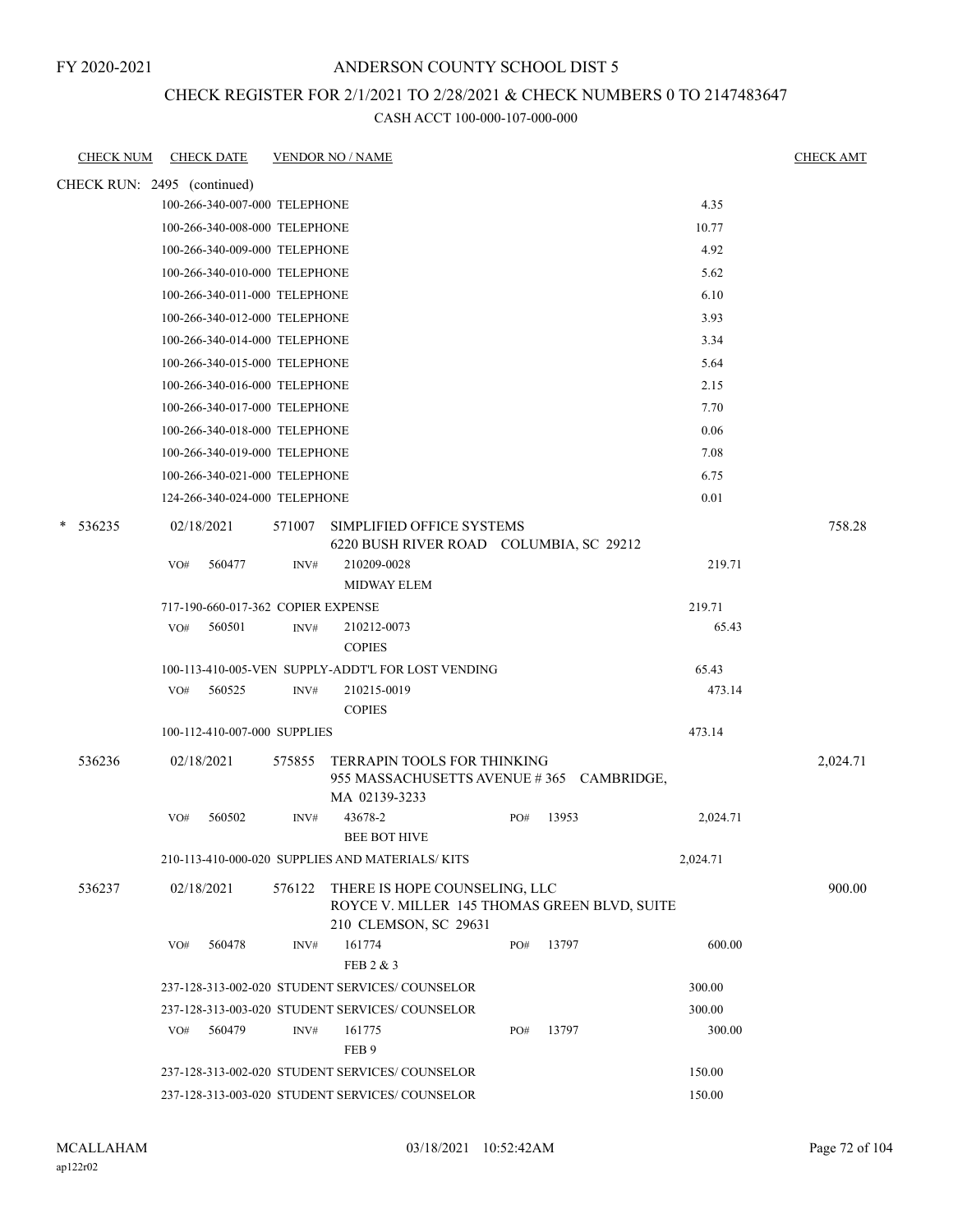### ANDERSON COUNTY SCHOOL DIST 5

# CHECK REGISTER FOR 2/1/2021 TO 2/28/2021 & CHECK NUMBERS 0 TO 2147483647

| <b>CHECK NUM</b>            | <b>CHECK DATE</b>                       |        | <b>VENDOR NO / NAME</b>                                                                      |     |           |           | <b>CHECK AMT</b> |  |
|-----------------------------|-----------------------------------------|--------|----------------------------------------------------------------------------------------------|-----|-----------|-----------|------------------|--|
| CHECK RUN: 2495 (continued) |                                         |        |                                                                                              |     |           |           |                  |  |
| 536238                      | 02/18/2021                              | 565278 | UNITED ART AND EDUCATION<br>POBOX 9219 ATT: ACCOUNTS RECEIVABLE FORT<br>WAYNE, IN 46899-9219 |     |           |           | 511.50           |  |
|                             | 560503<br>VO#                           | INV#   | 6716600<br><b>SOUTHWOOD</b>                                                                  | PO# | 13835     | 511.50    |                  |  |
|                             | 817-113-410-021-000 SUPPLIES            |        |                                                                                              |     |           | 240.07    |                  |  |
|                             | 817-113-410-021-0CO SUPPLIES (C/O)      |        |                                                                                              |     |           | 271.43    |                  |  |
| 536239                      | 02/18/2021                              |        | 573163 US GAMES<br>PO BOX 660176 DALLAS, TX 75266-0176                                       |     |           |           | 236.14           |  |
|                             | 560480<br>VO#                           | INV#   | 9303240099<br><b>CONCORD ELEM</b>                                                            |     |           | 236.14    |                  |  |
|                             |                                         |        | 709-271-660-009-310 RUNNING CLUB EXPENSE                                                     |     |           | 236.14    |                  |  |
| 536241                      | 02/18/2021                              |        | 573864 WELLS FARGO VENDOR FIN SERV<br>PO BOX 105710 ATLANTA, GA 30348-5710                   |     |           |           | 795.55           |  |
|                             | 560482<br>VO#                           | INV#   | 5013833596<br><b>COPIER</b>                                                                  |     | PO# 13018 | 355.24    |                  |  |
|                             | 100-113-410-021-000 SUPPLIES            |        |                                                                                              |     |           | 355.24    |                  |  |
|                             | VO# 560483                              | INV#   | 5013828821<br><b>COPIER</b>                                                                  | PO# | 13393     | 214.00    |                  |  |
|                             | 100-112-410-017-000 SUPPLIES            |        |                                                                                              |     |           | 214.00    |                  |  |
|                             | VO# 560484                              | INV#   | 5013784084<br><b>COPIER</b>                                                                  | PO# | 13025     | 226.31    |                  |  |
|                             | 100-255-323-000-000 CONTRACTED SERVICES |        |                                                                                              |     |           | 226.31    |                  |  |
| 536242                      | 02/18/2021                              |        | 576745 WILLIAMS, CARLOS**<br>PO BOX 50713 GREENWOOD, SC 29649                                |     |           |           | 104.00           |  |
|                             | 560415<br>VO#                           | INV#   | FEB 9<br><b>BBALL OFFICIAL</b>                                                               |     |           | 104.00    |                  |  |
|                             |                                         |        | 703-271-660-003-753 BASKETBALL GATE EXPENSE                                                  |     |           | 104.00    |                  |  |
| 536243                      | 02/18/2021                              |        | 574864 HATLEY, CRAIG MARKUS<br>XERVANT 29520 COMMUNITY ROAD ALBEMARLE,<br>NC 28001           |     |           |           | 2,500.00         |  |
|                             | 560527<br>VO#                           | INV#   | 1335<br><b>ASSESSMENT</b>                                                                    |     |           | 2,500.00  |                  |  |
|                             |                                         |        | 100-266-345-000-000 TECHNOLOGY INFRASTRUCTURE                                                |     |           | 2,500.00  |                  |  |
| 16198<br>*                  | 02/18/2021                              | 569031 | <b>AIRGAS USA</b><br>POBOX 532609 ATT: ACCOUNTS RECEIVABLE<br>ATLANTA, GA 30353-2609         |     |           |           | 32,645.70 E      |  |
|                             | 560506<br>VO#                           | INV#   | 9105897519<br>ACCT #3994481                                                                  | PO# | 13561     | 32,645.70 |                  |  |
|                             | 207-115-540-031-011 EQUIPMENT           |        |                                                                                              |     |           | 30,645.70 |                  |  |
|                             |                                         |        | 207-224-333-031-004 TRIPS AND CONFERENCES                                                    |     |           | 2,000.00  |                  |  |
| 16199                       | 02/18/2021                              | 111125 | <b>ANDERSON AWARDS</b>                                                                       |     |           |           | 142.31 E         |  |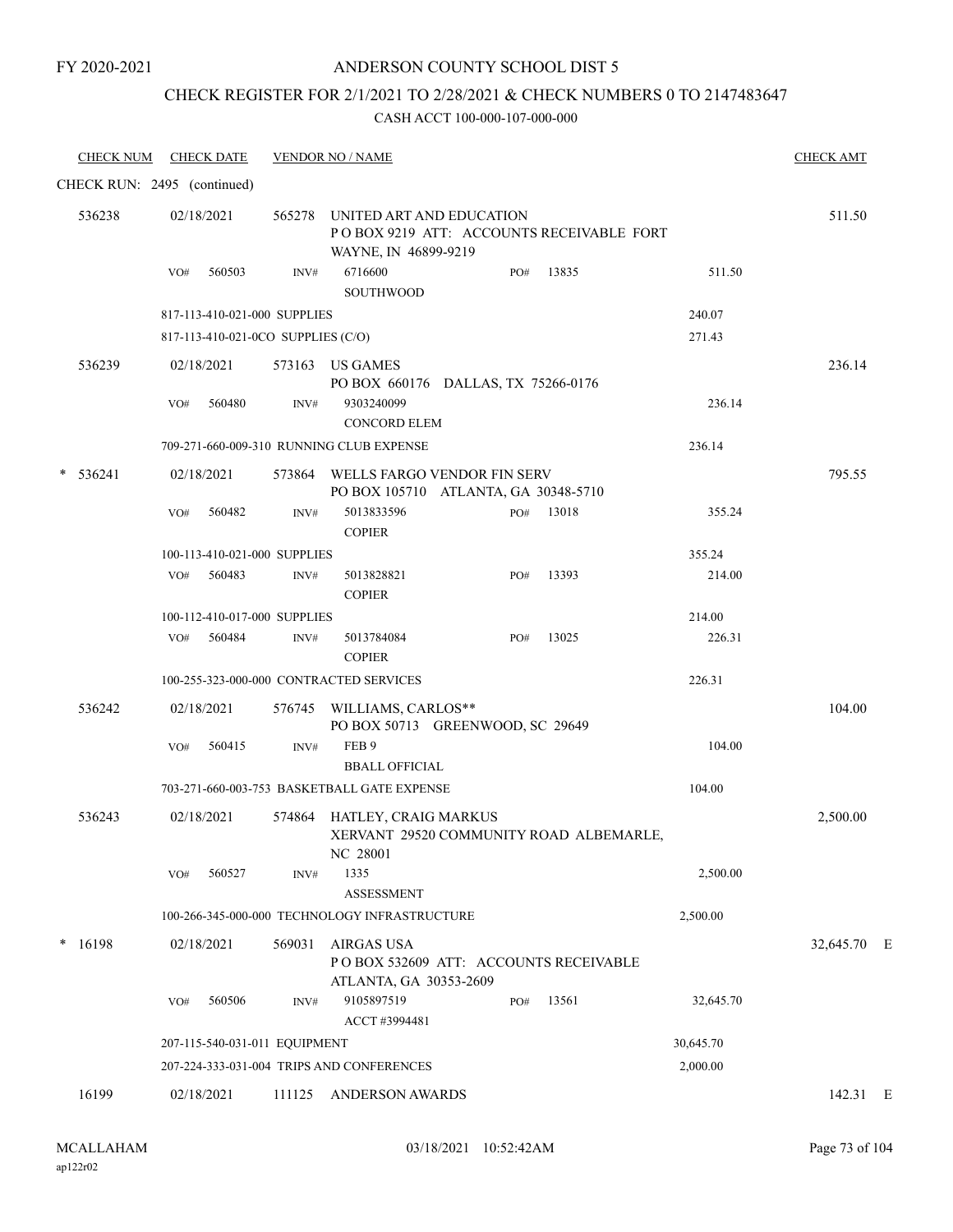### CHECK REGISTER FOR 2/1/2021 TO 2/28/2021 & CHECK NUMBERS 0 TO 2147483647

| <b>CHECK NUM</b>            |     | <b>CHECK DATE</b>                    |        | <b>VENDOR NO / NAME</b>                                                                             |     |       |          | <b>CHECK AMT</b> |  |
|-----------------------------|-----|--------------------------------------|--------|-----------------------------------------------------------------------------------------------------|-----|-------|----------|------------------|--|
| CHECK RUN: 2495 (continued) |     |                                      |        |                                                                                                     |     |       |          |                  |  |
|                             |     |                                      |        | 716 WHITEHALL ROAD ATT: ACCOUNTS<br>RECEIVABLE ANDERSON, SC 29625                                   |     |       |          |                  |  |
|                             | VO# | 560431                               | INV#   | <b>TROPHIES</b><br><b>GLENVIEW</b>                                                                  |     |       | 142.31   |                  |  |
|                             |     | 720-271-660-020-611 PEP CLUB EXPENSE |        |                                                                                                     |     |       | 142.31   |                  |  |
| 16201                       |     | 02/18/2021                           |        | 572679 DEFENDER SERVICES, INC.<br>PO BOX 1775 COLUMBIA, SC 29202                                    |     |       |          | 1,685.60 E       |  |
|                             | VO# | 560440                               | INV#   | 1002334<br><b>ADULT ED</b>                                                                          | PO# | 13390 | 842.80   |                  |  |
|                             |     |                                      |        | 100-181-312-023-000 PURCHASED SERVICES                                                              |     |       | 842.80   |                  |  |
|                             | VO# | 560441                               | INV#   | 1002529<br><b>ADULT ED</b>                                                                          | PO# | 13390 | 842.80   |                  |  |
|                             |     |                                      |        | 100-181-312-023-000 PURCHASED SERVICES                                                              |     |       | 842.80   |                  |  |
| 16202                       |     | 02/18/2021                           | 202600 | <b>DILLARD'S SPORTS CENTER</b><br>708 WHITEHALL ROAD ATT: ACCOUNTS<br>RECEIVABLE ANDERSON, SC 29625 |     |       |          | 1,955.80 E       |  |
|                             | VO# | 560443                               | INV#   | 108913<br>TLH SOFTBALL                                                                              |     |       | 1,955.80 |                  |  |
|                             |     | 100-271-410-002-000 SUPPLIES         |        |                                                                                                     |     |       | 1,955.80 |                  |  |
| 16203                       |     | 02/18/2021                           | 226585 | <b>EMPLOYEE VENDOR</b>                                                                              |     |       |          | $1,062.52$ E     |  |
|                             | VO# | 560421                               | INV#   | VALENTINE MEAL<br>REIMBURSEMENT                                                                     |     |       | 1,062.52 |                  |  |
|                             |     |                                      |        | 802-113-410-005-000 SUPPLIES - RETENTION                                                            |     |       | 1,062.52 |                  |  |
| 16205                       |     | 02/18/2021                           | 237555 | FORMS & SUPPLY<br>POBOX 563953 ATT: ACCOUNTS RECEIVABLE<br>CHARLOTTE, NC 28256                      |     |       |          | 814.82 E         |  |
|                             | VO# | 560444                               | INV#   | 5686941<br><b>SOUTH FANT</b>                                                                        |     |       | 575.38   |                  |  |
|                             |     | 810-147-410-015-000 SUPPLIES         |        |                                                                                                     |     |       | 575.38   |                  |  |
|                             | VO# | 560445                               | INV#   | 5683396<br><b>SUPPLIES</b>                                                                          |     |       | 35.28    |                  |  |
|                             |     |                                      |        | 713-271-660-013-201 MISCELLANEOUS EXPENSE                                                           |     |       | 35.28    |                  |  |
|                             | VO# | 560446                               | INV#   | C5683403<br><b>CREDIT</b>                                                                           |     |       | $-35.28$ |                  |  |
|                             |     |                                      |        | 713-271-660-013-201 MISCELLANEOUS EXPENSE                                                           |     |       | $-35.28$ |                  |  |
|                             | VO# | 560515                               | INV#   | 5698798<br><b>SUPPLIES</b>                                                                          |     |       | 239.44   |                  |  |
|                             |     | 100-233-410-008-000 SUPPLIES         |        |                                                                                                     |     |       | 239.44   |                  |  |
| 16209                       |     | 02/18/2021                           | 264114 | HEINEMANN<br>15963 COLLECTIONS CENTER DRIVE ATT: ACCOUNTS<br>RECEIVABLE CHICAGO, IL 60693           |     |       |          | 9,410.00 E       |  |
|                             | VO# | 560448                               | INV#   | 7275471<br>HOMELAND PARK                                                                            | PO# | 13738 | 8,927.10 |                  |  |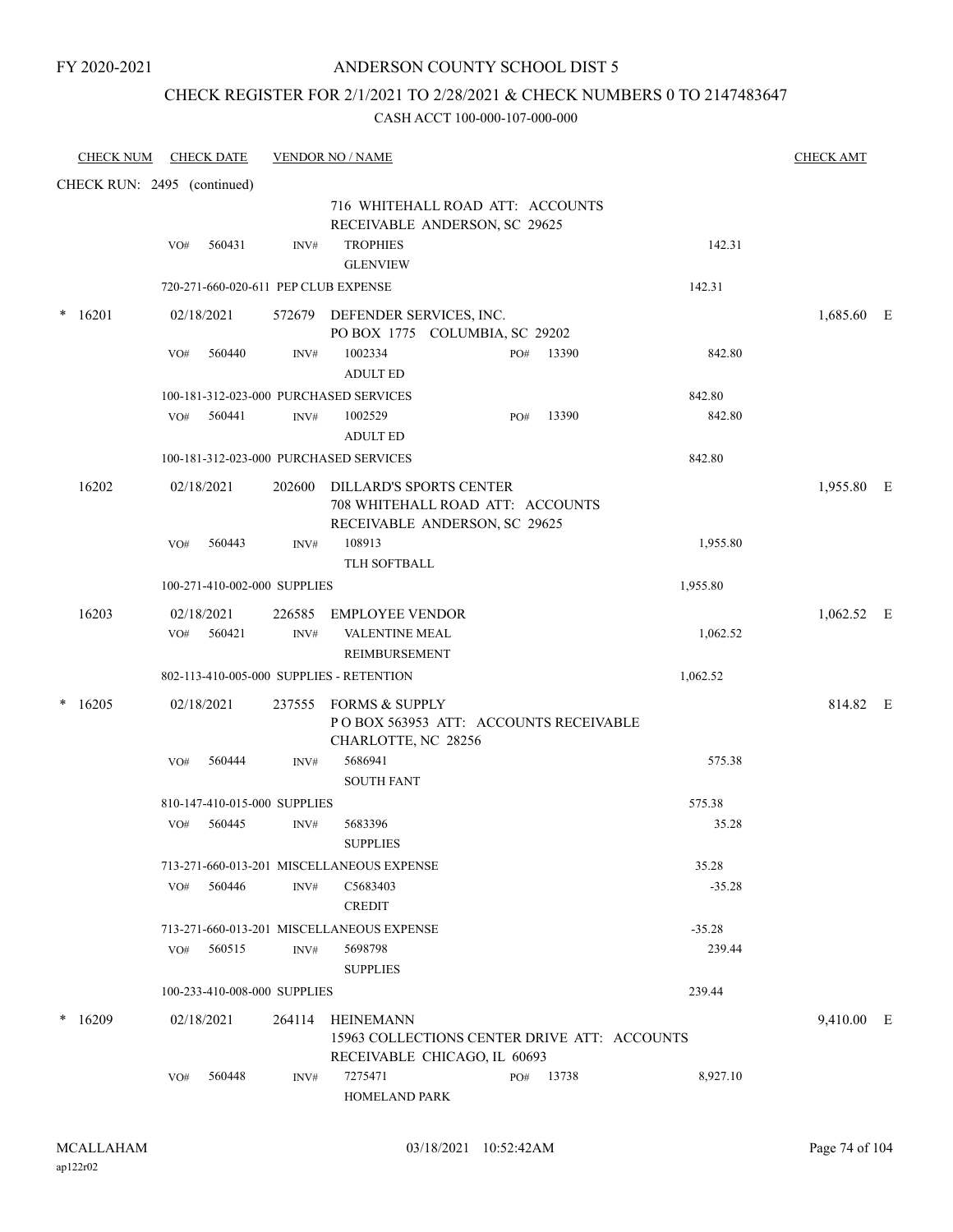### ANDERSON COUNTY SCHOOL DIST 5

### CHECK REGISTER FOR 2/1/2021 TO 2/28/2021 & CHECK NUMBERS 0 TO 2147483647

| <b>CHECK NUM</b> |                             | <b>CHECK DATE</b>                                            |        | <b>VENDOR NO / NAME</b>                                                                       |     |       |                    | <b>CHECK AMT</b> |  |
|------------------|-----------------------------|--------------------------------------------------------------|--------|-----------------------------------------------------------------------------------------------|-----|-------|--------------------|------------------|--|
|                  | CHECK RUN: 2495 (continued) |                                                              |        |                                                                                               |     |       |                    |                  |  |
|                  |                             | 810-147-410-011-000 SUPPLIES<br>810-147-410-011-000 SUPPLIES |        |                                                                                               |     |       | 737.10<br>8,190.00 |                  |  |
|                  |                             | VO# 560493                                                   | INV#   | 7289541<br>WHITEHALL ELEM                                                                     | PO# | 13929 | 482.90             |                  |  |
|                  |                             | 201-112-410-019-000 SUPPLIES<br>201-112-410-019-000 SUPPLIES |        |                                                                                               |     |       | 439.00<br>43.90    |                  |  |
| 16210            |                             | 02/18/2021                                                   |        | 300176 JOSTENS INC<br>21336 NETWORK PLACE ATT: ACCOUNTS<br>RECEIVABLE CHICAGO, IL 60673       |     |       |                    | $1,177.94$ E     |  |
|                  | VO#                         | 560451                                                       | INV#   | N002899848<br><b>PLAQUES</b>                                                                  |     |       | 1,177.94           |                  |  |
|                  |                             | 100-271-410-002-000 SUPPLIES                                 |        |                                                                                               |     |       | 1,177.94           |                  |  |
| $*16215$         |                             | 02/18/2021                                                   |        | 574388 NAPA AUTO PARTS<br>508 SOUTH MAIN ST ANDERSON, SC 29624                                |     |       |                    | 370.21 E         |  |
|                  | VO#                         | 560457                                                       | INV#   | <b>ACCT 15229</b><br><b>PURCHASES</b>                                                         |     |       | 370.21             |                  |  |
|                  |                             |                                                              |        | 731-271-660-031-862 AUTO MECHANICS 1 EXPENSE                                                  |     |       | 370.21             |                  |  |
| 16216            |                             | 02/18/2021                                                   |        | 389900 OFFICE DEPOT<br>POBOX 1413 CHARLOTTE, NC 28201-1413                                    |     |       |                    | 506.31 E         |  |
|                  | VO#                         | 560460                                                       | INV#   | 2467763467<br><b>SUPPLIES</b>                                                                 |     |       | 1.98               |                  |  |
|                  |                             |                                                              |        | 100-254-410-000-001 MAINT. SUPPLIES-STRUCTURES                                                |     |       | 1.98               |                  |  |
|                  | VO#                         | 560461                                                       | INV#   | 151395227001<br><b>SUPPLIES</b>                                                               |     |       | 64.88              |                  |  |
|                  |                             | 100-233-410-002-000 SUPPLIES                                 |        |                                                                                               |     |       | 64.88              |                  |  |
|                  |                             | VO# 560462                                                   | INV#   | 148358877001<br><b>SUPPLIES</b>                                                               |     |       | 81.83              |                  |  |
|                  |                             | 100-112-410-010-000 SUPPLIES                                 |        |                                                                                               |     |       | 81.83              |                  |  |
|                  | VO#                         | 560463                                                       | INV#   | 148360596001<br><b>SUPPLIES</b>                                                               |     |       | 212.90             |                  |  |
|                  |                             | 100-112-410-010-000 SUPPLIES                                 |        |                                                                                               |     |       | 212.90             |                  |  |
|                  | VO#                         | 560464                                                       | INV#   | 150291205001<br><b>SUPPLIES</b>                                                               |     |       | 89.85              |                  |  |
|                  |                             | 100-112-410-010-000 SUPPLIES                                 |        |                                                                                               |     |       | 89.85              |                  |  |
|                  | VO#                         | 560497                                                       | INV#   | 152105434001<br><b>SUPPLIES</b>                                                               | PO# | 13941 | 54.87              |                  |  |
|                  |                             | 100-221-410-000-TST SUPPLIES-TESTING                         |        |                                                                                               |     |       | 54.87              |                  |  |
| $* 16218$        |                             | 02/18/2021                                                   | 405100 | PERMA-BOUND<br>617 EAST VANDALIA ROAD ATT: ACCOUNTS<br>RECEIVABLE JACKSONVILLE, IL 62650-3599 |     |       |                    | 306.11 E         |  |
|                  | VO#                         | 560465                                                       | INV#   | 1871485<br><b>NORTH POINTE</b>                                                                |     |       | 306.11             |                  |  |
|                  |                             | 713-271-660-013-305 LIBRARY EXPENSE                          |        |                                                                                               |     |       | 306.11             |                  |  |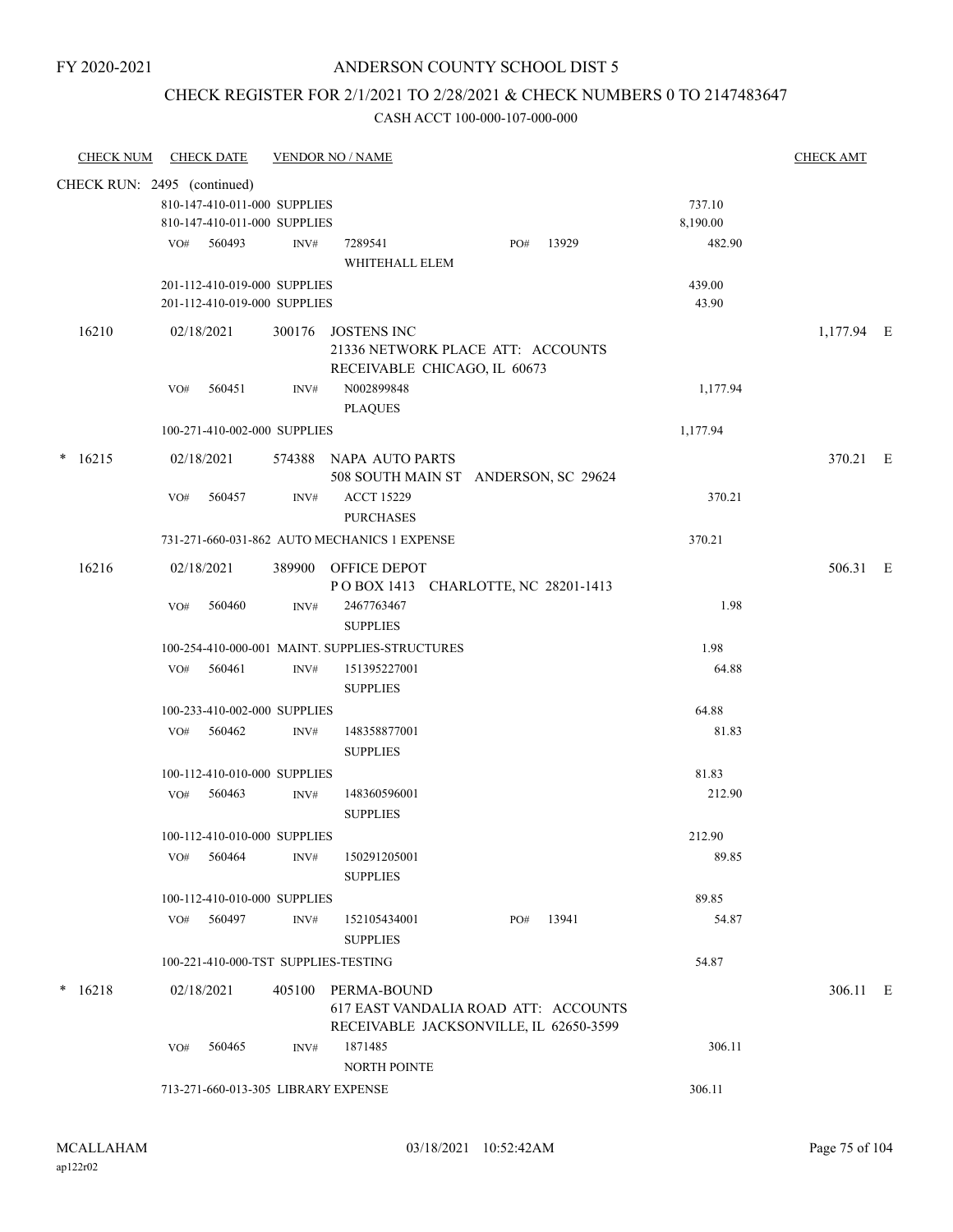### ANDERSON COUNTY SCHOOL DIST 5

# CHECK REGISTER FOR 2/1/2021 TO 2/28/2021 & CHECK NUMBERS 0 TO 2147483647

| <b>CHECK NUM</b>            |     | <b>CHECK DATE</b>                  |        | <b>VENDOR NO / NAME</b>                                                                        |  |                       |          | <b>CHECK AMT</b> |  |
|-----------------------------|-----|------------------------------------|--------|------------------------------------------------------------------------------------------------|--|-----------------------|----------|------------------|--|
| CHECK RUN: 2495 (continued) |     |                                    |        |                                                                                                |  |                       |          |                  |  |
| $*16220$                    |     | 02/18/2021                         |        | 394675 PIP PRINTING<br>1005 NORTH FANT STREET ATT: ACCOUNTS<br>RECEIVABLE ANDERSON, SC 29621   |  |                       |          | 196.25 E         |  |
|                             | VO# | 560466                             | INV#   | 101377<br>NEW PROSPECT                                                                         |  |                       | 196.25   |                  |  |
|                             |     | 100-112-410-010-000 SUPPLIES       |        |                                                                                                |  |                       | 196.25   |                  |  |
| $*16222$                    |     | 02/18/2021                         | 445100 | <b>SCASA</b><br><b>SC ASSOC SCHOOL ADMINISTRATORS 1</b><br>FERNANDINA COURT COLUMBIA, SC 29212 |  |                       |          | 275.00 E         |  |
|                             | VO# | 560498                             | INV#   | <b>SHERRY MARTIN</b><br><b>REGISTRATION</b>                                                    |  | PO# 13981             | 275.00   |                  |  |
|                             |     | 100-221-333-000-TST TESTING TRAVEL |        |                                                                                                |  |                       | 275.00   |                  |  |
| 16223                       |     | 02/18/2021                         |        | 570059 SHARP BUSINESS SYSTEMS<br>DEPT 1216 PO BOX 121216 DALLAS, TX 75312-1216                 |  |                       |          | 2,104.75 E       |  |
|                             | VO# | 560473                             | INV#   | 9003149244<br><b>LICENSE</b>                                                                   |  |                       | 6.42     |                  |  |
|                             |     | 709-271-660-009-362 COPIER EXPENSE |        |                                                                                                |  |                       | 6.42     |                  |  |
|                             | VO# | 560474                             | INV#   | 9003134809<br><b>COPIES</b>                                                                    |  |                       | 22.26    |                  |  |
|                             |     | 709-271-660-009-362 COPIER EXPENSE |        |                                                                                                |  |                       | 22.26    |                  |  |
|                             | VO# | 560475                             | INV#   | 9003167733<br><b>SUPPORT</b>                                                                   |  |                       | 2,050.39 |                  |  |
|                             |     |                                    |        | 100-252-360-000-000 PRINTING AND BINDING                                                       |  |                       | 2,050.39 |                  |  |
|                             |     | VO# 560524                         | INV#   | 9003149256<br><b>LICENSE</b>                                                                   |  |                       | 25.68    |                  |  |
|                             |     |                                    |        | 329-115-690-031-0CO OTHER OBJECTS-WBL (C/O)                                                    |  |                       | 25.68    |                  |  |
| 16224                       | VO# | 02/18/2021<br>560487               | INV#   | 573376 EMPLOYEE VENDOR<br><b>AMAZON</b>                                                        |  |                       | 398.81   | 398.81 E         |  |
|                             |     |                                    |        | REIMBURSEMENT                                                                                  |  |                       |          |                  |  |
|                             |     |                                    |        | 817-112-410-014-000 SUPPLIES AND MATERIALS                                                     |  |                       | 398.81   |                  |  |
| 16225                       |     | 02/18/2021                         | 529275 | <b>WESTAR TIRE</b><br>P O BOX 400<br>ACCOUNTS RECEIVABLE ANDERSON, SC 29622                    |  | 715 NORTH MURRAY ATT: |          | 574.20 E         |  |
|                             | VO# | 560485                             | INV#   | PO 14011<br><b>TIRES</b>                                                                       |  | PO# 14011             | 317.48   |                  |  |
|                             |     |                                    |        | 100-255-323-000-000 CONTRACTED SERVICES                                                        |  |                       | 317.48   |                  |  |
|                             | VO# | 560526                             | INV#   | 0000<br><b>TIRES</b>                                                                           |  |                       | 256.72   |                  |  |
|                             |     |                                    |        | 100-255-323-000-ACT ACTIVITY BUS CONTRACTED SERVICES                                           |  |                       | 256.72   |                  |  |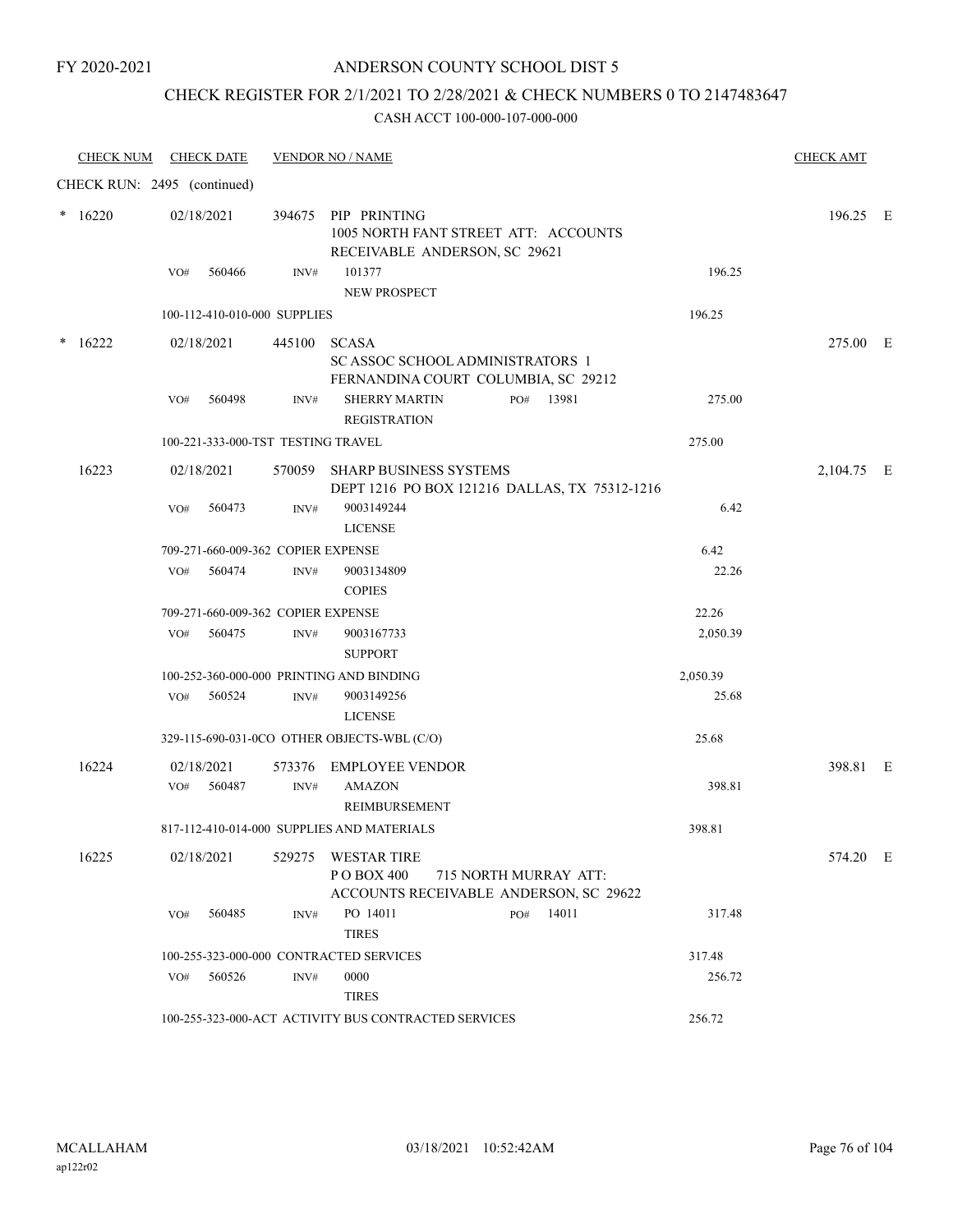# CHECK REGISTER FOR 2/1/2021 TO 2/28/2021 & CHECK NUMBERS 0 TO 2147483647

| 48<br>NUMBER OF CHECKS:<br>CHECK RUN: 2495<br>16<br><b>NUMBER OF EPAYMENTS:</b><br>$\boldsymbol{0}$<br>NUMBER OF UPDATE-ONLYS:<br><b>CHECK RUN: 2496</b><br>$* 536244$<br>ALUMINUM ATHLETIC EQUIPMENT CO.<br>02/23/2021<br>573323<br>1000 ENTERPRISE DRIVE ROYERSFORD, PA 19466-1298<br>107480<br>389.25<br>560538<br>INV#<br>VO#<br><b>TL HANNA</b><br>389.25<br>100-271-410-002-000 SUPPLIES<br>4,147.20<br>$\ast$<br>536248<br>02/23/2021<br>575868<br>AVEANNA HEALTHCARE<br>PO BOX 102714 ATLANTA, GA 30368-2714<br>6142681<br>13595<br>4,147.20<br>560542<br>PO#<br>VO# | <b>CHECK NUM</b> | <b>CHECK DATE</b> |      | <b>VENDOR NO / NAME</b> |  | <b>CHECK AMT</b> |
|------------------------------------------------------------------------------------------------------------------------------------------------------------------------------------------------------------------------------------------------------------------------------------------------------------------------------------------------------------------------------------------------------------------------------------------------------------------------------------------------------------------------------------------------------------------------------|------------------|-------------------|------|-------------------------|--|------------------|
|                                                                                                                                                                                                                                                                                                                                                                                                                                                                                                                                                                              |                  |                   |      |                         |  | 158,526.93       |
|                                                                                                                                                                                                                                                                                                                                                                                                                                                                                                                                                                              |                  |                   |      |                         |  | 53,626.33        |
|                                                                                                                                                                                                                                                                                                                                                                                                                                                                                                                                                                              |                  |                   |      |                         |  | 0.00             |
|                                                                                                                                                                                                                                                                                                                                                                                                                                                                                                                                                                              |                  |                   |      |                         |  | 212,153.26       |
|                                                                                                                                                                                                                                                                                                                                                                                                                                                                                                                                                                              |                  |                   |      |                         |  |                  |
|                                                                                                                                                                                                                                                                                                                                                                                                                                                                                                                                                                              |                  |                   |      |                         |  |                  |
|                                                                                                                                                                                                                                                                                                                                                                                                                                                                                                                                                                              |                  |                   |      |                         |  | 389.25           |
|                                                                                                                                                                                                                                                                                                                                                                                                                                                                                                                                                                              |                  |                   |      |                         |  |                  |
|                                                                                                                                                                                                                                                                                                                                                                                                                                                                                                                                                                              |                  |                   |      |                         |  |                  |
|                                                                                                                                                                                                                                                                                                                                                                                                                                                                                                                                                                              |                  |                   |      |                         |  |                  |
|                                                                                                                                                                                                                                                                                                                                                                                                                                                                                                                                                                              |                  |                   |      |                         |  |                  |
|                                                                                                                                                                                                                                                                                                                                                                                                                                                                                                                                                                              |                  |                   |      |                         |  |                  |
|                                                                                                                                                                                                                                                                                                                                                                                                                                                                                                                                                                              |                  |                   | INV# |                         |  |                  |
| <b>JAN 2021</b>                                                                                                                                                                                                                                                                                                                                                                                                                                                                                                                                                              |                  |                   |      |                         |  |                  |
| 203-213-312-017-SUP PURCHASED SERVICES<br>4,147.20                                                                                                                                                                                                                                                                                                                                                                                                                                                                                                                           |                  |                   |      |                         |  |                  |
| 536249<br>02/23/2021<br>574045<br><b>BORDEN DAIRY</b>                                                                                                                                                                                                                                                                                                                                                                                                                                                                                                                        |                  |                   |      |                         |  | 32,563.42        |
| PO BOX 208769 DALLAS, TX 75320-8769                                                                                                                                                                                                                                                                                                                                                                                                                                                                                                                                          |                  |                   |      |                         |  |                  |
| 138365<br>VO#<br>560620<br>INV#<br>32,563.42<br><b>JAN DAIRY</b>                                                                                                                                                                                                                                                                                                                                                                                                                                                                                                             |                  |                   |      |                         |  |                  |
| 1,129.58<br>100-271-410-002-000 SUPPLIES                                                                                                                                                                                                                                                                                                                                                                                                                                                                                                                                     |                  |                   |      |                         |  |                  |
| 1,305.24<br>600-256-460-002-000 FOOD                                                                                                                                                                                                                                                                                                                                                                                                                                                                                                                                         |                  |                   |      |                         |  |                  |
| 600-256-460-003-000 FOOD<br>1,546.14                                                                                                                                                                                                                                                                                                                                                                                                                                                                                                                                         |                  |                   |      |                         |  |                  |
| 948.27<br>600-256-460-005-000 FOOD                                                                                                                                                                                                                                                                                                                                                                                                                                                                                                                                           |                  |                   |      |                         |  |                  |
| 600-256-460-006-000 FOOD<br>2,654.74                                                                                                                                                                                                                                                                                                                                                                                                                                                                                                                                         |                  |                   |      |                         |  |                  |
| 600-256-460-007-000 FOOD<br>1,957.28                                                                                                                                                                                                                                                                                                                                                                                                                                                                                                                                         |                  |                   |      |                         |  |                  |
| 600-256-460-008-000 FOOD<br>2,698.87                                                                                                                                                                                                                                                                                                                                                                                                                                                                                                                                         |                  |                   |      |                         |  |                  |
| 600-256-460-009-000 FOOD<br>1,398.23                                                                                                                                                                                                                                                                                                                                                                                                                                                                                                                                         |                  |                   |      |                         |  |                  |
| 600-256-460-010-000 FOOD<br>2,314.88                                                                                                                                                                                                                                                                                                                                                                                                                                                                                                                                         |                  |                   |      |                         |  |                  |
| 600-256-460-011-000 FOOD<br>1,724.47                                                                                                                                                                                                                                                                                                                                                                                                                                                                                                                                         |                  |                   |      |                         |  |                  |
| 600-256-460-012-000 FOOD<br>949.55                                                                                                                                                                                                                                                                                                                                                                                                                                                                                                                                           |                  |                   |      |                         |  |                  |
| 600-256-460-013-000 FOOD<br>1,522.96                                                                                                                                                                                                                                                                                                                                                                                                                                                                                                                                         |                  |                   |      |                         |  |                  |
| 600-256-460-014-000 FOOD<br>2,747.17                                                                                                                                                                                                                                                                                                                                                                                                                                                                                                                                         |                  |                   |      |                         |  |                  |
| 600-256-460-015-000 FOOD<br>437.87                                                                                                                                                                                                                                                                                                                                                                                                                                                                                                                                           |                  |                   |      |                         |  |                  |
| 600-256-460-016-000 FOOD<br>1,631.97                                                                                                                                                                                                                                                                                                                                                                                                                                                                                                                                         |                  |                   |      |                         |  |                  |
| 600-256-460-017-000 FOOD<br>1,417.25                                                                                                                                                                                                                                                                                                                                                                                                                                                                                                                                         |                  |                   |      |                         |  |                  |
| 600-256-460-018-000 FOOD<br>1,131.75                                                                                                                                                                                                                                                                                                                                                                                                                                                                                                                                         |                  |                   |      |                         |  |                  |
| 600-256-460-019-000 FOOD<br>1,812.20                                                                                                                                                                                                                                                                                                                                                                                                                                                                                                                                         |                  |                   |      |                         |  |                  |
| 600-256-460-020-000 FOOD<br>1,501.76                                                                                                                                                                                                                                                                                                                                                                                                                                                                                                                                         |                  |                   |      |                         |  |                  |
| 600-256-460-021-000 FOOD<br>1,386.22                                                                                                                                                                                                                                                                                                                                                                                                                                                                                                                                         |                  |                   |      |                         |  |                  |
| 631-256-460-031-000 PURCHASED FOOD<br>347.02                                                                                                                                                                                                                                                                                                                                                                                                                                                                                                                                 |                  |                   |      |                         |  |                  |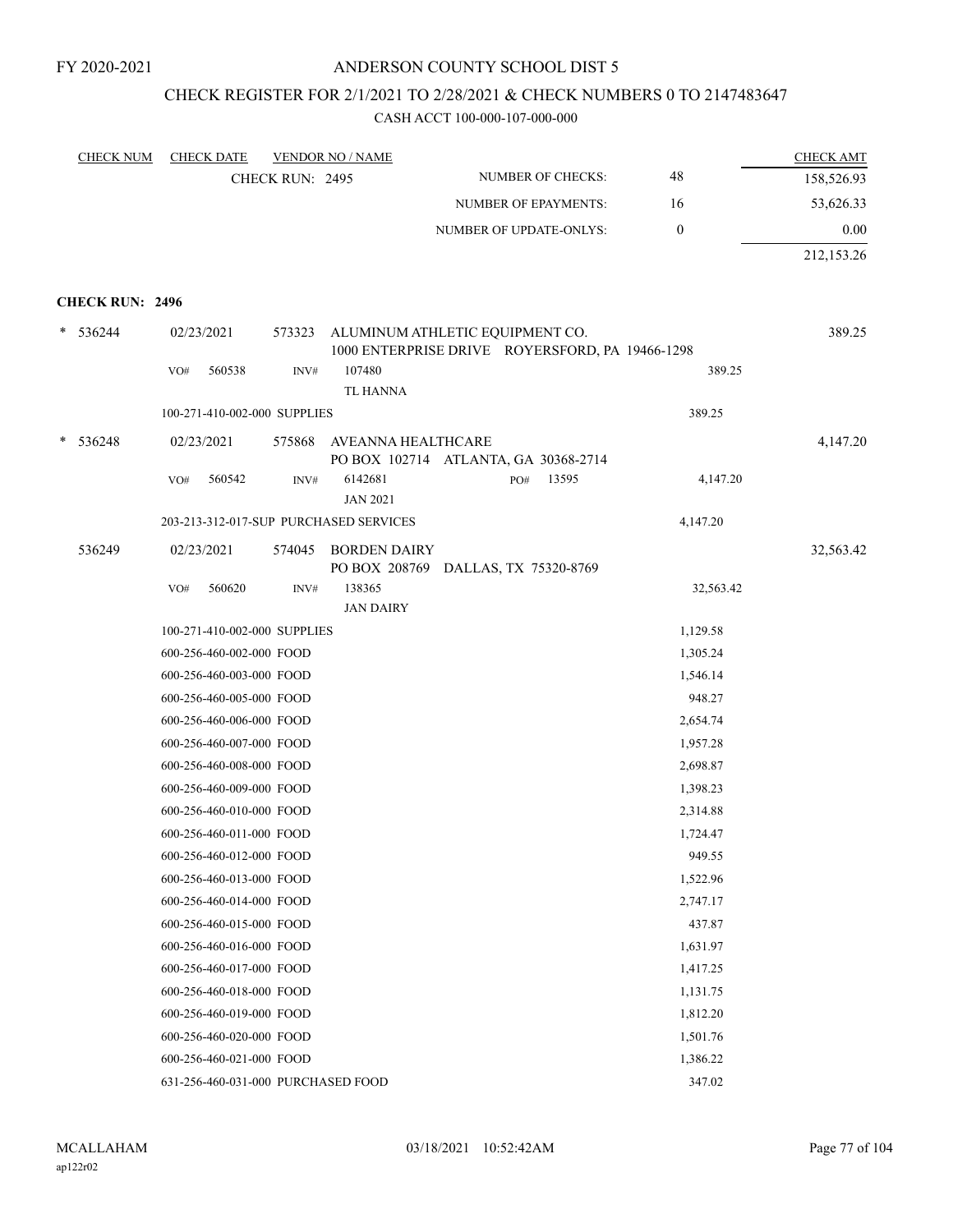### ANDERSON COUNTY SCHOOL DIST 5

### CHECK REGISTER FOR 2/1/2021 TO 2/28/2021 & CHECK NUMBERS 0 TO 2147483647

| <b>CHECK NUM</b>            |     | <b>CHECK DATE</b>                 |      | <b>VENDOR NO / NAME</b>                                                                                     |              |          | <b>CHECK AMT</b> |
|-----------------------------|-----|-----------------------------------|------|-------------------------------------------------------------------------------------------------------------|--------------|----------|------------------|
| CHECK RUN: 2496 (continued) |     |                                   |      |                                                                                                             |              |          |                  |
| 536250                      |     | 02/23/2021                        |      | 152495 CAMCOR, INC<br>POBOX 1899 ATT: ACCOUNTS RECEIVABLE<br>BURLINGTON, NC 27216-1899                      |              |          | 2,154.17         |
|                             |     | VO# 560544                        | INV# | 2505763<br><b>TECH SUPPLIES</b>                                                                             | 13965<br>PO# | 2,154.17 |                  |
|                             |     |                                   |      | 100-266-345-000-000 TECHNOLOGY INFRASTRUCTURE                                                               |              | 2,154.17 |                  |
| 536251                      |     | 02/23/2021                        |      | 160602 CDW GOVERNMENT<br>75 REMITTANCE DRIVE SUITE 1515 ATT:<br>ACCOUNTS RECEIVABLE CHICAGO, IL 60675-1515  |              |          | 945.00           |
|                             | VO# | 560644                            | INV# | 8215195<br><b>TECH SUPPLIES</b>                                                                             | PO# 13843    | 945.00   |                  |
|                             |     |                                   |      | 100-266-445-000-000 SOFTWARE TECHNOLOGY                                                                     |              | 945.00   |                  |
| 536252                      |     | 02/23/2021                        |      | 566288 CES CITY ELECTRIC SUPPLY<br>PO BOX 131811 DALLAS, TX 75313                                           |              |          | 532.50           |
|                             | VO# | 560546                            | INV# | 157188<br><b>REPAIR PARTS</b>                                                                               |              | 62.96    |                  |
|                             |     |                                   |      | 100-254-410-013-400 HVAC/ELECTRICAL/PLUMBING                                                                |              | 62.96    |                  |
|                             |     | VO# 560547                        | INV# | 157037<br><b>REPAIR PARTS</b>                                                                               |              | 5.29     |                  |
|                             |     |                                   |      | 100-254-410-013-001 SUPPLIES - MAINTENANCE                                                                  |              | 5.29     |                  |
|                             |     | $VO#$ 560548                      | INV# | 157915<br><b>REPAIR PARTS</b>                                                                               |              | 196.41   |                  |
|                             |     | 100-254-410-000-400 HVAC SUPPLIES |      |                                                                                                             |              | 109.95   |                  |
|                             |     |                                   |      | 100-254-410-006-400 HVAC/ELECTRICAL/PLUMBING                                                                |              | 86.46    |                  |
|                             |     | VO# 560549                        | INV# | 157845<br><b>REPAIR PARTS</b>                                                                               |              | 22.46    |                  |
|                             |     | 100-254-410-000-400 HVAC SUPPLIES |      |                                                                                                             |              | 22.46    |                  |
|                             | VO# | 560550                            | INV# | 157717<br><b>REPAIR PARTS</b>                                                                               |              | 181.88   |                  |
|                             |     | 100-254-410-000-400 HVAC SUPPLIES |      |                                                                                                             |              | 181.88   |                  |
|                             |     | VO# 560551 INV# 157183            |      | <b>REPAIR PARTS</b>                                                                                         |              | 63.50    |                  |
|                             |     |                                   |      | 100-254-410-017-400 HVAC/ELECTRICAL/PLUMBING                                                                |              | 63.50    |                  |
| $* 536254$                  |     | 02/23/2021                        |      | 563989 CMS GARAGE & BODY SHOP, INC<br>1219 SOUTH MAIN STREET ATT: ACCOUNTS<br>RECEIVABLE ANDERSON, SC 29624 |              |          | 107.10           |
|                             | VO# | 560545                            | INV# | 16824<br><b>REPAIR</b>                                                                                      |              | 107.10   |                  |
|                             |     |                                   |      | 100-254-412-000-001 TRUCK SERVICE - MAINTENANCE                                                             |              | 107.10   |                  |
| 536255                      |     | 02/23/2021                        |      | 576495 COLONY TOOL INC<br>518 CONCORD INDUSTRIAL DRIVE SENECA, SC 29672                                     |              |          | 731.39           |
|                             | VO# | 560669                            | INV# | 86407<br><b>SUPPLIES</b>                                                                                    | 13935<br>PO# | 731.39   |                  |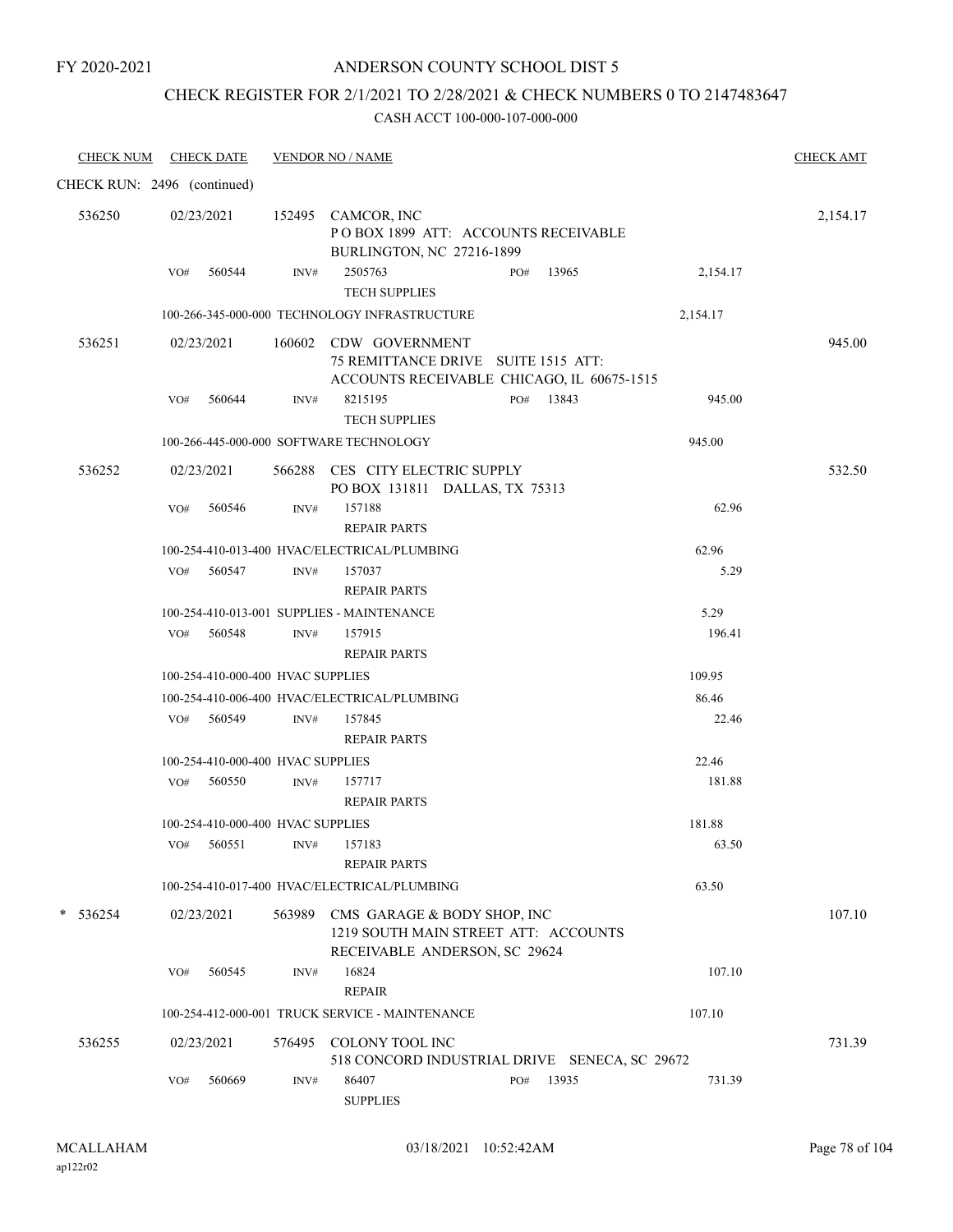# CHECK REGISTER FOR 2/1/2021 TO 2/28/2021 & CHECK NUMBERS 0 TO 2147483647

| <b>CHECK NUM</b>            |     | <b>CHECK DATE</b>            |        | <b>VENDOR NO / NAME</b>                                                                             |              |          | <b>CHECK AMT</b> |
|-----------------------------|-----|------------------------------|--------|-----------------------------------------------------------------------------------------------------|--------------|----------|------------------|
| CHECK RUN: 2496 (continued) |     |                              |        |                                                                                                     |              |          |                  |
|                             |     |                              |        | 900-115-410-031-053 HAAS FOUND-ADV MANUF (AIT)                                                      |              | 731.39   |                  |
| 536256                      |     | 02/23/2021                   |        | 198651 DELL MARKETING<br>PO BOX 534118 ATT: ACCOUNTS RECEIVABLE<br>ATLANTA, GA 30353-4118           |              |          | 1,808.99         |
|                             | VO# | 560645                       | INV#   | 10463334357<br><b>TONER</b>                                                                         | 13927<br>PO# | 1,808.99 |                  |
|                             |     |                              |        | 201-112-445-010-000 TECHNOLOGY SUPPLIES                                                             |              | 1,808.99 |                  |
| 536257                      |     | 02/23/2021                   |        | 575218 GOLDEN KERNEL PECAN CO.<br>PO BOX 613 CAMERON, SC 29030                                      |              |          | 102.50           |
|                             | VO# | 560568                       | INV#   | 44262<br><b>WEST MARKET</b>                                                                         |              | 102.50   |                  |
|                             |     |                              |        | 718-271-660-018-201 MISCELLANEOUS EXPENSE                                                           |              | 102.50   |                  |
| 536258                      |     | 02/23/2021                   |        | 569372 GREAT AMERICA LEASING CORP<br>POBOX 660831 ATT: ACCOUNTS RECEIVABLE<br>DALLAS, TX 75266-0831 |              |          | 119.84           |
|                             | VO# | 560670                       | INV#   | 28743671<br><b>COPIER</b>                                                                           | 13027<br>PO# | 119.84   |                  |
|                             |     | 100-113-410-005-000 SUPPLIES |        |                                                                                                     |              | 119.84   |                  |
| 536259                      |     | 02/23/2021                   | 259850 | HANSON AGGREGATES SOUTHEAST<br>PO BOX 412345 BOSTON, MA 02241-2345                                  |              |          | 669.45           |
|                             | VO# | 560651                       | INV#   | 40288244<br><b>TL HANNA</b>                                                                         |              | 669.45   |                  |
|                             |     |                              |        | 505-254-323-002-FLD FIELD RENOVATIONS                                                               |              | 669.45   |                  |
| 536260                      |     | 02/23/2021                   |        | 572699 HEALY AWARDS, INC.<br>N94 W14431 GARVIN MACE DRIVE MENOMONEE<br>FALLS, WI 53051              |              |          | 237.65           |
|                             | VO# | 560569                       | INV#   | 040115<br>TL HANNA                                                                                  |              | 237.65   |                  |
|                             |     | 100-271-410-002-000 SUPPLIES |        |                                                                                                     |              | 237.65   |                  |
| *<br>536264                 |     | 02/23/2021                   |        | 575673 L & W SUPPLY CORPORATION<br>PO BOX 415421 BOSTON, MA 02241-5421                              |              |          | 147.89           |
|                             | VO# | 560571                       | INV#   | 240297565<br><b>SUPPLIES</b>                                                                        |              | 147.89   |                  |
|                             |     |                              |        | 100-254-410-000-001 MAINT. SUPPLIES-STRUCTURES                                                      |              | 147.89   |                  |
| 536265                      |     | 02/23/2021                   |        | 344125 MATHEWS R V SALES & SERVICE<br>POBOX 821 ATT: ACCOUNTS RECEIVABLE<br>ANDERSON, SC 29622      |              |          | 722.73           |
|                             | VO# | 560573                       | INV#   | 28179<br><b>REPAIR</b>                                                                              |              | 722.73   |                  |
|                             |     |                              |        | 100-254-540-000-001 EQUIPMENT - MAINTENANCE                                                         |              | 722.73   |                  |
| 536266                      |     | 02/23/2021                   |        | 572002 MCCALL, LAUREN<br>224 PENINSULA DRIVE ANDERSON, SC 29626                                     |              |          | 500.00           |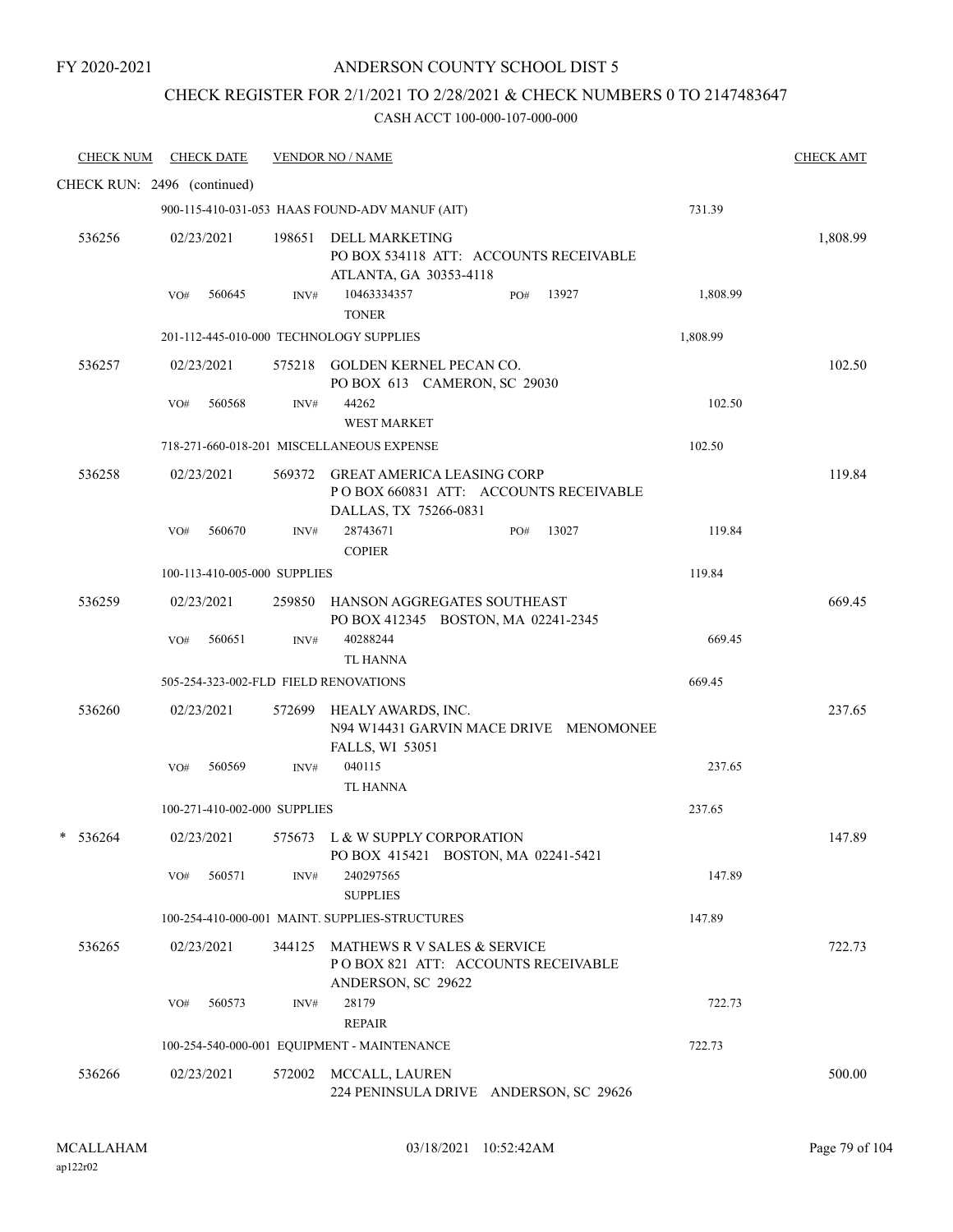### CHECK REGISTER FOR 2/1/2021 TO 2/28/2021 & CHECK NUMBERS 0 TO 2147483647

| <b>CHECK NUM</b>            | <b>CHECK DATE</b> |                              | <b>VENDOR NO / NAME</b>                                                                                                             |                                              |                         | <b>CHECK AMT</b> |
|-----------------------------|-------------------|------------------------------|-------------------------------------------------------------------------------------------------------------------------------------|----------------------------------------------|-------------------------|------------------|
| CHECK RUN: 2496 (continued) |                   |                              |                                                                                                                                     |                                              |                         |                  |
|                             | 560536<br>VO#     | INV#                         | 0063<br><b>VIDEO EDITING</b>                                                                                                        |                                              | 500.00                  |                  |
|                             |                   |                              | 802-264-410-000-000 SUPPLIES - RECRUITMENT FAIRS                                                                                    |                                              | 500.00                  |                  |
| 536267                      | 02/23/2021        | 574634                       | MCKENZIE, EDWARD**                                                                                                                  | 964 JESSE BYRD RD HARTSVILLE, SC 29550       |                         | 2,835.00         |
|                             | 560574<br>VO#     | INV#                         | 271<br><b>MAINTENANCE</b>                                                                                                           | 14032<br>PO#                                 | 2,835.00                |                  |
|                             |                   |                              | 100-255-323-000-000 CONTRACTED SERVICES                                                                                             |                                              | 2,835.00                |                  |
| 536268                      | 02/23/2021        |                              | 576277 MENDEZ, KIYA**                                                                                                               | 50 BRAEBURN DRIVE APT 226 ANDERSON, SC 29621 |                         | 110.00           |
|                             | VO#<br>560672     | INV#                         | <b>JAN 25-FEB 5</b><br><b>AIT INTERNSHIP</b>                                                                                        |                                              | 110.00                  |                  |
|                             |                   |                              | 131-115-312-031-000 PURCHASED SERVICES                                                                                              |                                              | 110.00                  |                  |
| 536270                      | 02/23/2021        |                              | 397270 PAPA JOHN'S PIZZA                                                                                                            | 401 VARDRY STREET GREENVILLE, SC 29601       |                         | 169.80           |
|                             | 560579<br>VO#     | INV#                         | FEB 12 ORDER<br>NEW PROSPECT ELEM                                                                                                   |                                              | 169.80                  |                  |
|                             |                   |                              | 710-271-660-010-201 MISCELLANEOUS EXPENSE<br>710-271-660-010-201 MISCELLANEOUS EXPENSE<br>710-271-660-010-201 MISCELLANEOUS EXPENSE |                                              | 56.60<br>56.60<br>56.60 |                  |
| 536271                      | 02/23/2021        |                              | 571652 PROSOURCE LLC<br>P.O. BOX 5339 GREENVILLE, SC 29606                                                                          |                                              |                         | 142.99           |
|                             | 560580<br>VO#     | INV#                         | S2297813<br><b>REPAIR PARTS</b>                                                                                                     |                                              | 142.99                  |                  |
|                             |                   |                              | 100-254-410-007-400 HVAC/ELECTRICAL/PLUMBING                                                                                        |                                              | 20.81                   |                  |
|                             |                   |                              | 100-254-410-008-400 HVAC/ELECTRICAL/PLUMBING                                                                                        |                                              | 29.88                   |                  |
|                             |                   |                              | 100-254-410-009-400 HVAC/ELECTRICAL/PLUMBING                                                                                        |                                              | 20.81                   |                  |
|                             |                   |                              | 100-254-410-014-400 HVAC/ELECTRICAL/PLUMBING                                                                                        |                                              | 29.87                   |                  |
|                             |                   |                              | 100-254-410-016-400 HVAC/ELECTRICAL/PLUMBING                                                                                        |                                              | 20.81                   |                  |
|                             |                   |                              | 100-254-410-021-400 HVAC/ELECTRICAL/PLUMBING                                                                                        |                                              | 20.81                   |                  |
| 536272                      | 02/23/2021        |                              | 423300 PURCHASE POWER                                                                                                               | POBOX 371874 PITTSBURGH, PA 15250-7874       |                         | 320.99           |
|                             | 560656<br>VO#     | INV#                         | <b>POSTAGE</b><br>0619-9164                                                                                                         |                                              | 320.99                  |                  |
|                             |                   | 100-113-410-006-000 SUPPLIES |                                                                                                                                     |                                              | 320.99                  |                  |
| 536274                      | 02/23/2021        |                              | 569972 RHONDA BROWN                                                                                                                 | 115 CLOVER PATCH WAY ANDERSON, SC 29621      |                         | 135.05           |
|                             | VO#<br>560626     | INV#                         | TL HANNA<br><b>LUNCH REFUND</b>                                                                                                     |                                              | 135.05                  |                  |
|                             |                   |                              | 600-000-474-002-000 REVENUES COLLECTED IN ADVANCE                                                                                   |                                              | 135.05                  |                  |
| 536275                      | 02/23/2021        |                              | 569972 RHONDA BROWN                                                                                                                 | 115 CLOVER PATCH WAY ANDERSON, SC 29621      |                         | 121.50           |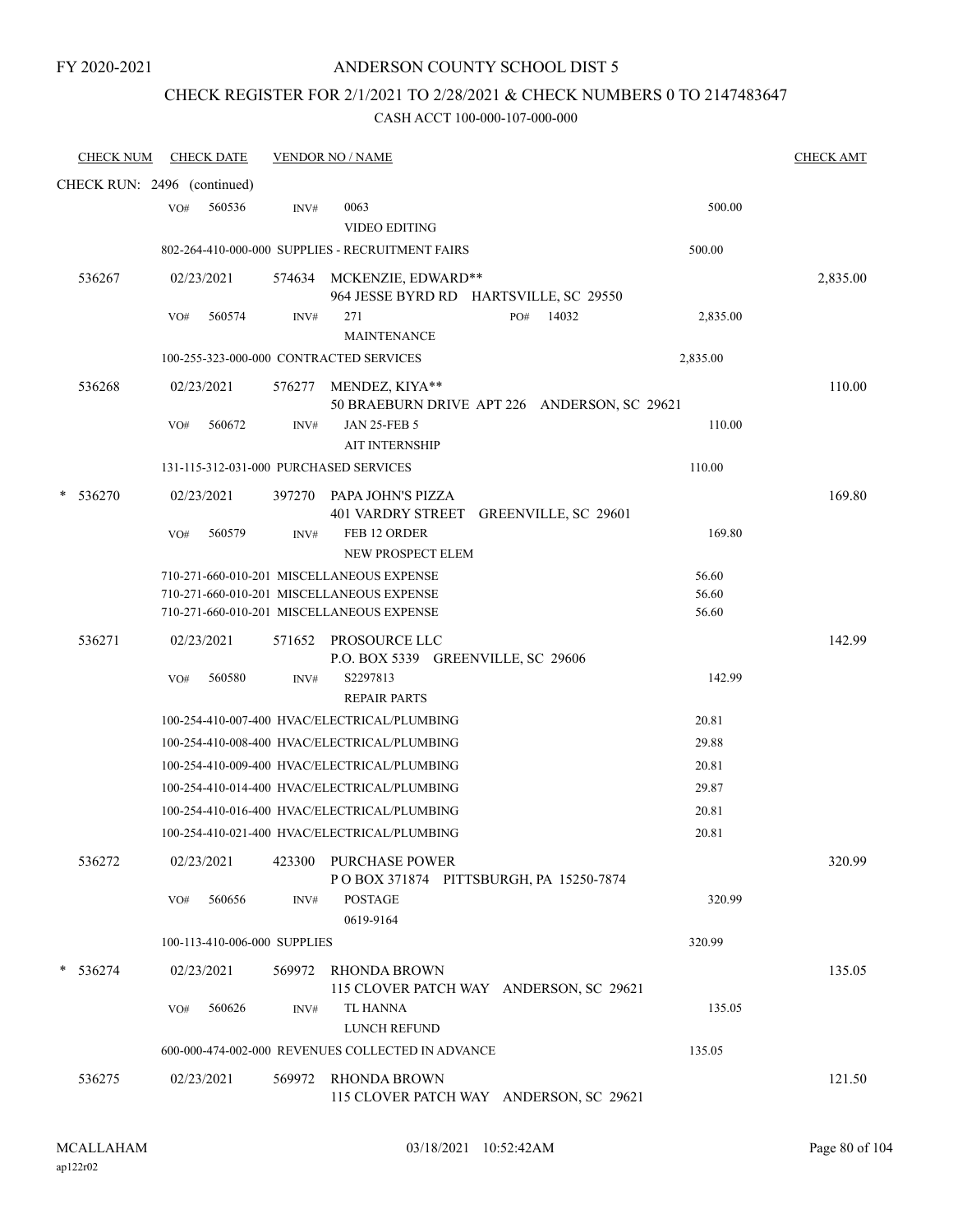### CHECK REGISTER FOR 2/1/2021 TO 2/28/2021 & CHECK NUMBERS 0 TO 2147483647

| <b>CHECK NUM</b>            |     | <b>CHECK DATE</b>            |        | <b>VENDOR NO / NAME</b>                                                                                        | <b>CHECK AMT</b> |
|-----------------------------|-----|------------------------------|--------|----------------------------------------------------------------------------------------------------------------|------------------|
| CHECK RUN: 2496 (continued) |     |                              |        |                                                                                                                |                  |
|                             | VO# | 560627                       | INV#   | TL HANNA<br>121.50<br>LUNCH REFUND                                                                             |                  |
|                             |     |                              |        | 121.50<br>600-000-474-002-000 REVENUES COLLECTED IN ADVANCE                                                    |                  |
| 536276                      |     | 02/23/2021                   |        | 563620 SC DEPT OF LABOR, LIC & REGULATION                                                                      | 600.00           |
|                             |     |                              |        | PO BOX 11329 COLUMBIA, SC 29211                                                                                |                  |
|                             | VO# | 560582                       | INV#   | 2021003266<br>50.00                                                                                            |                  |
|                             |     |                              |        | <b>ROBERT ANDERSON</b>                                                                                         |                  |
|                             |     |                              |        | 100-254-323-006-600 MAINTENANCE SERVICES<br>50.00                                                              |                  |
|                             | VO# | 560583                       | INV#   | 2021003255<br>50.00                                                                                            |                  |
|                             |     |                              |        | <b>NORTH POINTE</b>                                                                                            |                  |
|                             |     |                              |        | 100-254-410-013-600 PAINTING-MATERIALS<br>50.00                                                                |                  |
|                             | VO# | 560584                       | INV#   | 100.00<br>2021003220                                                                                           |                  |
|                             |     |                              |        | <b>SOUTHWOOD</b>                                                                                               |                  |
|                             |     |                              |        | 100-254-323-021-600 MAINTENANCE SERVICES<br>100.00                                                             |                  |
|                             | VO# | 560585                       | INV#   | 50.00<br>2021003277<br><b>SOUTHWOOD</b>                                                                        |                  |
|                             |     |                              |        | 100-254-323-021-600 MAINTENANCE SERVICES<br>50.00                                                              |                  |
|                             | VO# | 560586                       | INV#   | 2021003217<br>50.00                                                                                            |                  |
|                             |     |                              |        | <b>NEVITT FOREST</b>                                                                                           |                  |
|                             |     |                              |        | 100-254-323-012-600 MAINTENANCE SERVICES<br>50.00                                                              |                  |
|                             | VO# | 560587                       | INV#   | 150.00<br>2021003207                                                                                           |                  |
|                             |     |                              |        | <b>WESTSIDE</b>                                                                                                |                  |
|                             |     |                              |        | 100-254-323-003-600 MAINTENANCE SERVICES<br>150.00                                                             |                  |
|                             | VO# | 560588                       | INV#   | 100.00<br>2021003231                                                                                           |                  |
|                             |     |                              |        | TL HANNA                                                                                                       |                  |
|                             |     |                              |        | 100-254-410-002-600 PAINTING-MATERIALS<br>100.00                                                               |                  |
|                             | VO# | 560589                       | INV#   | 50.00<br>2021003189                                                                                            |                  |
|                             |     |                              |        | TL HANNA                                                                                                       |                  |
|                             |     |                              |        | 100-254-410-002-600 PAINTING-MATERIALS<br>50.00                                                                |                  |
| 536277                      |     | 02/23/2021                   |        | 570300 SCHOOL DISTRICT OF PICKENS COUNTY<br>1348 GRIFFIN MILL ROAD ATTN: DANNY ROGERS<br>EASLEY, SC 29640-6997 | 4,000.00         |
|                             | VO# | 560661                       | INV#   | PO 13985<br>PO#<br>13985<br>4,000.00                                                                           |                  |
|                             |     |                              |        | <b>MASTER TEACHER</b>                                                                                          |                  |
|                             |     |                              |        | 100-224-312-000-CLE MASTER TEACHER CLASSES<br>4,000.00                                                         |                  |
| 536278                      |     | 02/23/2021                   | 571007 | SIMPLIFIED OFFICE SYSTEMS<br>6220 BUSH RIVER ROAD COLUMBIA, SC 29212                                           | 163.42           |
|                             | VO# | 560665                       | INV#   | 210217-0001<br>163.42<br><b>COPIES</b>                                                                         |                  |
|                             |     | 100-114-410-021-000 SUPPLIES |        | 163.42                                                                                                         |                  |
| 536279                      |     | 02/23/2021                   | 576615 | <b>SOLUTIONZ</b><br>120 INTERSTATE N PARKWAY SUITE 314 ATLANTA,<br>GA 30339                                    | 2,300.50         |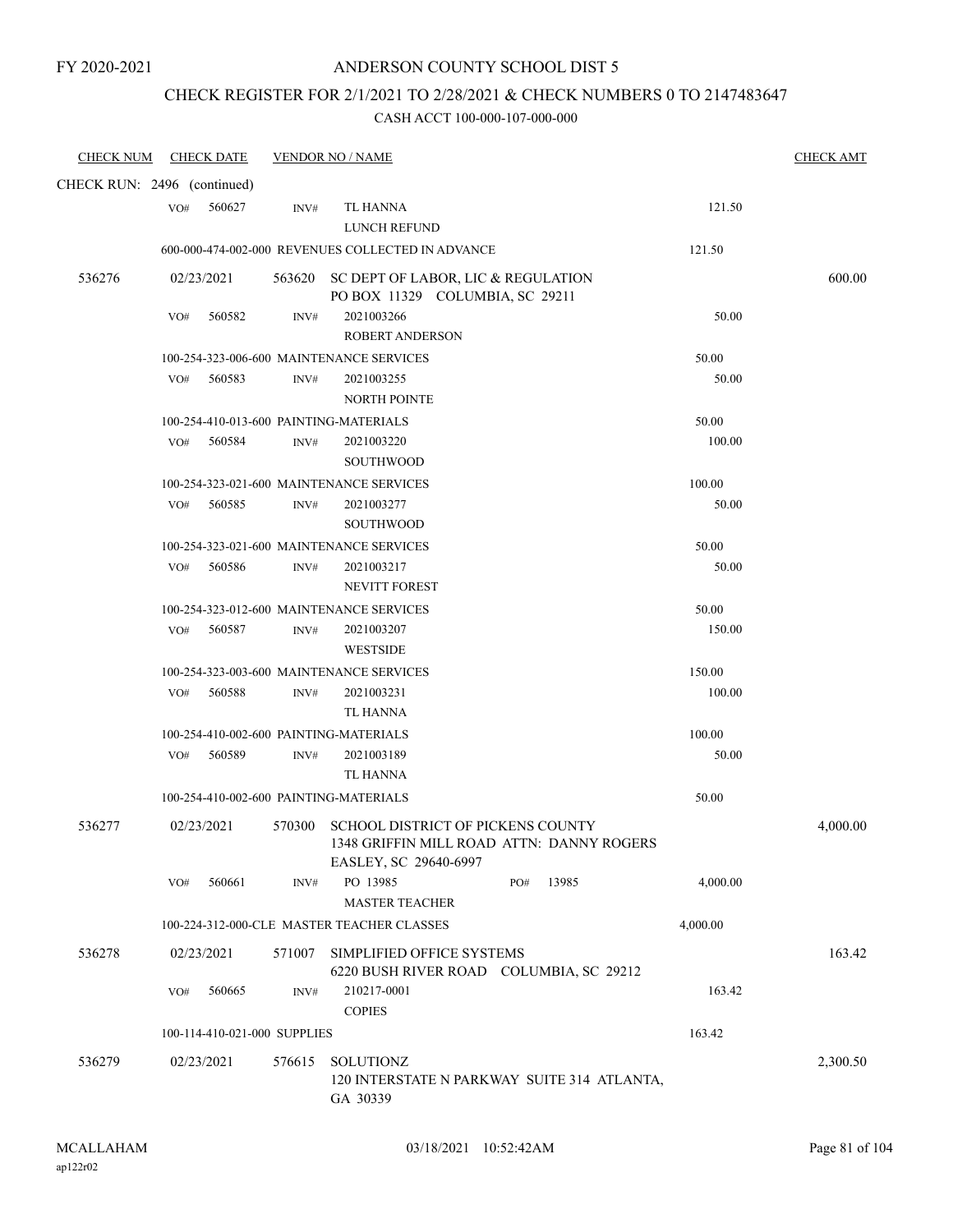### CHECK REGISTER FOR 2/1/2021 TO 2/28/2021 & CHECK NUMBERS 0 TO 2147483647

| <b>CHECK NUM</b>            |     | <b>CHECK DATE</b>                 |                | <b>VENDOR NO / NAME</b>                                                |     |       |           | <b>CHECK AMT</b> |
|-----------------------------|-----|-----------------------------------|----------------|------------------------------------------------------------------------|-----|-------|-----------|------------------|
| CHECK RUN: 2496 (continued) |     |                                   |                |                                                                        |     |       |           |                  |
|                             | VO# | 560660                            | INV#           | 419302<br><b>CALHOUN ELEM</b>                                          | PO# | 13886 | 2,300.50  |                  |
|                             |     |                                   |                | 201-112-445-014-000 TECHNOLOGY SUPPLIES                                |     |       | 2,300.50  |                  |
| 536280                      |     | 02/23/2021                        | 574096         | SUMMIT CONSTRUCTION GROUP LLS<br>101 CONCORD CIRCLE ANDERSON, SC 29621 |     |       |           | 39,600.00        |
|                             | VO# | 560596                            | INV#           | 202115<br><b>WATER FOUNTAINS</b>                                       | PO# | 13218 | 20,000.00 |                  |
|                             |     | 100-254-410-000-C19 SUPPIES - C19 |                |                                                                        |     |       | 20,000.00 |                  |
|                             | VO# | 560597                            | INV#           | 202112<br><b>CF REAMES</b>                                             |     |       | 1,200.00  |                  |
|                             |     |                                   |                | 100-254-323-001-001 CONTRACTED SERVICES                                |     |       | 1,200.00  |                  |
|                             | VO# | 560598                            | INV#           | 202111<br><b>MCCANTS</b>                                               |     |       | 700.00    |                  |
|                             |     |                                   |                | 100-254-323-005-001 CONTRACTED SERVICES                                |     |       | 700.00    |                  |
|                             | VO# | 560599                            | INV#           | 202106<br>TL HANNA                                                     |     |       | 900.00    |                  |
|                             |     |                                   |                | 100-254-323-002-001 CONTRACTED SERVICES                                |     |       | 900.00    |                  |
|                             | VO# | 560600                            | $\text{INV}\#$ | 202108<br><b>MIDWAY FENCE</b>                                          |     |       | 900.00    |                  |
|                             |     |                                   |                | 100-254-323-017-001 CONTRACTED SERVICES                                |     |       | 900.00    |                  |
|                             | VO# | 560601                            | INV#           | 202109<br><b>MIDWAY</b>                                                |     |       | 1,800.00  |                  |
|                             |     |                                   |                | 100-254-323-017-001 CONTRACTED SERVICES                                |     |       | 1,800.00  |                  |
|                             | VO# | 560602                            | INV#           | 202107<br>ADULT ED PARKING                                             |     |       | 2,500.00  |                  |
|                             |     | 100-254-323-023-PAV PAVING        |                |                                                                        |     |       | 2,500.00  |                  |
|                             | VO# | 560603                            | INV#           | 202114<br><b>TL HANNA</b>                                              |     |       | 1,200.00  |                  |
|                             |     |                                   |                | 505-254-323-002-FLD FIELD RENOVATIONS                                  |     |       | 1,200.00  |                  |
|                             | VO# | 560604                            | INV#           | 202113<br><b>TL HANNA</b>                                              |     |       | 500.00    |                  |
|                             |     |                                   |                | 100-254-323-002-001 CONTRACTED SERVICES                                |     |       | 500.00    |                  |
|                             | VO# | 560605                            | INV#           | 202110<br><b>WESTSIDE</b>                                              |     |       | 1,000.00  |                  |
|                             |     |                                   |                | 100-254-323-003-600 MAINTENANCE SERVICES                               |     |       | 1,000.00  |                  |
|                             | VO# | 560606                            | INV#           | 202105<br>TL HANNA                                                     | PO# | 13502 | 8,900.00  |                  |
|                             |     |                                   |                | 505-254-323-002-FLD FIELD RENOVATIONS                                  |     |       | 8,900.00  |                  |
| 536283                      |     | 02/23/2021                        | 575821         | TWC SERVICES INC<br>PO BOX 1612 DES MOINES, IA 50306                   |     |       |           | 305.62           |
|                             | VO# | 560671                            | INV#           | 6500506-1<br><b>WESTSIDE LABOR</b>                                     |     |       | 305.62    |                  |
|                             |     |                                   |                | 600-256-323-003-000 REPAIRS TO EQUIPMENT                               |     |       | 305.62    |                  |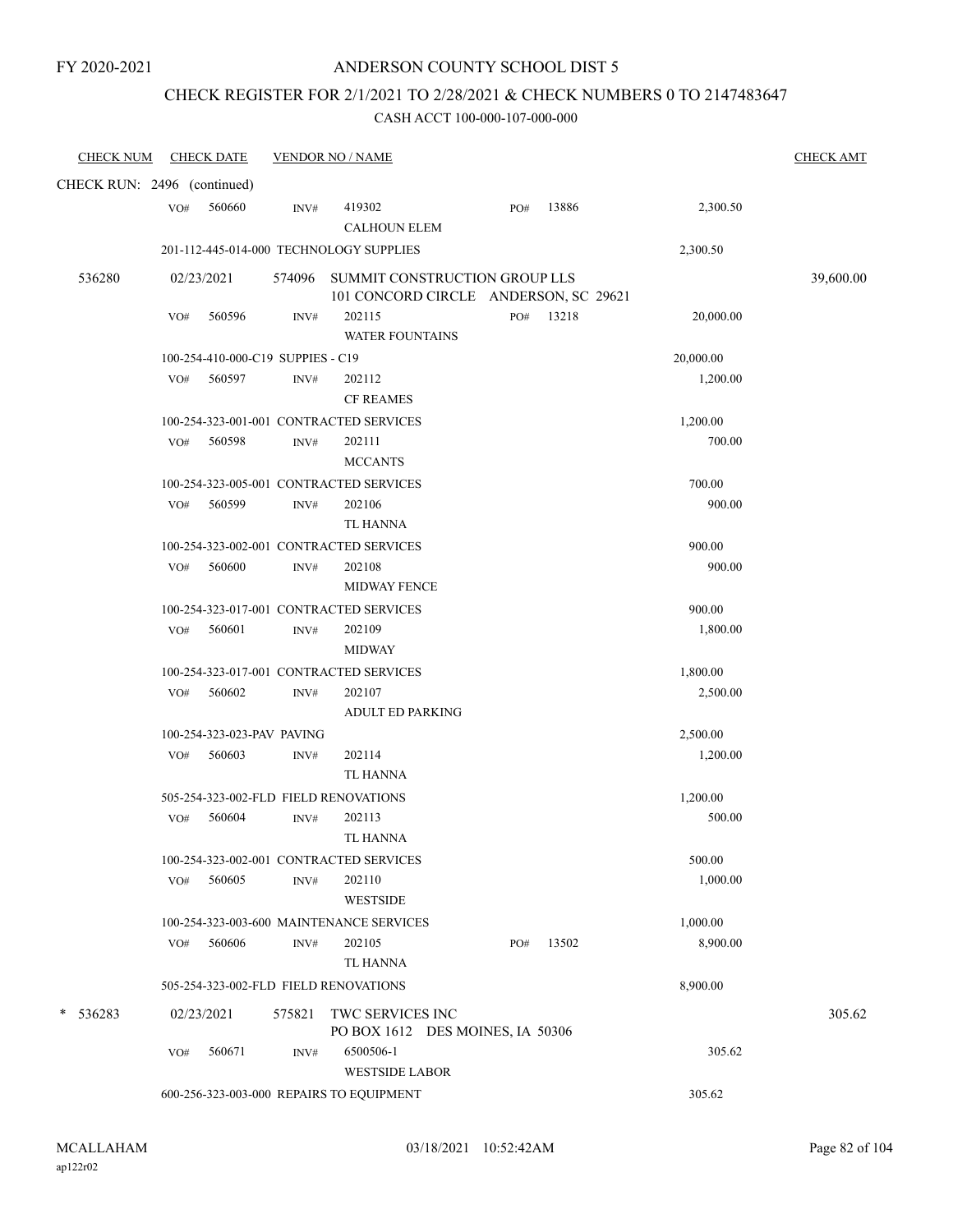### ANDERSON COUNTY SCHOOL DIST 5

# CHECK REGISTER FOR 2/1/2021 TO 2/28/2021 & CHECK NUMBERS 0 TO 2147483647

| <b>CHECK NUM</b> | <b>CHECK DATE</b>                                                    |        | <b>VENDOR NO / NAME</b>                                                                    |              |          | <b>CHECK AMT</b> |  |
|------------------|----------------------------------------------------------------------|--------|--------------------------------------------------------------------------------------------|--------------|----------|------------------|--|
|                  | CHECK RUN: 2496 (continued)                                          |        |                                                                                            |              |          |                  |  |
| 536284           | 02/23/2021                                                           | 564442 | UNITED CHEMICAL & SUPPLY CO<br>POBOX 5066 ATT: ACCOUNTS RECEIVABLE<br>GREENVILLE, SC 29606 |              |          | 1,781.55         |  |
|                  | 560607<br>VO#                                                        | INV#   | 622755<br><b>SPRAYERS</b>                                                                  |              | 1,781.55 |                  |  |
|                  | 217-114-410-002-001 SUPPLIES                                         |        |                                                                                            |              | 1,781.55 |                  |  |
| 536285           | 02/23/2021                                                           |        | 573815 UNITED REFRIGERATION, INC<br>PO BOX 740703 ATLANTA, GA 30374-0703                   |              |          | 470.96           |  |
|                  | 560608<br>VO#                                                        | INV#   | 77296935<br><b>SUPPLIES</b>                                                                |              | 27.69    |                  |  |
|                  |                                                                      |        | 100-254-410-000-001 MAINT. SUPPLIES-STRUCTURES                                             |              | 27.69    |                  |  |
|                  | 560609<br>VO#                                                        | INV#   | 77225303<br><b>SUPPLIES</b>                                                                |              | 344.55   |                  |  |
|                  | 100-254-410-000-400 HVAC SUPPLIES                                    |        |                                                                                            |              | 344.55   |                  |  |
|                  | 560610<br>VO#                                                        | INV#   | 77259539<br><b>SUPPLIES</b>                                                                |              | 98.72    |                  |  |
|                  | 100-254-410-000-400 HVAC SUPPLIES                                    |        |                                                                                            |              | 98.72    |                  |  |
| 536287           | 02/23/2021                                                           |        | 529150 WEST MUSIC<br>PO BOX 5521 ATT: ACCOUNTS RECEIVABLE<br>CORALVILLE, IA 52241          |              |          | 525.97           |  |
|                  | 560668<br>VO#                                                        | INV#   | PO 13870<br>WHITEHALL ELEM                                                                 | 13870<br>PO# | 525.97   |                  |  |
|                  | 100-112-410-019-0RE RELATED ARTS                                     |        |                                                                                            |              | 80.85    |                  |  |
|                  | 100-112-410-019-0RE RELATED ARTS                                     |        |                                                                                            |              | 105.99   |                  |  |
|                  | 100-112-410-019-0RE RELATED ARTS                                     |        |                                                                                            |              | 85.00    |                  |  |
|                  | 100-112-410-019-0RE RELATED ARTS<br>100-112-410-019-0RE RELATED ARTS |        |                                                                                            |              | 133.81   |                  |  |
|                  |                                                                      |        |                                                                                            |              | 120.32   |                  |  |
| 16228            | 02/23/2021                                                           |        | 572731 ACCO BRANDS USA LLC<br>PO BOX 203412 DALLAS, TX 75320-3412                          |              |          | 2,010.73 E       |  |
|                  | 560636<br>VO#                                                        | INV#   | 4715529097<br><b>LAMINATOR</b>                                                             |              | 2,010.73 |                  |  |
|                  | 100-113-410-006-000 SUPPLIES                                         |        |                                                                                            |              | 2,010.73 |                  |  |
| 16230<br>*       | 02/23/2021                                                           | 102640 | <b>ACTION AUTO</b><br>529 FAIR STREET ATT: ACCOUNTS RECEIVABLE<br>ANDERSON, SC 29625       |              |          | 483.73 E         |  |
|                  | 560637<br>VO#                                                        | INV#   | 92624,92710<br><b>REPAIR</b>                                                               | 14051<br>PO# | 483.73   |                  |  |
|                  | 100-255-323-000-000 CONTRACTED SERVICES                              |        |                                                                                            |              | 430.18   |                  |  |
|                  | 100-255-323-000-000 CONTRACTED SERVICES                              |        |                                                                                            |              | 53.55    |                  |  |
| 16233            | 02/23/2021                                                           | 126675 | ATTAWAY INC<br>PO BOX 302 ATT: ACCOUNTS RECEIVABLE<br>ANDERSON, SC 29622                   |              |          | 1,235.85 E       |  |
|                  | 560640<br>VO#                                                        | INV#   | 232340                                                                                     | 13665<br>PO# | 1,235.85 |                  |  |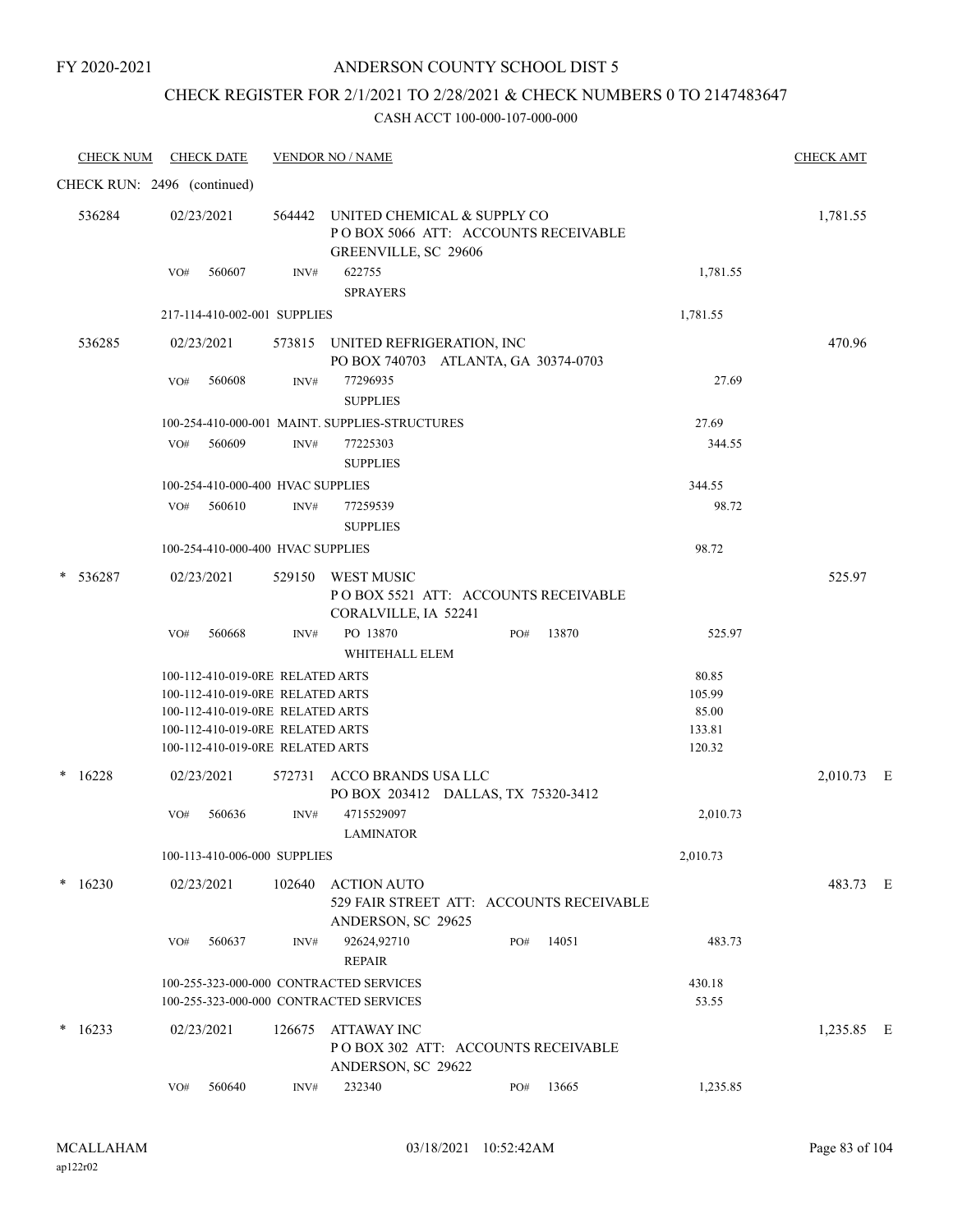### CHECK REGISTER FOR 2/1/2021 TO 2/28/2021 & CHECK NUMBERS 0 TO 2147483647

| <b>CHECK NUM</b> | <b>CHECK DATE</b>                         |                | <b>VENDOR NO / NAME</b>                                                                               |     |       |          | <b>CHECK AMT</b> |  |
|------------------|-------------------------------------------|----------------|-------------------------------------------------------------------------------------------------------|-----|-------|----------|------------------|--|
|                  | CHECK RUN: 2496 (continued)               |                |                                                                                                       |     |       |          |                  |  |
|                  |                                           |                | <b>FINANCIALS</b>                                                                                     |     |       |          |                  |  |
|                  |                                           |                | 100-252-410-000-000 SUPPLIES AND MATERIALS                                                            |     |       | 1,235.85 |                  |  |
| 16234            | 02/23/2021<br>560682<br>VO#               | INV#           | 143760 EMPLOYEE VENDOR<br>100TH DAY<br>REIMBURSEMENT                                                  |     |       | 738.48   | 738.48 E         |  |
|                  |                                           |                | 201-112-410-011-000 SUPPLIES AND MATERIALS                                                            |     |       | 738.48   |                  |  |
| $*16237$         | 02/23/2021                                |                | 155900 CAROLINA BIOLOGICAL SUPPLY<br>POBOX 60232 ATT: ACCOUNTS RECEIVABLE<br>CHARLOTTE, NC 28260-0232 |     |       |          | 1,315.91 E       |  |
|                  | VO#<br>560641                             | INV#           | 51230302<br><b>SUPPLIES</b>                                                                           | PO# | 13604 | 892.90   |                  |  |
|                  | 326-111-410-000-000 SCIENCE KITS SUPPLIES |                |                                                                                                       |     |       | 892.90   |                  |  |
|                  | 560642<br>VO#                             | INV#           | 51300923<br><b>SUPPLIES</b>                                                                           | PO# | 13604 | 423.01   |                  |  |
|                  | 326-111-410-000-000 SCIENCE KITS SUPPLIES |                |                                                                                                       |     |       | 423.01   |                  |  |
| 16238            | 02/23/2021                                |                | 572778 CAROLINA CAMPUS SUPPLY, INC<br>PO BOX 172573 SPARTANBURG, SC 29301                             |     |       |          | 506.11 E         |  |
|                  | VO#<br>560643                             | INV#           | 3837<br><b>VESTS</b>                                                                                  |     |       | 506.11   |                  |  |
|                  |                                           |                | 100-390-410-000-000 SUPPLIES AND MATERIALS                                                            |     |       | 506.11   |                  |  |
| 16240<br>*       | 02/23/2021<br>560635<br>VO#               | 576751<br>INV# | <b>EMPLOYEE VENDOR</b><br><b>CANVAS PRINTS</b><br>REIMBURSEMENT                                       |     |       | 309.19   | 309.19 E         |  |
|                  |                                           |                | 100-221-410-000-DIS DIGITAL INTEGRATION SUPPLIES                                                      |     |       | 309.19   |                  |  |
| 16241            | 02/23/2021                                |                | 187300 CRESCENT SUPPLY CO, INC<br>POBOX 8798 ATT: ACCOUNTS RECEIVABLE<br>GREENVILLE, SC 29604         |     |       |          | 2,136.91 E       |  |
|                  | VO#<br>560552                             | INV#           | 396138<br><b>REPAIR PARTS</b>                                                                         |     |       | 49.22    |                  |  |
|                  |                                           |                | 100-254-410-006-400 HVAC/ELECTRICAL/PLUMBING                                                          |     |       | 49.22    |                  |  |
|                  | 560553<br>VO#                             | INV#           | 396182<br><b>REPAIR PARTS</b>                                                                         |     |       | 112.35   |                  |  |
|                  | 100-254-410-000-400 HVAC SUPPLIES         |                |                                                                                                       |     |       | 112.35   |                  |  |
|                  | VO#<br>560554                             | INV#           | 395441<br><b>REPAIR PARTS</b>                                                                         |     |       | 188.49   |                  |  |
|                  | 100-254-410-000-400 HVAC SUPPLIES         |                |                                                                                                       |     |       | 188.49   |                  |  |
|                  | 560555<br>VO#                             | INV#           | 395386<br><b>REPAIR PARTS</b>                                                                         |     |       | 234.66   |                  |  |
|                  |                                           |                | 100-254-410-023-400 SUPPLIES-HVAC/ELECT/PLUMBING                                                      |     |       | 234.66   |                  |  |
|                  | 560556<br>VO#                             | INV#           | 395416<br><b>REPAIR PARTS</b>                                                                         |     |       | 30.82    |                  |  |
|                  |                                           |                | 100-254-410-003-400 HVAC/ELECTRICAL/PLUMBING                                                          |     |       | 30.82    |                  |  |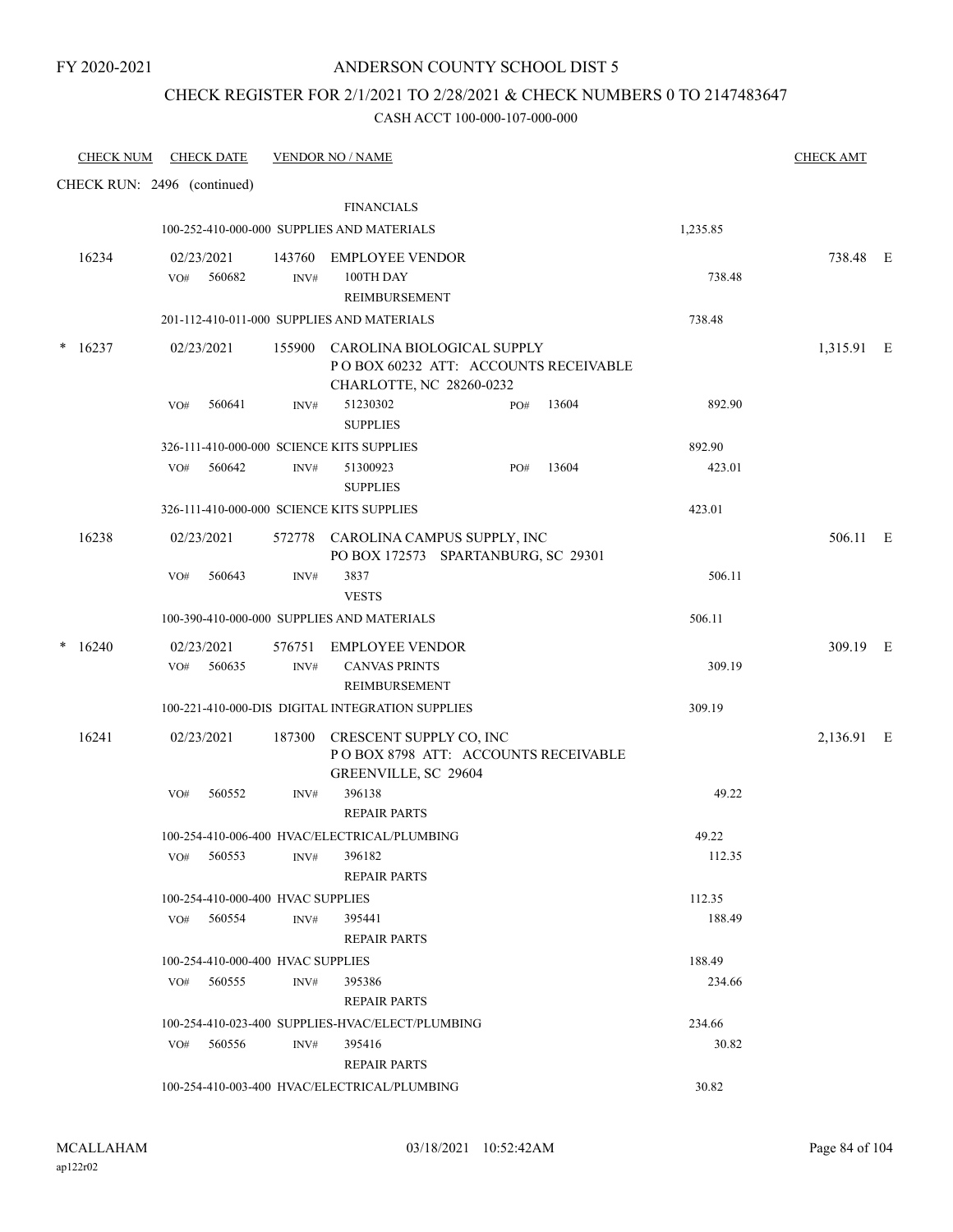### CHECK REGISTER FOR 2/1/2021 TO 2/28/2021 & CHECK NUMBERS 0 TO 2147483647

| CHECK NUM CHECK DATE        |     |                                    |        | <b>VENDOR NO / NAME</b>                                                                           |        | <b>CHECK AMT</b> |
|-----------------------------|-----|------------------------------------|--------|---------------------------------------------------------------------------------------------------|--------|------------------|
| CHECK RUN: 2496 (continued) |     |                                    |        |                                                                                                   |        |                  |
|                             |     | VO# 560557                         | INV#   | 395415<br><b>REPAIR PARTS</b>                                                                     | 235.40 |                  |
|                             |     |                                    |        | 100-254-410-003-400 HVAC/ELECTRICAL/PLUMBING                                                      | 235.40 |                  |
|                             |     | VO# 560558                         | INV#   | 395385<br><b>REPAIR PARTS</b>                                                                     | 162.21 |                  |
|                             |     |                                    |        | 100-254-410-013-400 HVAC/ELECTRICAL/PLUMBING                                                      | 162.21 |                  |
|                             |     | VO# 560559                         | INV#   | 395384<br><b>REPAIR PARTS</b>                                                                     | 236.68 |                  |
|                             |     |                                    |        | 100-254-410-023-400 SUPPLIES-HVAC/ELECT/PLUMBING                                                  | 236.68 |                  |
|                             |     | VO# 560560                         | INV#   | 396136<br><b>REPAIR PARTS</b>                                                                     | 165.64 |                  |
|                             |     |                                    |        | 100-254-410-006-400 HVAC/ELECTRICAL/PLUMBING                                                      | 165.64 |                  |
|                             |     | VO# 560561                         | INV#   | 396343<br><b>REPAIR PARTS</b>                                                                     | 18.73  |                  |
|                             |     |                                    |        | 100-254-410-002-400 HVAC/ELECTRICAL/PLUMBING                                                      | 18.73  |                  |
|                             |     | $VO#$ 560562                       | INV#   | 396289<br><b>REPAIR PARTS</b>                                                                     | 41.34  |                  |
|                             |     |                                    |        | 100-254-410-020-400 HVAC/ELECTRICAL/PLUMBING                                                      | 41.34  |                  |
|                             |     | VO# 560563                         | INV#   | 396342<br><b>REPAIR PARTS</b>                                                                     | 123.05 |                  |
|                             |     |                                    |        | 100-254-410-016-400 HVAC/ELECTRICAL/PLUMBING                                                      | 123.05 |                  |
|                             |     | VO# 560564                         | INV#   | 396288<br><b>REPAIR PARTS</b>                                                                     | 207.05 |                  |
|                             |     |                                    |        | 100-254-410-006-400 HVAC/ELECTRICAL/PLUMBING                                                      | 207.05 |                  |
|                             |     | VO# 560565                         | INV#   | 396341<br><b>REPAIR PARTS</b>                                                                     | 58.42  |                  |
|                             |     |                                    |        | 100-254-410-016-400 HVAC/ELECTRICAL/PLUMBING                                                      | 58.42  |                  |
|                             |     | VO# 560566                         | INV#   | 396287<br><b>REPAIR PARTS</b>                                                                     | 272.85 |                  |
|                             |     |                                    |        | 100-254-410-003-400 HVAC/ELECTRICAL/PLUMBING                                                      | 272.85 |                  |
| $* 16246$                   |     |                                    |        | 02/23/2021 237555 FORMS & SUPPLY<br>PO BOX 563953 ATT: ACCOUNTS RECEIVABLE<br>CHARLOTTE, NC 28256 |        | 188.17 E         |
|                             | VO# | 560647                             | INV#   | 5691285<br><b>SUPPLIES</b>                                                                        | 188.17 |                  |
|                             |     | 100-113-410-006-000 SUPPLIES       |        |                                                                                                   | 188.17 |                  |
| 16247                       |     | 02/23/2021                         | 575971 | EMPLOYEE VENDOR                                                                                   |        | 140.38 E         |
|                             | VO# | 560676                             | INV#   | <b>INGLES</b><br>REIMBURSEMENT                                                                    | 4.98   |                  |
|                             |     | 631-256-460-031-000 PURCHASED FOOD |        |                                                                                                   | 4.98   |                  |
|                             | VO# | 560680                             | INV#   | <b>DIGITAL ARTS</b><br>REIMBURSEMENT                                                              | 135.40 |                  |
|                             |     |                                    |        | 731-271-660-031-869 DIGITAL ARTS & DESIGN EXPENSE                                                 | 135.40 |                  |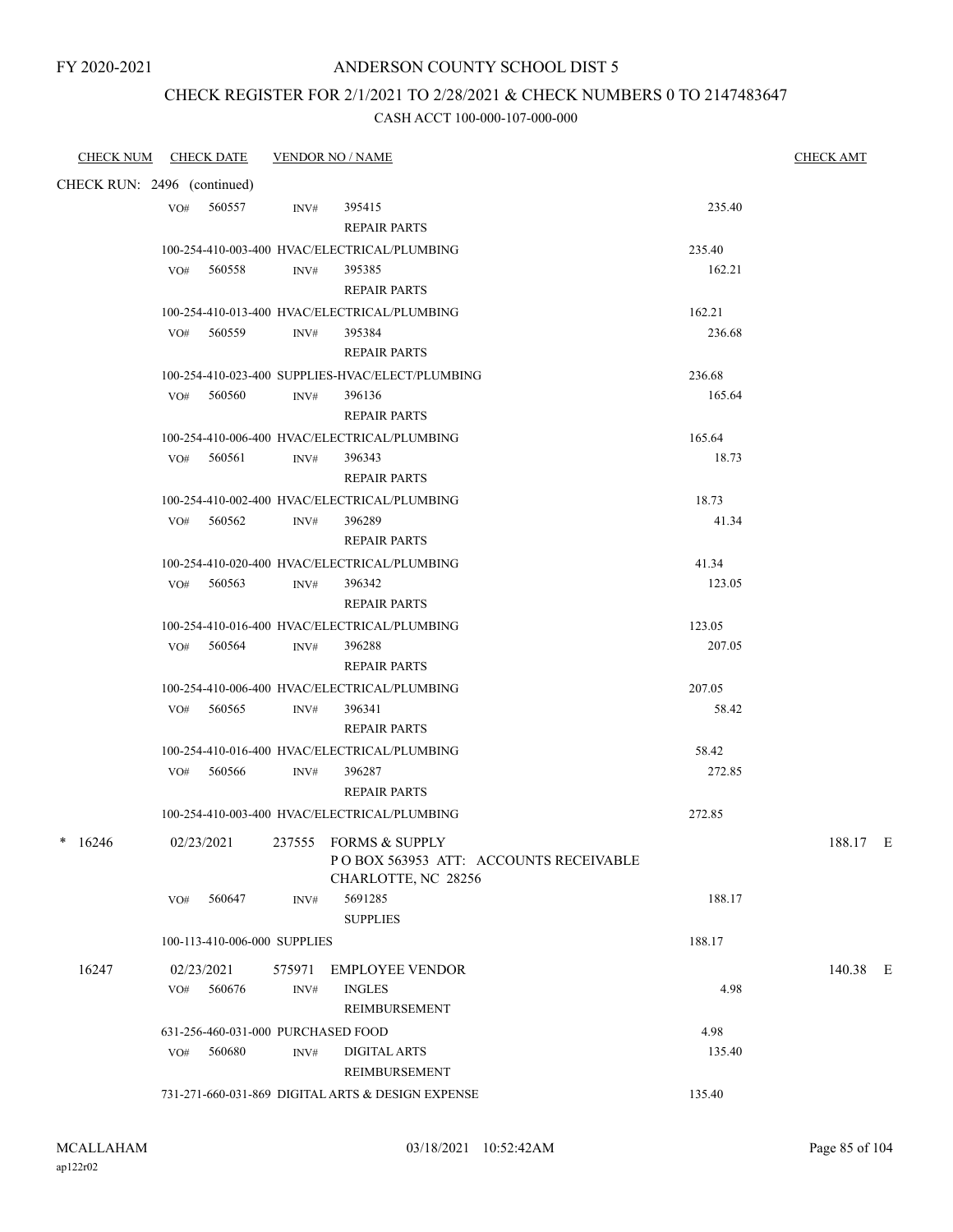### ANDERSON COUNTY SCHOOL DIST 5

### CHECK REGISTER FOR 2/1/2021 TO 2/28/2021 & CHECK NUMBERS 0 TO 2147483647

| <b>CHECK NUM</b> | <b>CHECK DATE</b>                        |                | <b>VENDOR NO / NAME</b>                                                              |     |       |          | <b>CHECK AMT</b> |  |
|------------------|------------------------------------------|----------------|--------------------------------------------------------------------------------------|-----|-------|----------|------------------|--|
|                  | CHECK RUN: 2496 (continued)              |                |                                                                                      |     |       |          |                  |  |
| 16248            | 02/23/2021                               | 570843         | <b>GATEWAY SUPPLY CO</b><br>CORPORATE OFFICES P.O. BOX 2826 COLUMBIA, SC<br>29202    |     |       |          | 205.81 E         |  |
|                  | 560567<br>VO#                            | INV#           | S5093356<br><b>SUPPLIES</b>                                                          |     |       | 205.81   |                  |  |
|                  | 100-254-410-000-400 HVAC SUPPLIES        |                |                                                                                      |     |       | 129.95   |                  |  |
|                  |                                          |                | 100-254-410-003-400 HVAC/ELECTRICAL/PLUMBING                                         |     |       | 18.58    |                  |  |
|                  |                                          |                | 100-254-410-008-400 HVAC/ELECTRICAL/PLUMBING                                         |     |       | 16.69    |                  |  |
|                  |                                          |                | 100-254-410-011-400 HVAC/ELECTRICAL/PLUMBING                                         |     |       | 32.24    |                  |  |
|                  |                                          |                | 100-254-410-016-400 HVAC/ELECTRICAL/PLUMBING                                         |     |       | 8.35     |                  |  |
| *<br>16250       | 02/23/2021<br>560622<br>VO#              | 574701<br>INV# | <b>EMPLOYEE VENDOR</b><br><b>TREAT CART</b><br>REIMBURSEMENT                         |     |       | 178.57   | 277.28 E         |  |
|                  | 802-112-410-009-000 SUPPLIES - RETENTION |                |                                                                                      |     |       | 178.57   |                  |  |
|                  | 560683<br>VO#                            | INV#           | <b>TREAT CART</b><br>REIMBURSEMENT                                                   |     |       | 98.71    |                  |  |
|                  | 802-112-410-009-000 SUPPLIES - RETENTION |                |                                                                                      |     |       | 98.71    |                  |  |
| 16251            | 02/23/2021                               |                | 573279 HERSHEY CREAMERY COMPANY<br>710 CORPORATE CIRCLE SALISBURY, NC 28145          |     |       |          | 200.04 E         |  |
|                  | VO#<br>560648                            | INV#           | 0016265338<br><b>NEVITT FOREST</b>                                                   |     |       | 200.04   |                  |  |
|                  |                                          |                | 712-271-660-012-391 ICE CREAM SALES EXPENSE                                          |     |       | 200.04   |                  |  |
| 16252            | 02/23/2021                               |                | 563608 JW PEPPER & SON, INC<br>POBOX 642 ATT: ACCOUNTS RECEIVABLE EXTON,<br>PA 19341 |     |       |          | 212.99 E         |  |
|                  | 560649<br>VO#                            | INV#           | 363227825<br>SOUTHWOOD                                                               |     |       | 55.00    |                  |  |
|                  | 817-113-410-021-000 SUPPLIES             |                |                                                                                      |     |       | 55.00    |                  |  |
|                  | 560650<br>VO#                            | INV#           | 363227543<br><b>SOUTHWOOD</b>                                                        |     |       | 157.99   |                  |  |
|                  | 817-113-410-021-000 SUPPLIES             |                |                                                                                      |     |       | 157.99   |                  |  |
| 16253            | 02/23/2021<br>560625<br>VO#              | 307650<br>INV# | <b>EMPLOYEE VENDOR</b><br><b>FEB 18</b><br><b>COLUMBIA</b>                           |     |       | 130.53   | 130.53 E         |  |
|                  |                                          |                | 100-221-333-000-000 TRIPS AND CONFERENCES                                            |     |       | 130.53   |                  |  |
| 16257            | 02/23/2021                               | 569461         | METROGROUP, INC<br>50-23 TWENTY-THIRD STREET LONG ISLAND CITY,<br>NY 11101           |     |       |          | 2,343.01 E       |  |
|                  | 560652<br>VO#                            | INV#           | PI 722526<br><b>HVAC</b>                                                             | PO# | 13055 | 2,343.01 |                  |  |
|                  |                                          |                | 100-254-323-000-600 MAINTENANCE SERVICES                                             |     |       | 25.35    |                  |  |
|                  |                                          |                | 100-254-323-001-600 MAINTENANCE SERVICES                                             |     |       | 52.43    |                  |  |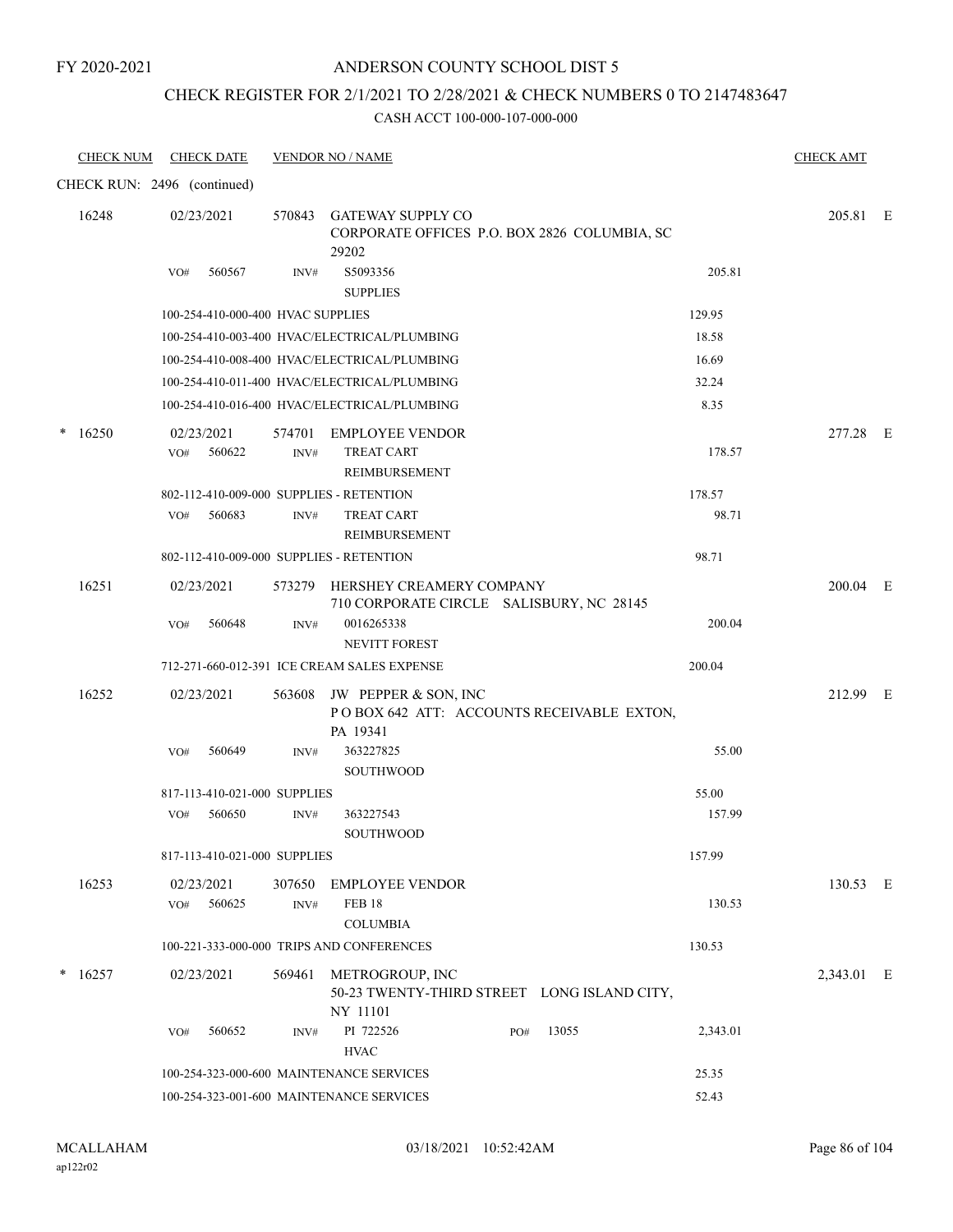### ANDERSON COUNTY SCHOOL DIST 5

#### CHECK REGISTER FOR 2/1/2021 TO 2/28/2021 & CHECK NUMBERS 0 TO 2147483647

| <b>CHECK NUM</b> | <b>CHECK DATE</b>                             | <b>VENDOR NO / NAME</b>                                   | <b>CHECK AMT</b> |
|------------------|-----------------------------------------------|-----------------------------------------------------------|------------------|
|                  | CHECK RUN: 2496 (continued)                   |                                                           |                  |
|                  |                                               | 471.91<br>100-254-323-002-600 MAINTENANCE SERVICES        |                  |
|                  |                                               | 407.45<br>100-254-323-003-600 MAINTENANCE SERVICES        |                  |
|                  |                                               | 100-254-323-005-600 MAINTENANCE SERVICES<br>8.05          |                  |
|                  |                                               | 25.35<br>100-254-323-007-600 MAINTENANCE SERVICES         |                  |
|                  |                                               | 100-254-323-008-600 MAINTENANCE SERVICES<br>25.35         |                  |
|                  |                                               | 135.24<br>100-254-323-010-600 MAINTENANCE SERVICES        |                  |
|                  |                                               | 100-254-323-011-600 MAINTENANCE SERVICES<br>25.35         |                  |
|                  |                                               | 110.15<br>100-254-323-012-600 MAINTENANCE SERVICES        |                  |
|                  |                                               | 100-254-323-014-600 MAINTENANCE SERVICES<br>346.62        |                  |
|                  |                                               | 25.35<br>100-254-323-015-600 MAINTENANCE SERVICES         |                  |
|                  |                                               | 332.17<br>100-254-323-016-600 MAINTENANCE SERVICES        |                  |
|                  |                                               | 100-254-323-017-600 MAINTENANCE SERVICES<br>25.35         |                  |
|                  |                                               | 100-254-323-019-600 MAINTENANCE SERVICES<br>170.71        |                  |
|                  |                                               | 100-254-323-021-600 MAINTENANCE SERVICES<br>156.18        |                  |
| 16258            | 02/23/2021                                    | 575326<br><b>EMPLOYEE VENDOR</b>                          | 109.41 E         |
|                  | 560534<br>VO#                                 | 109.41<br><b>COLONIAL DAY</b><br>INV#                     |                  |
|                  |                                               | <b>REIMBURSEMENT</b>                                      |                  |
|                  |                                               | 709-271-660-009-354 FIELD TRIPS GRADE 4 EXPENSE<br>109.41 |                  |
| 16259            | 02/23/2021                                    | 389900<br>OFFICE DEPOT                                    | 285.85 E         |
|                  |                                               | POBOX 1413 CHARLOTTE, NC 28201-1413                       |                  |
|                  | 560575<br>VO#                                 | 40.33<br>155150030001<br>INV#<br><b>SUPPLIES</b>          |                  |
|                  | 100-264-410-000-000 SUPPLIES                  | 40.33                                                     |                  |
|                  | 560576<br>VO#                                 | 13.63<br>155150592001<br>INV#                             |                  |
|                  |                                               | <b>SUPPLIES</b>                                           |                  |
|                  | 100-264-410-000-000 SUPPLIES                  | 13.63                                                     |                  |
|                  | 560577<br>VO#                                 | 89.61<br>153990397001<br>INV#                             |                  |
|                  |                                               | <b>SUPPLIES</b>                                           |                  |
|                  | 100-112-410-010-000 SUPPLIES                  | 89.61                                                     |                  |
|                  | 560578<br>VO#                                 | 154124656001<br>46.61<br>INV#                             |                  |
|                  |                                               | <b>SUPPLIES</b>                                           |                  |
|                  | 100-112-410-010-000 SUPPLIES<br>560654<br>VO# | 46.61<br>150775815002<br>1.14<br>INV#                     |                  |
|                  |                                               | <b>SUPPLIES</b>                                           |                  |
|                  | 100-112-410-007-000 SUPPLIES                  | 1.14                                                      |                  |
|                  | 560655<br>VO#                                 | 94.53<br>INV#<br>2469632615                               |                  |
|                  |                                               | <b>SUPPLIES</b>                                           |                  |
|                  | 100-112-410-007-000 SUPPLIES                  | 94.53                                                     |                  |
| 16266<br>*       | 02/23/2021                                    | 570059<br><b>SHARP BUSINESS SYSTEMS</b>                   | 296.24 E         |
|                  |                                               | DEPT 1216 PO BOX 121216 DALLAS, TX 75312-1216             |                  |
|                  | 560591<br>VO#                                 | 9003164069<br>13.48<br>INV#                               |                  |
|                  |                                               | <b>LICENSE</b>                                            |                  |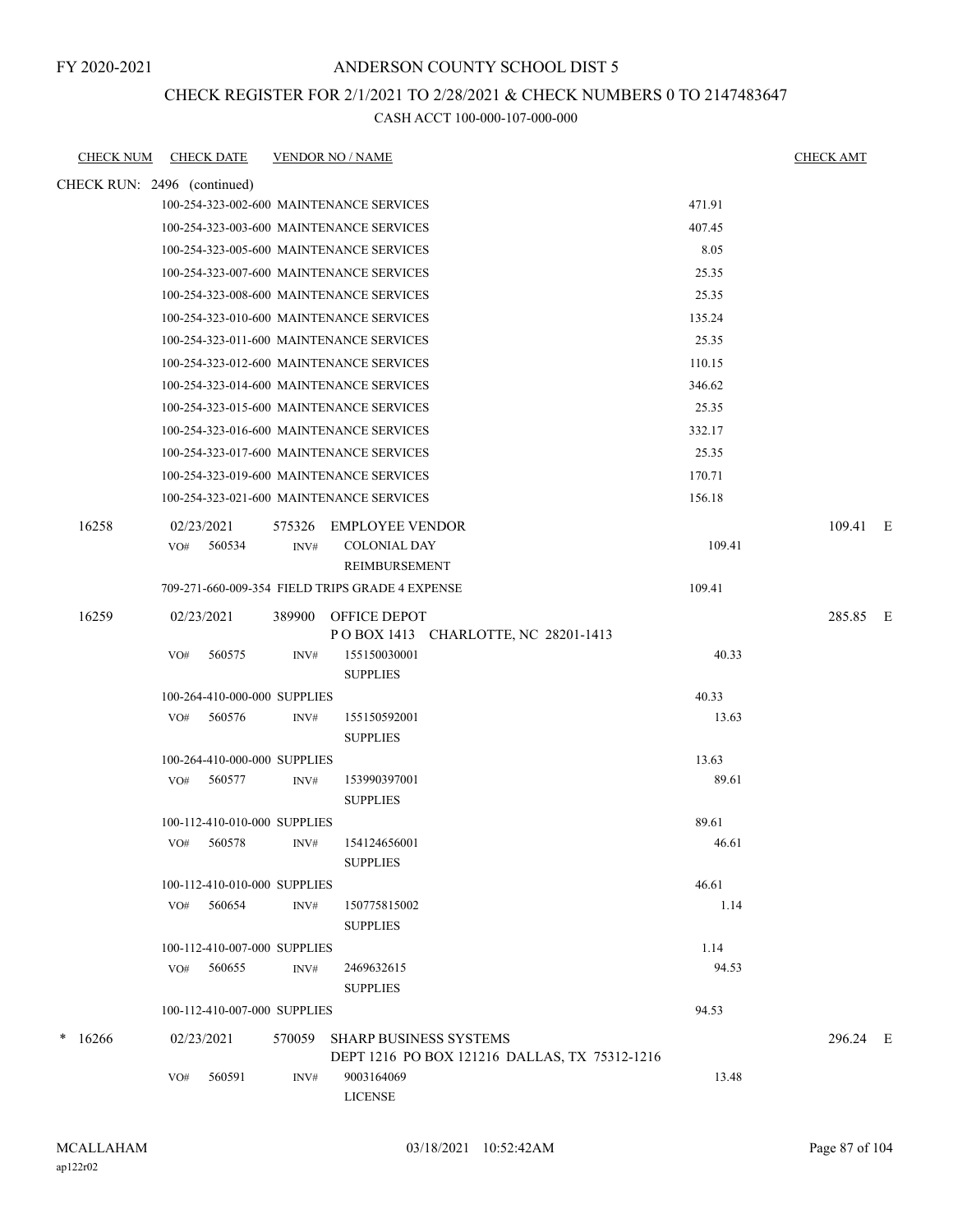# CHECK REGISTER FOR 2/1/2021 TO 2/28/2021 & CHECK NUMBERS 0 TO 2147483647

| <b>CHECK NUM</b><br><b>CHECK DATE</b> | <b>VENDOR NO / NAME</b>                            |                        | <b>CHECK AMT</b> |
|---------------------------------------|----------------------------------------------------|------------------------|------------------|
| CHECK RUN: 2496 (continued)           |                                                    |                        |                  |
|                                       | 708-271-660-008-362 COPIER EXPENSE                 | 13.48                  |                  |
| 560592<br>VO#                         | INV#<br>9003164083                                 | 45.82                  |                  |
|                                       | <b>COPIES</b>                                      |                        |                  |
|                                       | 708-271-660-008-362 COPIER EXPENSE                 | 45.82                  |                  |
| 560593<br>VO#                         | 9003164070<br>INV#                                 | 118.21                 |                  |
|                                       | <b>COPIES</b>                                      |                        |                  |
|                                       | 708-271-660-008-362 COPIER EXPENSE                 | 118.21                 |                  |
| 560594<br>VO#                         | 9003164071<br>INV#                                 | 6.74                   |                  |
|                                       | <b>COPIES</b>                                      |                        |                  |
|                                       | 717-190-660-017-362 COPIER EXPENSE                 | 6.74                   |                  |
| 560595<br>VO#                         | 9003165346<br>INV#                                 | 18.04                  |                  |
|                                       | <b>COPIES</b>                                      |                        |                  |
|                                       | 717-190-660-017-362 COPIER EXPENSE                 | 18.04                  |                  |
| 560657<br>VO#                         | 9003166647<br>INV#                                 | 66.99                  |                  |
|                                       | <b>COPIES</b>                                      |                        |                  |
| 201-112-410-019-000 SUPPLIES          |                                                    | 66.99                  |                  |
| 560658<br>VO#                         | 9003164065<br>INV#<br><b>COPIES</b>                | 13.48                  |                  |
|                                       | 100-113-410-005-VEN SUPPLY-ADDT'L FOR LOST VENDING | 13.48                  |                  |
| VO# 560659                            | 9003164073<br>INV#                                 | 13.48                  |                  |
|                                       | <b>LICENSE</b>                                     |                        |                  |
| 201-112-490-010-000 COPIER COST       |                                                    | 13.48                  |                  |
| 16267<br>02/23/2021                   | 574599 EMPLOYEE VENDOR                             |                        | 561.74 E         |
| VO# 560624                            | <b>SWEETWATER</b><br>INV#                          | 561.74                 |                  |
|                                       | REIMBURSEMENT                                      |                        |                  |
|                                       | 309-113-410-021-000 SUPPLIES AND MATERIALS         | 561.74                 |                  |
| 16268<br>02/23/2021                   | 569744 S&S WORLDWIDE, INC                          |                        | 946.73 E         |
|                                       | POBOX 845825 ATT: ACCOUNTS RECEIVABLE              |                        |                  |
|                                       | BOSTON, MA 02284-5825                              |                        |                  |
| 560662<br>VO#                         | 100705472<br>INV#                                  | 183.96                 |                  |
|                                       | CENTERVILLE                                        |                        |                  |
| 937-113-410-007-000 SUPPLIES          |                                                    | 183.96                 |                  |
| VO#<br>560663                         | 100702956<br>INV#                                  | 597.99                 |                  |
|                                       | NEVITT FOREST                                      |                        |                  |
| 937-113-410-012-000 SUPPLIES          |                                                    | 597.99                 |                  |
| 560664<br>VO#                         | 100697161<br>INV#<br><b>NEVITT FOREST</b>          | 13912<br>PO#<br>164.78 |                  |
| 937-113-410-012-000 SUPPLIES          |                                                    | 164.78                 |                  |
| $*16270$<br>02/23/2021                | 570642 UPSTATE SEPTIC TANK                         |                        | $1,200.00$ E     |
|                                       | 200 FORD ST GREER, SC 29650                        |                        |                  |
| 560611<br>VO#                         | 111115997<br>INV#                                  | 1,200.00               |                  |
|                                       | <b>SERVICE</b>                                     |                        |                  |
|                                       | 100-254-323-000-400 CONTRACT SRVS.-HVAC            | 1,200.00               |                  |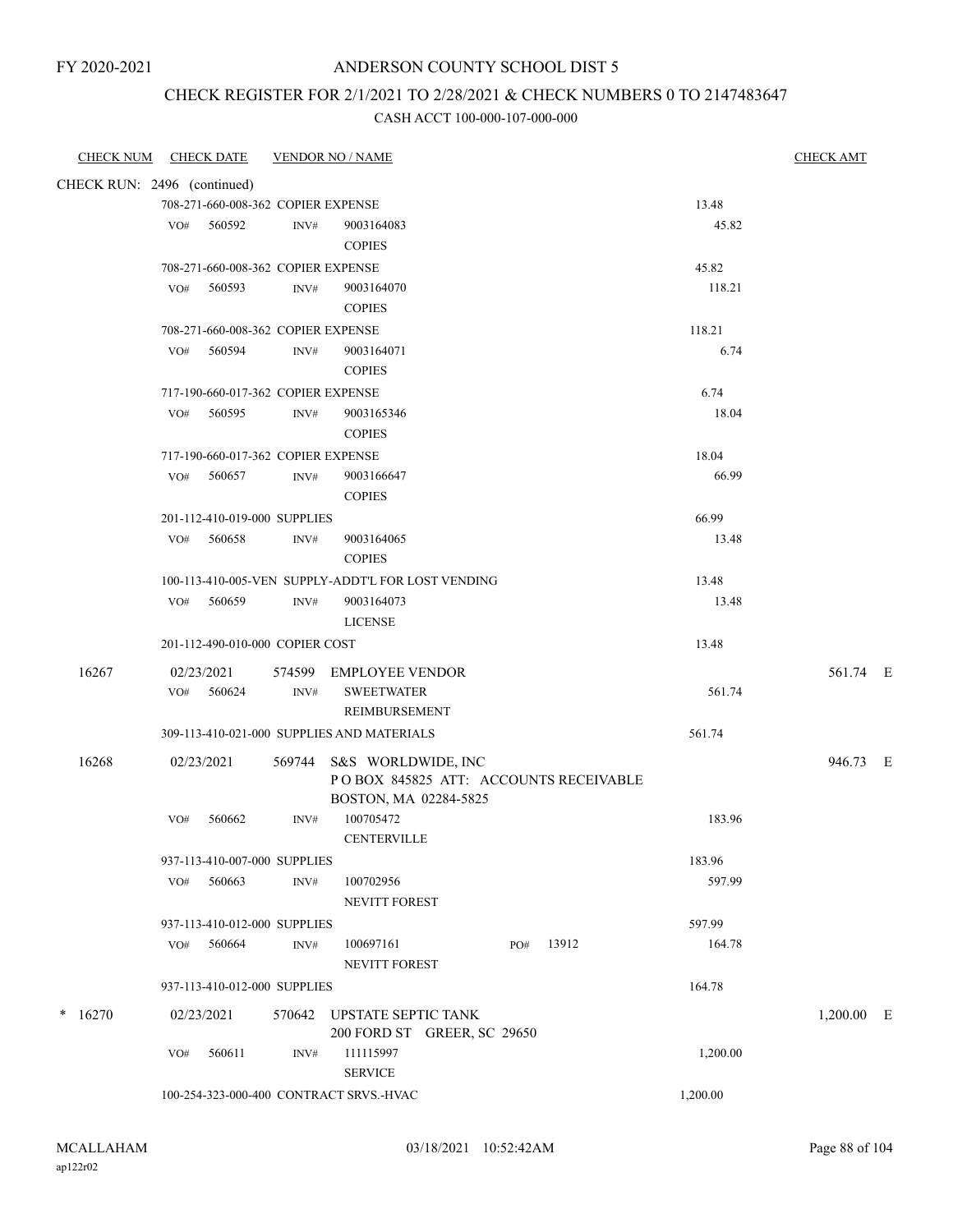#### ANDERSON COUNTY SCHOOL DIST 5

### CHECK REGISTER FOR 2/1/2021 TO 2/28/2021 & CHECK NUMBERS 0 TO 2147483647

#### CASH ACCT 100-000-107-000-000

| <b>CHECK DATE</b><br><b>CHECK NUM</b> | <b>VENDOR NO / NAME</b>                                                                           |              | <b>CHECK AMT</b> |
|---------------------------------------|---------------------------------------------------------------------------------------------------|--------------|------------------|
| CHECK RUN: 2496 (continued)           |                                                                                                   |              |                  |
| 16271<br>02/23/2021                   | 532300<br>WHITE JONES ACE HARDWARE<br>PO BOX 13012 ATT: ACCOUNTS RECEIVABLE<br>ANDERSON, SC 29624 |              | 226.65 E         |
| 560613<br>VO#                         | 407676<br>INV#<br><b>SUPPLIES</b>                                                                 | 10.26        |                  |
|                                       | 100-254-410-000-400 HVAC SUPPLIES                                                                 | 10.26        |                  |
| 560614<br>VO#                         | $\text{INV}\#$<br>408061<br><b>SUPPLIES</b>                                                       | 17.30        |                  |
|                                       | 100-254-410-003-400 HVAC/ELECTRICAL/PLUMBING                                                      | 17.30        |                  |
| 560615<br>VO#                         | $\text{INV}\#$<br>408076<br><b>SUPPLIES</b>                                                       | 14.94        |                  |
|                                       | 100-254-410-003-400 HVAC/ELECTRICAL/PLUMBING                                                      | 14.94        |                  |
| 560616<br>VO#                         | 408049<br>INV#<br><b>SUPPLIES</b>                                                                 | 5.89         |                  |
|                                       | 100-254-410-000-400 HVAC SUPPLIES                                                                 | 5.89         |                  |
| 560617<br>VO#                         | $\text{INV}\#$<br>896249<br><b>SUPPLIES</b>                                                       | 137.81       |                  |
|                                       | 100-254-410-008-001 SUPPLIES - MAINTENANCE                                                        | 137.81       |                  |
| 560618<br>VO#                         | 408091<br>$\text{INV}\#$<br><b>SUPPLIES</b>                                                       | 12.18        |                  |
|                                       | 100-254-410-014-001 SUPPLIES - MAINTENANCE                                                        | 12.18        |                  |
| 560619<br>VO#                         | 408150<br>INV#<br><b>SUPPLIES</b>                                                                 | 28.27        |                  |
|                                       | 100-254-410-000-000 CUSTODIAL SUPPLIES                                                            | 28.27        |                  |
|                                       | <b>NUMBER OF CHECKS:</b><br><b>CHECK RUN: 2496</b>                                                | 32           | 99,462.43        |
|                                       | <b>NUMBER OF EPAYMENTS:</b>                                                                       | 23           | 16,061.74        |
|                                       | NUMBER OF UPDATE-ONLYS:                                                                           | $\mathbf{0}$ | 0.00             |
|                                       |                                                                                                   |              | 115,524.17       |

#### **CHECK RUN: 2497**

| $\ast$<br>536288 | 576412 AMAZON CAPITAL SERVICES<br>02/25/2021<br>PO BOX 035184 SEATTLE, WA 98124-5184 |          | 2,884.47 |
|------------------|--------------------------------------------------------------------------------------|----------|----------|
|                  | <b>PURCHASES</b><br>560762<br>VO#<br>INV#                                            | 2,884.47 |          |
|                  | #A2OG7V7TDJIMYY                                                                      |          |          |
|                  | 100-114-410-001-ALT SUPPLIES                                                         | 75.77    |          |
|                  | 100-114-410-001-ALT SUPPLIES                                                         | 31.50    |          |
|                  | 100-114-410-001-ALT SUPPLIES                                                         | 21.38    |          |
|                  | 100-221-410-000-TST SUPPLIES-TESTING                                                 | 31.87    |          |
|                  | 100-233-410-001-000 SUPPLIES                                                         | 37.44    |          |
|                  | 326-111-410-000-000 SCIENCE KITS SUPPLIES                                            | 224.00   |          |
|                  | 326-112-410-000-000 SCIENCE KITS SUPPLIES                                            | 33.00    |          |
|                  | 702-271-660-002-600 ART CLUB EXPENSE                                                 | 111.19   |          |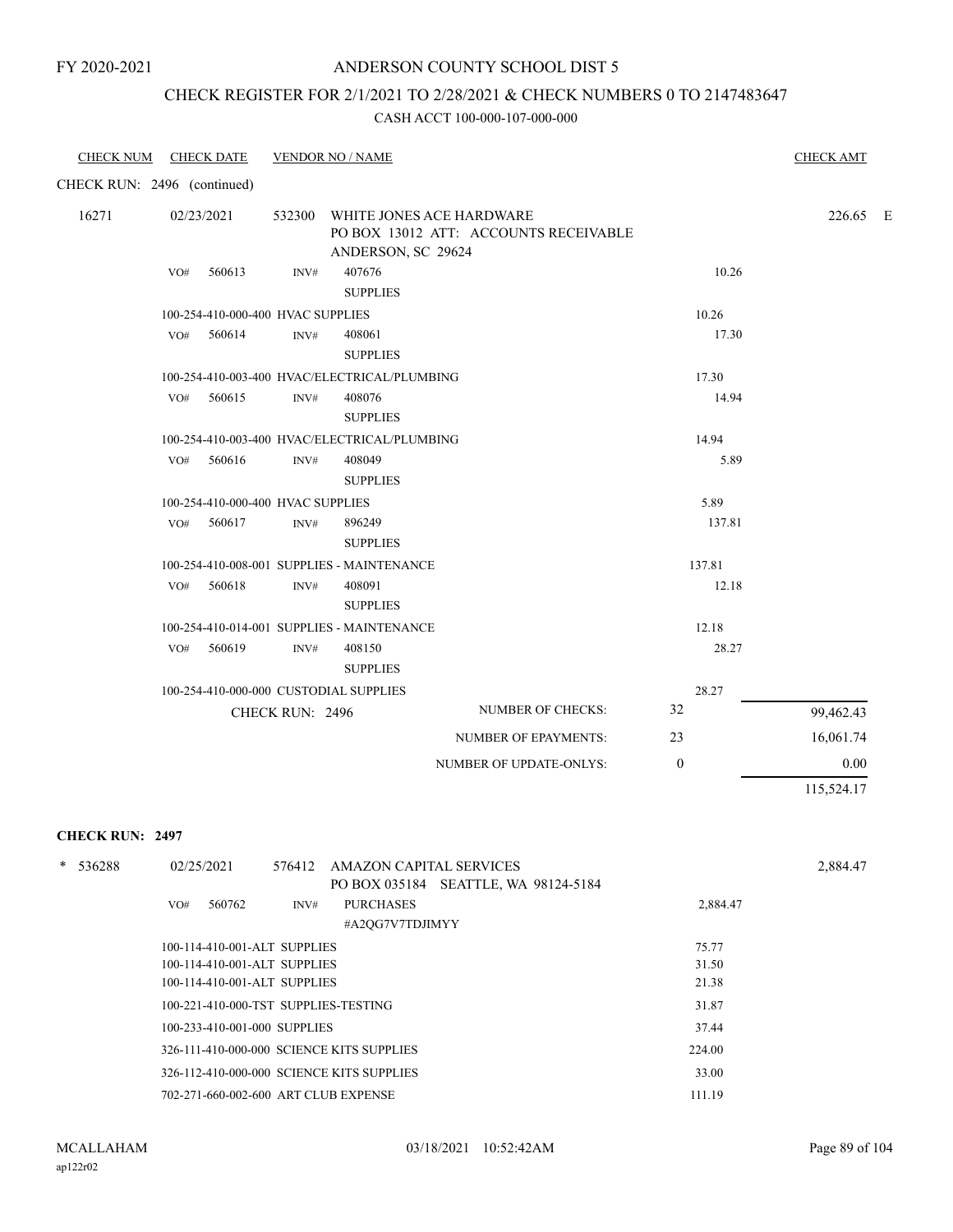### ANDERSON COUNTY SCHOOL DIST 5

### CHECK REGISTER FOR 2/1/2021 TO 2/28/2021 & CHECK NUMBERS 0 TO 2147483647

| <b>CHECK NUM</b>            |     | <b>CHECK DATE</b>               |        | <b>VENDOR NO / NAME</b>                                                                                 |     |       |                 | <b>CHECK AMT</b> |
|-----------------------------|-----|---------------------------------|--------|---------------------------------------------------------------------------------------------------------|-----|-------|-----------------|------------------|
| CHECK RUN: 2497 (continued) |     |                                 |        |                                                                                                         |     |       |                 |                  |
|                             |     |                                 |        | 702-271-660-002-624 NATIONAL HONOR SOCIETY EXPENSE                                                      |     |       | 136.61          |                  |
|                             |     |                                 |        | 707-190-660-007-201 MISCELLANEOUS EXPENSE                                                               |     |       | 71.57           |                  |
|                             |     | 713-271-660-013-228 ART EXPENSE |        |                                                                                                         |     |       | 556.58          |                  |
|                             |     | 713-271-660-013-228 ART EXPENSE |        |                                                                                                         |     |       | 279.64          |                  |
|                             |     |                                 |        | 717-190-660-017-201 MISCELLANEOUS EXPENSE                                                               |     |       | 122.47          |                  |
|                             |     |                                 |        | 720-271-660-020-493 SCHOOL/CLASS DONATIONS EXPENSE                                                      |     |       | 97.25           |                  |
|                             |     | 810-147-410-015-000 SUPPLIES    |        |                                                                                                         |     |       | 61.14           |                  |
|                             |     | 852-252-410-000-000 SUPPLIES    |        |                                                                                                         |     |       | 82.80           |                  |
|                             |     |                                 |        | 900-115-410-001-JAB JOSHUA BACCHUS 20/21 SUPPLIES<br>900-115-410-001-JAB JOSHUA BACCHUS 20/21 SUPPLIES  |     |       | 898.90<br>11.36 |                  |
| 536289                      |     | 02/25/2021                      | 112250 | ANDERSON COUNTY FINANCE DEPT<br>POBOX 8002 ATT: ALEX MCLEES ANDERSON, SC<br>29622-8002                  |     |       |                 | 111,391.39       |
|                             | VO# | 560685                          | INV#   | <b>DEC 2020</b><br><b>AIT OFFICER</b>                                                                   | PO# | 13109 | 7,997.74        |                  |
|                             |     |                                 |        | 131-258-312-031-000 SECURITY CONTRACT-SRO                                                               |     |       | 7,997.74        |                  |
|                             | VO# | 560686                          | INV#   | <b>DEC 2020</b><br><b>SRO GRANT</b>                                                                     | PO# | 13106 | 103,393.65      |                  |
|                             |     |                                 |        | 100-258-312-000-000 CONTRACTED SERVICES - RESOURCE OFFR                                                 |     |       | 103,393.65      |                  |
| 536290                      |     | 02/25/2021                      | 575641 | ANDERSON-OCONEE-PICKENS MENTAL HEALTH CE<br>115 CARTER PARK RD ATTN: NICOLE GARRETT<br>SENECA, SC 29678 |     |       |                 | 18,750.00        |
|                             | VO# | 560726                          | INV#   | 02162021-D503<br><b>JAN - MARCH</b>                                                                     | PO# | 13265 | 18,750.00       |                  |
|                             |     |                                 |        | 100-211-312-000-MHC MENTAL HEALTH COUNSELORS                                                            |     |       | 18,750.00       |                  |
| 536291                      |     | 02/25/2021                      | 568170 | ANDERSON UNIVERSITY<br>316 BOULEVARD ANDERSON, SC 29621                                                 |     |       |                 | 1,750.00         |
|                             | VO# | 560783                          | INV#   | <b>VIP GOLF</b><br><b>PLEDGE</b>                                                                        |     |       | 1,750.00        |                  |
|                             |     |                                 |        | 100-390-410-000-000 SUPPLIES AND MATERIALS                                                              |     |       | 1,750.00        |                  |
| 536292                      |     | 02/25/2021                      |        | 570528 ASIAN FOOD SOLUTIONS, INC<br>5600 ELMHURST CIRCLE OVIEDO, FL 32765                               |     |       |                 | 4,099.52         |
|                             | VO# | 560688                          | INV#   | 1003<br>CUST #0405000                                                                                   |     |       | 4,099.52        |                  |
|                             |     |                                 |        | 600-000-172-000-000 FOOD SERV INVEN. FOOD                                                               |     |       | 4,099.52        |                  |
| 536293                      |     | 02/25/2021                      | 570814 | AT&T<br>$(864 M09-9122)$<br>PO BOX 105262 ATTN: ACCOUNTS RECEIVABLE<br>ATLANTA, GA 30348-5262           |     |       |                 | 933.19           |
|                             | VO# | 560790                          | INV#   | 864 M09-9122<br><b>SERVICE</b>                                                                          |     |       | 933.19          |                  |
|                             |     | 100-266-340-000-000 TELEPHONE   |        |                                                                                                         |     |       | 933.19          |                  |
| 536294                      |     | 02/25/2021                      | 568871 | <b>BARNES &amp; NOBLE</b>                                                                               |     |       |                 | 756.42           |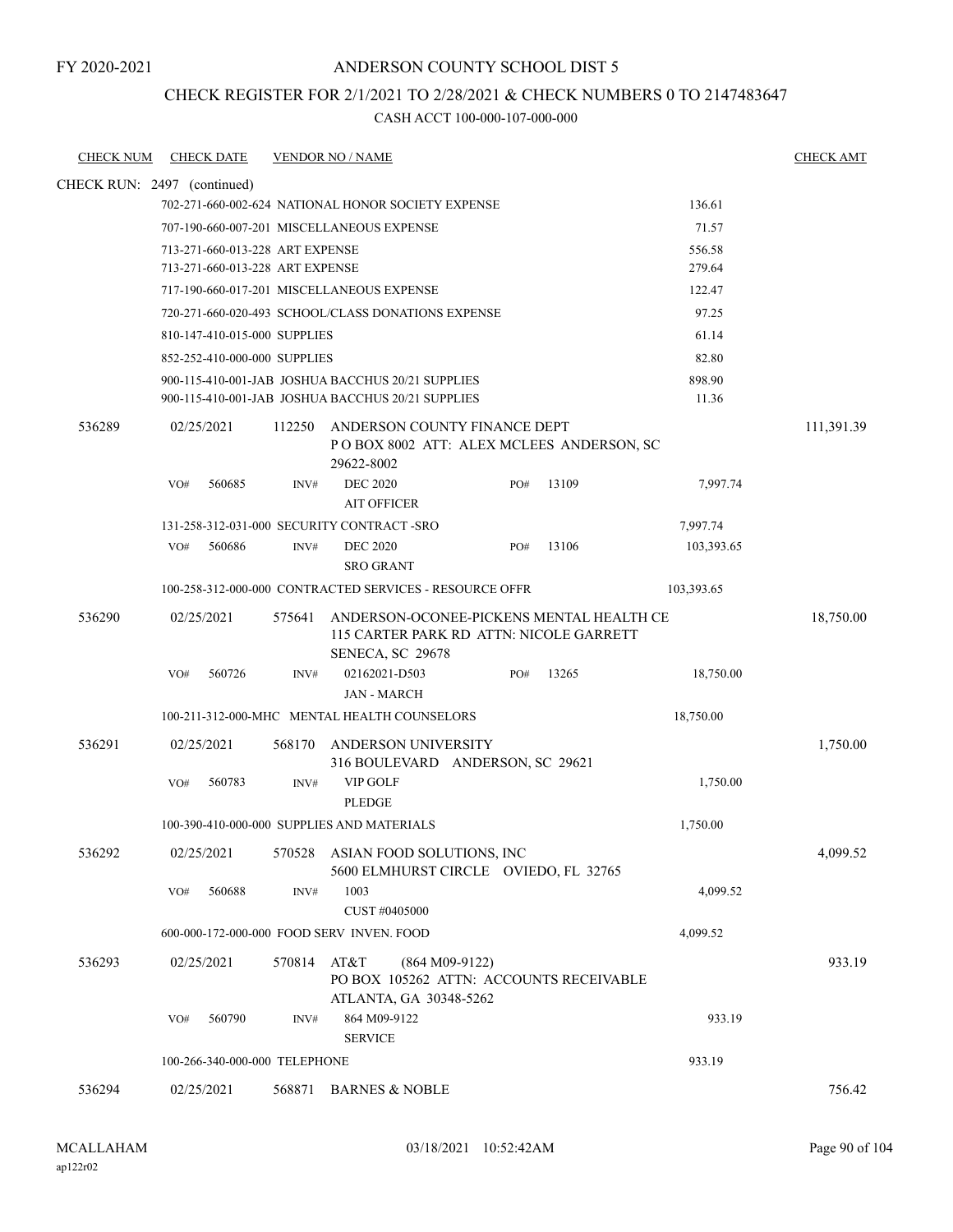### CHECK REGISTER FOR 2/1/2021 TO 2/28/2021 & CHECK NUMBERS 0 TO 2147483647

| <b>CHECK NUM</b>            |     | CHECK DATE |        | <b>VENDOR NO / NAME</b>                                                                                    |          | <b>CHECK AMT</b> |
|-----------------------------|-----|------------|--------|------------------------------------------------------------------------------------------------------------|----------|------------------|
| CHECK RUN: 2497 (continued) |     |            |        |                                                                                                            |          |                  |
|                             |     |            |        | P.O. BOX 951610 DALLAS, TX 75395-1610                                                                      |          |                  |
|                             | VO# | 560689     | INV#   | PO 13863<br>13863<br>PO#<br><b>TRAN #6461</b>                                                              | 756.42   |                  |
|                             |     |            |        | 100-221-410-000-000 SUPPLIES AND MATERIALS                                                                 | 756.42   |                  |
| 536295                      |     | 02/25/2021 |        | 569356 BATTERIES PLUS - 251<br>3319-D NORTH MAIN ST ATT: ACCOUNTS<br>RECEIVABLE ANDERSON, SC 29621         |          | 136.10           |
|                             | VO# | 560791     | INV#   | P36781772<br><b>SUPPLIES</b>                                                                               | 136.10   |                  |
|                             |     |            |        | 100-254-410-009-400 HVAC/ELECTRICAL/PLUMBING                                                               | 136.10   |                  |
| 536296                      |     | 02/25/2021 |        | 564814 BROOKWOOD FARMS, INC<br>PO BOX 277 ATT: ACCOUNTS RECEIVABLE SILER<br>CITY, NC 27344                 |          | 1,450.00         |
|                             | VO# | 560728     | INV#   | 0130405<br><b>FOOD</b>                                                                                     | 1,450.00 |                  |
|                             |     |            |        | 600-000-172-000-000 FOOD SERV INVEN. FOOD                                                                  | 1,450.00 |                  |
| 536297                      |     | 02/25/2021 |        | 160602 CDW GOVERNMENT<br>75 REMITTANCE DRIVE SUITE 1515 ATT:<br>ACCOUNTS RECEIVABLE CHICAGO, IL 60675-1515 |          | 4,659.74         |
|                             | VO# | 560792     | INV#   | 6422454<br><b>PRINTER</b>                                                                                  | 1,819.02 |                  |
|                             |     |            |        | 100-266-345-000-000 TECHNOLOGY INFRASTRUCTURE                                                              | 1,819.02 |                  |
|                             |     | VO# 560793 | INV#   | TGC1813<br><b>PRINTER</b>                                                                                  | 1,194.75 |                  |
|                             |     |            |        | 100-266-345-000-000 TECHNOLOGY INFRASTRUCTURE                                                              | 1,194.75 |                  |
|                             |     | VO# 560794 | INV#   | TJJ3263<br><b>SHEET TRAY</b>                                                                               | 225.61   |                  |
|                             |     |            |        | 100-266-345-000-000 TECHNOLOGY INFRASTRUCTURE                                                              | 225.61   |                  |
|                             | VO# | 560795     | INV#   | TBW9329<br><b>SHEET TRAY</b>                                                                               | 225.61   |                  |
|                             |     |            |        | 100-266-345-000-000 TECHNOLOGY INFRASTRUCTURE                                                              | 225.61   |                  |
|                             | VO# | 560796     | INV#   | <b>TDH4828</b><br><b>PRINTER</b>                                                                           | 1,194.75 |                  |
|                             |     |            |        | 100-266-345-000-000 TECHNOLOGY INFRASTRUCTURE                                                              | 1,194.75 |                  |
| 536299                      |     | 02/25/2021 | 563989 | CMS GARAGE & BODY SHOP, INC<br>1219 SOUTH MAIN STREET ATT: ACCOUNTS<br>RECEIVABLE ANDERSON, SC 29624       |          | 178.51           |
|                             | VO# | 560797     | INV#   | 17195<br><b>REPAIR</b>                                                                                     | 178.51   |                  |
|                             |     |            |        | 100-254-412-000-001 TRUCK SERVICE - MAINTENANCE                                                            | 178.51   |                  |
| 536300                      |     | 02/25/2021 | 573223 | <b>DEPT OF ADMINISTRATION</b><br>SUITE 409 1200 SENATE STREET COLUMBIA, SC 29201                           |          | 1,371.06         |
|                             | VO# | 560799     | INV#   | 90309594                                                                                                   | 1,371.06 |                  |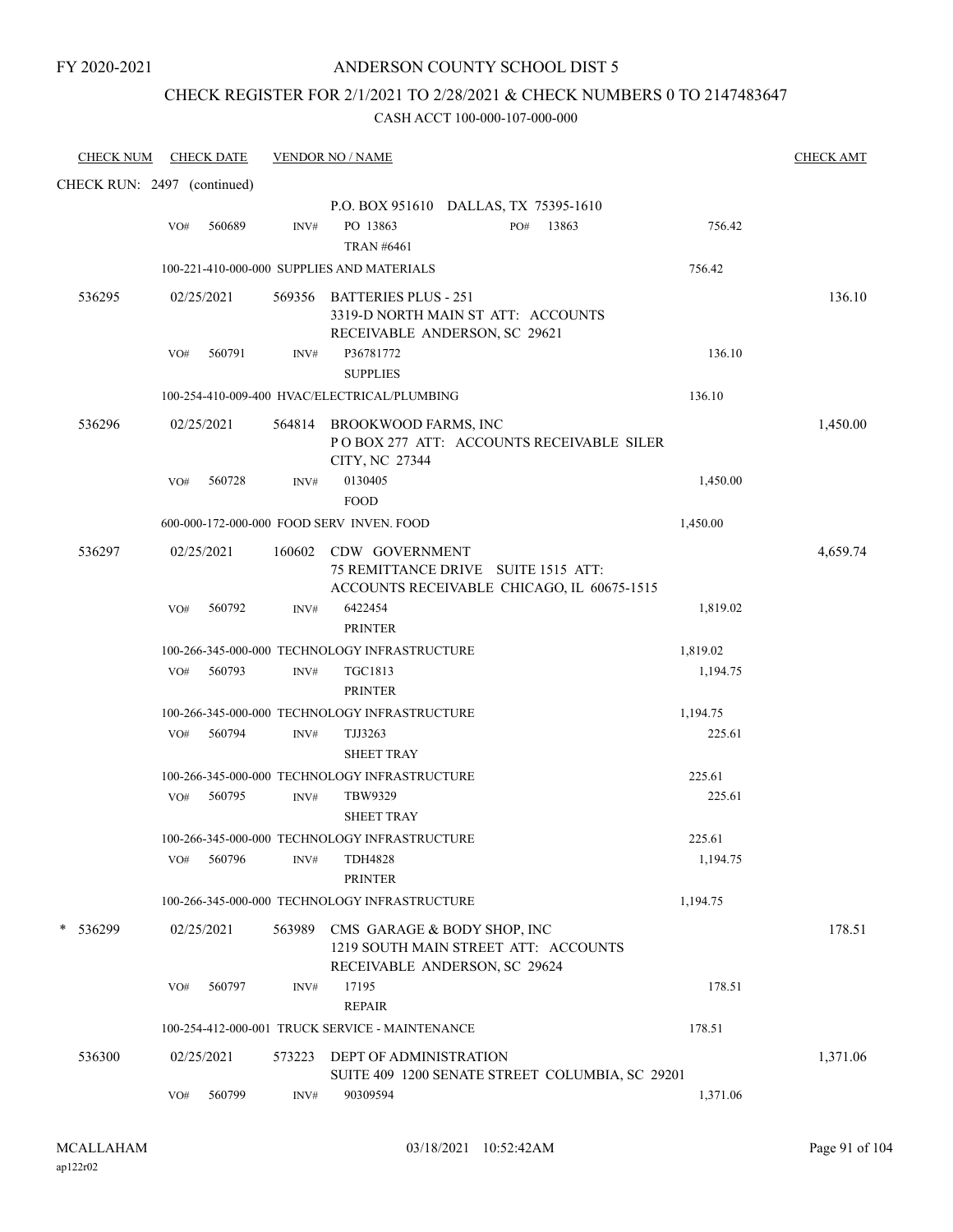### ANDERSON COUNTY SCHOOL DIST 5

### CHECK REGISTER FOR 2/1/2021 TO 2/28/2021 & CHECK NUMBERS 0 TO 2147483647

| <b>CHECK NUM</b> | <b>CHECK DATE</b>                   | <b>VENDOR NO / NAME</b> |                                                                                            |          | <b>CHECK AMT</b> |
|------------------|-------------------------------------|-------------------------|--------------------------------------------------------------------------------------------|----------|------------------|
|                  | CHECK RUN: 2497 (continued)         |                         |                                                                                            |          |                  |
|                  |                                     |                         | <b>SERVICE</b>                                                                             |          |                  |
|                  | 100-266-340-000-000 TELEPHONE       |                         |                                                                                            | 229.24   |                  |
|                  | 100-266-340-001-000 TELEPHONE       |                         |                                                                                            | 67.07    |                  |
|                  | 100-266-340-002-000 TELEPHONE       |                         |                                                                                            | 22.90    |                  |
|                  | 100-266-340-003-000 TELEPHONE       |                         |                                                                                            | 22.90    |                  |
|                  | 100-266-340-005-000 TELEPHONE       |                         |                                                                                            | 67.07    |                  |
|                  | 100-266-340-006-000 TELEPHONE       |                         |                                                                                            | 22.90    |                  |
|                  | 100-266-340-007-000 TELEPHONE       |                         |                                                                                            | 67.07    |                  |
|                  | 100-266-340-008-000 TELEPHONE       |                         |                                                                                            | 67.07    |                  |
|                  | 100-266-340-009-000 TELEPHONE       |                         |                                                                                            | 67.07    |                  |
|                  | 100-266-340-010-000 TELEPHONE       |                         |                                                                                            | 67.07    |                  |
|                  | 100-266-340-011-000 TELEPHONE       |                         |                                                                                            | 67.07    |                  |
|                  | 100-266-340-012-000 TELEPHONE       |                         |                                                                                            | 67.07    |                  |
|                  | 100-266-340-013-000 TELEPHONE       |                         |                                                                                            | 67.07    |                  |
|                  | 100-266-340-014-000 TELEPHONE       |                         |                                                                                            | 67.07    |                  |
|                  | 100-266-340-016-000 TELEPHONE       |                         |                                                                                            | 67.07    |                  |
|                  | 100-266-340-017-000 TELEPHONE       |                         |                                                                                            | 67.07    |                  |
|                  | 100-266-340-019-000 TELEPHONE       |                         |                                                                                            | 67.07    |                  |
|                  | 100-266-340-020-000 TELEPHONE       |                         |                                                                                            | 67.07    |                  |
|                  | 100-266-340-021-000 TELEPHONE       |                         |                                                                                            | 67.07    |                  |
|                  | 131-266-340-031-000 TELEPHONE       |                         |                                                                                            | 67.07    |                  |
| 536301           | 02/25/2021                          | SC 29621                | 573762 DONALD, JOHNNY<br>BOARD OF TRUSTEES 2010 BOLT DRIVE ANDERSON,                       |          | 751.88           |
|                  | 560781<br>VO#                       | INV#                    | FEB 18-21<br><b>HILTON HEAD</b>                                                            | 267.00   |                  |
|                  | 100-231-334-000-000 TRUSTEE EXPENSE |                         |                                                                                            | 267.00   |                  |
|                  | 560782<br>VO#                       | INV#                    | FEB 18-21<br><b>HILTON HEAD</b>                                                            | 484.88   |                  |
|                  | 100-231-334-000-000 TRUSTEE EXPENSE |                         |                                                                                            | 484.88   |                  |
| 536302           | 02/25/2021                          | 211302                  | <b>DUKE ENERGY</b><br>PO BOX 70516 CHARLOTTE, NC 28272-0516                                |          | 4,680.85         |
|                  | 560830<br>VO#                       | INV#                    | 0002050018<br><b>ELECTRICITY</b>                                                           | 541.02   |                  |
|                  |                                     |                         | 100-254-470-000-000 ENERGY-ELECTRICITY & WATER                                             | 541.02   |                  |
|                  | 560831<br>VO#                       | INV#                    | 0004418034<br><b>ELECTRICITY</b>                                                           | 4,139.83 |                  |
|                  |                                     |                         | 100-254-470-001-000 ENERGY-ELECTRICITY & WATER                                             | 4,139.83 |                  |
| 536303           | 02/25/2021                          |                         | 563495 ELECTRIC CITY UTILITIES<br>CITY OF ANDERSON 601 SOUTH MAIN ST<br>ANDERSON, SC 29624 |          | 4,066.44         |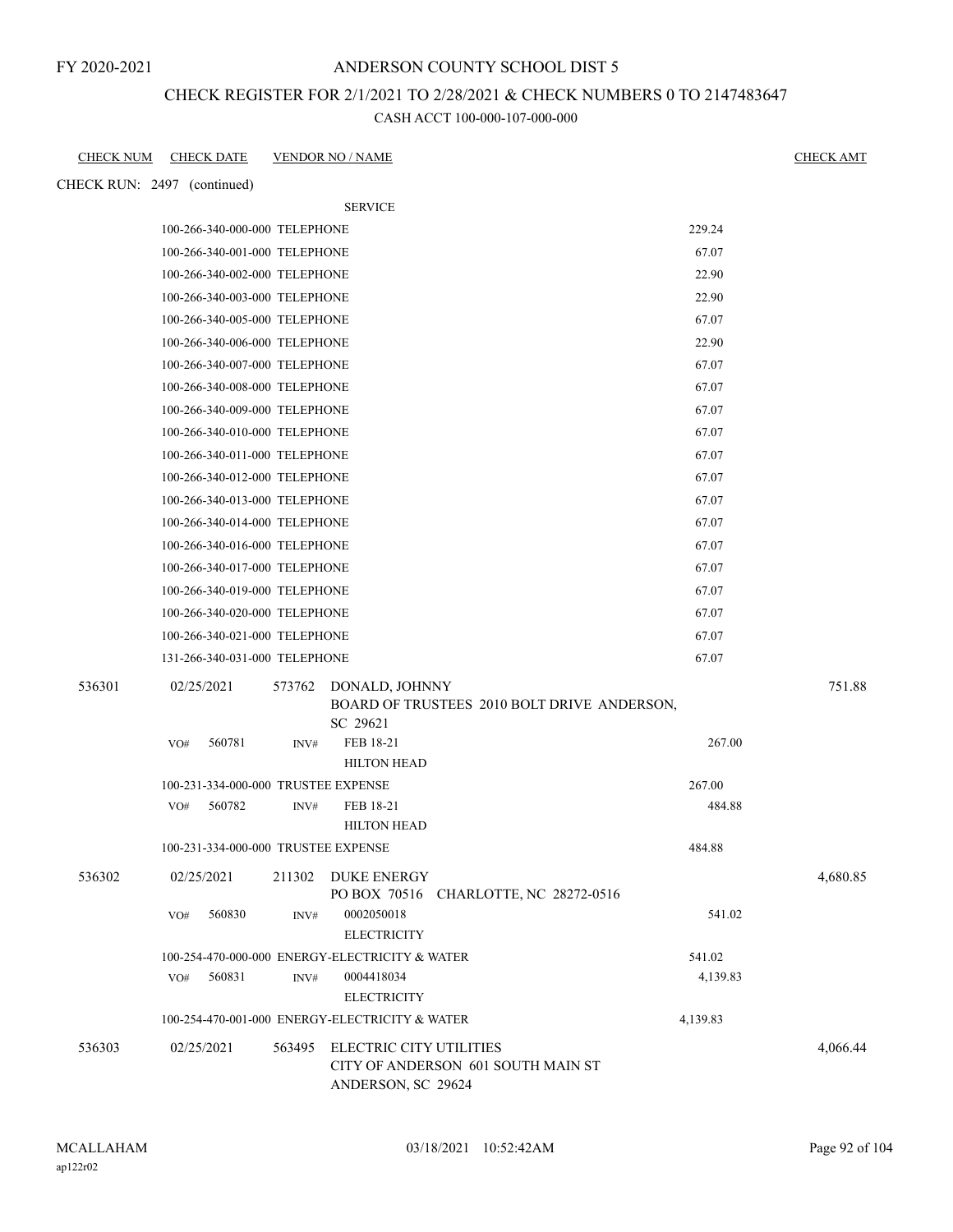### ANDERSON COUNTY SCHOOL DIST 5

### CHECK REGISTER FOR 2/1/2021 TO 2/28/2021 & CHECK NUMBERS 0 TO 2147483647

| <b>CHECK NUM</b>            |     | <b>CHECK DATE</b> |        | <b>VENDOR NO / NAME</b>                                                                               |     |       |          | <b>CHECK AMT</b> |
|-----------------------------|-----|-------------------|--------|-------------------------------------------------------------------------------------------------------|-----|-------|----------|------------------|
| CHECK RUN: 2497 (continued) |     |                   |        |                                                                                                       |     |       |          |                  |
|                             | VO# | 560829            | INV#   | 02/21/21<br><b>WATER/SEWER</b>                                                                        |     |       | 4,066.44 |                  |
|                             |     |                   |        | 100-254-470-005-000 ENERGY-ELECTRICITY & WATER                                                        |     |       | 1,769.91 |                  |
|                             |     |                   |        | 100-254-470-009-000 ENERGY-ELECTRICITY & WATER                                                        |     |       | 957.77   |                  |
|                             |     |                   |        | 100-254-470-014-000 ENERGY-ELECTRICITY & WATER                                                        |     |       | 1,197.75 |                  |
|                             |     |                   |        | 100-254-470-023-000 ENERGY-ELECTRICITY & WATER                                                        |     |       | 141.01   |                  |
| 536304                      |     | 02/25/2021        |        | 569972 EUNICE WILLIAMS<br>108 TERRACE LANE ANDERSON, SC 29621                                         |     |       |          | 320.95           |
|                             | VO# | 560772            | INV#   | TL HANNA<br>LUNCH REFUND                                                                              |     |       | 320.95   |                  |
|                             |     |                   |        | 600-000-474-002-000 REVENUES COLLECTED IN ADVANCE                                                     |     |       | 320.95   |                  |
| 536305                      |     | 02/25/2021        | 249700 | GLENN PLUMBING COMPANY, INC<br>481 EAST WHITNER STREET ATT: ACCOUNTS<br>RECEIVABLE ANDERSON, SC 29624 |     |       |          | 3,610.49         |
|                             | VO# | 560740            | INV#   | 0221027<br><b>TL HANNA</b>                                                                            | PO# | 14029 | 2,485.12 |                  |
|                             |     |                   |        | 100-254-323-002-400 CONTR SERV-HVAC/ELECT/PLUMBING                                                    |     |       | 2,485.12 |                  |
|                             | VO# | 560741            | INV#   | 0121383<br>TL HANNA                                                                                   | PO# | 14029 | 1,125.37 |                  |
|                             |     |                   |        | 100-254-323-002-400 CONTR SERV-HVAC/ELECT/PLUMBING                                                    |     |       | 1,125.37 |                  |
| 536306                      |     | 02/25/2021        | 575699 | HILL, DANA<br>116 CARTER HALL DR ANDERSON, SC 29621                                                   |     |       |          | 270.00           |
|                             | VO# | 560684            | INV#   | <b>WEBINAR</b><br>REIMBURSEMENT                                                                       |     |       | 270.00   |                  |
|                             |     |                   |        | 263-370-312-000-MSA PS-MONTESSORI SCH OF AND                                                          |     |       | 270.00   |                  |
| 536307                      |     | 02/25/2021        | 569972 | <b>JOHN WILLIAMS</b><br>108 TERRACE LANE ANDERSON, SC 29621                                           |     |       |          | 395.05           |
|                             | VO# | 560773            | INV#   | <b>TL HANNA</b><br>LUNCH REFUND                                                                       |     |       | 395.05   |                  |
|                             |     |                   |        | 600-000-474-002-000 REVENUES COLLECTED IN ADVANCE                                                     |     |       | 395.05   |                  |
| 536308                      |     | 02/25/2021        |        | 306035 KAY II, HAROLD R.<br>BOARD OF TRUSTEES PO BOX 2473 ANDERSON, SC<br>29622                       |     |       |          | 772.00           |
|                             | VO# | 560717            | INV#   | FEB 18-21<br><b>HILTON HEAD</b>                                                                       |     |       | 267.00   |                  |
|                             |     |                   |        | 100-231-334-000-000 TRUSTEE EXPENSE                                                                   |     |       | 267.00   |                  |
|                             | VO# | 560718            | INV#   | FEB 18-21<br><b>HILTON HEAD</b>                                                                       |     |       | 505.00   |                  |
|                             |     |                   |        | 100-231-334-000-000 TRUSTEE EXPENSE                                                                   |     |       | 505.00   |                  |
| 536309                      |     | 02/25/2021        |        | 576574 LOC-DOC SECURITY<br>PO BOX 78987 CHARLOTTE, NC 28271                                           |     |       |          | 159.28           |
|                             | VO# | 560806            | INV#   | C204066                                                                                               |     |       | 11.77    |                  |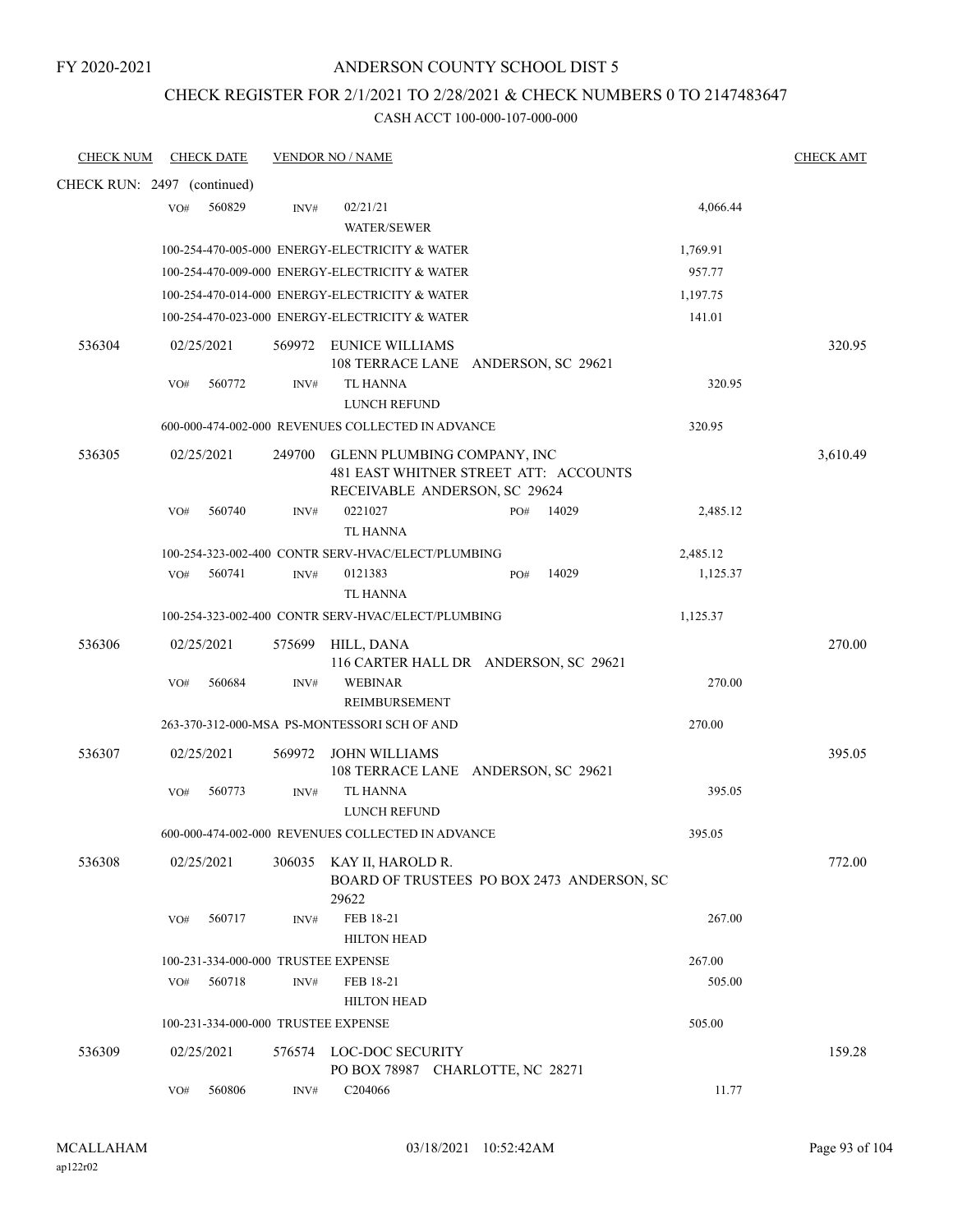### ANDERSON COUNTY SCHOOL DIST 5

### CHECK REGISTER FOR 2/1/2021 TO 2/28/2021 & CHECK NUMBERS 0 TO 2147483647

| CHECK NUM CHECK DATE        |     |            |      | <b>VENDOR NO / NAME</b>                                                                                 |     |       |        | <b>CHECK AMT</b> |
|-----------------------------|-----|------------|------|---------------------------------------------------------------------------------------------------------|-----|-------|--------|------------------|
| CHECK RUN: 2497 (continued) |     |            |      |                                                                                                         |     |       |        |                  |
|                             |     |            |      | <b>KEYS</b>                                                                                             |     |       |        |                  |
|                             |     |            |      | 100-254-323-002-001 CONTRACTED SERVICES                                                                 |     |       | 11.77  |                  |
|                             | VO# | 560807     | INV# | C <sub>204063</sub>                                                                                     |     |       | 5.62   |                  |
|                             |     |            |      | <b>DOOR VIEWER</b><br>100-254-323-017-001 CONTRACTED SERVICES                                           |     |       | 5.62   |                  |
|                             | VO# | 560808     | INV# | C <sub>204051</sub>                                                                                     |     |       | 23.54  |                  |
|                             |     |            |      | <b>KEYS</b>                                                                                             |     |       |        |                  |
|                             |     |            |      | 100-254-323-002-001 CONTRACTED SERVICES                                                                 |     |       | 23.54  |                  |
|                             | VO# | 560809     | INV# | C <sub>204038</sub>                                                                                     |     |       | 41.40  |                  |
|                             |     |            |      | <b>LOCK</b>                                                                                             |     |       |        |                  |
|                             |     |            |      | 100-254-323-003-001 CONTRACTED SERVICES                                                                 |     |       | 41.40  |                  |
|                             | VO# | 560810     | INV# | C204037                                                                                                 |     |       | 67.53  |                  |
|                             |     |            |      | <b>LEVER OPENING TOOL</b>                                                                               |     |       |        |                  |
|                             |     |            |      | 100-254-323-003-001 CONTRACTED SERVICES                                                                 |     |       | 67.53  |                  |
|                             | VO# | 560811     | INV# | C <sub>204013</sub>                                                                                     |     |       | 9.42   |                  |
|                             |     |            |      | <b>LATCH</b>                                                                                            |     |       |        |                  |
|                             |     |            |      | 100-254-323-008-001 CONTRACTED SERVICES                                                                 |     |       | 9.42   |                  |
| 536310                      |     | 02/25/2021 |      | 568846 MARKERTEK VIDEO SUPPLY<br>POBOX 397 ATT: ACCOUNTS RECEIVABLE<br>SAUGERTIES, NY 12477             |     |       |        | 391.62           |
|                             | VO# | 560812     | INV# | 1549046<br><b>LED MONITOR</b>                                                                           | PO# | 14026 | 391.62 |                  |
|                             |     |            |      | 100-266-314-000-000 REPAIRS TO EQUIPMENT                                                                |     |       | 391.62 |                  |
| 536311                      |     | 02/25/2021 |      | 576302 MARYLAND CHILD SUPPORT ACCOUNT<br>PO BOX 17396 BALTIMORE, MD 21297-1396                          |     |       |        | 177.91           |
|                             | VO# | 560770     | INV# | 2/26 PAYROLL<br><b>DEDUCTIONS</b>                                                                       |     |       | 177.91 |                  |
|                             |     |            |      | 100-000-435-000-000 WAGE GARNISH/CH SUPPORT                                                             |     |       | 177.91 |                  |
| $* 536313$                  |     | 02/25/2021 |      | 574358 MONSTER TECHNOLOGY, LLC<br>8726 S. SEPULVEDA BLVD SUITE D #B-152 LOS<br>ANGELES, CA 90045        |     |       |        | 857.62           |
|                             | VO# | 560698     | INV# | <b>IGH 1581</b><br><b>TONER</b>                                                                         |     |       | 857.62 |                  |
|                             |     |            |      | 713-271-660-013-201 MISCELLANEOUS EXPENSE                                                               |     |       | 857.62 |                  |
| 536314                      |     | 02/25/2021 |      | 564010 NC CHILD SUPPORT CENTRALIZED COLLECTNS<br>POBOX 900012 RALEIGH, NC 27675-9012                    |     |       |        | 305.50           |
|                             | VO# | 560769     | INV# | 2/26 PAYROLL<br><b>DEDUCTIONS</b>                                                                       |     |       | 305.50 |                  |
|                             |     |            |      | 100-000-435-000-000 WAGE GARNISH/CH SUPPORT                                                             |     |       | 305.50 |                  |
| 536315                      |     | 02/25/2021 |      | 563478 NORFOLK WIRE & ELECTRONICS<br>PO BOX 890608 ATT: ACCOUNTS RECEIVABLE<br>CHARLOTTE, NC 28289-0608 |     |       |        | 249.16           |
|                             | VO# | 560746     | INV# | 2689661                                                                                                 | PO# | 13937 | 76.80  |                  |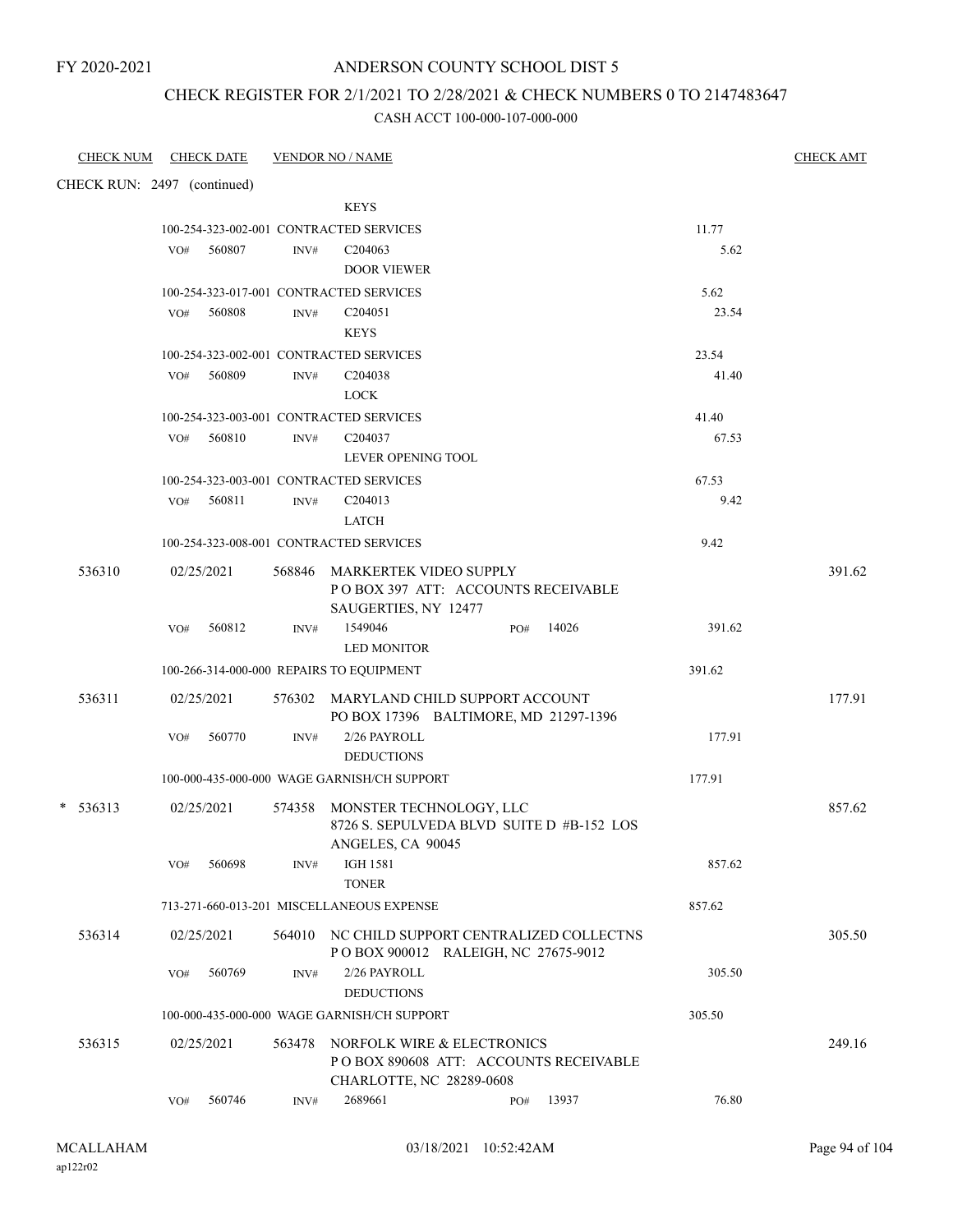### ANDERSON COUNTY SCHOOL DIST 5

### CHECK REGISTER FOR 2/1/2021 TO 2/28/2021 & CHECK NUMBERS 0 TO 2147483647

| <b>CHECK NUM</b>            |     | <b>CHECK DATE</b>              |        | <b>VENDOR NO / NAME</b>                                                         |           | <b>CHECK AMT</b> |
|-----------------------------|-----|--------------------------------|--------|---------------------------------------------------------------------------------|-----------|------------------|
| CHECK RUN: 2497 (continued) |     |                                |        |                                                                                 |           |                  |
|                             |     |                                |        | <b>TECH SUPPLIES</b>                                                            |           |                  |
|                             |     |                                |        | 100-266-345-000-000 TECHNOLOGY INFRASTRUCTURE                                   | 76.80     |                  |
|                             | VO# | 560747                         | INV#   | 13974<br>2689657, 9658<br>PO#                                                   | 172.36    |                  |
|                             |     |                                |        | <b>TECH SUPPLIES</b>                                                            |           |                  |
|                             |     |                                |        | 100-266-345-000-000 TECHNOLOGY INFRASTRUCTURE                                   | 163.20    |                  |
|                             |     |                                |        | 100-266-345-000-000 TECHNOLOGY INFRASTRUCTURE                                   | 9.16      |                  |
| 536316                      |     | 02/25/2021                     |        | 568036 PIEDMONT NATURAL GAS<br>PO BOX 1246 CHARLOTTE, NC 28201-1246             |           | 14,368.81        |
|                             | VO# | 560828                         | INV#   | 02/18/21<br><b>NATURAL GAS</b>                                                  | 14,368.81 |                  |
|                             |     | 100-254-472-003-000 ENERGY-GAS |        |                                                                                 | 1,475.63  |                  |
|                             |     | 100-254-472-005-000 ENERGY-GAS |        |                                                                                 | 3,017.53  |                  |
|                             |     | 100-254-472-006-000 ENERGY-GAS |        |                                                                                 | 1,118.82  |                  |
|                             |     | 100-254-472-007-000 ENERGY-GAS |        |                                                                                 | 843.27    |                  |
|                             |     | 100-254-472-010-000 ENERGY-GAS |        |                                                                                 | 864.81    |                  |
|                             |     | 100-254-472-014-000 ENERGY-GAS |        |                                                                                 | 2,673.26  |                  |
|                             |     | 100-254-472-023-000 ENERGY-GAS |        |                                                                                 | 1,619.73  |                  |
|                             |     |                                |        | 131-254-472-031-000 ENERGY-NATURAL GAS                                          | 2,432.35  |                  |
|                             |     | 600-256-470-005-000 ENERGY     |        |                                                                                 | 137.06    |                  |
|                             |     | 600-256-470-014-000 ENERGY     |        |                                                                                 | 186.35    |                  |
| 536317                      |     | 02/25/2021                     | 575998 | PRO KITCHEN ONLINE LLC                                                          |           | 713.32           |
|                             |     |                                |        | 2115 COMMERCE DR CAYCE, SC 29033                                                |           |                  |
|                             | VO# | 560701                         | INV#   | 27301                                                                           | 116.74    |                  |
|                             |     |                                |        | <b>MCLEES ELEM</b>                                                              |           |                  |
|                             |     |                                |        | 900-256-410-000-019 FANS NO KID HUNGRY GRANT                                    | 116.74    |                  |
|                             |     | VO# 560702                     | INV#   | 27302                                                                           | 596.58    |                  |
|                             |     |                                |        | <b>MCCANTS</b><br>900-256-410-000-019 FANS NO KID HUNGRY GRANT                  |           |                  |
|                             |     |                                |        |                                                                                 | 596.58    |                  |
| 536318                      |     | 02/25/2021                     | 571652 | PROSOURCE LLC                                                                   |           | 118.26           |
|                             | VO# | 560703                         | INV#   | P.O. BOX 5339 GREENVILLE, SC 29606<br>S2298829                                  | 118.26    |                  |
|                             |     |                                |        | <b>REPAIR PARTS</b>                                                             |           |                  |
|                             |     |                                |        | 600-256-323-021-000 REPAIRS TO EQUIPMENT                                        | 118.26    |                  |
| 536319                      |     | 02/25/2021                     |        | 568980 SC DEPT OF REVENUE                                                       |           | 153.22           |
|                             |     |                                |        | PO BOX 2535 COLUMBIA, SC 29202-2535                                             |           |                  |
|                             | VO# | 560768                         | INV#   | 2/26 PAYROLL                                                                    | 153.22    |                  |
|                             |     |                                |        | <b>DEDUCTIONS</b>                                                               |           |                  |
|                             |     |                                |        | 100-000-440-000-000 SC STATE TAX LEVY                                           | 153.22    |                  |
| 536320                      |     | 02/25/2021                     | 450701 | SC RETIREMENT SYSTEM (SPP)<br>POBOX 11960 CAPITOL STATION COLUMBIA, SC<br>29211 |           | 976.74           |
|                             | VO# | 560766                         | INV#   | 2/26 PAYROLL                                                                    | 976.74    |                  |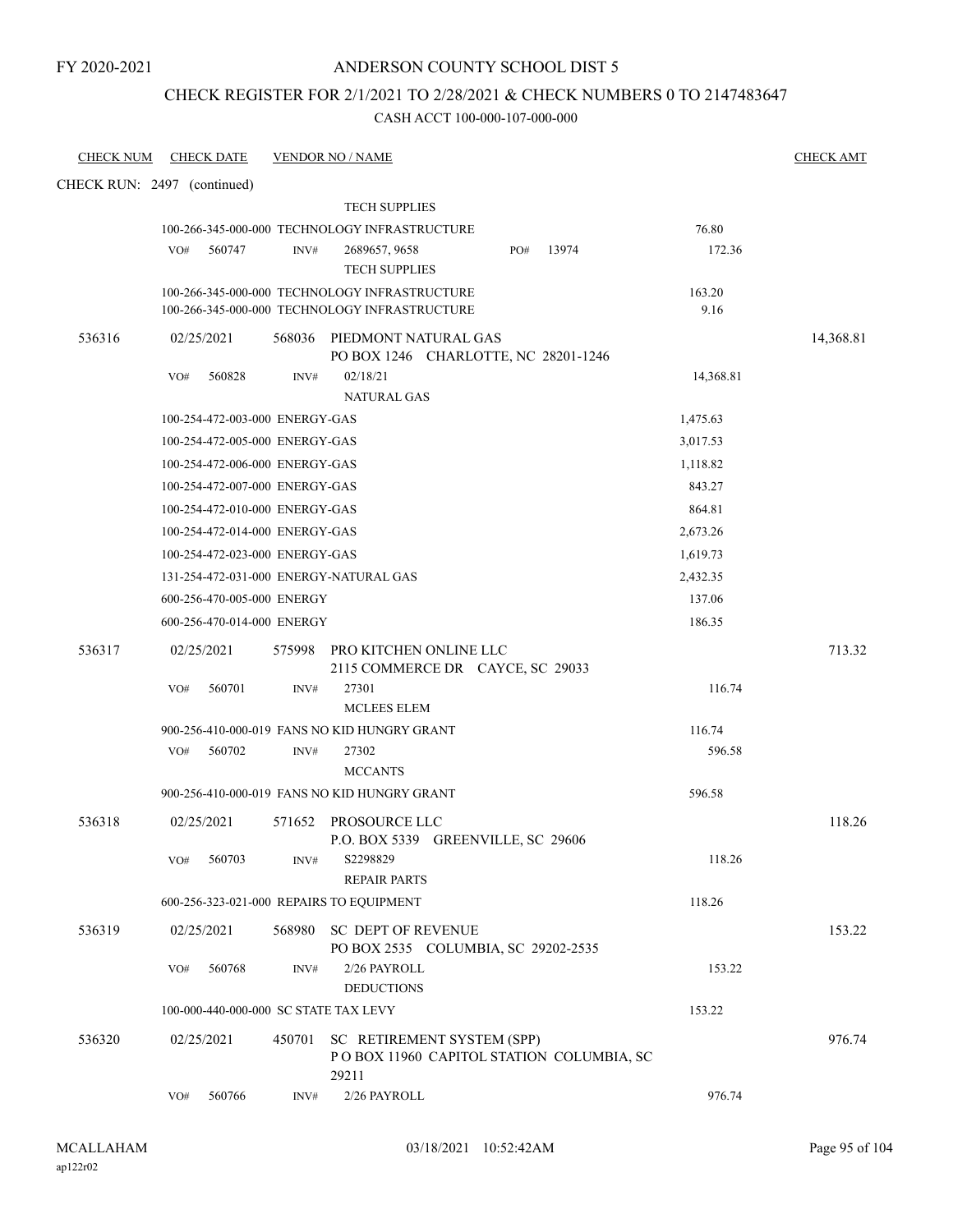# CHECK REGISTER FOR 2/1/2021 TO 2/28/2021 & CHECK NUMBERS 0 TO 2147483647

| <b>CHECK NUM</b>            |     | <b>CHECK DATE</b> |        | <b>VENDOR NO / NAME</b>                                                                                          |                        |              |           | <b>CHECK AMT</b> |
|-----------------------------|-----|-------------------|--------|------------------------------------------------------------------------------------------------------------------|------------------------|--------------|-----------|------------------|
| CHECK RUN: 2497 (continued) |     |                   |        |                                                                                                                  |                        |              |           |                  |
|                             |     |                   |        | <b>DEDUCTIONS</b>                                                                                                |                        |              |           |                  |
|                             |     |                   |        | 100-000-438-000-000 RETIREMENT SERV PURCHASE                                                                     |                        |              | 976.74    |                  |
| 536321                      |     | 02/25/2021        |        | 576084 SC STATE DISBURSEMENT UNIT<br>PO BOX 100303 COLUMBIA, SC 29202-3303                                       |                        |              |           | 1,291.25         |
|                             | VO# | 560771            | INV#   | 2/26 PAYROLL<br><b>DEDUCTIONS</b>                                                                                |                        |              | 1,291.25  |                  |
|                             |     |                   |        | 100-000-435-000-000 WAGE GARNISH/CH SUPPORT                                                                      |                        |              | 1,291.25  |                  |
| 536322                      |     | 02/25/2021        | 573721 | SSBT AS TTEE FOR SCORP MM61953-001-042<br>MASS MUTUAL RETIREMENT SERVICES PO BOX<br>219062 KANSAS CITY, MO 64121 |                        |              |           | 22,566.18        |
|                             | VO# | 560765            | INV#   | 2/26 PAYROLL                                                                                                     |                        |              | 22,566.18 |                  |
|                             |     |                   |        | <b>DEDUCTIONS</b>                                                                                                |                        |              |           |                  |
|                             |     |                   |        | 100-000-468-000-000 OPTIONAL RETIREMENT PLAN                                                                     |                        |              | 14,506.84 |                  |
|                             |     |                   |        | 100-000-484-000-000 EMPLOYER RETIREMENT PAYABLE                                                                  |                        |              | 8,059.34  |                  |
| 536324                      |     | 02/25/2021        | 575708 | THEBOOKPC.COM, INC<br>1811 SARDIS ROAD N, STE 214 CHARLOTTE, NC<br>28270                                         |                        |              |           | 260.00           |
|                             | VO# | 560757            | INV#   | 21-32301<br><b>TECH SUPPLIES</b>                                                                                 |                        | 14025<br>PO# | 260.00    |                  |
|                             |     |                   |        | 100-266-345-000-000 TECHNOLOGY INFRASTRUCTURE                                                                    |                        |              | 260.00    |                  |
| 536325                      |     | 02/25/2021        | 572122 | THE ELECTRIC CITY NEWS<br>POBOX 1015 ANDERSON, SC 29622                                                          |                        |              |           | 675.00           |
|                             | VO# | 560824            | INV#   | 7446<br><b>NURSE AD</b>                                                                                          |                        |              | 675.00    |                  |
|                             |     |                   |        | 100-263-360-000-000 PRINTING AND BINDING                                                                         |                        |              | 675.00    |                  |
| 536326                      |     | 02/25/2021        |        | 576122 THERE IS HOPE COUNSELING, LLC<br>ROYCE V. MILLER 145 THOMAS GREEN BLVD, SUITE                             |                        |              |           | 600.00           |
|                             | VO# | 560758            | INV#   | 210 CLEMSON, SC 29631<br>161776<br>FEB 16 & 17                                                                   |                        | 13797<br>PO# | 600.00    |                  |
|                             |     |                   |        | 237-128-313-002-020 STUDENT SERVICES/ COUNSELOR                                                                  |                        |              | 300.00    |                  |
|                             |     |                   |        | 237-128-313-003-020 STUDENT SERVICES/COUNSELOR                                                                   |                        |              | 300.00    |                  |
| 536327                      |     | 02/25/2021        | 504890 | <b>TIAA-CREF</b><br>P O BOX 105316                                                                               | ATLANTA, GA 30348-5316 |              |           | 25,483.52        |
|                             | VO# | 560763            | INV#   | 2/26 PAYROLL<br><b>DEDUCTIONS</b>                                                                                |                        |              | 25,483.52 |                  |
|                             |     |                   |        | 100-000-468-000-000 OPTIONAL RETIREMENT PLAN                                                                     |                        |              | 16,382.29 |                  |
|                             |     |                   |        | 100-000-484-000-000 EMPLOYER RETIREMENT PAYABLE                                                                  |                        |              | 9,101.23  |                  |
| 536328                      |     | 02/25/2021        | 572513 | <b>UNITED LASER</b><br>P.O. BOX 6889 FLORENCE, SC 29501                                                          |                        |              |           | 421.38           |
|                             | VO# | 560709            | INV#   | 212287<br><b>TONER</b>                                                                                           |                        |              | 321.00    |                  |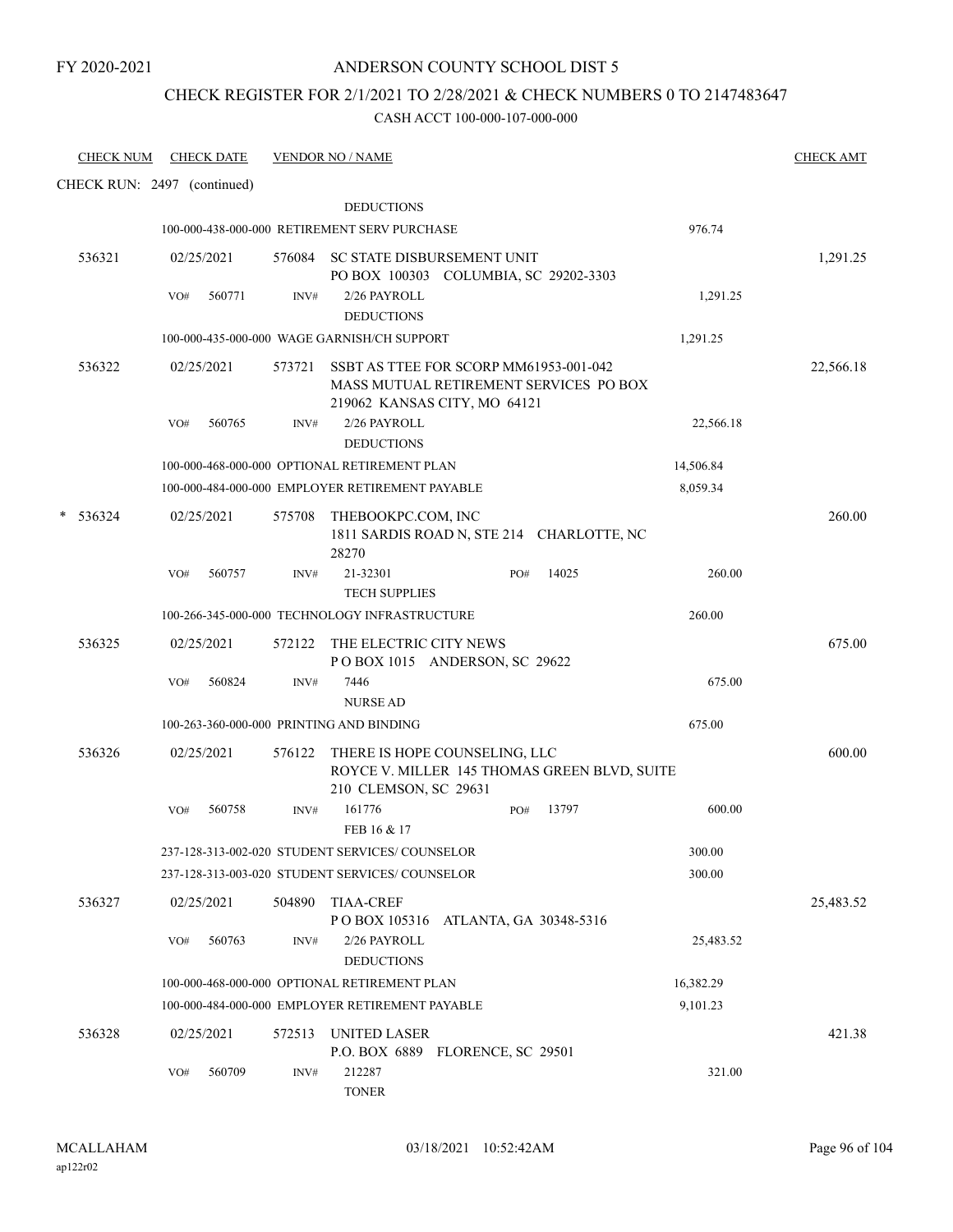### ANDERSON COUNTY SCHOOL DIST 5

### CHECK REGISTER FOR 2/1/2021 TO 2/28/2021 & CHECK NUMBERS 0 TO 2147483647

| <b>CHECK NUM</b>            |     | <b>CHECK DATE</b>            |        | <b>VENDOR NO / NAME</b>                         |           | <b>CHECK AMT</b> |
|-----------------------------|-----|------------------------------|--------|-------------------------------------------------|-----------|------------------|
| CHECK RUN: 2497 (continued) |     |                              |        |                                                 |           |                  |
|                             |     | 600-256-410-000-000 SUPPLIES |        |                                                 | 321.00    |                  |
|                             | VO# | 560825                       | INV#   | 210595                                          | 100.38    |                  |
|                             |     |                              |        | <b>TONER</b>                                    |           |                  |
|                             |     | 100-114-410-001-ALT SUPPLIES |        |                                                 | 100.38    |                  |
| 536329                      |     | 02/25/2021                   |        | 573815 UNITED REFRIGERATION, INC                |           | 234.21           |
|                             |     |                              |        | PO BOX 740703 ATLANTA, GA 30374-0703            |           |                  |
|                             | VO# | 560710                       | INV#   | 77332175                                        | 86.12     |                  |
|                             |     |                              |        | <b>SUPPLIES</b>                                 |           |                  |
|                             |     |                              |        | 600-256-323-021-000 REPAIRS TO EQUIPMENT        | 86.12     |                  |
|                             | VO# | 560711                       | INV#   | 77312174                                        | 148.09    |                  |
|                             |     |                              |        | <b>SUPPLIES</b>                                 |           |                  |
|                             |     |                              |        | 600-256-323-016-000 REPAIRS TO EQUIPMENT        | 148.09    |                  |
| 536330                      |     | 02/25/2021                   | 564298 | UNITED WAY OF ANDERSON COUNTY                   |           | 2,303.57         |
|                             |     |                              |        | POBOX 2067 ANDERSON, SC 29622                   |           |                  |
|                             | VO# | 560767                       | INV#   | 2/26 PAYROLL                                    | 2,303.57  |                  |
|                             |     |                              |        | <b>DEDUCTIONS</b>                               |           |                  |
|                             |     |                              |        | 100-000-455-000-000 UNITED FUND - PAYABLE       | 2,303.57  |                  |
| 536331                      |     | 02/25/2021                   |        | 576674 UPSTATE INDUSTRIAL SUPPLIES INC          |           | 1,703.62         |
|                             |     |                              |        | PO BOX 469 SANDY SPRINGS, SC 29677              |           |                  |
|                             | VO# | 560759                       | INV#   | 68982<br>14020<br>PO#                           | 1,703.62  |                  |
|                             |     |                              |        | <b>MATS</b>                                     |           |                  |
|                             |     |                              |        | 900-115-410-031-053 HAAS FOUND-ADV MANUF (AIT)  | 1,703.62  |                  |
| 536332                      |     | 02/25/2021                   | 575086 | <b>VALIC</b>                                    |           | 47,083.73        |
|                             |     |                              |        | C/O JP MORGAN CHASE PO BOX 301701 DALLAS,       |           |                  |
|                             |     |                              |        | TX 75303-1701                                   |           |                  |
|                             | VO# | 560764                       | INV#   | 2/26 PAYROLL                                    | 47,083.73 |                  |
|                             |     |                              |        | <b>DEDUCTIONS</b>                               |           |                  |
|                             |     |                              |        | 100-000-468-000-000 OPTIONAL RETIREMENT PLAN    | 30,268.08 |                  |
|                             |     |                              |        | 100-000-484-000-000 EMPLOYER RETIREMENT PAYABLE | 16,815.65 |                  |
| 536333                      |     | 02/25/2021                   | 524353 | WAL-MART COMMUNITY/GEMB                         |           | 379.83           |
|                             |     |                              |        | POBOX 530934 ATT: ACCOUNTS RECEIVABLE           |           |                  |
|                             |     |                              |        | ATLANTA, GA 30353-0934                          |           |                  |
|                             | VO# | 560761                       | INV#   | 2022 8960                                       | 379.83    |                  |
|                             |     |                              |        | NORTH POINTE                                    |           |                  |
|                             |     |                              |        | 713-271-660-013-201 MISCELLANEOUS EXPENSE       | 379.83    |                  |
| 536334                      |     | 02/25/2021                   | 524353 | WAL-MART COMMUNITY/GEMB                         |           | 809.80           |
|                             |     |                              |        | POBOX 530934 ATT: ACCOUNTS RECEIVABLE           |           |                  |
|                             |     |                              |        | ATLANTA, GA 30353-0934                          |           |                  |
|                             | VO# | 560826                       | INV#   | 4067                                            | 809.80    |                  |
|                             |     |                              |        | WHITEHALL                                       |           |                  |
|                             |     |                              |        | 719-271-660-019-201 MISCELLANEOUS EXPENSE       | 484.90    |                  |
|                             |     |                              |        | 719-271-660-019-391 ICE CREAM SALES EXPENSE     | 192.60    |                  |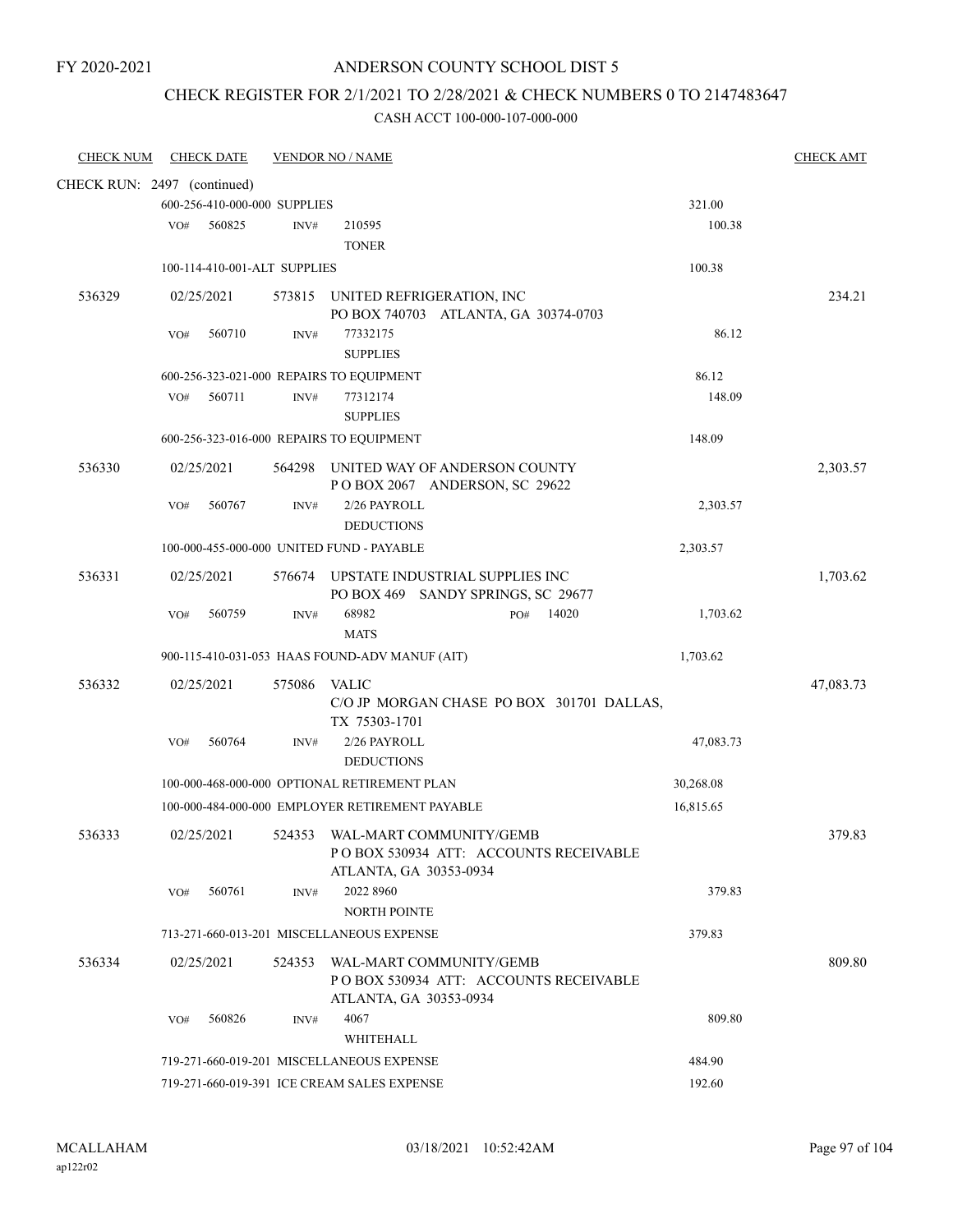### ANDERSON COUNTY SCHOOL DIST 5

### CHECK REGISTER FOR 2/1/2021 TO 2/28/2021 & CHECK NUMBERS 0 TO 2147483647

| <b>CHECK NUM</b> | <b>CHECK DATE</b>                        | <b>VENDOR NO / NAME</b> |                                                                                                |     |           |        | <b>CHECK AMT</b> |
|------------------|------------------------------------------|-------------------------|------------------------------------------------------------------------------------------------|-----|-----------|--------|------------------|
|                  | CHECK RUN: 2497 (continued)              |                         |                                                                                                |     |           |        |                  |
|                  | 802-112-410-019-000 SUPPLIES - RETENTION |                         |                                                                                                |     |           | 132.30 |                  |
| $* 536336$       | 02/25/2021                               |                         | 573864 WELLS FARGO VENDOR FIN SERV<br>PO BOX 105710 ATLANTA, GA 30348-5710                     |     |           |        | 1,101.75         |
|                  | 560712<br>VO#                            | INV#                    | 5013882778<br><b>COPIER</b>                                                                    |     | PO# 13733 | 120.94 |                  |
|                  | 100-113-410-006-000 SUPPLIES             |                         |                                                                                                |     |           | 120.94 |                  |
|                  | 560713<br>VO#                            | INV#                    | 5013876946<br><b>COPIER</b>                                                                    | PO# | 13022     | 460.10 |                  |
|                  |                                          |                         | 100-113-410-005-VEN SUPPLY-ADDT'L FOR LOST VENDING                                             |     |           | 460.10 |                  |
|                  | VO# 560714                               | INV#                    | 5013833612<br><b>COPIER</b>                                                                    | PO# | 13021     | 225.36 |                  |
|                  | 100-147-410-015-000 SUPPLIES             |                         |                                                                                                |     |           | 225.36 |                  |
|                  | 560715<br>VO#                            | INV#                    | 5013893352<br><b>COPIER</b>                                                                    | PO# | 13176     | 295.35 |                  |
|                  | 329-115-690-031-000 OTHER OBJECTS-WBL    |                         |                                                                                                |     |           | 0.00   |                  |
|                  |                                          |                         | 329-115-690-031-0CO OTHER OBJECTS-WBL (C/O)                                                    |     |           | 295.35 |                  |
| $*16273$         | 02/25/2021                               | 113600                  | <b>ANDERSON FIRE &amp; SAFETY</b><br>POBOX 1265 ATT: ACCOUNTS RECEIVABLE<br>ANDERSON, SC 29622 |     |           |        | 142.79 E         |
|                  | VO#<br>560784                            | INV#                    | 9712<br>ROBERT ANDERSON                                                                        |     |           | 142.79 |                  |
|                  |                                          |                         | 100-254-410-006-001 SUPPLIES - MAINTENANCE                                                     |     |           | 142.79 |                  |
| $*16275$         | 02/25/2021                               |                         | 126675 ATTAWAY INC<br>POBOX 302 ATT: ACCOUNTS RECEIVABLE<br>ANDERSON, SC 29622                 |     |           |        | 920.20 E         |
|                  | 560727<br>VO#                            | INV#                    | 232179<br><b>SUPPLIES</b>                                                                      | PO# | 13803     | 80.25  |                  |
|                  | 100-257-410-000-000 SUPPLIES             |                         |                                                                                                |     |           | 80.25  |                  |
|                  | 560785<br>VO#                            | INV#                    | 232297<br><b>ROBERT ANDERSON</b>                                                               |     |           | 32.10  |                  |
|                  | 100-233-410-006-000 SUPPLIES             |                         |                                                                                                |     |           | 32.10  |                  |
|                  | VO# 560786                               | INV#                    | 232298<br>ROBERT ANDERSON                                                                      |     |           | 532.86 |                  |
|                  | 100-212-410-006-000 SUPPLIES             |                         |                                                                                                |     |           | 532.86 |                  |
|                  | VO# 560787                               | INV#                    | 232295<br>ROBERT ANDERSON                                                                      |     |           | 37.45  |                  |
|                  | 100-233-410-006-000 SUPPLIES             |                         |                                                                                                |     |           | 37.45  |                  |
|                  | VO# 560788                               | INV#                    | 232296<br>ROBERT ANDERSON                                                                      |     |           | 37.45  |                  |
|                  | 100-233-410-006-000 SUPPLIES             |                         |                                                                                                |     |           | 37.45  |                  |
|                  | VO# 560789                               | INV#                    | 232294<br>ROBERT ANDERSON                                                                      |     |           | 200.09 |                  |
|                  | 100-113-410-006-000 SUPPLIES             |                         |                                                                                                |     |           | 200.09 |                  |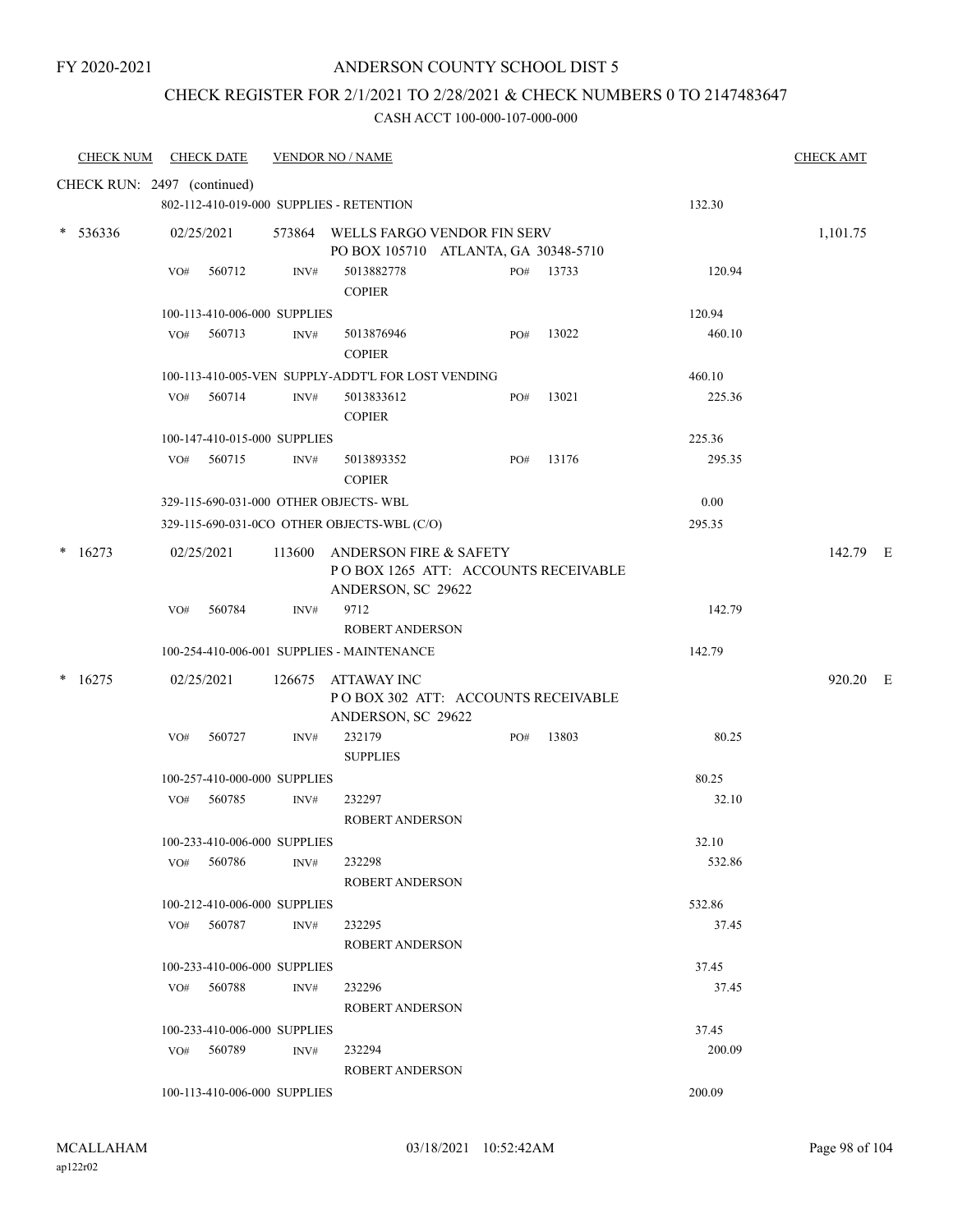### CHECK REGISTER FOR 2/1/2021 TO 2/28/2021 & CHECK NUMBERS 0 TO 2147483647

| <b>CHECK NUM</b>            |            | <b>CHECK DATE</b>                                                                            |                                                                  | <b>VENDOR NO / NAME</b>                                                                             |                                       |                           | <b>CHECK AMT</b> |  |
|-----------------------------|------------|----------------------------------------------------------------------------------------------|------------------------------------------------------------------|-----------------------------------------------------------------------------------------------------|---------------------------------------|---------------------------|------------------|--|
| CHECK RUN: 2497 (continued) |            |                                                                                              |                                                                  |                                                                                                     |                                       |                           |                  |  |
| $*16279$                    | 02/25/2021 |                                                                                              | 572679 DEFENDER SERVICES, INC.<br>PO BOX 1775 COLUMBIA, SC 29202 |                                                                                                     |                                       |                           | 800.66 E         |  |
|                             | VO#        | 560729                                                                                       | $\text{INV}\#$                                                   | 1002750<br><b>ADULT ED</b>                                                                          | 13390<br>PO#                          | 800.66                    |                  |  |
|                             |            |                                                                                              |                                                                  | 100-181-312-023-000 PURCHASED SERVICES                                                              |                                       | 800.66                    |                  |  |
| 16280                       |            | 02/25/2021                                                                                   |                                                                  | 199000 DEMCO, INC                                                                                   | POBOX 8048 MADISON, WI 53708-8048     |                           | 108.00 E         |  |
|                             | VO#        | 560798                                                                                       | INV#                                                             | 6910282<br><b>LABELS</b>                                                                            |                                       | 108.00                    |                  |  |
|                             |            |                                                                                              |                                                                  | 707-190-660-007-305 LIBRARY EXPENSE                                                                 |                                       | 108.00                    |                  |  |
| 16281                       | 02/25/2021 |                                                                                              |                                                                  | 202600 DILLARD'S SPORTS CENTER<br>708 WHITEHALL ROAD ATT: ACCOUNTS<br>RECEIVABLE ANDERSON, SC 29625 |                                       |                           | 3,625.69 E       |  |
|                             | VO#        | 560730                                                                                       | INV#                                                             | 108510<br><b>SUPPLIES</b>                                                                           |                                       | 287.30                    |                  |  |
|                             |            |                                                                                              |                                                                  | 505-254-323-002-FLD FIELD RENOVATIONS                                                               |                                       | 287.30                    |                  |  |
|                             | VO#        | 560731                                                                                       | INV#                                                             | 106255<br><b>SUPPLIES</b>                                                                           |                                       | 2,493.10                  |                  |  |
|                             |            |                                                                                              |                                                                  | 505-254-323-002-FLD FIELD RENOVATIONS                                                               |                                       | 2,493.10                  |                  |  |
|                             | VO#        | 560800                                                                                       | INV#                                                             | 108528<br><b>SUPPLIES</b>                                                                           |                                       | 716.90                    |                  |  |
|                             |            |                                                                                              |                                                                  | 100-254-410-002-100 CUSTODIAL EQUIPMENT                                                             |                                       | 716.90                    |                  |  |
|                             | VO#        | 560801                                                                                       | INV#                                                             | 106252<br><b>SUPPLIES</b>                                                                           |                                       | 128.39                    |                  |  |
|                             |            |                                                                                              |                                                                  | 100-254-410-000-001 MAINT. SUPPLIES-STRUCTURES                                                      |                                       | 128.39                    |                  |  |
| 16282                       | 02/25/2021 |                                                                                              | 569871                                                           | FOLLETT SCHOOL SOLUTIONS, INC<br>91826 COLLECTION CENTER DRIVE ATT: ACCOUNTS                        | 1,408.13 E                            |                           |                  |  |
|                             |            |                                                                                              |                                                                  |                                                                                                     | RECEIVABLE CHICAGO, IL 60693-0918     |                           |                  |  |
|                             | VO#        | 560692                                                                                       | INV#                                                             | PO 13784<br><b>WESTSIDE</b>                                                                         | PO# 13784                             | 1,408.13                  |                  |  |
|                             |            | 100-222-410-003-000 SUPPLIES<br>100-222-410-003-000 SUPPLIES<br>100-222-410-003-000 SUPPLIES |                                                                  |                                                                                                     |                                       | 36.71<br>918.63<br>452.79 |                  |  |
|                             |            |                                                                                              |                                                                  |                                                                                                     |                                       |                           |                  |  |
| 16283                       |            | 02/25/2021                                                                                   |                                                                  | 237555 FORMS & SUPPLY<br>CHARLOTTE, NC 28256                                                        | POBOX 563953 ATT: ACCOUNTS RECEIVABLE |                           | 4,056.80 E       |  |
|                             | VO#        | 560693                                                                                       | INV#                                                             | 5701935<br><b>SUPPLIES</b>                                                                          |                                       | 39.58                     |                  |  |
|                             |            |                                                                                              |                                                                  | 100-252-410-000-000 SUPPLIES AND MATERIALS                                                          |                                       | 39.58                     |                  |  |
|                             | VO#        | 560694                                                                                       | INV#                                                             | 5702965<br><b>SUPPLIES</b>                                                                          |                                       | 374.68                    |                  |  |
|                             |            |                                                                                              |                                                                  | 100-252-410-000-000 SUPPLIES AND MATERIALS                                                          |                                       | 374.68                    |                  |  |
|                             |            | VO# 560695                                                                                   | INV#                                                             | 5701966                                                                                             |                                       | 44.91                     |                  |  |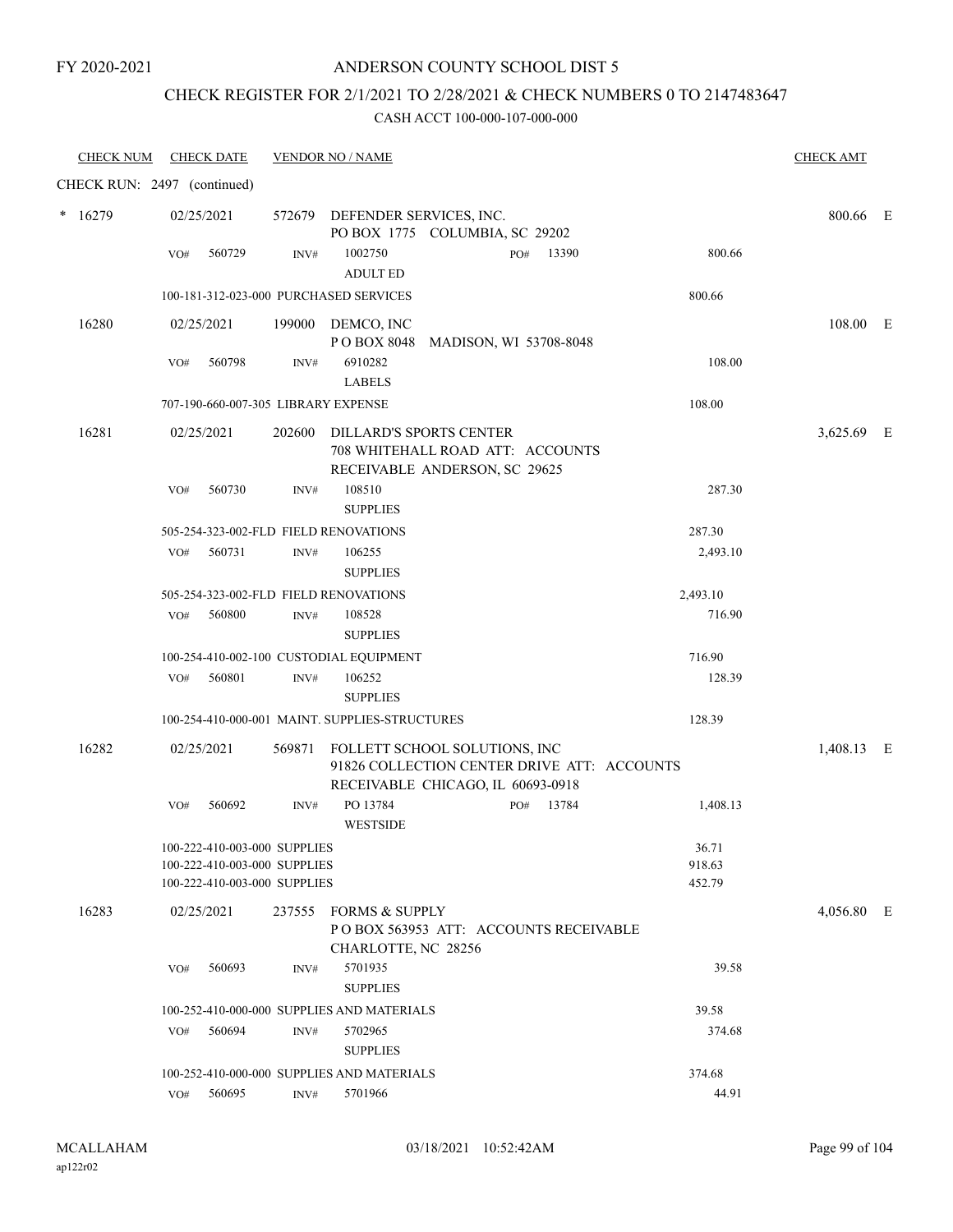### CHECK REGISTER FOR 2/1/2021 TO 2/28/2021 & CHECK NUMBERS 0 TO 2147483647

| <b>CHECK DATE</b><br>CHECK NUM                | <b>VENDOR NO / NAME</b>                          |              |                   | <b>CHECK AMT</b> |
|-----------------------------------------------|--------------------------------------------------|--------------|-------------------|------------------|
| CHECK RUN: 2497 (continued)                   |                                                  |              |                   |                  |
|                                               | <b>SUPPLIES</b>                                  |              |                   |                  |
|                                               | 100-252-410-000-000 SUPPLIES AND MATERIALS       |              | 44.91             |                  |
| 560696<br>VO#                                 | 5702198<br>INV#                                  |              | 23.27             |                  |
|                                               | <b>SUPPLIES</b>                                  |              |                   |                  |
|                                               | 100-252-410-000-000 SUPPLIES AND MATERIALS       |              | 23.27             |                  |
| 560732<br>VO#                                 | 5689361<br>INV#                                  | 13866<br>PO# | 41.20             |                  |
|                                               | <b>SUPPLIES</b>                                  |              |                   |                  |
| 100-257-410-000-000 SUPPLIES                  |                                                  |              | 41.20             |                  |
| VO# 560733                                    | 5691285<br>INV#                                  |              | 376.34            |                  |
|                                               | <b>SUPPLIES</b>                                  |              |                   |                  |
| 100-113-410-006-000 SUPPLIES                  |                                                  |              | 376.34            |                  |
| 560734<br>VO#                                 | INV#<br>5699770                                  |              | 609.85            |                  |
|                                               | <b>SUPPLIES</b>                                  |              |                   |                  |
| 100-113-410-014-000 SUPPLIES                  |                                                  |              | 609.85            |                  |
| 560735<br>VO#                                 | 5699486<br>INV#                                  |              | 99.51             |                  |
|                                               | <b>SUPPLIES</b>                                  |              |                   |                  |
| 100-212-410-014-000 SUPPLIES<br>VO# 560736    | PO 13900<br>INV#                                 | 13900<br>PO# | 99.51<br>1,502.90 |                  |
|                                               | <b>WHSE SUPPLIES</b>                             |              |                   |                  |
|                                               | 100-000-170-000-000 WAREHOUSE INVENTORY          |              | 839.84            |                  |
|                                               | 100-000-170-000-000 WAREHOUSE INVENTORY          |              | 94.25             |                  |
|                                               | 100-000-170-000-000 WAREHOUSE INVENTORY          |              | 402.91            |                  |
|                                               | 100-000-170-000-000 WAREHOUSE INVENTORY          |              | 165.90            |                  |
| 560737<br>VO#                                 | 5698301<br>INV#                                  | 14000<br>PO# | 46.21             |                  |
|                                               | <b>SUPPLIES</b>                                  |              |                   |                  |
|                                               | 100-000-170-000-000 WAREHOUSE INVENTORY          |              | 46.21             |                  |
| 560738<br>VO#                                 | 5702479<br>INV#                                  | 14027<br>PO# | 41.00             |                  |
|                                               | <b>SUPPLIES</b>                                  |              |                   |                  |
| 100-257-410-000-000 SUPPLIES                  |                                                  |              | 41.00             |                  |
| 560802<br>VO#                                 | 5700526<br>INV#                                  |              | 416.81            |                  |
|                                               | <b>SUPPLIES</b>                                  |              |                   |                  |
| 100-112-410-007-000 SUPPLIES<br>560803<br>VO# | INV#<br>5699401                                  |              | 416.81<br>440.54  |                  |
|                                               | <b>SUPPLIES</b>                                  |              |                   |                  |
| 100-113-410-006-000 SUPPLIES                  |                                                  |              | 440.54            |                  |
|                                               |                                                  |              |                   |                  |
| $\ast$<br>16286<br>02/25/2021                 | 573256<br><b>EMPLOYEE VENDOR</b>                 |              |                   | 264.11 E         |
| 560777<br>VO#                                 | <b>DIS SUPPLIES</b><br>INV#<br>REIMBURSEMENT     |              | 264.11            |                  |
|                                               | 100-221-410-000-DIS DIGITAL INTEGRATION SUPPLIES |              | 15.00             |                  |
|                                               | 100-221-410-000-DIS DIGITAL INTEGRATION SUPPLIES |              | 249.11            |                  |
|                                               |                                                  |              |                   |                  |
| 16287<br>02/25/2021<br>560719<br>VO#          | 258760<br><b>EMPLOYEE VENDOR</b><br>NOV-JAN      |              | 122.13            | $122.13$ E       |
|                                               | INV#<br><b>MILEAGE</b>                           |              |                   |                  |
|                                               |                                                  |              |                   |                  |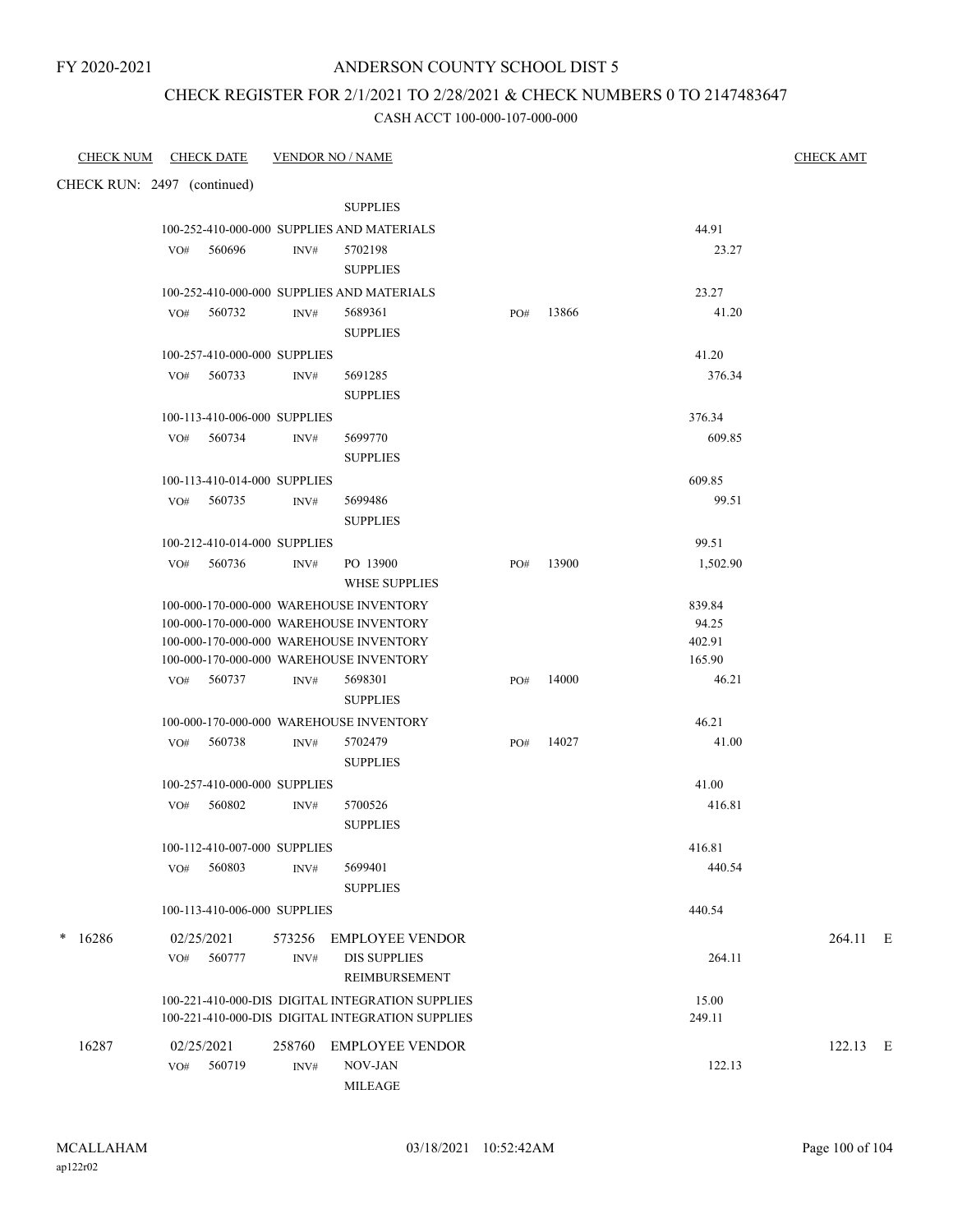### ANDERSON COUNTY SCHOOL DIST 5

### CHECK REGISTER FOR 2/1/2021 TO 2/28/2021 & CHECK NUMBERS 0 TO 2147483647

|   | <b>CHECK NUM</b>            |     | <b>CHECK DATE</b>                 |        | <b>VENDOR NO / NAME</b>                                                                          |        | <b>CHECK AMT</b> |  |
|---|-----------------------------|-----|-----------------------------------|--------|--------------------------------------------------------------------------------------------------|--------|------------------|--|
|   | CHECK RUN: 2497 (continued) |     |                                   |        |                                                                                                  |        |                  |  |
|   |                             |     | 283-223-333-000-000 TRIPS/MILEAGE |        |                                                                                                  | 122.13 |                  |  |
|   | 16288                       |     | 02/25/2021                        | 573862 | <b>EMPLOYEE VENDOR</b>                                                                           |        | 125.21 E         |  |
|   |                             | VO# | 560716                            | INV#   | DEC 17-19                                                                                        | 125.21 |                  |  |
|   |                             |     |                                   |        | <b>SPARTANBURG</b>                                                                               |        |                  |  |
|   |                             |     |                                   |        | 100-224-333-000-000 TRIPS/CONFERENCES                                                            | 125.21 |                  |  |
| * | 16291                       |     | 02/25/2021                        | 349701 | MED CENTRAL HEALTH RESOURCES<br>3424 CLEMSON BLVD ATT: ACCOUNTS RECEIVABLE<br>ANDERSON, SC 29621 |        | 120.00 E         |  |
|   |                             | VO# | 560742                            | INV#   | 4495<br><b>EARLE</b>                                                                             | 40.00  |                  |  |
|   |                             |     |                                   |        | 100-255-323-000-000 CONTRACTED SERVICES                                                          | 40.00  |                  |  |
|   |                             | VO# | 560743                            | INV#   | 47467                                                                                            | 40.00  |                  |  |
|   |                             |     |                                   |        | <b>SMITH</b>                                                                                     |        |                  |  |
|   |                             |     |                                   |        | 100-255-323-000-000 CONTRACTED SERVICES                                                          | 40.00  |                  |  |
|   |                             | VO# | 560744                            | INV#   | 41626                                                                                            | 40.00  |                  |  |
|   |                             |     |                                   |        | <b>DINGLE</b>                                                                                    |        |                  |  |
|   |                             |     |                                   |        | 100-255-323-000-000 CONTRACTED SERVICES                                                          | 40.00  |                  |  |
|   | 16293                       |     | 02/25/2021                        | 574558 | <b>EMPLOYEE VENDOR</b>                                                                           |        | 140.78 E         |  |
|   |                             | VO# | 560725                            | INV#   | <b>SUPPLIES</b><br>REIMBURSEMENT                                                                 | 140.78 |                  |  |
|   |                             |     |                                   |        | 100-221-410-000-DIS DIGITAL INTEGRATION SUPPLIES                                                 | 15.00  |                  |  |
|   |                             |     |                                   |        | 100-221-410-000-DIS DIGITAL INTEGRATION SUPPLIES                                                 | 125.78 |                  |  |
|   | 16294                       |     | 02/25/2021                        | 574772 | <b>EMPLOYEE VENDOR</b>                                                                           |        | 289.40 E         |  |
|   |                             | VO# | 560776                            | INV#   | <b>MATERIALS</b>                                                                                 | 289.40 |                  |  |
|   |                             |     |                                   |        | REIMBURSEMENT                                                                                    |        |                  |  |
|   |                             |     |                                   |        | 817-112-410-014-000 SUPPLIES AND MATERIALS                                                       | 289.40 |                  |  |
| * | 16296                       |     | 02/25/2021                        | 572025 | <b>EMPLOYEE VENDOR</b>                                                                           |        | 1,193.30 E       |  |
|   |                             | VO# | 560774                            | INV#   | <b>CONSTANT CONT</b><br>REIMBURSEMENT                                                            | 617.97 |                  |  |
|   |                             |     |                                   |        | 100-263-410-000-000 SUPPLIES AND MATERIALS                                                       | 617.97 |                  |  |
|   |                             | VO# | 560775                            | INV#   | <b>GRACES</b>                                                                                    | 54.28  |                  |  |
|   |                             |     |                                   |        | REIMBURSEMENT                                                                                    |        |                  |  |
|   |                             |     | 100-232-410-000-000 SUPPLIES      |        |                                                                                                  | 54.28  |                  |  |
|   |                             | VO# | 560780                            | INV#   | FEB 18-21                                                                                        | 521.05 |                  |  |
|   |                             |     |                                   |        | <b>HILTON HEAD</b>                                                                               |        |                  |  |
|   |                             |     |                                   |        | 100-263-333-000-000 TRIPS AND CONFERENCES                                                        | 521.05 |                  |  |
|   | 16297                       |     | 02/25/2021                        |        | 389900 OFFICE DEPOT<br>POBOX 1413 CHARLOTTE, NC 28201-1413                                       |        | 543.41 E         |  |
|   |                             | VO# | 560699                            | INV#   | 154628817001<br><b>SUPPLIES</b>                                                                  | 46.62  |                  |  |
|   |                             |     |                                   |        | 713-271-660-013-201 MISCELLANEOUS EXPENSE                                                        | 46.62  |                  |  |
|   |                             |     | $\rm VO\#$ 560700                 | INV#   | 154650452001                                                                                     | 20.85  |                  |  |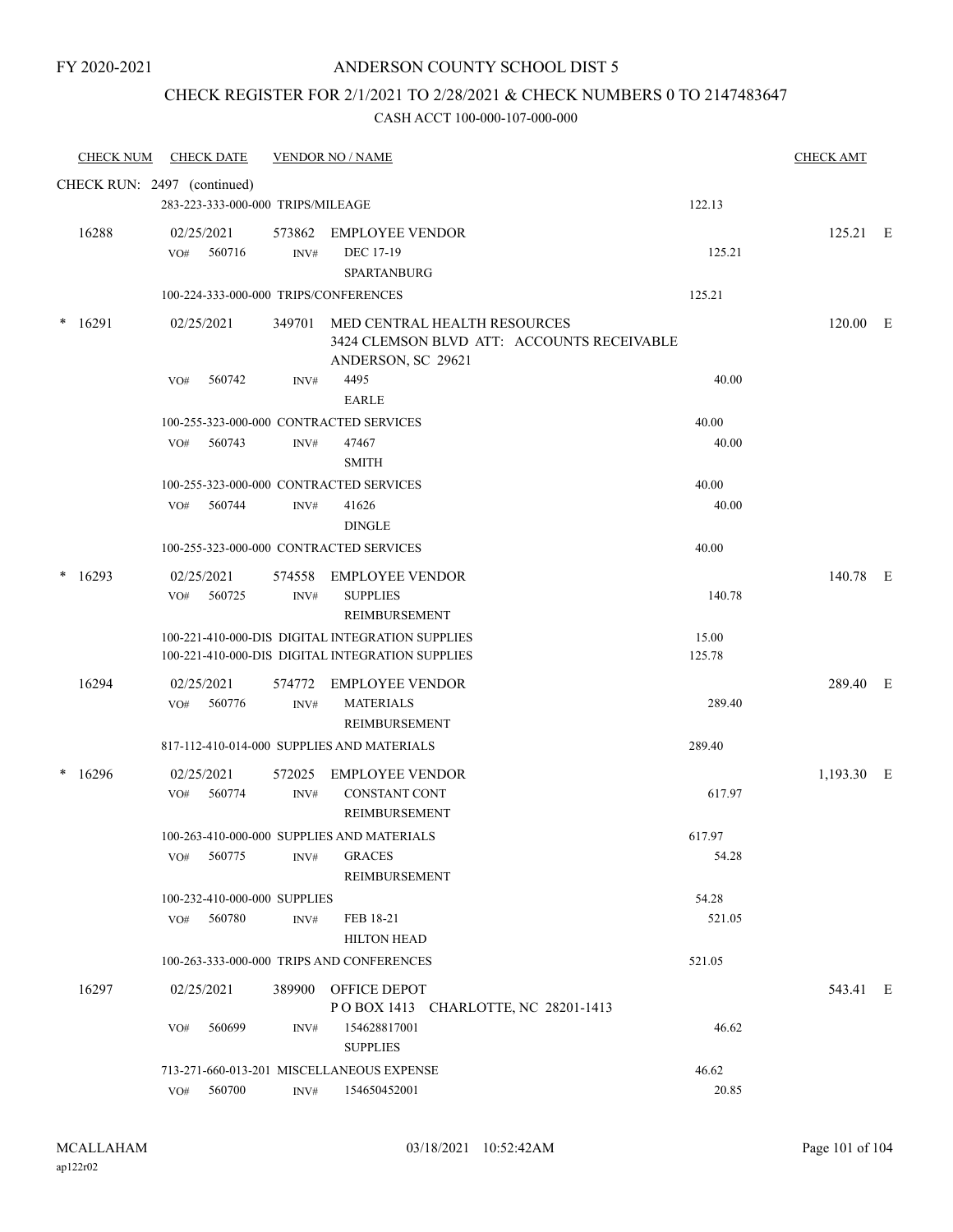### ANDERSON COUNTY SCHOOL DIST 5

### CHECK REGISTER FOR 2/1/2021 TO 2/28/2021 & CHECK NUMBERS 0 TO 2147483647

| CHECK NUM CHECK DATE        |     |                              | <b>VENDOR NO / NAME</b> |                                                                                                 |     |       |          | <b>CHECK AMT</b> |
|-----------------------------|-----|------------------------------|-------------------------|-------------------------------------------------------------------------------------------------|-----|-------|----------|------------------|
| CHECK RUN: 2497 (continued) |     |                              |                         |                                                                                                 |     |       |          |                  |
|                             |     |                              |                         | <b>SUPPLIES</b>                                                                                 |     |       |          |                  |
|                             |     |                              |                         | 713-271-660-013-201 MISCELLANEOUS EXPENSE                                                       |     |       | 20.85    |                  |
|                             | VO# | 560748                       | INV#                    | 148129119001                                                                                    |     |       | 82.38    |                  |
|                             |     |                              |                         | <b>SUPPLIES</b>                                                                                 |     |       |          |                  |
|                             |     |                              |                         | 719-271-660-019-201 MISCELLANEOUS EXPENSE                                                       |     |       | 82.38    |                  |
|                             | VO# | 560749                       | INV#                    | 150659778001                                                                                    |     |       | $-82.38$ |                  |
|                             |     |                              |                         | <b>CREDIT</b>                                                                                   |     |       |          |                  |
|                             |     |                              |                         | 719-271-660-019-201 MISCELLANEOUS EXPENSE                                                       |     |       | $-82.38$ |                  |
|                             |     | VO# 560750                   | INV#                    | 156942647001<br><b>SUPPLIES</b>                                                                 | PO# | 13995 | 163.47   |                  |
|                             |     |                              |                         | 100-213-410-000-000 SUPPLIES AND MATERIALS                                                      |     |       | 84.86    |                  |
|                             |     | 100-213-410-006-000 SUPPLIES |                         |                                                                                                 |     |       | 70.22    |                  |
|                             |     |                              |                         | 100-213-410-008-000 SUPPLIES AND MATERIALS                                                      |     |       | 8.39     |                  |
|                             |     | VO# 560751                   | INV#                    | 155404925001                                                                                    | PO# | 13946 | 108.52   |                  |
|                             |     |                              |                         | <b>SUPPLIES</b>                                                                                 |     |       |          |                  |
|                             |     |                              |                         | 100-213-410-000-000 SUPPLIES AND MATERIALS                                                      |     |       | 66.15    |                  |
|                             |     | 100-213-410-014-000 SUPPLIES |                         |                                                                                                 |     |       | 37.45    |                  |
|                             |     | 100-213-410-016-000 SUPPLIES |                         |                                                                                                 |     |       | 4.92     |                  |
|                             |     | $VO#$ 560813                 | INV#                    | 156749687001                                                                                    |     |       | 35.33    |                  |
|                             |     |                              |                         | <b>SUPPLIES</b>                                                                                 |     |       |          |                  |
|                             |     | 100-112-410-007-000 SUPPLIES |                         |                                                                                                 |     |       | 35.33    |                  |
|                             |     | VO# 560814                   | INV#                    | 156747382001                                                                                    |     |       | 23.26    |                  |
|                             |     |                              |                         | <b>SUPPLIES</b>                                                                                 |     |       |          |                  |
|                             |     | 100-112-410-007-000 SUPPLIES |                         |                                                                                                 |     |       | 23.26    |                  |
|                             |     | VO# 560815                   | INV#                    | 156289308001                                                                                    |     |       | 79.57    |                  |
|                             |     |                              |                         | <b>SUPPLIES</b>                                                                                 |     |       |          |                  |
|                             |     | 100-112-410-007-000 SUPPLIES |                         |                                                                                                 |     |       | 79.57    |                  |
|                             |     | VO# 560816                   | INV#                    | 156278826001                                                                                    |     |       | 11.76    |                  |
|                             |     |                              |                         | <b>SUPPLIES</b>                                                                                 |     |       |          |                  |
|                             |     | 100-112-410-007-000 SUPPLIES |                         |                                                                                                 |     |       | 11.76    |                  |
|                             |     |                              |                         | VO# 560817 INV# 155483109002                                                                    |     |       | 27.60    |                  |
|                             |     |                              |                         | <b>SUPPLIES</b>                                                                                 |     |       |          |                  |
|                             |     |                              |                         | 100-113-410-020-VEN SUPPLY-ADDT'L FOR LOST VENDING                                              |     |       | 27.60    |                  |
|                             | VO# | 560818                       | INV#                    | 155483109001<br><b>SUPPLIES</b>                                                                 |     |       | 26.43    |                  |
|                             |     |                              |                         | 100-113-410-020-VEN SUPPLY-ADDT'L FOR LOST VENDING                                              |     |       | 26.43    |                  |
|                             |     |                              |                         |                                                                                                 |     |       |          |                  |
| 16298                       |     | 02/25/2021                   |                         | 391100 OLD STONE TRACTOR CO, INC<br>PO BOX 13565 ATT: ACCOUNTS RECEIVABLE<br>ANDERSON, SC 29624 |     |       |          | 5,612.34 E       |
|                             | VO# | 560752                       | INV#                    | PO 13796<br><b>REPAIRS</b>                                                                      | PO# | 13796 | 5,000.00 |                  |
|                             |     |                              |                         | 100-254-540-000-001 EQUIPMENT - MAINTENANCE                                                     |     |       | 1,021.99 |                  |
|                             |     |                              |                         | 100-254-540-000-001 EQUIPMENT - MAINTENANCE                                                     |     |       | 673.04   |                  |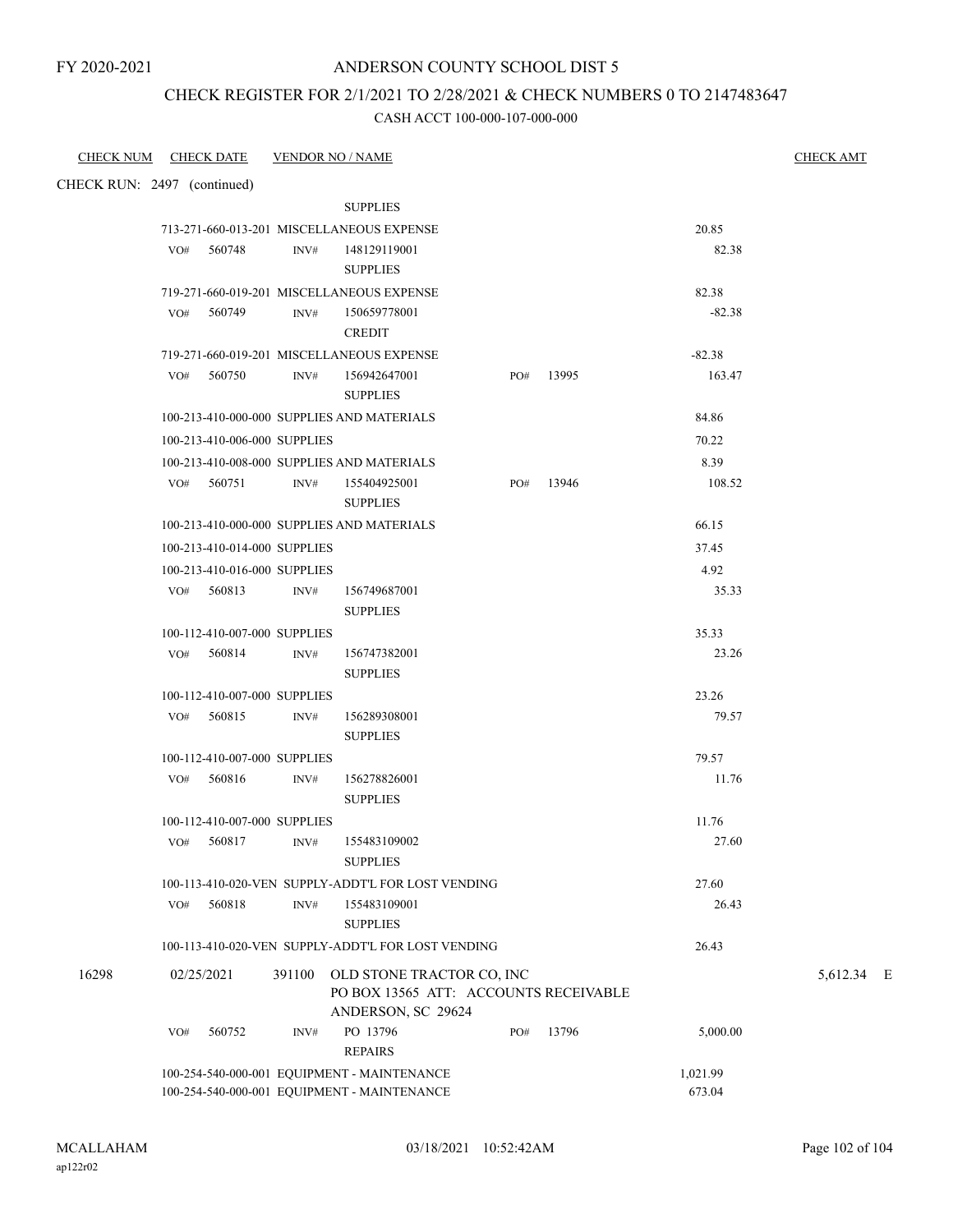### CHECK REGISTER FOR 2/1/2021 TO 2/28/2021 & CHECK NUMBERS 0 TO 2147483647

| <b>CHECK NUM</b>            |     | <b>CHECK DATE</b>                 |        | <b>VENDOR NO / NAME</b>                                                                                  |     |       |                    | <b>CHECK AMT</b> |   |
|-----------------------------|-----|-----------------------------------|--------|----------------------------------------------------------------------------------------------------------|-----|-------|--------------------|------------------|---|
| CHECK RUN: 2497 (continued) |     |                                   |        |                                                                                                          |     |       |                    |                  |   |
|                             |     |                                   |        | 100-254-540-000-001 EQUIPMENT - MAINTENANCE<br>100-254-540-000-001 EQUIPMENT - MAINTENANCE               |     |       | 792.60<br>1,179.51 |                  |   |
|                             |     |                                   |        | 100-254-540-000-001 EQUIPMENT - MAINTENANCE                                                              |     |       | 1,332.86           |                  |   |
|                             |     | VO# 560753                        | INV#   | CT13093                                                                                                  |     |       | 612.34             |                  |   |
|                             |     |                                   |        | <b>REPAIR PARTS</b>                                                                                      |     |       |                    |                  |   |
|                             |     |                                   |        | 100-254-410-000-100 SMALL EQUIPMENT                                                                      |     |       | 612.34             |                  |   |
| $*16300$                    |     | 02/25/2021                        | 570099 | SCHOOL SPECIALTY, INC.<br>32656 COLLECTION CENTER DR. ATT: ACCOUNTS<br>RECEIVABLE CHICAGO, IL 60693-0656 |     |       |                    | 2,414.59 E       |   |
|                             | VO# | 560754                            | INV#   | 208126882161<br><b>SUPPLIES</b>                                                                          | PO# | 13894 | 841.66             |                  |   |
|                             |     |                                   |        | 100-000-170-000-000 WAREHOUSE INVENTORY                                                                  |     |       | 841.66             |                  |   |
|                             | VO# | 560819                            | INV#   | 208126960323                                                                                             |     |       | 1,572.93           |                  |   |
|                             |     |                                   |        | <b>SUPPLIES</b>                                                                                          |     |       |                    |                  |   |
|                             |     |                                   |        | 714-271-660-014-328 PRODUCTIONS EXPENSE                                                                  |     |       | 1,572.93           |                  |   |
| 16301                       |     | 02/25/2021                        | 570059 | <b>SHARP BUSINESS SYSTEMS</b><br>DEPT 1216 PO BOX 121216 DALLAS, TX 75312-1216                           |     |       |                    | 1,607.41         | E |
|                             | VO# | 560704                            | INV#   | 9003169677<br><b>LICENSES</b>                                                                            |     |       | 19.26              |                  |   |
|                             |     | 201-112-490-014-000 COPIER COST   |        |                                                                                                          |     |       | 19.26              |                  |   |
|                             | VO# | 560705                            | INV#   | 9003172074                                                                                               | PO# | 13235 | 1,306.17           |                  |   |
|                             |     |                                   |        | <b>COPIES</b>                                                                                            |     |       |                    |                  |   |
|                             |     | 100-114-410-002-000 SUPPLIES      |        |                                                                                                          |     |       | 1,306.17           |                  |   |
|                             | VO# | 560706                            | INV#   | 9003173011<br><b>LICENSE</b>                                                                             |     |       | 232.69             |                  |   |
|                             |     |                                   |        | 100-252-360-000-000 PRINTING AND BINDING                                                                 |     |       | 232.69             |                  |   |
|                             | VO# | 560707                            | INV#   | 9003169681<br><b>LICENSES</b>                                                                            |     |       | 19.26              |                  |   |
|                             |     | 201-112-490-007-000 COPIER COST   |        |                                                                                                          |     |       | 19.26              |                  |   |
|                             | VO# | 560756                            | INV#   | 9003167075<br><b>COPIES</b>                                                                              |     |       | 10.13              |                  |   |
|                             |     | 100-254-323-000-001 CONTRACT SRVS |        |                                                                                                          |     |       | 10.13              |                  |   |
|                             | VO# | 560820                            | INV#   | 9003164072                                                                                               |     |       | 6.42               |                  |   |
|                             |     |                                   |        | <b>SOFTWARE</b>                                                                                          |     |       |                    |                  |   |
|                             |     | 715-271-660-015-362 COPIER        |        |                                                                                                          |     |       | 6.42               |                  |   |
|                             | VO# | 560821                            | INV#   | 9003164066<br><b>SOFTWARE</b>                                                                            |     |       | 13.48              |                  |   |
|                             |     |                                   |        | 100-113-410-020-VEN SUPPLY-ADDT'L FOR LOST VENDING                                                       |     |       | 13.48              |                  |   |
| 16302                       |     | 02/25/2021                        | 472700 | <b>SHERWIN WILLIAMS</b>                                                                                  |     |       |                    | 658.36 E         |   |
|                             |     |                                   |        | 613 NORTH MURRAY AVENUE ATT: ACCOUNTS<br>RECEIVABLE ANDERSON, SC 29625                                   |     |       |                    |                  |   |
|                             | VO# | 560822                            | INV#   | 6862-8<br>PAINT                                                                                          |     |       | 506.97             |                  |   |